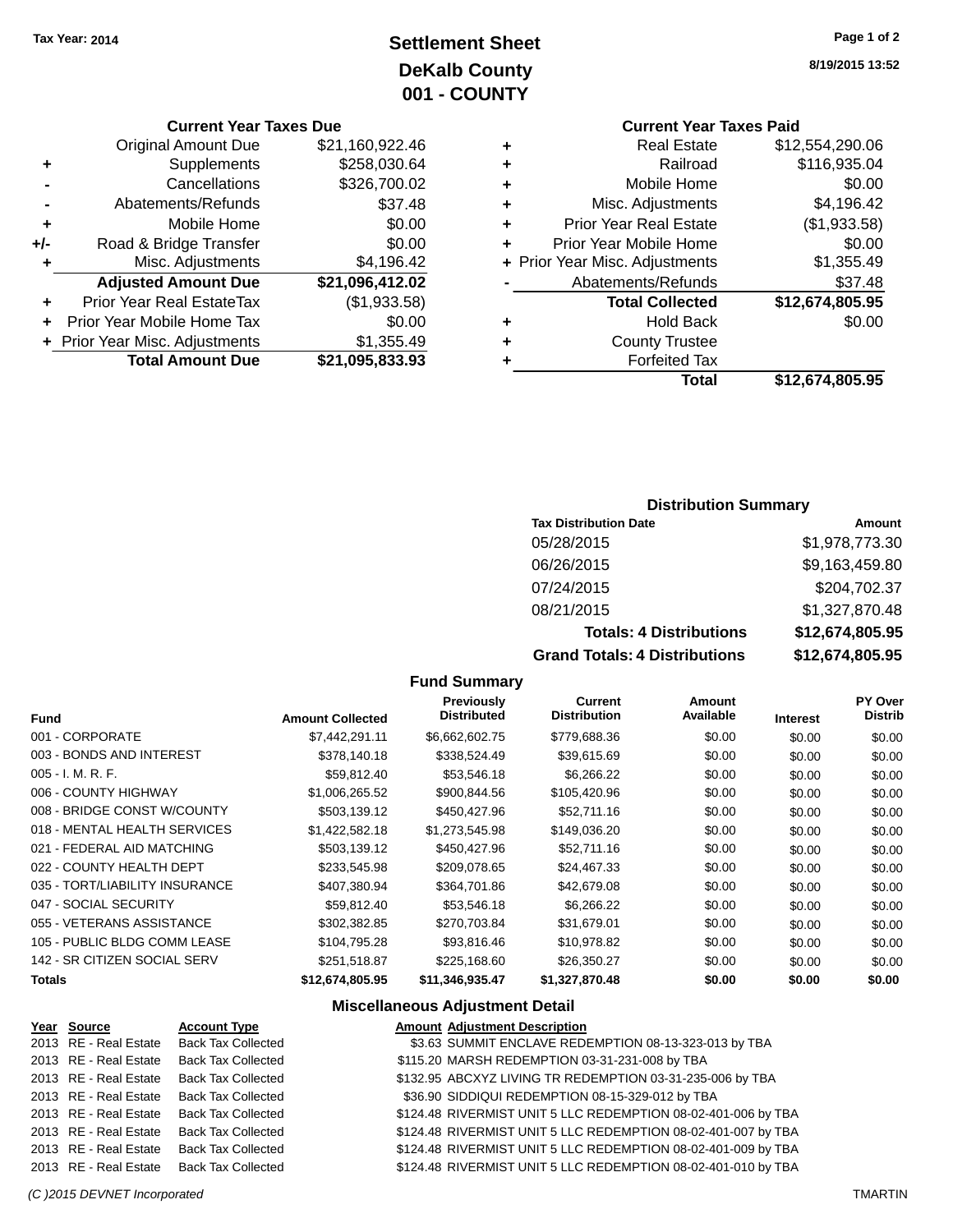### **Settlement Sheet Tax Year: 2014 Page 2 of 2 DeKalb County**

**8/19/2015 13:52**

| <b>Miscellaneous Adjustment Detail</b> |  |  |
|----------------------------------------|--|--|
|                                        |  |  |

|            | <b>Amount Adjustment Description</b>                          |
|------------|---------------------------------------------------------------|
|            | \$124.48 RIVERMIST UNIT 5 LLC REDEMPTION 08-02-425-010 by TBA |
|            | \$124.48 RIVERMIST UNIT 5 LLC REDEMPTION 08-02-425-012 by TBA |
|            | \$88.38 STALEY REDEMPTION 09-29-251-051 by TBA                |
|            | \$82.41 STALEY REDEMPTION 09-29-251-050 by TBA                |
|            | \$35.36 ORIX WILKINSON 2009 TAX 08-12-377-001 by TBA          |
|            | \$35.59 ORIX WILKINSON 2010 TAX 08-12-377-001 by TBA          |
|            | \$37.08 ORIX WILKINSON 2011 TAX 08-12-377-001 by TBA          |
|            | \$25.35 TRUSTEE SALE 19-25-252-014 by TBA                     |
|            | \$15.76 TRUSTEE SALE 08-14-207-024 by TBA                     |
|            | \$19.66 TRUSTEE SALE 08-27-279-029 by TBA                     |
|            | \$760.64 SYCAMORE MEADOWS REDEMPTION 06-22-331-006 by TBA     |
|            | \$19.66 TRUSTEE SALE 08-27-279-027 by TBA                     |
|            | \$1,415.38 HOUSING AUTHORITY by TBA                           |
|            | \$1,116.09 HOUSING AUTHORITY by TBA                           |
|            | \$129.37 HOUSING AUTHORITY SEQUOYA APARTMENTS by TBA          |
|            | \$113.54 HOUSING AUTHORITY SUNSET VIEW APARTMENTS by TBA      |
|            | \$223.96 DOBSON REDEMPTION 19-26-481-012 by TBA               |
|            | \$324.15 RICHWOOD GROUP REDEMPTION 11-03-202-002 by TBA       |
|            | \$73.97 AMCORE BANK REDEMPTION 02-24-476-009 by TBA           |
| \$5,551.91 |                                                               |
|            |                                                               |

#### **Abatement Detail**

#### **Year Source Account Type Amount Adjustment Description**

2014 RE - Real Estate RE Abatement \$5.26 PTAB INTEREST REFUND 08-28-201-009 by TBA 2014 RE - Real Estate RE Abatement \$6.39 PTAB INTEREST REFUND 09-20-255-020 by TBA 2014 RE - Real Estate RE Abatement \$10.68 PTAB INTEREST REFUND 03-19-461-008 by TBA 2014 RE - Real Estate RE Abatement \$3.03 PTAB INTEREST REFUND 19-27-427-021 by TBA 2014 RE - Real Estate \$3.06 PTAB INTEREST REFUND 08-13-102-007 by TBA RE Abatement 2014 RE - Real Estate RE Abatement \$3.58 PTAB INTEREST REFUND 08-13-102-008 by TBA 2014 RE - Real Estate RE Abatement \$0.63 PTAB INTEREST REFUND 08-28-251-007 by TBA 2014 RE - Real Estate RE Abatement \$4.85 PTAB INTEREST REFUND 09-20-256-013 by TBA

**Year Source Account Type** 2013 RE - Real Estate Back Tax Collected 2013 RE - Real Estate Back Tax Collected 2013 RE - Real Estate Back Tax Collected 2013 RE - Real Estate Back Tax Collected 2013 RE - Real Estate Back Tax Collected 2013 RE - Real Estate Back Tax Collected 2013 RE - Real Estate Back Tax Collected 2013 RE - Real Estate Back Tax Collected 2013 RE - Real Estate Back Tax Collected 2014 RE - Real Estate Back Tax Collected 2014 RE - Real Estate Back Tax Collected 2014 RE - Real Estate Back Tax Collected 2014 RE - Real Estate Paymt In Lieu of Tax 2014 RE - Real Estate Paymt In Lieu of Tax 2014 RE - Real Estate Paymt In Lieu of Tax 2014 RE - Real Estate Paymt In Lieu of Tax 2014 RE - Real Estate Back Tax Collected 2014 RE - Real Estate Back Tax Collected 2014 RE - Real Estate Back Tax Collected

#### **Totals \$37.48 8 entries**

**Totals \$5,551.91 27 entries**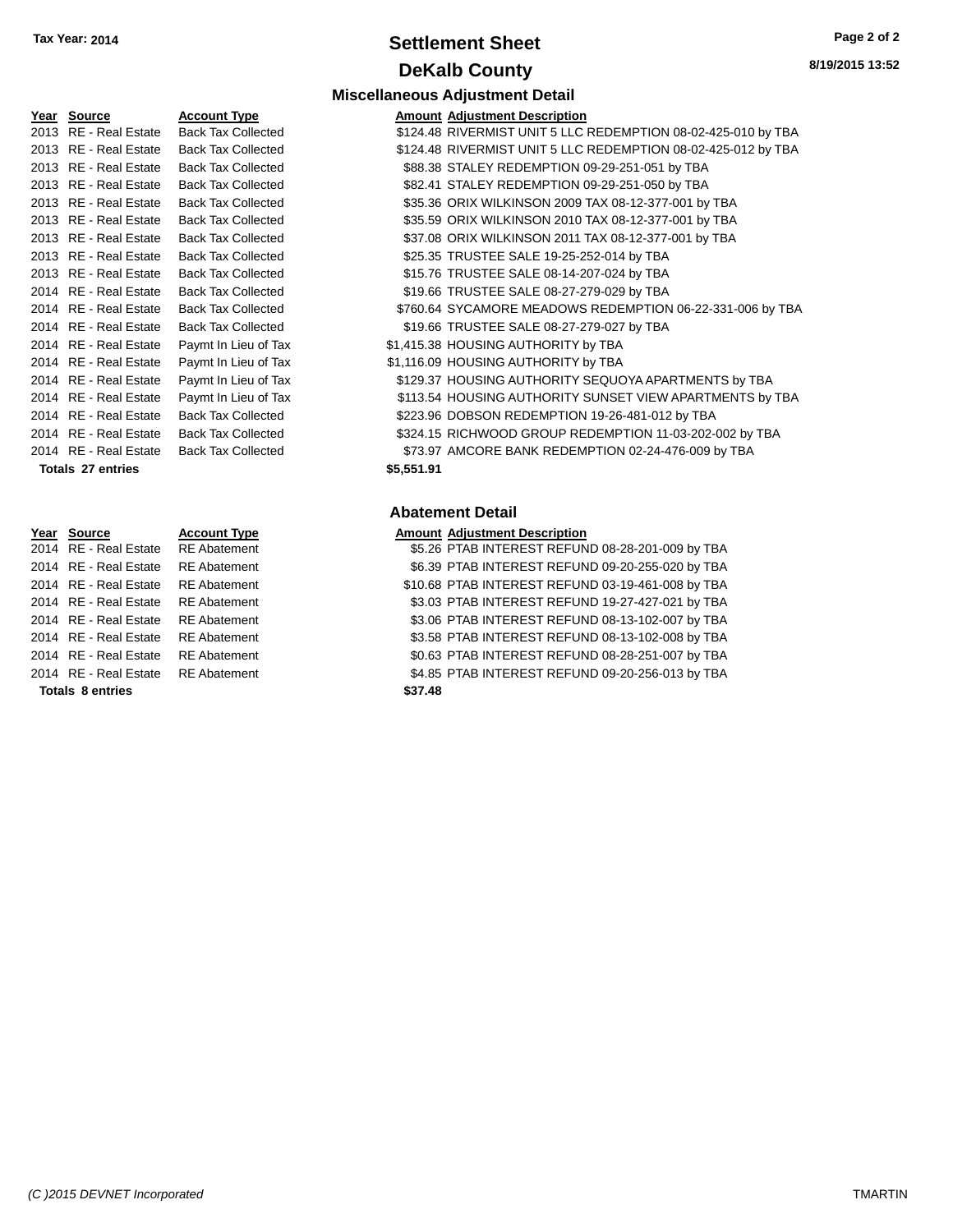### **Settlement Sheet Tax Year: 2014 Page 1 of 2 DeKalb County 002 - FOREST PRESERVE**

**8/19/2015 13:52**

#### **Current Year Taxes Paid**

|   | <b>Real Estate</b>             | \$882,958.53 |
|---|--------------------------------|--------------|
| ٠ | Railroad                       | \$8,207.30   |
| ÷ | Mobile Home                    | \$0.00       |
| ٠ | Misc. Adjustments              | \$294.53     |
| ٠ | <b>Prior Year Real Estate</b>  | (\$150.79)   |
| ÷ | Prior Year Mobile Home         | \$0.00       |
|   | + Prior Year Misc. Adjustments | \$96.15      |
|   | Abatements/Refunds             | \$2.63       |
|   | <b>Total Collected</b>         | \$891,403.09 |
| ٠ | <b>Hold Back</b>               | \$0.00       |
| ٠ | <b>County Trustee</b>          |              |
|   | <b>Forfeited Tax</b>           |              |
|   | Total                          | \$891,403.09 |

|     | <b>Current Year Taxes Due</b>    |                |  |  |  |
|-----|----------------------------------|----------------|--|--|--|
|     | <b>Original Amount Due</b>       | \$1,485,191.95 |  |  |  |
| ٠   | Supplements                      | \$21,679.69    |  |  |  |
|     | Cancellations                    | \$22,929.78    |  |  |  |
|     | Abatements/Refunds               | \$2.63         |  |  |  |
| ٠   | Mobile Home                      | \$0.00         |  |  |  |
| +/- | Road & Bridge Transfer           | \$0.00         |  |  |  |
| ٠   | Misc. Adjustments                | \$294.53       |  |  |  |
|     | <b>Adjusted Amount Due</b>       | \$1,484,233.76 |  |  |  |
|     | <b>Prior Year Real EstateTax</b> | (\$150.79)     |  |  |  |
|     | Prior Year Mobile Home Tax       | \$0.00         |  |  |  |
|     | + Prior Year Misc. Adjustments   | \$96.15        |  |  |  |
|     | <b>Total Amount Due</b>          | \$1,484,179.12 |  |  |  |

### **Distribution Summary**

| <b>Tax Distribution Date</b>         | Amount       |
|--------------------------------------|--------------|
| 05/28/2015                           | \$138,910.28 |
| 06/26/2015                           | \$644,928.23 |
| 07/24/2015                           | \$14,367.15  |
| 08/21/2015                           | \$93,197.43  |
| <b>Totals: 4 Distributions</b>       | \$891,403.09 |
| <b>Grand Totals: 4 Distributions</b> | \$891,403.09 |

#### **Fund Summary**

| <b>Fund</b>                                         | <b>Amount Collected</b> | <b>Previously</b><br><b>Distributed</b> | Current<br><b>Distribution</b> | Amount<br>Available | <b>Interest</b> | <b>PY Over</b><br><b>Distrib</b> |
|-----------------------------------------------------|-------------------------|-----------------------------------------|--------------------------------|---------------------|-----------------|----------------------------------|
| 001 - CORPORATE                                     | \$606,206.67            | \$542,826.90                            | \$63,379.77                    | \$0.00              | \$0.00          | \$0.00                           |
| $005 - I. M. R. F.$                                 | \$150,076.67            | \$134,385.95                            | \$15,690.72                    | \$0.00              | \$0.00          | \$0.00                           |
| 035 - TORT JUDGEMENTS/LIABILITY<br><b>INSURANCE</b> | \$120.061.31            | \$107.508.74                            | \$12.552.57                    | \$0.00              | \$0.00          | \$0.00                           |
| 047 - SOCIAL SECURITY                               | \$15.058.44             | \$13,484.07                             | \$1.574.37                     | \$0.00              | \$0.00          | \$0.00                           |
| <b>Totals</b>                                       | \$891,403.09            | \$798.205.66                            | \$93,197.43                    | \$0.00              | \$0.00          | \$0.00                           |

### **Miscellaneous Adjustment Detail**

| Year Source           | <b>Account Type</b>       | <b>Amount Adiustment Description</b>                        |
|-----------------------|---------------------------|-------------------------------------------------------------|
| 2013 RE - Real Estate | <b>Back Tax Collected</b> | \$0.26 SUMMIT ENCLAVE REDEMPTION 08-13-323-013 by TBA       |
| 2013 RE - Real Estate | <b>Back Tax Collected</b> | \$8.17 MARSH REDEMPTION 03-31-231-008 by TBA                |
| 2013 RE - Real Estate | <b>Back Tax Collected</b> | \$9.43 ABCXYZ LIVING TR REDEMPTION 03-31-235-006 by TBA     |
| 2013 RE - Real Estate | <b>Back Tax Collected</b> | \$2.62 SIDDIQUI REDEMPTION 08-15-329-012 by TBA             |
| 2013 RE - Real Estate | <b>Back Tax Collected</b> | \$8.83 RIVERMIST UNIT 5 LLC REDEMPTION 08-02-401-006 by TBA |
| 2013 RE - Real Estate | <b>Back Tax Collected</b> | \$8.83 RIVERMIST UNIT 5 LLC REDEMPTION 08-02-401-007 by TBA |
| 2013 RE - Real Estate | <b>Back Tax Collected</b> | \$8.83 RIVERMIST UNIT 5 LLC REDEMPTION 08-02-401-009 by TBA |
| 2013 RE - Real Estate | <b>Back Tax Collected</b> | \$8.83 RIVERMIST UNIT 5 LLC REDEMPTION 08-02-401-010 by TBA |
| 2013 RE - Real Estate | <b>Back Tax Collected</b> | \$8.83 RIVERMIST UNIT 5 LLC REDEMPTION 08-02-425-010 by TBA |
| 2013 RE - Real Estate | <b>Back Tax Collected</b> | \$8.83 RIVERMIST UNIT 5 LLC REDEMPTION 08-02-425-012 by TBA |
| 2013 RE - Real Estate | <b>Back Tax Collected</b> | \$6.27 STALEY REDEMPTION 09-29-251-051 by TBA               |
| 2013 RE - Real Estate | <b>Back Tax Collected</b> | \$5.84 STALEY REDEMPTION 09-29-251-050 by TBA               |
| 2013 RE - Real Estate | <b>Back Tax Collected</b> | \$2.51 ORIX WILKINSON 2009 TAX 08-12-377-001 by TBA         |
| 2013 RE - Real Estate | <b>Back Tax Collected</b> | \$2.52 ORIX WILKINSON 2010 TAX 08-12-377-001 by TBA         |
| 2013 RE - Real Estate | <b>Back Tax Collected</b> | \$2.63 ORIX WILKINSON 2011 TAX 08-12-377-001 by TBA         |
| 2013 RE - Real Estate | <b>Back Tax Collected</b> | \$1.80 TRUSTEE SALE 19-25-252-014 by TBA                    |
| 2013 RE - Real Estate | <b>Back Tax Collected</b> | \$1.12 TRUSTEE SALE 08-14-207-024 by TBA                    |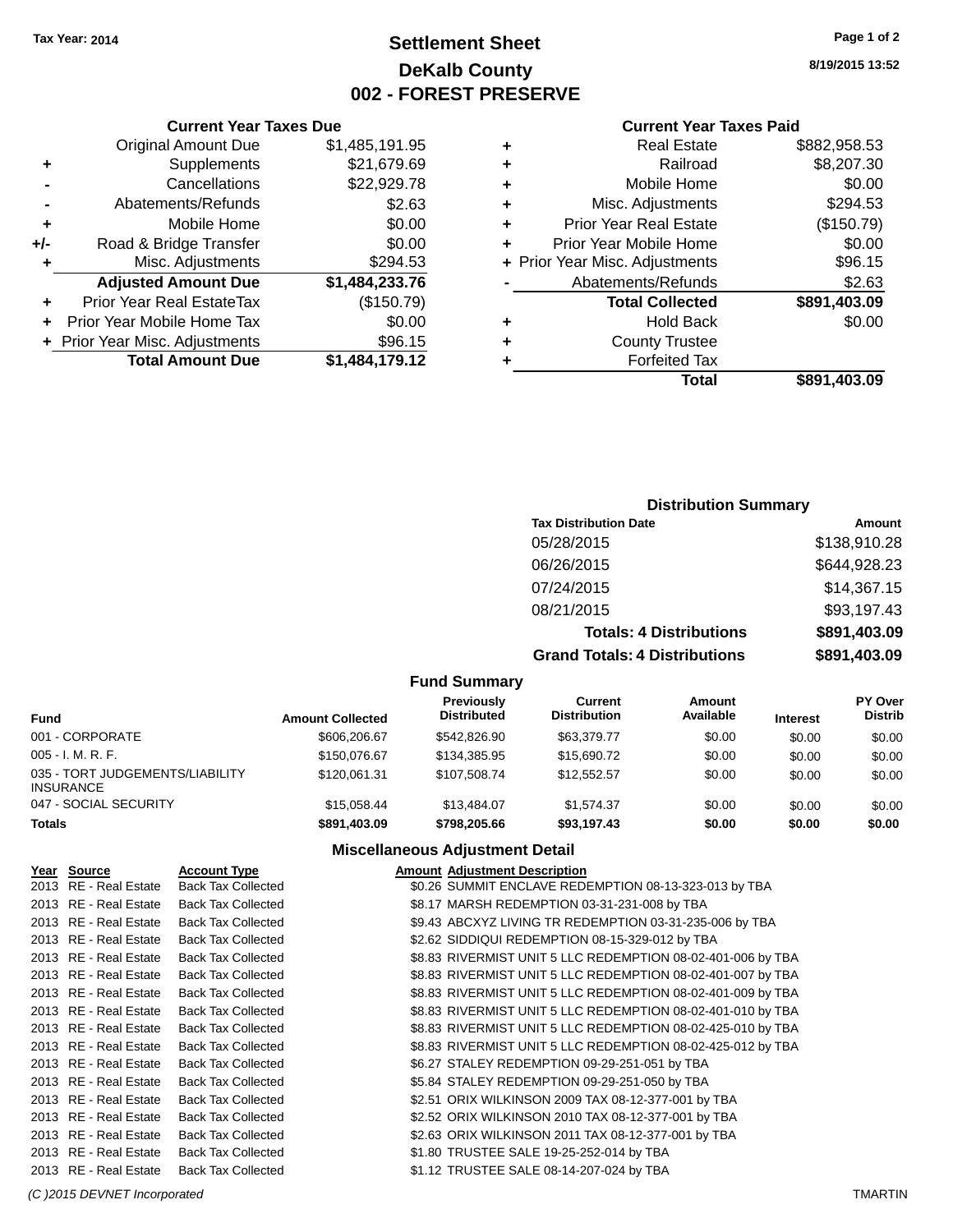### **Settlement Sheet Tax Year: 2014 Page 2 of 2 DeKalb County**

**8/19/2015 13:52**

### **Year Source Account Type** 2014 RE - Real Estate Back Tax Collected 2014 RE - Real Estate Back Tax Collected 2014 RE - Real Estate Paymt In Lieu of Tax 2014 RE - Real Estate Paymt In Lieu of Tax 2014 RE - Real Estate Paymt In Lieu of Tax 2014 RE - Real Estate Back Tax Collected 2014 RE - Real Estate Back Tax Collected 2014 RE - Real Estate Back Tax Collected **Totals \$390.68 27 entries**

# **Year Source Account Type Amount Adjustment Description Totals \$2.62 8 entries**

|                       |                           |          | <b>Miscellaneous Adjustment Detail</b>                   |
|-----------------------|---------------------------|----------|----------------------------------------------------------|
| Year Source           | <b>Account Type</b>       |          | <b>Amount Adjustment Description</b>                     |
| 2014 RE - Real Estate | <b>Back Tax Collected</b> |          | \$1.38 TRUSTEE SALE 08-27-279-029 by TBA                 |
| 2014 RE - Real Estate | <b>Back Tax Collected</b> |          | \$53.39 SYCAMORE MEADOWS REDEMPTION 06-22-331-006 by TBA |
| 2014 RE - Real Estate | <b>Back Tax Collected</b> |          | \$1.38 TRUSTEE SALE 08-27-279-027 by TBA                 |
| 2014 RE - Real Estate | Paymt In Lieu of Tax      |          | \$99.34 HOUSING AUTHORITY by TBA                         |
| 2014 RE - Real Estate | Paymt In Lieu of Tax      |          | \$78.33 HOUSING AUTHORITY by TBA                         |
| 2014 RE - Real Estate | Paymt In Lieu of Tax      |          | \$9.08 HOUSING AUTHORITY SEQUOYA APARTMENTS by TBA       |
| 2014 RE - Real Estate | Paymt In Lieu of Tax      |          | \$7.97 HOUSING AUTHORITY SUNSET VIEW APARTMENTS by TBA   |
| 2014 RE - Real Estate | <b>Back Tax Collected</b> |          | \$15.72 DOBSON REDEMPTION 19-26-481-012 by TBA           |
| 2014 RE - Real Estate | <b>Back Tax Collected</b> |          | \$22.75 RICHWOOD GROUP REDEMPTION 11-03-202-002 by TBA   |
| 2014 RE - Real Estate | Back Tax Collected        |          | \$5.19 AMCORE BANK REDEMPTION 02-24-476-009 by TBA       |
| Totals 27 entries     |                           | \$390.68 |                                                          |

#### **Abatement Detail**

2014 RE - Real Estate RE Abatement \$0.37 PTAB INTEREST REFUND 08-28-201-009 by TBA 2014 RE - Real Estate RE Abatement \$0.45 PTAB INTEREST REFUND 09-20-255-020 by TBA 2014 RE - Real Estate RE Abatement \$0.75 PTAB INTEREST REFUND 03-19-461-008 by TBA 2014 RE - Real Estate RE Abatement \$0.21 PTAB INTEREST REFUND 19-27-427-021 by TBA 2014 RE - Real Estate RE Abatement \$0.21 PTAB INTEREST REFUND 08-13-102-007 by TBA 2014 RE - Real Estate RE Abatement \$0.25 PTAB INTEREST REFUND 08-13-102-008 by TBA 2014 RE - Real Estate RE Abatement \$0.04 PTAB INTEREST REFUND 08-28-251-007 by TBA 2014 RE - Real Estate RE Abatement \$0.34 PTAB INTEREST REFUND 09-20-256-013 by TBA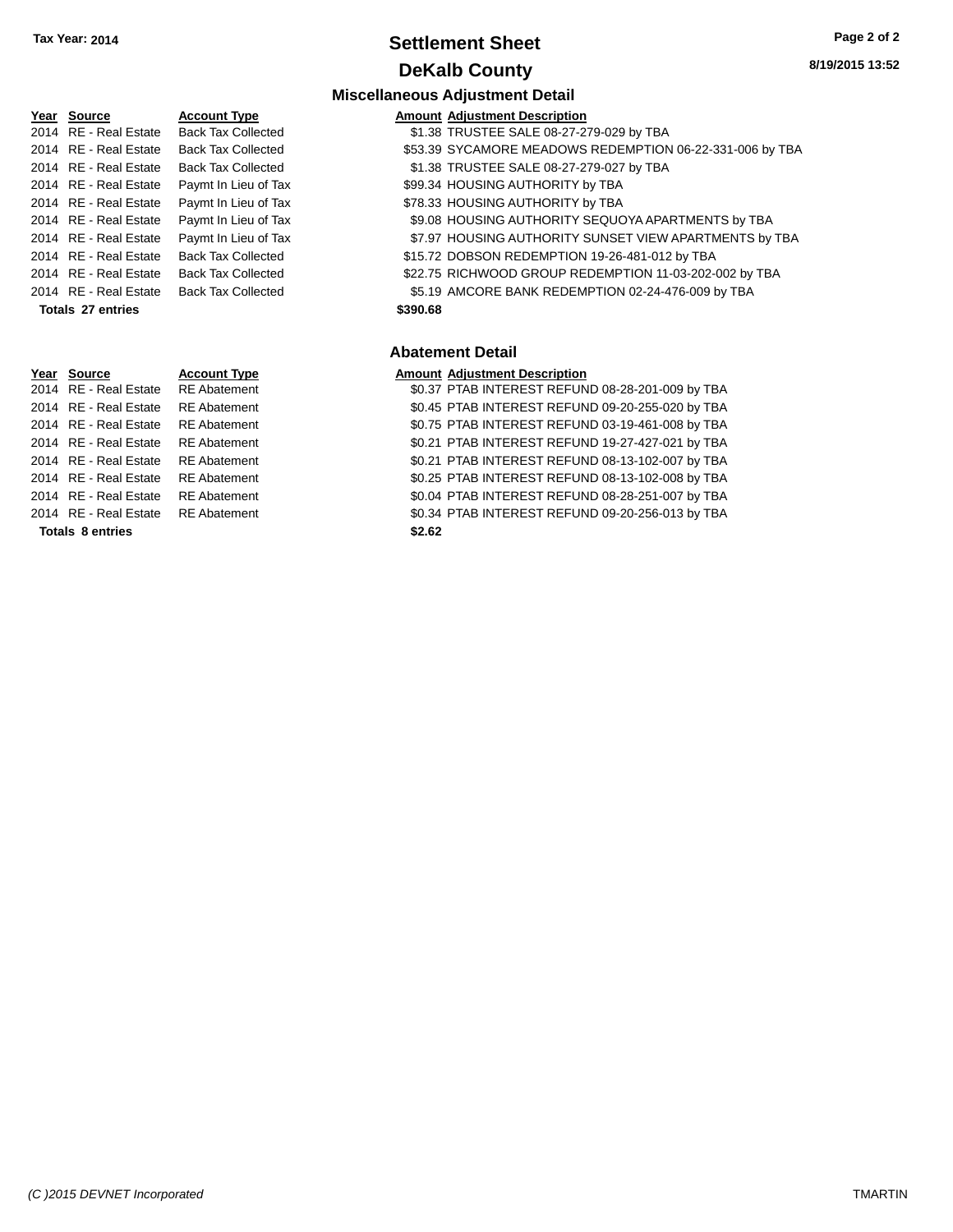### **Settlement Sheet Tax Year: 2014 Page 1 of 1 DeKalb County 003 - AFTON TOWNSHIP**

**8/19/2015 13:52**

### **Current Year Taxes Paid**

|     | <b>Current Year Taxes Due</b>  |             |  |  |  |
|-----|--------------------------------|-------------|--|--|--|
|     | <b>Original Amount Due</b>     | \$75,100.99 |  |  |  |
| ٠   | Supplements                    | \$919.81    |  |  |  |
|     | Cancellations                  | \$1,029.47  |  |  |  |
|     | Abatements/Refunds             | \$0.00      |  |  |  |
| ٠   | Mobile Home                    | \$0.00      |  |  |  |
| +/- | Road & Bridge Transfer         | \$0.00      |  |  |  |
| ٠   | Misc. Adjustments<br>\$55.82   |             |  |  |  |
|     | <b>Adjusted Amount Due</b>     | \$75,047.15 |  |  |  |
|     | Prior Year Real EstateTax      | \$0.00      |  |  |  |
|     | Prior Year Mobile Home Tax     | \$0.00      |  |  |  |
|     | + Prior Year Misc. Adjustments | \$0.00      |  |  |  |
|     | <b>Total Amount Due</b>        | \$75,047.15 |  |  |  |
|     |                                |             |  |  |  |

| ٠ | <b>Real Estate</b>             | \$43,284.21 |
|---|--------------------------------|-------------|
| ٠ | Railroad                       | \$787.91    |
| ٠ | Mobile Home                    | \$0.00      |
| ٠ | Misc. Adjustments              | \$55.82     |
| ٠ | <b>Prior Year Real Estate</b>  | \$0.00      |
| ٠ | Prior Year Mobile Home         | \$0.00      |
|   | + Prior Year Misc. Adjustments | \$0.00      |
|   | Abatements/Refunds             | \$0.00      |
|   | <b>Total Collected</b>         | \$44,127.94 |
| ٠ | Hold Back                      | \$0.00      |
| ٠ | <b>County Trustee</b>          |             |
| ٠ | <b>Forfeited Tax</b>           |             |
|   | Total                          | \$44.127.94 |
|   |                                |             |

| <b>Distribution Summary</b>          |             |
|--------------------------------------|-------------|
| <b>Tax Distribution Date</b>         | Amount      |
| 05/28/2015                           | \$6,397.70  |
| 06/26/2015                           | \$34,810.85 |
| 07/24/2015                           | \$603.98    |
| 08/21/2015                           | \$2,315.41  |
| <b>Totals: 4 Distributions</b>       | \$44,127.94 |
| <b>Grand Totals: 4 Distributions</b> | \$44,127.94 |

|  | <b>Fund Summary</b> |
|--|---------------------|
|--|---------------------|

| Fund                                                | <b>Amount Collected</b> | <b>Previously</b><br><b>Distributed</b> | Current<br><b>Distribution</b> | Amount<br>Available | <b>Interest</b> | <b>PY Over</b><br><b>Distrib</b> |
|-----------------------------------------------------|-------------------------|-----------------------------------------|--------------------------------|---------------------|-----------------|----------------------------------|
| 001 - CORPORATE                                     | \$33,577.44             | \$31,815.62                             | \$1,761.82                     | \$0.00              | \$0.00          | \$0.00                           |
| $005 - I. M. R. F.$                                 | \$3,820.68              | \$3,620.21                              | \$200.47                       | \$0.00              | \$0.00          | \$0.00                           |
| 027 - AUDIT                                         | \$1,026.50              | \$972.64                                | \$53.86                        | \$0.00              | \$0.00          | \$0.00                           |
| 035 - TORT JUDGEMENTS/LIABILITY<br><b>INSURANCE</b> | \$1,763.57              | \$1.671.04                              | \$92.53                        | \$0.00              | \$0.00          | \$0.00                           |
| 047 - SOCIAL SECURITY                               | \$3,527.10              | \$3,342.03                              | \$185.07                       | \$0.00              | \$0.00          | \$0.00                           |
| 054 - GENERAL ASSISTANCE                            | \$412.65                | \$390.99                                | \$21.66                        | \$0.00              | \$0.00          | \$0.00                           |
| <b>Totals</b>                                       | \$44,127.94             | \$41,812.53                             | \$2,315.41                     | \$0.00              | \$0.00          | \$0.00                           |

### **Miscellaneous Adjustment Detail**

|                         | Year Source           | <b>Account Type</b> | <b>Amount Adjustment Description</b>                   |
|-------------------------|-----------------------|---------------------|--------------------------------------------------------|
|                         | 2014 RE - Real Estate | Back Tax Collected  | \$55.82 RICHWOOD GROUP REDEMPTION 11-03-202-002 by TBA |
| <b>Totals 1 entries</b> |                       |                     | \$55.82                                                |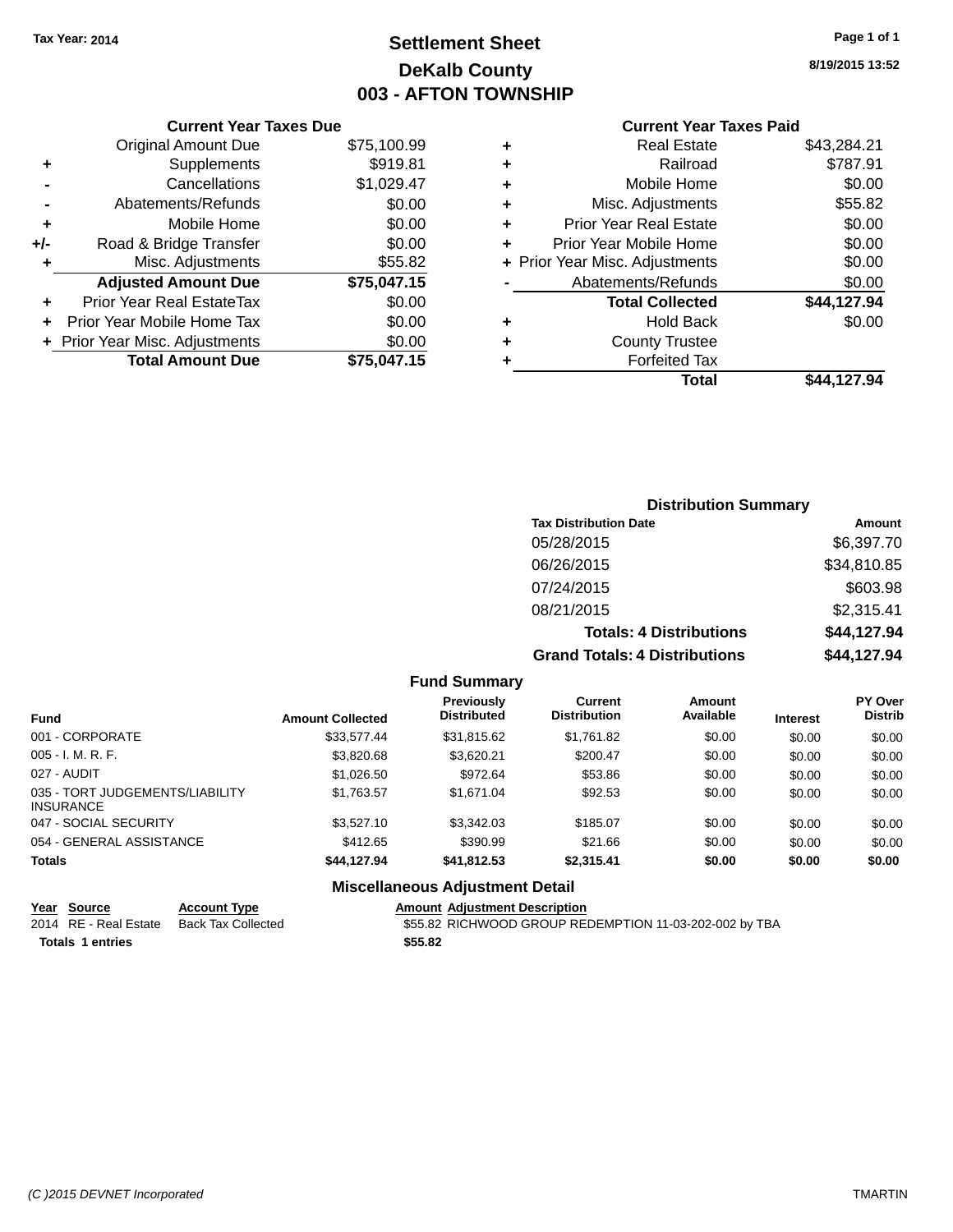### **Settlement Sheet Tax Year: 2014 Page 1 of 1 DeKalb County 004 - AFTON ROAD & BRIDGE**

**8/19/2015 13:52**

#### **Current Year Taxes Paid**

|     | <b>Current Year Taxes Due</b>              |              |  |  |  |  |
|-----|--------------------------------------------|--------------|--|--|--|--|
|     | <b>Original Amount Due</b><br>\$310,928.18 |              |  |  |  |  |
| ٠   | \$3,595.96<br>Supplements                  |              |  |  |  |  |
|     | Cancellations                              | \$4,038.11   |  |  |  |  |
|     | Abatements/Refunds                         | \$0.00       |  |  |  |  |
| ٠   | Mobile Home                                | \$0.00       |  |  |  |  |
| +/- | Road & Bridge Transfer                     | (\$9,430.56) |  |  |  |  |
|     | Misc. Adjustments                          | \$231.09     |  |  |  |  |
|     | <b>Adjusted Amount Due</b>                 | \$301,286.56 |  |  |  |  |
|     | <b>Prior Year Real EstateTax</b>           | \$0.00       |  |  |  |  |
|     | Prior Year Mobile Home Tax                 | \$0.00       |  |  |  |  |
|     | + Prior Year Misc. Adjustments             | \$0.00       |  |  |  |  |
|     | <b>Total Amount Due</b>                    | \$301.286.56 |  |  |  |  |
|     |                                            |              |  |  |  |  |

| ٠ | <b>Real Estate</b>             | \$169,771.59 |
|---|--------------------------------|--------------|
| ٠ | Railroad                       | \$3,262.04   |
| ٠ | Mobile Home                    | \$0.00       |
| ٠ | Misc. Adjustments              | \$231.09     |
| ٠ | <b>Prior Year Real Estate</b>  | \$0.00       |
| ٠ | Prior Year Mobile Home         | \$0.00       |
|   | + Prior Year Misc. Adjustments | \$0.00       |
|   | Abatements/Refunds             | \$0.00       |
|   | <b>Total Collected</b>         | \$173,264.72 |
| ٠ | <b>Hold Back</b>               | \$0.00       |
| ٠ | <b>County Trustee</b>          |              |
| ٠ | <b>Forfeited Tax</b>           |              |
|   | Total                          | \$173,264.72 |
|   |                                |              |

|                       | <b>Road and Bridge Summary</b> |                     | <b>Distribution Summary</b>          |              |
|-----------------------|--------------------------------|---------------------|--------------------------------------|--------------|
| <b>Municipality</b>   | Amt. Due                       | Amt. Distrib.       | <b>Tax Distribution Date</b>         | Amount       |
| <b>CITY OF DEKALB</b> | \$15,987.04                    | \$9,430.56          | 05/28/2015                           | \$25,095.32  |
| <b>Totals</b>         | \$15,987.04<br>\$9,430.56      | 06/26/2015          | \$136,718.11                         |              |
|                       |                                |                     | 07/24/2015                           | \$2,369.11   |
|                       |                                |                     | 08/21/2015                           | \$9,082.18   |
|                       |                                |                     | <b>Totals: 4 Distributions</b>       | \$173,264.72 |
|                       |                                |                     | <b>Grand Totals: 4 Distributions</b> | \$173,264.72 |
|                       |                                | <b>Fund Summary</b> |                                      |              |

| Fund                         | <b>Amount Collected</b> | Previously<br><b>Distributed</b> | <b>Current</b><br><b>Distribution</b> | Amount<br>Available | <b>Interest</b> | <b>PY Over</b><br><b>Distrib</b> |
|------------------------------|-------------------------|----------------------------------|---------------------------------------|---------------------|-----------------|----------------------------------|
| 007 - ROAD AND BRIDGE        | \$101.500.90            | \$96,184,16                      | \$5.316.74                            | \$0.00              | \$0.00          | \$0.00                           |
| 008 - BRIDGE CONST W/COUNTY  | \$8,807.56              | \$8,345.43                       | \$462.13                              | \$0.00              | \$0.00          | \$0.00                           |
| 009 - PERMANENT ROAD         | \$47,211.58             | \$44.734.39                      | \$2,477.19                            | \$0.00              | \$0.00          | \$0.00                           |
| 010 - EQUIPMENT AND BUILDING | \$15,744.68             | \$14,918.56                      | \$826.12                              | \$0.00              | \$0.00          | \$0.00                           |
| <b>Totals</b>                | \$173.264.72            | \$164,182,54                     | \$9,082.18                            | \$0.00              | \$0.00          | \$0.00                           |

#### **Miscellaneous Adjustment Detail**

| Year Source             | <b>Account Type</b> | <b>Amount Adiustment Description</b>                    |
|-------------------------|---------------------|---------------------------------------------------------|
| 2014 RE - Real Estate   | Back Tax Collected  | \$231.09 RICHWOOD GROUP REDEMPTION 11-03-202-002 by TBA |
| <b>Totals 1 entries</b> |                     | \$231.09                                                |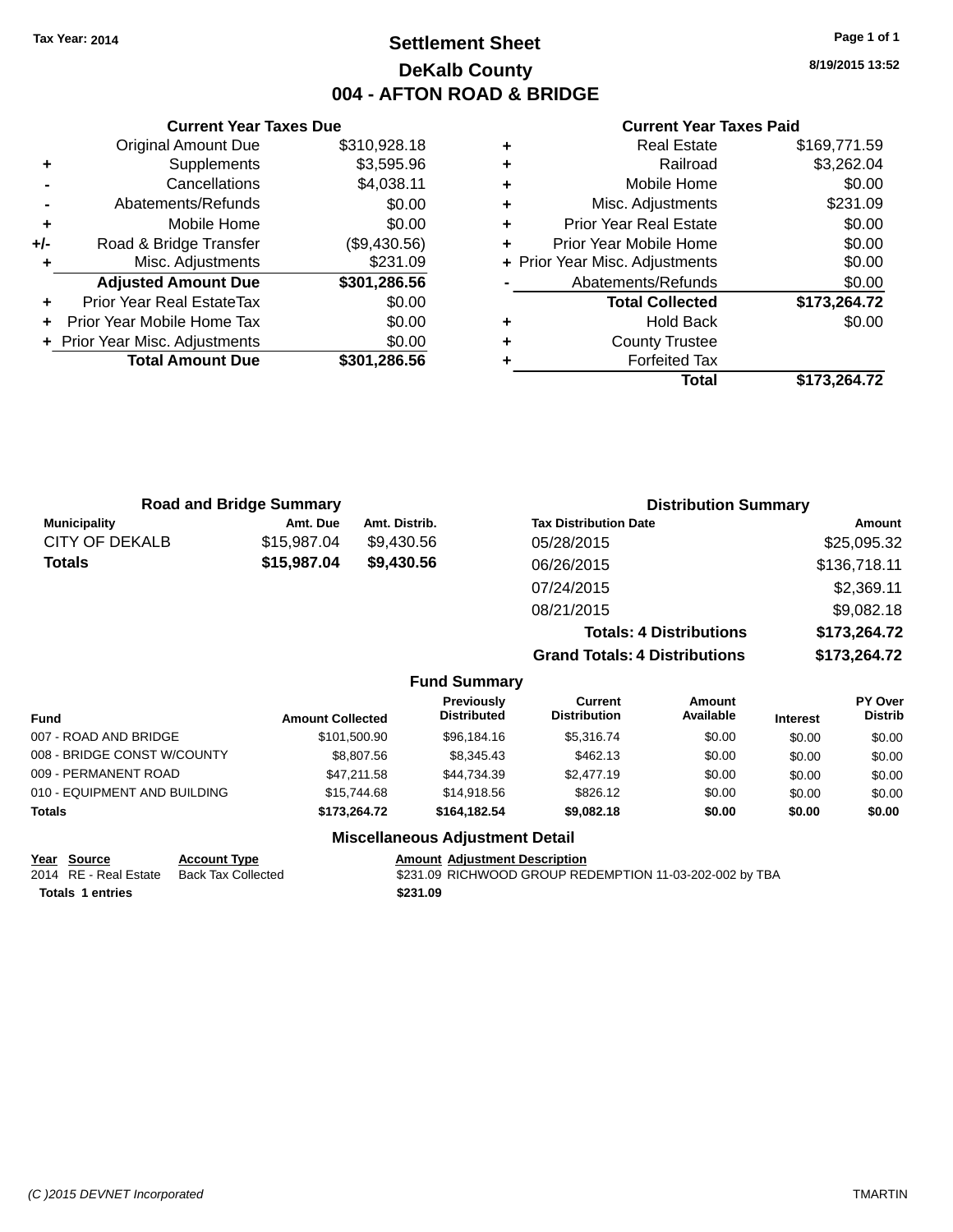### **Settlement Sheet Tax Year: 2014 Page 1 of 1 DeKalb County 005 - CLINTON TOWNSHIP**

**8/19/2015 13:52**

### **Current Year Taxes Paid**

|     | <b>Current Year Taxes Due</b>  |             |
|-----|--------------------------------|-------------|
|     | <b>Original Amount Due</b>     | \$95,864.73 |
| ٠   | Supplements                    | \$377.51    |
|     | Cancellations                  | \$431.63    |
|     | Abatements/Refunds             | \$0.00      |
| ٠   | Mobile Home                    | \$0.00      |
| +/- | Road & Bridge Transfer         | \$0.00      |
| ٠   | Misc. Adjustments              | \$0.00      |
|     | <b>Adjusted Amount Due</b>     | \$95,810.61 |
| ÷   | Prior Year Real EstateTax      | \$0.00      |
|     | Prior Year Mobile Home Tax     | \$0.00      |
|     | + Prior Year Misc. Adjustments | \$0.00      |
|     | <b>Total Amount Due</b>        | \$95,810.61 |
|     |                                |             |

| ٠ | <b>Real Estate</b>             | \$56,332.50 |
|---|--------------------------------|-------------|
| ٠ | Railroad                       | \$1,724.46  |
| ٠ | Mobile Home                    | \$0.00      |
| ٠ | Misc. Adjustments              | \$0.00      |
| ٠ | <b>Prior Year Real Estate</b>  | \$0.00      |
| ٠ | Prior Year Mobile Home         | \$0.00      |
|   | + Prior Year Misc. Adjustments | \$0.00      |
|   | Abatements/Refunds             | \$0.00      |
|   | <b>Total Collected</b>         | \$58,056.96 |
| ٠ | Hold Back                      | \$0.00      |
| ٠ | <b>County Trustee</b>          |             |
| ٠ | <b>Forfeited Tax</b>           |             |
|   | Total                          | \$58,056,96 |
|   |                                |             |

### **Distribution Summary Tax Distribution Date Amount** 05/28/2015 \$9,502.83 06/26/2015 \$41,639.58 07/24/2015 \$1,406.93 08/21/2015 \$5,507.62 **Totals: 4 Distributions \$58,056.96 Grand Totals: 4 Distributions \$58,056.96**

| <b>Fund Summary</b>                                 |                         |                                  |                                |                     |                 |                                  |
|-----------------------------------------------------|-------------------------|----------------------------------|--------------------------------|---------------------|-----------------|----------------------------------|
| <b>Fund</b>                                         | <b>Amount Collected</b> | Previously<br><b>Distributed</b> | Current<br><b>Distribution</b> | Amount<br>Available | <b>Interest</b> | <b>PY Over</b><br><b>Distrib</b> |
| 001 - CORPORATE                                     | \$49.269.41             | \$44.595.43                      | \$4,673.98                     | \$0.00              | \$0.00          | \$0.00                           |
| $005 - I. M. R. F.$                                 | \$242.45                | \$219.45                         | \$23.00                        | \$0.00              | \$0.00          | \$0.00                           |
| 027 - AUDIT                                         | \$61.94                 | \$56.07                          | \$5.87                         | \$0.00              | \$0.00          | \$0.00                           |
| 035 - TORT JUDGEMENTS/LIABILITY<br><b>INSURANCE</b> | \$1.212.29              | \$1,097.28                       | \$115.01                       | \$0.00              | \$0.00          | \$0.00                           |
| 047 - SOCIAL SECURITY                               | \$2,424.52              | \$2.194.51                       | \$230.01                       | \$0.00              | \$0.00          | \$0.00                           |
| 054 - GENERAL ASSISTANCE                            | \$4,846.35              | \$4,386.60                       | \$459.75                       | \$0.00              | \$0.00          | \$0.00                           |
| <b>Totals</b>                                       | \$58,056.96             | \$52,549.34                      | \$5,507.62                     | \$0.00              | \$0.00          | \$0.00                           |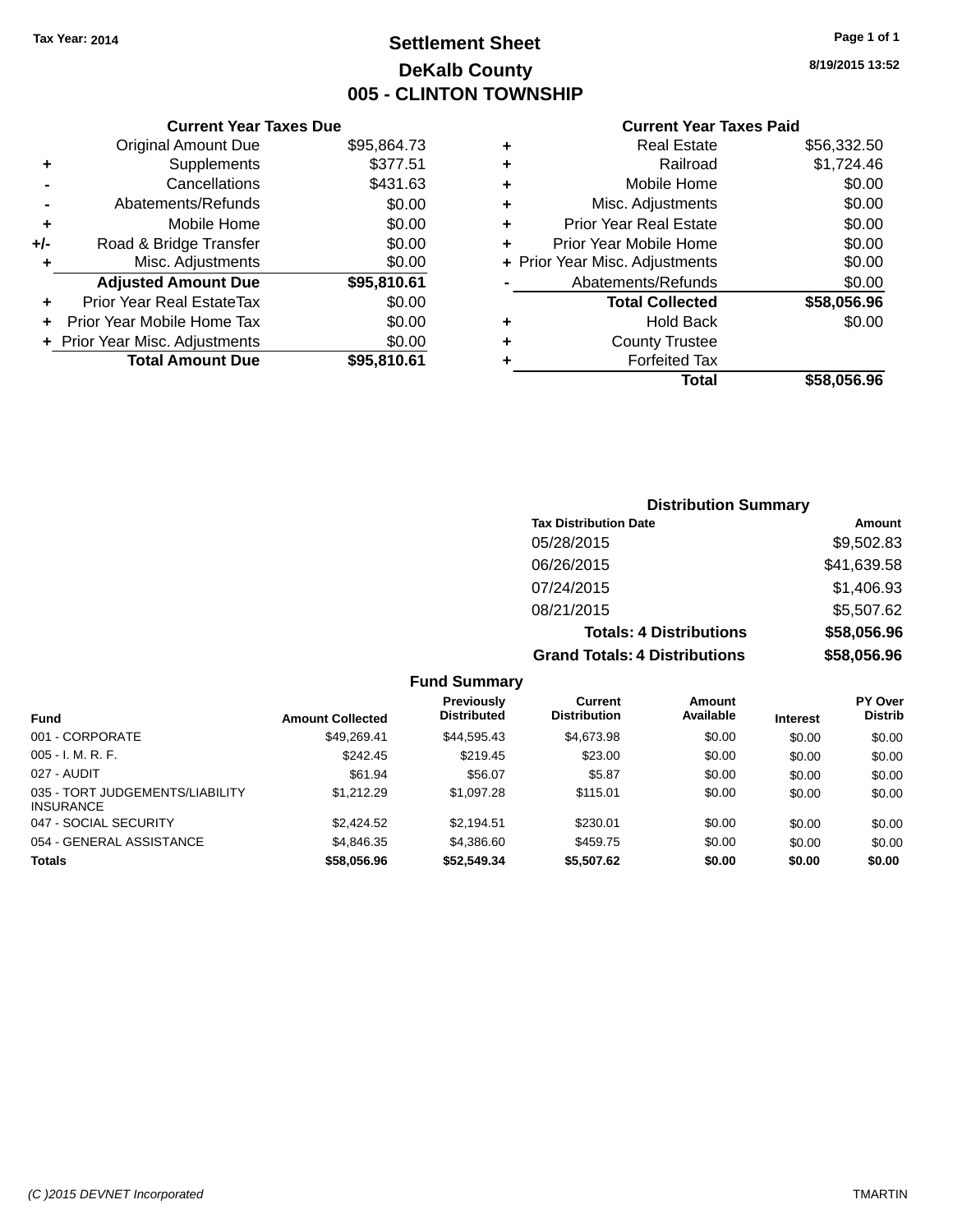### **Settlement Sheet Tax Year: 2014 Page 1 of 1 DeKalb County 006 - CLINTON TWP LIBRARY**

**8/19/2015 13:52**

|     | <b>Current Year Taxes Due</b>  |             |
|-----|--------------------------------|-------------|
|     | <b>Original Amount Due</b>     | \$88,427.58 |
| ٠   | Supplements                    | \$348.23    |
|     | Cancellations                  | \$398.14    |
|     | Abatements/Refunds             | \$0.00      |
| ٠   | Mobile Home                    | \$0.00      |
| +/- | Road & Bridge Transfer         | \$0.00      |
| ٠   | Misc. Adjustments              | \$0.00      |
|     | <b>Adjusted Amount Due</b>     | \$88,377.67 |
| ÷   | Prior Year Real EstateTax      | \$0.00      |
|     | Prior Year Mobile Home Tax     | \$0.00      |
|     | + Prior Year Misc. Adjustments | \$0.00      |
|     | <b>Total Amount Due</b>        | \$88,377,67 |

|   | <b>Real Estate</b>             | \$51,961.40 |
|---|--------------------------------|-------------|
| ٠ | Railroad                       | \$1,590.68  |
| ٠ | Mobile Home                    | \$0.00      |
| ٠ | Misc. Adjustments              | \$0.00      |
| ٠ | <b>Prior Year Real Estate</b>  | \$0.00      |
| ÷ | Prior Year Mobile Home         | \$0.00      |
|   | + Prior Year Misc. Adjustments | \$0.00      |
|   | Abatements/Refunds             | \$0.00      |
|   | <b>Total Collected</b>         | \$53,552.08 |
| ٠ | <b>Hold Back</b>               | \$0.00      |
| ٠ | <b>County Trustee</b>          |             |
| ٠ | <b>Forfeited Tax</b>           |             |
|   | Total                          | \$53,552.08 |
|   |                                |             |

|                     |                                      | <b>Distribution Summary</b>    |             |
|---------------------|--------------------------------------|--------------------------------|-------------|
|                     | <b>Tax Distribution Date</b>         |                                | Amount      |
|                     | 05/28/2015                           |                                | \$8,765.67  |
|                     | 06/26/2015                           |                                | \$38,408.33 |
|                     | 07/24/2015                           |                                | \$1,297.69  |
|                     | 08/21/2015                           |                                | \$5,080.39  |
|                     |                                      | <b>Totals: 4 Distributions</b> | \$53,552.08 |
|                     | <b>Grand Totals: 4 Distributions</b> |                                | \$53,552.08 |
| <b>Fund Summary</b> |                                      |                                |             |
| <b>Provinuely</b>   | Currant                              | <b>Amount</b>                  | PY ∩ver     |

| <b>Fund</b>   | <b>Amount Collected</b> | <b>Previously</b><br><b>Distributed</b> | Current<br><b>Distribution</b> | Amount<br>Available | <b>Interest</b> | <b>PY Over</b><br>Distrib |
|---------------|-------------------------|-----------------------------------------|--------------------------------|---------------------|-----------------|---------------------------|
| 016 - LIBRARY | \$53.552.08             | \$48.471.69                             | \$5,080.39                     | \$0.00              | \$0.00          | \$0.00                    |
| <b>Totals</b> | \$53.552.08             | \$48,471.69                             | \$5,080,39                     | \$0.00              | \$0.00          | \$0.00                    |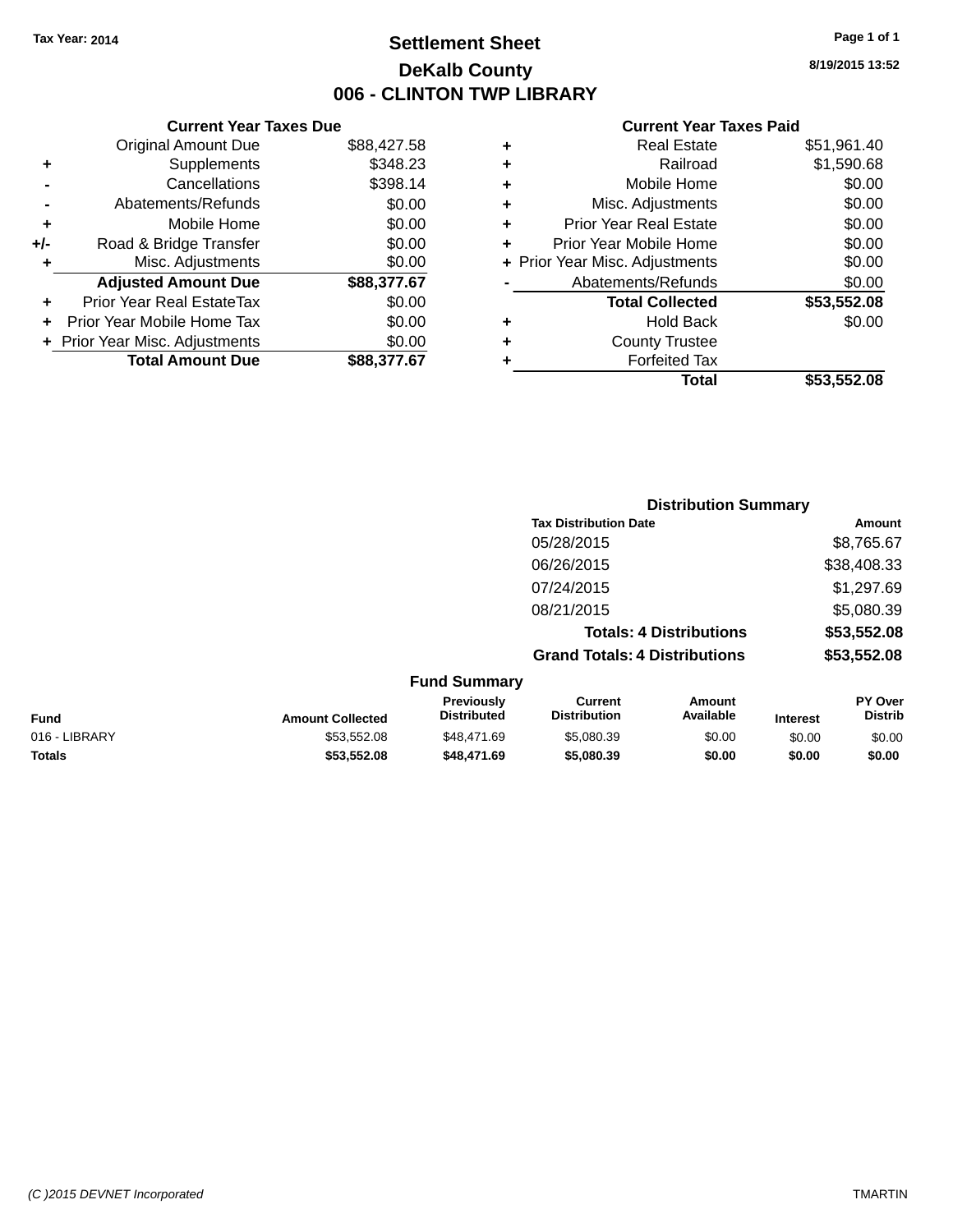### **Settlement Sheet Tax Year: 2014 Page 1 of 1 DeKalb County 007 - CLINTON TWP CEMETERY**

**8/19/2015 13:52**

|       | <b>Current Year Taxes Due</b>  |             |
|-------|--------------------------------|-------------|
|       | <b>Original Amount Due</b>     | \$22,049.66 |
| ٠     | Supplements                    | \$86.84     |
|       | Cancellations                  | \$99.28     |
|       | Abatements/Refunds             | \$0.00      |
| ٠     | Mobile Home                    | \$0.00      |
| $+/-$ | Road & Bridge Transfer         | \$0.00      |
| ٠     | Misc. Adjustments              | \$0.00      |
|       | <b>Adjusted Amount Due</b>     | \$22,037.22 |
| ٠     | Prior Year Real EstateTax      | \$0.00      |
|       | Prior Year Mobile Home Tax     | \$0.00      |
|       | + Prior Year Misc. Adjustments | \$0.00      |
|       | <b>Total Amount Due</b>        | \$22.037.22 |
|       |                                |             |

| ٠ | <b>Real Estate</b>             | \$12,956.85 |
|---|--------------------------------|-------------|
| ٠ | Railroad                       | \$396.65    |
| ٠ | Mobile Home                    | \$0.00      |
| ٠ | Misc. Adjustments              | \$0.00      |
| ٠ | <b>Prior Year Real Estate</b>  | \$0.00      |
| ٠ | Prior Year Mobile Home         | \$0.00      |
|   | + Prior Year Misc. Adjustments | \$0.00      |
|   | Abatements/Refunds             | \$0.00      |
|   | <b>Total Collected</b>         | \$13,353.50 |
| ٠ | <b>Hold Back</b>               | \$0.00      |
| ٠ | <b>County Trustee</b>          |             |
| ٠ | <b>Forfeited Tax</b>           |             |
|   | Total                          | \$13,353.50 |
|   |                                |             |

|                         |                                         | <b>Distribution Summary</b>           |                                |                 |                           |
|-------------------------|-----------------------------------------|---------------------------------------|--------------------------------|-----------------|---------------------------|
|                         |                                         | <b>Tax Distribution Date</b>          |                                |                 | Amount                    |
|                         |                                         | 05/28/2015                            |                                | \$2,185.74      |                           |
|                         |                                         | 06/26/2015                            | \$9,577.32                     |                 |                           |
|                         | 07/24/2015                              |                                       |                                |                 | \$323.60                  |
|                         |                                         | 08/21/2015                            |                                |                 | \$1,266.84                |
|                         |                                         |                                       | <b>Totals: 4 Distributions</b> |                 | \$13,353.50               |
|                         |                                         | <b>Grand Totals: 4 Distributions</b>  |                                |                 | \$13,353.50               |
|                         | <b>Fund Summary</b>                     |                                       |                                |                 |                           |
| <b>Amount Collected</b> | <b>Previously</b><br><b>Distributed</b> | <b>Current</b><br><b>Distribution</b> | Amount<br>Available            | <b>Interest</b> | PY Over<br><b>Distrib</b> |

| <b>Fund</b>    | <b>Amount Collected</b> | Previouslv<br><b>Distributed</b> | Current<br><b>Distribution</b> | Amount<br>Available | Interest | PY Over<br>Distrib |
|----------------|-------------------------|----------------------------------|--------------------------------|---------------------|----------|--------------------|
| 017 - CEMETERY | \$13.353.50             | \$12,086.66                      | \$1.266.84                     | \$0.00              | \$0.00   | \$0.00             |
| <b>Totals</b>  | \$13.353.50             | \$12,086,66                      | \$1.266.84                     | \$0.00              | \$0.00   | \$0.00             |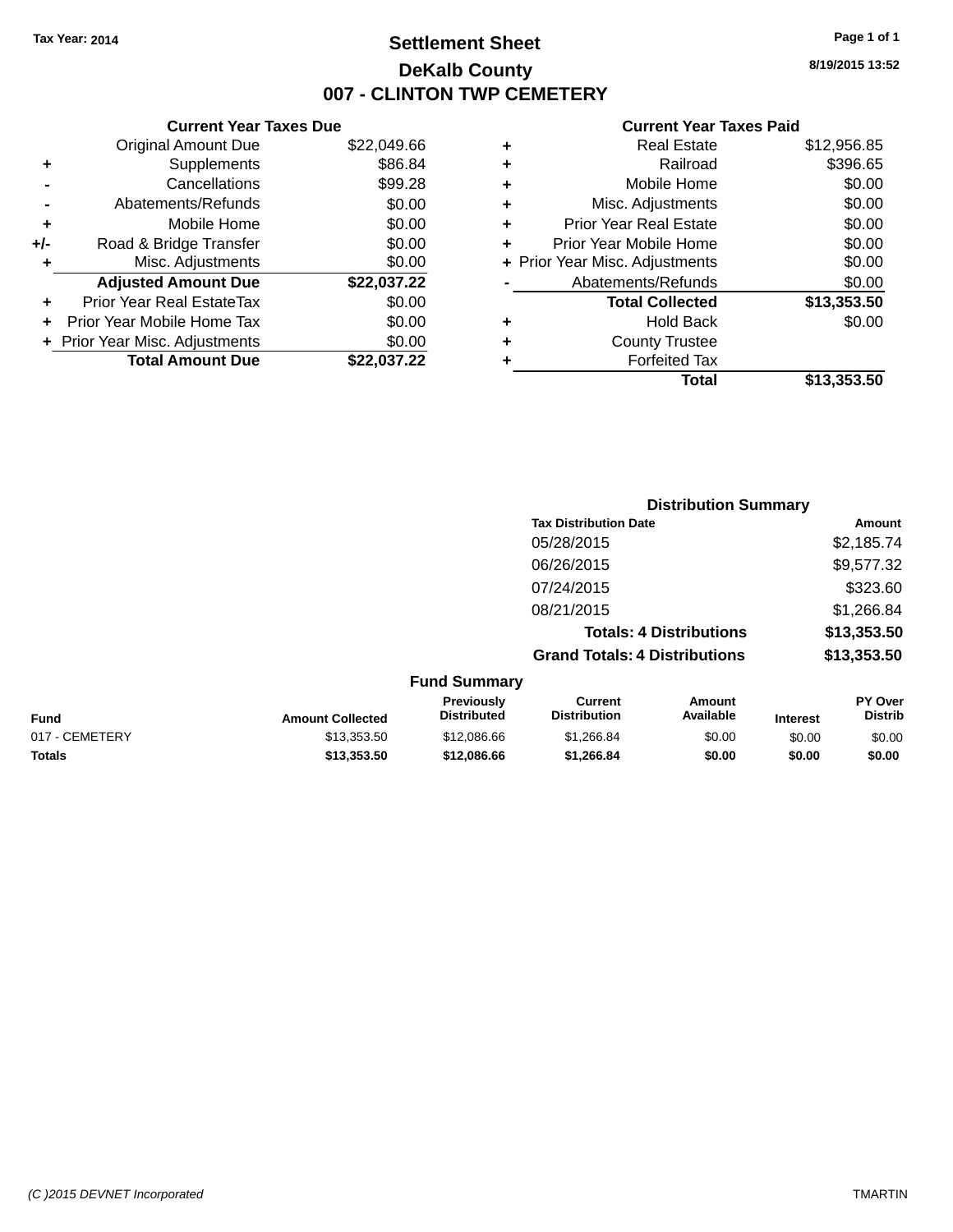### **Settlement Sheet Tax Year: 2014 Page 1 of 1 DeKalb County 008 - CLINTON COMM BLDG**

**8/19/2015 13:52**

|     | <b>Current Year Taxes Due</b>  |            |
|-----|--------------------------------|------------|
|     | <b>Original Amount Due</b>     | \$9,229.96 |
| ٠   | Supplements                    | \$36.36    |
|     | Cancellations                  | \$41.55    |
|     | Abatements/Refunds             | \$0.00     |
| ٠   | Mobile Home                    | \$0.00     |
| +/- | Road & Bridge Transfer         | \$0.00     |
| ٠   | Misc. Adjustments              | \$0.00     |
|     | <b>Adjusted Amount Due</b>     | \$9,224.77 |
| ÷   | Prior Year Real EstateTax      | \$0.00     |
|     | Prior Year Mobile Home Tax     | \$0.00     |
|     | + Prior Year Misc. Adjustments | \$0.00     |
|     | <b>Total Amount Due</b>        | \$9.224.77 |

|   | <b>Real Estate</b>             | \$5,423.62 |
|---|--------------------------------|------------|
| ٠ | Railroad                       | \$166.04   |
| ٠ | Mobile Home                    | \$0.00     |
| ٠ | Misc. Adjustments              | \$0.00     |
| ٠ | <b>Prior Year Real Estate</b>  | \$0.00     |
| ÷ | Prior Year Mobile Home         | \$0.00     |
|   | + Prior Year Misc. Adjustments | \$0.00     |
|   | Abatements/Refunds             | \$0.00     |
|   | <b>Total Collected</b>         | \$5,589.66 |
| ٠ | <b>Hold Back</b>               | \$0.00     |
|   | <b>County Trustee</b>          |            |
| ٠ | <b>Forfeited Tax</b>           |            |
|   | Total                          | \$5,589.66 |
|   |                                |            |

|                 |                         |                                  | <b>Distribution Summary</b>           |                                |                 |                                  |
|-----------------|-------------------------|----------------------------------|---------------------------------------|--------------------------------|-----------------|----------------------------------|
|                 |                         |                                  | <b>Tax Distribution Date</b>          |                                |                 | Amount                           |
|                 |                         |                                  | 05/28/2015                            |                                |                 | \$914.95                         |
|                 |                         |                                  | 06/26/2015                            |                                |                 | \$4,008.85                       |
|                 |                         |                                  | 07/24/2015                            |                                |                 | \$135.45                         |
|                 |                         |                                  | 08/21/2015                            |                                |                 | \$530.41                         |
|                 |                         |                                  |                                       | <b>Totals: 4 Distributions</b> |                 | \$5,589.66                       |
|                 |                         |                                  | <b>Grand Totals: 4 Distributions</b>  |                                |                 | \$5,589.66                       |
|                 |                         | <b>Fund Summary</b>              |                                       |                                |                 |                                  |
| <b>Fund</b>     | <b>Amount Collected</b> | Previously<br><b>Distributed</b> | <b>Current</b><br><b>Distribution</b> | <b>Amount</b><br>Available     | <b>Interest</b> | <b>PY Over</b><br><b>Distrib</b> |
| 001 - CORPORATE | \$5,589.66              | \$5,059.25                       | \$530.41                              | \$0.00                         | \$0.00          | \$0.00                           |
| <b>Totals</b>   | \$5,589.66              | \$5,059.25                       | \$530.41                              | \$0.00                         | \$0.00          | \$0.00                           |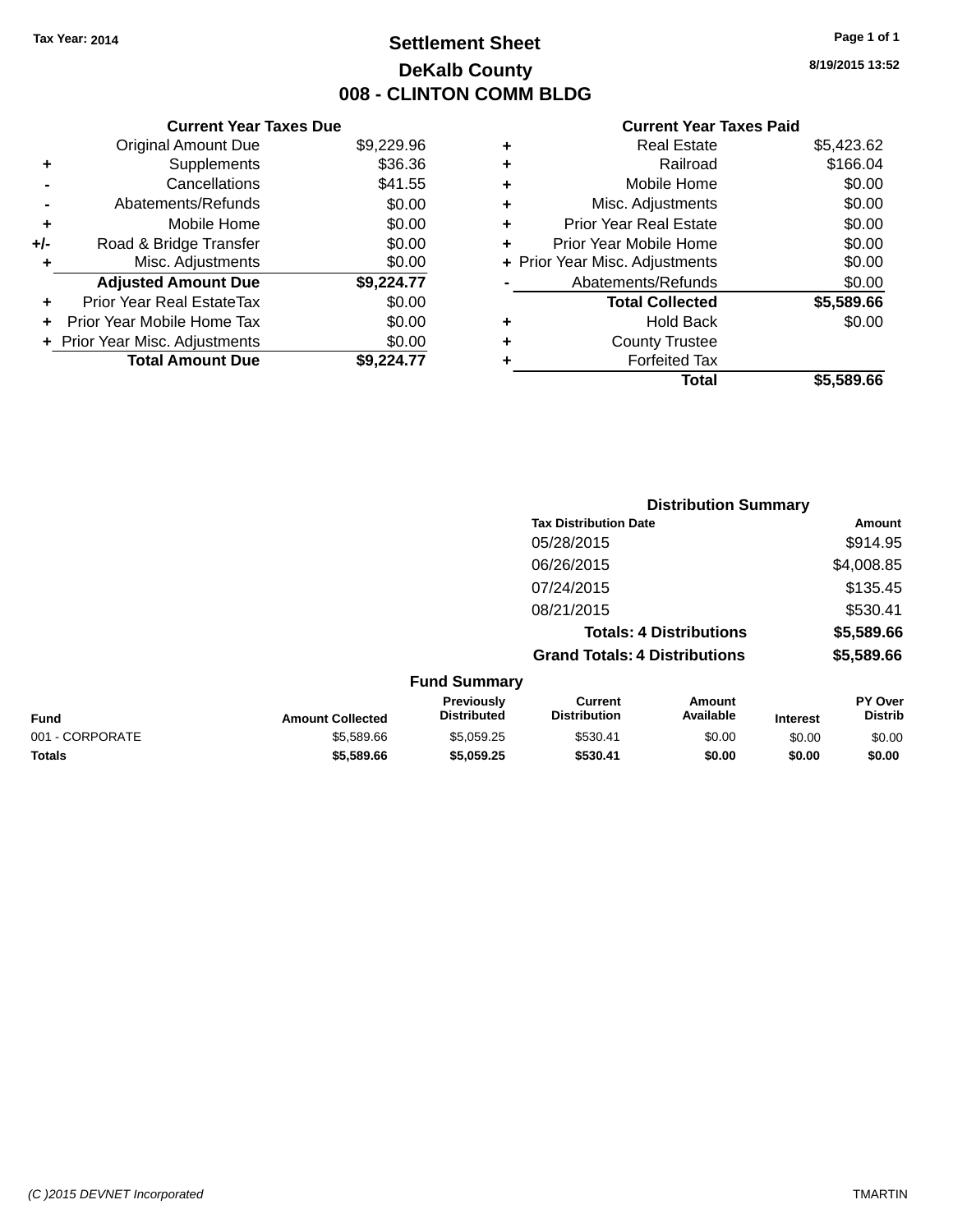### **Settlement Sheet Tax Year: 2014 Page 1 of 1 DeKalb County 009 - CLINTON ROAD & BRIDGE**

**8/19/2015 13:52**

| <b>Current Year Taxes Paid</b> |  |  |  |
|--------------------------------|--|--|--|
|--------------------------------|--|--|--|

|     | <b>Current Year Taxes Due</b>  |               |
|-----|--------------------------------|---------------|
|     | <b>Original Amount Due</b>     | \$249,009.40  |
| ٠   | Supplements                    | \$851.61      |
|     | Cancellations                  | \$973.67      |
|     | Abatements/Refunds             | \$0.00        |
| ٠   | Mobile Home                    | \$0.00        |
| +/- | Road & Bridge Transfer         | (\$19,453.63) |
| ٠   | Misc. Adjustments              | \$0.00        |
|     | <b>Adjusted Amount Due</b>     | \$229,433.71  |
|     | Prior Year Real EstateTax      | \$0.00        |
| ÷   | Prior Year Mobile Home Tax     | \$0.00        |
|     | + Prior Year Misc. Adjustments | \$0.00        |
|     | <b>Total Amount Due</b>        | \$229.433.71  |
|     |                                |               |

| ٠ | <b>Real Estate</b>             | \$127,075.78 |
|---|--------------------------------|--------------|
| ٠ | Railroad                       | \$4,272.96   |
| ٠ | Mobile Home                    | \$0.00       |
| ٠ | Misc. Adjustments              | \$0.00       |
| ٠ | <b>Prior Year Real Estate</b>  | \$0.00       |
| ٠ | Prior Year Mobile Home         | \$0.00       |
|   | + Prior Year Misc. Adjustments | \$0.00       |
|   | Abatements/Refunds             | \$0.00       |
|   | <b>Total Collected</b>         | \$131,348.74 |
| ٠ | <b>Hold Back</b>               | \$0.00       |
| ٠ | <b>County Trustee</b>          |              |
| ٠ | <b>Forfeited Tax</b>           |              |
|   | Total                          | \$131,348.74 |
|   |                                |              |

| <b>Road and Bridge Summary</b> |             |               | <b>Distribution Summary</b>    |              |
|--------------------------------|-------------|---------------|--------------------------------|--------------|
| <b>Municipality</b>            | Amt. Due    | Amt. Distrib. | <b>Tax Distribution Date</b>   | Amount       |
| <b>VILLAGE OF WATERMAN</b>     | \$32,283.10 | \$19,453.63   | 05/28/2015                     | \$21,436.97  |
| <b>Totals</b>                  | \$32,283.10 | \$19,453.63   | 06/26/2015                     | \$94,157.35  |
|                                |             |               | 07/24/2015                     | \$3,173.69   |
|                                |             |               | 08/21/2015                     | \$12,580.73  |
|                                |             |               | <b>Totals: 4 Distributions</b> | \$131,348.74 |

**Grand Totals: 4 Distributions \$131,348.74**

|                                               |                         | <b>Fund Summary</b>                     |                                |                            |                 |                                  |
|-----------------------------------------------|-------------------------|-----------------------------------------|--------------------------------|----------------------------|-----------------|----------------------------------|
| <b>Fund</b>                                   | <b>Amount Collected</b> | <b>Previously</b><br><b>Distributed</b> | Current<br><b>Distribution</b> | <b>Amount</b><br>Available | <b>Interest</b> | <b>PY Over</b><br><b>Distrib</b> |
| 007 - ROAD AND BRIDGE                         | \$51,404.18             | \$46,407.56                             | \$4,996.62                     | \$0.00                     | \$0.00          | \$0.00                           |
| 009 - PERMANENT ROAD                          | \$52,084.12             | \$47,143.05                             | \$4.941.07                     | \$0.00                     | \$0.00          | \$0.00                           |
| 010 - EQUIPMENT AND BUILDING                  | \$24.226.41             | \$21,928.12                             | \$2,298.29                     | \$0.00                     | \$0.00          | \$0.00                           |
| 035 - TORT JUDGEMENTS/LIABILITY<br><b>INS</b> | \$3.634.03              | \$3.289.28                              | \$344.75                       | \$0.00                     | \$0.00          | \$0.00                           |
| <b>Totals</b>                                 | \$131,348.74            | \$118,768,01                            | \$12,580,73                    | \$0.00                     | \$0.00          | \$0.00                           |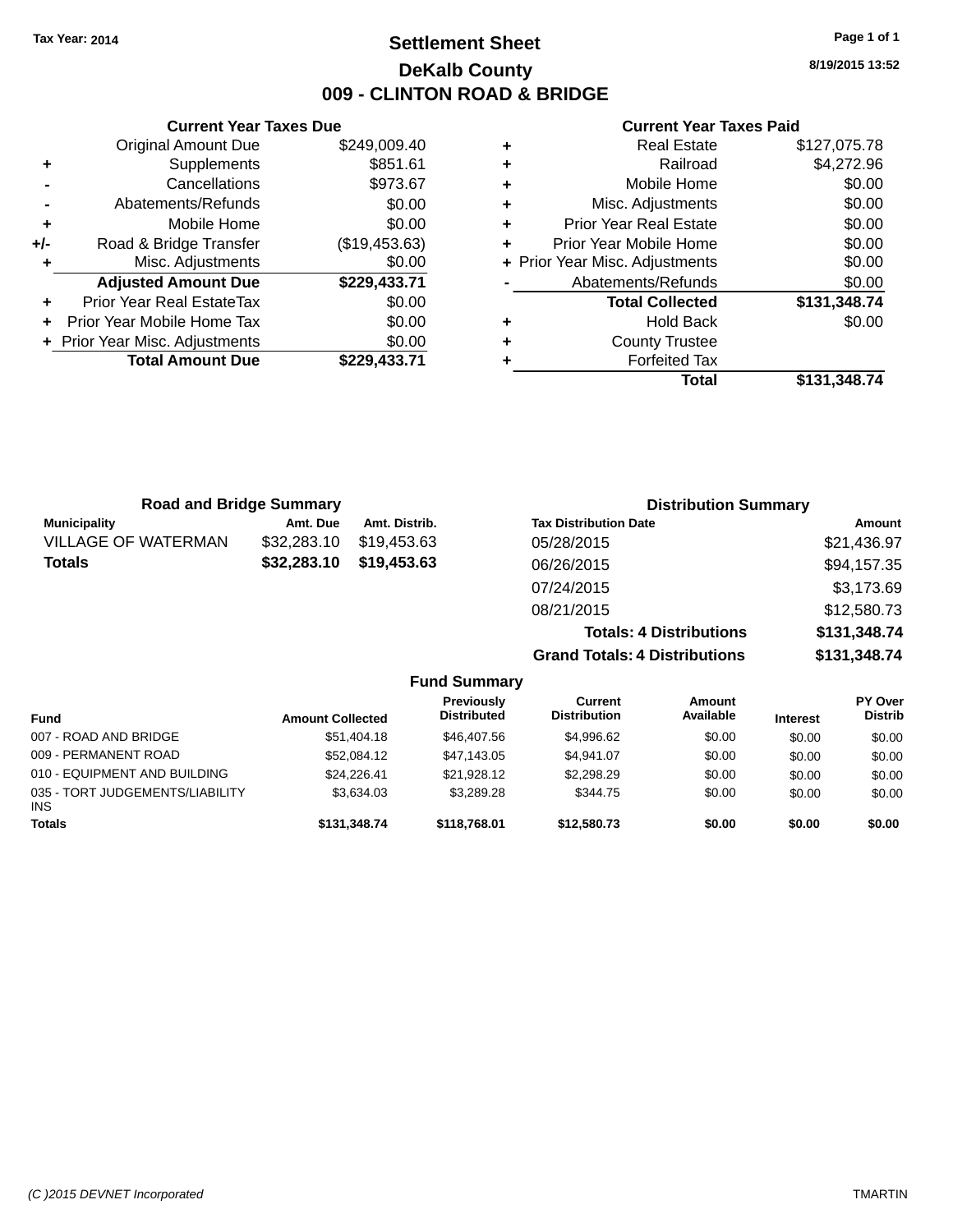### **Settlement Sheet Tax Year: 2014 Page 1 of 1 DeKalb County 010 - CORTLAND TOWNSHIP**

**8/19/2015 13:52**

#### **Current Year Taxes Paid**

|     | <b>Current Year Taxes Due</b>  |              |  |  |  |  |  |  |
|-----|--------------------------------|--------------|--|--|--|--|--|--|
|     | <b>Original Amount Due</b>     | \$251,749.38 |  |  |  |  |  |  |
| ٠   | Supplements                    | \$1,275.02   |  |  |  |  |  |  |
|     | Cancellations                  | \$1,503.14   |  |  |  |  |  |  |
|     | Abatements/Refunds             | \$1.16       |  |  |  |  |  |  |
| ٠   | Mobile Home                    | \$0.00       |  |  |  |  |  |  |
| +/- | Road & Bridge Transfer         | \$0.00       |  |  |  |  |  |  |
| ٠   | Misc. Adjustments              | \$0.00       |  |  |  |  |  |  |
|     | <b>Adjusted Amount Due</b>     | \$251,520.10 |  |  |  |  |  |  |
| ٠   | Prior Year Real EstateTax      | \$239.50     |  |  |  |  |  |  |
|     | Prior Year Mobile Home Tax     | \$0.00       |  |  |  |  |  |  |
|     | + Prior Year Misc. Adjustments | \$17.37      |  |  |  |  |  |  |
|     | <b>Total Amount Due</b>        | \$251,776.97 |  |  |  |  |  |  |
|     |                                |              |  |  |  |  |  |  |

| ٠ | <b>Real Estate</b>             | \$149,988.63 |
|---|--------------------------------|--------------|
| ٠ | Railroad                       | \$865.97     |
| ٠ | Mobile Home                    | \$0.00       |
| ٠ | Misc. Adjustments              | \$0.00       |
| ٠ | <b>Prior Year Real Estate</b>  | \$239.50     |
| ٠ | Prior Year Mobile Home         | \$0.00       |
|   | + Prior Year Misc. Adjustments | \$17.37      |
|   | Abatements/Refunds             | \$1.16       |
|   | <b>Total Collected</b>         | \$151,110.31 |
| ٠ | <b>Hold Back</b>               | \$0.00       |
| ٠ | <b>County Trustee</b>          |              |
| ٠ | <b>Forfeited Tax</b>           |              |
|   | Total                          | \$151,110.31 |
|   |                                |              |

### **Distribution Summary Tax Distribution Date Amount** 05/28/2015 \$20,092.33 06/26/2015 \$110,698.80 07/24/2015 \$1,870.93 08/21/2015 \$18,448.25 **Totals: 4 Distributions \$151,110.31 Grand Totals: 4 Distributions \$151,110.31**

#### **Fund Summary**

| <b>Amount Collected</b> | <b>Previously</b><br><b>Distributed</b> | <b>Current</b><br><b>Distribution</b> | Amount<br>Available | <b>Interest</b> | <b>PY Over</b><br><b>Distrib</b> |
|-------------------------|-----------------------------------------|---------------------------------------|---------------------|-----------------|----------------------------------|
| \$121.533.49            | \$106.696.11                            | \$14,837,38                           | \$0.00              | \$0.00          | \$0.00                           |
| \$7,478.90              | \$6,565.84                              | \$913.06                              | \$0.00              | \$0.00          | \$0.00                           |
| \$1,904.75              | \$1.672.21                              | \$232.54                              | \$0.00              | \$0.00          | \$0.00                           |
| \$7.771.15              | \$6.822.42                              | \$948.73                              | \$0.00              | \$0.00          | \$0.00                           |
| \$6,590.83              | \$5,786.19                              | \$804.64                              | \$0.00              | \$0.00          | \$0.00                           |
| \$5,831.19              | \$5,119.29                              | \$711.90                              | \$0.00              | \$0.00          | \$0.00                           |
| \$151,110.31            | \$132,662,06                            | \$18,448.25                           | \$0.00              | \$0.00          | \$0.00                           |
|                         |                                         |                                       |                     |                 |                                  |

#### **Miscellaneous Adjustment Detail**

| <u>Year Source</u>      | <b>Account Type</b> | <b>Amount Adjustment Description</b>          |
|-------------------------|---------------------|-----------------------------------------------|
| 2013 RE - Real Estate   | Back Tax Collected  | \$8.99 STALEY REDEMPTION 09-29-251-051 by TBA |
| 2013 RE - Real Estate   | Back Tax Collected  | \$8.38 STALEY REDEMPTION 09-29-251-050 by TBA |
| <b>Totals 2 entries</b> |                     | \$17.37                                       |
|                         |                     |                                               |

**Totals \$1.16 2 entries**

**Year** Source **Account Type Account Account Adjustment Description** 

# **Abatement Detail**

2014 RE - Real Estate RE Abatement \$0.66 PTAB INTEREST REFUND 09-20-255-020 by TBA 2014 RE - Real Estate RE Abatement \$0.50 PTAB INTEREST REFUND 09-20-256-013 by TBA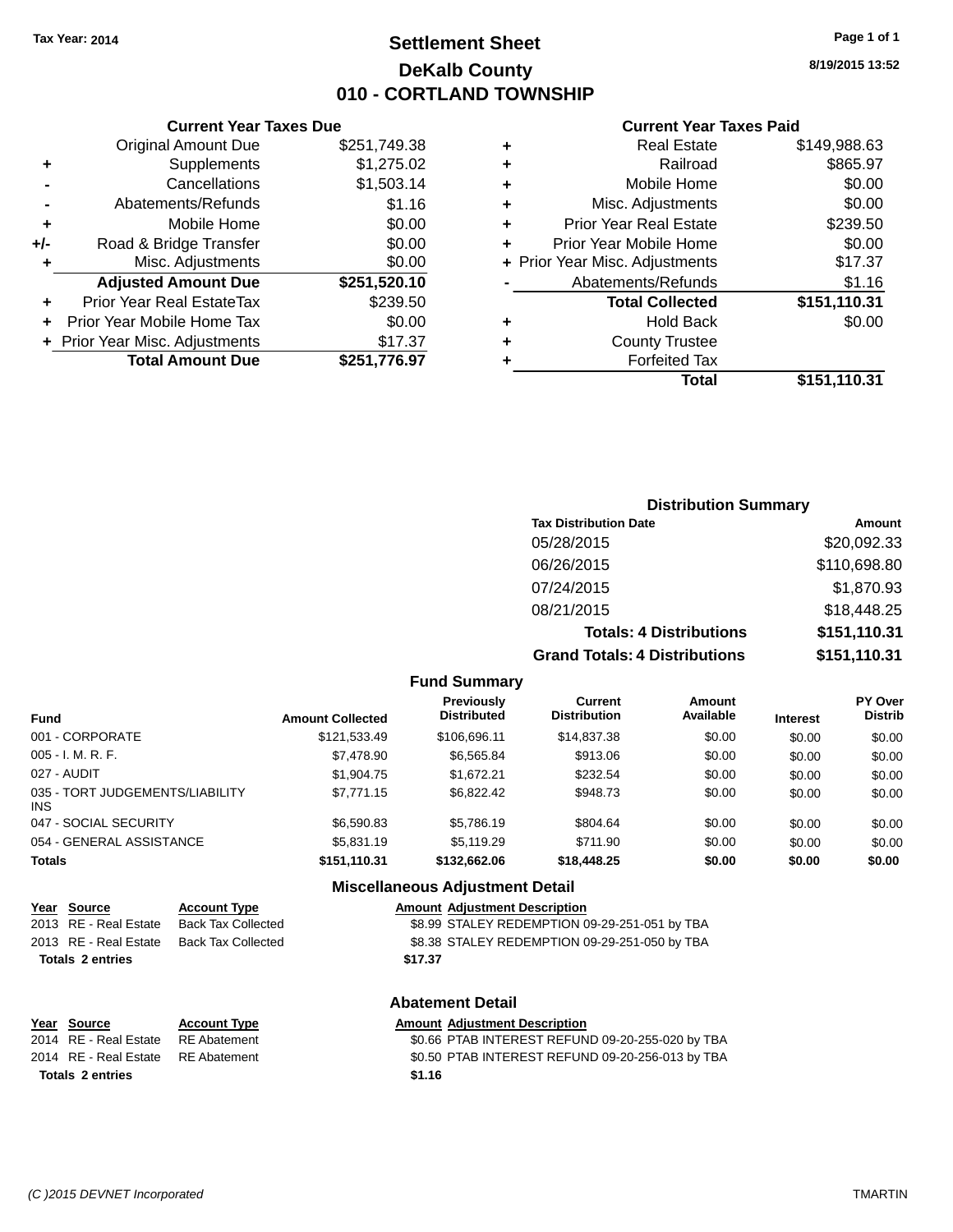### **Settlement Sheet Tax Year: 2014 Page 1 of 1 DeKalb County 011 - CORTLAND ROAD & BRIDGE**

**8/19/2015 13:52**

#### **Current Year Taxes Paid**

|     | <b>Current Year Taxes Due</b>  |               |  |  |  |  |  |
|-----|--------------------------------|---------------|--|--|--|--|--|
|     | <b>Original Amount Due</b>     | \$456,716.16  |  |  |  |  |  |
| ٠   | Supplements                    | \$2,095.01    |  |  |  |  |  |
|     | Cancellations                  | \$2,469.87    |  |  |  |  |  |
|     | Abatements/Refunds             | \$1.91        |  |  |  |  |  |
| ٠   | Mobile Home                    | \$0.00        |  |  |  |  |  |
| +/- | Road & Bridge Transfer         | (\$25,718.61) |  |  |  |  |  |
|     | Misc. Adjustments              | \$0.00        |  |  |  |  |  |
|     | <b>Adjusted Amount Due</b>     | \$430,620.78  |  |  |  |  |  |
| ٠   | Prior Year Real EstateTax      | \$390.16      |  |  |  |  |  |
|     | Prior Year Mobile Home Tax     | \$0.00        |  |  |  |  |  |
|     | + Prior Year Misc. Adjustments | \$31.52       |  |  |  |  |  |
|     | <b>Total Amount Due</b>        | \$431,042.46  |  |  |  |  |  |
|     |                                |               |  |  |  |  |  |

|   | <b>Real Estate</b>             | \$246,447.53 |
|---|--------------------------------|--------------|
| ٠ | Railroad                       | \$1,553.64   |
| ٠ | Mobile Home                    | \$0.00       |
| ÷ | Misc. Adjustments              | \$0.00       |
| ٠ | <b>Prior Year Real Estate</b>  | \$390.16     |
| ٠ | Prior Year Mobile Home         | \$0.00       |
|   | + Prior Year Misc. Adjustments | \$31.52      |
|   | Abatements/Refunds             | \$1.91       |
|   | <b>Total Collected</b>         | \$248,420.94 |
| ٠ | <b>Hold Back</b>               | \$0.00       |
| ٠ | <b>County Trustee</b>          |              |
|   | <b>Forfeited Tax</b>           |              |
|   | Total                          | \$248.420.94 |

| <b>Road and Bridge Summary</b> |             |               |                                      | <b>Distribution Summary</b> |  |  |
|--------------------------------|-------------|---------------|--------------------------------------|-----------------------------|--|--|
| <b>Municipality</b>            | Amt. Due    | Amt. Distrib. | <b>Tax Distribution Date</b>         | <b>Amount</b>               |  |  |
| TOWN OF CORTLAND               | \$13,026.21 | \$7,823.72    | 05/28/2015                           | \$33,013.37                 |  |  |
| CITY OF DEKALB                 | \$944.77    | \$567.66      | 06/26/2015                           | \$182,020.68                |  |  |
| <b>VILLAGE OF MAPLE PARK</b>   | \$2,939.12  | \$1.766.07    | 07/24/2015                           | \$3,074.24                  |  |  |
| <b>CITY OF SYCAMORE</b>        | \$25,897.83 | \$15,561.16   | 08/21/2015                           | \$30,312.65                 |  |  |
| <b>Totals</b>                  | \$42,807.93 | \$25,718.61   | <b>Totals: 4 Distributions</b>       | \$248,420.94                |  |  |
|                                |             |               | <b>Grand Totals: 4 Distributions</b> | \$248,420.94                |  |  |

**Fund Summary Fund Interest Amount Collected Distributed PY Over Distrib Amount Available Current Distribution Previously** 005 - I. M. R. F. \$4,101.69 \$3,600.92 \$500.77 \$0.00 \$0.00 \$0.00 007 - ROAD AND BRIDGE 60.00 \$32,301.95 \$28,374.26 \$3,927.69 \$0.00 \$0.00 \$0.00 \$0.00 009 - PERMANENT ROAD \$171,385.46 \$150,461.81 \$20,923.65 \$0.00 \$0.00 \$0.00 \$0.00 010 - EQUIPMENT AND BUILDING \$26,492.02 \$23,257.74 \$3,234.28 \$0.00 \$0.00 \$0.00 027 - AUDIT \$1,776.15 \$1,559.31 \$216.84 \$0.00 \$0.00 \$0.00 035 - TORT JUDGEMENTS/LIABILITY INS \$9,418.88 \$8,268.97 \$1,149.91 \$0.00 \$0.00 \$0.00 047 - SOCIAL SECURITY \$2,944.79 \$2,585.28 \$359.51 \$0.00 \$0.00 \$0.00 **Totals \$248,420.94 \$218,108.29 \$30,312.65 \$0.00 \$0.00 \$0.00**

### **Miscellaneous Adjustment Detail**

| Year Source             | <b>Account Type</b>                      |         | <b>Amount Adiustment Description</b>           |
|-------------------------|------------------------------------------|---------|------------------------------------------------|
| 2013 RE - Real Estate   | Back Tax Collected                       |         | \$16.31 STALEY REDEMPTION 09-29-251-051 by TBA |
|                         | 2013 RE - Real Estate Back Tax Collected |         | \$15.21 STALEY REDEMPTION 09-29-251-050 by TBA |
| <b>Totals 2 entries</b> |                                          | \$31.52 |                                                |

#### **Abatement Detail**

| Year Source                        | <b>Account Type</b> | <b>Amount Adjustment Description</b>             |
|------------------------------------|---------------------|--------------------------------------------------|
| 2014 RE - Real Estate RE Abatement |                     | \$1.20 PTAB INTEREST REFUND 09-20-255-020 by TBA |
| 2014 RE - Real Estate RE Abatement |                     | \$0.91 PTAB INTEREST REFUND 09-20-256-013 by TBA |
| Totals 2 entries                   |                     | \$2.11                                           |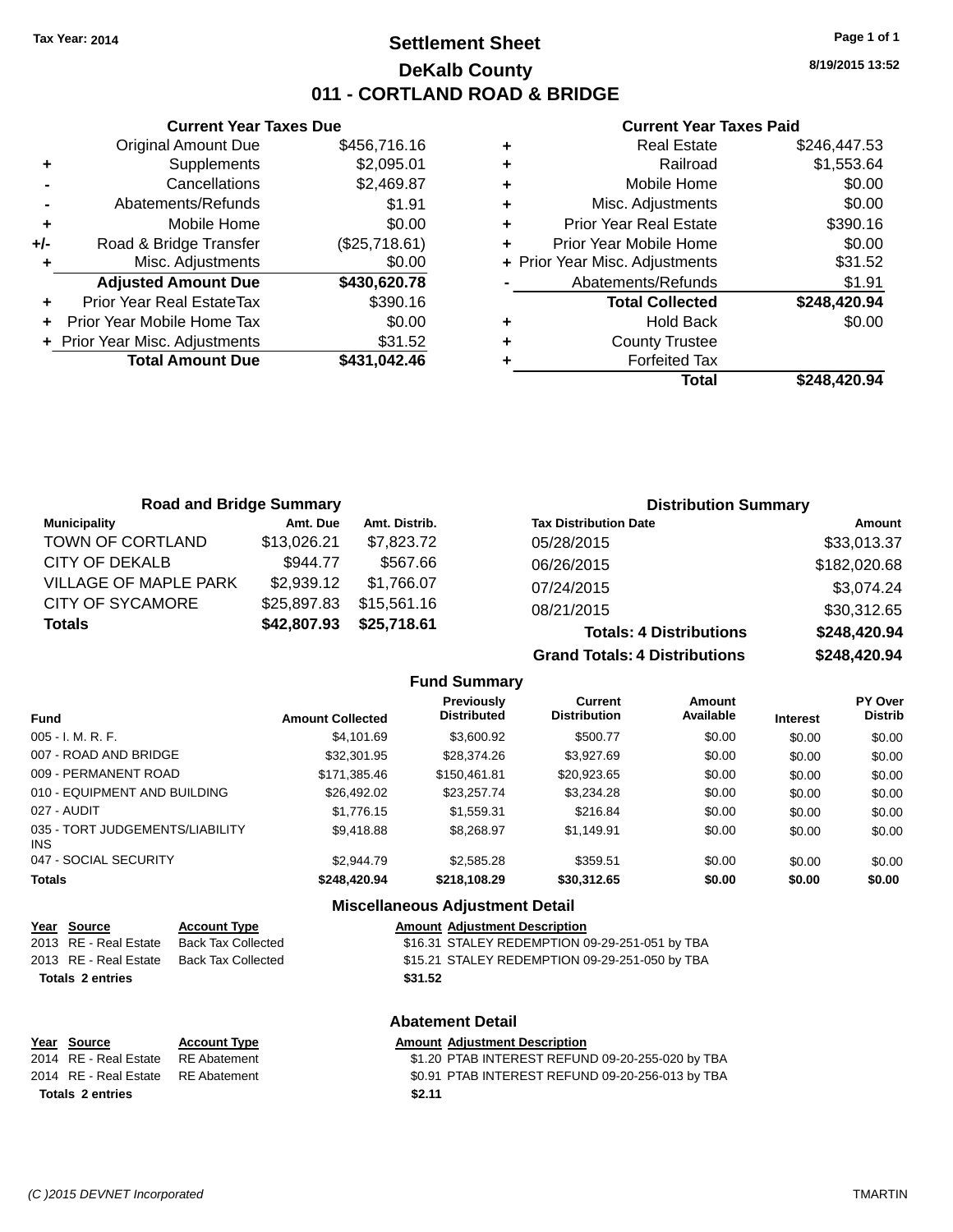### **Settlement Sheet Tax Year: 2014 Page 1 of 2 DeKalb County 012 - DEKALB TOWNSHIP**

**8/19/2015 13:52**

#### **Current Year Taxes Paid**

| Total                          | \$538,895.37 |
|--------------------------------|--------------|
| <b>Forfeited Tax</b>           |              |
| <b>County Trustee</b>          |              |
| <b>Hold Back</b>               | \$0.00       |
| <b>Total Collected</b>         | \$538,895.37 |
| Abatements/Refunds             | \$1.79       |
| + Prior Year Misc. Adjustments | \$127.95     |
| Prior Year Mobile Home         | \$0.00       |
| <b>Prior Year Real Estate</b>  | (\$609.89)   |
| Misc. Adjustments              | \$209.42     |
| Mobile Home                    | \$0.00       |
| Railroad                       | \$2,049.89   |
| <b>Real Estate</b>             | \$537,119.79 |
|                                |              |

|     | Cancellations                    | \$30,094.56  |
|-----|----------------------------------|--------------|
|     | Abatements/Refunds               | \$1.79       |
| ÷   | Mobile Home                      | \$0.00       |
| +/- | Road & Bridge Transfer           | \$0.00       |
| ٠   | Misc. Adjustments                | \$209.42     |
|     | <b>Adjusted Amount Due</b>       | \$921,392.56 |
| ٠   | <b>Prior Year Real EstateTax</b> | (\$609.89)   |
|     | Prior Year Mobile Home Tax       | \$0.00       |
|     | + Prior Year Misc. Adjustments   | \$127.95     |
|     | <b>Total Amount Due</b>          | \$920,910.62 |

**Current Year Taxes Due**

### **Distribution Summary**

| Amount       |
|--------------|
| \$80,619.76  |
| \$391,824.37 |
| \$7,849.41   |
| \$58,601.83  |
| \$538,895.37 |
| \$538,895.37 |
|              |

#### **Fund Summary**

| Fund                     | <b>Amount Collected</b> | <b>Previously</b><br><b>Distributed</b> | Current<br><b>Distribution</b> | Amount<br>Available | <b>Interest</b> | <b>PY Over</b><br><b>Distrib</b> |
|--------------------------|-------------------------|-----------------------------------------|--------------------------------|---------------------|-----------------|----------------------------------|
| 001 - CORPORATE          | \$411.810.90            | \$367,028.79                            | \$44.782.11                    | \$0.00              | \$0.00          | \$0.00                           |
| 054 - GENERAL ASSISTANCE | \$127.084.47            | \$113,264.75                            | \$13,819.72                    | \$0.00              | \$0.00          | \$0.00                           |
| Totals                   | \$538,895,37            | \$480,293,54                            | \$58,601.83                    | \$0.00              | \$0.00          | \$0.00                           |

### **Miscellaneous Adjustment Detail**

| Year Source              | <b>Account Type</b>       |          | <b>Amount Adjustment Description</b>                         |
|--------------------------|---------------------------|----------|--------------------------------------------------------------|
| 2013 RE - Real Estate    | <b>Back Tax Collected</b> |          | \$0.51 SUMMIT ENCLAVE REDEMPTION 08-13-323-013 by TBA        |
| 2013 RE - Real Estate    | <b>Back Tax Collected</b> |          | \$5.18 SIDDIQUI REDEMPTION 08-15-329-012 by TBA              |
| 2013 RE - Real Estate    | <b>Back Tax Collected</b> |          | \$17.48 RIVERMIST UNIT 5 LLC REDEMPTION 08-02-401-006 by TBA |
| 2013 RE - Real Estate    | <b>Back Tax Collected</b> |          | \$17.48 RIVERMIST UNIT 5 LLC REDEMPTION 08-02-401-007 by TBA |
| 2013 RE - Real Estate    | <b>Back Tax Collected</b> |          | \$17.48 RIVERMIST UNIT 5 LLC REDEMPTION 08-02-401-009 by TBA |
| 2013 RE - Real Estate    | <b>Back Tax Collected</b> |          | \$17.48 RIVERMIST UNIT 5 LLC REDEMPTION 08-02-401-010 by TBA |
| 2013 RE - Real Estate    | <b>Back Tax Collected</b> |          | \$17.48 RIVERMIST UNIT 5 LLC REDEMPTION 08-02-425-010 by TBA |
| 2013 RE - Real Estate    | <b>Back Tax Collected</b> |          | \$17.48 RIVERMIST UNIT 5 LLC REDEMPTION 08-02-425-012 by TBA |
| 2013 RE - Real Estate    | <b>Back Tax Collected</b> |          | \$4.96 ORIX WILKINSON 2009 TAX 08-12-377-001 by TBA          |
| 2013 RE - Real Estate    | <b>Back Tax Collected</b> |          | \$5.00 ORIX WILKINSON 2010 TAX 08-12-377-001 by TBA          |
| 2013 RE - Real Estate    | <b>Back Tax Collected</b> |          | \$5.21 ORIX WILKINSON 2011 TAX 08-12-377-001 by TBA          |
| 2013 RE - Real Estate    | <b>Back Tax Collected</b> |          | \$2.21 TRUSTEE SALE 08-14-207-024 by TBA                     |
| 2014 RE - Real Estate    | <b>Back Tax Collected</b> |          | \$2.83 TRUSTEE SALE 08-27-279-029 by TBA                     |
| 2014 RE - Real Estate    | <b>Back Tax Collected</b> |          | \$2.83 TRUSTEE SALE 08-27-279-027 by TBA                     |
| 2014 RE - Real Estate    | Paymt In Lieu of Tax      |          | \$203.76 HOUSING AUTHORITY by TBA                            |
| <b>Totals 15 entries</b> |                           | \$337.37 |                                                              |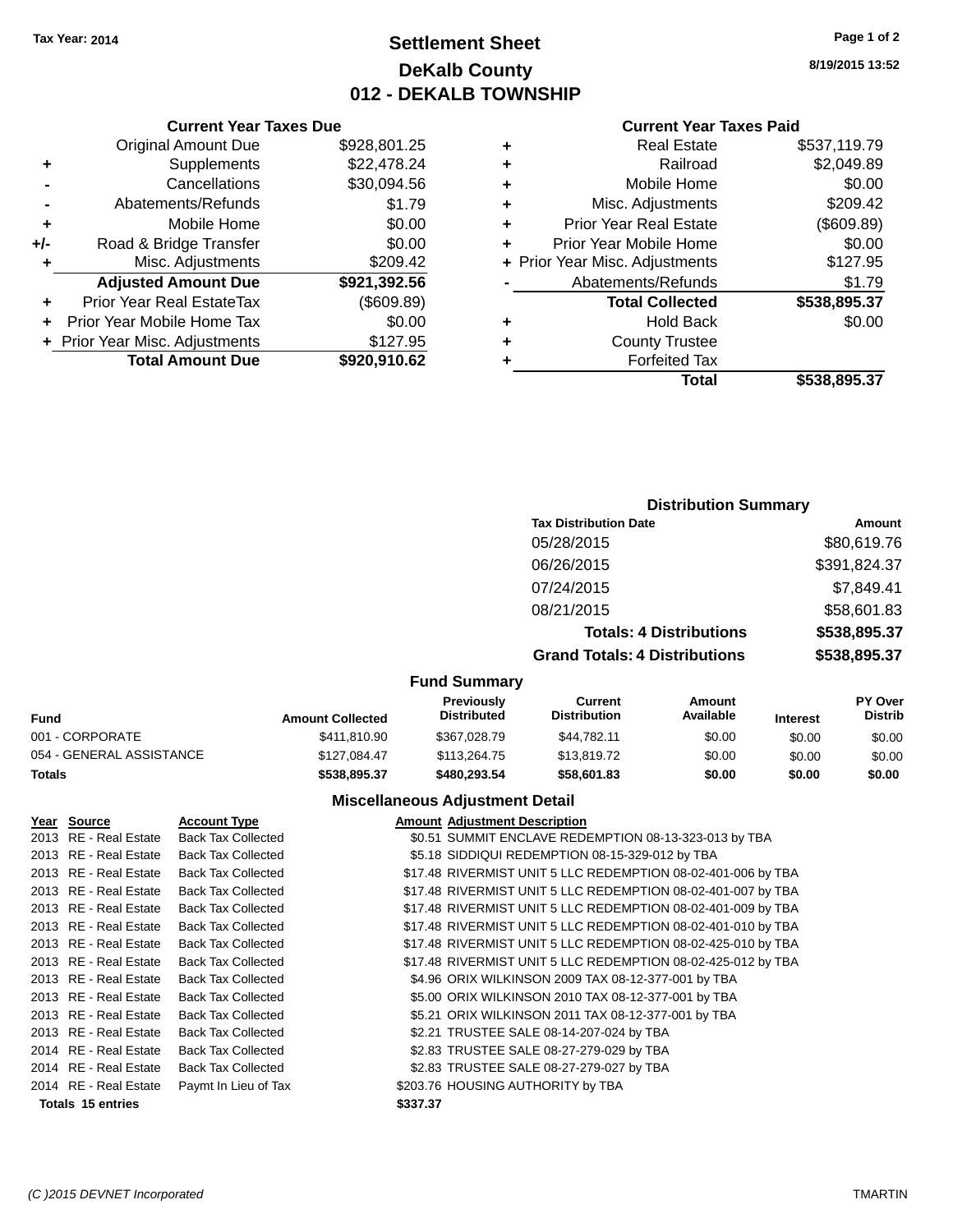### **Settlement Sheet Tax Year: 2014 Page 2 of 2 DeKalb County**

# **Abatement Detail**

**Year Source Account Type Amount Adjustment Description** 2014 Real Estate Real Estate Real Estate Real Estate Refund to the Case of the Abatement Section Abatement Real Politics and Tennes Real Politics and Tennes Real Politics and Tennes Real Politics and Tennes Real Politics a 2014 REAL INTEREST REFUND 08-13-102-007 by TBA 2015 REAL ESTATE INTEREST REFUND 08-13-102-008 by TBA 20.09 PTAB INTEREST REFUND 08-28-251-007 by TBA

| Year Source                        | <b>Account Type</b> | Amount |
|------------------------------------|---------------------|--------|
| 2014 RE - Real Estate RE Abatement |                     | \$0.75 |
| 2014 RE - Real Estate RE Abatement |                     | \$0.44 |
| 2014 RE - Real Estate RE Abatement |                     | \$0.52 |
| 2014 RE - Real Estate RE Abatement |                     | \$0.09 |
| <b>Totals 4 entries</b>            |                     | \$1.80 |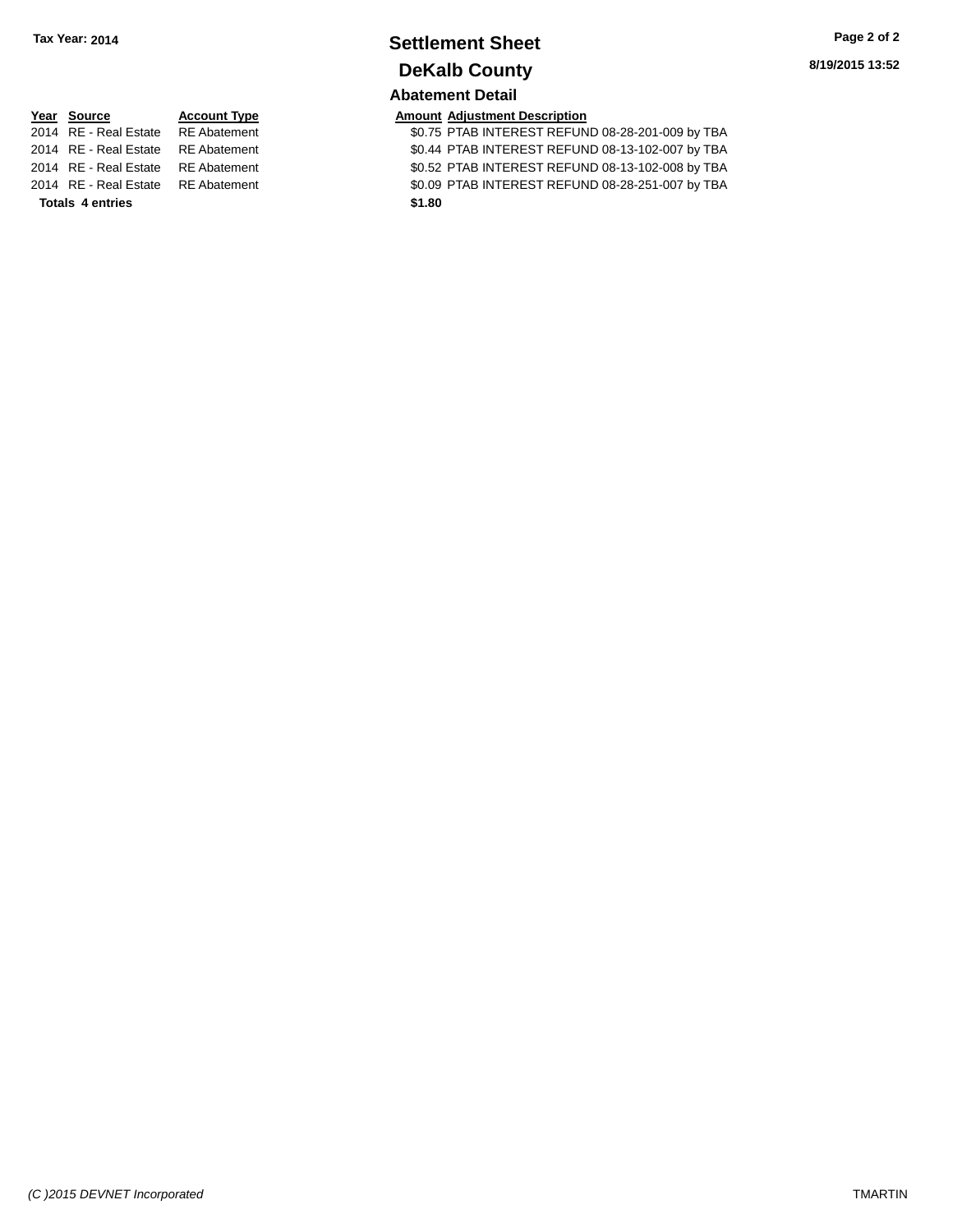### **Settlement Sheet Tax Year: 2014 Page 1 of 2 DeKalb County 013 - DEKALB ROAD & BRIDGE**

**8/19/2015 13:52**

#### **Current Year Taxes Paid**

|   | <b>Real Estate</b>             | \$551,885.10 |
|---|--------------------------------|--------------|
| ٠ | Railroad                       | \$2,171.53   |
| ٠ | Mobile Home                    | \$0.00       |
| ٠ | Misc. Adjustments              | \$245.46     |
| ٠ | <b>Prior Year Real Estate</b>  | (\$664.50)   |
| ٠ | Prior Year Mobile Home         | \$0.00       |
|   | + Prior Year Misc. Adjustments | \$149.91     |
|   | Abatements/Refunds             | \$1.82       |
|   | <b>Total Collected</b>         | \$553,785.68 |
| ٠ | <b>Hold Back</b>               | \$0.00       |
| ٠ | <b>County Trustee</b>          |              |
|   | <b>Forfeited Tax</b>           |              |
|   | Total                          | \$553,785.68 |

|     | <b>Current Year Taxes Due</b>  |                |  |  |  |
|-----|--------------------------------|----------------|--|--|--|
|     | <b>Original Amount Due</b>     | \$1,088,554.30 |  |  |  |
| ٠   | Supplements                    | \$30,183.78    |  |  |  |
|     | Cancellations                  | \$30,719.88    |  |  |  |
|     | Abatements/Refunds             | \$1.82         |  |  |  |
| ٠   | Mobile Home                    | \$0.00         |  |  |  |
| +/- | Road & Bridge Transfer         | (\$81,949.03)  |  |  |  |
| ٠   | Misc. Adjustments              | \$245.46       |  |  |  |
|     | <b>Adjusted Amount Due</b>     | \$1,006,312.81 |  |  |  |
| ÷   | Prior Year Real EstateTax      | (\$664.50)     |  |  |  |
|     | Prior Year Mobile Home Tax     | \$0.00         |  |  |  |
|     | + Prior Year Misc. Adjustments | \$149.91       |  |  |  |
|     | <b>Total Amount Due</b>        | \$1,005,798.22 |  |  |  |
|     |                                |                |  |  |  |

| <b>Road and Bridge Summary</b> |              |                     |                                      | <b>Distribution Summary</b>    |              |  |
|--------------------------------|--------------|---------------------|--------------------------------------|--------------------------------|--------------|--|
| <b>Municipality</b>            | Amt. Due     | Amt. Distrib.       | <b>Tax Distribution Date</b>         |                                | Amount       |  |
| <b>CITY OF DEKALB</b>          | \$130,269.49 | \$76,154.00         | 05/28/2015                           |                                | \$82,247.94  |  |
| <b>CITY OF SYCAMORE</b>        | \$9,907.77   | \$5,795.03          | 06/26/2015                           |                                | \$403,706.64 |  |
| <b>Totals</b>                  | \$140,177.26 | \$81,949.03         | 07/24/2015                           |                                | \$8,012.51   |  |
|                                |              |                     | 08/21/2015                           |                                | \$59,818.59  |  |
|                                |              |                     |                                      | <b>Totals: 4 Distributions</b> | \$553,785.68 |  |
|                                |              |                     | <b>Grand Totals: 4 Distributions</b> |                                | \$553,785.68 |  |
|                                |              | <b>Fund Summary</b> |                                      |                                |              |  |
|                                |              | <b>Previously</b>   | <b>Current</b>                       | Amount                         | PY Over      |  |

| Fund                         | <b>Amount Collected</b> | <b>Previously</b><br><b>Distributed</b> | Current<br><b>Distribution</b> | Amount<br>Available | <b>Interest</b> | <b>PT OVER</b><br><b>Distrib</b> |
|------------------------------|-------------------------|-----------------------------------------|--------------------------------|---------------------|-----------------|----------------------------------|
| 007 - ROAD AND BRIDGE        | \$90.944.10             | \$81,127.66                             | \$9.816.44                     | \$0.00              | \$0.00          | \$0.00                           |
| 009 - PERMANENT ROAD         | \$396.436.51            | \$353,608.30                            | \$42,828,21                    | \$0.00              | \$0.00          | \$0.00                           |
| 010 - EQUIPMENT AND BUILDING | \$66,405,07             | \$59.231.13                             | \$7.173.94                     | \$0.00              | \$0.00          | \$0.00                           |
| Totals                       | \$553,785.68            | \$493,967.09                            | \$59,818.59                    | \$0.00              | \$0.00          | \$0.00                           |

#### **Miscellaneous Adjustment Detail**

| Year Source              | <b>Account Type</b>       | <b>Amount Adjustment Description</b>                         |
|--------------------------|---------------------------|--------------------------------------------------------------|
| 2013 RE - Real Estate    | <b>Back Tax Collected</b> | \$0.60 SUMMIT ENCLAVE REDEMPTION 08-13-323-013 by TBA        |
| 2013 RE - Real Estate    | <b>Back Tax Collected</b> | \$6.07 SIDDIQUI REDEMPTION 08-15-329-012 by TBA              |
| 2013 RE - Real Estate    | <b>Back Tax Collected</b> | \$20.48 RIVERMIST UNIT 5 LLC REDEMPTION 08-02-401-006 by TBA |
| 2013 RE - Real Estate    | <b>Back Tax Collected</b> | \$20.48 RIVERMIST UNIT 5 LLC REDEMPTION 08-02-401-007 by TBA |
| 2013 RE - Real Estate    | <b>Back Tax Collected</b> | \$20.48 RIVERMIST UNIT 5 LLC REDEMPTION 08-02-401-009 by TBA |
| 2013 RE - Real Estate    | <b>Back Tax Collected</b> | \$20.48 RIVERMIST UNIT 5 LLC REDEMPTION 08-02-401-010 by TBA |
| 2013 RE - Real Estate    | <b>Back Tax Collected</b> | \$20.48 RIVERMIST UNIT 5 LLC REDEMPTION 08-02-425-010 by TBA |
| 2013 RE - Real Estate    | <b>Back Tax Collected</b> | \$20.48 RIVERMIST UNIT 5 LLC REDEMPTION 08-02-425-012 by TBA |
| 2013 RE - Real Estate    | <b>Back Tax Collected</b> | \$5.82 ORIX WILKINSON 2009 TAX 08-12-377-001 by TBA          |
| 2013 RE - Real Estate    | <b>Back Tax Collected</b> | \$5.85 ORIX WILKINSON 2010 TAX 08-12-377-001 by TBA          |
| 2013 RE - Real Estate    | <b>Back Tax Collected</b> | \$6.10 ORIX WILKINSON 2011 TAX 08-12-377-001 by TBA          |
| 2013 RE - Real Estate    | <b>Back Tax Collected</b> | \$2.59 TRUSTEE SALE 08-14-207-024 by TBA                     |
| 2014 RE - Real Estate    | <b>Back Tax Collected</b> | \$3.32 TRUSTEE SALE 08-27-279-029 by TBA                     |
| 2014 RE - Real Estate    | <b>Back Tax Collected</b> | \$3.32 TRUSTEE SALE 08-27-279-027 by TBA                     |
| 2014 RE - Real Estate    | Paymt In Lieu of Tax      | \$238.82 HOUSING AUTHORITY by TBA                            |
| <b>Totals 15 entries</b> |                           | \$395.37                                                     |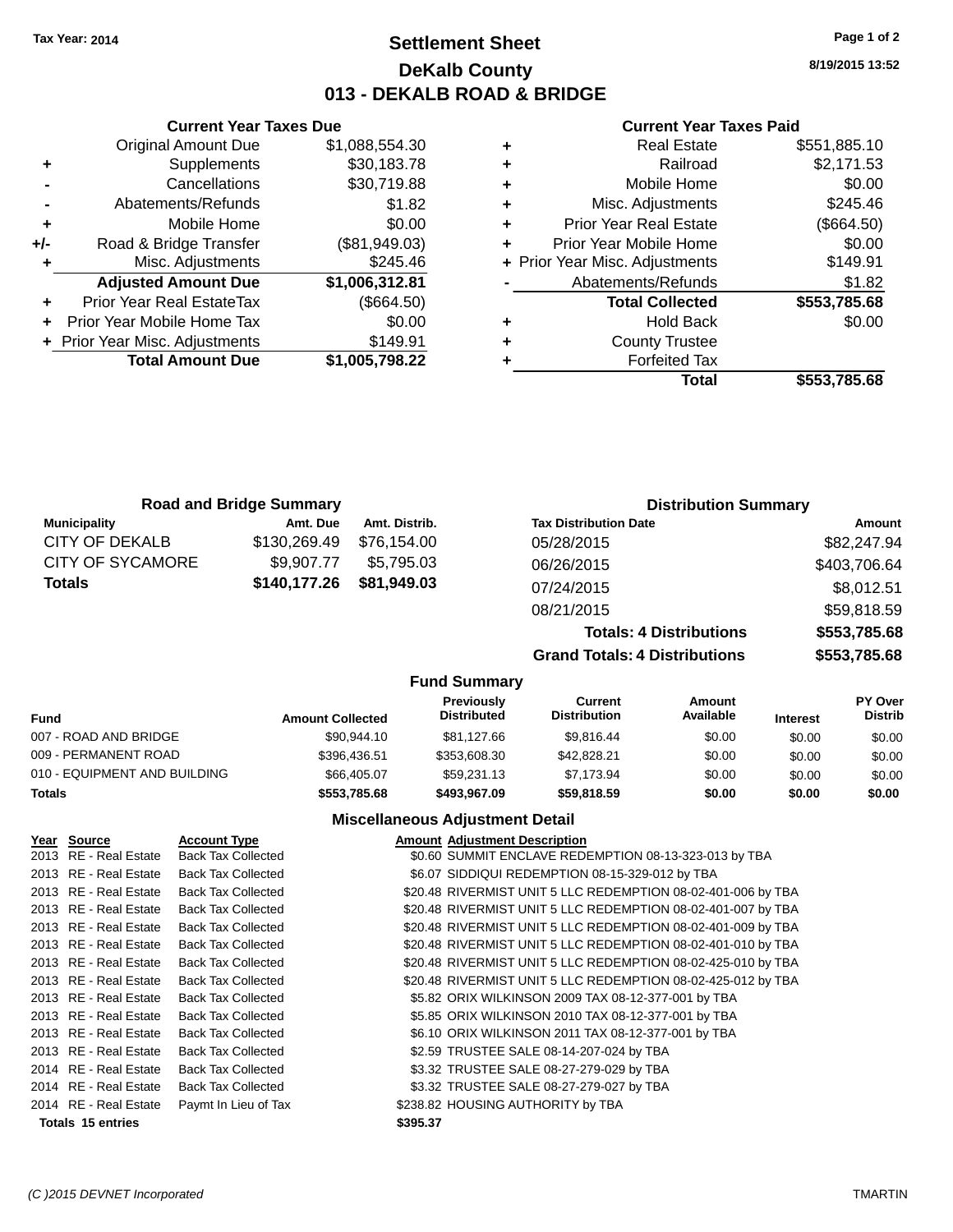### **Settlement Sheet Tax Year: 2014 Page 2 of 2 DeKalb County**

# **Abatement Detail**

**PERETA CONTENT CONTENT ACCOUNT** Adjustment Description

atement **2014 REAL ESTATE STAB INTEREST REFUND 08-28-201-009 by TBA** atement **2014 REAL ESTATE SOLICE SOLICE REAL ESTATE REFUND 08-13-102-007 by TBA** atement **2014 REAL ESTATE SO SOUT ABATE REAL EST REFUND 08-13-102-008 by TBA** atement **2014 REAL ESTATE SOLIO** PTAB INTEREST REFUND 08-28-251-007 by TBA

| Year Source                        | <b>Account Type</b> | Amount |
|------------------------------------|---------------------|--------|
| 2014 RE - Real Estate RE Abatement |                     | \$0.88 |
| 2014 RE - Real Estate RE Abatement |                     | \$0.51 |
| 2014 RE - Real Estate RE Abatement |                     | \$0.60 |
| 2014 RE - Real Estate RE Abatement |                     | \$0.10 |
| Totals 4 entries                   |                     | \$2.09 |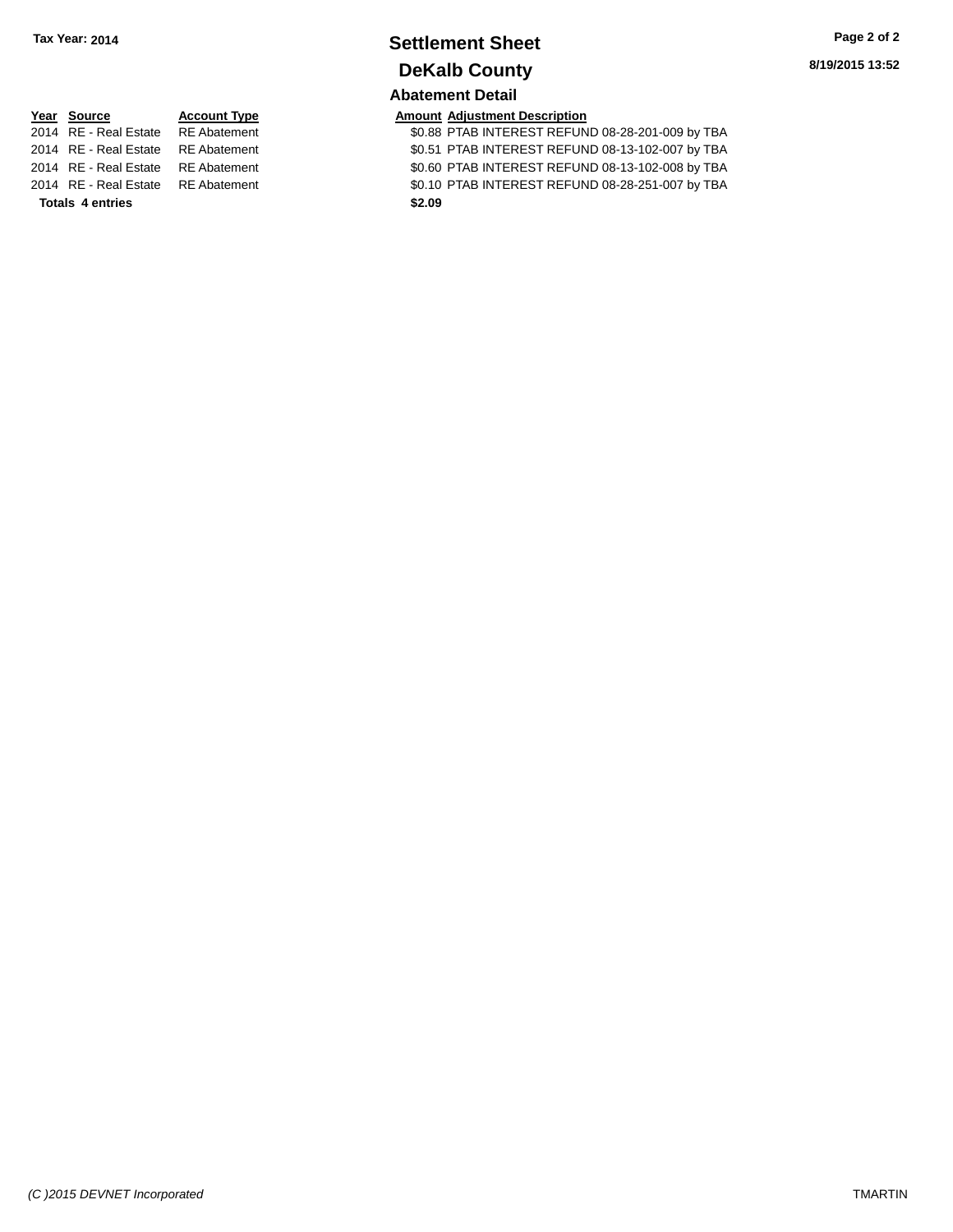### **Settlement Sheet Tax Year: 2014 Page 1 of 1 DeKalb County 014 - FRANKLIN TOWNSHIP**

**8/19/2015 13:52**

|     | <b>Current Year Taxes Due</b>  |              |
|-----|--------------------------------|--------------|
|     | <b>Original Amount Due</b>     | \$107,927.80 |
| ٠   | Supplements                    | \$1,399.48   |
|     | Cancellations                  | \$1,600.47   |
|     | Abatements/Refunds             | \$0.00       |
| ٠   | Mobile Home                    | \$0.00       |
| +/- | Road & Bridge Transfer         | \$0.00       |
|     | Misc. Adjustments              | \$0.00       |
|     | <b>Adjusted Amount Due</b>     | \$107,726.81 |
| ٠   | Prior Year Real EstateTax      | \$20.51      |
|     | Prior Year Mobile Home Tax     | \$0.00       |
|     | + Prior Year Misc. Adjustments | \$0.00       |
|     | <b>Total Amount Due</b>        | \$107,747.32 |
|     |                                |              |

| ٠ | <b>Real Estate</b>             | \$65,948.25 |
|---|--------------------------------|-------------|
| ٠ | Railroad                       | \$743.59    |
| ٠ | Mobile Home                    | \$0.00      |
| ٠ | Misc. Adjustments              | \$0.00      |
| ٠ | <b>Prior Year Real Estate</b>  | \$20.51     |
| ٠ | Prior Year Mobile Home         | \$0.00      |
|   | + Prior Year Misc. Adjustments | \$0.00      |
|   | Abatements/Refunds             | \$0.00      |
|   | <b>Total Collected</b>         | \$66,712.35 |
| ٠ | <b>Hold Back</b>               | \$0.00      |
|   | <b>County Trustee</b>          |             |
| ٠ | <b>Forfeited Tax</b>           |             |
|   | Total                          | \$66.712.35 |
|   |                                |             |

| <b>Distribution Summary</b>          |             |
|--------------------------------------|-------------|
| <b>Tax Distribution Date</b>         | Amount      |
| 05/28/2015                           | \$12,288.43 |
| 06/26/2015                           | \$45,459.51 |
| 07/24/2015                           | \$744.25    |
| 08/21/2015                           | \$8,220.16  |
| <b>Totals: 4 Distributions</b>       | \$66,712.35 |
| <b>Grand Totals: 4 Distributions</b> | \$66,712.35 |

| <b>Fund Summary</b> |  |
|---------------------|--|
|---------------------|--|

| <b>Fund</b>              | <b>Amount Collected</b> | <b>Previously</b><br><b>Distributed</b> | Current<br><b>Distribution</b> | Amount<br>Available | <b>Interest</b> | PY Over<br><b>Distrib</b> |
|--------------------------|-------------------------|-----------------------------------------|--------------------------------|---------------------|-----------------|---------------------------|
| 001 - CORPORATE          | \$61,144.32             | \$53,610.24                             | \$7,534.08                     | \$0.00              | \$0.00          | \$0.00                    |
| $005 - I. M. R. F.$      | \$4.329.31              | \$3.795.86                              | \$533.45                       | \$0.00              | \$0.00          | \$0.00                    |
| 054 - GENERAL ASSISTANCE | \$1,238,72              | \$1,086.09                              | \$152.63                       | \$0.00              | \$0.00          | \$0.00                    |
| <b>Totals</b>            | \$66,712.35             | \$58,492.19                             | \$8,220,16                     | \$0.00              | \$0.00          | \$0.00                    |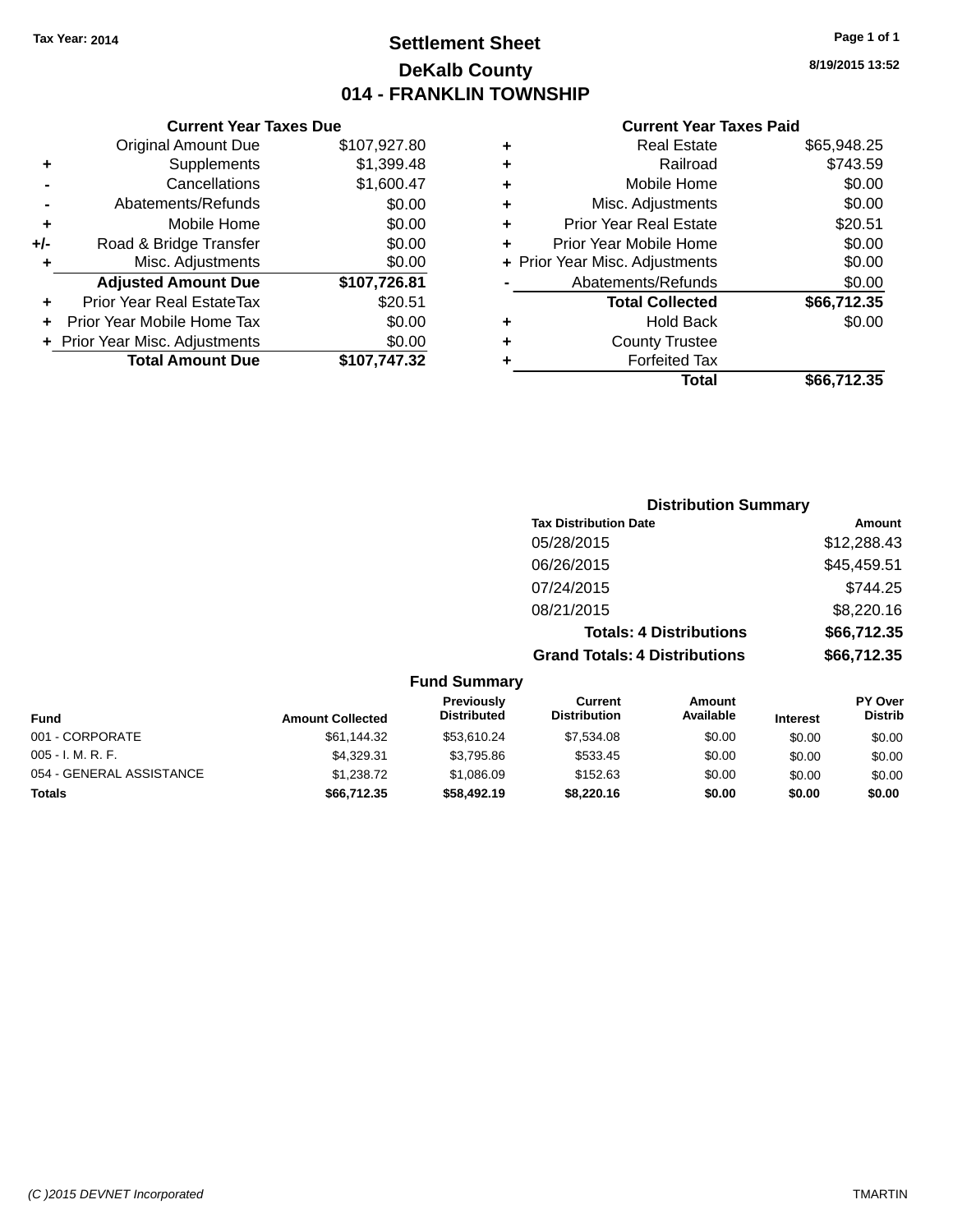### **Settlement Sheet Tax Year: 2014 Page 1 of 1 DeKalb County 015 - FRANKLIN TWP CEMETERY**

**8/19/2015 13:52**

|     | <b>Current Year Taxes Due</b>  |             |  |
|-----|--------------------------------|-------------|--|
|     | <b>Original Amount Due</b>     | \$32,376.26 |  |
| ٠   | Supplements                    | \$419.79    |  |
|     | Cancellations                  | \$480.09    |  |
|     | Abatements/Refunds             | \$0.00      |  |
| ٠   | Mobile Home                    | \$0.00      |  |
| +/- | Road & Bridge Transfer         | \$0.00      |  |
| ٠   | Misc. Adjustments              | \$0.00      |  |
|     | <b>Adjusted Amount Due</b>     | \$32,315.96 |  |
| ٠   | Prior Year Real EstateTax      | \$6.11      |  |
|     | Prior Year Mobile Home Tax     | \$0.00      |  |
|     | + Prior Year Misc. Adjustments | \$0.00      |  |
|     | <b>Total Amount Due</b>        | \$32.322.07 |  |
|     |                                |             |  |

| ٠ | Real Estate                    | \$19,783.07 |
|---|--------------------------------|-------------|
| ٠ | Railroad                       | \$223.07    |
| ٠ | Mobile Home                    | \$0.00      |
| ٠ | Misc. Adjustments              | \$0.00      |
| ٠ | <b>Prior Year Real Estate</b>  | \$6.11      |
| ٠ | Prior Year Mobile Home         | \$0.00      |
|   | + Prior Year Misc. Adjustments | \$0.00      |
|   | Abatements/Refunds             | \$0.00      |
|   | <b>Total Collected</b>         | \$20,012.25 |
| ٠ | <b>Hold Back</b>               | \$0.00      |
| ٠ | <b>County Trustee</b>          |             |
| ٠ | <b>Forfeited Tax</b>           |             |
|   | Total                          | \$20,012.25 |
|   |                                |             |

|                                                                                                                                                                                                                                |                                      | <b>Distribution Summary</b>    |              |
|--------------------------------------------------------------------------------------------------------------------------------------------------------------------------------------------------------------------------------|--------------------------------------|--------------------------------|--------------|
|                                                                                                                                                                                                                                | <b>Tax Distribution Date</b>         |                                | Amount       |
|                                                                                                                                                                                                                                | 05/28/2015                           |                                | \$3,686.31   |
|                                                                                                                                                                                                                                | 06/26/2015                           |                                | \$13,636.90  |
|                                                                                                                                                                                                                                | 07/24/2015                           |                                | \$223.27     |
|                                                                                                                                                                                                                                | 08/21/2015                           |                                | \$2,465.77   |
|                                                                                                                                                                                                                                |                                      | <b>Totals: 4 Distributions</b> | \$20,012.25  |
|                                                                                                                                                                                                                                | <b>Grand Totals: 4 Distributions</b> |                                | \$20,012.25  |
| <b>Fund Summary</b>                                                                                                                                                                                                            |                                      |                                |              |
| Property and the second second second to the second second second to the second second second second second second second second second second second second second second second second second second second second second se |                                      |                                | <b>BY A.</b> |

| Fund           | <b>Amount Collected</b> | <b>Previously</b><br><b>Distributed</b> | Current<br><b>Distribution</b> | Amount<br>Available | <b>Interest</b> | PY Over<br><b>Distrib</b> |
|----------------|-------------------------|-----------------------------------------|--------------------------------|---------------------|-----------------|---------------------------|
| 017 - CEMETERY | \$20.012.25             | \$17.546.48                             | \$2.465.77                     | \$0.00              | \$0.00          | \$0.00                    |
| <b>Totals</b>  | \$20.012.25             | \$17.546.48                             | \$2,465.77                     | \$0.00              | \$0.00          | \$0.00                    |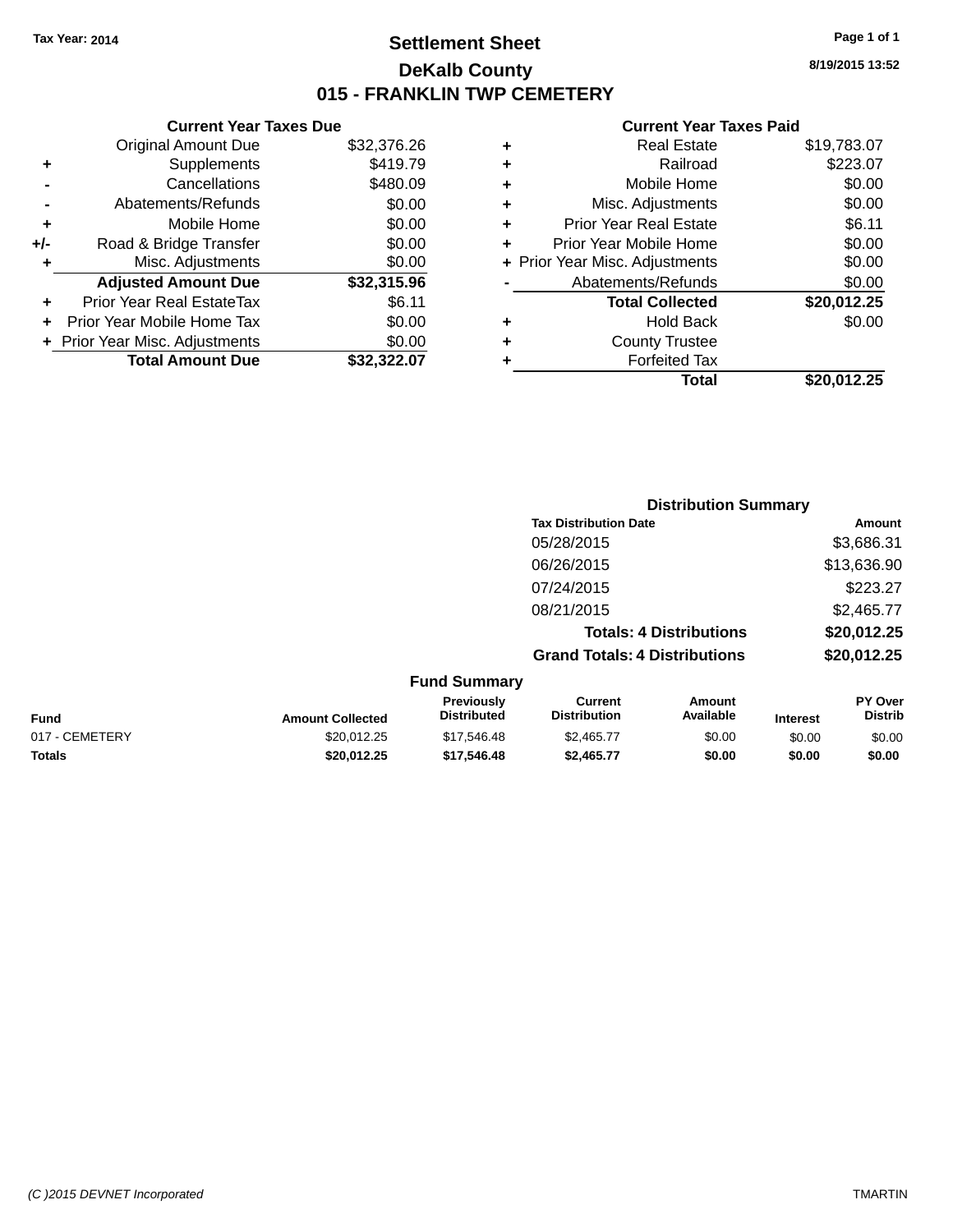### **Settlement Sheet Tax Year: 2014 Page 1 of 1 DeKalb County 016 - FRANKLIN ROAD & BRIDGE**

**8/19/2015 13:52**

#### **Current Year Taxes Paid**

|     | <b>Current Year Taxes Due</b>    |               |  |  |
|-----|----------------------------------|---------------|--|--|
|     | <b>Original Amount Due</b>       | \$241,900.03  |  |  |
| ٠   | Supplements                      | \$2,811.57    |  |  |
|     | \$3,215.45<br>Cancellations      |               |  |  |
|     | Abatements/Refunds               | \$0.00        |  |  |
| ٠   | Mobile Home                      | \$0.00        |  |  |
| +/- | Road & Bridge Transfer           | (\$15,374.28) |  |  |
| ٠   | Misc. Adjustments                | \$0.00        |  |  |
|     | <b>Adjusted Amount Due</b>       | \$226,121.87  |  |  |
| ٠   | <b>Prior Year Real EstateTax</b> | \$41.44       |  |  |
| ÷   | Prior Year Mobile Home Tax       | \$0.00        |  |  |
|     | + Prior Year Misc. Adjustments   | \$0.00        |  |  |
|     | <b>Total Amount Due</b>          | \$226,163.31  |  |  |
|     |                                  |               |  |  |

| ٠ | <b>Real Estate</b>             | \$132,491.79 |
|---|--------------------------------|--------------|
| ٠ | Railroad                       | \$1,615.96   |
| ٠ | Mobile Home                    | \$0.00       |
| ٠ | Misc. Adjustments              | \$0.00       |
| ٠ | <b>Prior Year Real Estate</b>  | \$41.44      |
| ٠ | Prior Year Mobile Home         | \$0.00       |
|   | + Prior Year Misc. Adjustments | \$0.00       |
|   | Abatements/Refunds             | \$0.00       |
|   | <b>Total Collected</b>         | \$134,149.19 |
| ٠ | <b>Hold Back</b>               | \$0.00       |
| ٠ | <b>County Trustee</b>          |              |
| ٠ | <b>Forfeited Tax</b>           |              |
|   | Total                          | \$134.149.19 |

| <b>Road and Bridge Summary</b> |             |                         | <b>Distribution Summary</b>  |               |  |
|--------------------------------|-------------|-------------------------|------------------------------|---------------|--|
| Municipality                   | Amt. Due    | Amt. Distrib.           | <b>Tax Distribution Date</b> | Amount        |  |
| <b>VILLAGE OF KIRKLAND</b>     | \$24.816.71 | \$15.374.28             | 05/28/2015                   | \$24,687.96   |  |
| <b>Totals</b>                  |             | \$24,816.71 \$15,374.28 | 06/26/2015                   | \$91,451.58   |  |
|                                |             |                         | 07/24/2015                   | \$1,495.20    |  |
|                                |             |                         | 09/21/2015                   | $Q$ 16 511 15 |  |

08/21/2015 \$16,514.45 **Totals: 4 Distributions \$134,149.19 Grand Totals: 4 Distributions \$134,149.19**

|                                               |                         | <b>Fund Summary</b>                     |                                |                     |                 |                                  |
|-----------------------------------------------|-------------------------|-----------------------------------------|--------------------------------|---------------------|-----------------|----------------------------------|
| <b>Fund</b>                                   | <b>Amount Collected</b> | <b>Previously</b><br><b>Distributed</b> | Current<br><b>Distribution</b> | Amount<br>Available | <b>Interest</b> | <b>PY Over</b><br><b>Distrib</b> |
| 007 - ROAD AND BRIDGE                         | \$45.121.58             | \$39.576.85                             | \$5,544.73                     | \$0.00              | \$0.00          | \$0.00                           |
| 008 - BRIDGE CONST W/COUNTY                   | \$12,364.68             | \$10.841.14                             | \$1,523,54                     | \$0.00              | \$0.00          | \$0.00                           |
| 009 - PERMANENT ROAD                          | \$62.692.19             | \$54.967.44                             | \$7.724.75                     | \$0.00              | \$0.00          | \$0.00                           |
| 010 - EQUIPMENT AND BUILDING                  | \$9,638.88              | \$8.451.21                              | \$1.187.67                     | \$0.00              | \$0.00          | \$0.00                           |
| 035 - TORT JUDGEMENTS/LIABILITY<br><b>INS</b> | \$3,711.18              | \$3,253,90                              | \$457.28                       | \$0.00              | \$0.00          | \$0.00                           |
| 047 - SOCIAL SECURITY                         | \$620.68                | \$544.20                                | \$76.48                        | \$0.00              | \$0.00          | \$0.00                           |
| <b>Totals</b>                                 | \$134,149.19            | \$117,634.74                            | \$16,514.45                    | \$0.00              | \$0.00          | \$0.00                           |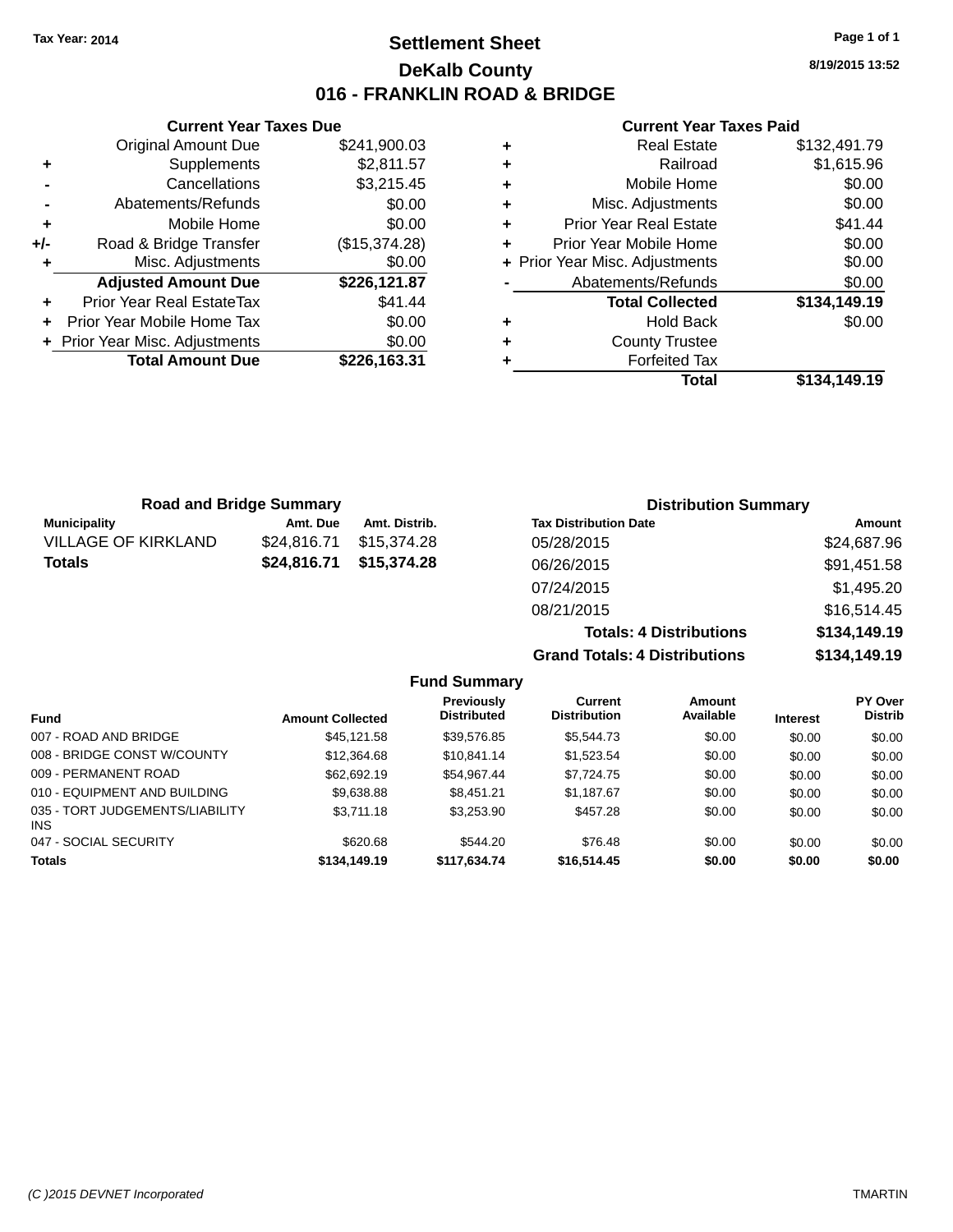### **Settlement Sheet Tax Year: 2014 Page 1 of 1 DeKalb County 017 - GENOA TOWNSHIP**

**8/19/2015 13:52**

#### **Current Year Taxes Paid**

|       | <b>Current Year Taxes Due</b>  |              |
|-------|--------------------------------|--------------|
|       | <b>Original Amount Due</b>     | \$236,386.78 |
| ٠     | Supplements                    | \$1,704.30   |
|       | Cancellations                  | \$2,396.75   |
|       | Abatements/Refunds             | \$2.13       |
| ٠     | Mobile Home                    | \$0.00       |
| $+/-$ | Road & Bridge Transfer         | \$0.00       |
|       | Misc. Adjustments              | \$0.00       |
|       | <b>Adjusted Amount Due</b>     | \$235,692.20 |
| ٠     | Prior Year Real EstateTax      | \$171.79     |
|       | Prior Year Mobile Home Tax     | \$0.00       |
|       | + Prior Year Misc. Adjustments | \$51.00      |
|       | <b>Total Amount Due</b>        | \$235,914.99 |
|       |                                |              |

| ٠ | <b>Real Estate</b>             | \$142,700.37 |
|---|--------------------------------|--------------|
| ٠ | Railroad                       | \$1,509.80   |
| ٠ | Mobile Home                    | \$0.00       |
| ٠ | Misc. Adjustments              | \$0.00       |
| ٠ | <b>Prior Year Real Estate</b>  | \$171.79     |
| ÷ | Prior Year Mobile Home         | \$0.00       |
|   | + Prior Year Misc. Adjustments | \$51.00      |
|   | Abatements/Refunds             | \$2.13       |
|   | <b>Total Collected</b>         | \$144,430.83 |
| ٠ | <b>Hold Back</b>               | \$0.00       |
| ٠ | <b>County Trustee</b>          |              |
|   |                                |              |
| ٠ | <b>Forfeited Tax</b>           |              |
|   | Total                          | \$144,430.83 |

### **Distribution Summary Tax Distribution Date Amount** 05/28/2015 \$24,949.44 06/26/2015 \$101,291.47 07/24/2015 \$2,504.68 08/21/2015 \$15,685.24 **Totals: 4 Distributions \$144,430.83 Grand Totals: 4 Distributions \$144,430.83**

|                                               |                         | <b>Fund Summary</b>                     |                                       |                     |                 |                                  |
|-----------------------------------------------|-------------------------|-----------------------------------------|---------------------------------------|---------------------|-----------------|----------------------------------|
| <b>Fund</b>                                   | <b>Amount Collected</b> | <b>Previously</b><br><b>Distributed</b> | <b>Current</b><br><b>Distribution</b> | Amount<br>Available | <b>Interest</b> | <b>PY Over</b><br><b>Distrib</b> |
| 001 - CORPORATE                               | \$125,080.13            | \$111,496.38                            | \$13,583.75                           | \$0.00              | \$0.00          | \$0.00                           |
| 035 - TORT JUDGEMENTS/LIABILITY<br><b>INS</b> | \$2,727.15              | \$2,430.98                              | \$296.17                              | \$0.00              | \$0.00          | \$0.00                           |
| 047 - SOCIAL SECURITY                         | \$6,858.28              | \$6.113.47                              | \$744.81                              | \$0.00              | \$0.00          | \$0.00                           |
| 054 - GENERAL ASSISTANCE                      | \$9,765.27              | \$8,704.76                              | \$1.060.51                            | \$0.00              | \$0.00          | \$0.00                           |
| <b>Totals</b>                                 | \$144,430.83            | \$128,745.59                            | \$15,685,24                           | \$0.00              | \$0.00          | \$0.00                           |
|                                               |                         | <b>Miscellaneous Adjustment Detail</b>  |                                       |                     |                 |                                  |

| <u>Year Source</u>      | <b>Account Type</b>       | <b>Amount Adjustment Description</b>                     |
|-------------------------|---------------------------|----------------------------------------------------------|
| 2013 RE - Real Estate   | <b>Back Tax Collected</b> | \$23.68 MARSH REDEMPTION 03-31-231-008 by TBA            |
| 2013 RE - Real Estate   | Back Tax Collected        | \$27.32 ABCXYZ LIVING TR REDEMPTION 03-31-235-006 by TBA |
| <b>Totals 2 entries</b> |                           | \$51.00                                                  |
|                         |                           |                                                          |

### **Abatement Detail**

| Year Source<br>2014 RE - Real Estate RE Abatement | <b>Account Type</b> | <b>Amount Adjustment Description</b><br>\$2.13 PTAB INTEREST REFUND 03-19-461-008 by TBA |
|---------------------------------------------------|---------------------|------------------------------------------------------------------------------------------|
| Totals 1 entries                                  |                     | \$2.13                                                                                   |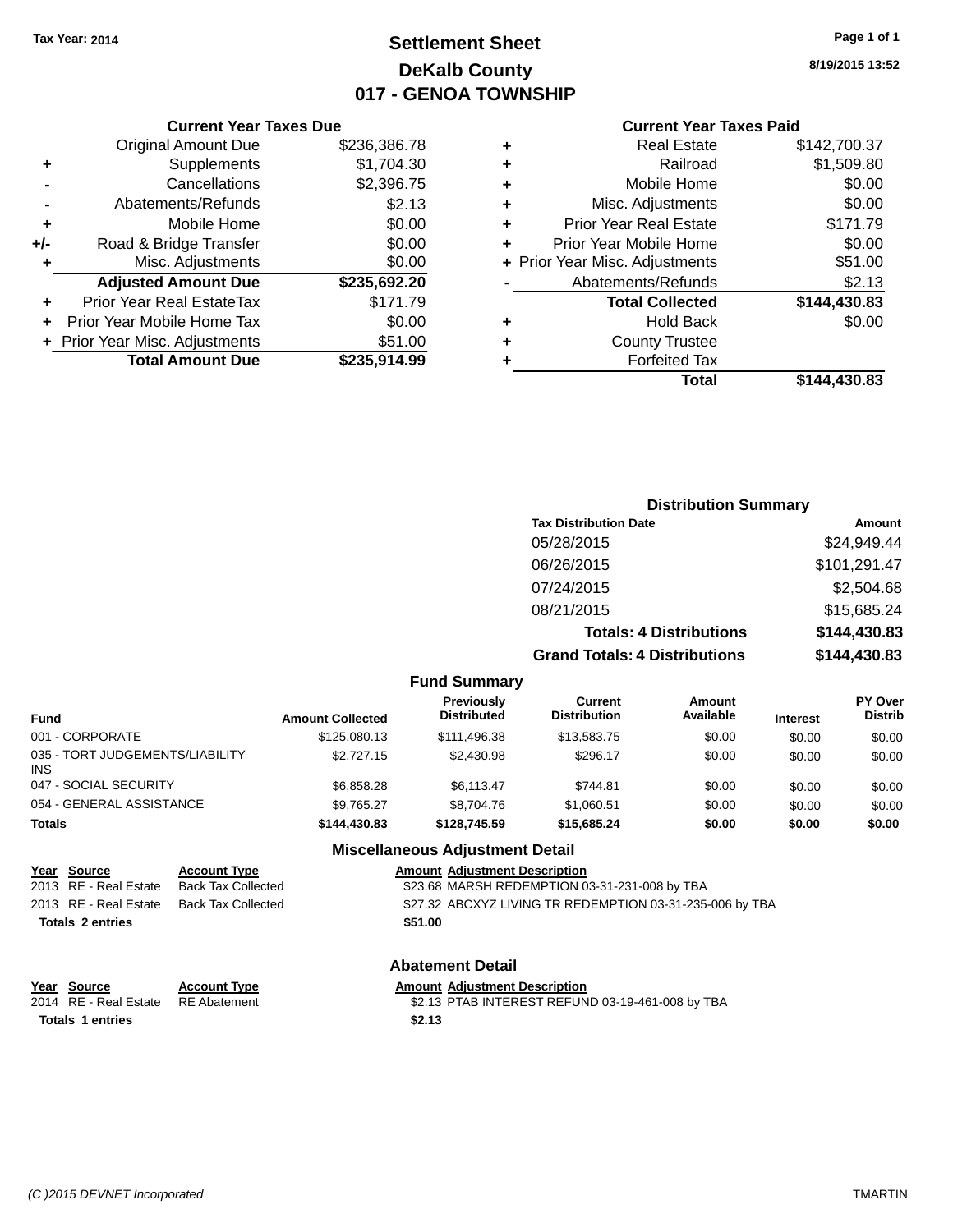### **Settlement Sheet Tax Year: 2014 Page 1 of 1 DeKalb County 018 - GENOA ROAD & BRIDGE**

**8/19/2015 13:52**

#### **Current Year Taxes Paid**

|     | <b>Current Year Taxes Due</b>  |                |
|-----|--------------------------------|----------------|
|     | <b>Original Amount Due</b>     | \$177,517.65   |
| ٠   | Supplements                    | \$1,441.90     |
|     | Cancellations                  | \$1,548.17     |
|     | Abatements/Refunds             | \$1.38         |
| ٠   | Mobile Home                    | \$0.00         |
| +/- | Road & Bridge Transfer         | (\$15, 126.78) |
|     | Misc. Adjustments              | \$0.00         |
|     | <b>Adjusted Amount Due</b>     | \$162,283.22   |
| ٠   | Prior Year Real EstateTax      | \$105.14       |
|     | Prior Year Mobile Home Tax     | \$0.00         |
|     | + Prior Year Misc. Adjustments | \$38.30        |
|     | <b>Total Amount Due</b>        | \$162,426.66   |
|     |                                |                |

|   | <b>Real Estate</b>             | \$92,515.39 |
|---|--------------------------------|-------------|
| ÷ | Railroad                       | \$1,074.49  |
| ٠ | Mobile Home                    | \$0.00      |
| ٠ | Misc. Adjustments              | \$0.00      |
| ٠ | <b>Prior Year Real Estate</b>  | \$105.14    |
| ٠ | Prior Year Mobile Home         | \$0.00      |
|   | + Prior Year Misc. Adjustments | \$38.30     |
|   | Abatements/Refunds             | \$1.38      |
|   | <b>Total Collected</b>         | \$93,731.94 |
| ٠ | <b>Hold Back</b>               | \$0.00      |
| ٠ | <b>County Trustee</b>          |             |
| ٠ | <b>Forfeited Tax</b>           |             |
|   | Total                          | \$93,731.94 |
|   |                                |             |

|                      | <b>Road and Bridge Summary</b> |               | <b>Distribution Summary</b>          |             |
|----------------------|--------------------------------|---------------|--------------------------------------|-------------|
| <b>Municipality</b>  | Amt. Due                       | Amt. Distrib. | <b>Tax Distribution Date</b>         | Amount      |
| <b>CITY OF GENOA</b> | \$24,693.73                    | \$15,126.78   | 05/28/2015                           | \$16,285.47 |
| Totals               | \$24,693.73                    | \$15,126.78   | 06/26/2015                           | \$65,616.00 |
|                      |                                |               | 07/24/2015                           | \$1,617.88  |
|                      |                                |               | 08/21/2015                           | \$10,212.59 |
|                      |                                |               | <b>Totals: 4 Distributions</b>       | \$93,731.94 |
|                      |                                |               | <b>Grand Totals: 4 Distributions</b> | \$93,731.94 |

| <b>Fund</b>                             | <b>Amount Collected</b> | <b>Previously</b><br><b>Distributed</b> | Current<br><b>Distribution</b> | Amount<br>Available | <b>Interest</b> | <b>PY Over</b><br><b>Distrib</b> |
|-----------------------------------------|-------------------------|-----------------------------------------|--------------------------------|---------------------|-----------------|----------------------------------|
| 007 - ROAD AND BRIDGE                   | \$33.184.97             | \$29.576.25                             | \$3,608.72                     | \$0.00              | \$0.00          | \$0.00                           |
| 008 - BRIDGE CONST W/COUNTY             | \$524.15                | \$466.98                                | \$57.17                        | \$0.00              | \$0.00          | \$0.00                           |
| 009 - PERMANENT ROAD                    | \$47.572.23             | \$42,383.52                             | \$5,188.71                     | \$0.00              | \$0.00          | \$0.00                           |
| 010 - EQUIPMENT AND BUILDING            | \$5,270.28              | \$4,695.45                              | \$574.83                       | \$0.00              | \$0.00          | \$0.00                           |
| 035 - TORT JUDGEMENTS/LIABILITY<br>INS. | \$5,276,06              | \$4,700.60                              | \$575.46                       | \$0.00              | \$0.00          | \$0.00                           |
| 047 - SOCIAL SECURITY                   | \$1,904.25              | \$1,696.55                              | \$207.70                       | \$0.00              | \$0.00          | \$0.00                           |
| <b>Totals</b>                           | \$93,731.94             | \$83,519.35                             | \$10,212.59                    | \$0.00              | \$0.00          | \$0.00                           |

#### **Miscellaneous Adjustment Detail**

**Abatement Detail**

| Year Source             | <b>Account Type</b>       |         | <b>Amount Adjustment Description</b>                     |
|-------------------------|---------------------------|---------|----------------------------------------------------------|
| 2013 RE - Real Estate   | <b>Back Tax Collected</b> |         | \$17.78 MARSH REDEMPTION 03-31-231-008 by TBA            |
| 2013 RE - Real Estate   | Back Tax Collected        |         | \$20.52 ABCXYZ LIVING TR REDEMPTION 03-31-235-006 by TBA |
| <b>Totals 2 entries</b> |                           | \$38.30 |                                                          |
|                         |                           |         |                                                          |

| Year Source                        | <b>Account Type</b> | <b>Amount Adiustment Description</b> |
|------------------------------------|---------------------|--------------------------------------|
| 2014 RE - Real Estate RE Abatement |                     | \$1.60 PTAB INTEREST REFUN           |
| <b>Totals 1 entries</b>            |                     | \$1.60                               |

batement **2014 81.60 PTAB INTEREST REFUND 03-19-461-008 by TBA**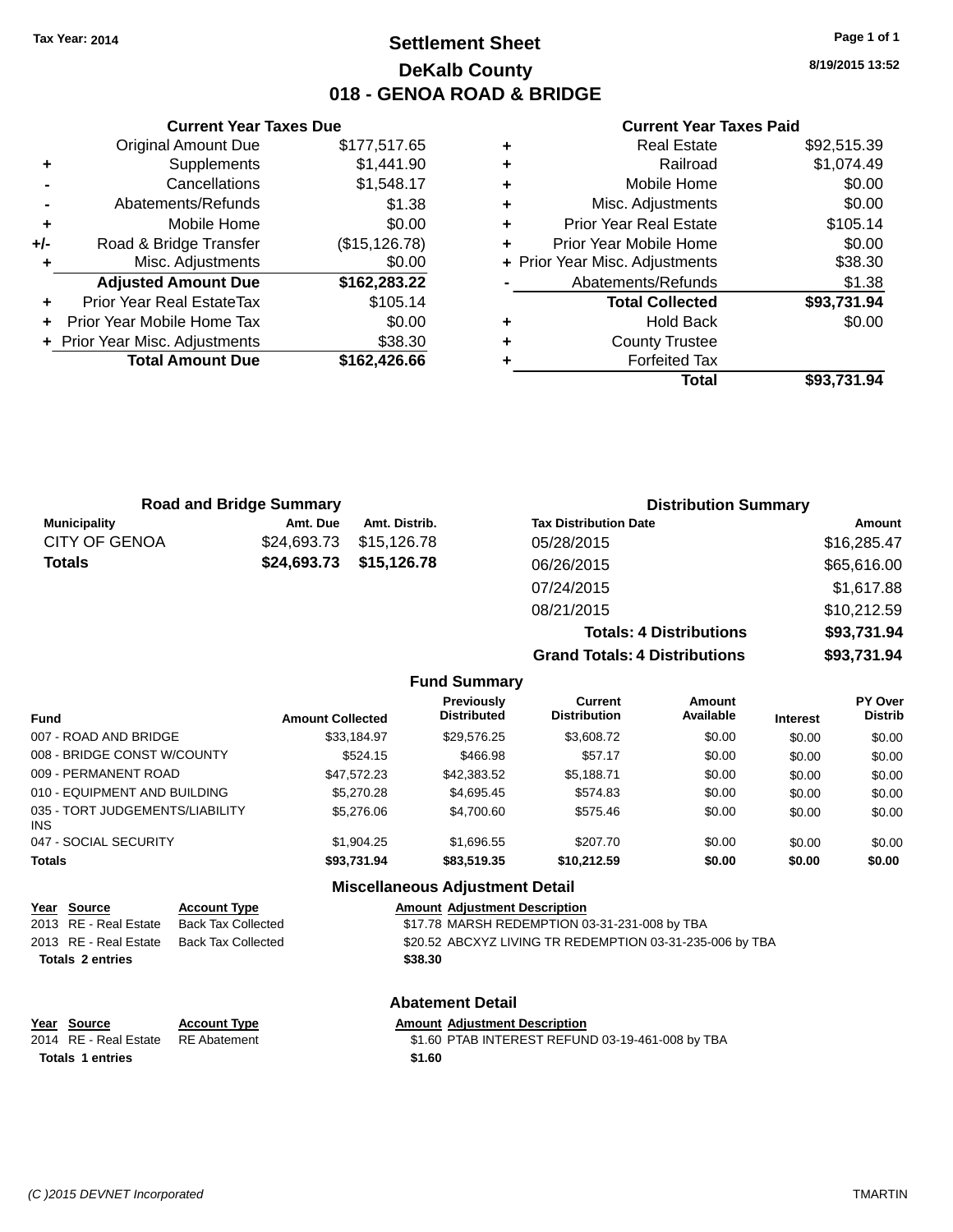### **Settlement Sheet Tax Year: 2014 Page 1 of 1 DeKalb County 019 - KINGSTON TOWNSHIP**

**8/19/2015 13:52**

#### **Current Year Taxes Paid**

| <b>Current Year Taxes Due</b> |                         |
|-------------------------------|-------------------------|
| <b>Original Amount Due</b>    | \$88,187.59             |
| Supplements                   | \$738.08                |
| Cancellations                 | \$789.00                |
| Abatements/Refunds            | \$0.00                  |
| Mobile Home                   | \$0.00                  |
| Road & Bridge Transfer        | \$0.00                  |
| Misc. Adjustments             | \$7.44                  |
| <b>Adjusted Amount Due</b>    | \$88,144.11             |
| Prior Year Real EstateTax     | \$0.00                  |
| Prior Year Mobile Home Tax    | \$0.00                  |
| Prior Year Misc. Adjustments  | \$0.00                  |
|                               | \$88.144.11             |
|                               | <b>Total Amount Due</b> |

|   | <b>Real Estate</b>             | \$54,361.27 |
|---|--------------------------------|-------------|
| ٠ | Railroad                       | \$1,221.32  |
| ٠ | Mobile Home                    | \$0.00      |
| ٠ | Misc. Adjustments              | \$7.44      |
| ٠ | <b>Prior Year Real Estate</b>  | \$0.00      |
| ٠ | Prior Year Mobile Home         | \$0.00      |
|   | + Prior Year Misc. Adjustments | \$0.00      |
|   | Abatements/Refunds             | \$0.00      |
|   | <b>Total Collected</b>         | \$55,590.03 |
| ٠ | <b>Hold Back</b>               | \$0.00      |
| ٠ | <b>County Trustee</b>          |             |
| ٠ | <b>Forfeited Tax</b>           |             |
|   | Total                          | \$55,590.03 |
|   |                                |             |

|                          |                              |                                  | <b>Distribution Summary</b>           |                                |                 |                           |
|--------------------------|------------------------------|----------------------------------|---------------------------------------|--------------------------------|-----------------|---------------------------|
|                          | <b>Tax Distribution Date</b> |                                  |                                       |                                | Amount          |                           |
|                          |                              |                                  | 05/28/2015                            |                                |                 | \$7,771.22                |
|                          |                              |                                  | 06/26/2015                            |                                |                 | \$39,891.30               |
|                          |                              |                                  | 07/24/2015                            |                                |                 | \$1,077.75                |
|                          |                              |                                  | 08/21/2015                            |                                |                 | \$6,849.76                |
|                          |                              |                                  |                                       | <b>Totals: 4 Distributions</b> |                 | \$55,590.03               |
|                          |                              |                                  | <b>Grand Totals: 4 Distributions</b>  |                                |                 | \$55,590.03               |
|                          |                              | <b>Fund Summary</b>              |                                       |                                |                 |                           |
| <b>Fund</b>              | <b>Amount Collected</b>      | Previously<br><b>Distributed</b> | <b>Current</b><br><b>Distribution</b> | <b>Amount</b><br>Available     | <b>Interest</b> | PY Over<br><b>Distrib</b> |
| 001 - CORPORATE          | \$55,196.06                  | \$48,394.85                      | \$6,801.21                            | \$0.00                         | \$0.00          | \$0.00                    |
| 054 - GENERAL ASSISTANCE | \$393.97                     | \$345.42                         | \$48.55                               | \$0.00                         | \$0.00          | \$0.00                    |
| Totals                   | \$55,590.03                  | \$48,740.27                      | \$6,849.76                            | \$0.00                         | \$0.00          | \$0.00                    |
|                          |                              | Missellanesse Adhistocat Datall  |                                       |                                |                 |                           |

# **Year Source Account Type Amount Adjustment Description**<br>2014 RE - Real Estate Back Tax Collected \$7.44 AMCORE BANK REDEM

**Totals \$7.44 1 entries**

### **Miscellaneous Adjustment Detail**

\$7.44 AMCORE BANK REDEMPTION 02-24-476-009 by TBA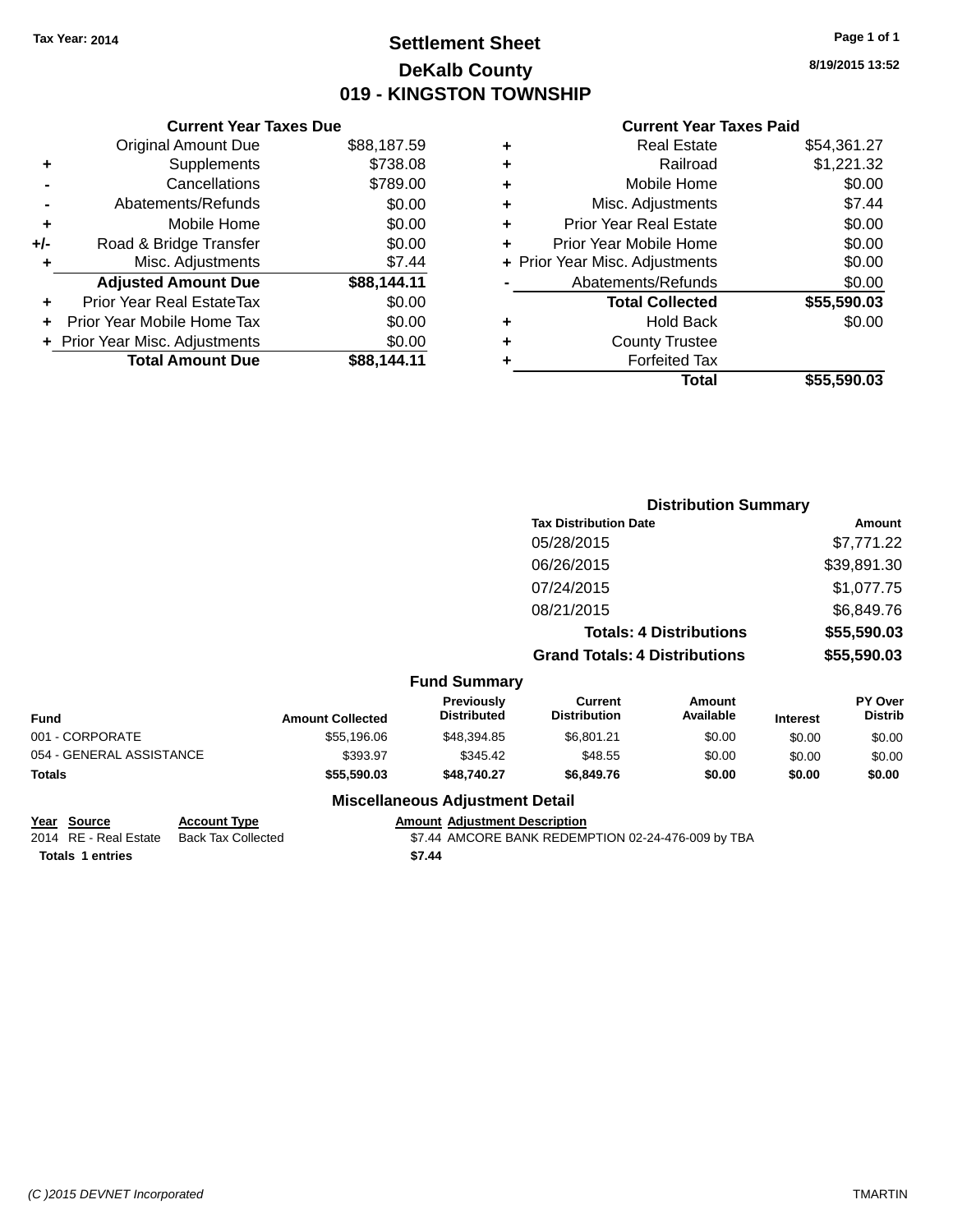### **Settlement Sheet Tax Year: 2014 Page 1 of 1 DeKalb County 020 - KINGSTON ROAD & BRIDGE**

**8/19/2015 13:52**

#### **Current Year Taxes Paid**

|            |   | Total                          | \$191,170.70 |
|------------|---|--------------------------------|--------------|
| 311,732.13 |   | <b>Forfeited Tax</b>           |              |
| \$0.00     | ٠ | <b>County Trustee</b>          |              |
| \$0.00     | ٠ | <b>Hold Back</b>               | \$0.00       |
| \$0.00     |   | <b>Total Collected</b>         | \$191,170.70 |
| 311,732.13 |   | Abatements/Refunds             | \$0.00       |
| \$27.55    |   | + Prior Year Misc. Adjustments | \$0.00       |
| 14,681.83) | ٠ | Prior Year Mobile Home         | \$0.00       |
| \$0.00     | ٠ | <b>Prior Year Real Estate</b>  | \$0.00       |
| \$0.00     | ٠ | Misc. Adjustments              | \$27.55      |
| \$2,709.43 | ٠ | Mobile Home                    | \$0.00       |
| \$2,532.50 | ٠ | Railroad                       | \$4,471.04   |
| 326,563.34 | ٠ | <b>Real Estate</b>             | \$186,672.11 |
|            |   |                                |              |

|     | <b>Current Year Taxes Due</b>  |               |
|-----|--------------------------------|---------------|
|     | <b>Original Amount Due</b>     | \$326,563.34  |
| ٠   | Supplements                    | \$2,532.50    |
|     | Cancellations                  | \$2,709.43    |
|     | Abatements/Refunds             | \$0.00        |
| ٠   | Mobile Home                    | \$0.00        |
| +/- | Road & Bridge Transfer         | (\$14,681.83) |
| ٠   | Misc. Adjustments              | \$27.55       |
|     | <b>Adjusted Amount Due</b>     | \$311,732.13  |
| ٠   | Prior Year Real EstateTax      | \$0.00        |
|     | Prior Year Mobile Home Tax     | \$0.00        |
|     | + Prior Year Misc. Adjustments | \$0.00        |
|     | <b>Total Amount Due</b>        | \$311.732.13  |
|     |                                |               |

| <b>Road and Bridge Summary</b> |             |                     | <b>Distribution Summary</b>          |              |
|--------------------------------|-------------|---------------------|--------------------------------------|--------------|
| <b>Municipality</b>            | Amt. Due    | Amt. Distrib.       | <b>Tax Distribution Date</b>         | Amount       |
| <b>CITY OF GENOA</b>           | \$8,954.98  | \$5,617.18          | 05/28/2015                           | \$26,686.19  |
| <b>VILLAGE OF KINGSTON</b>     | \$14,430.87 | \$9,064.65          | 06/26/2015                           | \$137,261.55 |
| <b>Totals</b>                  | \$23,385.85 | \$14,681.83         | 07/24/2015                           | \$3,700.93   |
|                                |             |                     | 08/21/2015                           | \$23,522.03  |
|                                |             |                     | <b>Totals: 4 Distributions</b>       | \$191,170.70 |
|                                |             |                     | <b>Grand Totals: 4 Distributions</b> | \$191,170.70 |
|                                |             | <b>Fund Summary</b> |                                      |              |

| <b>Fund</b>                  | <b>Amount Collected</b> | Previously<br><b>Distributed</b> | Current<br><b>Distribution</b> | Amount<br>Available | <b>Interest</b> | <b>PY Over</b><br><b>Distrib</b> |
|------------------------------|-------------------------|----------------------------------|--------------------------------|---------------------|-----------------|----------------------------------|
| 007 - ROAD AND BRIDGE        | \$58,145.28             | \$51.014.72                      | \$7,130.56                     | \$0.00              | \$0.00          | \$0.00                           |
| 008 - BRIDGE CONST W/COUNTY  | \$5.161.55              | \$4.525.54                       | \$636.01                       | \$0.00              | \$0.00          | \$0.00                           |
| 009 - PERMANENT ROAD         | \$110,666,33            | \$97.029.96                      | \$13.636.37                    | \$0.00              | \$0.00          | \$0.00                           |
| 010 - EQUIPMENT AND BUILDING | \$17.197.54             | \$15,078.45                      | \$2,119.09                     | \$0.00              | \$0.00          | \$0.00                           |
| <b>Totals</b>                | \$191.170.70            | \$167.648.67                     | \$23,522.03                    | \$0.00              | \$0.00          | \$0.00                           |

#### **Miscellaneous Adjustment Detail**

| Year Source             | <b>Account Type</b> | <b>Amount Adjustment Description</b>                |
|-------------------------|---------------------|-----------------------------------------------------|
| 2014 RE - Real Estate   | Back Tax Collected  | \$27.55 AMCORE BANK REDEMPTION 02-24-476-009 by TBA |
| <b>Totals 1 entries</b> |                     | \$27.55                                             |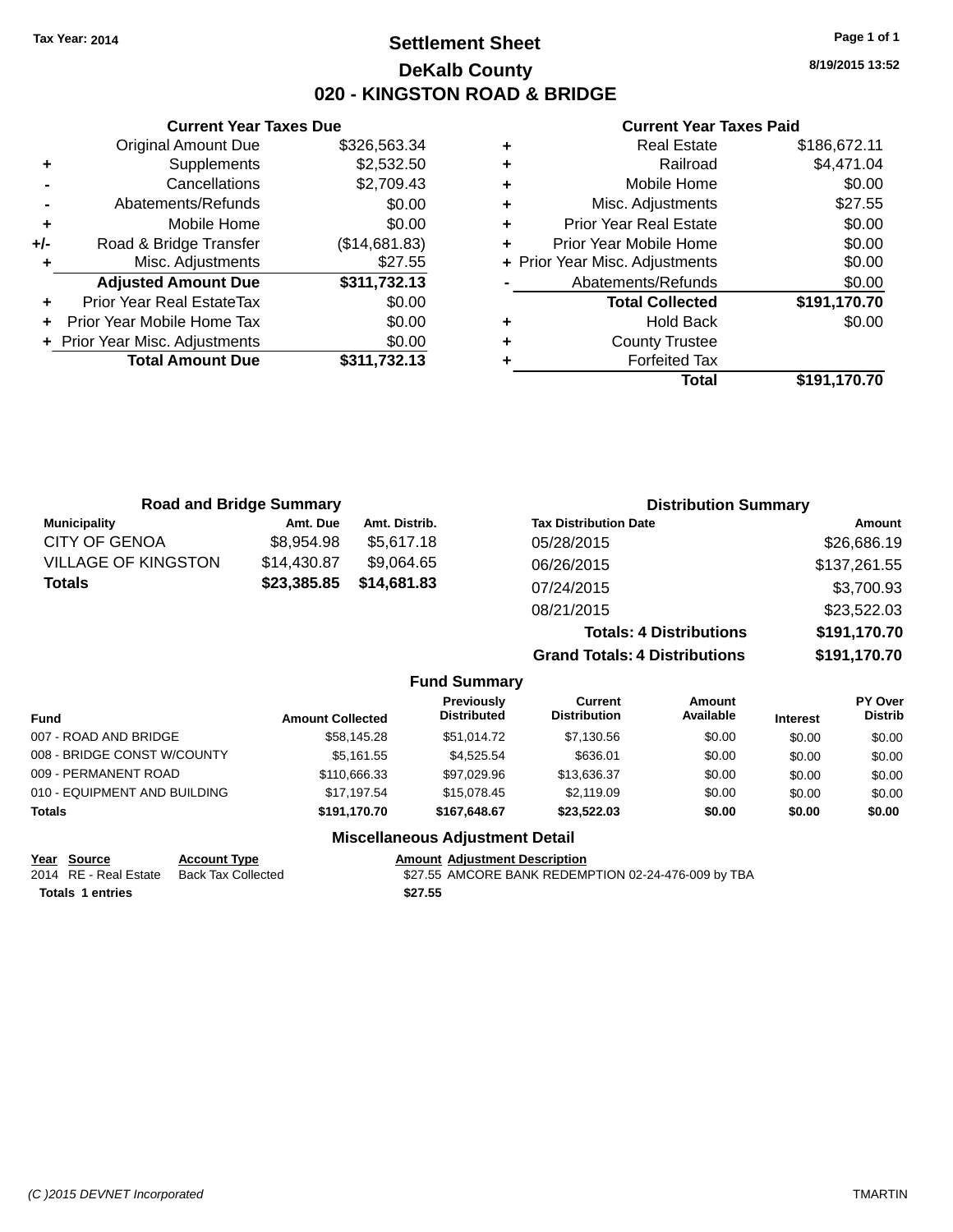### **Settlement Sheet Tax Year: 2014 Page 1 of 1 DeKalb County 021 - KINGSTON TWP CEMETERY**

**8/19/2015 13:52**

#### **Current Year Taxes Paid**

|     | <b>Current Year Taxes Due</b>  |             |
|-----|--------------------------------|-------------|
|     | <b>Original Amount Due</b>     | \$14,732.84 |
| ٠   | Supplements                    | \$123.28    |
|     | Cancellations                  | \$131.82    |
|     | Abatements/Refunds             | \$0.00      |
| ٠   | Mobile Home                    | \$0.00      |
| +/- | Road & Bridge Transfer         | \$0.00      |
| ٠   | Misc. Adjustments              | \$1.24      |
|     | <b>Adjusted Amount Due</b>     | \$14,725.54 |
|     | Prior Year Real EstateTax      | \$0.00      |
|     | Prior Year Mobile Home Tax     | \$0.00      |
|     | + Prior Year Misc. Adjustments | \$0.00      |
|     | <b>Total Amount Due</b>        | \$14.725.54 |
|     |                                |             |

| ٠ | <b>Real Estate</b>             | \$9,081.51 |
|---|--------------------------------|------------|
| ٠ | Railroad                       | \$204.04   |
| ٠ | Mobile Home                    | \$0.00     |
| ٠ | Misc. Adjustments              | \$1.24     |
| ٠ | <b>Prior Year Real Estate</b>  | \$0.00     |
|   | Prior Year Mobile Home         | \$0.00     |
|   | + Prior Year Misc. Adjustments | \$0.00     |
|   | Abatements/Refunds             | \$0.00     |
|   | <b>Total Collected</b>         | \$9,286.79 |
| ٠ | <b>Hold Back</b>               | \$0.00     |
| ٠ | <b>County Trustee</b>          |            |
| ٠ | <b>Forfeited Tax</b>           |            |
|   | Total                          | \$9,286.79 |
|   |                                |            |

|                                |                         |                                        |                                       | <b>Distribution Summary</b> |                 |                           |
|--------------------------------|-------------------------|----------------------------------------|---------------------------------------|-----------------------------|-----------------|---------------------------|
|                                |                         |                                        | <b>Tax Distribution Date</b>          |                             |                 | Amount                    |
|                                |                         |                                        | 05/28/2015                            |                             |                 | \$1,298.23                |
|                                |                         |                                        | 06/26/2015                            |                             |                 | \$6,664.12                |
|                                |                         |                                        | 07/24/2015                            |                             |                 | \$180.07                  |
|                                |                         |                                        | 08/21/2015                            |                             |                 | \$1,144.37                |
| <b>Totals: 4 Distributions</b> |                         |                                        | \$9,286.79                            |                             |                 |                           |
|                                |                         |                                        | <b>Grand Totals: 4 Distributions</b>  |                             |                 | \$9,286.79                |
|                                |                         | <b>Fund Summary</b>                    |                                       |                             |                 |                           |
| <b>Fund</b>                    | <b>Amount Collected</b> | Previously<br><b>Distributed</b>       | <b>Current</b><br><b>Distribution</b> | <b>Amount</b><br>Available  | <b>Interest</b> | PY Over<br><b>Distrib</b> |
| 017 - CEMETERY                 | \$9,286.79              | \$8,142.42                             | \$1,144.37                            | \$0.00                      | \$0.00          | \$0.00                    |
| Totals                         | \$9,286.79              | \$8,142.42                             | \$1,144.37                            | \$0.00                      | \$0.00          | \$0.00                    |
|                                |                         | <b>Miscellaneous Adjustment Detail</b> |                                       |                             |                 |                           |

| Year Source             | <b>Account Type</b>       | Amount Adju |
|-------------------------|---------------------------|-------------|
| 2014 RE - Real Estate   | <b>Back Tax Collected</b> | \$1.24 AMC  |
| <b>Totals 1 entries</b> |                           | \$1.24      |

**<u>Instment Description</u>** 20RE BANK REDEMPTION 02-24-476-009 by TBA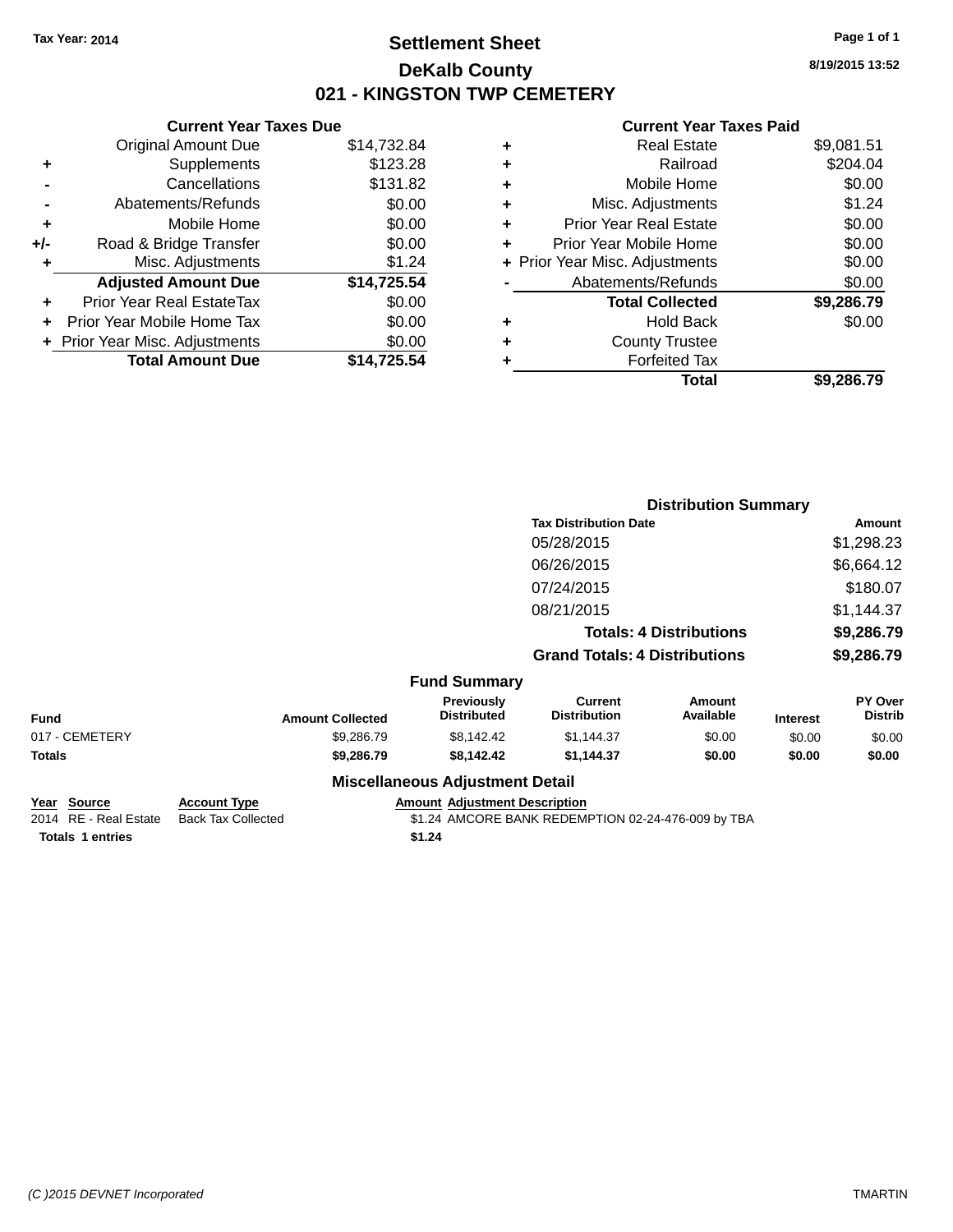### **Settlement Sheet Tax Year: 2014 Page 1 of 1 DeKalb County 022 - MALTA TOWNSHIP**

**8/19/2015 13:52**

|     | <b>Current Year Taxes Due</b>  |             |  |  |
|-----|--------------------------------|-------------|--|--|
|     | <b>Original Amount Due</b>     | \$65,074.33 |  |  |
| ٠   | Supplements                    | \$575.82    |  |  |
|     | Cancellations                  | \$650.63    |  |  |
|     | Abatements/Refunds             | \$0.00      |  |  |
| ٠   | Mobile Home                    | \$0.00      |  |  |
| +/- | Road & Bridge Transfer         | \$0.00      |  |  |
| ٠   | Misc. Adjustments              | \$0.00      |  |  |
|     | <b>Adjusted Amount Due</b>     | \$64,999.52 |  |  |
| ٠   | Prior Year Real EstateTax      | \$0.00      |  |  |
|     | Prior Year Mobile Home Tax     | \$0.00      |  |  |
|     | + Prior Year Misc. Adjustments | \$0.00      |  |  |
|     | <b>Total Amount Due</b>        | \$64,999.52 |  |  |
|     |                                |             |  |  |

| ٠ | <b>Real Estate</b>             | \$37,175.81 |
|---|--------------------------------|-------------|
| ٠ | Railroad                       | \$1,450.12  |
| ٠ | Mobile Home                    | \$0.00      |
| ٠ | Misc. Adjustments              | \$0.00      |
| ٠ | <b>Prior Year Real Estate</b>  | \$0.00      |
| ÷ | Prior Year Mobile Home         | \$0.00      |
|   | + Prior Year Misc. Adjustments | \$0.00      |
|   | Abatements/Refunds             | \$0.00      |
|   | <b>Total Collected</b>         | \$38,625.93 |
| ٠ | <b>Hold Back</b>               | \$0.00      |
| ٠ | <b>County Trustee</b>          |             |
| ٠ | <b>Forfeited Tax</b>           |             |
|   | Total                          | \$38,625.93 |
|   |                                |             |

|                     | <b>Distribution Summary</b>          |               |
|---------------------|--------------------------------------|---------------|
|                     | <b>Tax Distribution Date</b>         | <b>Amount</b> |
|                     | 05/28/2015                           | \$6,683.06    |
|                     | 06/26/2015                           | \$28,728.36   |
|                     | 07/24/2015                           | \$532.87      |
|                     | 08/21/2015                           | \$2,681.64    |
|                     | <b>Totals: 4 Distributions</b>       | \$38,625.93   |
|                     | <b>Grand Totals: 4 Distributions</b> | \$38,625.93   |
| <b>Fund Summary</b> |                                      |               |

| Fund Summary             |                         |                                         |                                |                     |                 |                                  |
|--------------------------|-------------------------|-----------------------------------------|--------------------------------|---------------------|-----------------|----------------------------------|
| <b>Fund</b>              | <b>Amount Collected</b> | <b>Previously</b><br><b>Distributed</b> | Current<br><b>Distribution</b> | Amount<br>Available | <b>Interest</b> | <b>PY Over</b><br><b>Distrib</b> |
| 001 - CORPORATE          | \$38,173,46             | \$35.523.23                             | \$2,650.23                     | \$0.00              | \$0.00          | \$0.00                           |
| 054 - GENERAL ASSISTANCE | \$452.47                | \$421.06                                | \$31.41                        | \$0.00              | \$0.00          | \$0.00                           |
| <b>Totals</b>            | \$38,625.93             | \$35.944.29                             | \$2,681.64                     | \$0.00              | \$0.00          | \$0.00                           |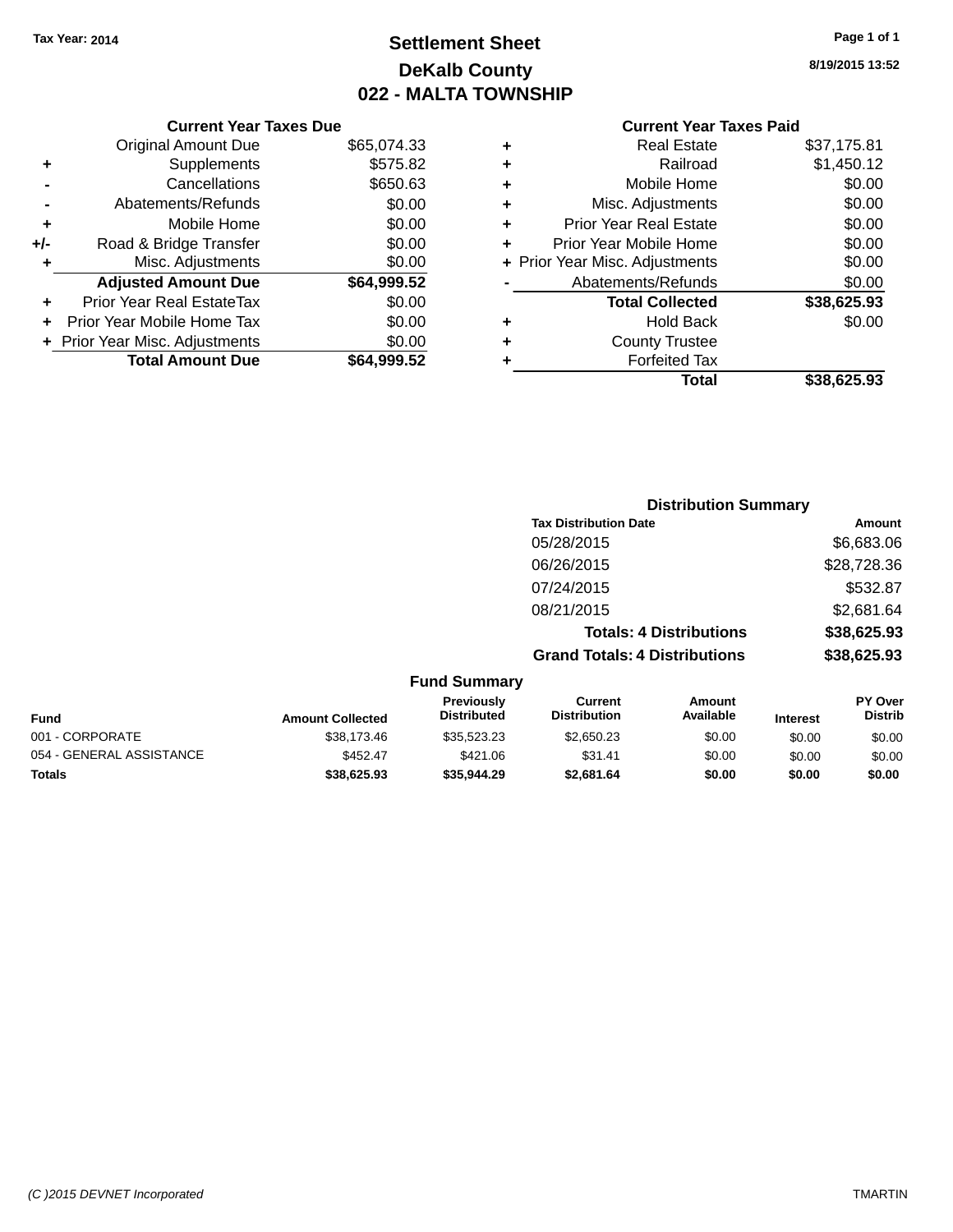### **Settlement Sheet Tax Year: 2014 Page 1 of 1 DeKalb County 023 - MALTA TWP LIBRARY**

**8/19/2015 13:52**

|     | <b>Current Year Taxes Due</b>  |              |  |  |
|-----|--------------------------------|--------------|--|--|
|     | <b>Original Amount Due</b>     | \$125,417.50 |  |  |
| ٠   | Supplements                    | \$1,109.80   |  |  |
|     | Cancellations                  | \$1,253.97   |  |  |
|     | Abatements/Refunds             | \$0.00       |  |  |
| ٠   | Mobile Home                    | \$0.00       |  |  |
| +/- | Road & Bridge Transfer         | \$0.00       |  |  |
| ٠   | Misc. Adjustments              | \$0.00       |  |  |
|     | <b>Adjusted Amount Due</b>     | \$125,273.33 |  |  |
| ٠   | Prior Year Real EstateTax      | \$0.00       |  |  |
|     | Prior Year Mobile Home Tax     | \$0.00       |  |  |
|     | + Prior Year Misc. Adjustments | \$0.00       |  |  |
|     | <b>Total Amount Due</b>        | \$125,273.33 |  |  |
|     |                                |              |  |  |

|   | <b>Real Estate</b>             | \$71,649.19 |
|---|--------------------------------|-------------|
| ٠ | Railroad                       | \$2,794.82  |
| ٠ | Mobile Home                    | \$0.00      |
| ٠ | Misc. Adjustments              | \$0.00      |
| ٠ | <b>Prior Year Real Estate</b>  | \$0.00      |
| ÷ | Prior Year Mobile Home         | \$0.00      |
|   | + Prior Year Misc. Adjustments | \$0.00      |
|   | Abatements/Refunds             | \$0.00      |
|   | <b>Total Collected</b>         | \$74,444.01 |
| ٠ | <b>Hold Back</b>               | \$0.00      |
| ٠ | <b>County Trustee</b>          |             |
| ٠ | <b>Forfeited Tax</b>           |             |
|   | Total                          | \$74.444.01 |
|   |                                |             |

|                     | <b>Distribution Summary</b>          |             |
|---------------------|--------------------------------------|-------------|
|                     | <b>Tax Distribution Date</b>         | Amount      |
|                     | 05/28/2015                           | \$12,880.27 |
|                     | 06/26/2015                           | \$55,368.68 |
|                     | 07/24/2015                           | \$1,026.95  |
|                     | 08/21/2015                           | \$5,168.11  |
|                     | <b>Totals: 4 Distributions</b>       | \$74,444.01 |
|                     | <b>Grand Totals: 4 Distributions</b> | \$74,444.01 |
| <b>Fund Summary</b> |                                      |             |

|               |                         | .                                       |                                |                     |                 |                                  |
|---------------|-------------------------|-----------------------------------------|--------------------------------|---------------------|-----------------|----------------------------------|
| Fund          | <b>Amount Collected</b> | <b>Previously</b><br><b>Distributed</b> | Current<br><b>Distribution</b> | Amount<br>Available | <b>Interest</b> | <b>PY Over</b><br><b>Distrib</b> |
| 016 - LIBRARY | \$74,444.01             | \$69,275.90                             | \$5.168.11                     | \$0.00              | \$0.00          | \$0.00                           |
| <b>Totals</b> | \$74,444.01             | \$69,275.90                             | \$5.168.11                     | \$0.00              | \$0.00          | \$0.00                           |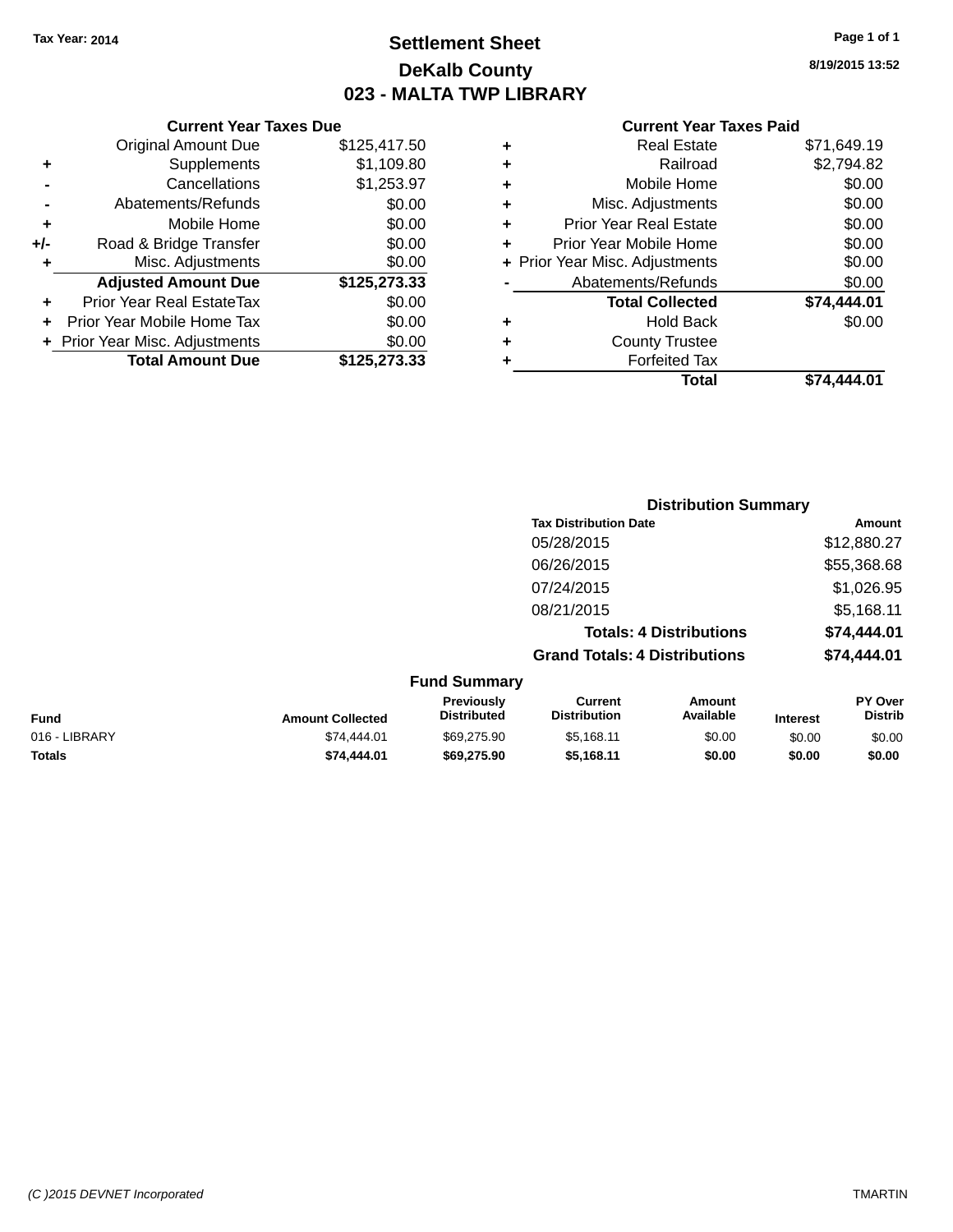### **Settlement Sheet Tax Year: 2014 Page 1 of 1 DeKalb County 024 - MALTA ROAD & BRIDGE**

**Current Year Taxes Due** Original Amount Due \$163,706.66 **+** Supplements \$1,352.18 **-** Cancellations \$1,527.81 **-** Abatements/Refunds \$0.00 **+** Mobile Home \$0.00 **+/-** Road & Bridge Transfer (\$6,281.24) **+** Misc. Adjustments \$0.00 **Adjusted Amount Due \$157,249.79 +** Prior Year Real EstateTax \$0.00 **+** Prior Year Mobile Home Tax \$0.00 **+ Prior Year Misc. Adjustments**  $$0.00$ **Total Amount Due \$157,249.79**

#### **Current Year Taxes Paid**

| ٠ | <b>Real Estate</b>             | \$87,298.06 |
|---|--------------------------------|-------------|
| ٠ | Railroad                       | \$3,592.28  |
| ٠ | Mobile Home                    | \$0.00      |
| ٠ | Misc. Adjustments              | \$0.00      |
| ٠ | <b>Prior Year Real Estate</b>  | \$0.00      |
| ٠ | Prior Year Mobile Home         | \$0.00      |
|   | + Prior Year Misc. Adjustments | \$0.00      |
|   | Abatements/Refunds             | \$0.00      |
|   | <b>Total Collected</b>         | \$90,890.34 |
| ٠ | <b>Hold Back</b>               | \$0.00      |
| ٠ | <b>County Trustee</b>          |             |
| ٠ | <b>Forfeited Tax</b>           |             |
|   | Total                          | \$90,890.34 |
|   |                                |             |

|                         | <b>Road and Bridge Summary</b> |               | <b>Distribution Summary</b>    |             |
|-------------------------|--------------------------------|---------------|--------------------------------|-------------|
| <b>Municipality</b>     | Amt. Due                       | Amt. Distrib. | <b>Tax Distribution Date</b>   | Amount      |
| <b>VILLAGE OF MALTA</b> | \$10,510.64                    | \$6.281.24    | 05/28/2015                     | \$15,693.36 |
| <b>Totals</b>           | \$10,510.64                    | \$6,281.24    | 06/26/2015                     | \$67,648.95 |
|                         |                                |               | 07/24/2015                     | \$1,251.28  |
|                         |                                |               | 08/21/2015                     | \$6,296.75  |
|                         |                                |               | <b>Totals: 4 Distributions</b> | \$90,890.34 |

**Grand Totals: 4 Distributions \$90,890.34**

|                              |                         | <b>Fund Summary</b>                     |                                |                            |                 |                                  |
|------------------------------|-------------------------|-----------------------------------------|--------------------------------|----------------------------|-----------------|----------------------------------|
| Fund                         | <b>Amount Collected</b> | <b>Previously</b><br><b>Distributed</b> | Current<br><b>Distribution</b> | <b>Amount</b><br>Available | <b>Interest</b> | <b>PY Over</b><br><b>Distrib</b> |
| 007 - ROAD AND BRIDGE        | \$28,212,23             | \$26,266,67                             | \$1,945.56                     | \$0.00                     | \$0.00          | \$0.00                           |
| 008 - BRIDGE CONST W/COUNTY  | \$11.405.14             | \$10,613.38                             | \$791.76                       | \$0.00                     | \$0.00          | \$0.00                           |
| 009 - PERMANENT ROAD         | \$40.978.32             | \$38,133.55                             | \$2,844.77                     | \$0.00                     | \$0.00          | \$0.00                           |
| 010 - EQUIPMENT AND BUILDING | \$10,294.65             | \$9,579.99                              | \$714.66                       | \$0.00                     | \$0.00          | \$0.00                           |
| <b>Totals</b>                | \$90,890.34             | \$84,593,59                             | \$6,296.75                     | \$0.00                     | \$0.00          | \$0.00                           |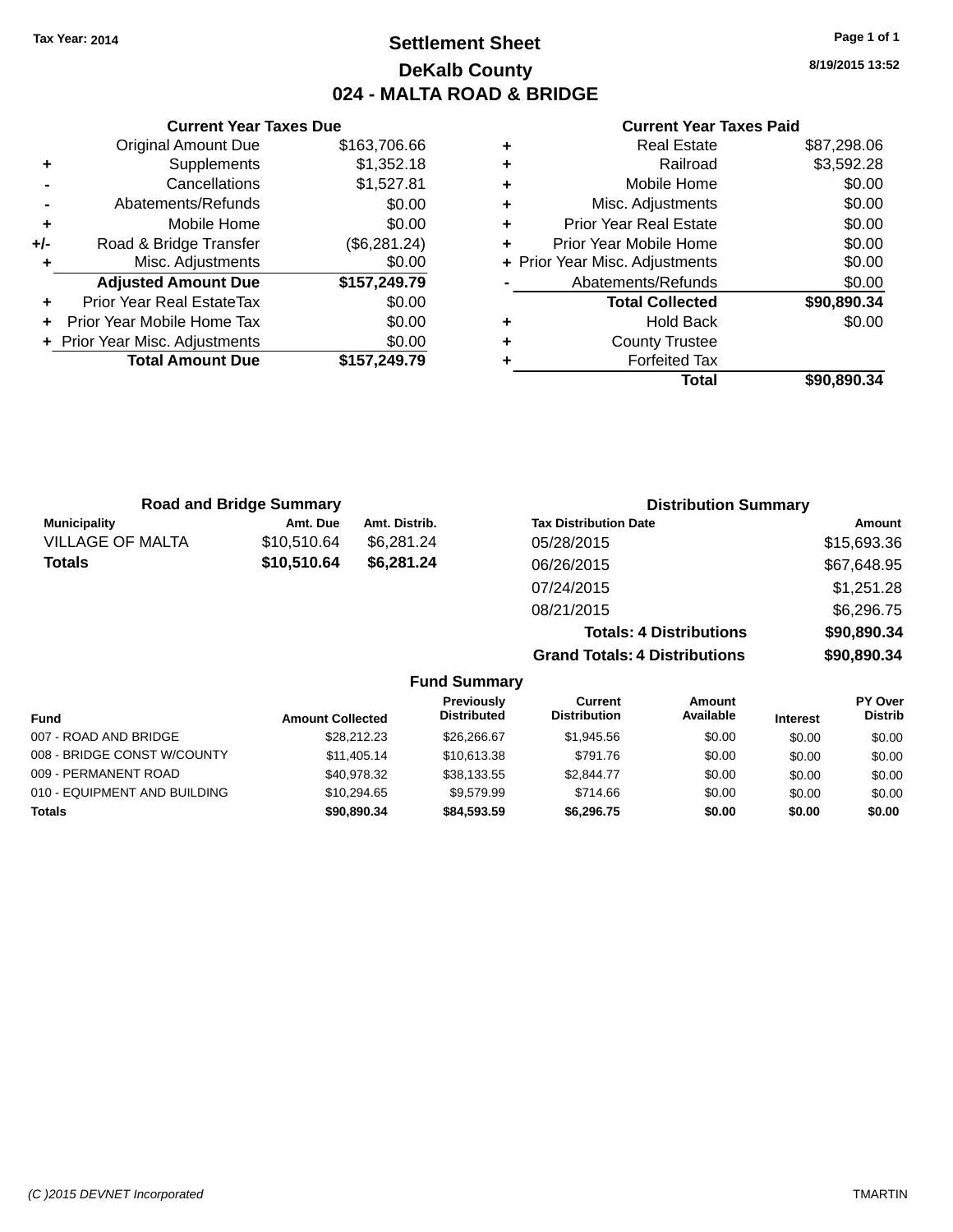### **Settlement Sheet Tax Year: 2014 Page 1 of 1 DeKalb County 025 - MAYFIELD TOWNSHIP**

**8/19/2015 13:52**

|       | <b>Current Year Taxes Due</b>  |             |
|-------|--------------------------------|-------------|
|       | <b>Original Amount Due</b>     | \$98,003.93 |
| ٠     | Supplements                    | \$294.72    |
|       | Cancellations                  | \$438.04    |
|       | Abatements/Refunds             | \$0.00      |
| ٠     | Mobile Home                    | \$0.00      |
| $+/-$ | Road & Bridge Transfer         | \$0.00      |
| ٠     | Misc. Adjustments              | \$0.00      |
|       | <b>Adjusted Amount Due</b>     | \$97,860.61 |
| ٠     | Prior Year Real EstateTax      | (\$20.75)   |
|       | Prior Year Mobile Home Tax     | \$0.00      |
|       | + Prior Year Misc. Adjustments | \$0.00      |
|       | <b>Total Amount Due</b>        | \$97,839.86 |
|       |                                |             |

| ٠ | <b>Real Estate</b>             | \$57,737.44 |
|---|--------------------------------|-------------|
| ٠ | Railroad                       | \$0.00      |
| ٠ | Mobile Home                    | \$0.00      |
| ٠ | Misc. Adjustments              | \$0.00      |
| ٠ | <b>Prior Year Real Estate</b>  | (\$20.75)   |
| ٠ | Prior Year Mobile Home         | \$0.00      |
|   | + Prior Year Misc. Adjustments | \$0.00      |
|   | Abatements/Refunds             | \$0.00      |
|   | <b>Total Collected</b>         | \$57,716.69 |
| ٠ | <b>Hold Back</b>               | \$0.00      |
| ٠ | <b>County Trustee</b>          |             |
|   | <b>Forfeited Tax</b>           |             |
|   | Total                          | \$57,716.69 |
|   |                                |             |

|                     |                                      | <b>Distribution Summary</b>    |                |
|---------------------|--------------------------------------|--------------------------------|----------------|
|                     | <b>Tax Distribution Date</b>         |                                | Amount         |
|                     | 05/28/2015                           |                                | \$9,632.72     |
|                     | 06/26/2015                           |                                | \$44,329.64    |
|                     | 07/24/2015                           |                                | \$574.10       |
|                     | 08/21/2015                           |                                | \$3,180.23     |
|                     |                                      | <b>Totals: 4 Distributions</b> | \$57,716.69    |
|                     | <b>Grand Totals: 4 Distributions</b> |                                | \$57,716.69    |
| <b>Fund Summary</b> |                                      |                                |                |
| <b>Previously</b>   | <b>Current</b>                       | <b>Amount</b>                  | <b>PY Over</b> |

| <b>Fund</b>              | <b>Amount Collected</b> | <b>Previously</b><br><b>Distributed</b> | Current<br><b>Distribution</b> | Amount<br>Available | <b>Interest</b> | <b>PT OVER</b><br><b>Distrib</b> |
|--------------------------|-------------------------|-----------------------------------------|--------------------------------|---------------------|-----------------|----------------------------------|
| 001 - CORPORATE          | \$53,887.19             | \$50.917.97                             | \$2.969.22                     | \$0.00              | \$0.00          | \$0.00                           |
| 054 - GENERAL ASSISTANCE | \$3.829.50              | \$3.618.49                              | \$211.01                       | \$0.00              | \$0.00          | \$0.00                           |
| <b>Totals</b>            | \$57.716.69             | \$54,536,46                             | \$3.180.23                     | \$0.00              | \$0.00          | \$0.00                           |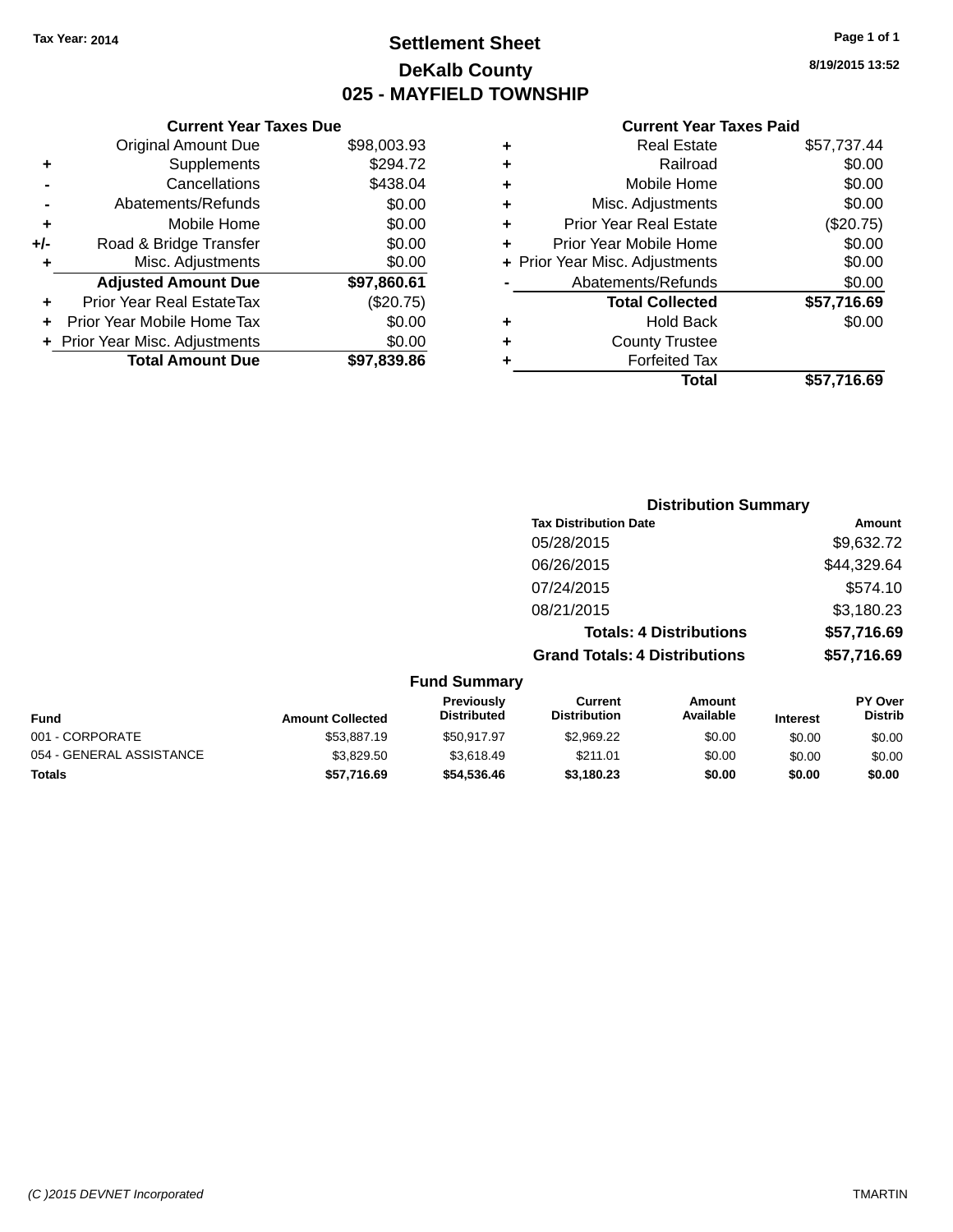**Current Year Taxes Due** Original Amount Due \$249,531.22

**Adjusted Amount Due \$249,166.36**

**+** Supplements \$750.40 **-** Cancellations \$1,115.26 **-** Abatements/Refunds \$0.00 **+** Mobile Home \$0.00 **+/-** Road & Bridge Transfer \$0.00 **+** Misc. Adjustments \$0.00

**+** Prior Year Real EstateTax (\$51.35) **+** Prior Year Mobile Home Tax \$0.00 **+** Prior Year Misc. Adjustments \$0.00<br> **19.3249,115.01** 

**Total Amount Due** 

### **Settlement Sheet Tax Year: 2014 Page 1 of 1 DeKalb County 026 - MAYFIELD ROAD & BRIDGE**

**8/19/2015 13:52**

#### **Current Year Taxes Paid**

| ٠ | <b>Real Estate</b>             | \$147,007.72 |
|---|--------------------------------|--------------|
| ٠ | Railroad                       | \$0.00       |
| ٠ | Mobile Home                    | \$0.00       |
| ٠ | Misc. Adjustments              | \$0.00       |
| ٠ | <b>Prior Year Real Estate</b>  | (\$51.35)    |
| ٠ | Prior Year Mobile Home         | \$0.00       |
|   | + Prior Year Misc. Adjustments | \$0.00       |
|   | Abatements/Refunds             | \$0.00       |
|   | <b>Total Collected</b>         | \$146,956.37 |
| ٠ | <b>Hold Back</b>               | \$0.00       |
| ٠ | <b>County Trustee</b>          |              |
|   | <b>Forfeited Tax</b>           |              |
|   | Total                          | \$146.956.37 |

# **Distribution Summary Tax Distribution Date Amount**

| <b>Grand Totals: 4 Distributions</b> | \$146,956.37 |
|--------------------------------------|--------------|
| <b>Totals: 4 Distributions</b>       | \$146,956.37 |
| 08/21/2015                           | \$8,097.30   |
| 07/24/2015                           | \$1,461.74   |
| 06/26/2015                           | \$112,869.59 |
| 05/28/2015                           | \$24,527.74  |
|                                      |              |

| <b>Fund</b>                                         | <b>Amount Collected</b> | <b>Previously</b><br><b>Distributed</b> | Current<br><b>Distribution</b> | Amount<br>Available | <b>Interest</b> | <b>PY Over</b><br><b>Distrib</b> |
|-----------------------------------------------------|-------------------------|-----------------------------------------|--------------------------------|---------------------|-----------------|----------------------------------|
| 007 - ROAD AND BRIDGE                               | \$92,275.10             | \$87.190.74                             | \$5,084.36                     | \$0.00              | \$0.00          | \$0.00                           |
| 008 - BRIDGE CONST W/COUNTY                         | \$4,630.15              | \$4,375.03                              | \$255.12                       | \$0.00              | \$0.00          | \$0.00                           |
| 009 - PERMANENT ROAD                                | \$36.451.20             | \$34.442.74                             | \$2,008.46                     | \$0.00              | \$0.00          | \$0.00                           |
| 010 - EQUIPMENT AND BUILDING                        | \$6,943,38              | \$6,560.80                              | \$382.58                       | \$0.00              | \$0.00          | \$0.00                           |
| 035 - TORT JUDGMENTS, LIABILITY<br><b>INSURANCE</b> | \$4,050.99              | \$3,827.78                              | \$223.21                       | \$0.00              | \$0.00          | \$0.00                           |
| 047 - SOCIAL SECURITY                               | \$2,605.55              | \$2,461.98                              | \$143.57                       | \$0.00              | \$0.00          | \$0.00                           |
| Totals                                              | \$146,956.37            | \$138,859.07                            | \$8,097.30                     | \$0.00              | \$0.00          | \$0.00                           |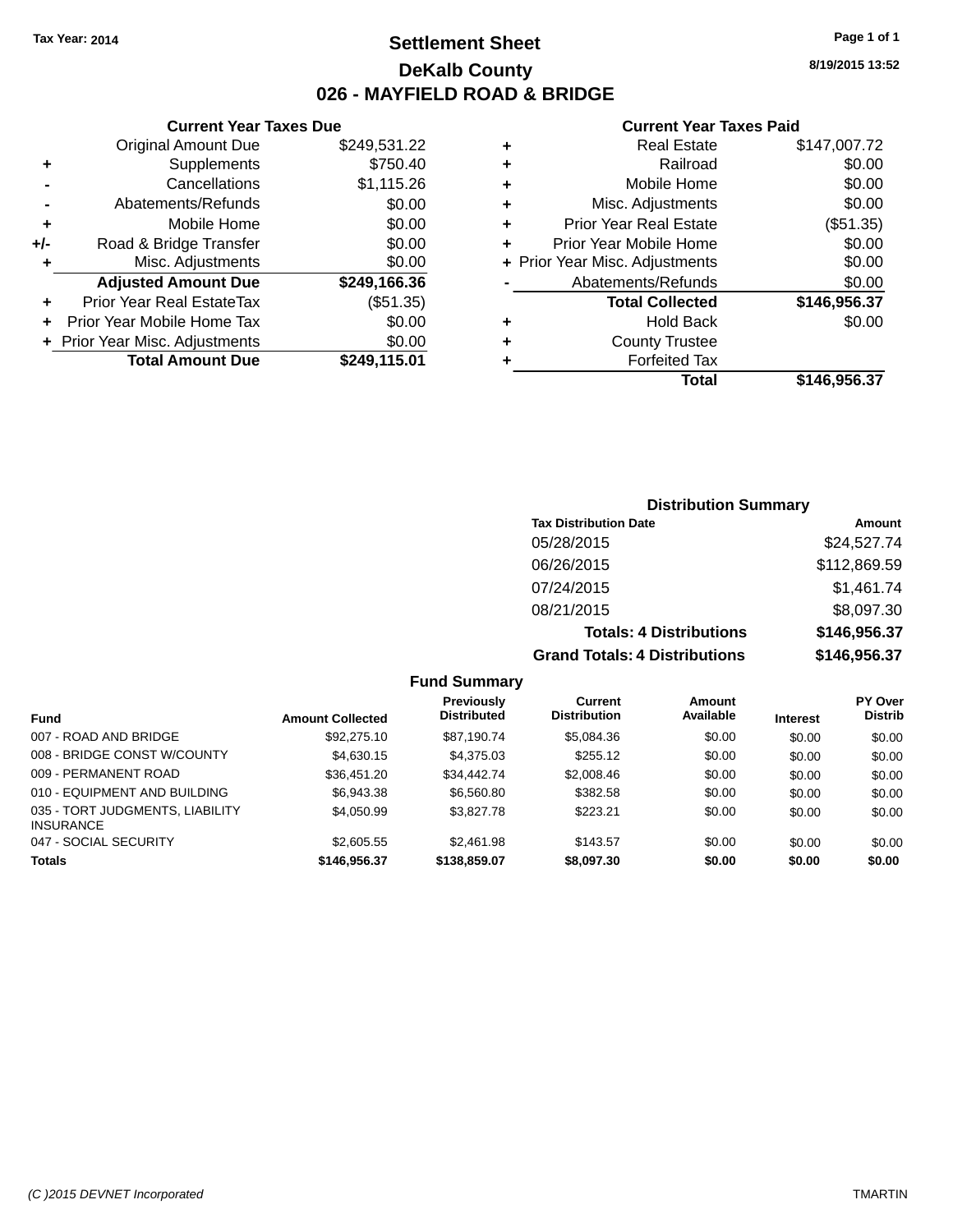### **Settlement Sheet Tax Year: 2014 Page 1 of 1 DeKalb County 027 - MILAN TOWNSHIP**

**8/19/2015 13:52**

| 0.000.54 |   | <b>Current Year Taxes Paid</b> |             |
|----------|---|--------------------------------|-------------|
|          | ٠ | <b>Real Estate</b>             | \$23,832.02 |
| \$119.13 | ٠ | Railroad                       | \$0.00      |
| \$194.47 | ٠ | Mobile Home                    | \$0.00      |
| \$0.00   | ٠ | Misc. Adjustments              | \$0.00      |
| ----     |   |                                | ----        |

|   | Total                          | \$23,832.02 |
|---|--------------------------------|-------------|
| ٠ | <b>Forfeited Tax</b>           |             |
| ÷ | <b>County Trustee</b>          |             |
| ٠ | <b>Hold Back</b>               | \$0.00      |
|   | <b>Total Collected</b>         | \$23,832.02 |
|   | Abatements/Refunds             | \$0.00      |
|   | + Prior Year Misc. Adjustments | \$0.00      |
|   | Prior Year Mobile Home         | \$0.00      |
| ÷ | <b>Prior Year Real Estate</b>  | \$0.00      |
|   | Misc. Adjustments              | \$0.00      |

|     | <b>Current Year Taxes Due</b>    |             |
|-----|----------------------------------|-------------|
|     | <b>Original Amount Due</b>       | \$40,000.54 |
| ٠   | Supplements                      | \$119.13    |
|     | Cancellations                    | \$194.47    |
|     | Abatements/Refunds               | \$0.00      |
| ٠   | Mobile Home                      | \$0.00      |
| +/- | Road & Bridge Transfer           | \$0.00      |
| ٠   | Misc. Adjustments                | \$0.00      |
|     | <b>Adjusted Amount Due</b>       | \$39,925.20 |
|     | <b>Prior Year Real EstateTax</b> | \$0.00      |
| ÷   | Prior Year Mobile Home Tax       | \$0.00      |
|     | + Prior Year Misc. Adjustments   | \$0.00      |
|     | <b>Total Amount Due</b>          | \$39,925.20 |

|                 |                         |                                         | <b>Distribution Summary</b>           |                                |                 |                           |
|-----------------|-------------------------|-----------------------------------------|---------------------------------------|--------------------------------|-----------------|---------------------------|
|                 |                         |                                         | <b>Tax Distribution Date</b>          |                                |                 | Amount                    |
|                 |                         |                                         | 05/28/2015                            |                                |                 | \$3,070.40                |
|                 |                         |                                         | 06/26/2015                            |                                |                 | \$19,861.96               |
|                 |                         |                                         | 07/24/2015                            |                                |                 | \$157.84                  |
|                 |                         |                                         | 08/21/2015                            |                                |                 | \$741.82                  |
|                 |                         |                                         |                                       | <b>Totals: 4 Distributions</b> |                 | \$23,832.02               |
|                 |                         |                                         | <b>Grand Totals: 4 Distributions</b>  |                                |                 | \$23,832.02               |
|                 |                         | <b>Fund Summary</b>                     |                                       |                                |                 |                           |
| <b>Fund</b>     | <b>Amount Collected</b> | <b>Previously</b><br><b>Distributed</b> | <b>Current</b><br><b>Distribution</b> | <b>Amount</b><br>Available     | <b>Interest</b> | PY Over<br><b>Distrib</b> |
| 001 - CORPORATE | \$23,832.02             | \$23,090.20                             | \$741.82                              | \$0.00                         | \$0.00          | \$0.00                    |

**Totals \$23,832.02 \$23,090.20 \$741.82 \$0.00 \$0.00 \$0.00**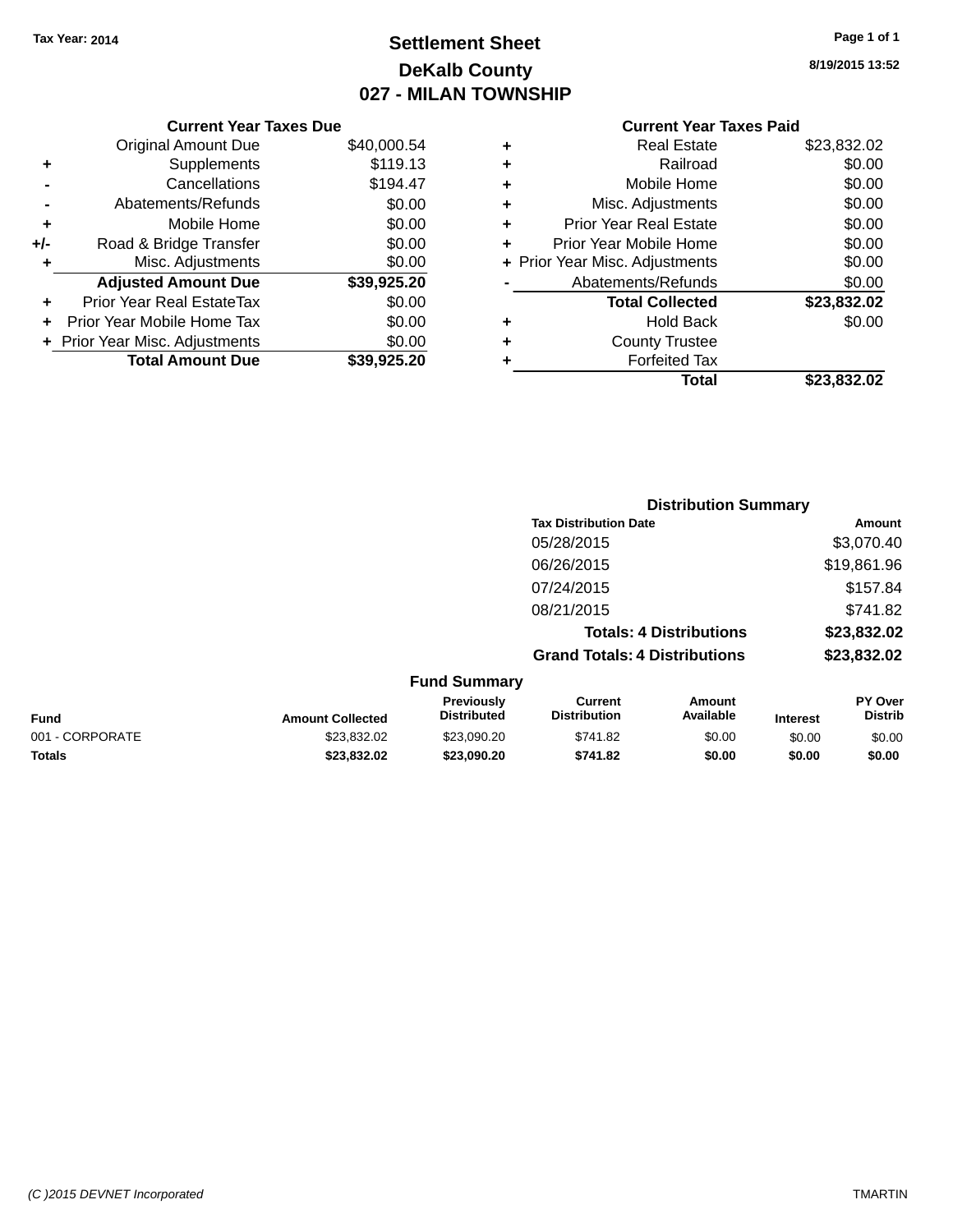### **Settlement Sheet Tax Year: 2014 Page 1 of 1 DeKalb County 028 - MILAN ROAD & BRIDGE**

**8/19/2015 13:52**

#### **Current Year Taxes Paid**

|     | <b>Current Year Taxes Due</b>  |             |  |
|-----|--------------------------------|-------------|--|
|     | <b>Original Amount Due</b>     | \$63,794.83 |  |
| ٠   | Supplements                    | \$190.01    |  |
|     | Cancellations                  | \$310.15    |  |
|     | Abatements/Refunds             | \$0.00      |  |
| ٠   | Mobile Home                    | \$0.00      |  |
| +/- | Road & Bridge Transfer         | \$0.00      |  |
| ٠   | Misc. Adjustments              | \$0.00      |  |
|     | <b>Adjusted Amount Due</b>     | \$63,674.69 |  |
| ٠   | Prior Year Real EstateTax      | \$0.00      |  |
|     | Prior Year Mobile Home Tax     | \$0.00      |  |
|     | + Prior Year Misc. Adjustments | \$0.00      |  |
|     | <b>Total Amount Due</b>        | \$63,674.69 |  |
|     |                                |             |  |

|   | <b>Real Estate</b>             | \$38,008.33 |
|---|--------------------------------|-------------|
| ٠ | Railroad                       | \$0.00      |
| ٠ | Mobile Home                    | \$0.00      |
| ٠ | Misc. Adjustments              | \$0.00      |
| ٠ | <b>Prior Year Real Estate</b>  | \$0.00      |
| ٠ | Prior Year Mobile Home         | \$0.00      |
|   | + Prior Year Misc. Adjustments | \$0.00      |
|   | Abatements/Refunds             | \$0.00      |
|   | <b>Total Collected</b>         | \$38,008.33 |
| ٠ | <b>Hold Back</b>               | \$0.00      |
|   | <b>County Trustee</b>          |             |
| ٠ | <b>Forfeited Tax</b>           |             |
|   | Total                          | \$38,008.33 |

### **Distribution Summary Tax Distribution Date Amount** 05/28/2015 \$4,896.85 06/26/2015 \$31,676.74 07/24/2015 \$251.70 08/21/2015 \$1,183.04 **Totals: 4 Distributions \$38,008.33 Grand Totals: 4 Distributions \$38,008.33 Fund Summary**

| <b>Fund</b>                 | <b>Amount Collected</b> | <b>Previously</b><br><b>Distributed</b> | Current<br><b>Distribution</b> | Amount<br>Available | <b>Interest</b> | <b>PY Over</b><br><b>Distrib</b> |
|-----------------------------|-------------------------|-----------------------------------------|--------------------------------|---------------------|-----------------|----------------------------------|
| 007 - ROAD AND BRIDGE       | \$26,485,26             | \$25,660.88                             | \$824.38                       | \$0.00              | \$0.00          | \$0.00                           |
| 008 - BRIDGE CONST W/COUNTY | \$2,592.82              | \$2,512.12                              | \$80.70                        | \$0.00              | \$0.00          | \$0.00                           |
| 009 - PERMANENT ROAD        | \$8,930.25              | \$8.652.29                              | \$277.96                       | \$0.00              | \$0.00          | \$0.00                           |
| Totals                      | \$38,008.33             | \$36,825,29                             | \$1.183.04                     | \$0.00              | \$0.00          | \$0.00                           |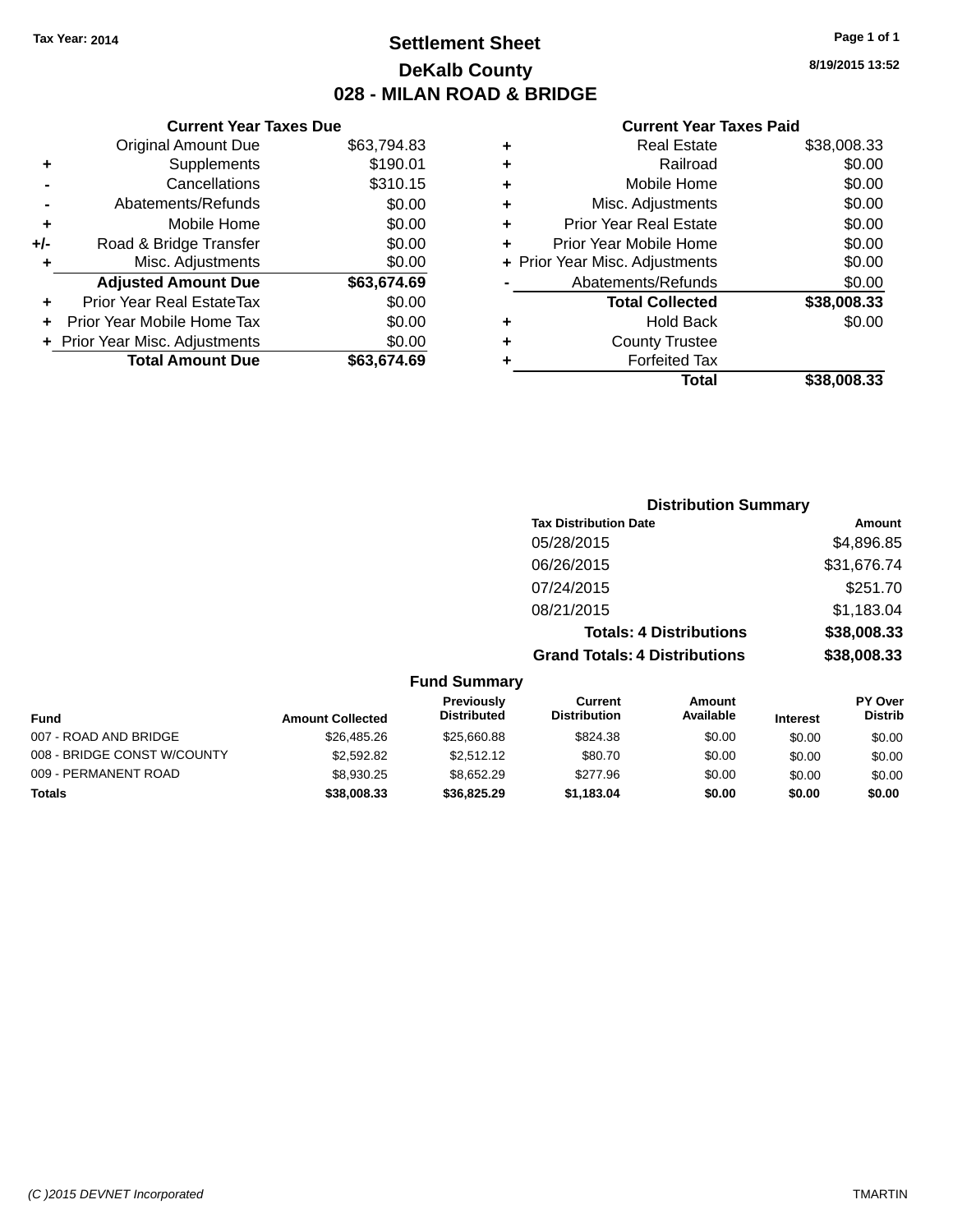### **Settlement Sheet Tax Year: 2014 Page 1 of 1 DeKalb County 029 - PAW PAW TOWNSHIP**

## **8/19/2015 13:52**

|       | <b>Current Year Taxes Due</b>  |             |
|-------|--------------------------------|-------------|
|       | <b>Original Amount Due</b>     | \$67,486.60 |
| ٠     | Supplements                    | \$0.00      |
|       | Cancellations                  | \$0.00      |
|       | Abatements/Refunds             | \$0.00      |
| ٠     | Mobile Home                    | \$0.00      |
| $+/-$ | Road & Bridge Transfer         | \$0.00      |
| ٠     | Misc. Adjustments              | \$0.00      |
|       | <b>Adjusted Amount Due</b>     | \$67,486.60 |
| ÷     | Prior Year Real EstateTax      | \$0.00      |
|       | Prior Year Mobile Home Tax     | \$0.00      |
|       | + Prior Year Misc. Adjustments | \$0.00      |
|       | <b>Total Amount Due</b>        | \$67,486,60 |

|   | <b>Real Estate</b>             | \$39,072.85 |
|---|--------------------------------|-------------|
| ٠ | Railroad                       | \$1,544.30  |
| ٠ | Mobile Home                    | \$0.00      |
| ٠ | Misc. Adjustments              | \$0.00      |
| ٠ | <b>Prior Year Real Estate</b>  | \$0.00      |
| ٠ | Prior Year Mobile Home         | \$0.00      |
|   | + Prior Year Misc. Adjustments | \$0.00      |
|   | Abatements/Refunds             | \$0.00      |
|   | <b>Total Collected</b>         | \$40,617.15 |
| ٠ | <b>Hold Back</b>               | \$0.00      |
| ٠ | <b>County Trustee</b>          |             |
| ٠ | <b>Forfeited Tax</b>           |             |
|   | Total                          | \$40,617.15 |

|                     | <b>Distribution Summary</b>          |             |
|---------------------|--------------------------------------|-------------|
|                     | <b>Tax Distribution Date</b>         | Amount      |
|                     | 05/28/2015                           | \$5,679.99  |
|                     | 06/26/2015                           | \$32,440.72 |
|                     | 07/24/2015                           | \$936.51    |
|                     | 08/21/2015                           | \$1,559.93  |
|                     | <b>Totals: 4 Distributions</b>       | \$40,617.15 |
|                     | <b>Grand Totals: 4 Distributions</b> | \$40,617.15 |
| <b>Fund Summary</b> |                                      |             |

| <b>Fund</b>              | <b>Amount Collected</b> | Previously<br><b>Distributed</b> | Current<br><b>Distribution</b> | Amount<br>Available | <b>Interest</b> | <b>PY Over</b><br><b>Distrib</b> |
|--------------------------|-------------------------|----------------------------------|--------------------------------|---------------------|-----------------|----------------------------------|
| 001 - CORPORATE          | \$38,163.94             | \$36,698.23                      | \$1.465.71                     | \$0.00              | \$0.00          | \$0.00                           |
| 017 - CEMETERY           | \$1.562.55              | \$1,502.54                       | \$60.01                        | \$0.00              | \$0.00          | \$0.00                           |
| 034 - GENERAL ASSISTANCE | \$890.66                | \$856.45                         | \$34.21                        | \$0.00              | \$0.00          | \$0.00                           |
| <b>Totals</b>            | \$40,617.15             | \$39,057,22                      | \$1,559.93                     | \$0.00              | \$0.00          | \$0.00                           |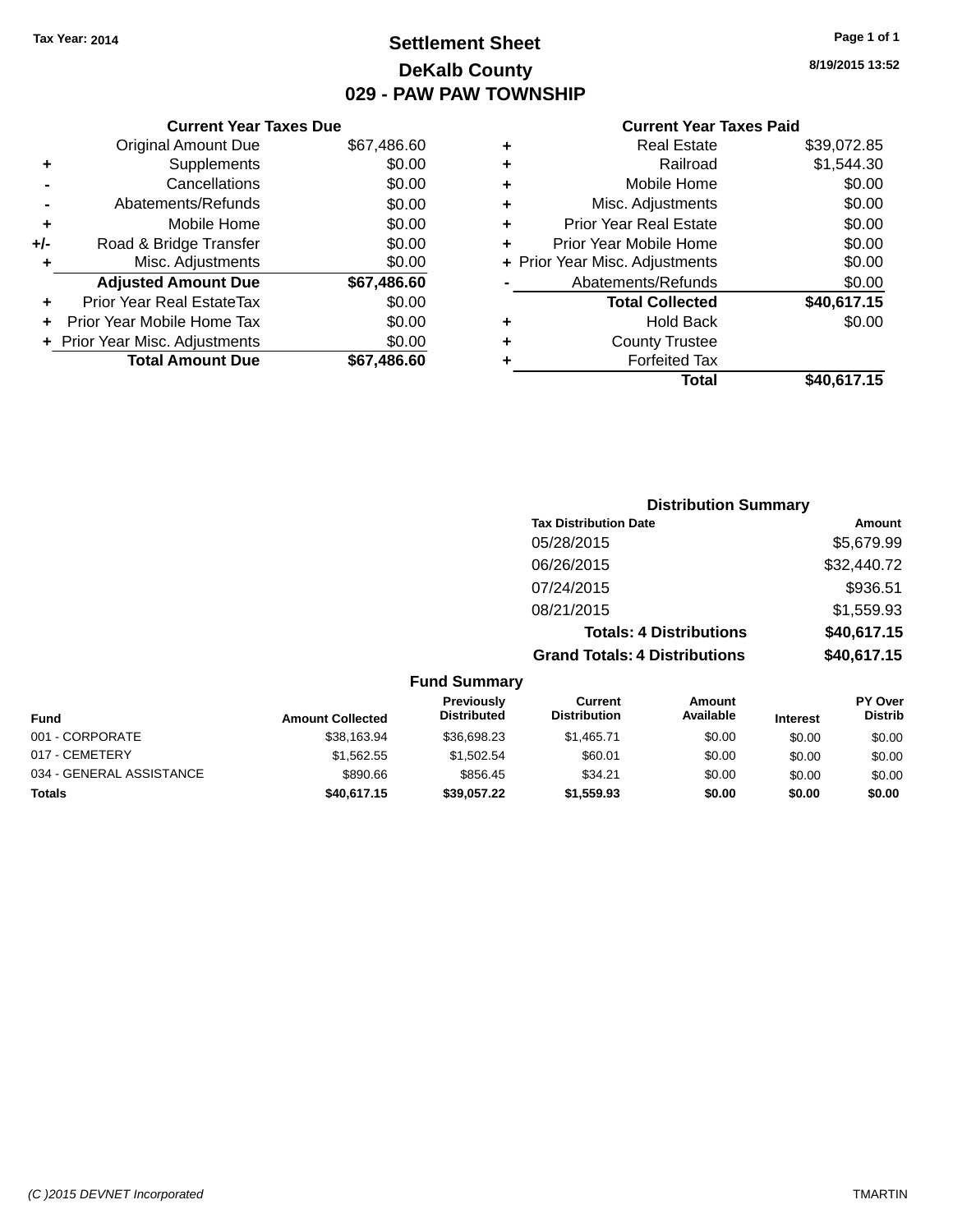### **Settlement Sheet Tax Year: 2014 Page 1 of 1 DeKalb County 030 - PAW PAW ROAD & BRIDGE**

**8/19/2015 13:52**

#### **Current Year Taxes Paid**

|     | <b>Current Year Taxes Due</b>  |             |
|-----|--------------------------------|-------------|
|     | <b>Original Amount Due</b>     | \$93,080.22 |
| ٠   | Supplements                    | \$0.00      |
|     | Cancellations                  | \$0.00      |
|     | Abatements/Refunds             | \$0.00      |
| ٠   | Mobile Home                    | \$0.00      |
| +/- | Road & Bridge Transfer         | \$0.00      |
|     | Misc. Adjustments              | \$0.00      |
|     | <b>Adjusted Amount Due</b>     | \$93,080.22 |
| ٠   | Prior Year Real EstateTax      | \$0.00      |
|     | Prior Year Mobile Home Tax     | \$0.00      |
|     | + Prior Year Misc. Adjustments | \$0.00      |
|     | <b>Total Amount Due</b>        | \$93,080.22 |
|     |                                |             |

|   | <b>Real Estate</b>             | \$53,890.76 |
|---|--------------------------------|-------------|
| ٠ | Railroad                       | \$2,129.96  |
| ٠ | Mobile Home                    | \$0.00      |
| ٠ | Misc. Adjustments              | \$0.00      |
| ٠ | <b>Prior Year Real Estate</b>  | \$0.00      |
| ÷ | Prior Year Mobile Home         | \$0.00      |
|   | + Prior Year Misc. Adjustments | \$0.00      |
|   | Abatements/Refunds             | \$0.00      |
|   | <b>Total Collected</b>         | \$56,020.72 |
| ٠ | <b>Hold Back</b>               | \$0.00      |
| ٠ | <b>County Trustee</b>          |             |
| ٠ | <b>Forfeited Tax</b>           |             |
|   | Total                          | \$56,020.72 |
|   |                                |             |

### **Distribution Summary Tax Distribution Date Amount** 05/28/2015 \$7,834.14 06/26/2015 \$44,743.31 07/24/2015 \$1,291.72 08/21/2015 \$2,151.55 **Totals: 4 Distributions \$56,020.72 Grand Totals: 4 Distributions \$56,020.72**

| <b>Fund</b>                                   | <b>Amount Collected</b> | Previously<br><b>Distributed</b> | <b>Current</b><br><b>Distribution</b> | <b>Amount</b><br>Available | <b>Interest</b> | <b>PY Over</b><br><b>Distrib</b> |
|-----------------------------------------------|-------------------------|----------------------------------|---------------------------------------|----------------------------|-----------------|----------------------------------|
|                                               |                         |                                  |                                       |                            |                 |                                  |
| 007 - ROAD AND BRIDGE                         | \$27.182.81             | \$26,138.81                      | \$1,044.00                            | \$0.00                     | \$0.00          | \$0.00                           |
| 009 - PERMANENT ROAD                          | \$21.752.07             | \$20.916.65                      | \$835.42                              | \$0.00                     | \$0.00          | \$0.00                           |
| 010 - EQUIPMENT AND BUILDING                  | \$2,990.12              | \$2,875.28                       | \$114.84                              | \$0.00                     | \$0.00          | \$0.00                           |
| 027 - AUDIT                                   | \$435.67                | \$418.94                         | \$16.73                               | \$0.00                     | \$0.00          | \$0.00                           |
| 035 - TORT JUDGEMENTS/LIABILITY<br><b>INS</b> | \$2,887.92              | \$2,777.01                       | \$110.91                              | \$0.00                     | \$0.00          | \$0.00                           |
| 047 - SOCIAL SECURITY                         | \$772.13                | \$742.48                         | \$29.65                               | \$0.00                     | \$0.00          | \$0.00                           |
| <b>Totals</b>                                 | \$56,020.72             | \$53,869.17                      | \$2,151.55                            | \$0.00                     | \$0.00          | \$0.00                           |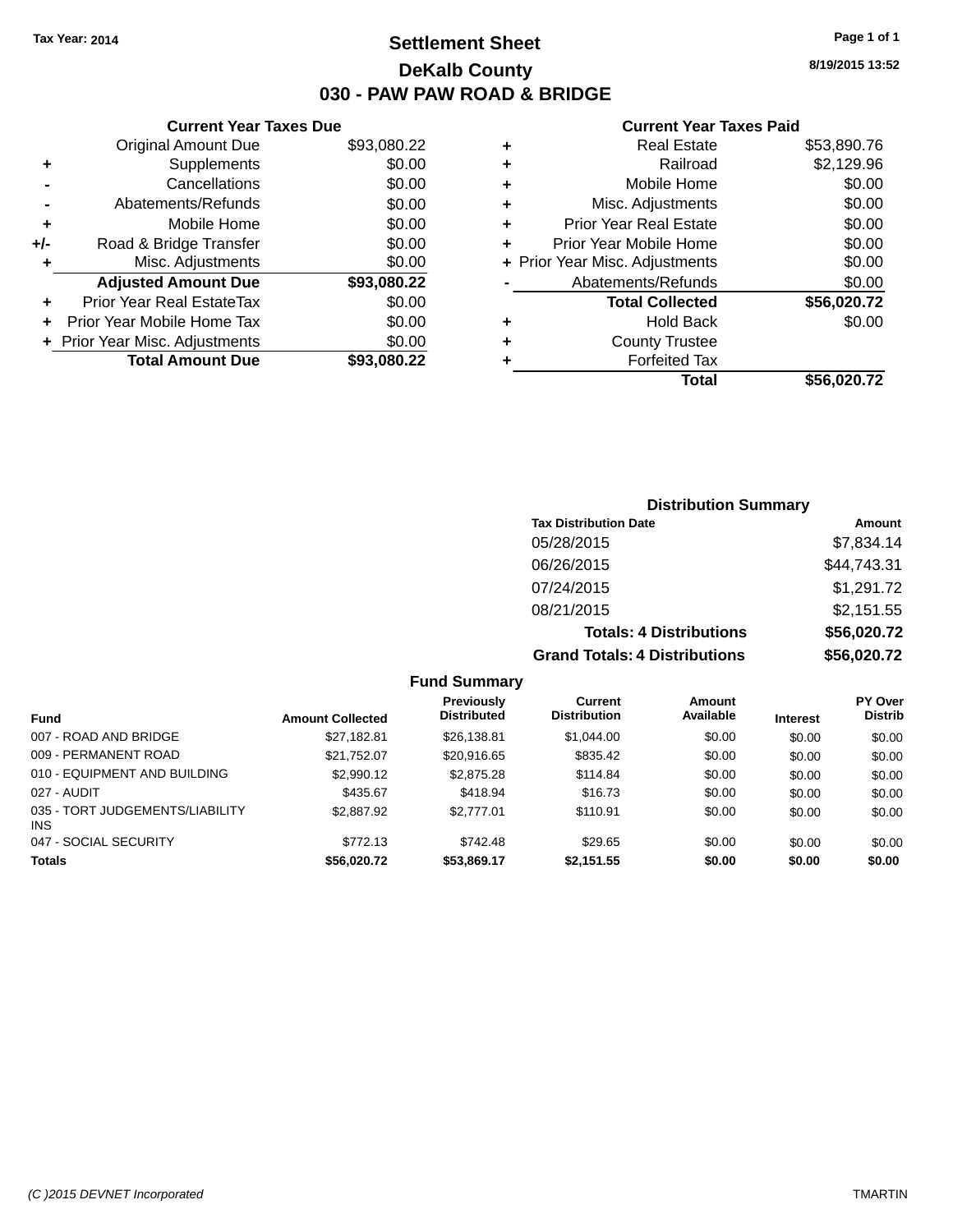### **Settlement Sheet Tax Year: 2014 Page 1 of 1 DeKalb County 031 - PIERCE TOWNSHIP**

**8/19/2015 13:52**

### **Current Year Taxes Paid**

|       | <b>Current Year Taxes Due</b>  |             |
|-------|--------------------------------|-------------|
|       | <b>Original Amount Due</b>     | \$56,809.06 |
| ٠     | Supplements                    | \$295.21    |
|       | Cancellations                  | \$315.86    |
|       | Abatements/Refunds             | \$0.00      |
| ٠     | Mobile Home                    | \$0.00      |
| $+/-$ | Road & Bridge Transfer         | \$0.00      |
|       | Misc. Adjustments              | \$0.00      |
|       | <b>Adjusted Amount Due</b>     | \$56,788.41 |
| ٠     | Prior Year Real EstateTax      | \$0.00      |
|       | Prior Year Mobile Home Tax     | \$0.00      |
|       | + Prior Year Misc. Adjustments | \$0.00      |
|       | <b>Total Amount Due</b>        | \$56.788.41 |
|       |                                |             |

|   | <b>Real Estate</b>             | \$35,879.33 |
|---|--------------------------------|-------------|
| ٠ | Railroad                       | \$0.00      |
| ٠ | Mobile Home                    | \$0.00      |
| ٠ | Misc. Adjustments              | \$0.00      |
| ٠ | <b>Prior Year Real Estate</b>  | \$0.00      |
| ÷ | Prior Year Mobile Home         | \$0.00      |
|   | + Prior Year Misc. Adjustments | \$0.00      |
|   | Abatements/Refunds             | \$0.00      |
|   | <b>Total Collected</b>         | \$35,879.33 |
| ٠ | Hold Back                      | \$0.00      |
| ٠ | <b>County Trustee</b>          |             |
| ٠ | <b>Forfeited Tax</b>           |             |
|   | Total                          | \$35,879.33 |
|   |                                |             |

### **Distribution Summary Tax Distribution Date Amount** 05/28/2015 \$7,406.33 06/26/2015 \$24,513.47 07/24/2015 \$805.67 08/21/2015 \$3,153.86 **Totals: 4 Distributions \$35,879.33 Grand Totals: 4 Distributions \$35,879.33**

| <b>Fund</b>                             | <b>Amount Collected</b> | Previously<br><b>Distributed</b> | Current<br><b>Distribution</b> | Amount<br>Available | <b>Interest</b> | <b>PY Over</b><br><b>Distrib</b> |
|-----------------------------------------|-------------------------|----------------------------------|--------------------------------|---------------------|-----------------|----------------------------------|
| 001 - CORPORATE                         | \$26,520.74             | \$24,189.50                      | \$2,331,24                     | \$0.00              | \$0.00          | \$0.00                           |
| $005 - I. M. R. F.$                     | \$2,527.01              | \$2,304.89                       | \$222.12                       | \$0.00              | \$0.00          | \$0.00                           |
| 027 - AUDIT                             | \$569.41                | \$519.36                         | \$50.05                        | \$0.00              | \$0.00          | \$0.00                           |
| 035 - TORT JUDGEMENTS/LIABILITY<br>INS. | \$2,629.20              | \$2,398.09                       | \$231.11                       | \$0.00              | \$0.00          | \$0.00                           |
| 047 - SOCIAL SECURITY                   | \$1.737.39              | \$1.584.67                       | \$152.72                       | \$0.00              | \$0.00          | \$0.00                           |
| 054 - GENERAL ASSISTANCE                | \$1,895.58              | \$1,728.96                       | \$166.62                       | \$0.00              | \$0.00          | \$0.00                           |
| <b>Totals</b>                           | \$35,879.33             | \$32.725.47                      | \$3,153.86                     | \$0.00              | \$0.00          | \$0.00                           |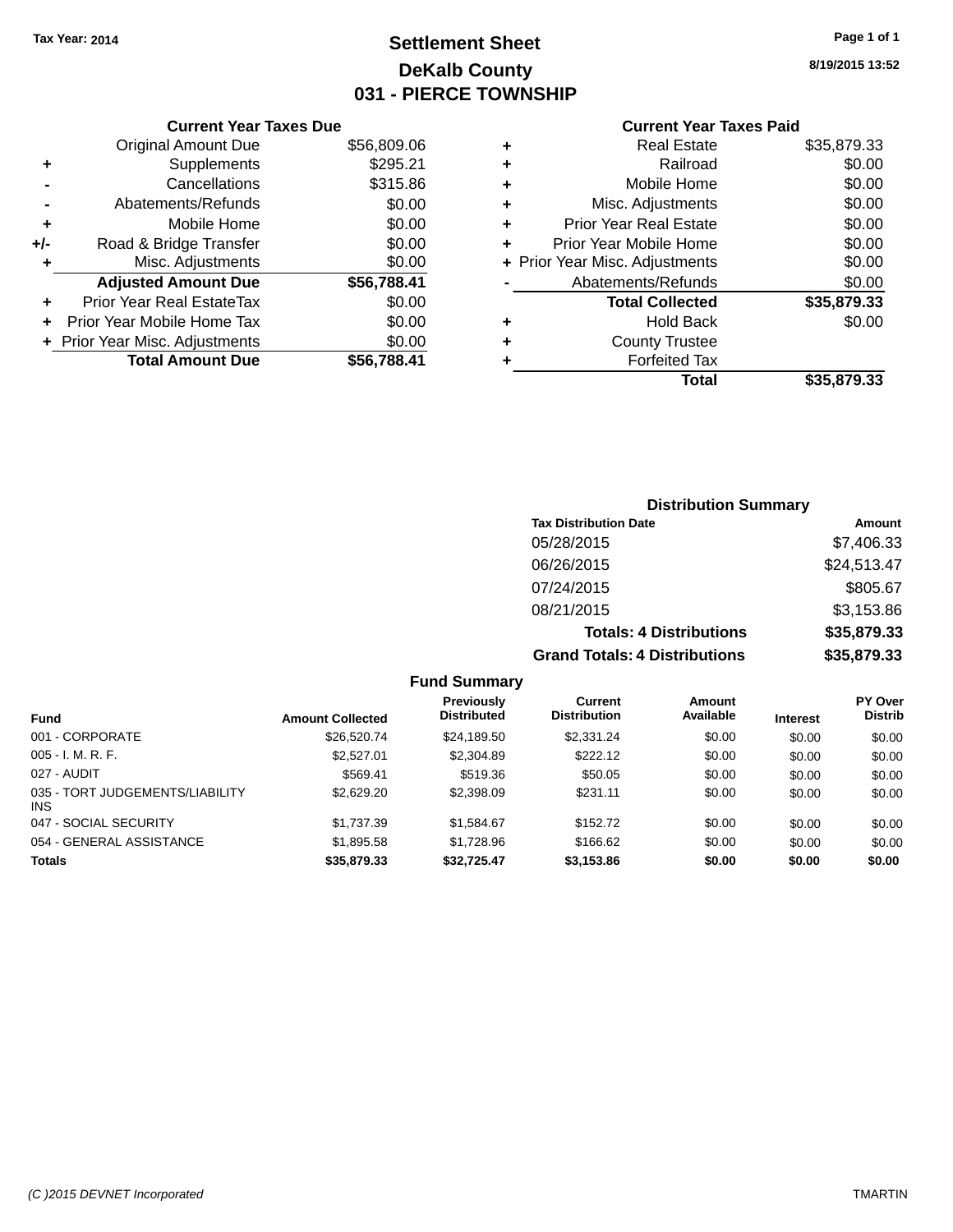### **Settlement Sheet Tax Year: 2014 Page 1 of 1 DeKalb County 032 - PIERCE ROAD & BRIDGE**

**Current Year Taxes Due**

|     | <b>Original Amount Due</b>     | \$167,244.81 |
|-----|--------------------------------|--------------|
| ٠   | Supplements                    | \$869.12     |
|     | Cancellations                  | \$929.91     |
|     | Abatements/Refunds             | \$0.00       |
| ٠   | Mobile Home                    | \$0.00       |
| +/- | Road & Bridge Transfer         | \$0.00       |
| ٠   | Misc. Adjustments              | \$0.00       |
|     | <b>Adjusted Amount Due</b>     | \$167,184.02 |
| ÷   | Prior Year Real EstateTax      | \$0.00       |
|     |                                |              |
|     | Prior Year Mobile Home Tax     | \$0.00       |
|     | + Prior Year Misc. Adjustments | \$0.00       |
|     | <b>Total Amount Due</b>        | \$167,184.02 |

#### **Current Year Taxes Paid**

|   | <b>Real Estate</b>             | \$105,627.73 |
|---|--------------------------------|--------------|
| ٠ | Railroad                       | \$0.00       |
| ٠ | Mobile Home                    | \$0.00       |
| ٠ | Misc. Adjustments              | \$0.00       |
| ٠ | <b>Prior Year Real Estate</b>  | \$0.00       |
| ٠ | Prior Year Mobile Home         | \$0.00       |
|   | + Prior Year Misc. Adjustments | \$0.00       |
|   | Abatements/Refunds             | \$0.00       |
|   | <b>Total Collected</b>         | \$105,627.73 |
| ٠ | <b>Hold Back</b>               | \$0.00       |
| ٠ | <b>County Trustee</b>          |              |
| ٠ | <b>Forfeited Tax</b>           |              |
|   | Total                          | \$105,627.73 |
|   |                                |              |

### **Distribution Summary Tax Distribution Date Amount** 05/28/2015 \$21,804.16 06/26/2015 \$72,166.75 07/24/2015 \$2,371.90 08/21/2015 \$9,284.92 **Totals: 4 Distributions \$105,627.73 Grand Totals: 4 Distributions \$105,627.73**

|                              |                         | Previously         | Current             | Amount    |                 | PY Over        |
|------------------------------|-------------------------|--------------------|---------------------|-----------|-----------------|----------------|
| Fund                         | <b>Amount Collected</b> | <b>Distributed</b> | <b>Distribution</b> | Available | <b>Interest</b> | <b>Distrib</b> |
| $005 - I. M. R. F.$          | \$75.55                 | \$68.90            | \$6.65              | \$0.00    | \$0.00          | \$0.00         |
| 007 - ROAD AND BRIDGE        | \$75,146.83             | \$68,541.26        | \$6,605.57          | \$0.00    | \$0.00          | \$0.00         |
| 008 - BRIDGE CONST W/COUNTY  | \$5,967.65              | \$5,443.08         | \$524.57            | \$0.00    | \$0.00          | \$0.00         |
| 009 - PERMANENT ROAD         | \$19.494.44             | \$17.780.83        | \$1.713.61          | \$0.00    | \$0.00          | \$0.00         |
| 010 - EQUIPMENT AND BUILDING | \$4,180.41              | \$3,812.95         | \$367.46            | \$0.00    | \$0.00          | \$0.00         |
| 047 - SOCIAL SECURITY        | \$762.85                | \$695.79           | \$67.06             | \$0.00    | \$0.00          | \$0.00         |
| <b>Totals</b>                | \$105,627.73            | \$96,342.81        | \$9,284.92          | \$0.00    | \$0.00          | \$0.00         |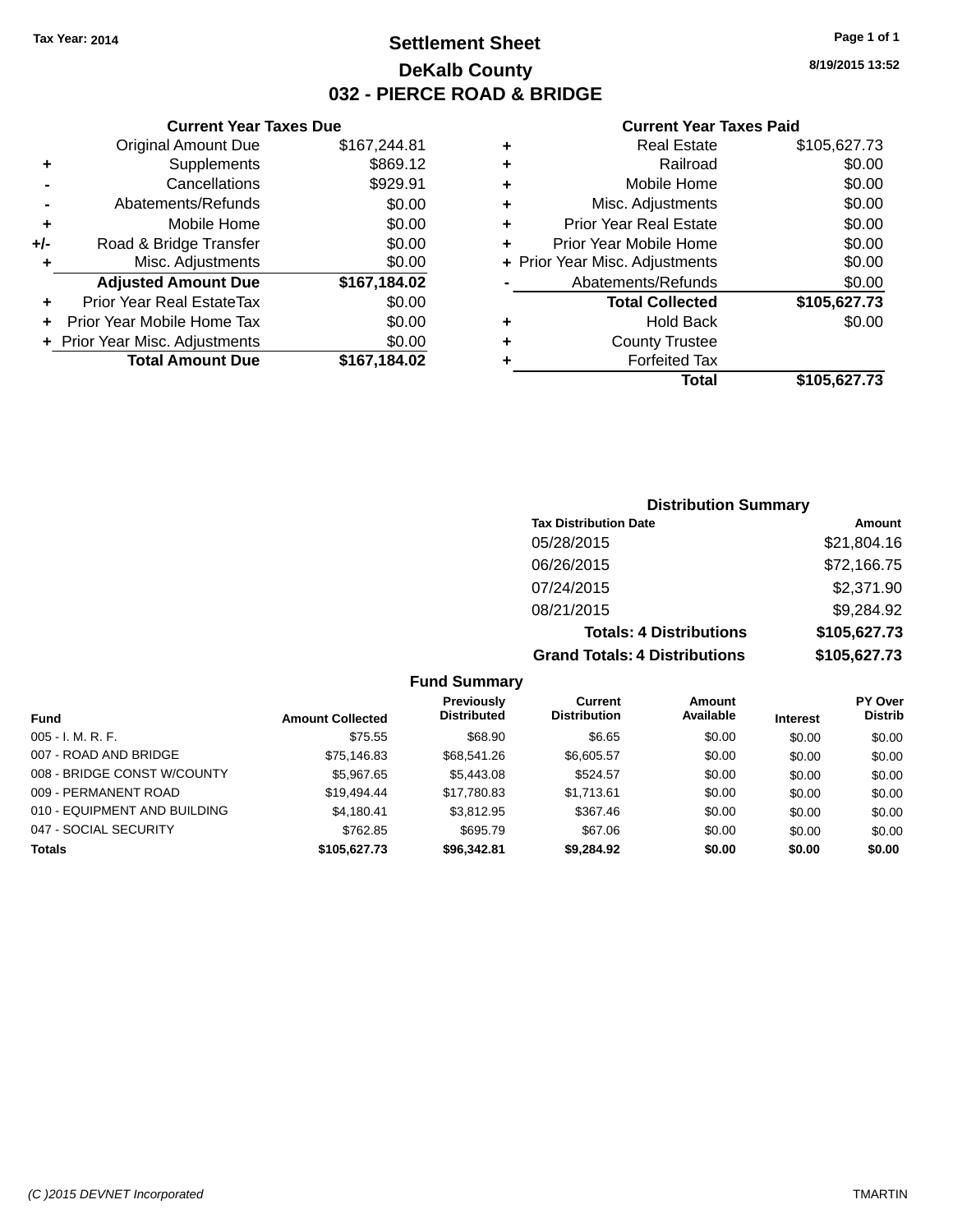# **Settlement Sheet Tax Year: 2014 Page 1 of 1 DeKalb County 033 - SANDWICH TOWNSHIP**

**8/19/2015 13:52**

#### **Current Year Taxes Paid**

| ٠ | <b>Real Estate</b>             | \$149,387.32 |
|---|--------------------------------|--------------|
| ٠ | Railroad                       | \$988.44     |
| ٠ | Mobile Home                    | \$0.00       |
| ٠ | Misc. Adjustments              | \$33.49      |
| ٠ | <b>Prior Year Real Estate</b>  | (\$34.61)    |
| ٠ | Prior Year Mobile Home         | \$0.00       |
|   | + Prior Year Misc. Adjustments | \$3.75       |
|   | Abatements/Refunds             | \$0.45       |
|   | <b>Total Collected</b>         | \$150,377.94 |
| ٠ | <b>Hold Back</b>               | \$0.00       |
| ٠ | <b>County Trustee</b>          |              |
|   | <b>Forfeited Tax</b>           |              |
|   | Total                          | \$150,377,94 |
|   |                                |              |

|     | <b>Current Year Taxes Due</b>  |              |
|-----|--------------------------------|--------------|
|     | <b>Original Amount Due</b>     | \$245,015.22 |
| ٠   | Supplements                    | \$1,988.12   |
|     | Cancellations                  | \$2,328.20   |
|     | Abatements/Refunds             | \$0.45       |
| ٠   | Mobile Home                    | \$0.00       |
| +/- | Road & Bridge Transfer         | \$0.00       |
| ٠   | Misc. Adjustments              | \$33.49      |
|     | <b>Adjusted Amount Due</b>     | \$244,708.18 |
|     | Prior Year Real EstateTax      | (\$34.61)    |
|     | Prior Year Mobile Home Tax     | \$0.00       |
|     | + Prior Year Misc. Adjustments | \$3.75       |
|     | <b>Total Amount Due</b>        | \$244,677.32 |

### **Distribution Summary**

| <b>Tax Distribution Date</b>         | Amount       |
|--------------------------------------|--------------|
| 05/28/2015                           | \$27,130.19  |
| 06/26/2015                           | \$103,566.75 |
| 07/24/2015                           | \$2,582.33   |
| 08/21/2015                           | \$17,098.67  |
| <b>Totals: 4 Distributions</b>       | \$150,377.94 |
| <b>Grand Totals: 4 Distributions</b> | \$150,377.94 |

#### **Fund Summary**

| Fund                     | <b>Amount Collected</b> | <b>Previously</b><br><b>Distributed</b> | Current<br><b>Distribution</b> | Amount<br>Available | <b>Interest</b> | <b>PY Over</b><br><b>Distrib</b> |
|--------------------------|-------------------------|-----------------------------------------|--------------------------------|---------------------|-----------------|----------------------------------|
| 001 - CORPORATE          | \$76.171.96             | \$67.510.85                             | \$8.661.11                     | \$0.00              | \$0.00          | \$0.00                           |
| 005 - I. M. R. F.        | \$9,064.19              | \$8,033.55                              | \$1,030.64                     | \$0.00              | \$0.00          | \$0.00                           |
| 017 - CEMETERY           | \$48,213,75             | \$42,731,62                             | \$5,482.13                     | \$0.00              | \$0.00          | \$0.00                           |
| 047 - SOCIAL SECURITY    | \$4.842.32              | \$4,291.72                              | \$550.60                       | \$0.00              | \$0.00          | \$0.00                           |
| 054 - GENERAL ASSISTANCE | \$12,085,72             | \$10.711.53                             | \$1,374.19                     | \$0.00              | \$0.00          | \$0.00                           |
| <b>Totals</b>            | \$150,377.94            | \$133,279.27                            | \$17,098.67                    | \$0.00              | \$0.00          | \$0.00                           |

### **Miscellaneous Adjustment Detail**

| <u>Year Source</u>      | <b>Account Type</b>       | <b>Amount Adjustment Description</b>           |
|-------------------------|---------------------------|------------------------------------------------|
| 2013 RE - Real Estate   | <b>Back Tax Collected</b> | \$3.75 TRUSTEE SALE 19-25-252-014 by TBA       |
| 2014 RE - Real Estate   | Back Tax Collected        | \$33.49 DOBSON REDEMPTION 19-26-481-012 by TBA |
| <b>Totals 2 entries</b> |                           | \$37.24                                        |
|                         |                           |                                                |

### **Abatement Detail**

**Year Source Account Type Amount Adjustment Description**<br>2014 RE - Real Estate RE Abatement **Amount SCALA SERVINTEREST REFUN** \$0.45 PTAB INTEREST REFUND 19-27-427-021 by TBA **Totals \$0.45 1 entries**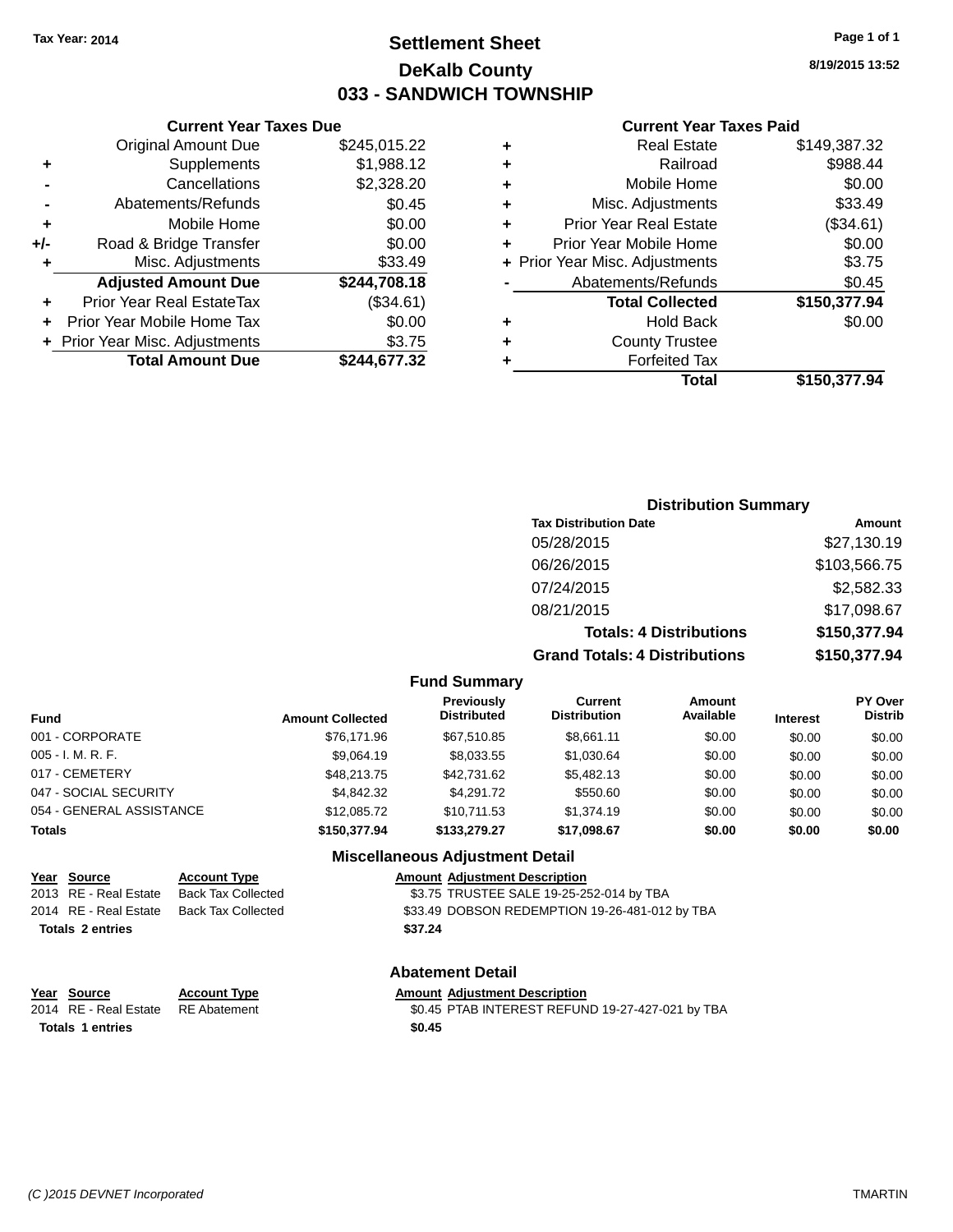# **Settlement Sheet Tax Year: 2014 Page 1 of 1 DeKalb County 034 - SANDWICH PUBLIC LIBRARY DISTRICT**

| <b>Current Year Taxes Due</b> |
|-------------------------------|
|-------------------------------|

|     | <b>Original Amount Due</b>     | \$550,693.53 |
|-----|--------------------------------|--------------|
| ٠   | Supplements                    | \$4,468.48   |
|     | Cancellations                  | \$5,232.84   |
|     | Abatements/Refunds             | \$1.02       |
| ٠   | Mobile Home                    | \$0.00       |
| +/- | Road & Bridge Transfer         | \$0.00       |
| ٠   | Misc. Adjustments              | \$75.27      |
|     | <b>Adjusted Amount Due</b>     | \$550,003.42 |
|     |                                |              |
| ÷   | Prior Year Real EstateTax      | (\$71.16)    |
|     | Prior Year Mobile Home Tax     | \$0.00       |
|     | + Prior Year Misc. Adjustments | \$8.55       |
|     | <b>Total Amount Due</b>        | \$549,940.81 |

#### **Current Year Taxes Paid**

| ٠ | <b>Real Estate</b>             | \$335,760.96 |
|---|--------------------------------|--------------|
| ٠ | Railroad                       | \$2,221.62   |
| ٠ | Mobile Home                    | \$0.00       |
| ٠ | Misc. Adjustments              | \$75.27      |
| ٠ | <b>Prior Year Real Estate</b>  | (\$71.16)    |
| ÷ | Prior Year Mobile Home         | \$0.00       |
|   | + Prior Year Misc. Adjustments | \$8.55       |
|   | Abatements/Refunds             | \$1.02       |
|   | <b>Total Collected</b>         | \$337,994.22 |
| ٠ | Hold Back                      | \$0.00       |
| ٠ | <b>County Trustee</b>          |              |
| ٠ | <b>Forfeited Tax</b>           |              |
|   | Total                          | \$337,994.22 |
|   |                                |              |

### **Distribution Summary Tax Distribution Date Amount** 05/28/2015 \$60,984.12 06/26/2015 \$232,775.24 07/24/2015 \$5,803.98 08/21/2015 \$38,430.88 **Totals: 4 Distributions \$337,994.22 Grand Totals: 4 Distributions \$337,994.22**

#### **Fund Summary**

| <b>Fund</b>                             | <b>Amount Collected</b> | Previously<br><b>Distributed</b> | Current<br><b>Distribution</b> | Amount<br>Available | <b>Interest</b> | <b>PY Over</b><br><b>Distrib</b> |
|-----------------------------------------|-------------------------|----------------------------------|--------------------------------|---------------------|-----------------|----------------------------------|
| 001 - CORPORATE                         | \$164,126.29            | \$145.464.69                     | \$18,661.60                    | \$0.00              | \$0.00          | \$0.00                           |
| 003 - BONDS AND INTEREST                | \$125,870.71            | \$111,558.86                     | \$14,311.85                    | \$0.00              | \$0.00          | \$0.00                           |
| 004 - OPERATIONS & MAINTENANCE          | \$15,316.90             | \$13,575.32                      | \$1,741.58                     | \$0.00              | \$0.00          | \$0.00                           |
| $005 - I. M. R. F.$                     | \$12,585.52             | \$11,154.52                      | \$1,431.00                     | \$0.00              | \$0.00          | \$0.00                           |
| 027 - AUDIT                             | \$1,579.13              | \$1,399.57                       | \$179.56                       | \$0.00              | \$0.00          | \$0.00                           |
| 035 - TORT JUDGEMENTS/LIABILITY<br>INS. | \$11,538.12             | \$10.226.19                      | \$1.311.93                     | \$0.00              | \$0.00          | \$0.00                           |
| 047 - SOCIAL SECURITY                   | \$6.977.55              | \$6,184.19                       | \$793.36                       | \$0.00              | \$0.00          | \$0.00                           |
| <b>Totals</b>                           | \$337,994.22            | \$299,563.34                     | \$38,430.88                    | \$0.00              | \$0.00          | \$0.00                           |

### **Miscellaneous Adjustment Detail**

| <u>Year Source</u>      | <b>Account Type</b> | <b>Amount Adjustment Description</b>           |
|-------------------------|---------------------|------------------------------------------------|
| 2013 RE - Real Estate   | Back Tax Collected  | \$8.55 TRUSTEE SALE 19-25-252-014 by TBA       |
| 2014 RE - Real Estate   | Back Tax Collected  | \$75.27 DOBSON REDEMPTION 19-26-481-012 by TBA |
| <b>Totals 2 entries</b> |                     | \$83.82                                        |

# **Year Source Account Type Amount Adjustment Description**<br>2014 RE - Real Estate RE Abatement \$1.02 PTAB INTEREST REFUN

Totals 1 entries **1.02** 

# **Abatement Detail**

\$1.02 PTAB INTEREST REFUND 19-27-427-021 by TBA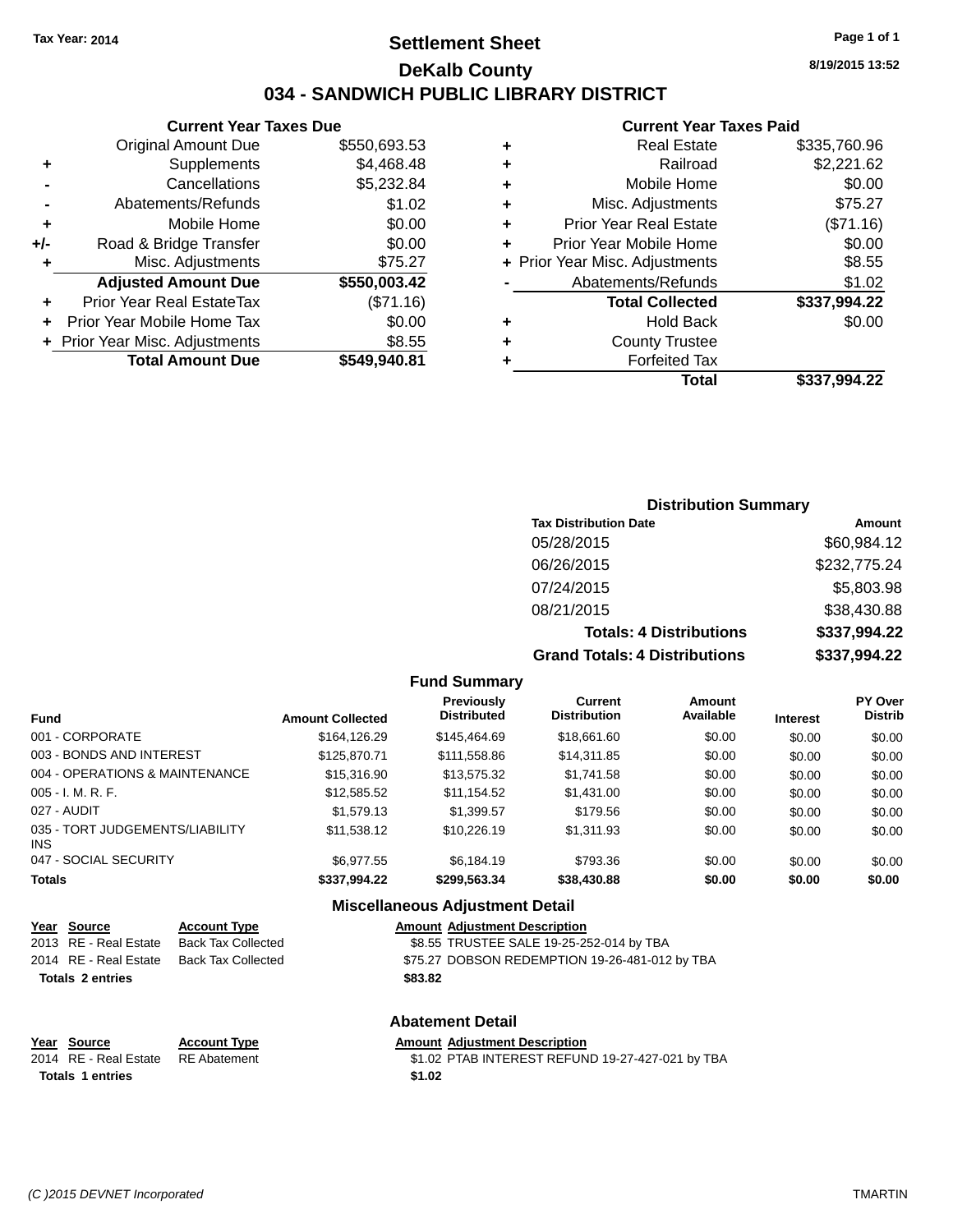# **Settlement Sheet Tax Year: 2014 Page 1 of 1 DeKalb County 035 - SANDWICH ROAD & BRIDGE**

|     | <b>Current Year Taxes Due</b>  |               |
|-----|--------------------------------|---------------|
|     | <b>Original Amount Due</b>     | \$236,574.26  |
| ٠   | Supplements                    | \$1,667.12    |
|     | Cancellations                  | \$1,957.19    |
|     | Abatements/Refunds             | \$0.38        |
| ÷   | Mobile Home                    | \$0.00        |
| +/- | Road & Bridge Transfer         | (\$18,735.54) |
| ٠   | Misc. Adjustments              | \$32.33       |
|     | <b>Adjusted Amount Due</b>     | \$217,580.60  |
|     | Prior Year Real EstateTax      | (\$29.53)     |
|     | Prior Year Mobile Home Tax     | \$0.00        |
|     | + Prior Year Misc. Adjustments | \$3.62        |
|     | <b>Total Amount Due</b>        | \$217,554.69  |
|     |                                |               |

#### **Current Year Taxes Paid**

|   | <b>Real Estate</b>             | \$125,576.37 |
|---|--------------------------------|--------------|
| ٠ | Railroad                       | \$879.16     |
| ٠ | Mobile Home                    | \$0.00       |
| ٠ | Misc. Adjustments              | \$32.33      |
| ٠ | <b>Prior Year Real Estate</b>  | (\$29.53)    |
|   | Prior Year Mobile Home         | \$0.00       |
|   | + Prior Year Misc. Adjustments | \$3.62       |
|   | Abatements/Refunds             | \$0.38       |
|   | <b>Total Collected</b>         | \$126,461.57 |
| ٠ | <b>Hold Back</b>               | \$0.00       |
|   | <b>County Trustee</b>          |              |
|   | <b>Forfeited Tax</b>           |              |
|   | Total                          | \$126,461.57 |
|   |                                |              |

| <b>Road and Bridge Summary</b> |             |                     | <b>Distribution Summary</b>          |              |  |
|--------------------------------|-------------|---------------------|--------------------------------------|--------------|--|
| <b>Municipality</b>            | Amt. Due    | Amt. Distrib.       | <b>Tax Distribution Date</b>         | Amount       |  |
| <b>CITY OF SANDWICH</b>        | \$30,514.55 | \$18,735.54         | 05/28/2015                           | \$22,806.56  |  |
| <b>Totals</b>                  | \$30,514.55 | \$18,735.54         | 06/26/2015                           | \$87,086.24  |  |
|                                |             |                     | 07/24/2015                           | \$2,170.79   |  |
|                                |             |                     | 08/21/2015                           | \$14,397.98  |  |
|                                |             |                     | <b>Totals: 4 Distributions</b>       | \$126,461.57 |  |
|                                |             |                     | <b>Grand Totals: 4 Distributions</b> | \$126,461.57 |  |
|                                |             | <b>Fund Summary</b> |                                      |              |  |

| Fund                         | <b>Amount Collected</b> | <b>Previously</b><br><b>Distributed</b> | Current<br><b>Distribution</b> | Amount<br>Available | <b>Interest</b> | <b>PY Over</b><br><b>Distrib</b> |  |
|------------------------------|-------------------------|-----------------------------------------|--------------------------------|---------------------|-----------------|----------------------------------|--|
| 007 - ROAD AND BRIDGE        | \$24,184.73             | \$21,416.16                             | \$2,768.57                     | \$0.00              | \$0.00          | \$0.00                           |  |
| 009 - PERMANENT ROAD         | \$74,761.86             | \$66.261.05                             | \$8,500.81                     | \$0.00              | \$0.00          | \$0.00                           |  |
| 010 - EQUIPMENT AND BUILDING | \$26,362.83             | \$23.365.24                             | \$2,997.59                     | \$0.00              | \$0.00          | \$0.00                           |  |
| 047 - SOCIAL SECURITY        | \$1.152.15              | \$1.021.14                              | \$131.01                       | \$0.00              | \$0.00          | \$0.00                           |  |
| Totals                       | \$126,461.57            | \$112.063.59                            | \$14,397.98                    | \$0.00              | \$0.00          | \$0.00                           |  |

### **Miscellaneous Adjustment Detail**

| Year Source             | <b>Account Type</b> |         | <b>Amount Adjustment Description</b>           |
|-------------------------|---------------------|---------|------------------------------------------------|
| 2013 RE - Real Estate   | Back Tax Collected  |         | \$3.62 TRUSTEE SALE 19-25-252-014 by TBA       |
| 2014 RE - Real Estate   | Back Tax Collected  |         | \$32.33 DOBSON REDEMPTION 19-26-481-012 by TBA |
| <b>Totals 2 entries</b> |                     | \$35.95 |                                                |

**Year** Source **Account Type Account Adjustment Description Totals 1 entries** \$0.44

# **Abatement Detail**

2014 RE - Real Estate RE Abatement \$0.44 PTAB INTEREST REFUND 19-27-427-021 by TBA

**8/19/2015 13:52**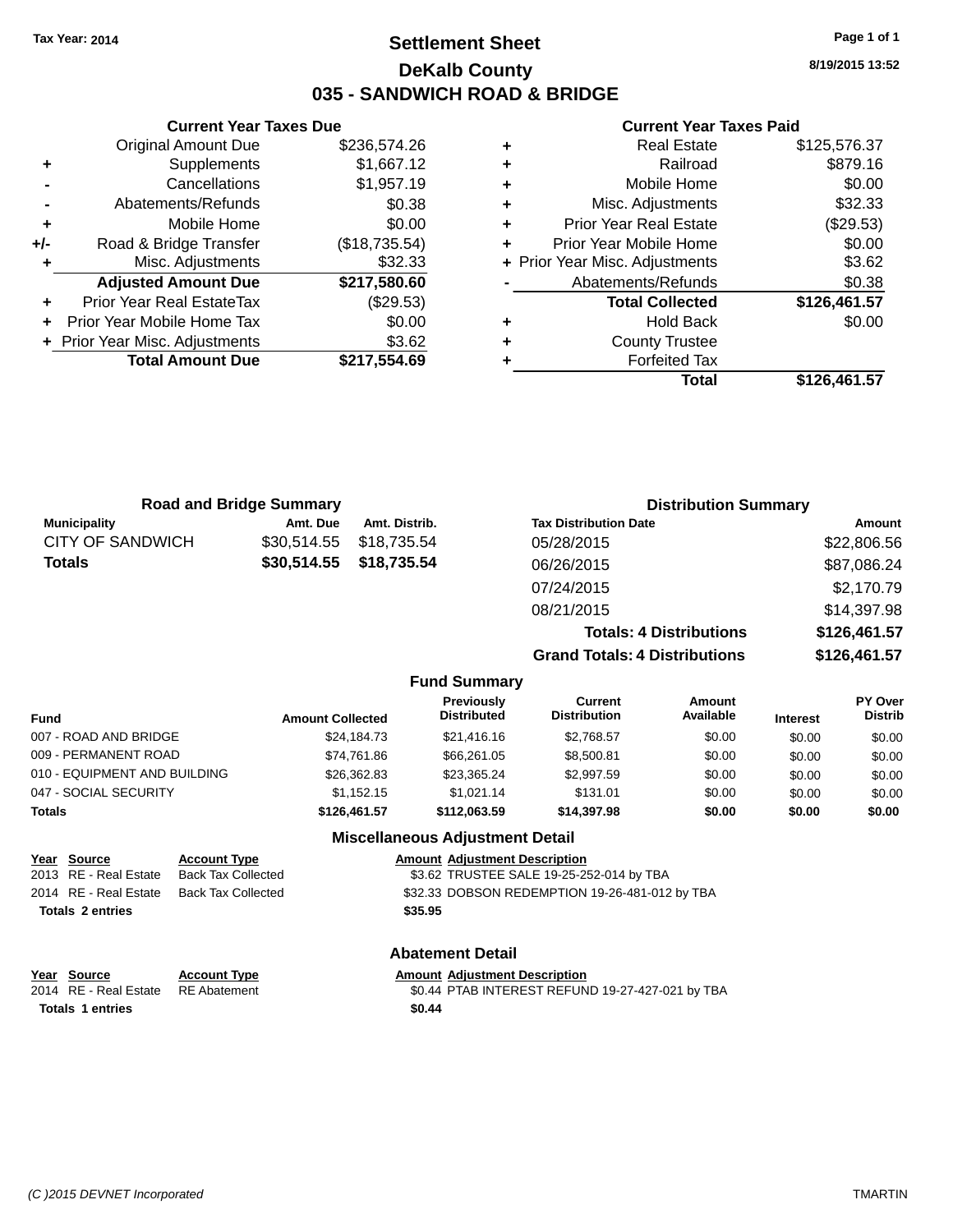# **Settlement Sheet Tax Year: 2014 Page 1 of 1 DeKalb County 036 - SHABBONA TOWNSHIP**

**8/19/2015 13:52**

|     | <b>Current Year Taxes Due</b>    |             |  |  |  |  |  |
|-----|----------------------------------|-------------|--|--|--|--|--|
|     | <b>Original Amount Due</b>       | \$92,005.56 |  |  |  |  |  |
| ٠   | Supplements                      | \$286.08    |  |  |  |  |  |
|     | \$333.53<br>Cancellations        |             |  |  |  |  |  |
|     | \$0.00<br>Abatements/Refunds     |             |  |  |  |  |  |
| ÷   | Mobile Home                      | \$0.00      |  |  |  |  |  |
| +/- | Road & Bridge Transfer           | \$0.00      |  |  |  |  |  |
| ٠   | Misc. Adjustments<br>\$25.89     |             |  |  |  |  |  |
|     | <b>Adjusted Amount Due</b>       | \$91,984.00 |  |  |  |  |  |
| ٠   | <b>Prior Year Real EstateTax</b> | \$0.00      |  |  |  |  |  |
|     | Prior Year Mobile Home Tax       | \$0.00      |  |  |  |  |  |
|     | + Prior Year Misc. Adjustments   | \$0.00      |  |  |  |  |  |
|     | <b>Total Amount Due</b>          | \$91,984.00 |  |  |  |  |  |
|     |                                  |             |  |  |  |  |  |

#### **Current Year Taxes Paid**

|   | Total                          | \$55,772.83 |
|---|--------------------------------|-------------|
| ٠ | <b>Forfeited Tax</b>           |             |
| ٠ | <b>County Trustee</b>          |             |
| ٠ | Hold Back                      | \$0.00      |
|   | <b>Total Collected</b>         | \$55,772.83 |
|   | Abatements/Refunds             | \$0.00      |
|   | + Prior Year Misc. Adjustments | \$0.00      |
| ٠ | Prior Year Mobile Home         | \$0.00      |
| ٠ | <b>Prior Year Real Estate</b>  | \$0.00      |
| ٠ | Misc. Adjustments              | \$25.89     |
| ٠ | Mobile Home                    | \$0.00      |
| ٠ | Railroad                       | \$2,873.04  |
|   | <b>Real Estate</b>             | \$52,873.90 |

|                 |                         |                                  |                                      | <b>Distribution Summary</b>    |                 |                                  |
|-----------------|-------------------------|----------------------------------|--------------------------------------|--------------------------------|-----------------|----------------------------------|
|                 |                         |                                  | <b>Tax Distribution Date</b>         |                                |                 | Amount                           |
|                 |                         |                                  | 05/28/2015                           |                                |                 | \$7,257.39                       |
|                 |                         |                                  | 06/26/2015                           |                                |                 | \$42,901.50                      |
|                 |                         |                                  | 07/24/2015                           |                                |                 | \$1,076.13                       |
|                 |                         |                                  | 08/21/2015                           |                                |                 | \$4,537.81                       |
|                 |                         |                                  |                                      | <b>Totals: 4 Distributions</b> |                 | \$55,772.83                      |
|                 |                         |                                  | <b>Grand Totals: 4 Distributions</b> |                                |                 | \$55,772.83                      |
|                 |                         | <b>Fund Summary</b>              |                                      |                                |                 |                                  |
| <b>Fund</b>     | <b>Amount Collected</b> | Previously<br><b>Distributed</b> | Current<br><b>Distribution</b>       | Amount<br>Available            | <b>Interest</b> | <b>PY Over</b><br><b>Distrib</b> |
| 001 - CORPORATE | \$38,130.03             | \$35,027.68                      | \$3,102.35                           | \$0.00                         | \$0.00          | \$0.00                           |
| 017 - CEMETERY  | \$17,580.27             | \$16,149.90                      | \$1,430.37                           | \$0.00                         | \$0.00          | \$0.00                           |

### **Miscellaneous Adjustment Detail**

054 - GENERAL ASSISTANCE \$62.53 \$57.44 \$0.00 \$0.00 \$0.00 \$0.00 **Totals \$55,772.83 \$51,235.02 \$4,537.81 \$0.00 \$0.00 \$0.00**

| Year Source                                | <b>Account Type</b> | <b>Amount Adiustment D</b> |
|--------------------------------------------|---------------------|----------------------------|
| 2014 RE - Real Estate Paymt In Lieu of Tax |                     | \$25.89 HOUSING AU         |
| <b>Totals 1 entries</b>                    |                     | \$25.89                    |

**<u>Description</u>** THORITY SEQUOYA APARTMENTS by TBA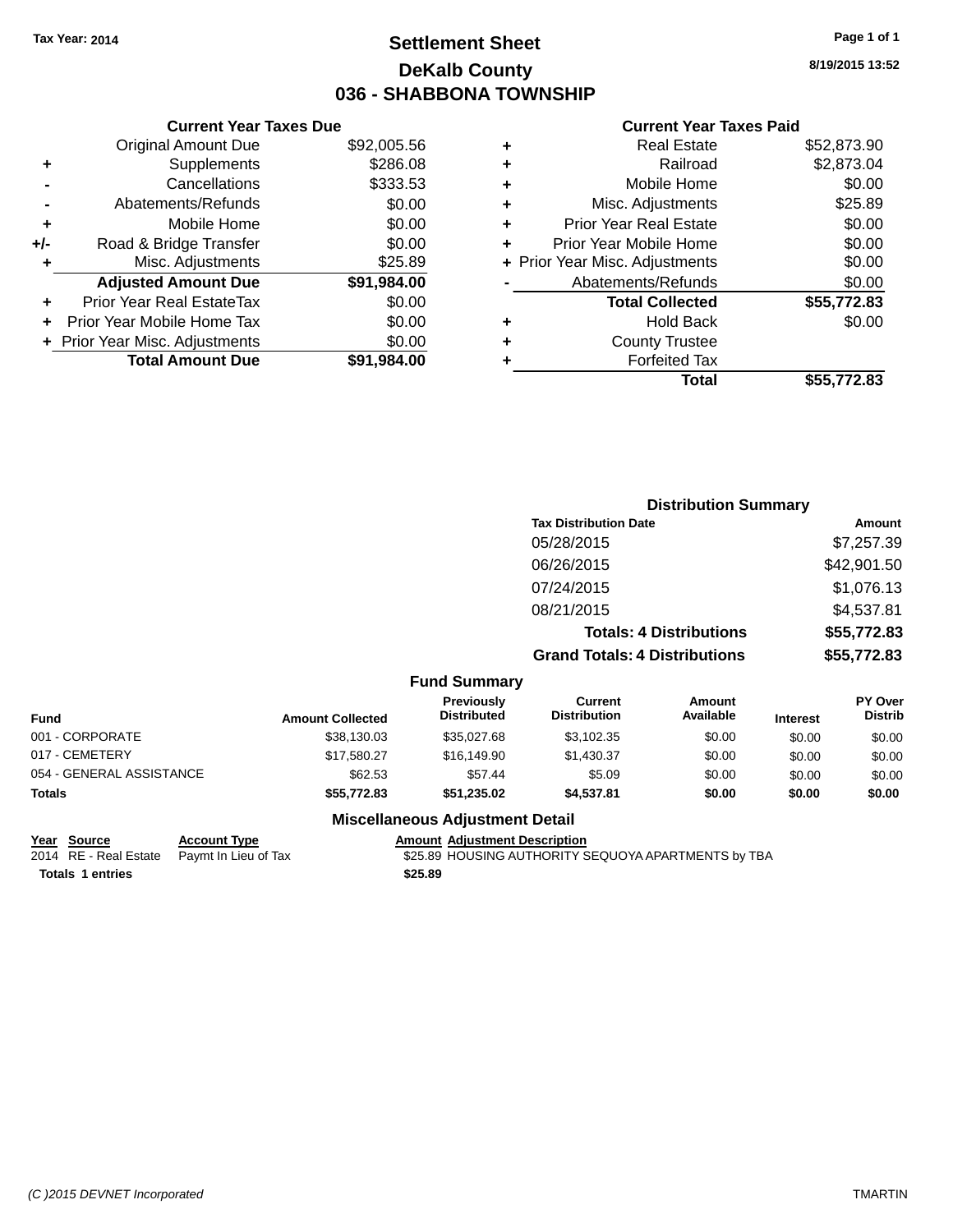# **Settlement Sheet Tax Year: 2014 Page 1 of 1 DeKalb County 037 - SHABBONA ROAD & BRIDGE**

**8/19/2015 13:52**

### **Current Year Taxes Paid**

|     | <b>Current Year Taxes Due</b>              |              |  |  |  |  |  |
|-----|--------------------------------------------|--------------|--|--|--|--|--|
|     | \$169,013.20<br><b>Original Amount Due</b> |              |  |  |  |  |  |
| ٠   | Supplements                                | \$482.91     |  |  |  |  |  |
|     | \$567.17<br>Cancellations                  |              |  |  |  |  |  |
|     | Abatements/Refunds                         | \$0.00       |  |  |  |  |  |
| ٠   | Mobile Home                                | \$0.00       |  |  |  |  |  |
| +/- | Road & Bridge Transfer                     | (\$7,443.57) |  |  |  |  |  |
| ٠   | Misc. Adjustments                          | \$47.56      |  |  |  |  |  |
|     | <b>Adjusted Amount Due</b>                 | \$161,532.93 |  |  |  |  |  |
|     | Prior Year Real EstateTax                  | \$0.00       |  |  |  |  |  |
|     | Prior Year Mobile Home Tax                 | \$0.00       |  |  |  |  |  |
|     | + Prior Year Misc. Adjustments             | \$0.00       |  |  |  |  |  |
|     | <b>Total Amount Due</b>                    | \$161,532.93 |  |  |  |  |  |
|     |                                            |              |  |  |  |  |  |

| ٠ | <b>Real Estate</b>               | \$89,908.53 |  |  |  |  |
|---|----------------------------------|-------------|--|--|--|--|
| ٠ | Railroad                         | \$5,054.22  |  |  |  |  |
| ٠ | Mobile Home                      | \$0.00      |  |  |  |  |
| ٠ | Misc. Adjustments                | \$47.56     |  |  |  |  |
| ٠ | <b>Prior Year Real Estate</b>    |             |  |  |  |  |
| ٠ | \$0.00<br>Prior Year Mobile Home |             |  |  |  |  |
|   | + Prior Year Misc. Adjustments   | \$0.00      |  |  |  |  |
|   | Abatements/Refunds               | \$0.00      |  |  |  |  |
|   | <b>Total Collected</b>           | \$95,010.31 |  |  |  |  |
| ٠ | Hold Back                        | \$0.00      |  |  |  |  |
| ٠ | <b>County Trustee</b>            |             |  |  |  |  |
| ٠ | <b>Forfeited Tax</b>             |             |  |  |  |  |
|   | Total                            | \$95,010.31 |  |  |  |  |
|   |                                  |             |  |  |  |  |

| <b>Road and Bridge Summary</b> |             |                     |                                      | <b>Distribution Summary</b>    |             |
|--------------------------------|-------------|---------------------|--------------------------------------|--------------------------------|-------------|
| <b>Municipality</b>            | Amt. Due    | Amt. Distrib.       | <b>Tax Distribution Date</b>         |                                | Amount      |
| <b>VILLAGE OF LEE</b>          | \$1,512.83  | \$916.02            | 05/28/2015                           |                                | \$12,341.16 |
| <b>VILLAGE OF SHABBONA</b>     | \$10,840.40 | \$6,527.55          | 06/26/2015                           |                                | \$73,054.55 |
| <b>Totals</b>                  | \$12,353.23 | \$7,443.57          | 07/24/2015                           |                                | \$1,829.99  |
|                                |             |                     | 08/21/2015                           |                                | \$7,784.61  |
|                                |             |                     |                                      | <b>Totals: 4 Distributions</b> | \$95,010.31 |
|                                |             |                     | <b>Grand Totals: 4 Distributions</b> |                                | \$95,010.31 |
|                                |             | <b>Fund Summary</b> |                                      |                                |             |
|                                |             | <b>Previously</b>   | Current                              | Amount                         | PY Over     |

| <b>Previously</b><br><b>Distributed</b><br>Fund<br><b>Amount Collected</b> | Current<br><b>Distribution</b> | Amount<br>Available | <b>Interest</b> | <b>PY Over</b><br><b>Distrib</b> |
|----------------------------------------------------------------------------|--------------------------------|---------------------|-----------------|----------------------------------|
| 007 - ROAD AND BRIDGE<br>\$27.835.17<br>\$25,516.16                        | \$2,319.01                     | \$0.00              | \$0.00          | \$0.00                           |
| 008 - BRIDGE CONST W/COUNTY<br>\$18,156.28                                 | \$16,679.02<br>\$1,477.26      | \$0.00              | \$0.00          | \$0.00                           |
| 009 - PERMANENT ROAD<br>\$40,025.98<br>\$43.571.07                         | \$3.545.09                     | \$0.00              | \$0.00          | \$0.00                           |
| 010 - EQUIPMENT AND BUILDING<br>\$5,447.79                                 | \$5.004.54<br>\$443.25         | \$0.00              | \$0.00          | \$0.00                           |
| Totals<br>\$95,010.31                                                      | \$87.225.70<br>\$7,784.61      | \$0.00              | \$0.00          | \$0.00                           |

### **Miscellaneous Adjustment Detail**

| Year Source             | <b>Account Type</b>                        | <b>Amount Adiustment Description</b>                |
|-------------------------|--------------------------------------------|-----------------------------------------------------|
|                         | 2014 RE - Real Estate Paymt In Lieu of Tax | \$47.56 HOUSING AUTHORITY SEQUOYA APARTMENTS by TBA |
| <b>Totals 1 entries</b> |                                            | \$47.56                                             |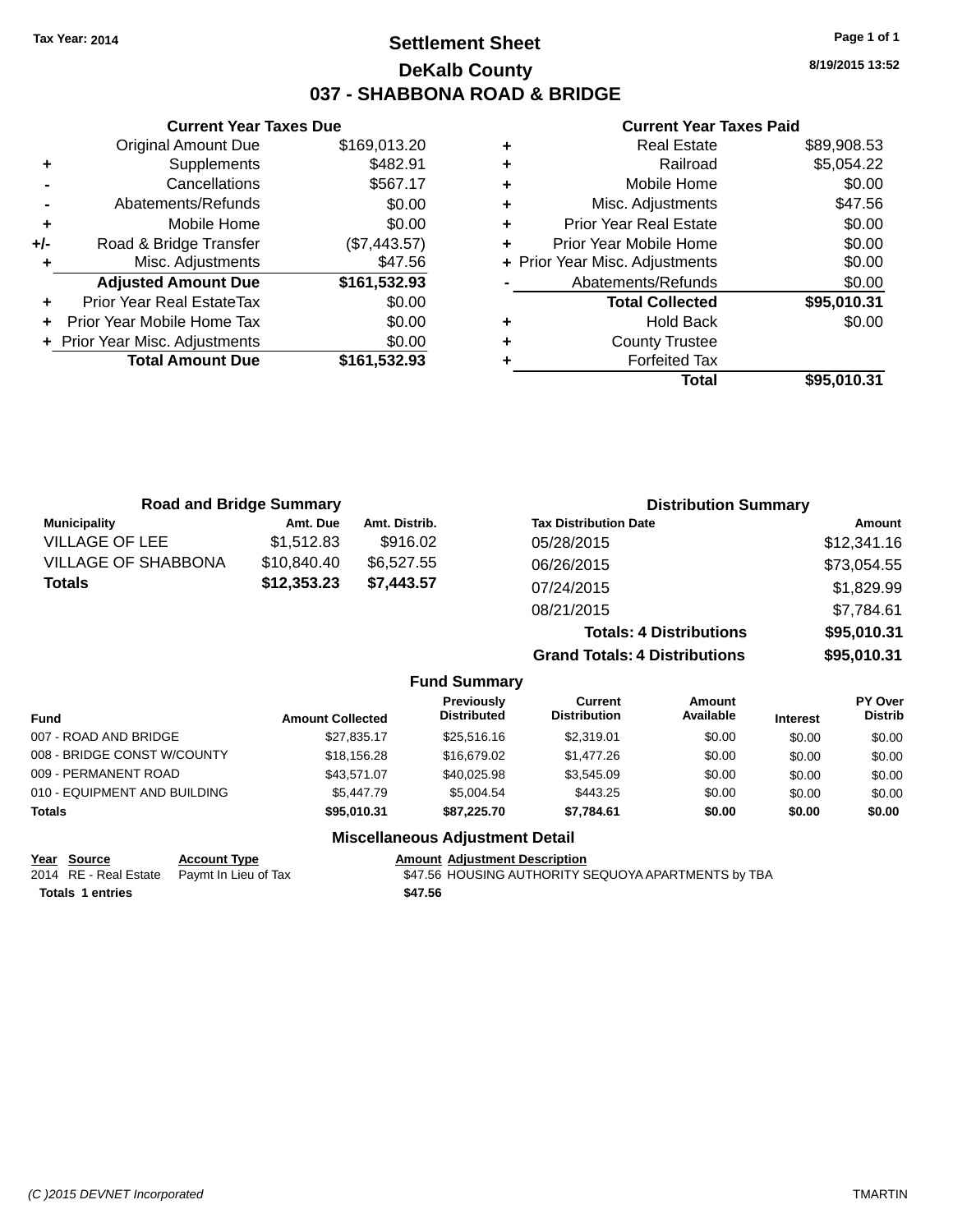# **Settlement Sheet Tax Year: 2014 Page 1 of 1 DeKalb County 038 - SOMONAUK TOWNSHIP**

**8/19/2015 13:52**

### **Current Year Taxes Paid**

| <b>Current Year Taxes Due</b>  |                         |
|--------------------------------|-------------------------|
| <b>Original Amount Due</b>     | \$80,911.10             |
| Supplements                    | \$550.14                |
| Cancellations                  | \$636.32                |
| Abatements/Refunds             | \$0.00                  |
| Mobile Home                    | \$0.00                  |
| Road & Bridge Transfer         | \$0.00                  |
| Misc. Adjustments              | \$0.00                  |
| <b>Adjusted Amount Due</b>     | \$80,824.92             |
| Prior Year Real EstateTax      | \$0.00                  |
| Prior Year Mobile Home Tax     | \$0.00                  |
| + Prior Year Misc. Adjustments | \$0.00                  |
|                                | \$80.824.92             |
|                                | <b>Total Amount Due</b> |

| ٠ | <b>Real Estate</b>             | \$51,513.90 |
|---|--------------------------------|-------------|
| ٠ | Railroad                       | \$1,535.18  |
| ٠ | Mobile Home                    | \$0.00      |
| ٠ | Misc. Adjustments              | \$0.00      |
| ٠ | <b>Prior Year Real Estate</b>  | \$0.00      |
| ٠ | Prior Year Mobile Home         | \$0.00      |
|   | + Prior Year Misc. Adjustments | \$0.00      |
|   | Abatements/Refunds             | \$0.00      |
|   | <b>Total Collected</b>         | \$53,049.08 |
| ٠ | Hold Back                      | \$0.00      |
| ٠ | <b>County Trustee</b>          |             |
| ٠ | <b>Forfeited Tax</b>           |             |
|   | Total                          | \$53,049,08 |
|   |                                |             |

|                         |                                         |                                       | <b>Distribution Summary</b>    |          |                                  |
|-------------------------|-----------------------------------------|---------------------------------------|--------------------------------|----------|----------------------------------|
|                         |                                         | <b>Tax Distribution Date</b>          |                                |          | Amount                           |
|                         |                                         | 05/28/2015                            |                                |          | \$9,507.03                       |
|                         |                                         | 06/26/2015                            |                                |          | \$35,906.85                      |
|                         |                                         | 07/24/2015                            |                                |          | \$927.27                         |
|                         |                                         | 08/21/2015                            |                                |          | \$6,707.93                       |
|                         |                                         |                                       | <b>Totals: 4 Distributions</b> |          | \$53,049.08                      |
|                         |                                         | <b>Grand Totals: 4 Distributions</b>  |                                |          | \$53,049.08                      |
|                         | <b>Fund Summary</b>                     |                                       |                                |          |                                  |
| <b>Amount Collected</b> | <b>Previously</b><br><b>Distributed</b> | <b>Current</b><br><b>Distribution</b> | Amount<br>Available            | Interest | <b>PY Over</b><br><b>Distrib</b> |
|                         |                                         |                                       |                                |          |                                  |

| <b>Fund</b>              | <b>Amount Collected</b> | .<br><b>Distributed</b> | -------<br><b>Distribution</b> | .<br>Available | <b>Interest</b> | .<br>Distrib |
|--------------------------|-------------------------|-------------------------|--------------------------------|----------------|-----------------|--------------|
| 001 - CORPORATE          | \$52.871.90             | \$46.186.37             | \$6.685.53                     | \$0.00         | \$0.00          | \$0.00       |
| 054 - GENERAL ASSISTANCE | \$177.18                | \$154.78                | \$22.40                        | \$0.00         | \$0.00          | \$0.00       |
| <b>Totals</b>            | \$53,049.08             | \$46,341.15             | \$6,707.93                     | \$0.00         | \$0.00          | \$0.00       |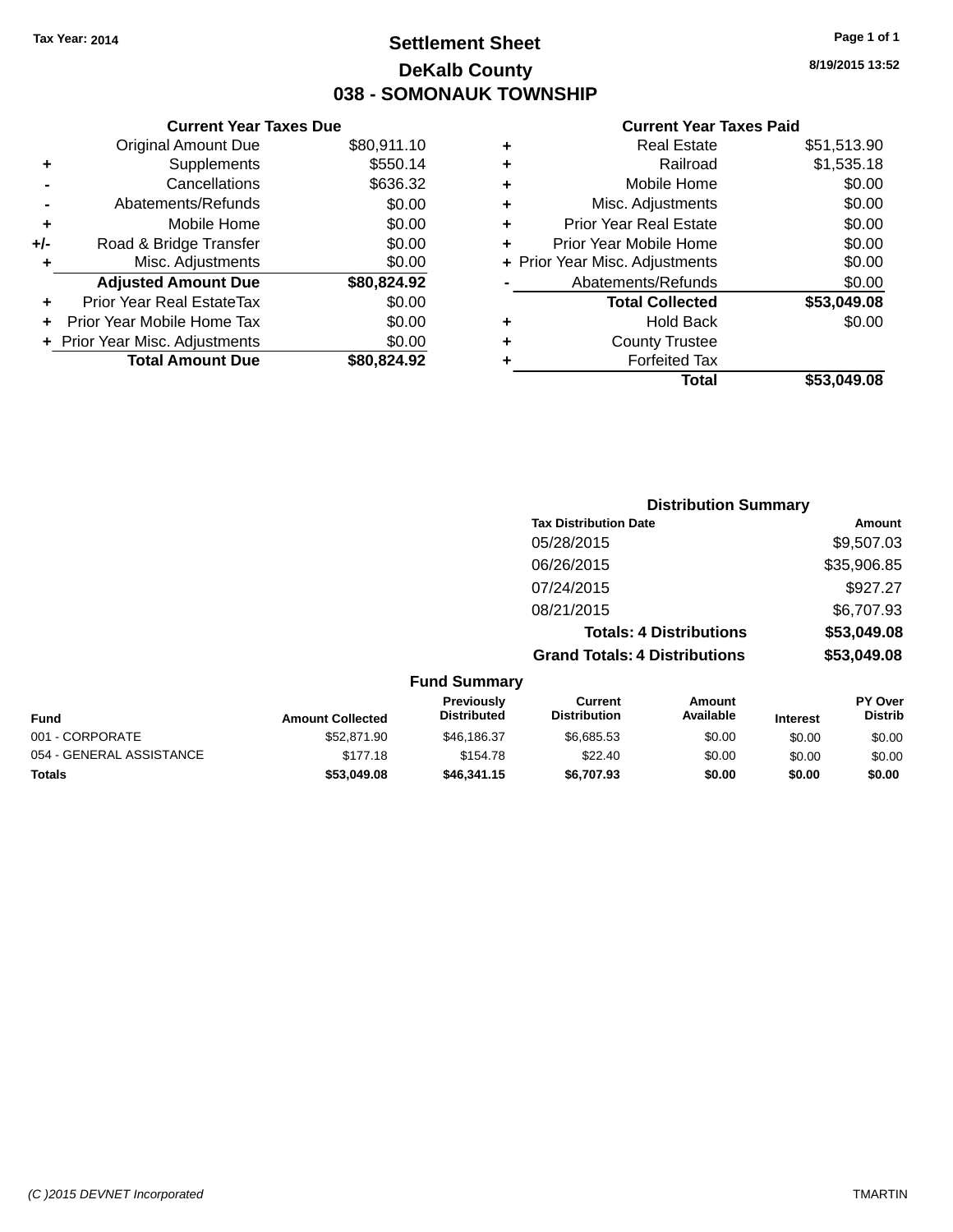# **Settlement Sheet Tax Year: 2014 Page 1 of 1 DeKalb County 039 - SOMONAUK ROAD & BRIDGE**

**8/19/2015 13:52**

### **Current Year Taxes Paid**

|     | <b>Current Year Taxes Due</b>  |               |  |  |  |
|-----|--------------------------------|---------------|--|--|--|
|     | Original Amount Due            | \$251,255.09  |  |  |  |
| ٠   | Supplements                    | \$1,334.28    |  |  |  |
|     | Cancellations                  | \$1,543.28    |  |  |  |
|     | Abatements/Refunds             | \$0.00        |  |  |  |
| ٠   | Mobile Home                    | \$0.00        |  |  |  |
| +/- | Road & Bridge Transfer         | (\$35,552.55) |  |  |  |
| ٠   | Misc. Adjustments              | \$0.00        |  |  |  |
|     | <b>Adjusted Amount Due</b>     | \$215,493.54  |  |  |  |
| ٠   | Prior Year Real EstateTax      | \$0.00        |  |  |  |
| ÷   | Prior Year Mobile Home Tax     | \$0.00        |  |  |  |
|     | + Prior Year Misc. Adjustments | \$0.00        |  |  |  |
|     | <b>Total Amount Due</b>        | \$215,493,54  |  |  |  |
|     |                                |               |  |  |  |

| ٠ | <b>Real Estate</b>             | \$124,939.62 |
|---|--------------------------------|--------------|
| ٠ | Railroad                       | \$4,242.11   |
| ٠ | Mobile Home                    | \$0.00       |
| ٠ | Misc. Adjustments              | \$0.00       |
| ٠ | <b>Prior Year Real Estate</b>  | \$0.00       |
| ÷ | Prior Year Mobile Home         | \$0.00       |
|   | + Prior Year Misc. Adjustments | \$0.00       |
|   | Abatements/Refunds             | \$0.00       |
|   | <b>Total Collected</b>         | \$129,181.73 |
| ٠ | Hold Back                      | \$0.00       |
| ٠ | <b>County Trustee</b>          |              |
| ٠ | <b>Forfeited Tax</b>           |              |
|   | Total                          | \$129,181.73 |
|   |                                |              |

| <b>Road and Bridge Summary</b> |             |               | <b>Distribution Summary</b>    |              |
|--------------------------------|-------------|---------------|--------------------------------|--------------|
| <b>Municipality</b>            | Amt. Due    | Amt. Distrib. | <b>Tax Distribution Date</b>   | Amount       |
| <b>CITY OF SANDWICH</b>        | \$1,076.81  | \$699.57      | 05/28/2015                     | \$23,057.95  |
| <b>VILLAGE OF SOMONAUK</b>     | \$53,362.40 | \$34,852.98   | 06/26/2015                     | \$87,346.24  |
| <b>Totals</b>                  | \$54,439.21 | \$35,552.55   | 07/24/2015                     | \$2,249.01   |
|                                |             |               | 08/21/2015                     | \$16,528.53  |
|                                |             |               | <b>Totals: 4 Distributions</b> | \$129,181.73 |

**Grand Totals: 4 Distributions \$129,181.73**

| <b>Fund Summary</b>          |                         |                                         |                                |                     |                 |                           |
|------------------------------|-------------------------|-----------------------------------------|--------------------------------|---------------------|-----------------|---------------------------|
| <b>Fund</b>                  | <b>Amount Collected</b> | <b>Previously</b><br><b>Distributed</b> | Current<br><b>Distribution</b> | Amount<br>Available | <b>Interest</b> | PY Over<br><b>Distrib</b> |
| 007 - ROAD AND BRIDGE        | \$75.452.49             | \$65,717.90                             | \$9,734.59                     | \$0.00              | \$0.00          | \$0.00                    |
| 008 - BRIDGE CONST W/COUNTY  | \$33.93                 | \$29.64                                 | \$4.29                         | \$0.00              | \$0.00          | \$0.00                    |
| 009 - PERMANENT ROAD         | \$42,317.76             | \$36,966.78                             | \$5,350.98                     | \$0.00              | \$0.00          | \$0.00                    |
| 010 - EQUIPMENT AND BUILDING | \$11,377,55             | \$9.938.88                              | \$1.438.67                     | \$0.00              | \$0.00          | \$0.00                    |
| <b>Totals</b>                | \$129,181.73            | \$112,653,20                            | \$16,528,53                    | \$0.00              | \$0.00          | \$0.00                    |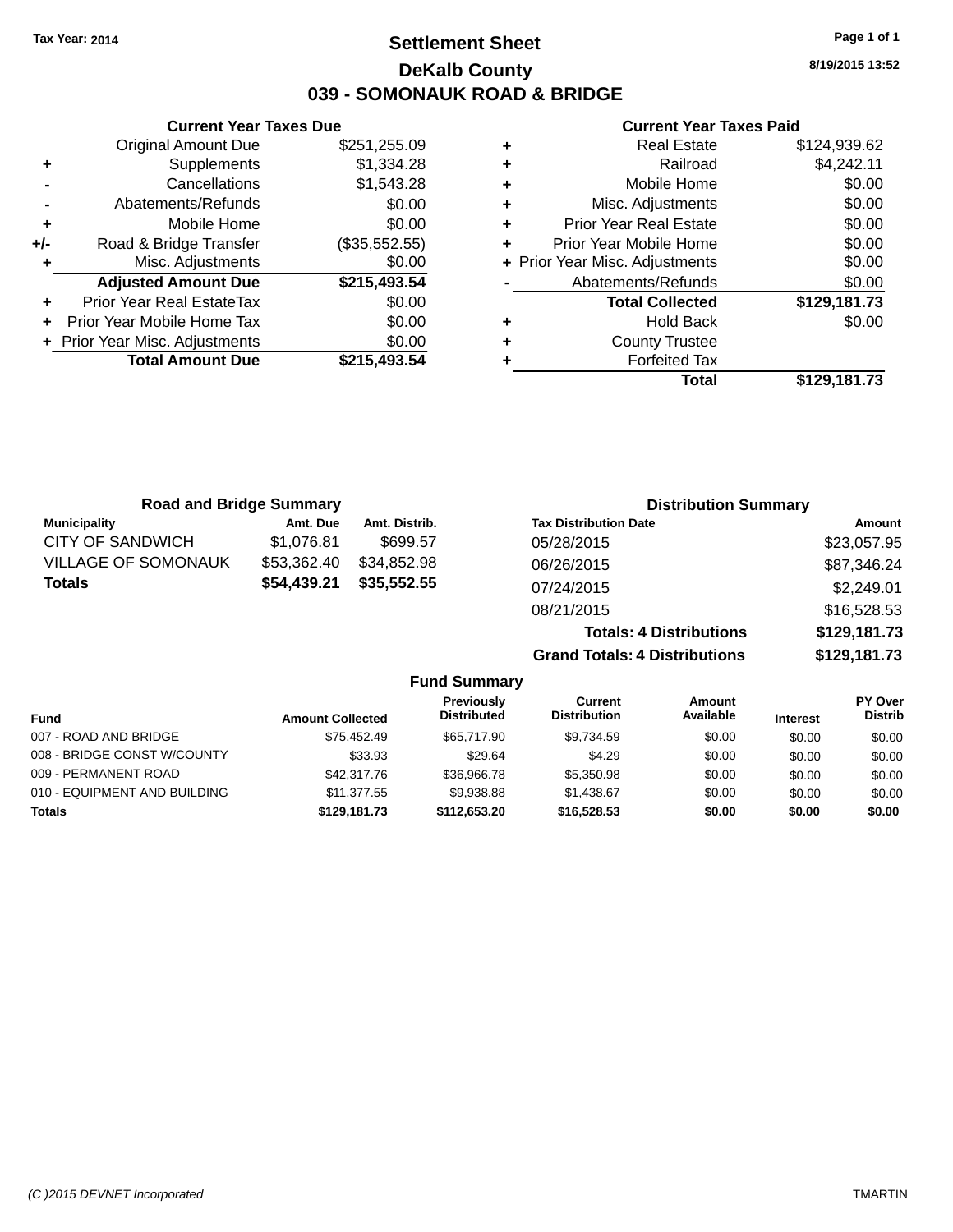# **Settlement Sheet Tax Year: 2014 Page 1 of 1 DeKalb County 040 - SOUTH GROVE TOWNSHIP**

**8/19/2015 13:52**

### **Current Year Taxes Paid**

|     | <b>Current Year Taxes Due</b>    |             |
|-----|----------------------------------|-------------|
|     | <b>Original Amount Due</b>       | \$83,153.75 |
| ٠   | Supplements                      | \$1,493.57  |
|     | Cancellations                    | \$1,605.35  |
|     | Abatements/Refunds               | \$0.00      |
| ٠   | Mobile Home                      | \$0.00      |
| +/- | Road & Bridge Transfer           | \$0.00      |
| ٠   | Misc. Adjustments                | \$0.00      |
|     | <b>Adjusted Amount Due</b>       | \$83,041.97 |
|     | <b>Prior Year Real EstateTax</b> | \$0.00      |
|     | Prior Year Mobile Home Tax       | \$0.00      |
|     | + Prior Year Misc. Adjustments   | \$0.00      |
|     | <b>Total Amount Due</b>          | \$83,041.97 |

# **Distribution Summary**

| <b>Tax Distribution Date</b>         | Amount      |
|--------------------------------------|-------------|
| 05/28/2015                           | \$10,949.32 |
| 06/26/2015                           | \$35,897.12 |
| 07/24/2015                           | \$766.02    |
| 08/21/2015                           | \$4,478.62  |
| <b>Totals: 4 Distributions</b>       | \$52,091.08 |
| <b>Grand Totals: 4 Distributions</b> | \$52,091.08 |

### **Fund Summary**

| <b>Fund</b>                                   | <b>Amount Collected</b> | Previously<br><b>Distributed</b> | Current<br><b>Distribution</b> | <b>Amount</b><br>Available | <b>Interest</b> | <b>PY Over</b><br><b>Distrib</b> |
|-----------------------------------------------|-------------------------|----------------------------------|--------------------------------|----------------------------|-----------------|----------------------------------|
| 001 - CORPORATE                               | \$38.840.15             | \$35,500.80                      | \$3.339.35                     | \$0.00                     | \$0.00          | \$0.00                           |
| 027 - AUDIT                                   | \$313.79                | \$286.81                         | \$26.98                        | \$0.00                     | \$0.00          | \$0.00                           |
| 034 - GENERAL ASSISTANCE                      | \$5.011.63              | \$4.580.75                       | \$430.88                       | \$0.00                     | \$0.00          | \$0.00                           |
| 035 - TORT JUDGEMENTS/LIABILITY<br><b>INS</b> | \$4,228.87              | \$3.865.29                       | \$363.58                       | \$0.00                     | \$0.00          | \$0.00                           |
| 047 - SOCIAL SECURITY                         | \$3.696.64              | \$3.378.81                       | \$317.83                       | \$0.00                     | \$0.00          | \$0.00                           |
| <b>Totals</b>                                 | \$52,091.08             | \$47.612.46                      | \$4,478,62                     | \$0.00                     | \$0.00          | \$0.00                           |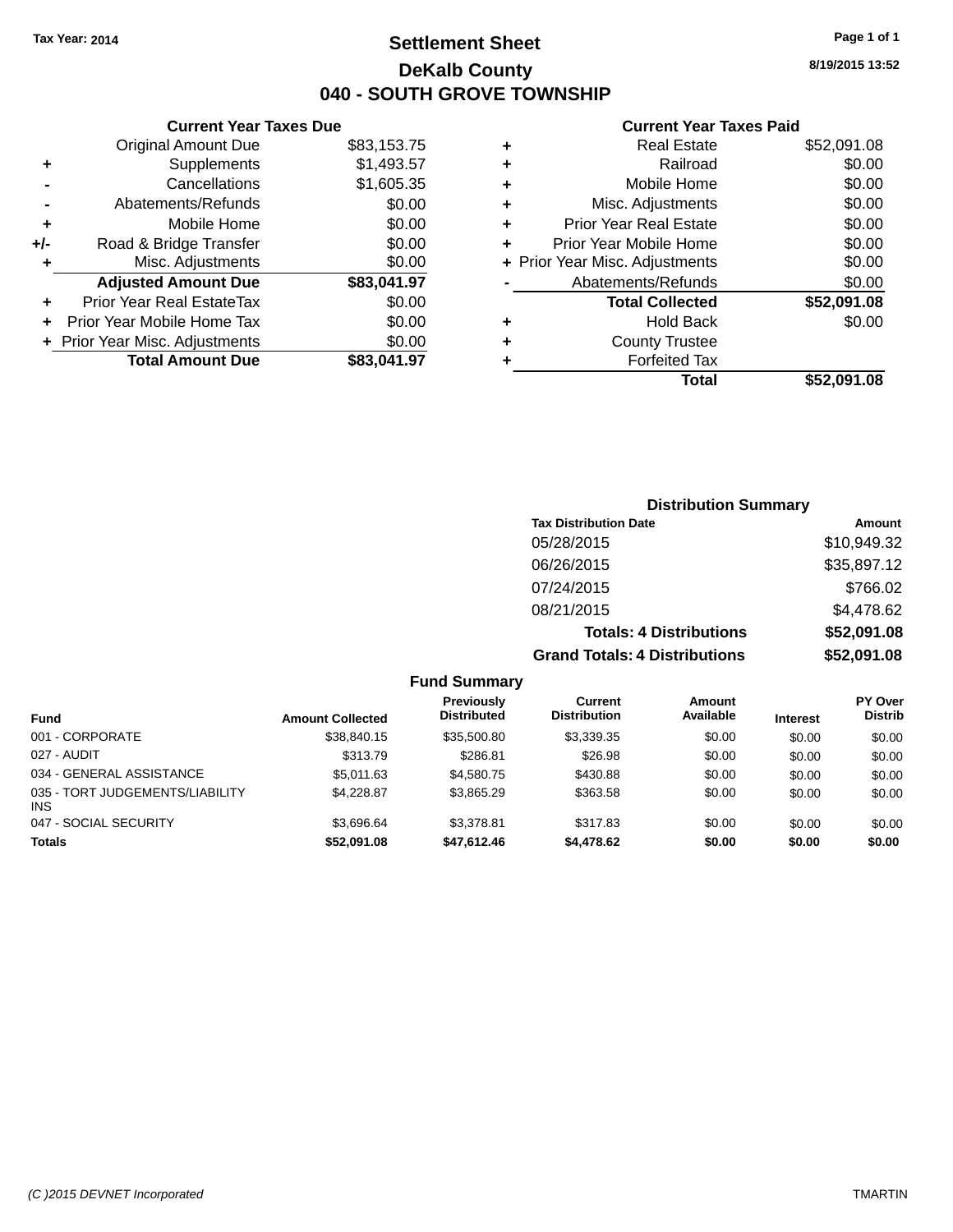# **Settlement Sheet Tax Year: 2014 Page 1 of 1 DeKalb County 041 - SOUTH GROVE ROAD & BRIDGE**

**8/19/2015 13:52**

### **Current Year Taxes Paid**

|       | <b>Current Year Taxes Due</b>  |              |  |  |  |
|-------|--------------------------------|--------------|--|--|--|
|       | <b>Original Amount Due</b>     | \$117,743.50 |  |  |  |
| ٠     | Supplements                    | \$2.114.88   |  |  |  |
|       | Cancellations                  | \$2,273.14   |  |  |  |
|       | Abatements/Refunds             | \$0.00       |  |  |  |
| ٠     | Mobile Home                    | \$0.00       |  |  |  |
| $+/-$ | Road & Bridge Transfer         | \$0.00       |  |  |  |
| ٠     | Misc. Adjustments              | \$0.00       |  |  |  |
|       | <b>Adjusted Amount Due</b>     | \$117,585.24 |  |  |  |
|       | Prior Year Real EstateTax      | \$0.00       |  |  |  |
|       | Prior Year Mobile Home Tax     | \$0.00       |  |  |  |
|       | + Prior Year Misc. Adjustments | \$0.00       |  |  |  |
|       | <b>Total Amount Due</b>        | \$117.585.24 |  |  |  |
|       |                                |              |  |  |  |

| ٠ | <b>Real Estate</b>             | \$73,759.65 |
|---|--------------------------------|-------------|
| ٠ | Railroad                       | \$0.00      |
| ٠ | Mobile Home                    | \$0.00      |
| ٠ | Misc. Adjustments              | \$0.00      |
| ٠ | <b>Prior Year Real Estate</b>  | \$0.00      |
| ٠ | Prior Year Mobile Home         | \$0.00      |
|   | + Prior Year Misc. Adjustments | \$0.00      |
|   | Abatements/Refunds             | \$0.00      |
|   | <b>Total Collected</b>         | \$73,759.65 |
| ٠ | <b>Hold Back</b>               | \$0.00      |
| ٠ | <b>County Trustee</b>          |             |
|   | <b>Forfeited Tax</b>           |             |
|   | Total                          | \$73,759.65 |
|   |                                |             |

## **Distribution Summary Tax Distribution Date Amount** 05/28/2015 \$15,503.89 06/26/2015 \$50,829.41 07/24/2015 \$1,084.67 08/21/2015 \$6,341.68 **Totals: 4 Distributions \$73,759.65 Grand Totals: 4 Distributions \$73,759.65**

### **Fund Summary**

|                              |                         | Previously         | Current             | Amount    |                 | <b>PY Over</b> |
|------------------------------|-------------------------|--------------------|---------------------|-----------|-----------------|----------------|
| <b>Fund</b>                  | <b>Amount Collected</b> | <b>Distributed</b> | <b>Distribution</b> | Available | <b>Interest</b> | <b>Distrib</b> |
| 007 - ROAD AND BRIDGE        | \$48,236,88             | \$44.089.58        | \$4,147,30          | \$0.00    | \$0.00          | \$0.00         |
| 008 - BRIDGE CONST W/COUNTY  | \$7.517.45              | \$6.871.12         | \$646.33            | \$0.00    | \$0.00          | \$0.00         |
| 009 - PERMANENT ROAD         | \$13.155.55             | \$12,024.47        | \$1.131.08          | \$0.00    | \$0.00          | \$0.00         |
| 010 - EQUIPMENT AND BUILDING | \$4.849.77              | \$4,432.80         | \$416.97            | \$0.00    | \$0.00          | \$0.00         |
| Totals                       | \$73,759.65             | \$67,417.97        | \$6,341,68          | \$0.00    | \$0.00          | \$0.00         |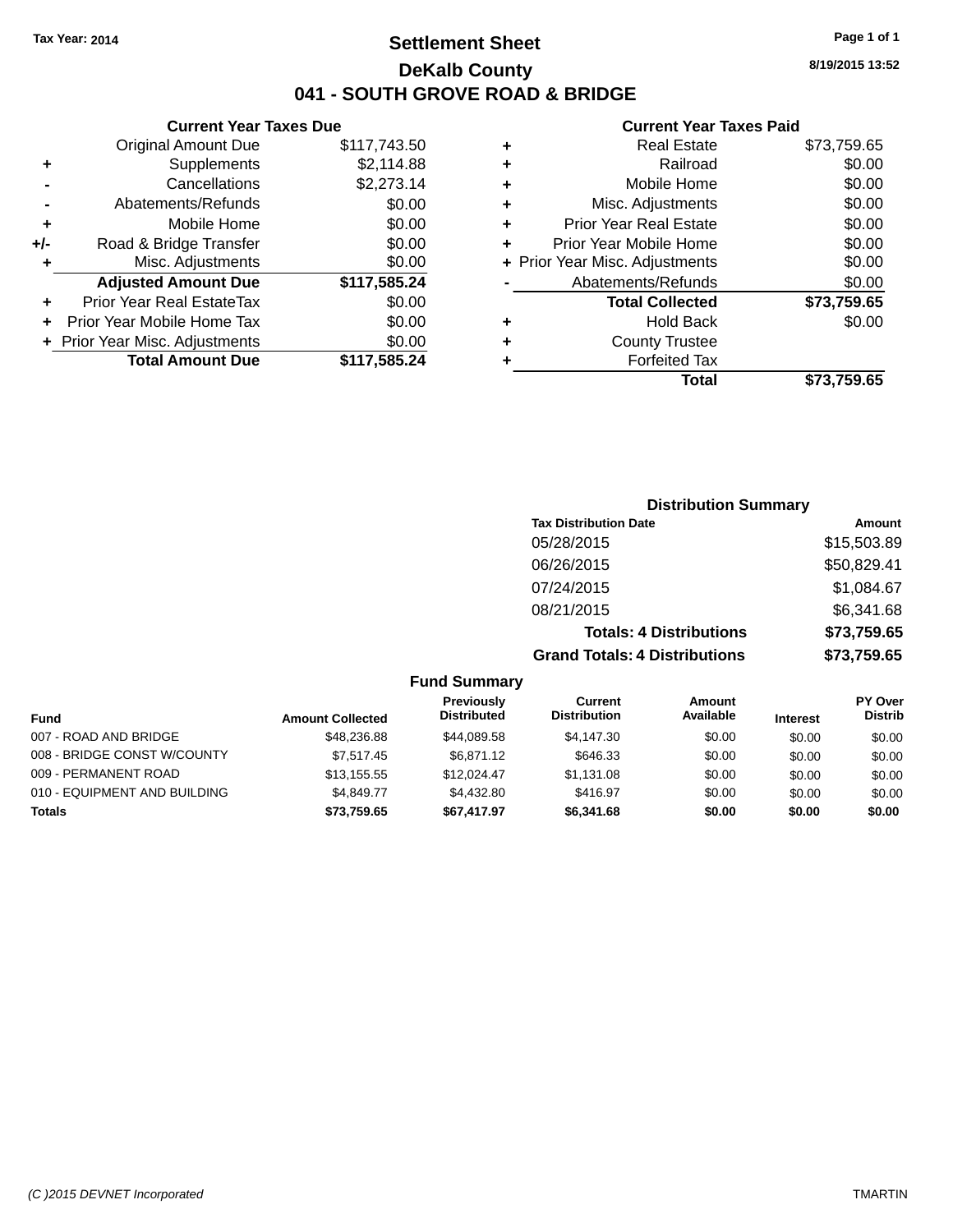# **Settlement Sheet Tax Year: 2014 Page 1 of 1 DeKalb County 042 - SQUAW GROVE TOWNSHIP**

**8/19/2015 13:52**

### **Current Year Taxes Paid**

| \$0.00      | Mobile Home                    | ٠ | \$460.73 |
|-------------|--------------------------------|---|----------|
|             |                                |   |          |
| \$16.80     | Misc. Adjustments              | ٠ | \$0.00   |
| \$0.00      | <b>Prior Year Real Estate</b>  | ٠ | \$0.00   |
| \$0.00      | Prior Year Mobile Home         | ÷ | \$0.00   |
| \$0.00      | + Prior Year Misc. Adjustments |   | \$16.80  |
| \$0.00      | Abatements/Refunds             |   | ,975.61  |
| \$72,291.67 | <b>Total Collected</b>         |   | \$0.00   |
| \$0.00      | Hold Back                      | ٠ | \$0.00   |
|             | <b>County Trustee</b>          | ٠ | \$0.00   |
|             | <b>Forfeited Tax</b>           |   | ,975.61  |
| \$72,291.67 | Total                          |   |          |

### **Current Year Taxes Due** Original Amount Due \$121 **+** Supplements \$409.01 **-** Cancellations \$460.733 **-** Abatements/Refunds **+** Mobile Home **+/-** Road & Bridge Transfer **+** Misc. Adjustments Adjusted Amount Due \$120 **+** Prior Year Real EstateTax \$0.00 **+** Prior Year Mobile Home Tax **+** Prior Year Misc. Adjustments **Total Amount Due \$120**

| <b>Distribution Summary</b>          |             |
|--------------------------------------|-------------|
| <b>Tax Distribution Date</b>         | Amount      |
| 05/28/2015                           | \$12,462.97 |
| 06/26/2015                           | \$51,811.65 |
| 07/24/2015                           | \$1,620.10  |
| 08/21/2015                           | \$6,396.95  |
| <b>Totals: 4 Distributions</b>       | \$72,291.67 |
| <b>Grand Totals: 4 Distributions</b> | \$72,291.67 |
|                                      |             |

#### **Fund Summary**

| <b>Fund</b>              | <b>Amount Collected</b> | <b>Previously</b><br><b>Distributed</b> | Current<br><b>Distribution</b> | Amount<br>Available | <b>Interest</b> | <b>PY Over</b><br><b>Distrib</b> |
|--------------------------|-------------------------|-----------------------------------------|--------------------------------|---------------------|-----------------|----------------------------------|
| 001 - CORPORATE          | \$46.298.41             | \$42,201.55                             | \$4.096.86                     | \$0.00              | \$0.00          | \$0.00                           |
| 017 - CEMETERY           | \$7,888.03              | \$7.190.04                              | \$697.99                       | \$0.00              | \$0.00          | \$0.00                           |
| 019 - COMMUNITY BUILDING | \$16,010.88             | \$14,594.10                             | \$1,416.78                     | \$0.00              | \$0.00          | \$0.00                           |
| 054 - GENERAL ASSISTANCE | \$2,094.35              | \$1,909.03                              | \$185.32                       | \$0.00              | \$0.00          | \$0.00                           |
| <b>Totals</b>            | \$72.291.67             | \$65,894.72                             | \$6,396.95                     | \$0.00              | \$0.00          | \$0.00                           |

### **Miscellaneous Adjustment Detail**

| Year Source                                | <b>Account Type</b> | Amount  |
|--------------------------------------------|---------------------|---------|
| 2014 RE - Real Estate Paymt In Lieu of Tax |                     | \$16.80 |
| <b>Totals 1 entries</b>                    |                     | \$16.80 |

**PERETTE ACCOUNTED ACCOUNT ADDETENT ADDETENT ADDETENT ACCOUNT ADDETENT ACCOUNT ACCOUNT ACCOUNT ACCOUNT ACCOUNT** 10 It In Lieu of Tax 600 FIG.80 HOUSING AUTHORITY SUNSET VIEW APARTMENTS by TBA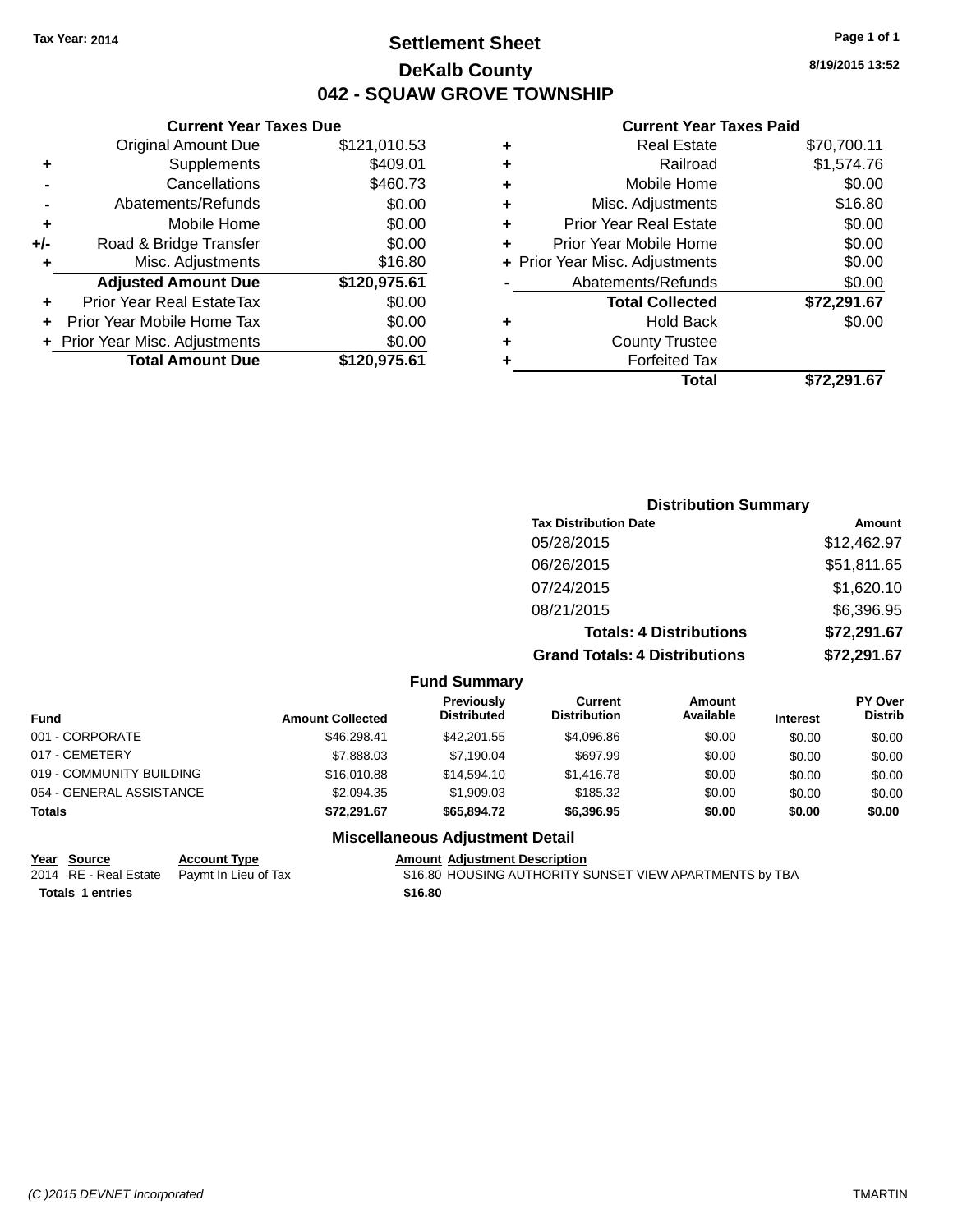# **Settlement Sheet Tax Year: 2014 Page 1 of 1 DeKalb County 043 - HINCKLEY PUBLIC LIBRARY DISTRICT**

**8/19/2015 13:52**

### **Current Year Taxes Paid**

|     | <b>Current Year Taxes Due</b>  |              |  |  |  |  |
|-----|--------------------------------|--------------|--|--|--|--|
|     | <b>Original Amount Due</b>     | \$175,169.32 |  |  |  |  |
| ٠   | Supplements                    | \$592.08     |  |  |  |  |
|     | Cancellations                  | \$666.91     |  |  |  |  |
|     | Abatements/Refunds             | \$0.00       |  |  |  |  |
| ٠   | Mobile Home                    | \$0.00       |  |  |  |  |
| +/- | Road & Bridge Transfer         | \$0.00       |  |  |  |  |
| ٠   | Misc. Adjustments              |              |  |  |  |  |
|     | <b>Adjusted Amount Due</b>     | \$175,118.81 |  |  |  |  |
| ٠   | Prior Year Real EstateTax      | \$0.00       |  |  |  |  |
|     | Prior Year Mobile Home Tax     | \$0.00       |  |  |  |  |
|     | + Prior Year Misc. Adjustments | \$0.00       |  |  |  |  |
|     | <b>Total Amount Due</b>        | \$175.118.81 |  |  |  |  |
|     |                                |              |  |  |  |  |

| ٠ | <b>Real Estate</b>             | \$102,342.05 |
|---|--------------------------------|--------------|
| ٠ | Railroad                       | \$2,279.56   |
| ٠ | Mobile Home                    | \$0.00       |
| ٠ | Misc. Adjustments              | \$24.32      |
| ٠ | <b>Prior Year Real Estate</b>  | \$0.00       |
| ٠ | Prior Year Mobile Home         | \$0.00       |
|   | + Prior Year Misc. Adjustments | \$0.00       |
|   | Abatements/Refunds             | \$0.00       |
|   | <b>Total Collected</b>         | \$104,645.93 |
| ٠ | Hold Back                      | \$0.00       |
| ٠ | <b>County Trustee</b>          |              |
| ٠ | <b>Forfeited Tax</b>           |              |
|   | Total                          | \$104,645.93 |
|   |                                |              |

## **Distribution Summary Tax Distribution Date Amount** 05/28/2015 \$18,040.81 06/26/2015 \$74,999.98 07/24/2015 \$2,345.19 08/21/2015 \$9,259.95 **Totals: 4 Distributions \$104,645.93 Grand Totals: 4 Distributions \$104,645.93**

### **Fund Summary**

| <b>Fund</b>                                   | <b>Amount Collected</b> | <b>Previously</b><br><b>Distributed</b> | Current<br><b>Distribution</b> | Amount<br>Available | <b>Interest</b> | <b>PY Over</b><br><b>Distrib</b> |
|-----------------------------------------------|-------------------------|-----------------------------------------|--------------------------------|---------------------|-----------------|----------------------------------|
| 001 - CORPORATE                               | \$88,795.70             | \$80,938.32                             | \$7,857,38                     | \$0.00              | \$0.00          | \$0.00                           |
| 004 - OPERATIONS & MAINTENANCE                | \$7,649.19              | \$6.972.33                              | \$676.86                       | \$0.00              | \$0.00          | \$0.00                           |
| $005 - I. M. R. F.$                           | \$3,503.56              | \$3,193.53                              | \$310.03                       | \$0.00              | \$0.00          | \$0.00                           |
| 027 - AUDIT                                   | \$23.45                 | \$21.37                                 | \$2.08                         | \$0.00              | \$0.00          | \$0.00                           |
| 035 - TORT JUDGEMENTS/LIABILITY<br><b>INS</b> | \$587.19                | \$535.22                                | \$51.97                        | \$0.00              | \$0.00          | \$0.00                           |
| 047 - SOCIAL SECURITY                         | \$4.086.84              | \$3.725.21                              | \$361.63                       | \$0.00              | \$0.00          | \$0.00                           |
| <b>Totals</b>                                 | \$104,645.93            | \$95,385.98                             | \$9,259.95                     | \$0.00              | \$0.00          | \$0.00                           |

### **Miscellaneous Adjustment Detail**

| Year Source             | <b>Account Type</b>                        | <b>Amount Adiustment Description</b>                    |
|-------------------------|--------------------------------------------|---------------------------------------------------------|
|                         | 2014 RE - Real Estate Paymt In Lieu of Tax | \$24.32 HOUSING AUTHORITY SUNSET VIEW APARTMENTS by TBA |
| <b>Totals 1 entries</b> |                                            | \$24.32                                                 |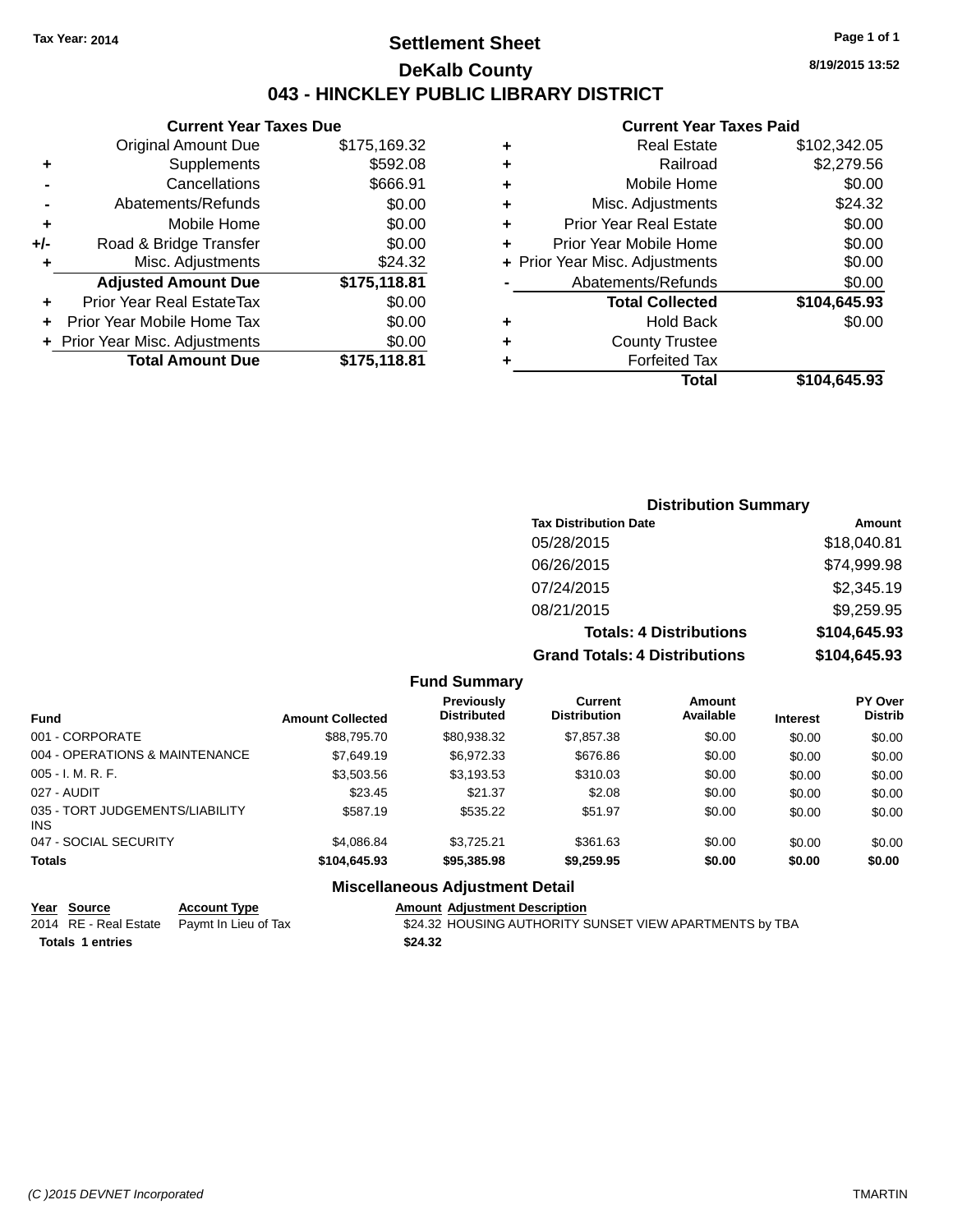# **Settlement Sheet Tax Year: 2014 Page 1 of 1 DeKalb County 044 - SQUAW GROVE ROAD & BRIDGE**

**8/19/2015 13:52**

### **Current Year Taxes Paid**

|       | <b>Current Year Taxes Due</b>  |               |  |  |  |  |
|-------|--------------------------------|---------------|--|--|--|--|
|       | <b>Original Amount Due</b>     | \$288,565.47  |  |  |  |  |
| ٠     | Supplements                    | \$854.51      |  |  |  |  |
|       | Cancellations                  | \$967.93      |  |  |  |  |
|       | Abatements/Refunds             | \$0.00        |  |  |  |  |
| ٠     | Mobile Home                    | \$0.00        |  |  |  |  |
| $+/-$ | Road & Bridge Transfer         | (\$20,265.22) |  |  |  |  |
|       | Misc. Adjustments              | \$40.06       |  |  |  |  |
|       | <b>Adjusted Amount Due</b>     | \$268,226.89  |  |  |  |  |
| ٠     | Prior Year Real EstateTax      | \$0.00        |  |  |  |  |
|       | Prior Year Mobile Home Tax     | \$0.00        |  |  |  |  |
|       | + Prior Year Misc. Adjustments | \$0.00        |  |  |  |  |
|       | <b>Total Amount Due</b>        | \$268,226.89  |  |  |  |  |
|       |                                |               |  |  |  |  |

|   | <b>Real Estate</b>             | \$148,523.74 |
|---|--------------------------------|--------------|
| ٠ | Railroad                       | \$3,559.64   |
| ٠ | Mobile Home                    | \$0.00       |
| ٠ | Misc. Adjustments              | \$40.06      |
| ٠ | <b>Prior Year Real Estate</b>  | \$0.00       |
| ٠ | Prior Year Mobile Home         | \$0.00       |
|   | + Prior Year Misc. Adjustments | \$0.00       |
|   | Abatements/Refunds             | \$0.00       |
|   | <b>Total Collected</b>         | \$152,123.44 |
| ٠ | Hold Back                      | \$0.00       |
| ٠ | <b>County Trustee</b>          |              |
|   | <b>Forfeited Tax</b>           |              |
|   | Total                          | \$152,123.44 |

| <b>Road and Bridge Summary</b> |             |               | <b>Distribution Summary</b>          |              |  |
|--------------------------------|-------------|---------------|--------------------------------------|--------------|--|
| <b>Municipality</b>            | Amt. Due    | Amt. Distrib. | <b>Tax Distribution Date</b>         | Amount       |  |
| <b>VILLAGE OF HINCKLEY</b>     | \$34.081.93 | \$20,265,22   | 05/28/2015                           | \$26,182.53  |  |
| \$34,081.93<br><b>Totals</b>   |             | \$20,265.22   | 06/26/2015                           | \$108,972.67 |  |
|                                |             |               | 07/24/2015                           | \$3,403.63   |  |
|                                |             |               | 08/21/2015                           | \$13,564.61  |  |
|                                |             |               | <b>Totals: 4 Distributions</b>       | \$152,123.44 |  |
|                                |             |               | <b>Grand Totals: 4 Distributions</b> | \$152,123.44 |  |

|                                         |                         | <b>Fund Summary</b>                     |                                |                     |                 |                                  |
|-----------------------------------------|-------------------------|-----------------------------------------|--------------------------------|---------------------|-----------------|----------------------------------|
| <b>Fund</b>                             | <b>Amount Collected</b> | <b>Previously</b><br><b>Distributed</b> | Current<br><b>Distribution</b> | Amount<br>Available | <b>Interest</b> | <b>PY Over</b><br><b>Distrib</b> |
| 007 - ROAD AND BRIDGE                   | \$54,097.06             | \$49,206.66                             | \$4,890.40                     | \$0.00              | \$0.00          | \$0.00                           |
| 008 - BRIDGE CONST W/COUNTY             | \$6,048,08              | \$5,512.89                              | \$535.19                       | \$0.00              | \$0.00          | \$0.00                           |
| 009 - PERMANENT ROAD                    | \$65,374,42             | \$59,589.54                             | \$5,784.88                     | \$0.00              | \$0.00          | \$0.00                           |
| 010 - EQUIPMENT AND BUILDING            | \$24,184.58             | \$22,044.52                             | \$2,140.06                     | \$0.00              | \$0.00          | \$0.00                           |
| 035 - TORT JUDGEMENTS/LIABILITY<br>INS. | \$2,419.30              | \$2,205.22                              | \$214.08                       | \$0.00              | \$0.00          | \$0.00                           |
| <b>Totals</b>                           | \$152.123.44            | \$138,558,83                            | \$13.564.61                    | \$0.00              | \$0.00          | \$0.00                           |
|                                         |                         | <b>Miscellaneous Adjustment Detail</b>  |                                |                     |                 |                                  |

# **Year** Source **Account Type Account Adjustment Description**

| ital Juulut           | AGGOUIN  |
|-----------------------|----------|
| 2014 RE - Real Estate | Paymt In |

**Totals \$40.06 1 entries**

Lieu of Tax **340.06 HOUSING AUTHORITY SUNSET VIEW APARTMENTS by TBA**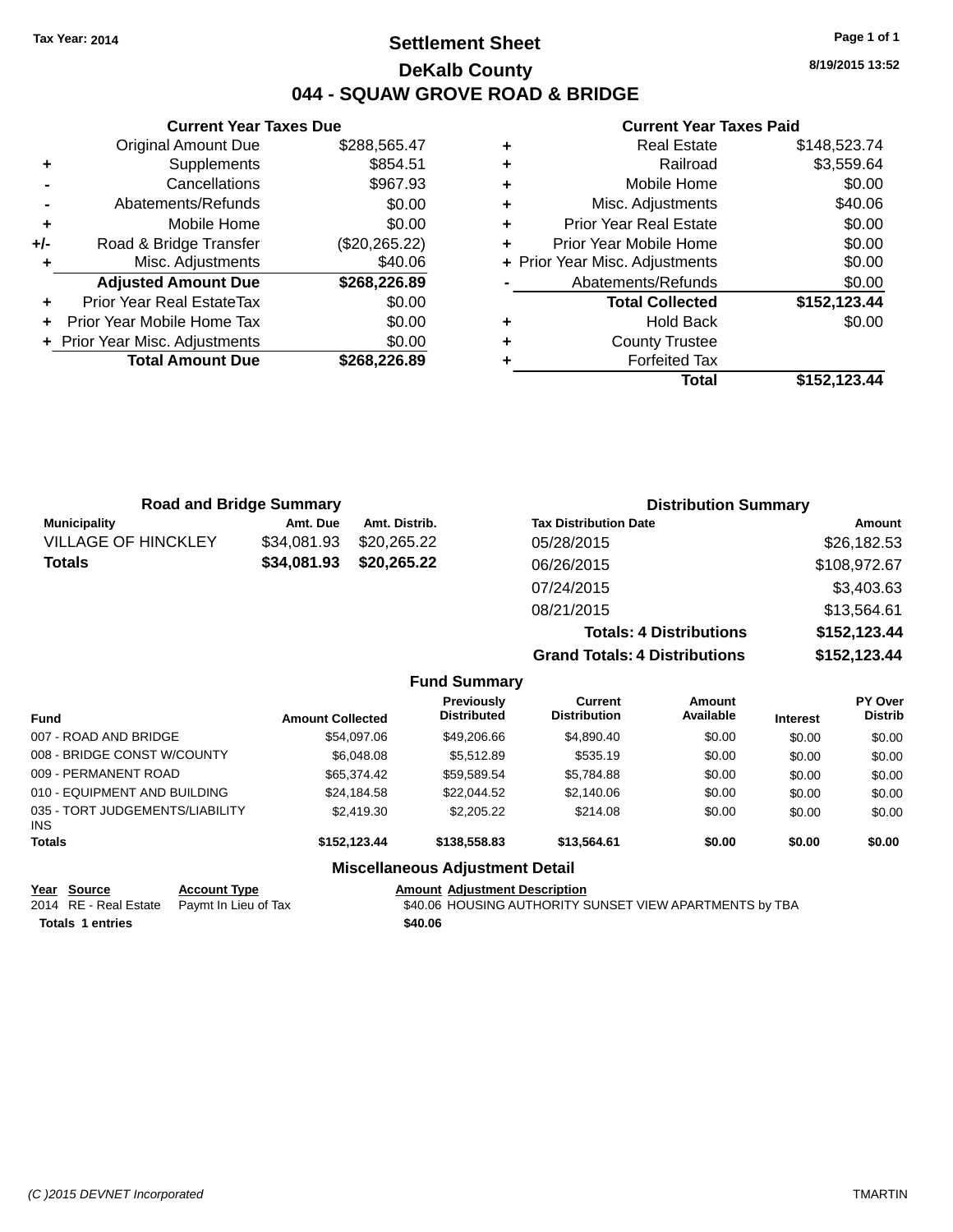# **Settlement Sheet Tax Year: 2014 Page 1 of 1 DeKalb County 045 - SYCAMORE TOWNSHIP**

**8/19/2015 13:52**

#### **Current Year Taxes Paid**

| \$240.582.94 | Total                          |   |  |
|--------------|--------------------------------|---|--|
|              | <b>Forfeited Tax</b>           |   |  |
|              | <b>County Trustee</b>          |   |  |
| \$0.00       | <b>Hold Back</b>               |   |  |
| \$240,582.94 | <b>Total Collected</b>         |   |  |
| \$0.00       | Abatements/Refunds             |   |  |
| \$0.00       | + Prior Year Misc. Adjustments |   |  |
| \$0.00       | Prior Year Mobile Home         |   |  |
| (\$70.78)    | <b>Prior Year Real Estate</b>  | ٠ |  |
| \$225.84     | Misc. Adjustments              |   |  |
| \$0.00       | Mobile Home                    |   |  |
| \$329.44     | Railroad                       |   |  |
| \$240,098.44 | <b>Real Estate</b>             |   |  |
|              |                                |   |  |

|     | <b>Current Year Taxes Due</b>    |              |
|-----|----------------------------------|--------------|
|     | <b>Original Amount Due</b>       | \$402,625.66 |
| ٠   | Supplements                      | \$3,000.19   |
|     | Cancellations                    | \$3,377.11   |
|     | Abatements/Refunds               | \$0.00       |
| ٠   | Mobile Home                      | \$0.00       |
| +/- | Road & Bridge Transfer           | \$0.00       |
| ٠   | Misc. Adjustments                | \$225.84     |
|     | <b>Adjusted Amount Due</b>       | \$402,474.58 |
|     | <b>Prior Year Real EstateTax</b> | (\$70.78)    |
|     | Prior Year Mobile Home Tax       | \$0.00       |
|     | + Prior Year Misc. Adjustments   | \$0.00       |
|     | <b>Total Amount Due</b>          | \$402,403.80 |

|                     | <b>Distribution Summary</b>          |              |
|---------------------|--------------------------------------|--------------|
|                     | <b>Tax Distribution Date</b>         | Amount       |
|                     | 05/28/2015                           | \$36,604.91  |
|                     | 06/26/2015                           | \$173,631.24 |
|                     | 07/24/2015                           | \$3,662.64   |
|                     | 08/21/2015                           | \$26,684.15  |
|                     | <b>Totals: 4 Distributions</b>       | \$240,582.94 |
|                     | <b>Grand Totals: 4 Distributions</b> | \$240,582.94 |
| <b>Fund Summary</b> |                                      |              |

| <b>Fund</b>              | <b>Amount Collected</b> | Previously<br><b>Distributed</b> | Current<br><b>Distribution</b> | Amount<br>Available | <b>Interest</b> | <b>PY Over</b><br><b>Distrib</b> |
|--------------------------|-------------------------|----------------------------------|--------------------------------|---------------------|-----------------|----------------------------------|
| 001 - CORPORATE          | \$219,665.45            | \$195,301,36                     | \$24,364.09                    | \$0.00              | \$0.00          | \$0.00                           |
| $005 - I. M. R. F.$      | \$19,123.72             | \$17,002.61                      | \$2,121.11                     | \$0.00              | \$0.00          | \$0.00                           |
| 054 - GENERAL ASSISTANCE | \$1.793.77              | \$1.594.82                       | \$198.95                       | \$0.00              | \$0.00          | \$0.00                           |
| <b>Totals</b>            | \$240,582.94            | \$213,898.79                     | \$26,684.15                    | \$0.00              | \$0.00          | \$0.00                           |

### **Miscellaneous Adjustment Detail**

**Year Source Account Type Amount Adjustment Description**<br>2014 RE - Real Estate Back Tax Collected \$91.53 SYCAMORE MEADOWS \$91.53 SYCAMORE MEADOWS REDEMPTION 06-22-331-006 by TBA 2014 RE - Real Estate Paymt In Lieu of Tax S134.31 HOUSING AUTHORITY by TBA **Totals \$225.84 2 entries**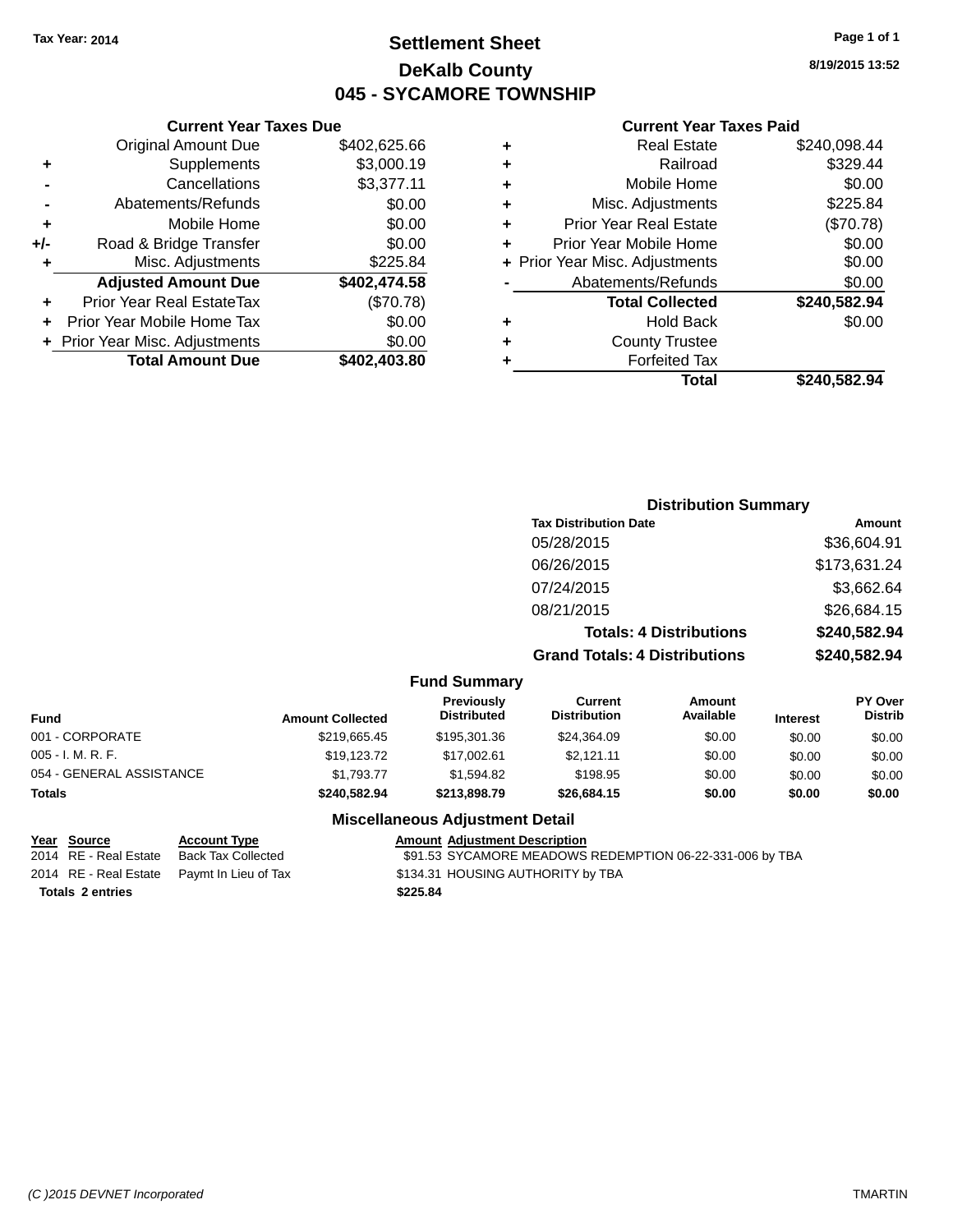# **Settlement Sheet Tax Year: 2014 Page 1 of 1 DeKalb County 046 - SYCAMORE ROAD & BRIDGE**

**8/19/2015 13:52**

### **Current Year Taxes Paid**

|     | <b>Original Amount Due</b>     | \$815,358.34 |
|-----|--------------------------------|--------------|
| ٠   | Supplements                    | \$6,016.09   |
|     | Cancellations                  | \$6,776.59   |
|     | Abatements/Refunds             | \$0.00       |
| ٠   | Mobile Home                    | \$0.00       |
| +/- | Road & Bridge Transfer         | (\$4,439.16) |
| ٠   | Misc. Adjustments              | \$457.33     |
|     | <b>Adjusted Amount Due</b>     | \$810,616.01 |
| ٠   | Prior Year Real EstateTax      | (\$142.04)   |
| ٠   | Prior Year Mobile Home Tax     | \$0.00       |
|     | + Prior Year Misc. Adjustments | \$0.00       |
|     | <b>Total Amount Due</b>        | \$810,473.97 |
|     |                                |              |

**Current Year Taxes Due**

| ٠ | <b>Real Estate</b>             | \$481,783.53 |
|---|--------------------------------|--------------|
| ٠ | Railroad                       | \$667.14     |
| ÷ | Mobile Home                    | \$0.00       |
| ٠ | Misc. Adjustments              | \$457.33     |
| ٠ | <b>Prior Year Real Estate</b>  | (\$142.04)   |
| ٠ | Prior Year Mobile Home         | \$0.00       |
|   | + Prior Year Misc. Adjustments | \$0.00       |
|   | Abatements/Refunds             | \$0.00       |
|   | <b>Total Collected</b>         | \$482,765.96 |
| ٠ | <b>Hold Back</b>               | \$0.00       |
| ٠ | <b>County Trustee</b>          |              |
| ٠ | <b>Forfeited Tax</b>           |              |
|   | Total                          | \$482,765.96 |
|   |                                |              |

**Totals: 4 Distributions \$482,765.96**

**Grand Totals: 4 Distributions \$482,765.96**

| <b>Road and Bridge Summary</b> |            |               | <b>Distribution Summary</b>  |              |  |
|--------------------------------|------------|---------------|------------------------------|--------------|--|
| <b>Municipality</b>            | Amt. Due   | Amt. Distrib. | <b>Tax Distribution Date</b> | Amount       |  |
| <b>CITY OF SYCAMORE</b>        | \$7.429.15 | \$4.439.16    | 05/28/2015                   | \$73,451.72  |  |
| <b>Totals</b>                  | \$7,429.15 | \$4,439.16    | 06/26/2015                   | \$348,419.36 |  |
|                                |            |               | 07/24/2015                   | \$7,349.38   |  |
|                                |            |               | 08/21/2015                   | \$53,545.50  |  |

**Fund Summary Fund Interest Amount Collected Distributed PY Over Distrib Amount Available Current Distribution Previously** 005 - I. M. R. F. \$11,916.59 \$10,594.87 \$1,321.72 \$0.00 \$0.00 \$0.00 007 - ROAD AND BRIDGE \$7,525.13 \$6,691.15 \$833.98 \$0.00 \$0.00 \$0.00 008 - BRIDGE CONST W/COUNTY  $$23,896.43$   $$21,245.94$   $$2,650.49$   $$0.00$   $$0.00$   $$0.00$ 009 - PERMANENT ROAD \$351,001.06 \$312,069.65 \$38,931.41 \$0.00 \$0.00 \$0.00 010 - EQUIPMENT AND BUILDING \$71,673.71 \$63,723.99 \$7,949.72 \$0.00 \$0.00 \$0.00 035 - TORT JUDGEMENTS/LIABILITY INS \$5,990.19 \$5,325.78 \$664.41 \$0.00 \$0.00 \$0.00 047 - SOCIAL SECURITY \$10,762.85 \$9,569.08 \$1,193.77 \$0.00 \$0.00 \$0.00 **Totals \$482,765.96 \$429,220.46 \$53,545.50 \$0.00 \$0.00 \$0.00**

### **Miscellaneous Adjustment Detail**

| Year Source             | <b>Account Type</b>                        | <b>Amount Adjustment Description</b>                      |
|-------------------------|--------------------------------------------|-----------------------------------------------------------|
| 2014 RE - Real Estate   | Back Tax Collected                         | \$185.36 SYCAMORE MEADOWS REDEMPTION 06-22-331-006 by TBA |
|                         | 2014 RE - Real Estate Paymt In Lieu of Tax | \$271.97 HOUSING AUTHORITY by TBA                         |
| <b>Totals 2 entries</b> |                                            | \$457.33                                                  |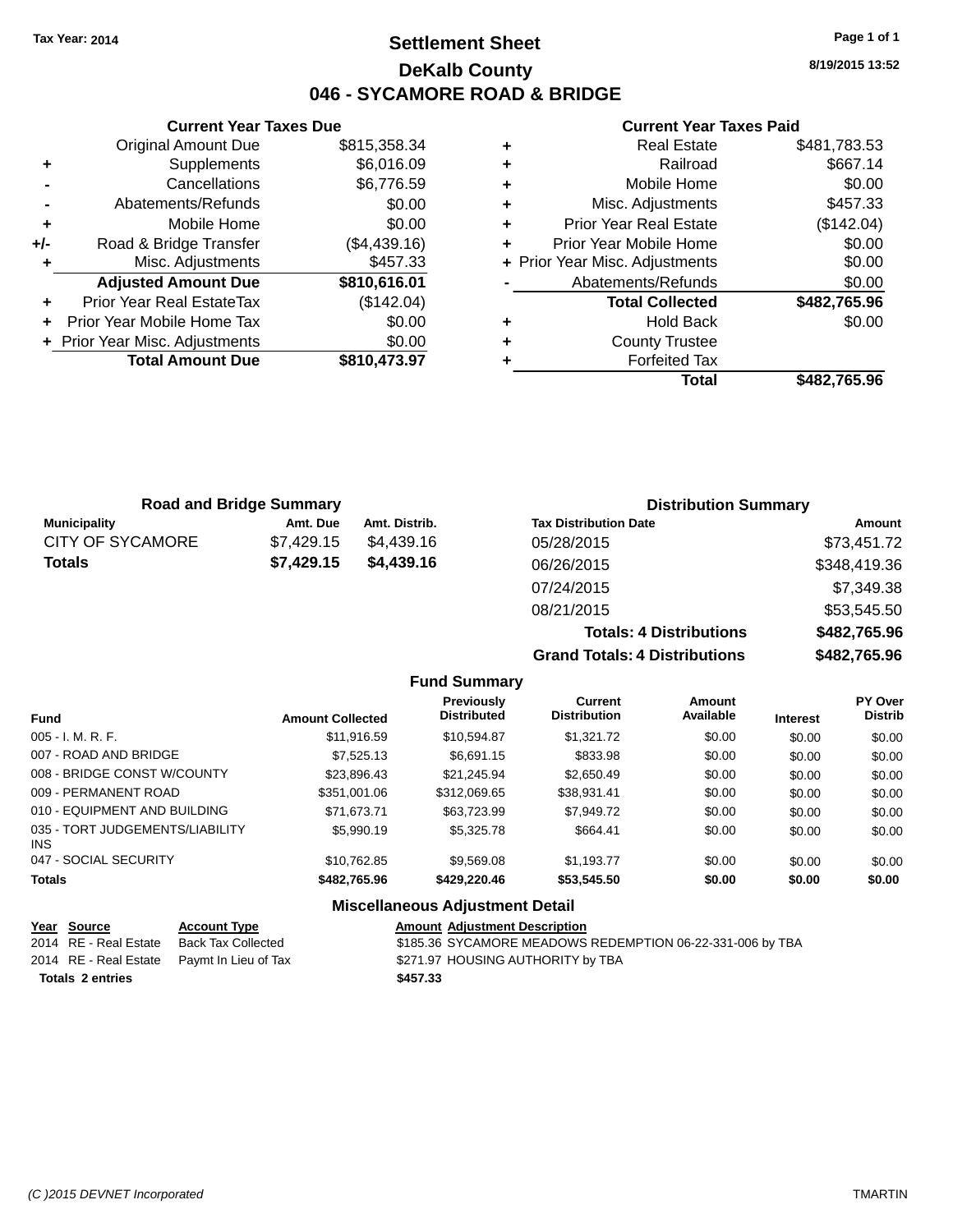# **Settlement Sheet Tax Year: 2014 Page 1 of 1 DeKalb County 047 - VICTOR TOWNSHIP**

**8/19/2015 13:52**

### **Current Year Taxes Paid**

|     | <b>Current Year Taxes Due</b>  |             |
|-----|--------------------------------|-------------|
|     | <b>Original Amount Due</b>     | \$52,537.85 |
| ٠   | Supplements                    | \$469.71    |
|     | Cancellations                  | \$574.03    |
|     | Abatements/Refunds             | \$0.00      |
| ٠   | Mobile Home                    | \$0.00      |
| +/- | Road & Bridge Transfer         | \$0.00      |
| ٠   | Misc. Adjustments              | \$0.00      |
|     | <b>Adjusted Amount Due</b>     | \$52,433.53 |
| ٠   | Prior Year Real EstateTax      | \$0.00      |
|     | Prior Year Mobile Home Tax     | \$0.00      |
|     | + Prior Year Misc. Adjustments | \$0.00      |
|     | <b>Total Amount Due</b>        | \$52,433,53 |
|     |                                |             |

| ٠ | <b>Real Estate</b>             | \$33,706.79 |
|---|--------------------------------|-------------|
| ٠ | Railroad                       | \$26.44     |
| ٠ | Mobile Home                    | \$0.00      |
| ٠ | Misc. Adjustments              | \$0.00      |
| ٠ | <b>Prior Year Real Estate</b>  | \$0.00      |
|   | Prior Year Mobile Home         | \$0.00      |
|   | + Prior Year Misc. Adjustments | \$0.00      |
|   | Abatements/Refunds             | \$0.00      |
|   | <b>Total Collected</b>         | \$33,733.23 |
| ٠ | <b>Hold Back</b>               | \$0.00      |
| ٠ | <b>County Trustee</b>          |             |
|   | <b>Forfeited Tax</b>           |             |
|   | Total                          | \$33,733.23 |
|   |                                |             |

|                 |                         |                                  |                                      | <b>Distribution Summary</b>    |                 |                                  |
|-----------------|-------------------------|----------------------------------|--------------------------------------|--------------------------------|-----------------|----------------------------------|
|                 |                         |                                  | <b>Tax Distribution Date</b>         |                                |                 | Amount                           |
|                 |                         |                                  | 05/28/2015                           |                                |                 | \$7,205.05                       |
|                 |                         |                                  | 06/26/2015                           |                                |                 | \$23,145.98                      |
|                 |                         |                                  | 07/24/2015                           |                                |                 | \$2,261.02                       |
|                 |                         |                                  | 08/21/2015                           |                                |                 | \$1,121.18                       |
|                 |                         |                                  |                                      | <b>Totals: 4 Distributions</b> |                 | \$33,733.23                      |
|                 |                         |                                  | <b>Grand Totals: 4 Distributions</b> |                                |                 | \$33,733.23                      |
|                 |                         | <b>Fund Summary</b>              |                                      |                                |                 |                                  |
| <b>Fund</b>     | <b>Amount Collected</b> | Previously<br><b>Distributed</b> | Current<br><b>Distribution</b>       | Amount<br>Available            | <b>Interest</b> | <b>PY Over</b><br><b>Distrib</b> |
| 001 - CORPORATE | \$30,033.20             | \$29,035.00                      | \$998.20                             | \$0.00                         | \$0.00          | \$0.00                           |

\$1,285.00 \$1,242.29 \$42.71 \$0.00 \$0.00 \$0.00

034 - GENERAL ASSISTANCE  $$2,415.03$   $$2,334.76$   $$80.27$   $$0.00$   $$0.00$   $$0.00$ 

**Totals \$33,733.23 \$32,612.05 \$1,121.18 \$0.00 \$0.00 \$0.00**

INS

035 - TORT JUDGEMENTS/LIABILITY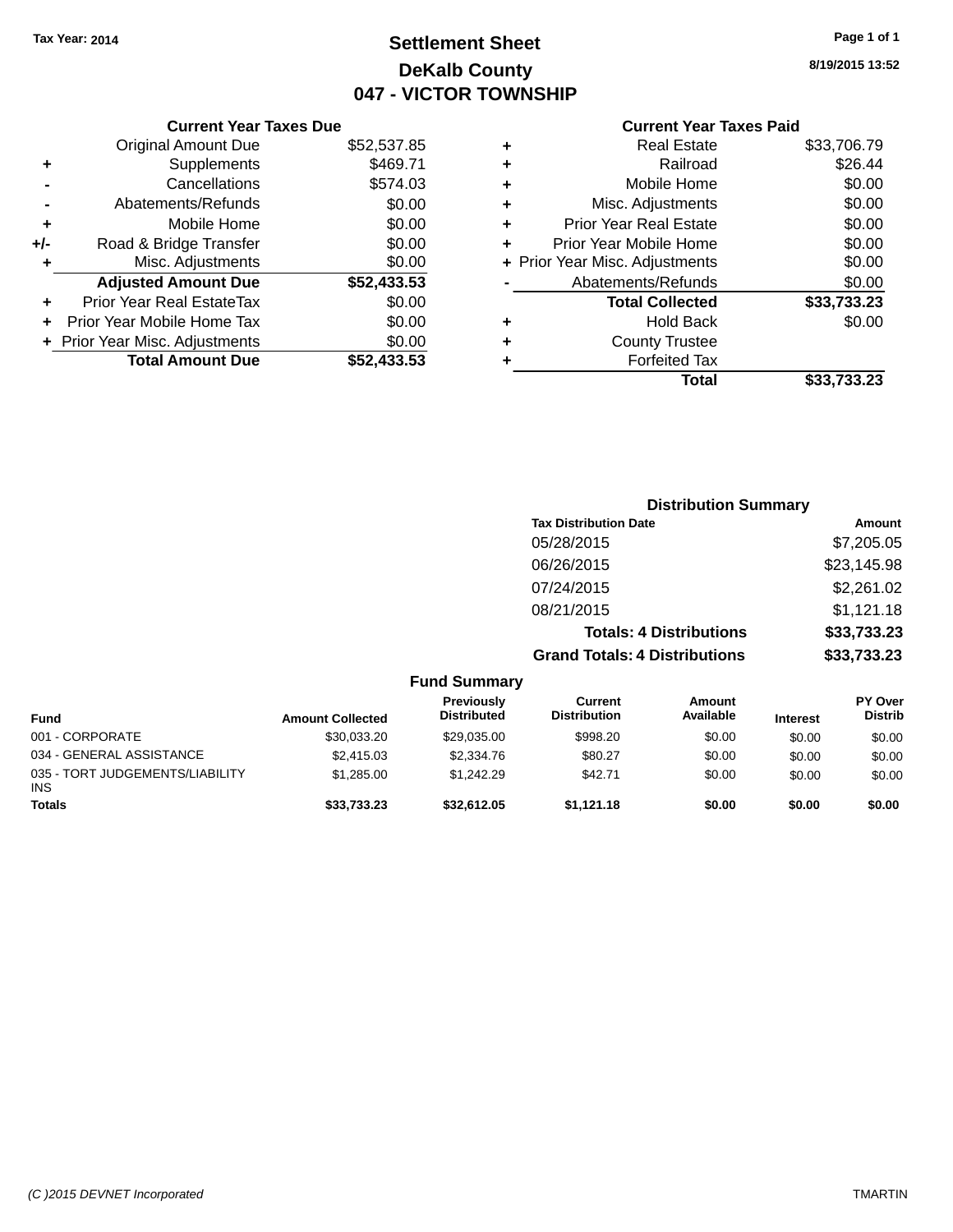# **Settlement Sheet Tax Year: 2014 Page 1 of 1 DeKalb County 048 - VICTOR ROAD & BRIDGE**

**8/19/2015 13:52**

#### **Current Year Taxes Paid**

|     | <b>Current Year Taxes Due</b>  |              |
|-----|--------------------------------|--------------|
|     | <b>Original Amount Due</b>     | \$101,276.77 |
| ٠   | Supplements                    | \$905.41     |
|     | Cancellations                  | \$1,106.53   |
|     | Abatements/Refunds             | \$0.00       |
| ٠   | Mobile Home                    | \$0.00       |
| +/- | Road & Bridge Transfer         | \$0.00       |
| ٠   | Misc. Adjustments              | \$0.00       |
|     | <b>Adjusted Amount Due</b>     | \$101,075.65 |
| ٠   | Prior Year Real EstateTax      | \$0.00       |
|     | Prior Year Mobile Home Tax     | \$0.00       |
|     | + Prior Year Misc. Adjustments | \$0.00       |
|     | <b>Total Amount Due</b>        | \$101,075.65 |
|     |                                |              |

|   | <b>Real Estate</b>             | \$64,976.29 |
|---|--------------------------------|-------------|
| ٠ | Railroad                       | \$50.98     |
| ٠ | Mobile Home                    | \$0.00      |
| ٠ | Misc. Adjustments              | \$0.00      |
| ٠ | <b>Prior Year Real Estate</b>  | \$0.00      |
| ٠ | Prior Year Mobile Home         | \$0.00      |
|   | + Prior Year Misc. Adjustments | \$0.00      |
|   | Abatements/Refunds             | \$0.00      |
|   | <b>Total Collected</b>         | \$65,027.27 |
|   | <b>Hold Back</b>               | \$0.00      |
| ٠ | <b>County Trustee</b>          |             |
|   | <b>Forfeited Tax</b>           |             |
|   | Total                          | \$65,027,27 |
|   |                                |             |

### **Distribution Summary Tax Distribution Date Amount** 05/28/2015 \$13,889.15 06/26/2015 \$44,618.33 07/24/2015 \$4,358.53 08/21/2015 \$2,161.26 **Totals: 4 Distributions \$65,027.27 Grand Totals: 4 Distributions \$65,027.27**

|                                               |                         | <b>Fund Summary</b>                     |                                |                     |                 |                                  |
|-----------------------------------------------|-------------------------|-----------------------------------------|--------------------------------|---------------------|-----------------|----------------------------------|
| <b>Fund</b>                                   | <b>Amount Collected</b> | <b>Previously</b><br><b>Distributed</b> | Current<br><b>Distribution</b> | Amount<br>Available | <b>Interest</b> | <b>PY Over</b><br><b>Distrib</b> |
| 007 - ROAD AND BRIDGE                         | \$38,037.75             | \$36,773.52                             | \$1,264.23                     | \$0.00              | \$0.00          | \$0.00                           |
| 008 - BRIDGE CONST W/COUNTY                   | \$1.367.47              | \$1,322.02                              | \$45.45                        | \$0.00              | \$0.00          | \$0.00                           |
| 009 - PERMANENT ROAD                          | \$16,545.67             | \$15,995.75                             | \$549.92                       | \$0.00              | \$0.00          | \$0.00                           |
| 010 - EQUIPMENT AND BUILDING                  | \$7,777.07              | \$7.518.59                              | \$258.48                       | \$0.00              | \$0.00          | \$0.00                           |
| 035 - TORT JUDGEMENTS/LIABILITY<br><b>INS</b> | \$1.299.31              | \$1.256.13                              | \$43.18                        | \$0.00              | \$0.00          | \$0.00                           |
| <b>Totals</b>                                 | \$65,027.27             | \$62,866.01                             | \$2,161.26                     | \$0.00              | \$0.00          | \$0.00                           |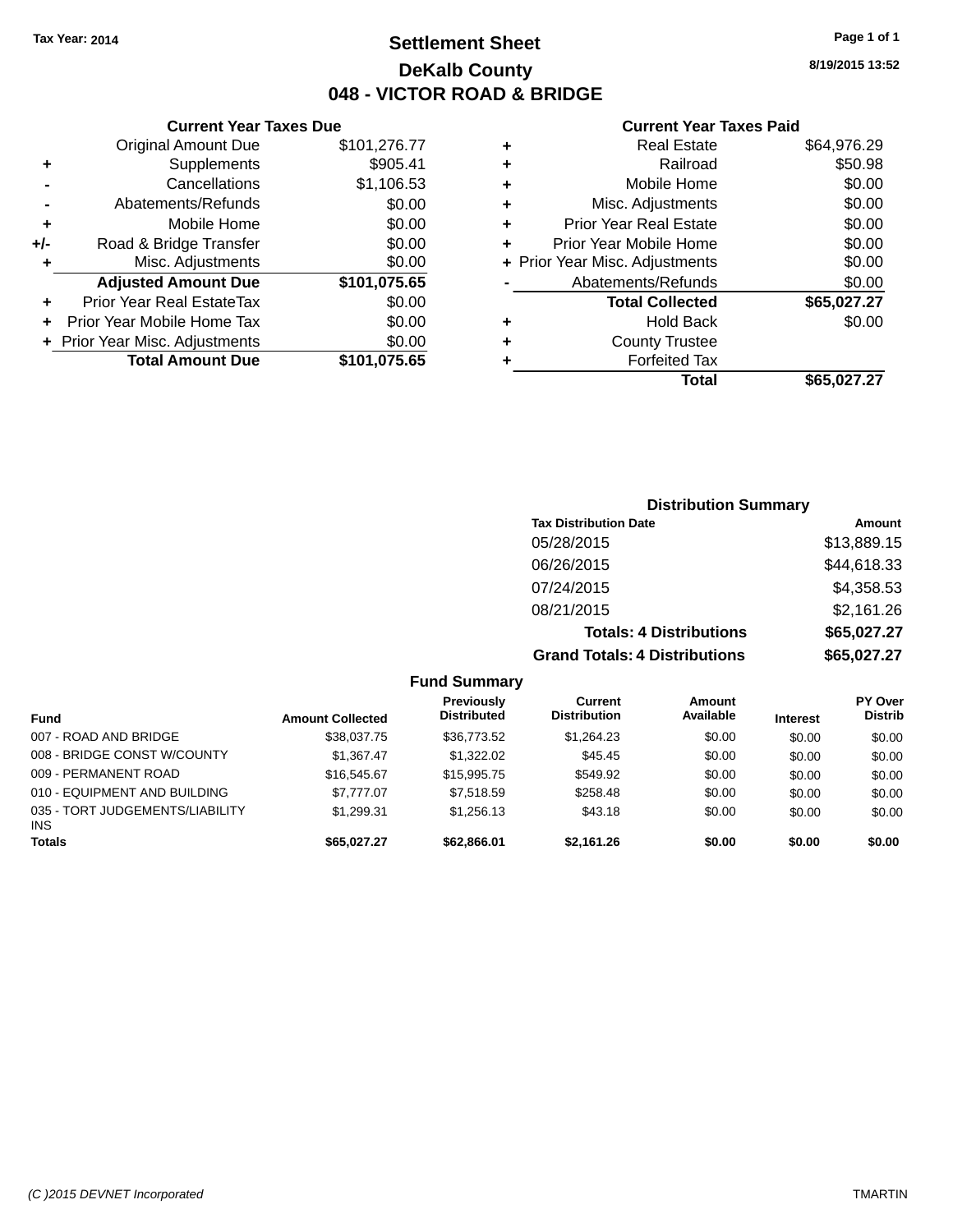**Original Amount Due** 

**Adjusted Amount Due** 

**Total Amount Due** 

**+** Supplements **-** Cancellations **-** Abatements/Refunds **+** Mobile Home **+/-** Road & Bridge Transfer **+** Misc. Adjustments

**+** Prior Year Real EstateTax **+** Prior Year Mobile Home Tax **+ Prior Year Misc. Adjustments** 

# **Settlement Sheet Tax Year: 2014 Page 1 of 1 DeKalb County 056 - TOWN OF CORTLAND**

**8/19/2015 13:52**

### **Current Year Taxes Paid**

| <b>Current Year Taxes Due</b> |              |   | <b>Current Year Taxes Paid</b> |              |  |
|-------------------------------|--------------|---|--------------------------------|--------------|--|
| ่<br>เl Amount Due            | \$618,817.83 | ٠ | <b>Real Estate</b>             | \$381,610.47 |  |
| Supplements                   | \$3,366.76   | ٠ | Railroad                       | \$842.80     |  |
| Cancellations                 | \$3,980.28   | ٠ | Mobile Home                    | \$0.00       |  |
| าents/Refunds                 | \$10.69      | ٠ | Misc. Adjustments              | \$0.00       |  |
| Mobile Home                   | \$0.00       | ÷ | <b>Prior Year Real Estate</b>  | \$829.67     |  |
| ridge Transfer                | \$7,823.72   | ÷ | Prior Year Mobile Home         | \$0.00       |  |
| :. Adjustments                | \$0.00       |   | + Prior Year Misc. Adjustments | \$156.20     |  |
| <b>Amount Due</b>             | \$626,017.34 |   | Abatements/Refunds             | \$10.69      |  |
| leal EstateTax≀               | \$829.67     |   | <b>Total Collected</b>         | \$383,428.45 |  |
| bile Home Tax                 | \$0.00       | ٠ | <b>Hold Back</b>               | \$0.00       |  |
| . Adjustments                 | \$156.20     | ÷ | <b>County Trustee</b>          |              |  |
| <b>Amount Due</b>             | \$627,003.21 |   | <b>Forfeited Tax</b>           |              |  |
|                               |              |   | Total                          | \$383,428.45 |  |

| Total | \$383,428.45 |
|-------|--------------|
| d Tax |              |
| ustee |              |
| Daun  | vv.vv        |

| <b>Road and Bridge Summary</b> |               | <b>Distribution Summary</b>          |              |  |
|--------------------------------|---------------|--------------------------------------|--------------|--|
| Amt. Due                       | Amt. Distrib. | <b>Tax Distribution Date</b>         | Amount       |  |
| \$13,026.21                    | \$7,823.72    | 05/28/2015                           | \$27,323.05  |  |
| \$13,026.21                    | \$7,823.72    | 06/26/2015                           | \$290,060.00 |  |
|                                |               | 07/24/2015                           | \$4,979.02   |  |
|                                |               | 08/21/2015                           | \$61,066.38  |  |
|                                |               | <b>Totals: 4 Distributions</b>       | \$383,428.45 |  |
|                                |               | <b>Grand Totals: 4 Distributions</b> | \$383,428.45 |  |
|                                |               |                                      |              |  |

| <b>Fund</b>             | <b>Amount Collected</b> | <b>Previously</b><br><b>Distributed</b> | Current<br><b>Distribution</b> | Amount<br>Available | <b>Interest</b> | <b>PY Over</b><br><b>Distrib</b> |
|-------------------------|-------------------------|-----------------------------------------|--------------------------------|---------------------|-----------------|----------------------------------|
| 001 - CORPORATE         | \$268,803.38            | \$225,786.86                            | \$43,016.52                    | \$0.00              | \$0.00          | \$0.00                           |
| $005 - I. M. R. F.$     | \$33,757.87             | \$28,355.60                             | \$5,402.27                     | \$0.00              | \$0.00          | \$0.00                           |
| 007 - ROAD AND BRIDGE   | \$7,823.72              | \$6,865.26                              | \$958.46                       | \$0.00              | \$0.00          | \$0.00                           |
| 014 - POLICE PROTECTION | \$42,478.65             | \$35,680.80                             | \$6,797.85                     | \$0.00              | \$0.00          | \$0.00                           |
| 047 - SOCIAL SECURITY   | \$30.564.83             | \$25.673.55                             | \$4,891.28                     | \$0.00              | \$0.00          | \$0.00                           |
| <b>Totals</b>           | \$383,428,45            | \$322.362.07                            | \$61.066.38                    | \$0.00              | \$0.00          | \$0.00                           |
|                         |                         | <b>Miscellaneous Adjustment Detail</b>  |                                |                     |                 |                                  |

**Fund Summary**

| Year Source             | <b>Account Type</b>                      | <b>Amount Adjustment Description</b>           |  |
|-------------------------|------------------------------------------|------------------------------------------------|--|
| 2013 RE - Real Estate   | Back Tax Collected                       | \$80.84 STALEY REDEMPTION 09-29-251-051 by TBA |  |
|                         | 2013 RE - Real Estate Back Tax Collected | \$75.36 STALEY REDEMPTION 09-29-251-050 by TBA |  |
| <b>Totals 2 entries</b> |                                          | \$156.20                                       |  |
|                         |                                          |                                                |  |

### **Abatement Detail**

| <u>Year Source</u>                 | <b>Account Type</b> | <b>Amount Adjustment Description</b>             |
|------------------------------------|---------------------|--------------------------------------------------|
| 2014 RE - Real Estate              | RE Abatement        | \$6.04 PTAB INTEREST REFUND 09-20-255-020 by TBA |
| 2014 RE - Real Estate RE Abatement |                     | \$4.59 PTAB INTEREST REFUND 09-20-256-013 by TBA |
| <b>Totals 2 entries</b>            |                     | \$10.63                                          |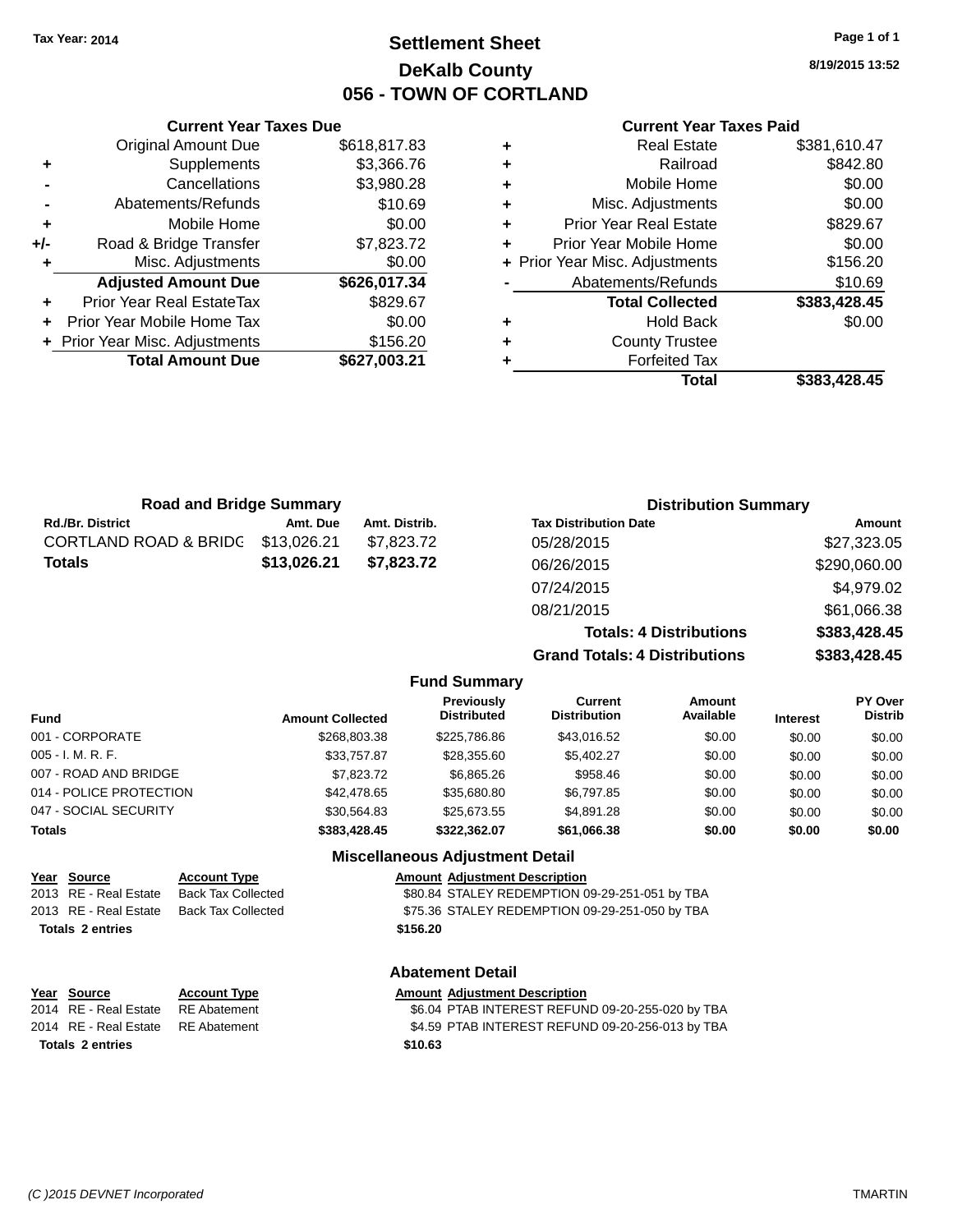# **Settlement Sheet Tax Year: 2014 Page 1 of 1 DeKalb County 057 - CORTLAND LIBRARY**

**8/19/2015 13:52**

#### **Current Year Taxes Paid**

|     | <b>Current Year Taxes Due</b>  |              |      |
|-----|--------------------------------|--------------|------|
|     | <b>Original Amount Due</b>     | \$209,863.76 |      |
|     | Supplements                    | \$1,119.36   |      |
|     | Cancellations                  | \$1,323.39   |      |
|     | Abatements/Refunds             | \$3.61       |      |
|     | Mobile Home                    | \$0.00       |      |
| +/- | Road & Bridge Transfer         | \$0.00       |      |
|     | Misc. Adjustments              | \$0.00       | + Pi |
|     | <b>Adjusted Amount Due</b>     | \$209,656.12 |      |
|     | Prior Year Real EstateTax      | \$303.58     |      |
|     | Prior Year Mobile Home Tax     | \$0.00       |      |
|     | + Prior Year Misc. Adjustments | \$55.86      |      |
|     | <b>Total Amount Due</b>        | \$210,015.56 |      |
|     |                                |              |      |

| ٠ | <b>Real Estate</b>             | \$126,775.13 |
|---|--------------------------------|--------------|
| ٠ | Railroad                       | \$279.93     |
| ٠ | Mobile Home                    | \$0.00       |
| ٠ | Misc. Adjustments              | \$0.00       |
| ٠ | <b>Prior Year Real Estate</b>  | \$303.58     |
| ٠ | Prior Year Mobile Home         | \$0.00       |
|   | + Prior Year Misc. Adjustments | \$55.86      |
|   | Abatements/Refunds             | \$3.61       |
|   | <b>Total Collected</b>         | \$127,410.89 |
| ٠ | Hold Back                      | \$0.00       |
| ٠ | <b>County Trustee</b>          |              |
| ٠ | <b>Forfeited Tax</b>           |              |
|   | Total                          | \$127,410.89 |
|   |                                |              |

## **Distribution Summary Tax Distribution Date Amount** 05/28/2015 \$8,911.11 06/26/2015 \$96,463.22 07/24/2015 \$1,655.58 08/21/2015 \$20,380.98 **Totals: 4 Distributions \$127,410.89 Grand Totals: 4 Distributions \$127,410.89**

#### **Fund Summary**

| <b>Fund</b>                                         | <b>Amount Collected</b> | Previously<br><b>Distributed</b> | Current<br><b>Distribution</b> | Amount<br>Available | <b>Interest</b> | <b>PY Over</b><br><b>Distrib</b> |
|-----------------------------------------------------|-------------------------|----------------------------------|--------------------------------|---------------------|-----------------|----------------------------------|
| 004 - OPERATIONS & MAINTENANCE                      | \$6,369.13              | \$5,350,30                       | \$1,018.83                     | \$0.00              | \$0.00          | \$0.00                           |
| 005 - I. M. R. F.                                   | \$9,107.85              | \$7,650.94                       | \$1,456.91                     | \$0.00              | \$0.00          | \$0.00                           |
| 016 - LIBRARY (township, municipalities)            | \$95.536.64             | \$80.254.35                      | \$15,282,29                    | \$0.00              | \$0.00          | \$0.00                           |
| 027 - AUDIT                                         | \$1,216.52              | \$1.021.92                       | \$194.60                       | \$0.00              | \$0.00          | \$0.00                           |
| 035 - TORT JUDGMENTS, LIABILITY<br><b>INSURANCE</b> | \$6,072.90              | \$5.101.46                       | \$971.44                       | \$0.00              | \$0.00          | \$0.00                           |
| 047 - SOCIAL SECURITY                               | \$9,107.85              | \$7.650.94                       | \$1,456.91                     | \$0.00              | \$0.00          | \$0.00                           |
| <b>Totals</b>                                       | \$127.410.89            | \$107.029.91                     | \$20,380.98                    | \$0.00              | \$0.00          | \$0.00                           |

### **Miscellaneous Adjustment Detail**

| Year Source             | <b>Account Type</b> |         | <b>Amount Adjustment Description</b>           |
|-------------------------|---------------------|---------|------------------------------------------------|
| 2013 RE - Real Estate   | Back Tax Collected  |         | \$28.91 STALEY REDEMPTION 09-29-251-051 by TBA |
| 2013 RE - Real Estate   | Back Tax Collected  |         | \$26.95 STALEY REDEMPTION 09-29-251-050 by TBA |
| <b>Totals 2 entries</b> |                     | \$55.86 |                                                |
|                         |                     |         |                                                |

**Totals \$3.61 2 entries**

**Abatement Detail**

### **Year Source Account Type Amount Adjustment Description**

2014 RE - Real Estate RE Abatement \$2.05 PTAB INTEREST REFUND 09-20-255-020 by TBA 2014 RE - Real Estate RE Abatement \$1.56 PTAB INTEREST REFUND 09-20-256-013 by TBA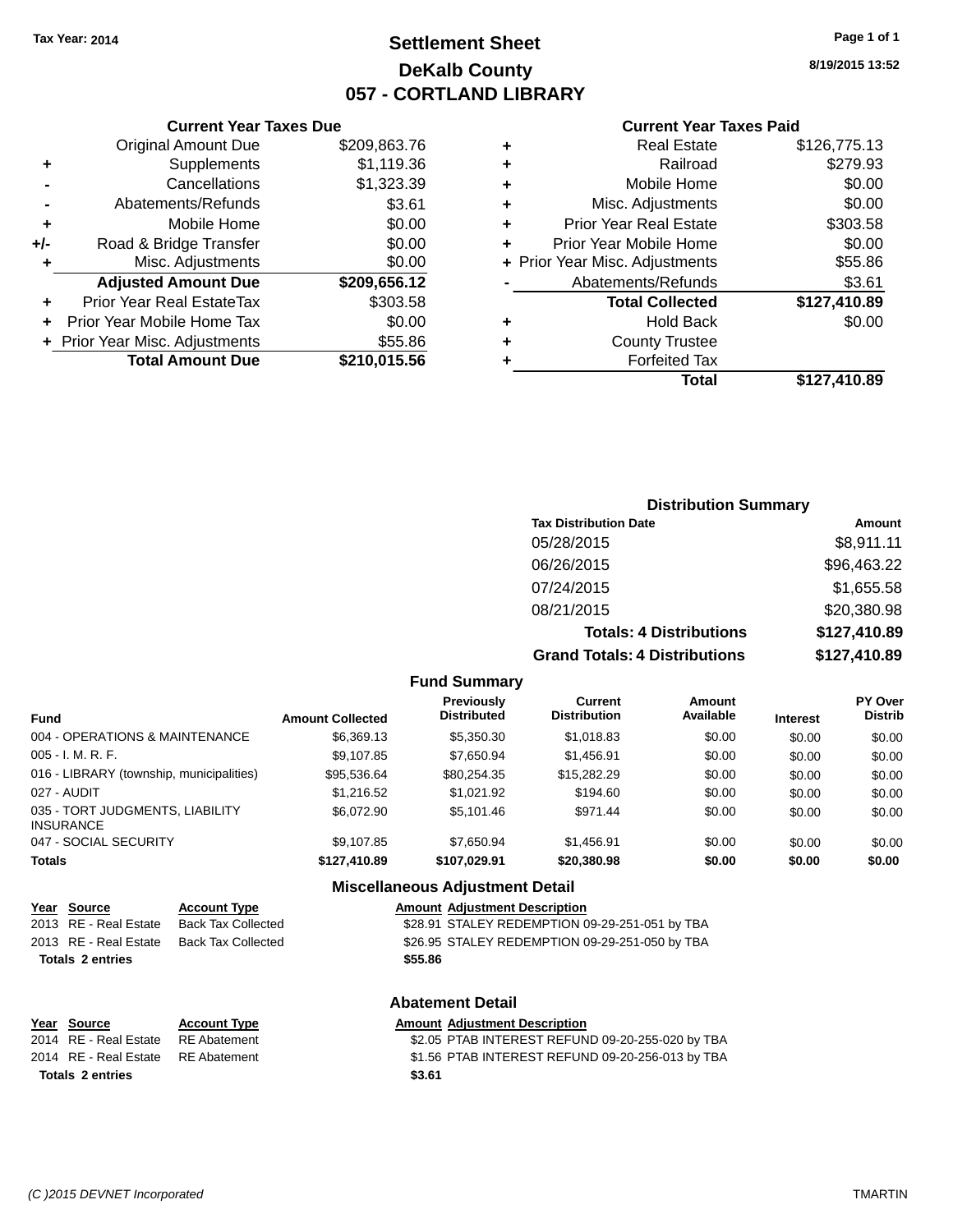# **Settlement Sheet Tax Year: 2014 Page 1 of 2 DeKalb County 058 - CITY OF DEKALB**

**8/19/2015 13:52**

### **Current Year Taxes Paid**

| ٠ | <b>Real Estate</b>             | \$2,840,713.91 |
|---|--------------------------------|----------------|
| ٠ | Railroad                       | \$8,492.42     |
| ٠ | Mobile Home                    | \$0.00         |
| ٠ | Misc. Adjustments              | \$1,460.03     |
| ٠ | <b>Prior Year Real Estate</b>  | (\$3,393.58)   |
| ٠ | Prior Year Mobile Home         | \$0.00         |
|   | + Prior Year Misc. Adjustments | \$744.08       |
|   | Abatements/Refunds             | \$10.50        |
|   | <b>Total Collected</b>         | \$2,848,006.36 |
| ٠ | Hold Back                      | \$0.00         |
| ٠ | <b>County Trustee</b>          |                |
|   | <b>Forfeited Tax</b>           |                |
|   | Total                          | \$2.848.006.36 |

|     | <b>Original Amount Due</b>     | \$4,763,673.26 |
|-----|--------------------------------|----------------|
| ٠   | Supplements                    | \$132,266.88   |
|     | Cancellations                  | \$175,743.87   |
|     | Abatements/Refunds             | \$10.50        |
| ٠   | Mobile Home                    | \$0.00         |
| +/- | Road & Bridge Transfer         | \$86,152.22    |
| ٠   | Misc. Adjustments              | \$1,460.03     |
|     | <b>Adjusted Amount Due</b>     | \$4,807,798.02 |
| ٠   | Prior Year Real EstateTax      | (\$3,393.58)   |
|     | Prior Year Mobile Home Tax     | \$0.00         |
|     | + Prior Year Misc. Adjustments | \$744.08       |
|     | <b>Total Amount Due</b>        | \$4,805,148.52 |

**Current Year Taxes Due**

| <b>Road and Bridge Summary</b>   |              |               | <b>Distribution Summary</b>  |                |
|----------------------------------|--------------|---------------|------------------------------|----------------|
| <b>Rd./Br. District</b>          | Amt. Due     | Amt. Distrib. | <b>Tax Distribution Date</b> | Amount         |
| AFTON ROAD & BRIDGE              | \$15,987.04  | \$9.430.56    | 05/28/2015                   | \$421,921.73   |
| <b>CORTLAND ROAD &amp; BRIDG</b> | \$944.77     | \$567.66      | 06/26/2015                   | \$2,070,388.49 |
| DEKALB ROAD & BRIDGE             | \$130,269.49 | \$76.154.00   | 07/24/2015                   | \$40,092.66    |
| <b>Totals</b>                    | \$147,201.30 | \$86,152.22   | 08/21/2015                   | \$315,603.48   |

| \$315,603.48   |  |
|----------------|--|
| \$2,848,006.36 |  |
| \$2,848,006.36 |  |
|                |  |

|    | \$315,603.48   |
|----|----------------|
| ממ | \$2,848,006.36 |
| ns | \$2,848,006.36 |

|                             |                         | <b>Fund Summary</b>                     |                                       |                     |                 |                           |
|-----------------------------|-------------------------|-----------------------------------------|---------------------------------------|---------------------|-----------------|---------------------------|
| <b>Fund</b>                 | <b>Amount Collected</b> | <b>Previously</b><br><b>Distributed</b> | <b>Current</b><br><b>Distribution</b> | Amount<br>Available | <b>Interest</b> | PY Over<br><b>Distrib</b> |
| 001 - CORPORATE             | \$0.00                  | \$0.00                                  | \$0.00                                | \$0.00              | \$0.00          | \$0.00                    |
| 003 - BONDS AND INTEREST    | \$285.857.45            | \$254,103.38                            | \$31.754.07                           | \$0.00              | \$0.00          | \$0.00                    |
| $005 - I. M. R. F.$         | \$145,544.18            | \$129,376.61                            | \$16,167.57                           | \$0.00              | \$0.00          | \$0.00                    |
| 007 - ROAD AND BRIDGE       | \$86.152.22             | \$77.345.36                             | \$8,806.86                            | \$0.00              | \$0.00          | \$0.00                    |
| 013 - FIREFIGHTER'S PENSION | \$1.262.664.47          | \$1.122,403.19                          | \$140.261.28                          | \$0.00              | \$0.00          | \$0.00                    |
| 015 - POLICE PENSION        | \$949.039.36            | \$843,616,68                            | \$105.422.68                          | \$0.00              | \$0.00          | \$0.00                    |
| 047 - SOCIAL SECURITY       | \$118,748.68            | \$105,557,66                            | \$13.191.02                           | \$0.00              | \$0.00          | \$0.00                    |
| <b>Totals</b>               | \$2,848,006.36          | \$2,532,402.88                          | \$315,603.48                          | \$0.00              | \$0.00          | \$0.00                    |

### **Miscellaneous Adjustment Detail**

| Year Source           | <b>Account Type</b>       | <b>Amount Adjustment Description</b>                          |
|-----------------------|---------------------------|---------------------------------------------------------------|
| 2013 RE - Real Estate | <b>Back Tax Collected</b> | \$2.97 SUMMIT ENCLAVE REDEMPTION 08-13-323-013 by TBA         |
| 2013 RE - Real Estate | <b>Back Tax Collected</b> | \$30.13 SIDDIQUI REDEMPTION 08-15-329-012 by TBA              |
| 2013 RE - Real Estate | <b>Back Tax Collected</b> | \$101.65 RIVERMIST UNIT 5 LLC REDEMPTION 08-02-401-006 by TBA |
| 2013 RE - Real Estate | <b>Back Tax Collected</b> | \$101.65 RIVERMIST UNIT 5 LLC REDEMPTION 08-02-401-007 by TBA |
| 2013 RE - Real Estate | <b>Back Tax Collected</b> | \$101.65 RIVERMIST UNIT 5 LLC REDEMPTION 08-02-401-009 by TBA |
| 2013 RE - Real Estate | <b>Back Tax Collected</b> | \$101.65 RIVERMIST UNIT 5 LLC REDEMPTION 08-02-401-010 by TBA |
| 2013 RE - Real Estate | <b>Back Tax Collected</b> | \$101.65 RIVERMIST UNIT 5 LLC REDEMPTION 08-02-425-010 by TBA |
| 2013 RE - Real Estate | <b>Back Tax Collected</b> | \$101.65 RIVERMIST UNIT 5 LLC REDEMPTION 08-02-425-012 by TBA |
| 2013 RE - Real Estate | <b>Back Tax Collected</b> | \$28.87 ORIX WILKINSON 2009 TAX 08-12-377-001 by TBA          |
| 2013 RE - Real Estate | <b>Back Tax Collected</b> | \$29.06 ORIX WILKINSON 2010 TAX 08-12-377-001 by TBA          |
| 2013 RE - Real Estate | <b>Back Tax Collected</b> | \$30.28 ORIX WILKINSON 2011 TAX 08-12-377-001 by TBA          |
| 2013 RE - Real Estate | <b>Back Tax Collected</b> | \$12.87 TRUSTEE SALE 08-14-207-024 by TBA                     |
| 2014 RE - Real Estate | <b>Back Tax Collected</b> | \$16.15 TRUSTEE SALE 08-27-279-029 by TBA                     |
| 2014 RE - Real Estate | <b>Back Tax Collected</b> | \$16.15 TRUSTEE SALE 08-27-279-027 by TBA                     |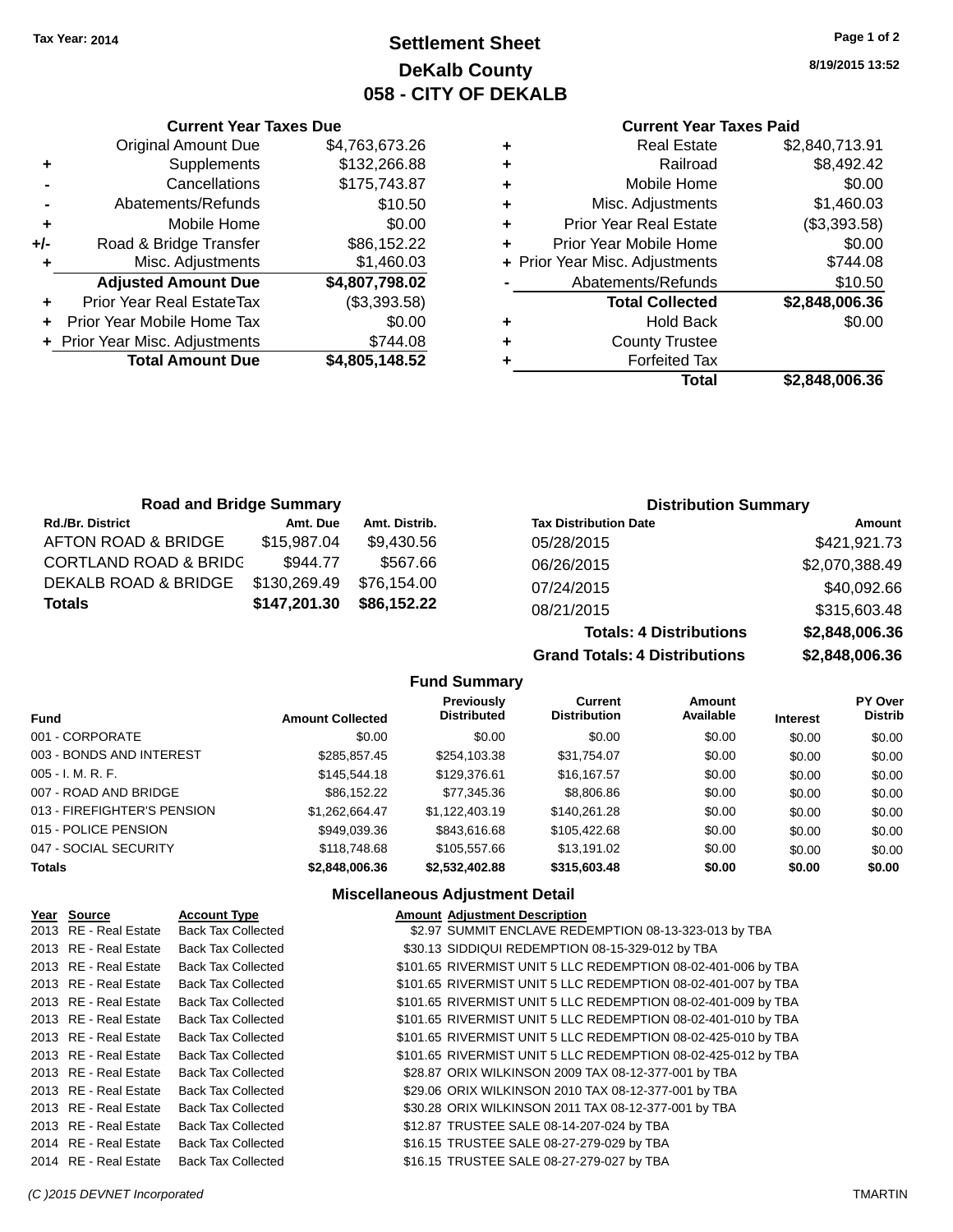# **Settlement Sheet Tax Year: 2014 Page 2 of 2**

# **DeKalb County**

### **Miscellaneous Adjustment Detail**

**Year** Source **Account Type Account Adjustment Description** 2014 RE - Real Estate Paymt In Lieu of Tax  $$1,161.68$  HOUSING AUTHORITY by TBA 2014 RE - Real Estate Back Tax Collected \$266.05 RICHWOOD GROUP REDEMPTION 11-03-202-002 by TBA **Totals \$2,204.11 16 entries Abatement Detail Year Source Account Type Amount Adjustment Description**<br>2014 RE - Real Estate RE Abatement \$4.30 PTAB INTEREST REFUN \$4.30 PTAB INTEREST REFUND 08-28-201-009 by TBA 2014 RE - Real Estate RE Abatement \$2.50 PTAB INTEREST REFUND 08-13-102-007 by TBA

2014 RE - Real Estate RE Abatement \$2.94 PTAB INTEREST REFUND 08-13-102-008 by TBA

2014 RE - Real Estate RE Abatement \$0.51 PTAB INTEREST REFUND 08-28-251-007 by TBA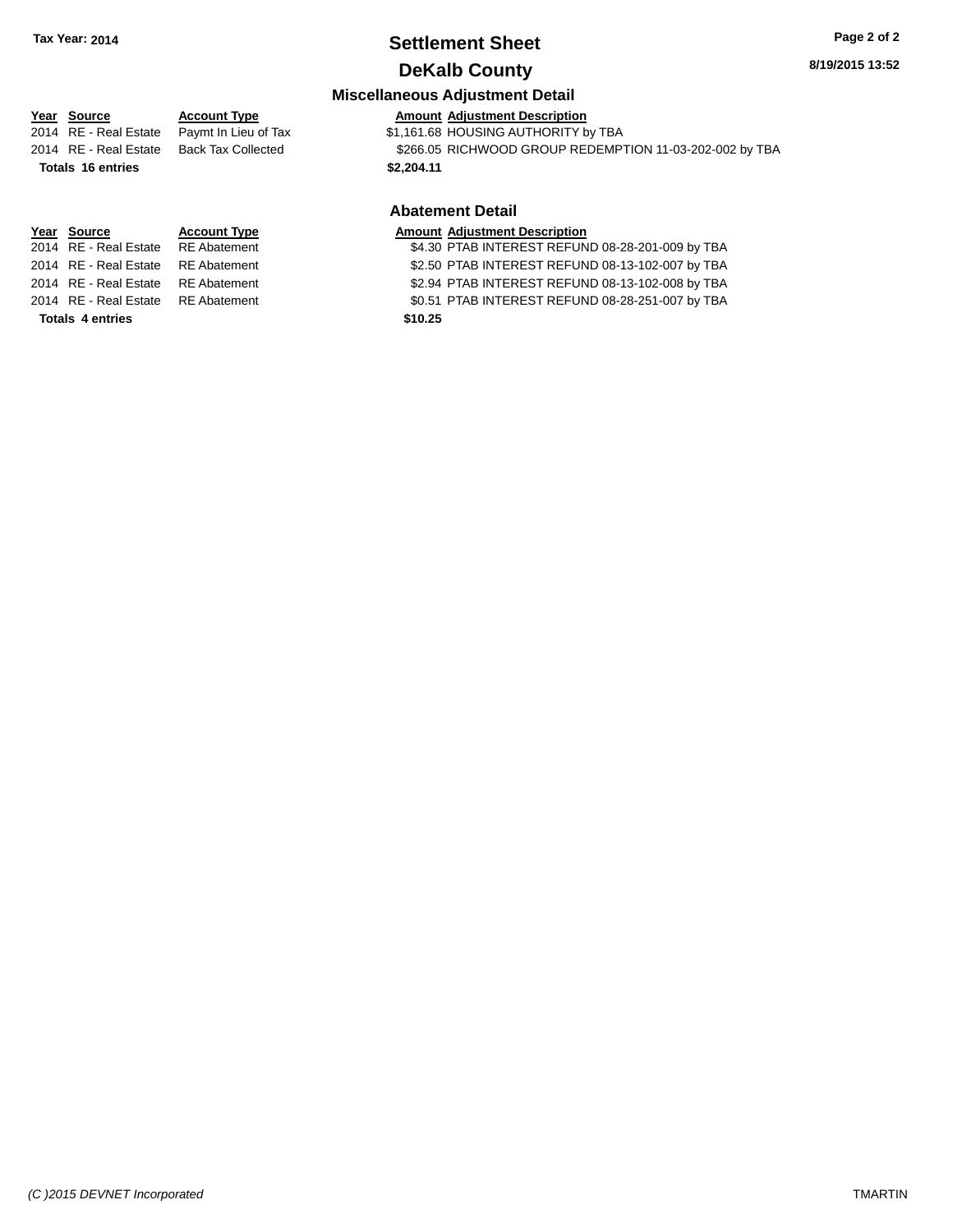# **Settlement Sheet Tax Year: 2014 Page 1 of 2 DeKalb County 059 - DE KALB LIBRARY**

**8/19/2015 13:52**

### **Current Year Taxes Paid**

| ٠ | <b>Real Estate</b>             | \$1,038,435.51 |
|---|--------------------------------|----------------|
| ٠ | Railroad                       | \$3,119.22     |
| ٠ | Mobile Home                    | \$0.00         |
| ٠ | Misc. Adjustments              | \$551.26       |
| ٠ | <b>Prior Year Real Estate</b>  | (\$1,406.82)   |
|   | Prior Year Mobile Home         | \$0.00         |
|   | + Prior Year Misc. Adjustments | \$280.79       |
|   | Abatements/Refunds             | \$3.86         |
|   | <b>Total Collected</b>         | \$1,040,976.10 |
| ٠ | <b>Hold Back</b>               | \$0.00         |
| ٠ | <b>County Trustee</b>          |                |
|   | <b>Forfeited Tax</b>           |                |
|   | Total                          | \$1,040,976.10 |

### **Current Year Taxes Due** Original Amount Due \$1,798,582.21 **+** Supplements \$44,987.03 **-** Cancellations \$64,671.13 **-** Abatements/Refunds \$3.86 **+** Mobile Home \$0.00 **+/-** Road & Bridge Transfer \$0.00 **+** Misc. Adjustments \$551.26 **Adjusted Amount Due \$1,779,445.51 +** Prior Year Real EstateTax (\$1,406.82) **+** Prior Year Mobile Home Tax \$0.00 **+** Prior Year Misc. Adjustments \$280.79 **Total Amount Due \$1,778,319.48**

### **Distribution Summary Tax Distribution Date Amount** 05/28/2015 \$154,302.01 06/26/2015 \$756,170.96 07/24/2015 \$14,668.76 08/21/2015 \$115,834.37 **Totals: 4 Distributions \$1,040,976.10 Grand Totals: 4 Distributions \$1,040,976.10**

#### **Fund Summary**

| Fund                                     | <b>Amount Collected</b> | <b>Previously</b><br><b>Distributed</b> | Current<br><b>Distribution</b> | Amount<br>Available | <b>Interest</b> | <b>PY Over</b><br><b>Distrib</b> |
|------------------------------------------|-------------------------|-----------------------------------------|--------------------------------|---------------------|-----------------|----------------------------------|
| 016 - LIBRARY (township, municipalities) | \$1.040.976.10          | \$925,141.73                            | \$115.834.37                   | \$0.00              | \$0.00          | \$0.00                           |
| Totals                                   | \$1.040.976.10          | \$925.141.73                            | \$115.834.37                   | \$0.00              | \$0.00          | \$0.00                           |

### **Miscellaneous Adjustment Detail**

| Year Source              | <b>Account Type</b>       |          | <b>Amount Adjustment Description</b>                         |
|--------------------------|---------------------------|----------|--------------------------------------------------------------|
| 2013 RE - Real Estate    | <b>Back Tax Collected</b> |          | \$1.12 SUMMIT ENCLAVE REDEMPTION 08-13-323-013 by TBA        |
| 2013 RE - Real Estate    | <b>Back Tax Collected</b> |          | \$11.37 SIDDIQUI REDEMPTION 08-15-329-012 by TBA             |
| 2013 RE - Real Estate    | <b>Back Tax Collected</b> |          | \$38.36 RIVERMIST UNIT 5 LLC REDEMPTION 08-02-401-006 by TBA |
| 2013 RE - Real Estate    | <b>Back Tax Collected</b> |          | \$38.36 RIVERMIST UNIT 5 LLC REDEMPTION 08-02-401-007 by TBA |
| 2013 RE - Real Estate    | <b>Back Tax Collected</b> |          | \$38.36 RIVERMIST UNIT 5 LLC REDEMPTION 08-02-401-009 by TBA |
| 2013 RE - Real Estate    | <b>Back Tax Collected</b> |          | \$38.36 RIVERMIST UNIT 5 LLC REDEMPTION 08-02-401-010 by TBA |
| 2013 RE - Real Estate    | <b>Back Tax Collected</b> |          | \$38.36 RIVERMIST UNIT 5 LLC REDEMPTION 08-02-425-010 by TBA |
| 2013 RE - Real Estate    | <b>Back Tax Collected</b> |          | \$38.36 RIVERMIST UNIT 5 LLC REDEMPTION 08-02-425-012 by TBA |
| 2013 RE - Real Estate    | <b>Back Tax Collected</b> |          | \$10.90 ORIX WILKINSON 2009 TAX 08-12-377-001 by TBA         |
| 2013 RE - Real Estate    | <b>Back Tax Collected</b> |          | \$10.96 ORIX WILKINSON 2010 TAX 08-12-377-001 by TBA         |
| 2013 RE - Real Estate    | <b>Back Tax Collected</b> |          | \$11.42 ORIX WILKINSON 2011 TAX 08-12-377-001 by TBA         |
| 2013 RE - Real Estate    | <b>Back Tax Collected</b> |          | \$4.86 TRUSTEE SALE 08-14-207-024 by TBA                     |
| 2014 RE - Real Estate    | <b>Back Tax Collected</b> |          | \$6.10 TRUSTEE SALE 08-27-279-029 by TBA                     |
| 2014 RE - Real Estate    | <b>Back Tax Collected</b> |          | \$6.10 TRUSTEE SALE 08-27-279-027 by TBA                     |
| 2014 RE - Real Estate    | Paymt In Lieu of Tax      |          | \$438.61 HOUSING AUTHORITY by TBA                            |
| 2014 RE - Real Estate    | <b>Back Tax Collected</b> |          | \$100.45 RICHWOOD GROUP REDEMPTION 11-03-202-002 by TBA      |
| <b>Totals 16 entries</b> |                           | \$832.05 |                                                              |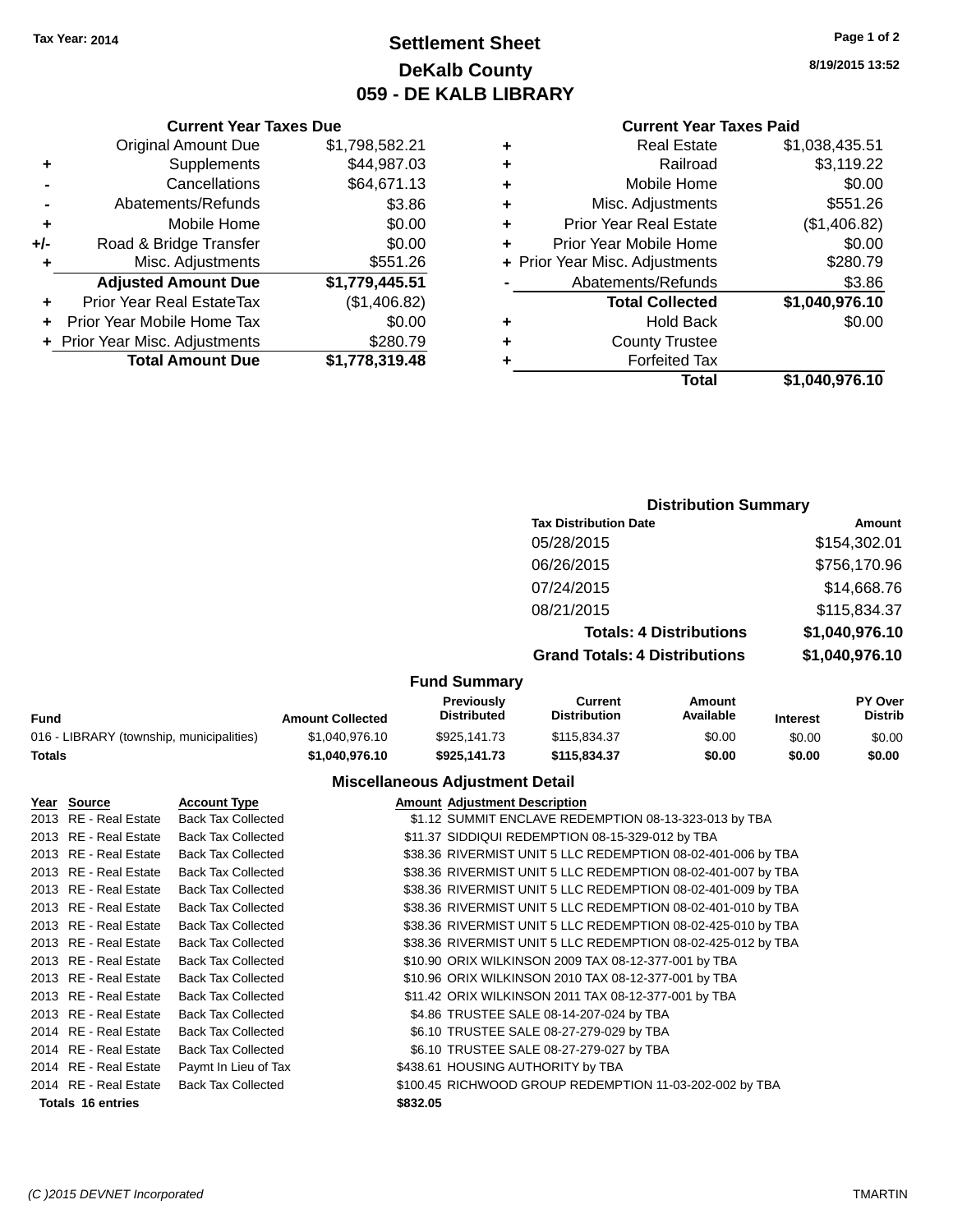# **Settlement Sheet Tax Year: 2014 Page 2 of 2 DeKalb County**

# **Abatement Detail**

### **PE** *Amount Adjustment Description*

2014 PTAB INTEREST REFUND 08-28-201-009 by TBA 20.94 PTAB INTEREST REFUND 08-13-102-007 by TBA 2014 PTAB INTEREST REFUND 08-13-102-008 by TBA 20.19 PTAB INTEREST REFUND 08-28-251-007 by TBA

| Year Source           | <b>Account Typ</b> |
|-----------------------|--------------------|
| 2014 RE - Real Estate | <b>RE</b> Abateme  |
| 2014 RE - Real Estate | <b>RE</b> Abateme  |
| 2014 RE - Real Estate | <b>RE</b> Abateme  |
| 2014 RE - Real Estate | <b>RE</b> Abateme  |
|                       |                    |

**Totals \$3.86 4 entries**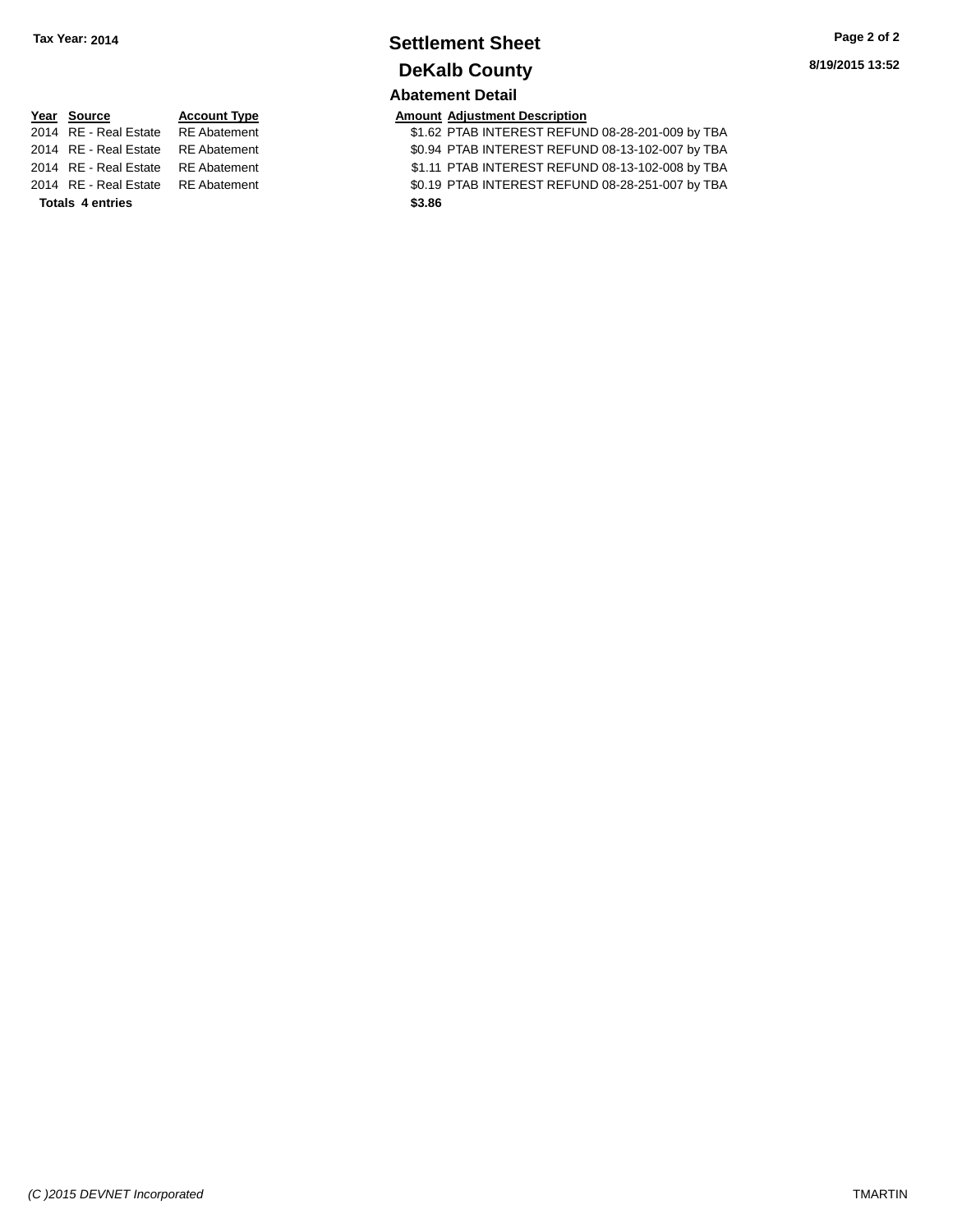# **Settlement Sheet Tax Year: 2014 Page 1 of 1 DeKalb County 060 - DEKALB SSA #3**

**8/19/2015 13:52**

|     | <b>Current Year Taxes Due</b>  |        |
|-----|--------------------------------|--------|
|     | Original Amount Due            | \$0.00 |
| ٠   | Supplements                    | \$0.00 |
|     | Cancellations                  | \$0.00 |
|     | Abatements/Refunds             | \$0.00 |
| ٠   | Mobile Home                    | \$0.00 |
| +/- | Road & Bridge Transfer         | \$0.00 |
| ٠   | Misc. Adjustments              | \$0.00 |
|     | <b>Adjusted Amount Due</b>     | \$0.00 |
| ÷   | Prior Year Real EstateTax      | \$0.00 |
| ÷   | Prior Year Mobile Home Tax     | \$0.00 |
|     | + Prior Year Misc. Adjustments | \$0.00 |
|     | <b>Total Amount Due</b>        | \$0.00 |
|     |                                |        |

### **Current Year Taxes Paid +** Real Estate \$0.00 **+** Railroad \$0.00 **+** Mobile Home \$0.00 **+** Misc. Adjustments \$0.00 **+** Prior Year Real Estate \$0.00 **+** Prior Year Mobile Home \$0.00<br> **+** Prior Year Misc. Adjustments \$0.00 **+ Prior Year Misc. Adjustments -** Abatements/Refunds \$0.00 **Total Collected \$0.00 +** Hold Back \$0.00 **+** County Trustee **+** Forfeited Tax **Total \$0.00**

|                            |                         | <b>Fund Summary</b>                     |                                |                     |                 |                           |
|----------------------------|-------------------------|-----------------------------------------|--------------------------------|---------------------|-----------------|---------------------------|
| <b>Fund</b>                | <b>Amount Collected</b> | <b>Previously</b><br><b>Distributed</b> | Current<br><b>Distribution</b> | Amount<br>Available | <b>Interest</b> | PY Over<br><b>Distrib</b> |
| 023 - SPECIAL SERVICE AREA | \$0.00                  | \$0.00                                  | \$0.00                         | \$0.00              | \$0.00          | \$0.00                    |
| <b>Totals</b>              | \$0.00                  | \$0.00                                  | \$0.00                         | \$0.00              | \$0.00          | \$0.00                    |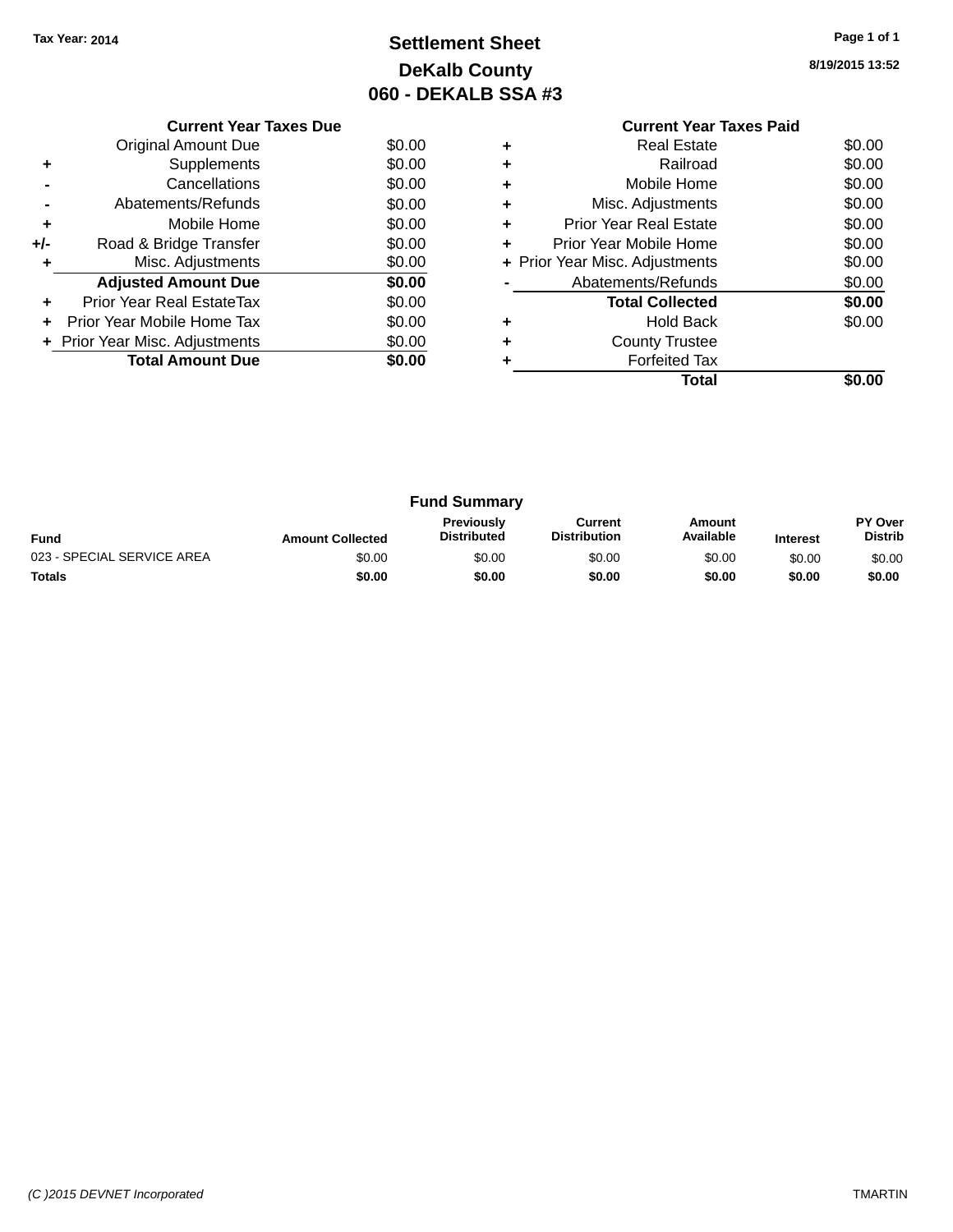# **Settlement Sheet Tax Year: 2014 Page 1 of 1 DeKalb County 061 - DEKALB SSA #4**

**8/19/2015 13:52**

|   | <b>Current Year Taxes Paid</b> |            |
|---|--------------------------------|------------|
| ٠ | Real Estate                    | \$2,747.71 |
| ٠ | Railroad                       | \$0.00     |
|   | Mobile Home                    | \$0.00     |
| ٠ | Misc. Adjustments              | \$0.00     |
| ٠ | <b>Prior Year Real Estate</b>  | \$0.00     |
| ٠ | Prior Year Mobile Home         | \$0.00     |
|   | + Prior Year Misc. Adjustments | \$0.00     |
|   | Abatements/Refunds             | \$0.00     |
|   | <b>Total Collected</b>         | \$2,747.71 |
|   | <b>Hold Back</b>               | \$0.00     |
| ٠ | <b>County Trustee</b>          |            |
|   | <b>Forfeited Tax</b>           |            |
|   | Total                          | \$2.747.71 |

|     | <b>Current Year Taxes Due</b>    |            |
|-----|----------------------------------|------------|
|     | <b>Original Amount Due</b>       | \$4,406.59 |
| ٠   | Supplements                      | \$9.48     |
|     | Cancellations                    | \$10.00    |
|     | Abatements/Refunds               | \$0.00     |
| ٠   | Mobile Home                      | \$0.00     |
| +/- | Road & Bridge Transfer           | \$0.00     |
| ٠   | Misc. Adjustments                | \$0.00     |
|     | <b>Adjusted Amount Due</b>       | \$4,406.07 |
|     | <b>Prior Year Real EstateTax</b> | \$0.00     |
|     | Prior Year Mobile Home Tax       | \$0.00     |
|     | + Prior Year Misc. Adjustments   | \$0.00     |
|     | <b>Total Amount Due</b>          | \$4.406.07 |

|                                     | <b>Distribution Summary</b>          |                                |                                     |  |
|-------------------------------------|--------------------------------------|--------------------------------|-------------------------------------|--|
|                                     | <b>Tax Distribution Date</b>         |                                | Amount                              |  |
|                                     | 05/28/2015                           |                                | \$272.18                            |  |
|                                     | 06/26/2015                           |                                | \$1,964.60                          |  |
|                                     | 07/24/2015                           |                                | \$53.04                             |  |
|                                     | 08/21/2015                           |                                | \$457.89                            |  |
|                                     |                                      | <b>Totals: 4 Distributions</b> | \$2,747.71                          |  |
|                                     | <b>Grand Totals: 4 Distributions</b> |                                | \$2,747.71                          |  |
| <b>Fund Summary</b>                 |                                      |                                |                                     |  |
| <b>Previously</b><br>Djetsik ota sl | Current<br>Distribution              | Amount<br>$A - -1 - 1 - 1 -$   | <b>PY Over</b><br><b>Distributo</b> |  |

| Fund                       | <b>Amount Collected</b> | <b>Previously</b><br><b>Distributed</b> | uurrent<br><b>Distribution</b> | Amount<br>Available | <b>Interest</b> | <b>PT OVER</b><br><b>Distrib</b> |
|----------------------------|-------------------------|-----------------------------------------|--------------------------------|---------------------|-----------------|----------------------------------|
| 023 - SPECIAL SERVICE AREA | \$2,747.71              | \$2,289.82                              | \$457.89                       | \$0.00              | \$0.00          | \$0.00                           |
| Totals                     | \$2.747.71              | \$2,289.82                              | \$457.89                       | \$0.00              | \$0.00          | \$0.00                           |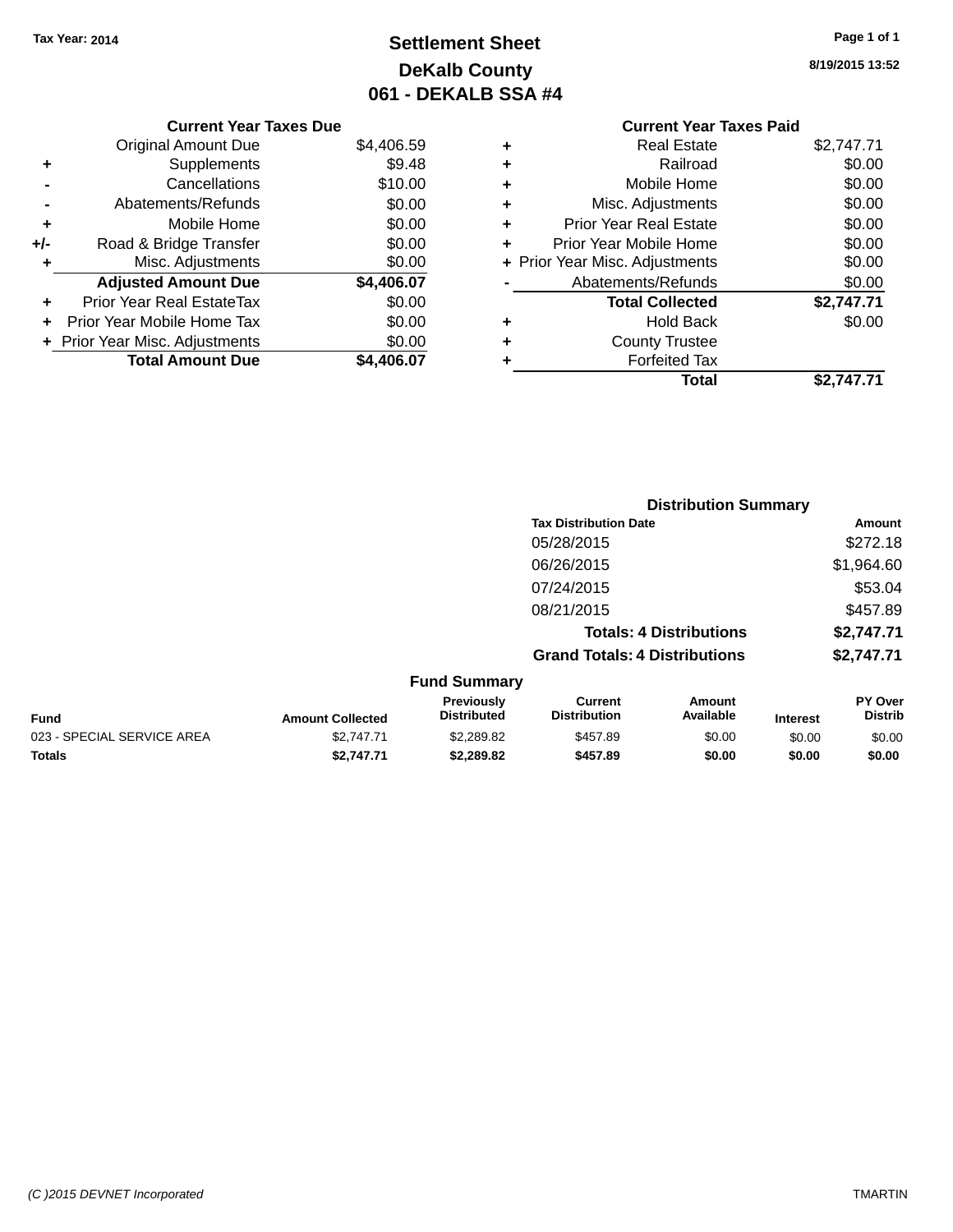# **Settlement Sheet Tax Year: 2014 Page 1 of 1 DeKalb County 062 - CITY OF GENOA**

**8/19/2015 13:52**

### **Current Year Taxes Paid**

|     | <b>Current Year Taxes Due</b>    |              |            |
|-----|----------------------------------|--------------|------------|
|     | <b>Original Amount Due</b>       | \$680,309.86 | ٠          |
|     | Supplements                      | \$4,692.91   | ٠          |
|     | Cancellations                    | \$7,191.61   | ٠          |
|     | Abatements/Refunds               | \$8.49       |            |
|     | Mobile Home                      | \$0.00       | ٠          |
| +/- | Road & Bridge Transfer           | \$20,743.96  | Pri        |
|     | Misc. Adjustments                | \$57.24      | + Prior Ye |
|     | <b>Adjusted Amount Due</b>       | \$698,603.87 |            |
|     | <b>Prior Year Real EstateTax</b> | \$686.34     |            |
|     | Prior Year Mobile Home Tax       | \$0.00       |            |
|     | + Prior Year Misc. Adjustments   | \$190.46     |            |
|     | <b>Total Amount Due</b>          | \$699,480.67 |            |
|     |                                  |              |            |

|   | <b>Real Estate</b>             | \$433,558.08 |
|---|--------------------------------|--------------|
| ٠ | Railroad                       | \$1,563.27   |
| ٠ | Mobile Home                    | \$0.00       |
| ٠ | Misc. Adjustments              | \$57.24      |
| ٠ | <b>Prior Year Real Estate</b>  | \$686.34     |
| ٠ | Prior Year Mobile Home         | \$0.00       |
|   | + Prior Year Misc. Adjustments | \$190.46     |
|   | Abatements/Refunds             | \$8.49       |
|   | <b>Total Collected</b>         | \$436,046.90 |
| ٠ | <b>Hold Back</b>               | \$0.00       |
| ٠ | <b>County Trustee</b>          |              |
|   | <b>Forfeited Tax</b>           |              |
|   | Total                          | \$436,046.90 |
|   |                                |              |

| <b>Road and Bridge Summary</b> |             |               | <b>Distribution Summary</b>    |              |  |
|--------------------------------|-------------|---------------|--------------------------------|--------------|--|
| <b>Rd./Br. District</b>        | Amt. Due    | Amt. Distrib. | <b>Tax Distribution Date</b>   | Amount       |  |
| <b>GENOA ROAD &amp; BRIDGE</b> | \$24,693.73 | \$15,126.78   | 05/28/2015                     | \$52,668.37  |  |
| KINGSTON ROAD & BRIDG          | \$8,954.98  | \$5,617.18    | 06/26/2015                     | \$313,037.78 |  |
| <b>Totals</b>                  | \$33,648.71 | \$20,743.96   | 07/24/2015                     | \$8,414.81   |  |
|                                |             |               | 08/21/2015                     | \$61,925.94  |  |
|                                |             |               | <b>Totals: 4 Distributions</b> | \$436,046.90 |  |

 $Grand$  Totals:

| : 4 Distributions | \$436,046.90 |
|-------------------|--------------|
| : 4 Distributions | \$436,046.90 |
|                   |              |

|                          |                         | <b>Fund Summary</b>                         |                                       |                     |                 |                           |
|--------------------------|-------------------------|---------------------------------------------|---------------------------------------|---------------------|-----------------|---------------------------|
| Fund                     | <b>Amount Collected</b> | <b>Previously</b><br><b>Distributed</b>     | <b>Current</b><br><b>Distribution</b> | Amount<br>Available | <b>Interest</b> | PY Over<br><b>Distrib</b> |
| 001 - CORPORATE          | \$187,282.52            | \$160,424.80                                | \$26.857.72                           | \$0.00              | \$0.00          | \$0.00                    |
| 003 - BONDS AND INTEREST | \$0.00                  | \$0.00                                      | \$0.00                                | \$0.00              | \$0.00          | \$0.00                    |
| 007 - ROAD AND BRIDGE    | \$20,743.96             | \$18,375,60                                 | \$2,368.36                            | \$0.00              | \$0.00          | \$0.00                    |
| 014 - POLICE PROTECTION  | \$215,847.88            | \$184,893,66                                | \$30.954.22                           | \$0.00              | \$0.00          | \$0.00                    |
| 047 - SOCIAL SECURITY    | \$6,086.27              | \$5,213.45                                  | \$872.82                              | \$0.00              | \$0.00          | \$0.00                    |
| 143 - MEDICARE           | \$6,086.27              | \$5.213.45                                  | \$872.82                              | \$0.00              | \$0.00          | \$0.00                    |
| <b>Totals</b>            | \$436,046.90            | \$374.120.96                                | \$61,925.94                           | \$0.00              | \$0.00          | \$0.00                    |
|                          |                         | <b>Missellanessen Adirectives of Betail</b> |                                       |                     |                 |                           |

### **Miscellaneous Adjustment Detail**

| Year Source             | <b>Account Type</b>       | <b>Amount Adjustment Description</b>                      |
|-------------------------|---------------------------|-----------------------------------------------------------|
| 2013 RE - Real Estate   | Back Tax Collected        | \$88.42 MARSH REDEMPTION 03-31-231-008 by TBA             |
| 2013 RE - Real Estate   | <b>Back Tax Collected</b> | \$102.04 ABCXYZ LIVING TR REDEMPTION 03-31-235-006 by TBA |
| 2014 RE - Real Estate   | Back Tax Collected        | \$57.24 AMCORE BANK REDEMPTION 02-24-476-009 by TBA       |
| <b>Totals 3 entries</b> |                           | \$247.70                                                  |
|                         |                           |                                                           |

Totals 1 entries \$8.27

**Year Source Account Type Anneurs Amount Adjustment Description**<br>2014 RE - Real Estate RE Abatement **Amount Adjustment Description** 

# **Abatement Detail**

\$8.27 PTAB INTEREST REFUND 03-19-461-008 by TBA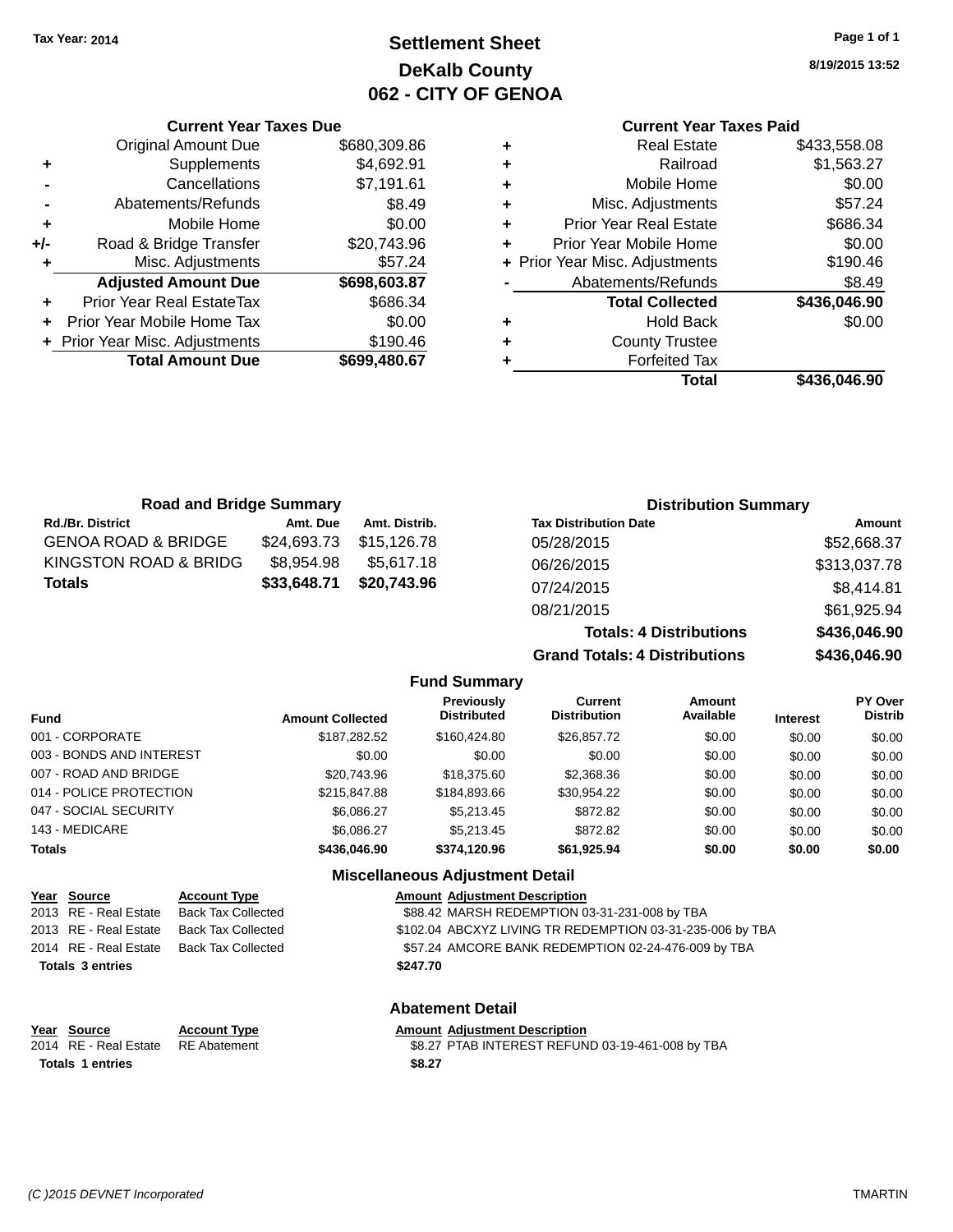# **Settlement Sheet Tax Year: 2014 Page 1 of 1 DeKalb County 063 - VILLAGE OF HINCKLEY**

**8/19/2015 13:52**

#### **Current Year Taxes Paid**

|     | <b>Original Amount Due</b>     | \$270,322.76 |
|-----|--------------------------------|--------------|
| ٠   | Supplements                    | \$1,414.07   |
|     | Cancellations                  | \$1,597.17   |
|     | Abatements/Refunds             | \$0.00       |
| ÷   | Mobile Home                    | \$0.00       |
| +/- | Road & Bridge Transfer         | \$20,265.22  |
| ٠   | Misc. Adjustments              | \$68.51      |
|     | <b>Adjusted Amount Due</b>     | \$290,473.39 |
| ÷   | Prior Year Real EstateTax      | \$0.00       |
| ÷   | Prior Year Mobile Home Tax     | \$0.00       |
|     | + Prior Year Misc. Adjustments | \$0.00       |
|     | <b>Total Amount Due</b>        | \$290,473.39 |
|     |                                |              |

**Current Year Taxes Due**

|   | <b>Real Estate</b>             | \$177,442.94 |
|---|--------------------------------|--------------|
| ٠ | Railroad                       | \$1,746.54   |
| ٠ | Mobile Home                    | \$0.00       |
| ٠ | Misc. Adjustments              | \$68.51      |
| ٠ | <b>Prior Year Real Estate</b>  | \$0.00       |
| ٠ | Prior Year Mobile Home         | \$0.00       |
|   | + Prior Year Misc. Adjustments | \$0.00       |
|   | Abatements/Refunds             | \$0.00       |
|   | <b>Total Collected</b>         | \$179,257.99 |
| ٠ | <b>Hold Back</b>               | \$0.00       |
| ٠ | <b>County Trustee</b>          |              |
|   | <b>Forfeited Tax</b>           |              |
|   | Total                          | \$179,257.99 |

**Grand Totals: 4 Distributions \$179,257.99**

| <b>Road and Bridge Summary</b> |             |               | <b>Distribution Summary</b>    |              |  |
|--------------------------------|-------------|---------------|--------------------------------|--------------|--|
| <b>Rd./Br. District</b>        | Amt. Due    | Amt. Distrib. | <b>Tax Distribution Date</b>   | Amount       |  |
| SQUAW GROVE ROAD & B           | \$34,081.93 | \$20.265.22   | 05/28/2015                     | \$24,030.56  |  |
| <b>Totals</b>                  | \$34,081.93 | \$20,265.22   | 06/26/2015                     | \$135,568.26 |  |
|                                |             |               | 07/24/2015                     | \$3,178.41   |  |
|                                |             |               | 08/21/2015                     | \$16,480.76  |  |
|                                |             |               | <b>Totals: 4 Distributions</b> | \$179,257.99 |  |

**Fund Summary Fund Interest Amount Collected Distributed PY Over Distrib Amount Available Current Distribution Previously** 001 - CORPORATE \$75,176.98 \$68,183.37 \$6,993.61 \$0.00 \$0.00 \$0.00 005 - I. M. R. F. \$14,845.48 \$13,464.41 \$1,381.07 \$0.00 \$0.00 \$0.00 007 - ROAD AND BRIDGE \$20,265.22 \$18,575.40 \$1,689.82 \$0.00 \$0.00 \$0.00 014 - POLICE PROTECTION \$25,348.22 \$22,990.10 \$2,358.12 \$0.00 \$0.00 \$0.00 027 - AUDIT \$5,309.42 \$4,815.48 \$493.94 \$0.00 \$0.00 \$0.00 035 - TORT JUDGEMENTS/LIABILITY INS \$9,020.79 \$8,181.59 \$839.20 \$0.00 \$0.00 \$0.00 047 - SOCIAL SECURITY \$20,382.88 \$18,486.68 \$1,896.20 \$0.00 \$0.00 \$0.00 048 - SCHOOL CROSSING GUARDS  $$3,542.52$   $$3,212.96$   $$329.56$   $$0.00$   $$0.00$   $$0.00$ 062 - WORKERS COMPENSATION \$5,366.48 \$4,867.24 \$499.24 \$0.00 \$0.00 \$0.00 \$0.00 **Totals \$179,257.99 \$162,777.23 \$16,480.76 \$0.00 \$0.00 \$0.00**

### **Miscellaneous Adjustment Detail**

| Year Source             | <b>Account Type</b>                        | <b>Amount Adiustment Description</b>                    |
|-------------------------|--------------------------------------------|---------------------------------------------------------|
|                         | 2014 RE - Real Estate Paymt In Lieu of Tax | \$68.51 HOUSING AUTHORITY SUNSET VIEW APARTMENTS by TBA |
| <b>Totals 1 entries</b> |                                            | \$68.51                                                 |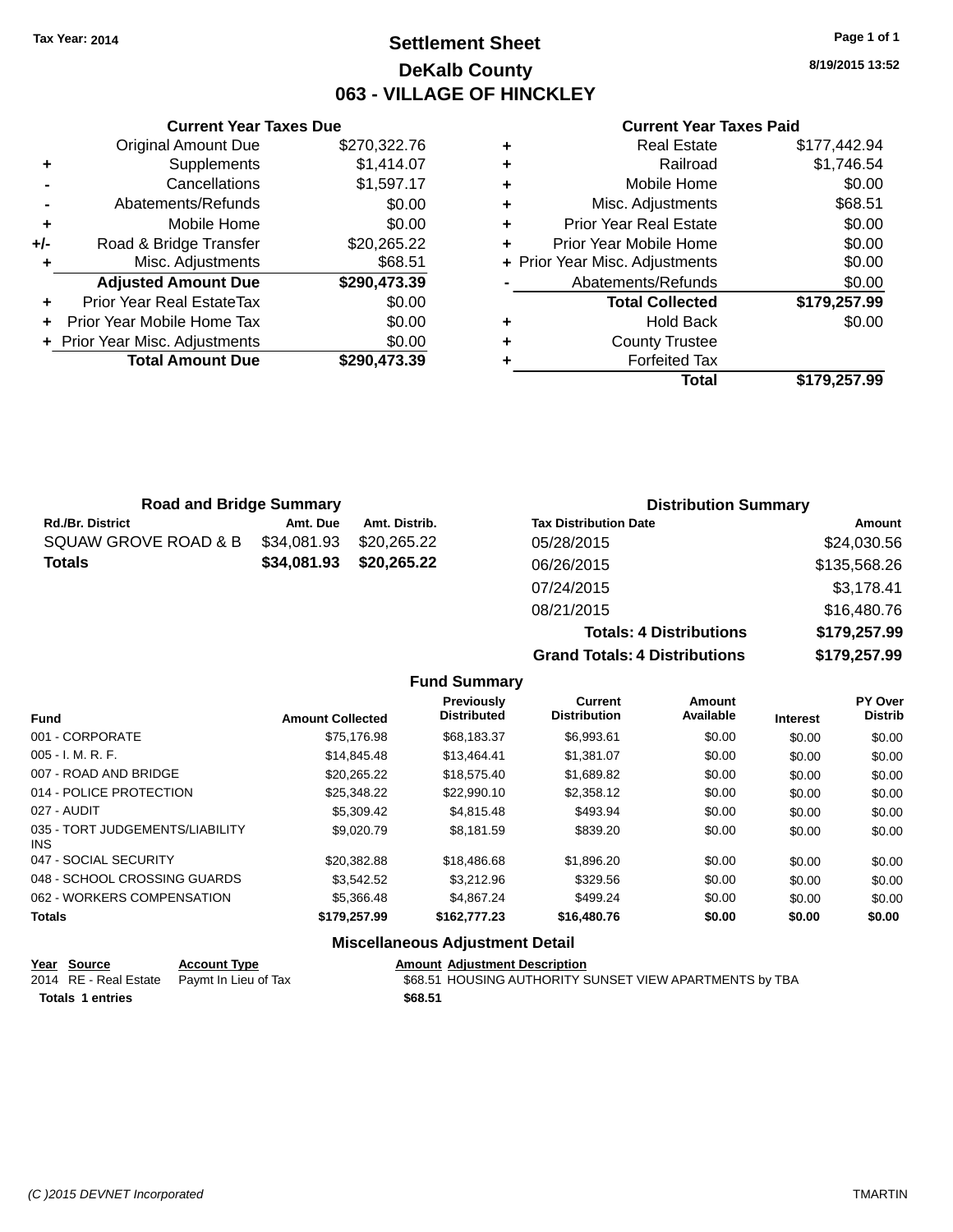# **Settlement Sheet Tax Year: 2014 Page 1 of 1 DeKalb County 064 - VILLAGE OF KINGSTON**

|     | <b>Current Year Taxes Due</b>  |              |
|-----|--------------------------------|--------------|
|     | <b>Original Amount Due</b>     | \$147,505.07 |
| ٠   | Supplements                    | \$1,166.23   |
|     | Cancellations                  | \$1,293.94   |
|     | Abatements/Refunds             | \$0.00       |
| ٠   | Mobile Home                    | \$0.00       |
| +/- | Road & Bridge Transfer         | \$9,064.65   |
| ٠   | Misc. Adjustments              | \$0.00       |
|     | <b>Adjusted Amount Due</b>     | \$156,442.01 |
| ٠   | Prior Year Real EstateTax      | \$0.00       |
| ÷   | Prior Year Mobile Home Tax     | \$0.00       |
|     | + Prior Year Misc. Adjustments | \$0.00       |
|     | <b>Total Amount Due</b>        | \$156,442.01 |
|     |                                |              |

#### **Current Year Taxes Paid**

| ٠ | <b>Real Estate</b>             | \$98,630.01 |
|---|--------------------------------|-------------|
| ٠ | Railroad                       | \$368.37    |
| ٠ | Mobile Home                    | \$0.00      |
| ٠ | Misc. Adjustments              | \$0.00      |
| ٠ | <b>Prior Year Real Estate</b>  | \$0.00      |
| ٠ | Prior Year Mobile Home         | \$0.00      |
|   | + Prior Year Misc. Adjustments | \$0.00      |
|   | Abatements/Refunds             | \$0.00      |
|   | <b>Total Collected</b>         | \$98,998.38 |
| ٠ | <b>Hold Back</b>               | \$0.00      |
| ٠ | <b>County Trustee</b>          |             |
| ٠ | <b>Forfeited Tax</b>           |             |
|   | Total                          | \$98.998.38 |
|   |                                |             |

| <b>Road and Bridge Summary</b> |             | <b>Distribution Summary</b> |                              |             |
|--------------------------------|-------------|-----------------------------|------------------------------|-------------|
| <b>Rd./Br. District</b>        | Amt. Due    | Amt. Distrib.               | <b>Tax Distribution Date</b> | Amount      |
| KINGSTON ROAD & BRIDG          | \$14,430.87 | \$9.064.65                  | 05/28/2015                   | \$10,790.40 |
| <b>Totals</b>                  | \$14,430.87 | \$9.064.65                  | 06/26/2015                   | \$73,059.94 |
|                                |             |                             | 07/24/2015                   | \$1,867.29  |
|                                |             |                             |                              |             |

08/21/2015 \$13,280.75 **Totals: 4 Distributions \$98,998.38 Grand Totals: 4 Distributions \$98,998.38 Fund Summary**

| <b>Fund</b>                             | <b>Amount Collected</b> | Previously<br><b>Distributed</b> | Current<br><b>Distribution</b> | Amount<br>Available | <b>Interest</b> | PY Over<br><b>Distrib</b> |
|-----------------------------------------|-------------------------|----------------------------------|--------------------------------|---------------------|-----------------|---------------------------|
| 001 - CORPORATE                         | \$31.704.71             | \$27,423.09                      | \$4,281.62                     | \$0.00              | \$0.00          | \$0.00                    |
| $005 - I. M. R. F.$                     | \$7.621.43              | \$6,592.19                       | \$1.029.24                     | \$0.00              | \$0.00          | \$0.00                    |
| 007 - ROAD AND BRIDGE                   | \$9.064.65              | \$7.929.11                       | \$1,135.54                     | \$0.00              | \$0.00          | \$0.00                    |
| 014 - POLICE PROTECTION                 | \$10.670.30             | \$9.229.31                       | \$1,440.99                     | \$0.00              | \$0.00          | \$0.00                    |
| 025 - GARBAGE DISPOSAL                  | \$3,384.82              | \$2,927.72                       | \$457.10                       | \$0.00              | \$0.00          | \$0.00                    |
| 027 - AUDIT                             | \$5,853.60              | \$5,063.10                       | \$790.50                       | \$0.00              | \$0.00          | \$0.00                    |
| 031 - WORKING CASH                      | \$304.96                | \$263.78                         | \$41.18                        | \$0.00              | \$0.00          | \$0.00                    |
| 035 - TORT JUDGEMENTS/LIABILITY<br>INS. | \$25.150.24             | \$21.753.79                      | \$3.396.45                     | \$0.00              | \$0.00          | \$0.00                    |
| 047 - SOCIAL SECURITY                   | \$5.243.67              | \$4,535,54                       | \$708.13                       | \$0.00              | \$0.00          | \$0.00                    |
| <b>Totals</b>                           | \$98,998.38             | \$85,717.63                      | \$13,280.75                    | \$0.00              | \$0.00          | \$0.00                    |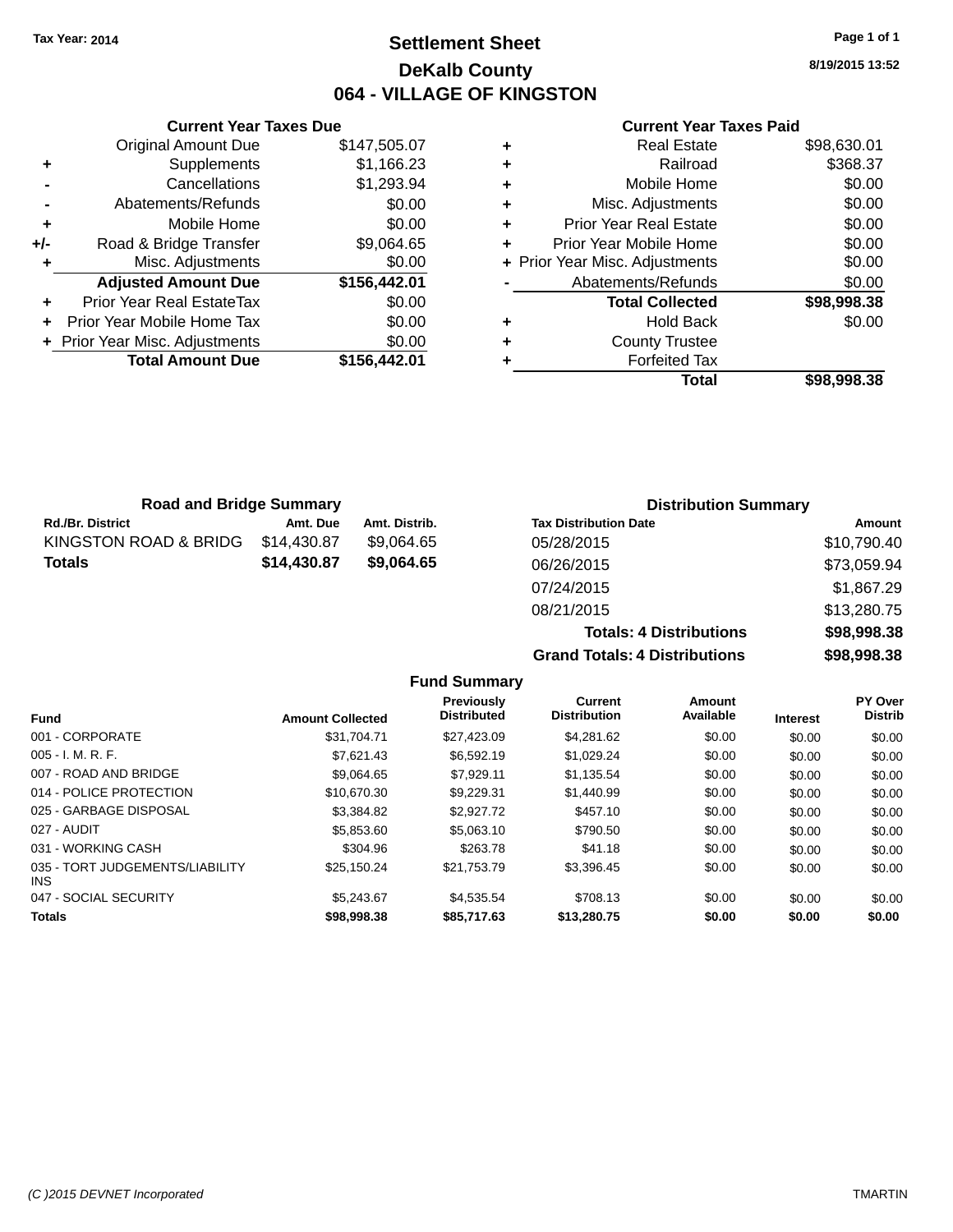# **Settlement Sheet Tax Year: 2014 Page 1 of 1 DeKalb County 065 - VILLAGE OF KIRKLAND**

**8/19/2015 13:52**

|     | <b>Current Year Taxes Due</b>    |              |
|-----|----------------------------------|--------------|
|     | <b>Original Amount Due</b>       | \$195,965.80 |
| ٠   | Supplements                      | \$1,990.09   |
|     | Cancellations                    | \$2,187.41   |
|     | Abatements/Refunds               | \$0.00       |
| ٠   | Mobile Home                      | \$0.00       |
| +/- | Road & Bridge Transfer           | \$15,374.28  |
| ٠   | Misc. Adjustments                | \$0.00       |
|     | <b>Adjusted Amount Due</b>       | \$211,142.76 |
| ÷   | <b>Prior Year Real EstateTax</b> | \$4.94       |
| ÷   | Prior Year Mobile Home Tax       | \$0.00       |
|     | + Prior Year Misc. Adjustments   | \$0.00       |
|     | <b>Total Amount Due</b>          | \$211,147.70 |
|     |                                  |              |

#### **Current Year Taxes Paid**

| ٠ | <b>Real Estate</b>             | \$135,756.51 |
|---|--------------------------------|--------------|
| ÷ | Railroad                       | \$396.40     |
| ٠ | Mobile Home                    | \$0.00       |
| ٠ | Misc. Adjustments              | \$0.00       |
| ٠ | <b>Prior Year Real Estate</b>  | \$4.94       |
| ٠ | Prior Year Mobile Home         | \$0.00       |
|   | + Prior Year Misc. Adjustments | \$0.00       |
|   | Abatements/Refunds             | \$0.00       |
|   | <b>Total Collected</b>         | \$136,157.85 |
| ٠ | <b>Hold Back</b>               | \$0.00       |
| ٠ | <b>County Trustee</b>          |              |
| ٠ | <b>Forfeited Tax</b>           |              |
|   | Total                          | \$136,157.85 |
|   |                                |              |

**Totals: 4 Distributions \$136,157.85**

**Grand Totals: 4 Distributions \$136,157.85**

| <b>Road and Bridge Summary</b> |             |               | <b>Distribution Summary</b>  |             |  |
|--------------------------------|-------------|---------------|------------------------------|-------------|--|
| <b>Rd./Br. District</b>        | Amt. Due    | Amt. Distrib. | <b>Tax Distribution Date</b> | Amount      |  |
| FRANKLIN ROAD & BRIDGI         | \$24,816.71 | \$15,374.28   | 05/28/2015                   | \$19,888.61 |  |
| <b>Totals</b>                  | \$24.816.71 | \$15,374.28   | 06/26/2015                   | \$96,321.59 |  |
|                                |             |               | 07/24/2015                   | \$1,800.33  |  |
|                                |             |               | 08/21/2015                   | \$18,147.32 |  |

**Fund Summary Fund Interest Amount Collected Distributed PY Over Distrib Amount Available Current Distribution Previously** 001 - CORPORATE \$47,132.16 \$40,795.81 \$6,336.35 \$0.00 \$0.00 \$0.00 007 - ROAD AND BRIDGE 6 .00 \$15,374.28 \$13,464.88 \$1,909.40 \$0.00 \$0.00 \$0.00 \$0.00 014 - POLICE PROTECTION \$58,918.83 \$50,997.88 \$7,920.95 \$0.00 \$0.00 \$0.00 \$0.00 027 - AUDIT \$2,947.24 \$2,551.02 \$396.22 \$0.00 \$0.00 \$0.00 035 - TORT JUDGEMENTS/LIABILITY INS \$11,785.34 \$10,200.94 \$1,584.40 \$0.00 \$0.00 \$0.00 \$0.00 **Totals \$136,157.85 \$118,010.53 \$18,147.32 \$0.00 \$0.00 \$0.00**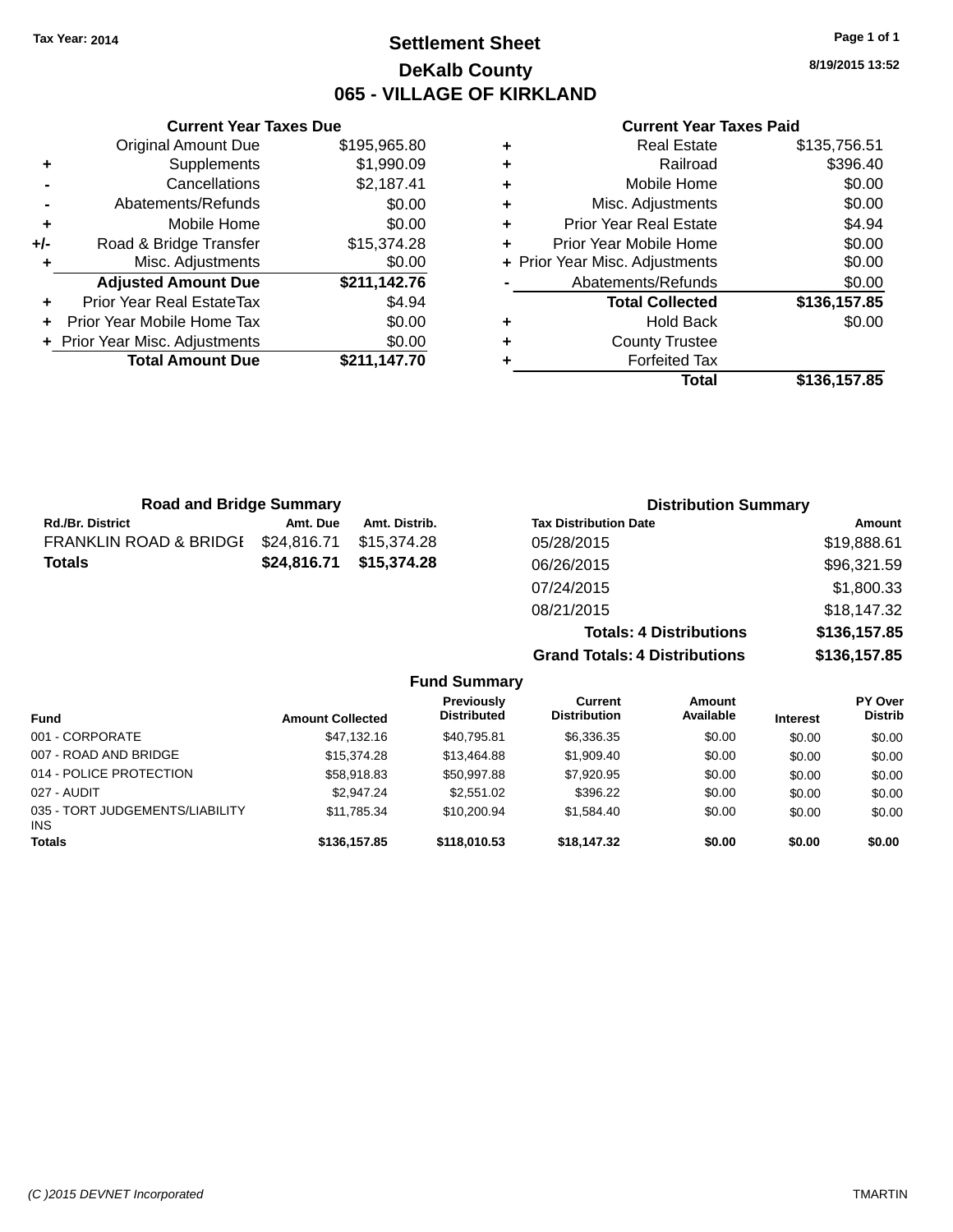# **Settlement Sheet Tax Year: 2014 Page 1 of 1 DeKalb County 066 - KIRKLAND LIBRARY**

**8/19/2015 13:52**

### **Current Year Taxes Paid**

|       | <b>Current Year Taxes Due</b>  |             |
|-------|--------------------------------|-------------|
|       | <b>Original Amount Due</b>     | \$48,057.62 |
| ٠     | Supplements                    | \$408.32    |
|       | Cancellations                  | \$445.27    |
|       | Abatements/Refunds             | \$0.00      |
| ÷     | Mobile Home                    | \$0.00      |
| $+/-$ | Road & Bridge Transfer         | \$0.00      |
| ٠     | Misc. Adjustments              | \$0.00      |
|       | <b>Adjusted Amount Due</b>     | \$48,020.67 |
| ÷     | Prior Year Real EstateTax      | \$0.00      |
| ÷     | Prior Year Mobile Home Tax     | \$0.00      |
|       | + Prior Year Misc. Adjustments | \$0.00      |
|       | <b>Total Amount Due</b>        | \$48,020,67 |
|       |                                |             |

|   | <b>Real Estate</b>             | \$29,535.37 |
|---|--------------------------------|-------------|
| ٠ | Railroad                       | \$84.79     |
| ٠ | Mobile Home                    | \$0.00      |
| ٠ | Misc. Adjustments              | \$0.00      |
| ٠ | <b>Prior Year Real Estate</b>  | \$0.00      |
| ÷ | Prior Year Mobile Home         | \$0.00      |
|   | + Prior Year Misc. Adjustments | \$0.00      |
|   | Abatements/Refunds             | \$0.00      |
|   | <b>Total Collected</b>         | \$29,620.16 |
| ٠ | <b>Hold Back</b>               | \$0.00      |
| ٠ | <b>County Trustee</b>          |             |
| ٠ | <b>Forfeited Tax</b>           |             |
|   | Total                          | \$29,620.16 |
|   |                                |             |

## **Distribution Summary Tax Distribution Date Amount** 05/28/2015 \$4,177.30 06/26/2015 \$21,061.67 07/24/2015 \$399.10 08/21/2015 \$3,982.09 **Totals: 4 Distributions \$29,620.16 Grand Totals: 4 Distributions \$29,620.16**

| <b>Fund</b>                              | <b>Amount Collected</b> | Previously<br><b>Distributed</b> | Current<br><b>Distribution</b> | Amount<br>Available | <b>Interest</b> | <b>PY Over</b><br><b>Distrib</b> |
|------------------------------------------|-------------------------|----------------------------------|--------------------------------|---------------------|-----------------|----------------------------------|
| $005 - I. M. R. F.$                      | \$5.11                  | \$4.43                           | \$0.68                         | \$0.00              | \$0.00          | \$0.00                           |
| 016 - LIBRARY (township, municipalities) | \$28,289.60             | \$24,486,38                      | \$3,803.22                     | \$0.00              | \$0.00          | \$0.00                           |
| 047 - SOCIAL SECURITY                    | \$1.325.45              | \$1,147.26                       | \$178.19                       | \$0.00              | \$0.00          | \$0.00                           |
| <b>Totals</b>                            | \$29,620.16             | \$25,638.07                      | \$3,982.09                     | \$0.00              | \$0.00          | \$0.00                           |
|                                          |                         |                                  |                                |                     |                 |                                  |

**Fund Summary**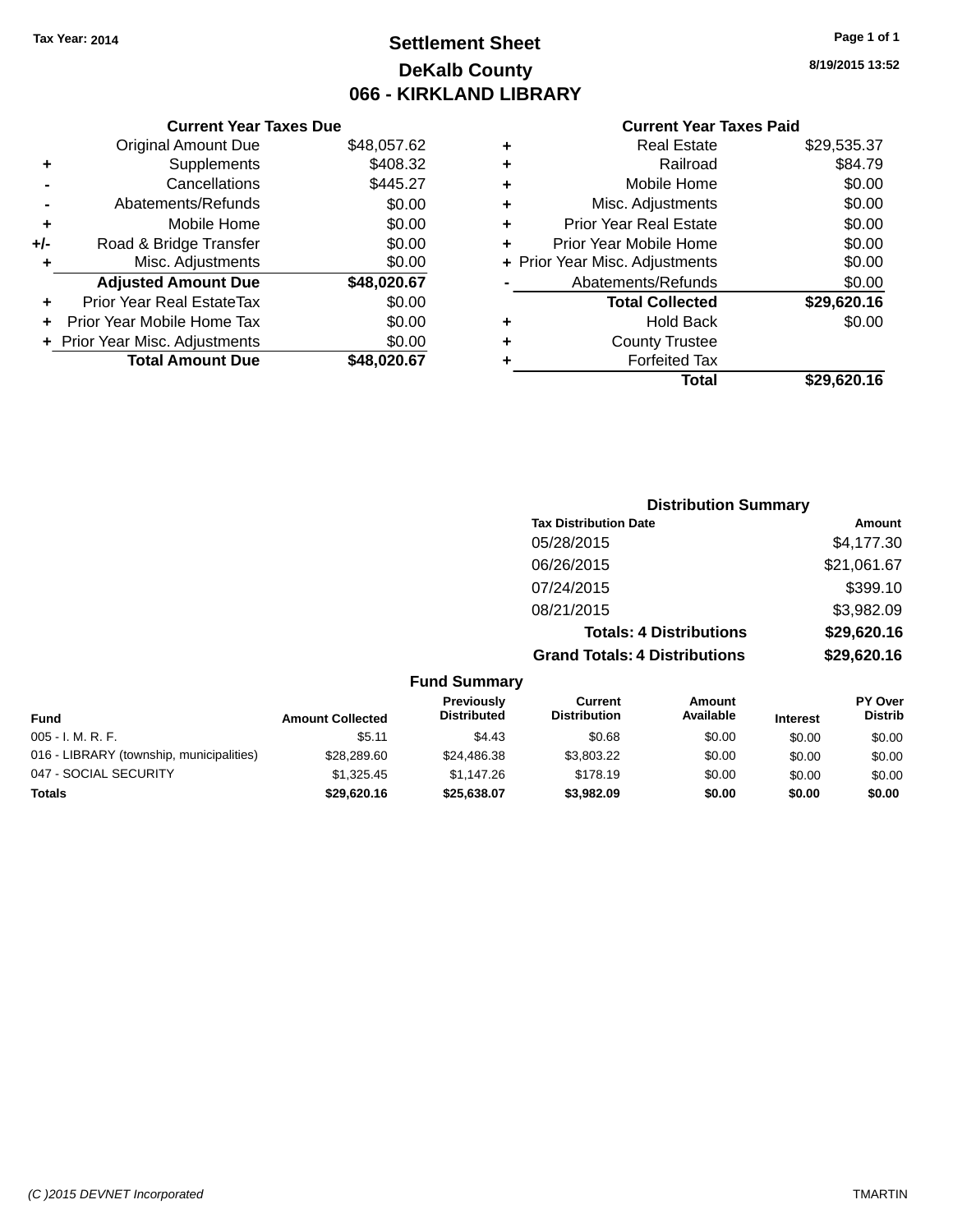# **Settlement Sheet Tax Year: 2014 Page 1 of 1 DeKalb County 067 - VILLAGE OF LEE**

**8/19/2015 13:52**

### **Current Year Taxes Paid +** Real Estate \$6,284.05 **+** Railroad \$398.18 **+** Mobile Home \$0.00 **+** Misc. Adjustments \$0.00 **+** Prior Year Real Estate \$0.00 **+** Prior Year Mobile Home \$0.00 **+ Prior Year Misc. Adjustments**  $$0.00$ Abatements/Refunds \$0.00 **Total Collected \$6,682.23 +** Hold Back \$0.00 **+** County Trustee **+** Forfeited Tax **Total \$6,682.23**

**Grand Totals: 4 Distributions \$6,682.23**

|     | <b>Current Year Taxes Due</b>  |             |
|-----|--------------------------------|-------------|
|     | <b>Original Amount Due</b>     | \$10,504.38 |
| ٠   | Supplements                    | \$42.62     |
|     | Cancellations                  | \$75.89     |
|     | Abatements/Refunds             | \$0.00      |
| ÷   | Mobile Home                    | \$0.00      |
| +/- | Road & Bridge Transfer         | \$916.02    |
|     | Misc. Adjustments              | \$0.00      |
|     | <b>Adjusted Amount Due</b>     | \$11,387.13 |
|     | Prior Year Real EstateTax      | \$0.00      |
|     | Prior Year Mobile Home Tax     | \$0.00      |
|     | + Prior Year Misc. Adjustments | \$0.00      |
|     | <b>Total Amount Due</b>        | \$11,387.13 |
|     |                                |             |

| <b>Road and Bridge Summary</b> |            |               | <b>Distribution Summary</b>    |            |
|--------------------------------|------------|---------------|--------------------------------|------------|
| <b>Rd./Br. District</b>        | Amt. Due   | Amt. Distrib. | <b>Tax Distribution Date</b>   | Amount     |
| SHABBONA ROAD & BRIDC          | \$1,512.83 | \$916.02      | 05/28/2015                     | \$1,161.41 |
| <b>Totals</b>                  | \$1,512.83 | \$916.02      | 06/26/2015                     | \$4,830.13 |
|                                |            |               | 07/24/2015                     | \$55.86    |
|                                |            |               | 08/21/2015                     | \$634.83   |
|                                |            |               | <b>Totals: 4 Distributions</b> | \$6,682.23 |

**Fund Summary Fund Interest Amount Collected Distributed PY Over Distrib Amount Available Current Distribution Previously** 001 - CORPORATE \$1,636.34 \$1,476.92 \$0.00 \$0.00 \$0.00 \$0.00 007 - ROAD AND BRIDGE 60.00 \$916.02 \$842.95 \$73.07 \$0.00 \$0.00 \$0.00 \$0.00 025 - GARBAGE DISPOSAL \$582.22 \$525.50 \$0.00 \$0.00 \$0.00 \$0.00 027 - AUDIT \$650.76 \$587.36 \$63.40 \$0.00 \$0.00 \$0.00 035 - TORT JUDGEMENTS/LIABILITY INS \$1,345.58 \$1,214.49 \$131.09 \$0.00 \$0.00 \$0.00 072 - WATERWORKS SYSTEM \$1,120.48 \$1,011.32 \$109.16 \$0.00 \$0.00 \$0.00 \$0.00 109 - PRIOR YEAR ADJUSTMENT **\$430.83** \$388.86 \$41.97 \$0.00 \$0.00 \$0.00 \$0.00 **Totals \$6,682.23 \$6,047.40 \$634.83 \$0.00 \$0.00 \$0.00**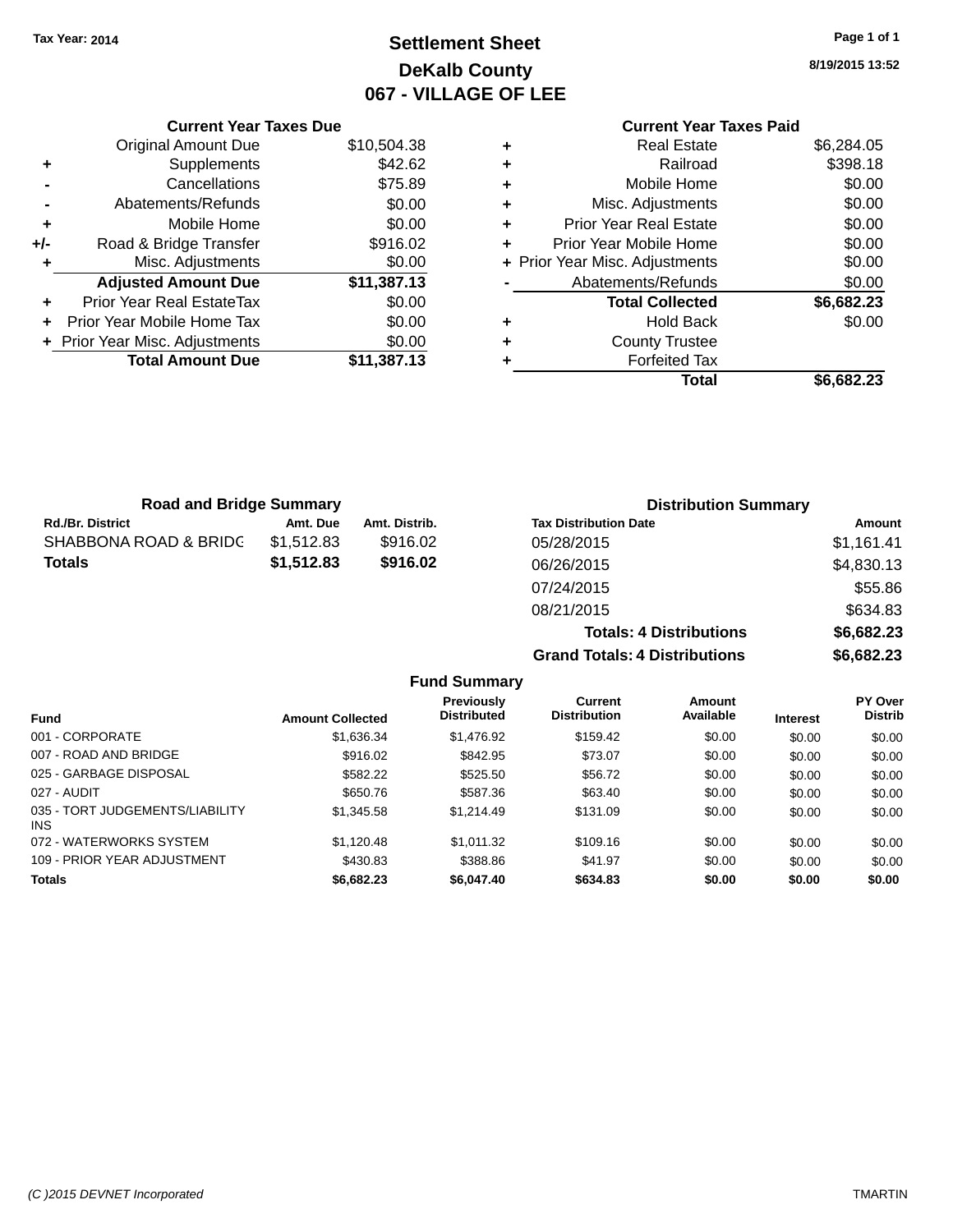# **Settlement Sheet Tax Year: 2014 Page 1 of 1 DeKalb County 068 - VILLAGE OF MALTA**

**8/19/2015 13:52**

### **Current Year Taxes Paid**

|     | <b>Current Year Taxes Due</b> |              |  |  |  |  |
|-----|-------------------------------|--------------|--|--|--|--|
|     | <b>Original Amount Due</b>    | \$106,772.06 |  |  |  |  |
| ٠   | Supplements                   | \$1,694.34   |  |  |  |  |
|     | Cancellations                 | \$1,995.06   |  |  |  |  |
|     | Abatements/Refunds            | \$0.00       |  |  |  |  |
| ٠   | Mobile Home                   | \$0.00       |  |  |  |  |
| +/- | Road & Bridge Transfer        | \$6,281.24   |  |  |  |  |
|     | Misc. Adjustments             | \$0.00       |  |  |  |  |
|     | <b>Adjusted Amount Due</b>    | \$112,752.58 |  |  |  |  |
| ٠   | Prior Year Real EstateTax     | \$0.00       |  |  |  |  |
|     | Prior Year Mobile Home Tax    | \$0.00       |  |  |  |  |
|     | Prior Year Misc. Adjustments  | \$0.00       |  |  |  |  |
|     | <b>Total Amount Due</b>       | \$112,752.58 |  |  |  |  |
|     |                               |              |  |  |  |  |

|   | <b>Real Estate</b>             | \$67,373.19 |
|---|--------------------------------|-------------|
| ٠ | Railroad                       | \$621.82    |
| ٠ | Mobile Home                    | \$0.00      |
| ٠ | Misc. Adjustments              | \$0.00      |
| ٠ | <b>Prior Year Real Estate</b>  | \$0.00      |
| ٠ | Prior Year Mobile Home         | \$0.00      |
|   | + Prior Year Misc. Adjustments | \$0.00      |
|   | Abatements/Refunds             | \$0.00      |
|   | <b>Total Collected</b>         | \$67,995.01 |
| ٠ | <b>Hold Back</b>               | \$0.00      |
| ٠ | <b>County Trustee</b>          |             |
| ٠ | <b>Forfeited Tax</b>           |             |
|   | <b>Total</b>                   | \$67,995.01 |
|   |                                |             |

| <b>Road and Bridge Summary</b> |             |               | <b>Distribution Summary</b>  |             |  |
|--------------------------------|-------------|---------------|------------------------------|-------------|--|
| <b>Rd./Br. District</b>        | Amt. Due    | Amt. Distrib. | <b>Tax Distribution Date</b> | Amount      |  |
| MALTA ROAD & BRIDGE            | \$10.510.64 | \$6.281.24    | 05/28/2015                   | \$7,580.83  |  |
| <b>Totals</b>                  | \$10,510.64 | \$6,281.24    | 06/26/2015                   | \$53,362.52 |  |
|                                |             |               | 07/24/2015                   | \$1,002.35  |  |
|                                |             |               |                              |             |  |

| <u>.</u>                             | $- - - - - - - - -$ |
|--------------------------------------|---------------------|
| 07/24/2015                           | \$1,002.35          |
| 08/21/2015                           | \$6,049.31          |
| <b>Totals: 4 Distributions</b>       | \$67.995.01         |
| <b>Grand Totals: 4 Distributions</b> | \$67,995.01         |
|                                      |                     |

| <b>Fund Summary</b>                     |                         |                                  |                                |                     |                 |                           |
|-----------------------------------------|-------------------------|----------------------------------|--------------------------------|---------------------|-----------------|---------------------------|
| <b>Fund</b>                             | <b>Amount Collected</b> | Previously<br><b>Distributed</b> | Current<br><b>Distribution</b> | Amount<br>Available | <b>Interest</b> | PY Over<br><b>Distrib</b> |
| 001 - CORPORATE                         | \$15,606.25             | \$14,190.04                      | \$1,416.21                     | \$0.00              | \$0.00          | \$0.00                    |
| 003 - BONDS AND INTEREST                | \$0.00                  | \$0.00                           | \$0.00                         | \$0.00              | \$0.00          | \$0.00                    |
| $005 - I. M. R. F.$                     | \$6,936.19              | \$6,306.76                       | \$629.43                       | \$0.00              | \$0.00          | \$0.00                    |
| 007 - ROAD AND BRIDGE                   | \$6,281,24              | \$5,832.20                       | \$449.04                       | \$0.00              | \$0.00          | \$0.00                    |
| 014 - POLICE PROTECTION                 | \$4,624.33              | \$4,204.69                       | \$419.64                       | \$0.00              | \$0.00          | \$0.00                    |
| 025 - GARBAGE DISPOSAL                  | \$578.56                | \$526.06                         | \$52.50                        | \$0.00              | \$0.00          | \$0.00                    |
| 027 - AUDIT                             | \$7,514.13              | \$6,832.26                       | \$681.87                       | \$0.00              | \$0.00          | \$0.00                    |
| 035 - TORT JUDGEMENTS/LIABILITY<br>INS. | \$14,739.05             | \$13,401.54                      | \$1,337.51                     | \$0.00              | \$0.00          | \$0.00                    |
| 041 - STREET LIGHTING                   | \$3,045.15              | \$2,768.82                       | \$276.33                       | \$0.00              | \$0.00          | \$0.00                    |
| 047 - SOCIAL SECURITY                   | \$8.670.11              | \$7,883.33                       | \$786.78                       | \$0.00              | \$0.00          | \$0.00                    |
| <b>Totals</b>                           | \$67,995.01             | \$61,945.70                      | \$6,049.31                     | \$0.00              | \$0.00          | \$0.00                    |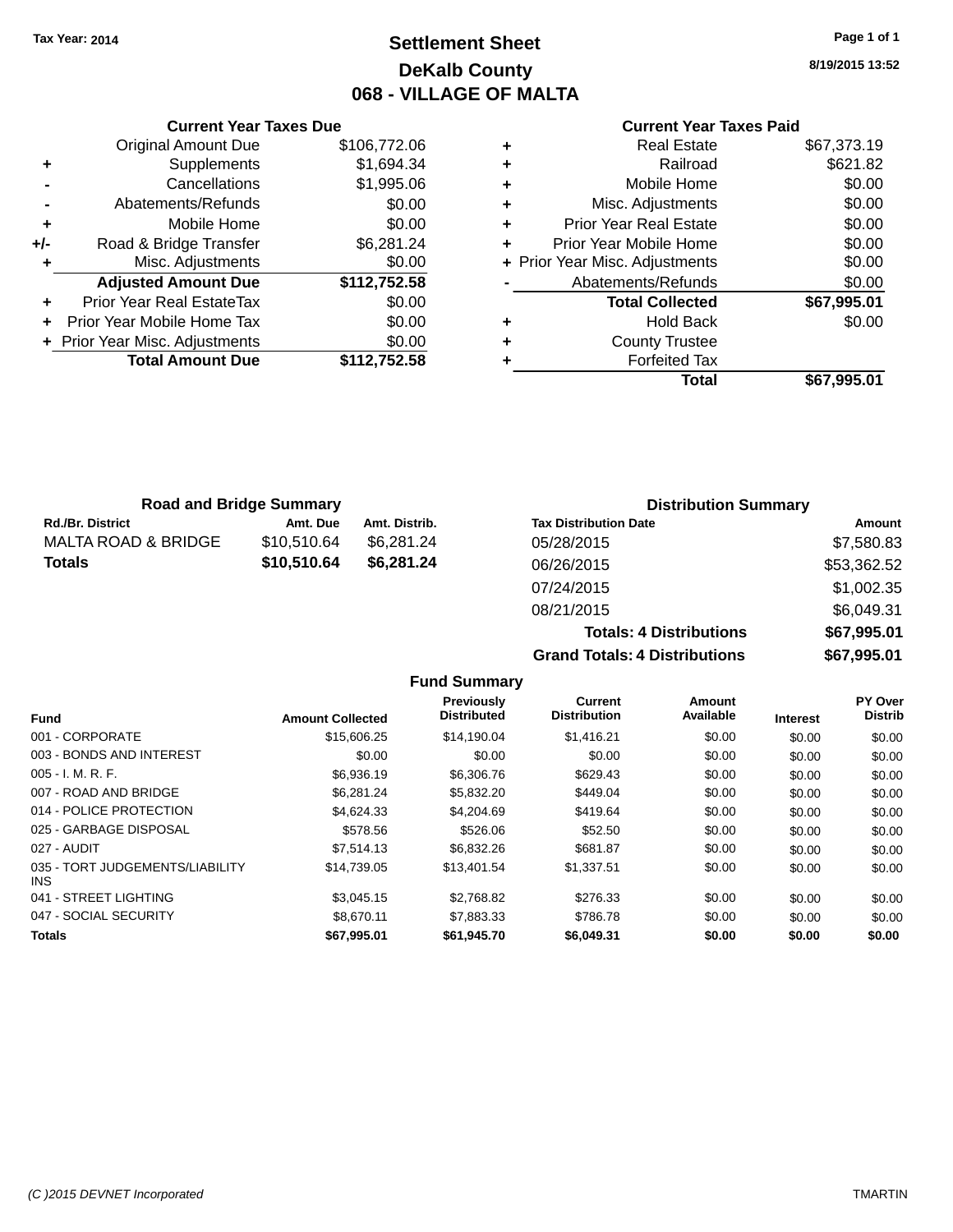# **Settlement Sheet Tax Year: 2014 Page 1 of 1 DeKalb County 069 - VILLAGE OF MAPLE PARK**

**8/19/2015 13:52**

|     | <b>Current Year Taxes Due</b>  |              |
|-----|--------------------------------|--------------|
|     | Original Amount Due            | \$106,010.82 |
| ٠   | Supplements                    | \$517.47     |
|     | Cancellations                  | \$573.78     |
|     | Abatements/Refunds             | \$0.02       |
| ٠   | Mobile Home                    | \$0.00       |
| +/- | Road & Bridge Transfer         | \$1,766.07   |
| ٠   | Misc. Adjustments              | \$0.00       |
|     | <b>Adjusted Amount Due</b>     | \$107,720.56 |
|     | Prior Year Real EstateTax      | \$3.15       |
|     | Prior Year Mobile Home Tax     | \$0.00       |
|     | + Prior Year Misc. Adjustments | \$0.00       |
|     | <b>Total Amount Due</b>        | \$107,723.71 |
|     |                                |              |

### **Current Year Taxes Paid**

|   | Total                          | \$63,359.15 |
|---|--------------------------------|-------------|
| ٠ | <b>Forfeited Tax</b>           |             |
| ٠ | <b>County Trustee</b>          |             |
| ٠ | <b>Hold Back</b>               | \$0.00      |
|   | <b>Total Collected</b>         | \$63,359.15 |
|   | Abatements/Refunds             | \$0.02      |
|   | + Prior Year Misc. Adjustments | \$0.00      |
| ÷ | Prior Year Mobile Home         | \$0.00      |
| ٠ | <b>Prior Year Real Estate</b>  | \$3.15      |
| ٠ | Misc. Adjustments              | \$0.00      |
| ٠ | Mobile Home                    | \$0.00      |
| ÷ | Railroad                       | \$0.00      |
| ٠ | <b>Real Estate</b>             | \$63,356.02 |

**Totals: 4 Distributions \$63,359.15**

**Grand Totals: 4 Distributions \$63,359.15**

| <b>Road and Bridge Summary</b>   |            |               | <b>Distribution Summary</b>  |             |  |
|----------------------------------|------------|---------------|------------------------------|-------------|--|
| <b>Rd./Br. District</b>          | Amt. Due   | Amt. Distrib. | <b>Tax Distribution Date</b> | Amount      |  |
| <b>CORTLAND ROAD &amp; BRIDC</b> | \$2,939.12 | \$1.766.07    | 05/28/2015                   | \$6,784.11  |  |
| <b>Totals</b>                    | \$2,939.12 | \$1,766.07    | 06/26/2015                   | \$48,813.30 |  |
|                                  |            |               | 07/24/2015                   | \$285.00    |  |
|                                  |            |               | 08/21/2015                   | \$7,476.74  |  |

**Fund Summary Fund Interest Amount Collected Distributed PY Over Distrib Amount Available Current Distribution Previously** 001 - CORPORATE \$30,136.87 \$26,584.67 \$3,552.20 \$0.00 \$0.00 \$0.00 003 - BONDS AND INTEREST  $$0.00$   $$0.00$   $$0.00$   $$0.00$   $$0.00$   $$0.00$   $$0.00$   $$0.00$ 007 - ROAD AND BRIDGE \$1,766.07 \$1,549.24 \$216.83 \$0.00 \$0.00 \$0.00 \$0.00 014 - POLICE PROTECTION **\$22,467.56** \$19,819.33 \$2,648.23 \$0.00 \$0.00 \$0.00 027 - AUDIT \$2,996.45 \$2,643.26 \$353.19 \$0.00 \$0.00 \$0.00 035 - TORT JUDGEMENTS/LIABILITY INS \$5,992.20 \$5,285.91 \$706.29 \$0.00 \$0.00 \$0.00 **Totals \$63,359.15 \$55,882.41 \$7,476.74 \$0.00 \$0.00 \$0.00**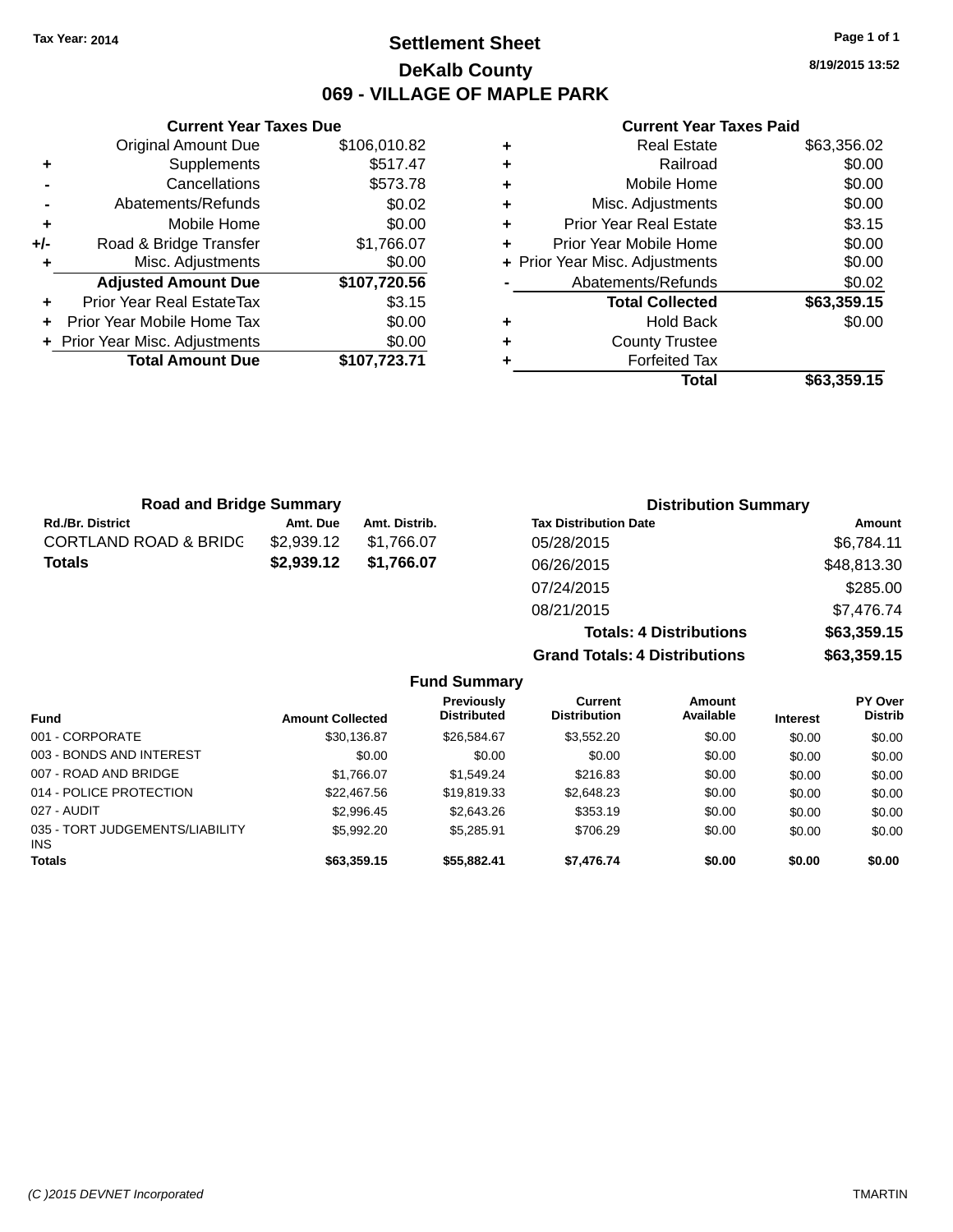# **Settlement Sheet Tax Year: 2014 Page 1 of 1 DeKalb County 070 - MAPLE PARK LIBRARY**

**8/19/2015 13:52**

### **Current Year Taxes Paid**

|     | <b>Current Year Taxes Due</b>  |            |   |             |
|-----|--------------------------------|------------|---|-------------|
|     | <b>Original Amount Due</b>     | \$9,711.09 | ٠ |             |
|     | Supplements                    | \$47.94    | ٠ |             |
|     | Cancellations                  | \$53.06    | ٠ |             |
|     | Abatements/Refunds             | \$0.00     | ٠ |             |
|     | Mobile Home                    | \$0.00     |   | Pri         |
| +/- | Road & Bridge Transfer         | \$0.00     |   | Prio        |
|     | Misc. Adjustments              | \$0.00     |   | + Prior Yea |
|     | <b>Adjusted Amount Due</b>     | \$9,705.97 |   | Α           |
| ÷   | Prior Year Real EstateTax      | \$0.00     |   |             |
|     | Prior Year Mobile Home Tax     | \$0.00     | ٠ |             |
|     | + Prior Year Misc. Adjustments | \$0.00     |   |             |
|     | <b>Total Amount Due</b>        | \$9,705.97 |   |             |
|     |                                |            |   |             |

| ٠ | <b>Real Estate</b>             | \$5,594.45 |
|---|--------------------------------|------------|
| ٠ | Railroad                       | \$0.00     |
| ٠ | Mobile Home                    | \$0.00     |
| ٠ | Misc. Adjustments              | \$0.00     |
| ٠ | <b>Prior Year Real Estate</b>  | \$0.00     |
| ٠ | Prior Year Mobile Home         | \$0.00     |
|   | + Prior Year Misc. Adjustments | \$0.00     |
|   | Abatements/Refunds             | \$0.00     |
|   | <b>Total Collected</b>         | \$5,594.45 |
| ٠ | <b>Hold Back</b>               | \$0.00     |
| ٠ | <b>County Trustee</b>          |            |
| ٠ | <b>Forfeited Tax</b>           |            |
|   | Total                          | \$5,594.45 |
|   |                                |            |

|                 |                         |                                  |                                       | <b>Distribution Summary</b>    |                 |                                  |
|-----------------|-------------------------|----------------------------------|---------------------------------------|--------------------------------|-----------------|----------------------------------|
|                 |                         |                                  | <b>Tax Distribution Date</b>          |                                |                 | <b>Amount</b>                    |
|                 |                         |                                  | 05/28/2015                            |                                |                 | \$599.05                         |
|                 |                         |                                  | 06/26/2015                            |                                |                 | \$4,355.76                       |
|                 |                         |                                  | 07/24/2015                            |                                |                 | \$25.10                          |
|                 |                         |                                  | 08/21/2015                            |                                |                 | \$614.54                         |
|                 |                         |                                  |                                       | <b>Totals: 4 Distributions</b> |                 | \$5,594.45                       |
|                 |                         |                                  | <b>Grand Totals: 4 Distributions</b>  |                                |                 | \$5,594.45                       |
|                 |                         | <b>Fund Summary</b>              |                                       |                                |                 |                                  |
| <b>Fund</b>     | <b>Amount Collected</b> | Previously<br><b>Distributed</b> | <b>Current</b><br><b>Distribution</b> | <b>Amount</b><br>Available     | <b>Interest</b> | <b>PY Over</b><br><b>Distrib</b> |
| 001 - CORPORATE | \$5,594.45              | \$4,979.91                       | \$614.54                              | \$0.00                         | \$0.00          | \$0.00                           |
| <b>Totals</b>   | \$5,594.45              | \$4,979.91                       | \$614.54                              | \$0.00                         | \$0.00          | \$0.00                           |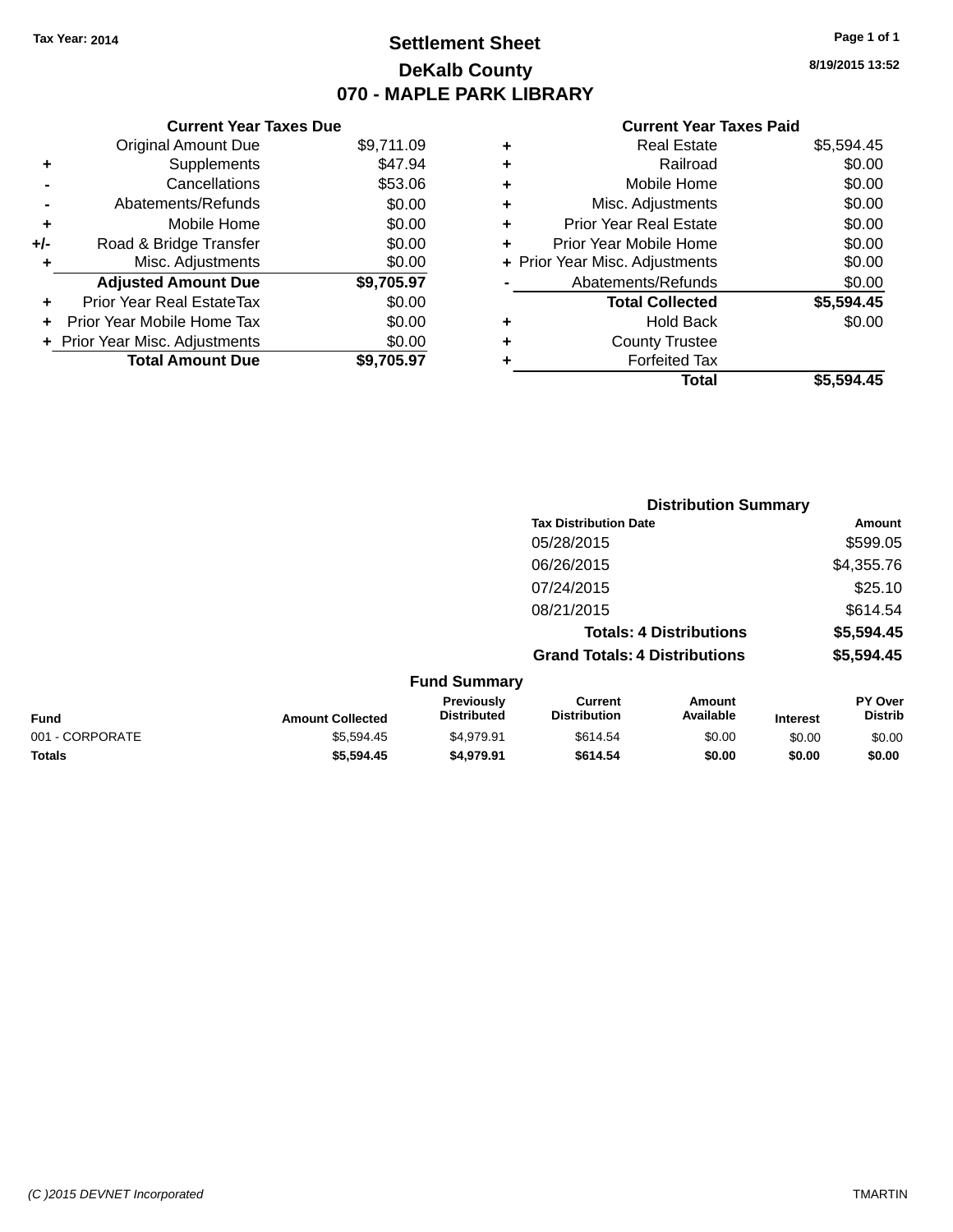**Current Year Taxes Due** Original Amount Due \$1,281,006.61

**Adjusted Amount Due \$1,299,226.00**

**Total Amount Due \$1,299,039.49**

**+** Supplements \$10,698.70 **-** Cancellations \$12,111.16 **-** Abatements/Refunds \$2.76 **+** Mobile Home \$0.00 **+/-** Road & Bridge Transfer \$19,435.11 **+** Misc. Adjustments \$199.50

**+** Prior Year Real EstateTax (\$208.86) **+** Prior Year Mobile Home Tax \$0.00 **+** Prior Year Misc. Adjustments \$22.35

# **Settlement Sheet Tax Year: 2014 Page 1 of 2 DeKalb County 071 - CITY OF SANDWICH**

**8/19/2015 13:52**

#### **Current Year Taxes Paid**

| ٠ | <b>Real Estate</b>             | \$799,033.27 |
|---|--------------------------------|--------------|
| ٠ | Railroad                       | \$3,215.74   |
| ٠ | Mobile Home                    | \$0.00       |
| ٠ | Misc. Adjustments              | \$199.50     |
| ٠ | <b>Prior Year Real Estate</b>  | (\$208.86)   |
| ٠ | Prior Year Mobile Home         | \$0.00       |
|   | + Prior Year Misc. Adjustments | \$22.35      |
|   | Abatements/Refunds             | \$2.76       |
|   | <b>Total Collected</b>         | \$802,259.24 |
| ٠ | <b>Hold Back</b>               | \$0.00       |
| ÷ | <b>County Trustee</b>          |              |
| ٠ | <b>Forfeited Tax</b>           |              |
|   | Total                          | \$802.259.24 |

| <b>Road and Bridge Summary</b> |             |               | <b>Distribution Summary</b>  |              |
|--------------------------------|-------------|---------------|------------------------------|--------------|
| <b>Rd./Br. District</b>        | Amt. Due    | Amt. Distrib. | <b>Tax Distribution Date</b> | Amount       |
| SANDWICH ROAD & BRIDG          | \$30,514.55 | \$18,735,54   | 05/28/2015                   | \$138,309.34 |
| SOMONAUK ROAD & BRIDI          | \$1,076.81  | \$699.57      | 06/26/2015                   | \$555,227.32 |
| <b>Totals</b>                  | \$31,591.36 | \$19,435.11   | 07/24/2015                   | \$14,309.86  |
|                                |             |               | 08/21/2015                   | \$94,412.72  |

 $Totals: 4$ **Grand Totals: 4 Fund Summary**

| <b>Distributions</b> | \$802.259.24 |
|----------------------|--------------|
| . Distributions      | \$802,259.24 |
|                      | \$94,412.72  |
|                      | \$14,309.80  |

| <b>Fund</b>                                         | <b>Amount Collected</b> | <b>Previously</b><br><b>Distributed</b> | <b>Current</b><br><b>Distribution</b> | Amount<br>Available | <b>Interest</b> | PY Over<br><b>Distrib</b> |
|-----------------------------------------------------|-------------------------|-----------------------------------------|---------------------------------------|---------------------|-----------------|---------------------------|
|                                                     |                         |                                         |                                       |                     |                 |                           |
| 001 - CORPORATE                                     | \$261,136.00            | \$230,372.95                            | \$30,763.05                           | \$0.00              | \$0.00          | \$0.00                    |
| 003 - BONDS AND INTEREST                            | \$0.00                  | \$0.00                                  | \$0.00                                | \$0.00              | \$0.00          | \$0.00                    |
| 005 - I. M. R. F.                                   | \$60,871.63             | \$53,700.67                             | \$7,170.96                            | \$0.00              | \$0.00          | \$0.00                    |
| 007 - ROAD AND BRIDGE                               | \$19,435.11             | \$17,242.74                             | \$2,192.37                            | \$0.00              | \$0.00          | \$0.00                    |
| 014 - POLICE PROTECTION                             | \$99,608.10             | \$87,873.80                             | \$11,734.30                           | \$0.00              | \$0.00          | \$0.00                    |
| 015 - POLICE PENSION                                | \$136,288.13            | \$120,232.75                            | \$16,055.38                           | \$0.00              | \$0.00          | \$0.00                    |
| 027 - AUDIT                                         | \$10,244.03             | \$9,037.24                              | \$1,206.79                            | \$0.00              | \$0.00          | \$0.00                    |
| 035 - TORT JUDGMENTS, LIABILITY<br><b>INSURANCE</b> | \$22,135.12             | \$19,527.51                             | \$2,607.61                            | \$0.00              | \$0.00          | \$0.00                    |
| 040 - STREET AND BRIDGE                             | \$2,907.42              | \$2,564.90                              | \$342.52                              | \$0.00              | \$0.00          | \$0.00                    |
| 041 - STREET LIGHTING                               | \$35,011.81             | \$30,887.26                             | \$4,124.55                            | \$0.00              | \$0.00          | \$0.00                    |
| 045 - PUBLIC BENEFIT                                | \$0.00                  | \$0.00                                  | \$0.00                                | \$0.00              | \$0.00          | \$0.00                    |
| 046 - EMERGENCY SERV & DISASTER<br><b>OPER</b>      | \$1,872.52              | \$1,651.92                              | \$220.60                              | \$0.00              | \$0.00          | \$0.00                    |
| 047 - SOCIAL SECURITY                               | \$60,871.63             | \$53,700.67                             | \$7,170.96                            | \$0.00              | \$0.00          | \$0.00                    |
| 048 - SCHOOL CROSSING GUARDS                        | \$6,920.95              | \$6,105.63                              | \$815.32                              | \$0.00              | \$0.00          | \$0.00                    |
| 060 - UNEMPLOYMENT INSURANCE                        | \$12,179.97             | \$10,745.11                             | \$1,434.86                            | \$0.00              | \$0.00          | \$0.00                    |
| 062 - WORKERS COMPENSATION                          | \$47,593.38             | \$41,986.64                             | \$5,606.74                            | \$0.00              | \$0.00          | \$0.00                    |
| 065 - FORESTRY PROGRAM                              | \$25,183.44             | \$22,216.73                             | \$2,966.71                            | \$0.00              | \$0.00          | \$0.00                    |
| <b>Totals</b>                                       | \$802,259.24            | \$707,846.52                            | \$94,412.72                           | \$0.00              | \$0.00          | \$0.00                    |

### **Miscellaneous Adjustment Detail**

**Year Source Account Type Account Adjustment Description** 2013 RE - Real Estate Back Tax Collected \$22.35 TRUSTEE SALE 19-25-252-014 by TBA

*(C )2015 DEVNET Incorporated* TMARTIN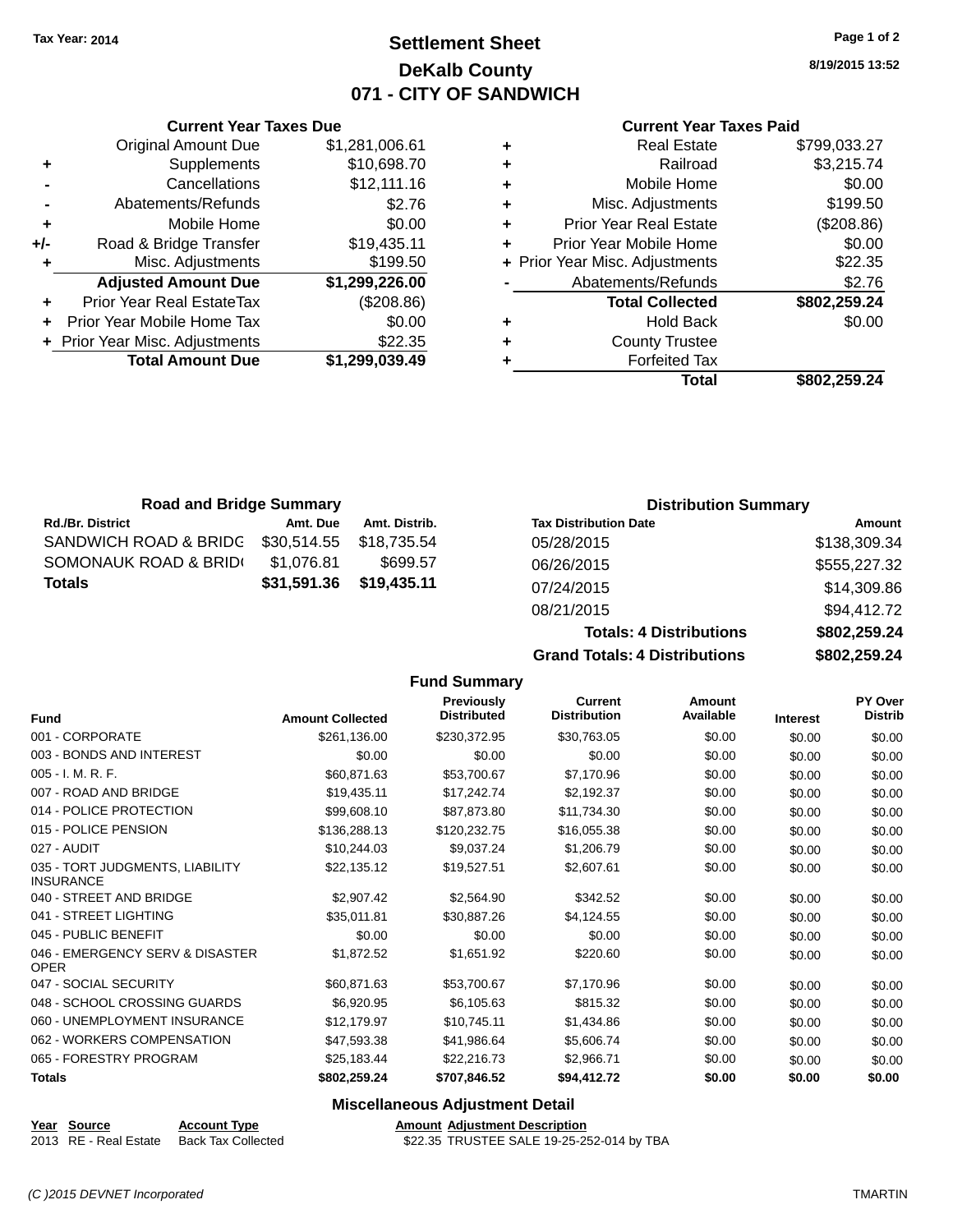# **Settlement Sheet Tax Year: 2014 Page 2 of 2**

## **DeKalb County**

**8/19/2015 13:52**

### **Miscellaneous Adjustment Detail**

| Year Source                  | Accou |
|------------------------------|-------|
| 2014 RE - Real Estate Back 1 |       |

**Totals \$221.85 2 entries**

**Account Type**<br>Back Tax Collected **Account Adjustment Description**<br>\$199.50 DOBSON REDEMPTION 2014 RE - Real Estate Back Tax Collected **\$199.50 DOBSON REDEMPTION 19-26-481-012 by TBA** 

### **Abatement Detail**

\$2.70 PTAB INTEREST REFUND 19-27-427-021 by TBA

**Year Source Account Type Amount Adjustment Description**<br>2014 RE - Real Estate RE Abatement \$2.70 PTAB INTEREST REFUN Totals 1 entries \$2.70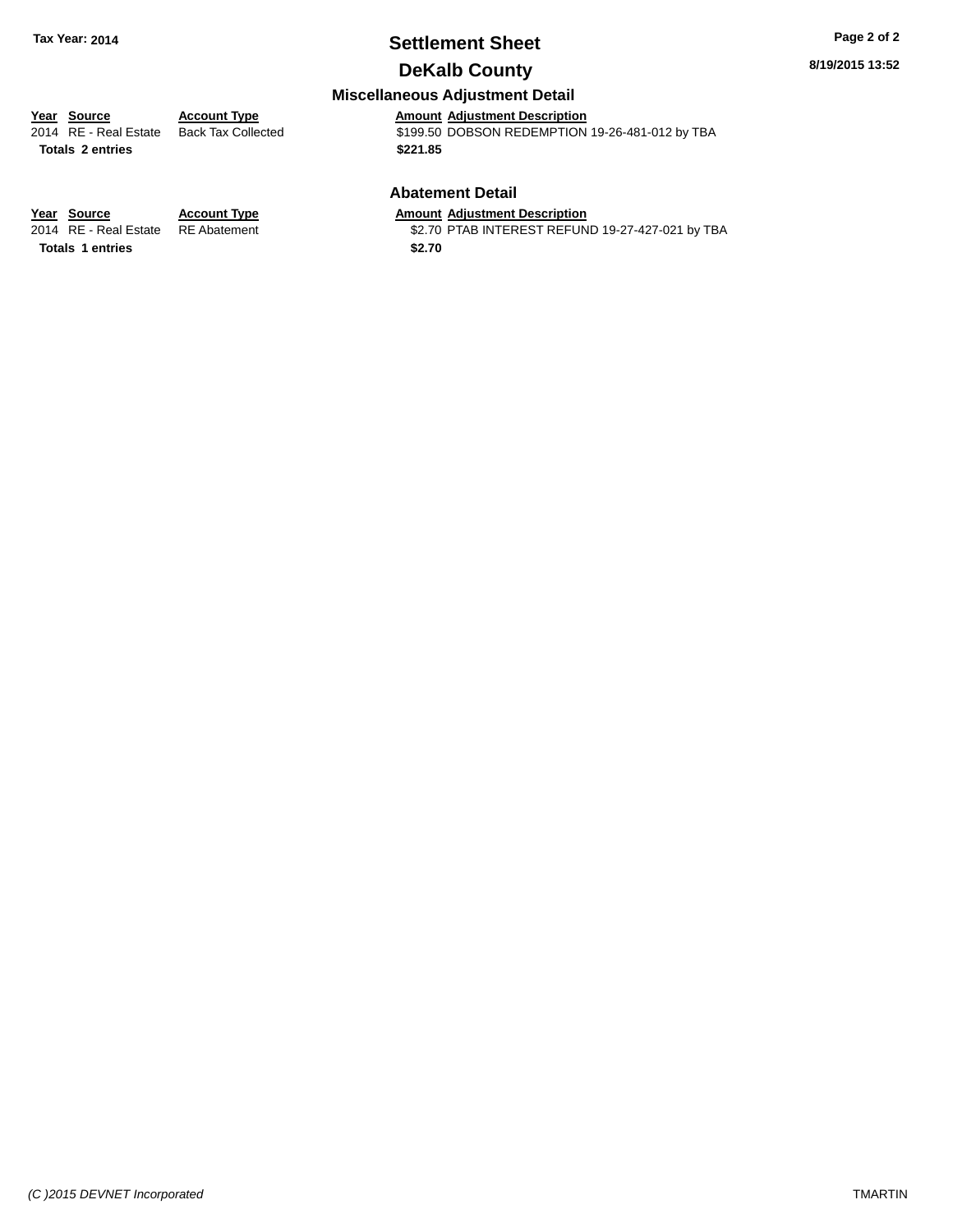# **Settlement Sheet Tax Year: 2014 Page 1 of 1 DeKalb County 072 - VILLAGE OF SHABBONA**

**8/19/2015 13:52**

### **Current Year Taxes Paid**

|     | <b>Current Year Taxes Due</b>  |              |
|-----|--------------------------------|--------------|
|     | <b>Original Amount Due</b>     | \$97,228.73  |
| ٠   | Supplements                    | \$289.09     |
|     | Cancellations                  | \$341.24     |
|     | Abatements/Refunds             | \$0.00       |
| ٠   | Mobile Home                    | \$0.00       |
| +/- | Road & Bridge Transfer         | \$6,527.55   |
|     | Misc. Adjustments              | \$73.43      |
|     | <b>Adjusted Amount Due</b>     | \$103,777.56 |
|     | Prior Year Real EstateTax      | \$0.00       |
|     | Prior Year Mobile Home Tax     | \$0.00       |
|     | + Prior Year Misc. Adjustments | \$0.00       |
|     | <b>Total Amount Due</b>        | \$103,777,56 |
|     |                                |              |

|   | <b>Real Estate</b>             | \$64,541.12 |
|---|--------------------------------|-------------|
| ٠ | Railroad                       | \$2,114.21  |
| ٠ | Mobile Home                    | \$0.00      |
| ٠ | Misc. Adjustments              | \$73.43     |
| ٠ | <b>Prior Year Real Estate</b>  | \$0.00      |
| ٠ | Prior Year Mobile Home         | \$0.00      |
|   | + Prior Year Misc. Adjustments | \$0.00      |
|   | Abatements/Refunds             | \$0.00      |
|   | <b>Total Collected</b>         | \$66,728.76 |
| ٠ | <b>Hold Back</b>               | \$0.00      |
| ٠ | <b>County Trustee</b>          |             |
| ٠ | <b>Forfeited Tax</b>           |             |
|   | Total                          | \$66.728.76 |
|   |                                |             |

| <b>Road and Bridge Summary</b> |             |               | <b>Distribution Summary</b>    |             |  |
|--------------------------------|-------------|---------------|--------------------------------|-------------|--|
| <b>Rd./Br. District</b>        | Amt. Due    | Amt. Distrib. | <b>Tax Distribution Date</b>   | Amount      |  |
| SHABBONA ROAD & BRIDC          | \$10,840.40 | \$6,527,55    | 05/28/2015                     | \$8,511.61  |  |
| <b>Totals</b>                  | \$10,840.40 | \$6,527,55    | 06/26/2015                     | \$49,100.28 |  |
|                                |             |               | 07/24/2015                     | \$2,144.73  |  |
|                                |             |               | 08/21/2015                     | \$6,972.14  |  |
|                                |             |               | <b>Totals: 4 Distributions</b> | \$66,728.76 |  |

**Grand Totals: 4 Distributions \$66,728.76**

|                              |                         | <b>Fund Summary</b>                    |                                |                     |                 |                                  |
|------------------------------|-------------------------|----------------------------------------|--------------------------------|---------------------|-----------------|----------------------------------|
| <b>Fund</b>                  | <b>Amount Collected</b> | Previously<br><b>Distributed</b>       | Current<br><b>Distribution</b> | Amount<br>Available | <b>Interest</b> | <b>PY Over</b><br><b>Distrib</b> |
| 001 - CORPORATE              | \$31,614.86             | \$28,204.60                            | \$3,410.26                     | \$0.00              | \$0.00          | \$0.00                           |
| $005 - I. M. R. F.$          | \$972.90                | \$867.96                               | \$104.94                       | \$0.00              | \$0.00          | \$0.00                           |
| 007 - ROAD AND BRIDGE        | \$6,527.55              | \$6.049.24                             | \$478.31                       | \$0.00              | \$0.00          | \$0.00                           |
| 014 - POLICE PROTECTION      | \$18,447.52             | \$16,457.61                            | \$1,989.91                     | \$0.00              | \$0.00          | \$0.00                           |
| 047 - SOCIAL SECURITY        | \$6,875.93              | \$6.134.23                             | \$741.70                       | \$0.00              | \$0.00          | \$0.00                           |
| 060 - UNEMPLOYMENT INSURANCE | \$696.77                | \$621.61                               | \$75.16                        | \$0.00              | \$0.00          | \$0.00                           |
| 062 - WORKERS COMPENSATION   | \$1,593,23              | \$1.421.37                             | \$171.86                       | \$0.00              | \$0.00          | \$0.00                           |
| <b>Totals</b>                | \$66,728,76             | \$59.756.62                            | \$6.972.14                     | \$0.00              | \$0.00          | \$0.00                           |
|                              |                         | <b>Miscellaneous Adjustment Detail</b> |                                |                     |                 |                                  |

|                  | Year Source | <b>Account Type</b>                        |         | <b>Amount Adiustment Description</b>                |
|------------------|-------------|--------------------------------------------|---------|-----------------------------------------------------|
|                  |             | 2014 RE - Real Estate Paymt In Lieu of Tax |         | \$73.43 HOUSING AUTHORITY SEQUOYA APARTMENTS by TBA |
| Totals 1 entries |             |                                            | \$73.43 |                                                     |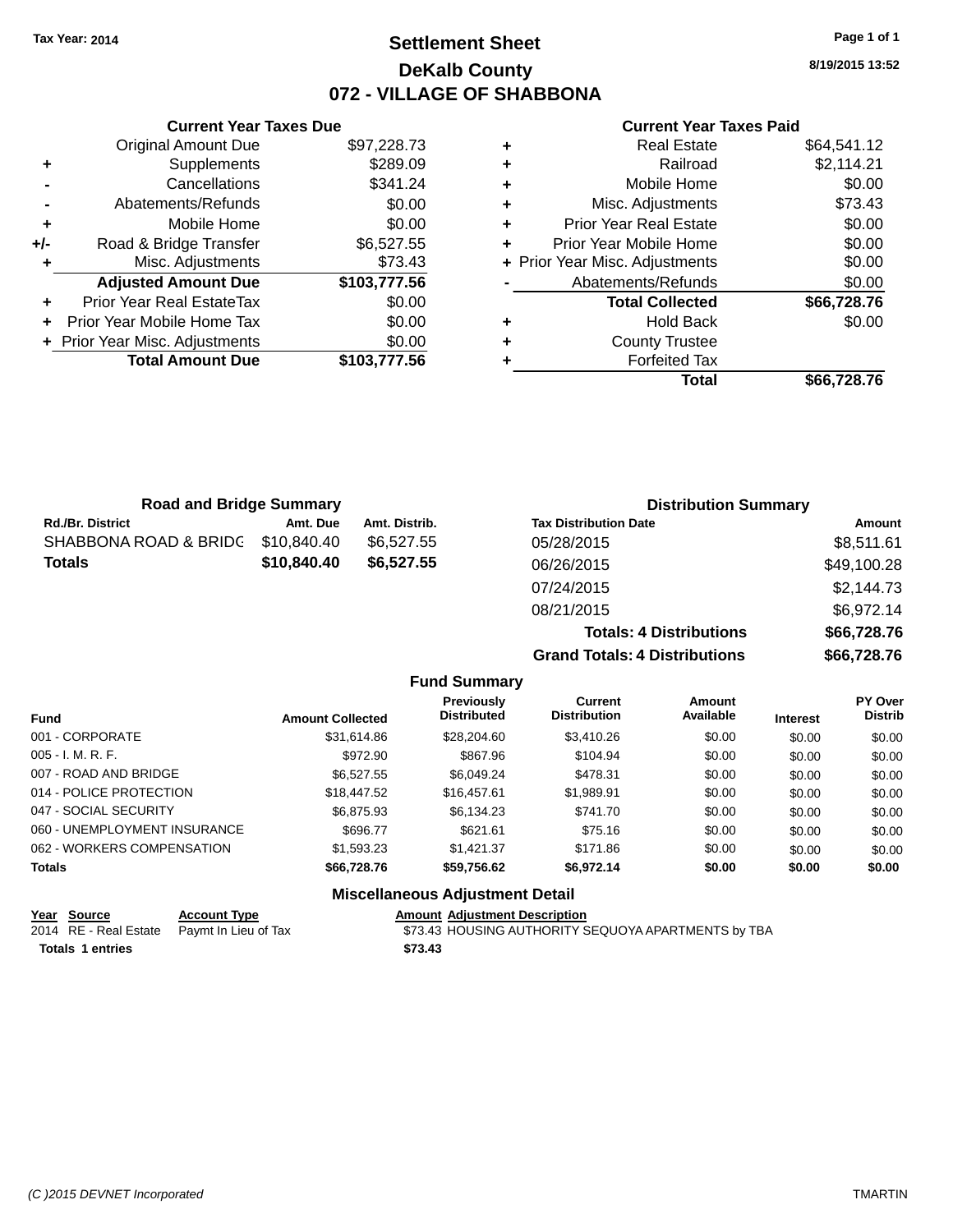# **Settlement Sheet Tax Year: 2014 Page 1 of 1 DeKalb County 073 - FLEWELLIN MEMORIAL LIBRARY**

**8/19/2015 13:52**

# **Current Year Taxes Paid**

|     | <b>Current Year Taxes Due</b> |             |
|-----|-------------------------------|-------------|
|     | <b>Original Amount Due</b>    | \$26,117.23 |
| ٠   | Supplements                   | \$67.59     |
|     | Cancellations                 | \$80.92     |
|     | Abatements/Refunds            | \$0.00      |
| ٠   | Mobile Home                   | \$0.00      |
| +/- | Road & Bridge Transfer        | \$0.00      |
| ٠   | Misc. Adjustments             | \$19.72     |
|     | <b>Adjusted Amount Due</b>    | \$26,123.62 |
| ÷   | Prior Year Real EstateTax     | \$0.00      |
|     | Prior Year Mobile Home Tax    | \$0.00      |
|     | Prior Year Misc. Adjustments  | \$0.00      |
|     | <b>Total Amount Due</b>       | \$26.123.62 |

| ٠ | <b>Real Estate</b>             | \$15,631.80 |
|---|--------------------------------|-------------|
| ٠ | Railroad                       | \$519.40    |
| ٠ | Mobile Home                    | \$0.00      |
| ٠ | Misc. Adjustments              | \$19.72     |
| ٠ | <b>Prior Year Real Estate</b>  | \$0.00      |
| ÷ | Prior Year Mobile Home         | \$0.00      |
|   | + Prior Year Misc. Adjustments | \$0.00      |
|   | Abatements/Refunds             | \$0.00      |
|   | <b>Total Collected</b>         | \$16,170.92 |
| ٠ | Hold Back                      | \$0.00      |
| ٠ | <b>County Trustee</b>          |             |
| ÷ | <b>Forfeited Tax</b>           |             |
|   | Total                          | \$16,170.92 |
|   |                                |             |

|                 |                         |                                  |                                       | <b>Distribution Summary</b>    |                 |                           |
|-----------------|-------------------------|----------------------------------|---------------------------------------|--------------------------------|-----------------|---------------------------|
|                 |                         |                                  | <b>Tax Distribution Date</b>          |                                |                 | Amount                    |
|                 |                         |                                  | 05/28/2015                            |                                |                 | \$2,052.45                |
|                 |                         |                                  | 06/26/2015                            |                                |                 | \$11,832.73               |
|                 |                         |                                  | 07/24/2015                            |                                |                 | \$541.43                  |
|                 |                         |                                  | 08/21/2015                            |                                |                 | \$1,744.31                |
|                 |                         |                                  |                                       | <b>Totals: 4 Distributions</b> |                 | \$16,170.92               |
|                 |                         |                                  | <b>Grand Totals: 4 Distributions</b>  |                                |                 | \$16,170.92               |
|                 |                         | <b>Fund Summary</b>              |                                       |                                |                 |                           |
| <b>Fund</b>     | <b>Amount Collected</b> | Previously<br><b>Distributed</b> | <b>Current</b><br><b>Distribution</b> | <b>Amount</b><br>Available     | <b>Interest</b> | PY Over<br><b>Distrib</b> |
| 001 - CORPORATE | \$16,170.92             | \$14,426.61                      | \$1,744.31                            | \$0.00                         | \$0.00          | \$0.00                    |
| <b>Totals</b>   | \$16,170.92             | \$14,426.61                      | \$1,744.31                            | \$0.00                         | \$0.00          | \$0.00                    |
|                 |                         | Micrallangous Adiustmant Datail  |                                       |                                |                 |                           |

#### **Miscellaneous Adjustment Detail**

| Year Source             | <b>Account Type</b>                        | <b>Amount Adjustment Description</b>                |  |
|-------------------------|--------------------------------------------|-----------------------------------------------------|--|
|                         | 2014 RE - Real Estate Paymt In Lieu of Tax | \$19.72 HOUSING AUTHORITY SEQUOYA APARTMENTS by TBA |  |
| <b>Totals 1 entries</b> |                                            | \$19.72                                             |  |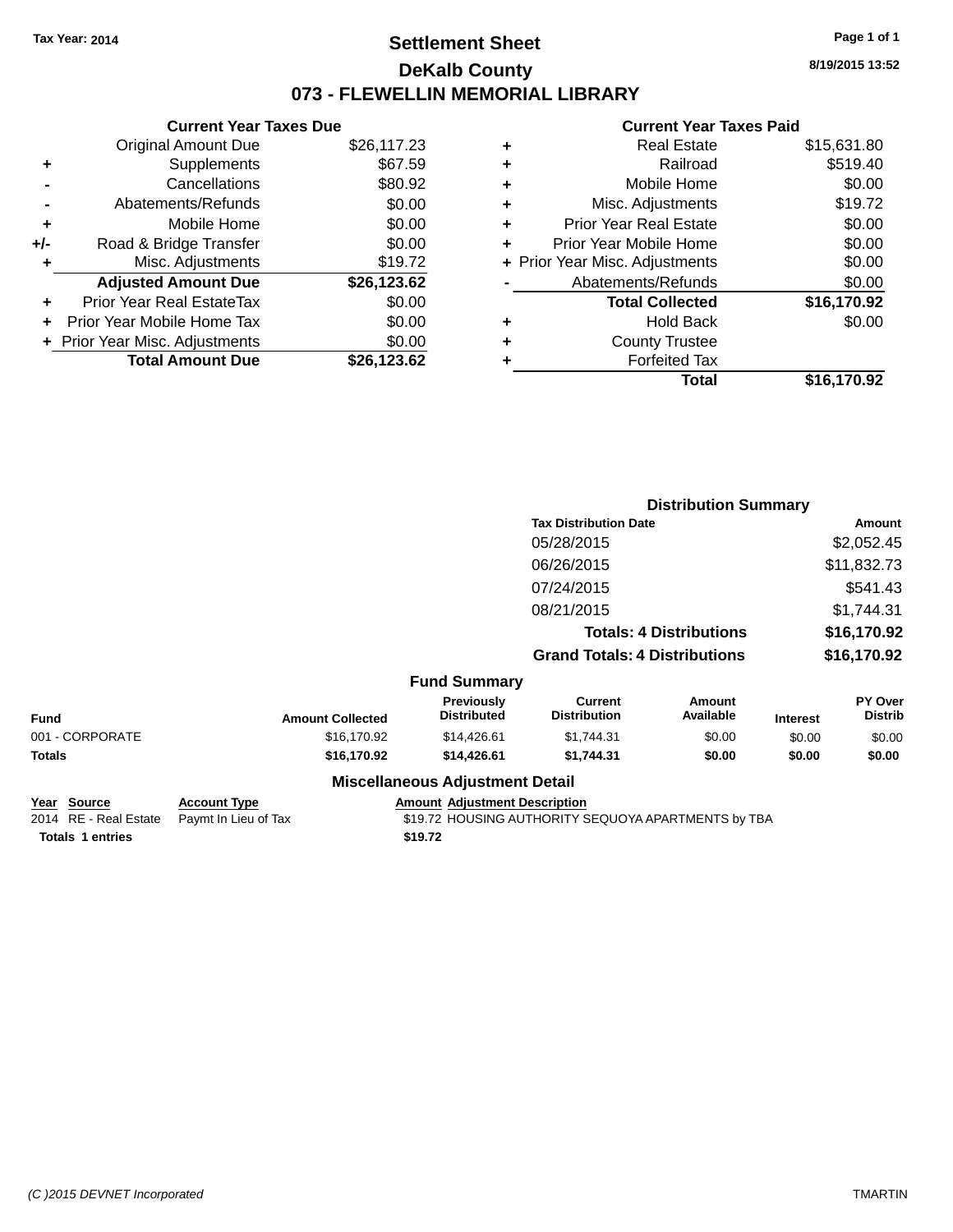**Original Amount Due** 

**Adjusted Amount Due** 

**Total Amount Due** 

**+** Supplements **-** Cancellations **-** Abatements/Refunds **+** Mobile Home **+/-** Road & Bridge Transfer **+** Misc. Adjustments

**+** Prior Year Real EstateTax \$0.00 **+** Prior Year Mobile Home Tax **+** Prior Year Misc. Adjustments

# **Settlement Sheet Tax Year: 2014 Page 1 of 1 DeKalb County 074 - VILLAGE OF SOMONAUK**

**8/19/2015 13:52**

**Total \$289,740.01**

#### **Current Year Taxes Paid**

| <b>Current Year Taxes Due</b> |              |   | <b>Current Year Taxes Paid</b> |              |
|-------------------------------|--------------|---|--------------------------------|--------------|
| ่<br>เl Amount Due            | \$391,716.20 | ٠ | <b>Real Estate</b>             | \$285,364.38 |
| Supplements                   | \$4,587.33   | ٠ | Railroad                       | \$4,375.63   |
| Cancellations                 | \$5,305.90   | ٠ | Mobile Home                    | \$0.00       |
| าents/Refunds                 | \$0.00       | ٠ | Misc. Adjustments              | \$0.00       |
| Mobile Home                   | \$0.00       | ÷ | <b>Prior Year Real Estate</b>  | \$0.00       |
| ridge Transfer                | \$34,852.98  | ÷ | Prior Year Mobile Home         | \$0.00       |
| . Adjustments                 | \$0.00       |   | + Prior Year Misc. Adjustments | \$0.00       |
| <b>Amount Due</b>             | \$425,850.61 |   | Abatements/Refunds             | \$0.00       |
| leal EstateTax≀               | \$0.00       |   | <b>Total Collected</b>         | \$289,740.01 |
| bile Home Tax                 | \$0.00       | ٠ | <b>Hold Back</b>               | \$0.00       |
| . Adjustments                 | \$0.00       | ÷ | <b>County Trustee</b>          |              |
| <b>Amount Due</b>             | \$425,850.61 |   | <b>Forfeited Tax</b>           |              |
|                               |              |   | Total                          | \$289.740.01 |

| <b>Road and Bridge Summary</b> |             |               | <b>Distribution Summary</b>  |              |
|--------------------------------|-------------|---------------|------------------------------|--------------|
| <b>Rd./Br. District</b>        | Amt. Due    | Amt. Distrib. | <b>Tax Distribution Date</b> | Amount       |
| SOMONAUK ROAD & BRIDI          | \$53,362.40 | \$34,852.98   | 05/28/2015                   | \$49,739.00  |
| <b>Totals</b>                  | \$53,362.40 | \$34,852.98   | 06/26/2015                   | \$198,986.28 |
|                                |             |               | 07/24/2015                   | \$4,830.38   |
|                                |             |               |                              |              |

08/21/2015 \$36,184.35 **Totals: 4 Distributions \$289,740.01 Grand Totals: 4 Distributions \$289,740.01 Fund Summary PY Over Amount Available Current Distribution Previously**

| <b>Fund</b>                             | <b>Amount Collected</b> | <b>Distributed</b> | <b>Distribution</b> | Available | <b>Interest</b> | <b>Distrib</b> |
|-----------------------------------------|-------------------------|--------------------|---------------------|-----------|-----------------|----------------|
| 001 - CORPORATE                         | \$71,135.14             | \$62,214.67        | \$8,920.47          | \$0.00    | \$0.00          | \$0.00         |
| 003 - BONDS AND INTEREST                | \$92.914.47             | \$81,262.84        | \$11,651.63         | \$0.00    | \$0.00          | \$0.00         |
| 007 - ROAD AND BRIDGE                   | \$34,852.98             | \$30,631.90        | \$4,221.08          | \$0.00    | \$0.00          | \$0.00         |
| 014 - POLICE PROTECTION                 | \$16,873.27             | \$14,757.33        | \$2,115.94          | \$0.00    | \$0.00          | \$0.00         |
| 025 - GARBAGE DISPOSAL                  | \$11,249.44             | \$9,838.74         | \$1,410.70          | \$0.00    | \$0.00          | \$0.00         |
| 027 - AUDIT                             | \$12,375.53             | \$10,823.62        | \$1,551.91          | \$0.00    | \$0.00          | \$0.00         |
| 035 - TORT JUDGEMENTS/LIABILITY<br>INS. | \$27.559.67             | \$24.103.64        | \$3,456.03          | \$0.00    | \$0.00          | \$0.00         |
| 047 - SOCIAL SECURITY                   | \$22,779.51             | \$19,922.92        | \$2,856.59          | \$0.00    | \$0.00          | \$0.00         |
| <b>Totals</b>                           | \$289,740.01            | \$253,555.66       | \$36,184.35         | \$0.00    | \$0.00          | \$0.00         |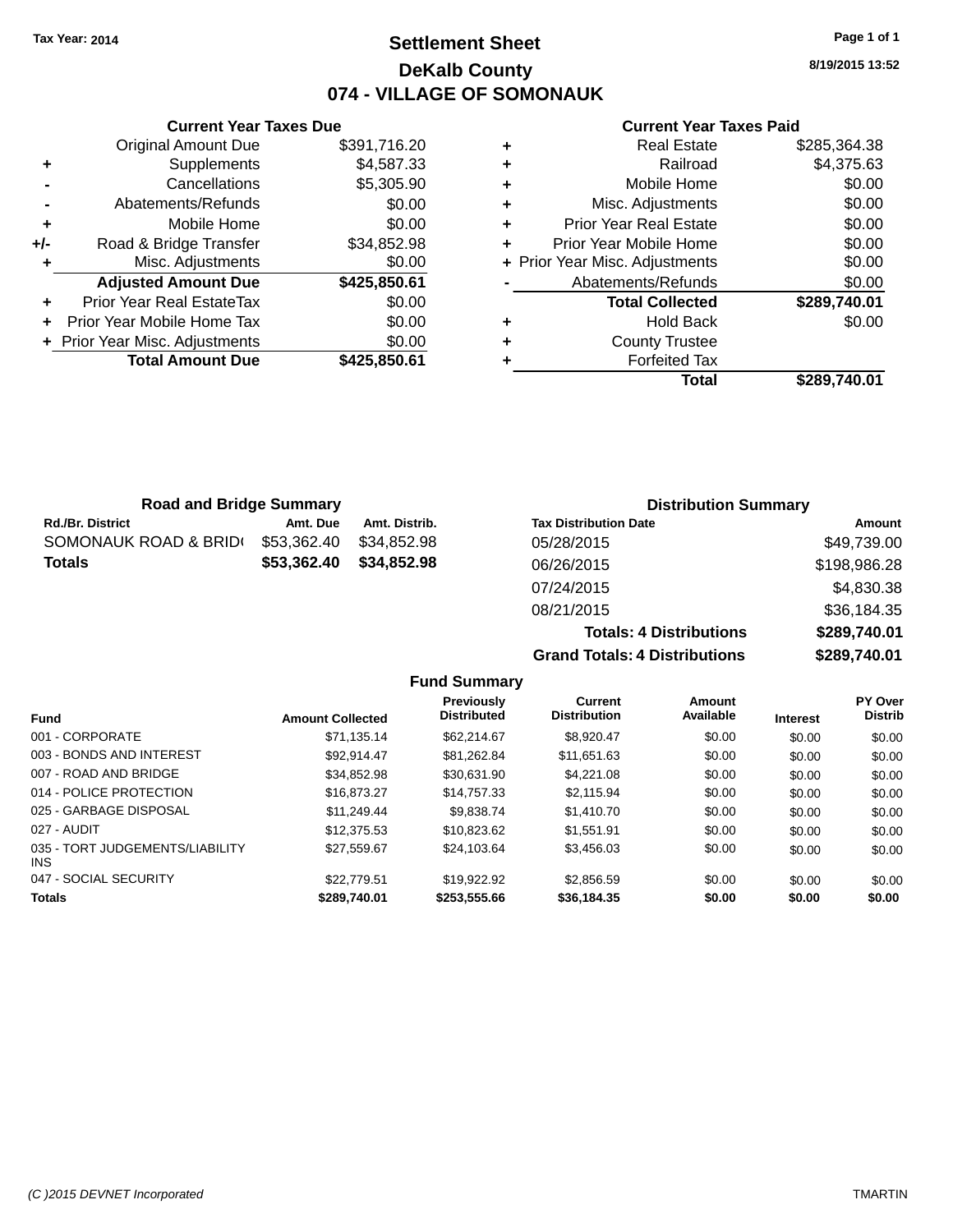# **Settlement Sheet Tax Year: 2014 Page 1 of 1 DeKalb County 075 - SOMONAUK LIBRARY**

**8/19/2015 13:52**

#### **Current Year Taxes Paid**

|       | <b>Current Year Taxes Due</b>  |              |
|-------|--------------------------------|--------------|
|       | <b>Original Amount Due</b>     | \$136,333.00 |
| ٠     | Supplements                    | \$1,086.03   |
|       | Cancellations                  | \$1,256.16   |
|       | Abatements/Refunds             | \$0.00       |
| ٠     | Mobile Home                    | \$0.00       |
| $+/-$ | Road & Bridge Transfer         | \$0.00       |
| ٠     | Misc. Adjustments              | \$0.00       |
|       | <b>Adjusted Amount Due</b>     | \$136,162.87 |
| ٠     | Prior Year Real EstateTax      | \$0.00       |
|       | Prior Year Mobile Home Tax     | \$0.00       |
|       | + Prior Year Misc. Adjustments | \$0.00       |
|       | <b>Total Amount Due</b>        | \$136.162.87 |
|       |                                |              |

| ٠ | <b>Real Estate</b>             | \$86,737.55 |
|---|--------------------------------|-------------|
| ٠ | Railroad                       | \$1,460.92  |
| ÷ | Mobile Home                    | \$0.00      |
| ٠ | Misc. Adjustments              | \$0.00      |
| ٠ | <b>Prior Year Real Estate</b>  | \$0.00      |
| ٠ | Prior Year Mobile Home         | \$0.00      |
|   | + Prior Year Misc. Adjustments | \$0.00      |
|   | Abatements/Refunds             | \$0.00      |
|   | <b>Total Collected</b>         | \$88,198.47 |
| ٠ | <b>Hold Back</b>               | \$0.00      |
| ٠ | <b>County Trustee</b>          |             |
| ٠ | <b>Forfeited Tax</b>           |             |
|   | Total                          | \$88.198.47 |
|   |                                |             |

# **Distribution Summary**

| <b>Tax Distribution Date</b>         | <b>Amount</b> |
|--------------------------------------|---------------|
| 05/28/2015                           | \$15,493.20   |
| 06/26/2015                           | \$60,539.90   |
| 07/24/2015                           | \$1,245.55    |
| 08/21/2015                           | \$10,919.82   |
| <b>Totals: 4 Distributions</b>       | \$88,198.47   |
| <b>Grand Totals: 4 Distributions</b> | \$88,198.47   |

#### **Fund Summary**

| <b>Fund</b>                                   | <b>Amount Collected</b> | <b>Previously</b><br><b>Distributed</b> | Current<br><b>Distribution</b> | Amount<br>Available | <b>Interest</b> | <b>PY Over</b><br><b>Distrib</b> |
|-----------------------------------------------|-------------------------|-----------------------------------------|--------------------------------|---------------------|-----------------|----------------------------------|
| 001 - CORPORATE                               | \$32,707.70             | \$28,658.17                             | \$4,049.53                     | \$0.00              | \$0.00          | \$0.00                           |
| 003 - BONDS AND INTEREST                      | \$36,238.89             | \$31,752.17                             | \$4,486.72                     | \$0.00              | \$0.00          | \$0.00                           |
| 004 - OPERATIONS & MAINTENANCE                | \$4,314.76              | \$3,780.55                              | \$534.21                       | \$0.00              | \$0.00          | \$0.00                           |
| $005 - I. M. R. F.$                           | \$5,392.37              | \$4.724.74                              | \$667.63                       | \$0.00              | \$0.00          | \$0.00                           |
| 027 - AUDIT                                   | \$1,097.38              | \$961.51                                | \$135.87                       | \$0.00              | \$0.00          | \$0.00                           |
| 035 - TORT JUDGEMENTS/LIABILITY<br><b>INS</b> | \$4.793.24              | \$4.199.79                              | \$593.45                       | \$0.00              | \$0.00          | \$0.00                           |
| 047 - SOCIAL SECURITY                         | \$3.654.13              | \$3,201.72                              | \$452.41                       | \$0.00              | \$0.00          | \$0.00                           |
| <b>Totals</b>                                 | \$88,198.47             | \$77,278.65                             | \$10,919.82                    | \$0.00              | \$0.00          | \$0.00                           |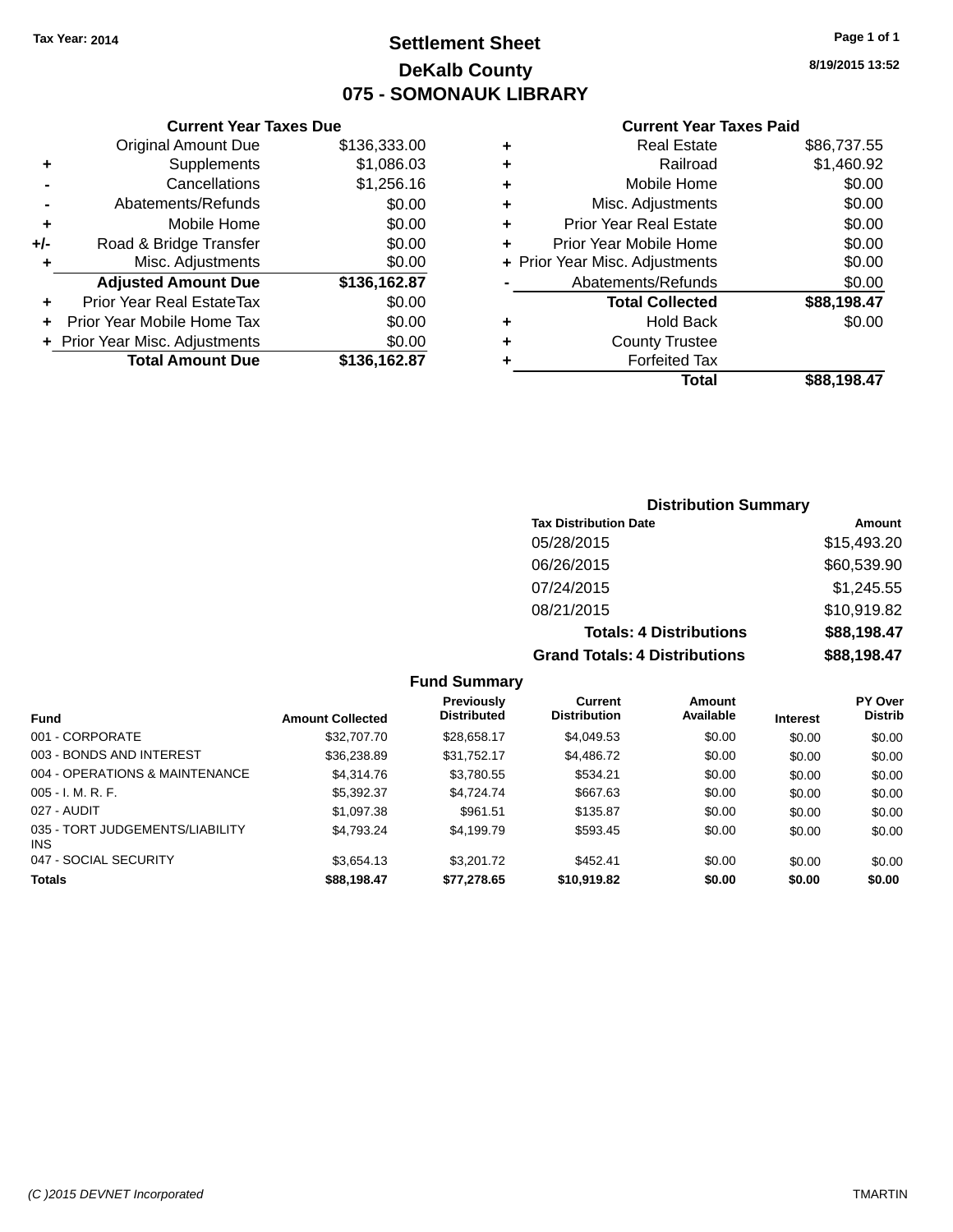# **Settlement Sheet Tax Year: 2014 Page 1 of 1 DeKalb County 076 - CITY OF SYCAMORE**

**8/19/2015 13:52**

#### **Current Year Taxes Paid**

|       | <b>Current Year Taxes Due</b>  |                |  |  |  |  |
|-------|--------------------------------|----------------|--|--|--|--|
|       | <b>Original Amount Due</b>     | \$2,653,309.13 |  |  |  |  |
| ٠     | Supplements                    | \$13,448.40    |  |  |  |  |
|       | Cancellations                  | \$15,332.03    |  |  |  |  |
|       | Abatements/Refunds             | \$0.14         |  |  |  |  |
| ٠     | Mobile Home                    | \$0.00         |  |  |  |  |
| $+/-$ | Road & Bridge Transfer         | \$25,795.35    |  |  |  |  |
|       | Misc. Adjustments              | \$1,181.39     |  |  |  |  |
|       | <b>Adjusted Amount Due</b>     | \$2,678,402.10 |  |  |  |  |
| ٠     | Prior Year Real EstateTax      | \$643.82       |  |  |  |  |
|       | Prior Year Mobile Home Tax     | \$0.00         |  |  |  |  |
|       | + Prior Year Misc. Adjustments | \$0.00         |  |  |  |  |
|       | <b>Total Amount Due</b>        | \$2,679,045.92 |  |  |  |  |
|       |                                |                |  |  |  |  |

| ٠ | <b>Real Estate</b>             | \$1,603,191.41 |
|---|--------------------------------|----------------|
| ٠ | Railroad                       | \$0.19         |
| ٠ | Mobile Home                    | \$0.00         |
| ٠ | Misc. Adjustments              | \$1,181.39     |
| ٠ | <b>Prior Year Real Estate</b>  | \$643.82       |
| ٠ | Prior Year Mobile Home         | \$0.00         |
|   | + Prior Year Misc. Adjustments | \$0.00         |
|   | Abatements/Refunds             | \$0.14         |
|   | <b>Total Collected</b>         | \$1,605,016.67 |
| ٠ | <b>Hold Back</b>               | \$0.00         |
| ٠ | <b>County Trustee</b>          |                |
| ٠ | <b>Forfeited Tax</b>           |                |
|   | Total                          | \$1,605,016.67 |
|   |                                |                |

| <b>Road and Bridge Summary</b>   |             |               |                              | <b>Distribution Summary</b> |
|----------------------------------|-------------|---------------|------------------------------|-----------------------------|
| <b>Rd./Br. District</b>          | Amt. Due    | Amt. Distrib. | <b>Tax Distribution Date</b> | Amount                      |
| <b>CORTLAND ROAD &amp; BRIDC</b> | \$25,897.83 | \$15,561.16   | 05/28/2015                   | \$242,971.79                |
| DEKALB ROAD & BRIDGE             | \$9.907.77  | \$5.795.03    | 06/26/2015                   | \$1,148,431.90              |
| <b>SYCAMORE ROAD &amp; BRID(</b> | \$7,429.15  | \$4,439.16    | 07/24/2015                   | \$26,310.64                 |
| <b>Totals</b>                    | \$43,234.75 | \$25,795.35   | 08/21/2015                   | \$187,302.34                |

# **Totals: 4 Distributions \$1,605,016.67 Grand Totals: 4 Distributions \$1,605,016.67**

|                         | <b>Fund Summary</b>                     |                                       |                     |                 |                                  |
|-------------------------|-----------------------------------------|---------------------------------------|---------------------|-----------------|----------------------------------|
| <b>Amount Collected</b> | <b>Previously</b><br><b>Distributed</b> | <b>Current</b><br><b>Distribution</b> | Amount<br>Available | <b>Interest</b> | <b>PY Over</b><br><b>Distrib</b> |
| \$745.384.59            | \$658,410.00                            | \$86,974.59                           | \$0.00              | \$0.00          | \$0.00                           |
| \$93.191.41             | \$82,317.45                             | \$10,873.96                           | \$0.00              | \$0.00          | \$0.00                           |
| \$93,774.16             | \$82,832,20                             | \$10.941.96                           | \$0.00              | \$0.00          | \$0.00                           |
| \$25,795.35             | \$22,763.15                             | \$3,032.20                            | \$0.00              | \$0.00          | \$0.00                           |
| \$315,909.01            | \$279.047.43                            | \$36.861.58                           | \$0.00              | \$0.00          | \$0.00                           |
| \$212.086.25            | \$187.339.14                            | \$24,747.11                           | \$0.00              | \$0.00          | \$0.00                           |
| \$53,377.68             | \$47.149.35                             | \$6,228,33                            | \$0.00              | \$0.00          | \$0.00                           |
| \$11.918.39             | \$10,527.69                             | \$1,390.70                            | \$0.00              | \$0.00          | \$0.00                           |
| \$53,579.83             | \$47.327.92                             | \$6.251.91                            | \$0.00              | \$0.00          | \$0.00                           |
| \$1,605,016.67          | \$1,417,714.33                          | \$187.302.34                          | \$0.00              | \$0.00          | \$0.00                           |
|                         |                                         |                                       |                     |                 |                                  |

#### **Miscellaneous Adjustment Detail**

| Year Source             | <b>Account Type</b>                        | <b>Amount Adiustment Description</b>                      |
|-------------------------|--------------------------------------------|-----------------------------------------------------------|
| 2014 RE - Real Estate   | Back Tax Collected                         | \$478.82 SYCAMORE MEADOWS REDEMPTION 06-22-331-006 by TBA |
|                         | 2014 RE - Real Estate Paymt In Lieu of Tax | \$702.57 HOUSING AUTHORITY by TBA                         |
| <b>Totals 2 entries</b> |                                            | \$1.181.39                                                |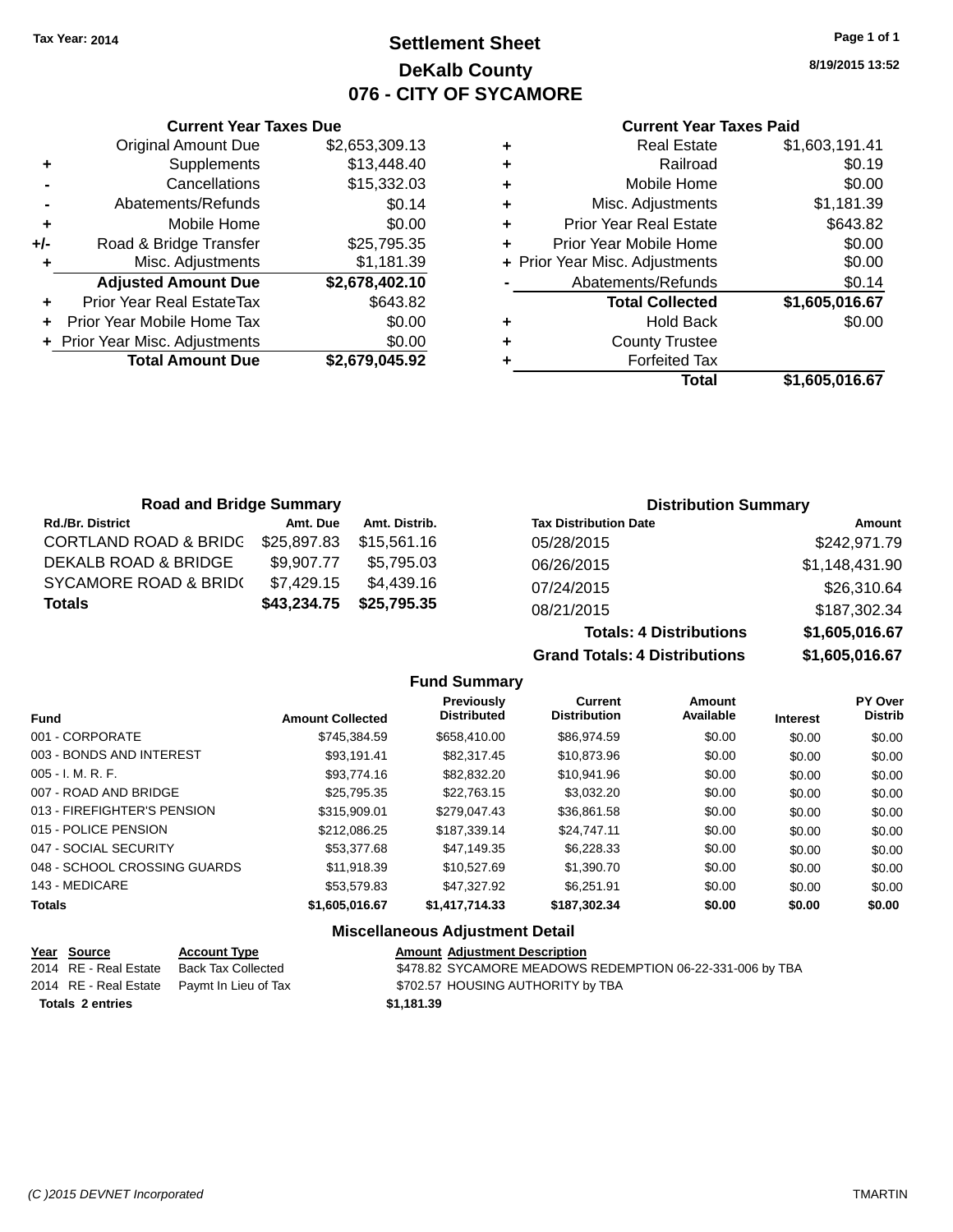# **Settlement Sheet Tax Year: 2014 Page 1 of 1 DeKalb County 077 - SYCAMORE LIBRARY**

**8/19/2015 13:52**

#### **Current Year Taxes Paid**

|     | <b>Total Amount Due</b>          | \$971,690.18 |
|-----|----------------------------------|--------------|
|     | + Prior Year Misc. Adjustments   | \$0.00       |
| ÷   | Prior Year Mobile Home Tax       | \$0.00       |
| ٠   | <b>Prior Year Real EstateTax</b> | \$215.05     |
|     | <b>Adjusted Amount Due</b>       | \$971,475.13 |
| ٠   | Misc. Adjustments                | \$432.66     |
| +/- | Road & Bridge Transfer           | \$0.00       |
| ٠   | Mobile Home                      | \$0.00       |
|     | Abatements/Refunds               | \$0.00       |
|     | Cancellations                    | \$5,416.99   |
| ٠   | Supplements                      | \$4,738.01   |
|     | <b>Original Amount Due</b>       | \$971,721.45 |
|     |                                  |              |

**Current Year Taxes Due**

|   | <b>Real Estate</b>             | \$577,697.45 |
|---|--------------------------------|--------------|
| ٠ | Railroad                       | \$0.07       |
| ٠ | Mobile Home                    | \$0.00       |
| ٠ | Misc. Adjustments              | \$432.66     |
| ٠ | <b>Prior Year Real Estate</b>  | \$215.05     |
| ÷ | Prior Year Mobile Home         | \$0.00       |
|   | + Prior Year Misc. Adjustments | \$0.00       |
|   | Abatements/Refunds             | \$0.00       |
|   | <b>Total Collected</b>         | \$578,345.23 |
| ٠ | <b>Hold Back</b>               | \$0.00       |
| ٠ | <b>County Trustee</b>          |              |
| ٠ | <b>Forfeited Tax</b>           |              |
|   | Total                          | \$578,345.23 |
|   |                                |              |

# **Distribution Summary Tax Distribution Date Amount** 05/28/2015 \$87,643.86 06/26/2015 \$413,706.59 07/24/2015 \$9,509.25 08/21/2015 \$67,485.53 **Totals: 4 Distributions \$578,345.23 Grand Totals: 4 Distributions \$578,345.23**

| Fund Summary |
|--------------|
|              |

| <b>Fund</b>                              | <b>Amount Collected</b> | <b>Previously</b><br><b>Distributed</b> | Current<br><b>Distribution</b> | Amount<br>Available | <b>Interest</b> | <b>PY Over</b><br><b>Distrib</b> |
|------------------------------------------|-------------------------|-----------------------------------------|--------------------------------|---------------------|-----------------|----------------------------------|
| 005 - I. M. R. F.                        | \$0.00                  | \$0.00                                  | \$0.00                         | \$0.00              | \$0.00          | \$0.00                           |
| 016 - LIBRARY (township, municipalities) | \$578.345.23            | \$510.859.70                            | \$67.485.53                    | \$0.00              | \$0.00          | \$0.00                           |
| 027 - AUDIT                              | \$0.00                  | \$0.00                                  | \$0.00                         | \$0.00              | \$0.00          | \$0.00                           |
| 047 - SOCIAL SECURITY                    | \$0.00                  | \$0.00                                  | \$0.00                         | \$0.00              | \$0.00          | \$0.00                           |
| <b>Totals</b>                            | \$578,345,23            | \$510,859.70                            | \$67,485,53                    | \$0.00              | \$0.00          | \$0.00                           |

#### **Miscellaneous Adjustment Detail**

| Year Source             | <b>Account Type</b>                        | <b>Amount Adjustment Description</b>                      |
|-------------------------|--------------------------------------------|-----------------------------------------------------------|
| 2014 RE - Real Estate   | Back Tax Collected                         | \$175.36 SYCAMORE MEADOWS REDEMPTION 06-22-331-006 by TBA |
|                         | 2014 RE - Real Estate Paymt In Lieu of Tax | \$257.30 HOUSING AUTHORITY by TBA                         |
| <b>Totals 2 entries</b> |                                            | \$432.66                                                  |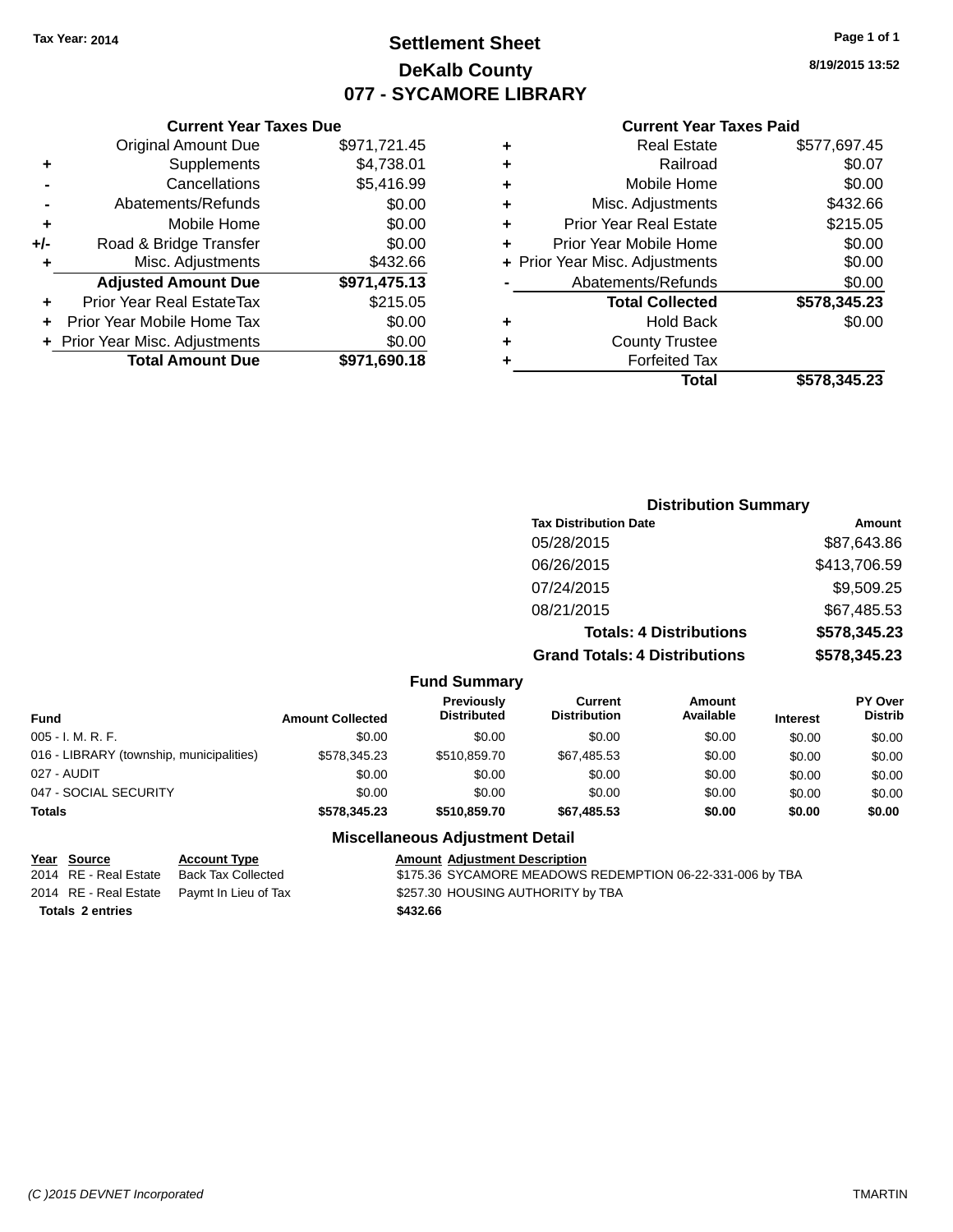# **Settlement Sheet Tax Year: 2014 Page 1 of 1 DeKalb County 078 - VILLAGE OF WATERMAN**

**8/19/2015 13:52**

|     | <b>Current Year Taxes Due</b>    |              |
|-----|----------------------------------|--------------|
|     | <b>Original Amount Due</b>       | \$176,718.15 |
| ٠   | Supplements                      | \$828.17     |
|     | Cancellations                    | \$991.31     |
|     | Abatements/Refunds               | \$0.00       |
| ٠   | Mobile Home                      | \$0.00       |
| +/- | Road & Bridge Transfer           | \$19,453.63  |
| ٠   | Misc. Adjustments                | \$0.00       |
|     | <b>Adjusted Amount Due</b>       | \$196,008.64 |
| ٠   | <b>Prior Year Real EstateTax</b> | \$0.00       |
|     | Prior Year Mobile Home Tax       | \$0.00       |
|     | + Prior Year Misc. Adjustments   | \$0.00       |
|     | <b>Total Amount Due</b>          | \$196,008.64 |
|     |                                  |              |

| \$123,805.41 |
|--------------|
| \$1,542.02   |
| \$0.00       |
| \$0.00       |
| \$0.00       |
| \$0.00       |
| \$0.00       |
| \$0.00       |
| \$125,347.43 |
| \$0.00       |
|              |
|              |
| \$125,347.43 |
|              |

| <b>Road and Bridge Summary</b> |             |               | <b>Distribution Summary</b>    |              |
|--------------------------------|-------------|---------------|--------------------------------|--------------|
| Rd./Br. District               | Amt. Due    | Amt. Distrib. | <b>Tax Distribution Date</b>   | Amount       |
| CLINTON ROAD & BRIDGE          | \$32,283.10 | \$19.453.63   | 05/28/2015                     | \$20,600.16  |
| Totals                         | \$32,283.10 | \$19,453.63   | 06/26/2015                     | \$89,691.63  |
|                                |             |               | 07/24/2015                     | \$2,606.47   |
|                                |             |               | 08/21/2015                     | \$12,449.17  |
|                                |             |               | <b>Totals: 4 Distributions</b> | \$125,347.43 |

|                                 |                         |                                  | <b>Grand Totals: 4 Distributions</b> |                     |                 | \$125,347.43                     |  |
|---------------------------------|-------------------------|----------------------------------|--------------------------------------|---------------------|-----------------|----------------------------------|--|
|                                 |                         | <b>Fund Summary</b>              |                                      |                     |                 |                                  |  |
| Fund                            | <b>Amount Collected</b> | Previously<br><b>Distributed</b> | Current<br><b>Distribution</b>       | Amount<br>Available | <b>Interest</b> | <b>PY Over</b><br><b>Distrib</b> |  |
| 001 - CORPORATE                 | \$58,726.99             | \$52,779.81                      | \$5,947.18                           | \$0.00              | \$0.00          | \$0.00                           |  |
| 007 - ROAD AND BRIDGE           | \$19.453.63             | \$17,728.16                      | \$1.725.47                           | \$0.00              | \$0.00          | \$0.00                           |  |
| 014 - POLICE PROTECTION         | \$17.419.11             | \$15,655.10                      | \$1,764.01                           | \$0.00              | \$0.00          | \$0.00                           |  |
| 027 - AUDIT                     | \$8,874.44              | \$7,975.73                       | \$898.71                             | \$0.00              | \$0.00          | \$0.00                           |  |
| 035 - TORT JUDGEMENTS/LIABILITY | \$18.883.51             | \$16.971.21                      | \$1.912.30                           | \$0.00              | \$0.00          | \$0.00                           |  |

| <b>Totals</b>                           | \$125,347,43 | \$112,898.26 | \$12,449.17 | \$0.00 | \$0.00 | \$0.00 |
|-----------------------------------------|--------------|--------------|-------------|--------|--------|--------|
| 073 - CHLORINATION OF SEWAGE            | \$259.02     | \$232.79     | \$26.23     | \$0.00 | \$0.00 | \$0.00 |
| 047 - SOCIAL SECURITY                   | \$1,730,73   | \$1,555.46   | \$175.27    | \$0.00 | \$0.00 | \$0.00 |
| 035 - TORT JUDGEMENTS/LIABILITY<br>INS. | \$18,883.51  | \$16.971.21  | \$1.912.30  | \$0.00 | \$0.00 | \$0.00 |
| 027 - AUDIT                             | \$8.874.44   | \$7,975.73   | \$898.71    | \$0.00 | \$0.00 | \$0.00 |
| 014 - POLICE PROTECTION                 | \$17.419.11  | \$15,655.10  | \$1.764.01  | \$0.00 | \$0.00 | \$0.00 |
| 007 - ROAD AND BRIDGE                   | \$19,453.63  | \$17,728.16  | \$1.725.47  | \$0.00 | \$0.00 | \$0.00 |
| 001 - CORPORATE                         | \$58,726.99  | \$52,779.81  | \$5,947.18  | \$0.00 | \$0.00 | \$0.00 |
|                                         |              |              |             |        |        |        |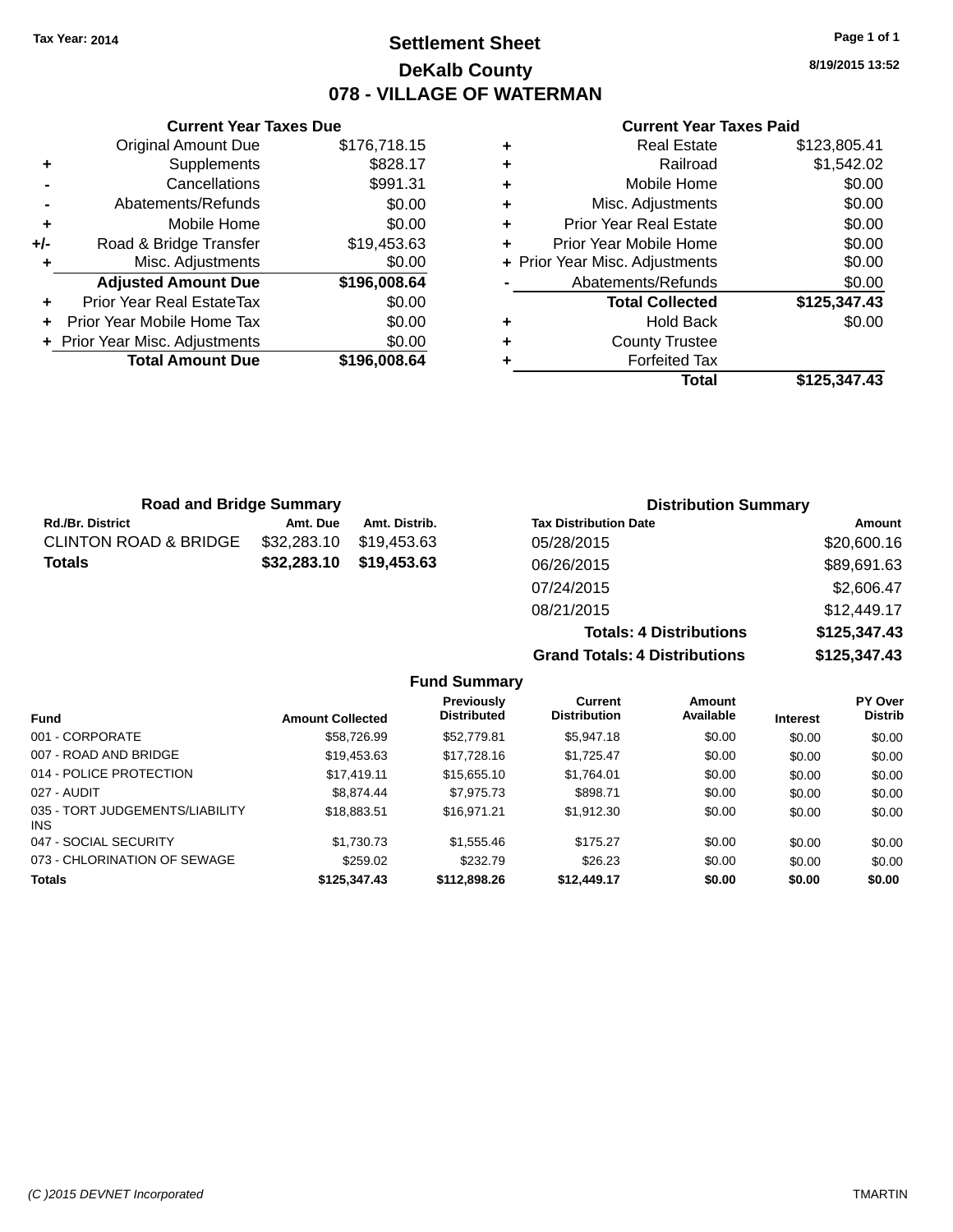# **Settlement Sheet Tax Year: 2014 Page 1 of 1 DeKalb County 079 - HINCKLEY SPEC SERV #1**

**8/19/2015 13:52**

|       | <b>Current Year Taxes Due</b>  |          |  |  |  |  |  |
|-------|--------------------------------|----------|--|--|--|--|--|
|       | <b>Original Amount Due</b>     | \$440.00 |  |  |  |  |  |
| ٠     | Supplements                    | \$0.00   |  |  |  |  |  |
|       | Cancellations                  | \$0.00   |  |  |  |  |  |
|       | Abatements/Refunds             | \$0.00   |  |  |  |  |  |
| ٠     | Mobile Home                    | \$0.00   |  |  |  |  |  |
| $+/-$ | Road & Bridge Transfer         | \$0.00   |  |  |  |  |  |
| ٠     | Misc. Adjustments              | \$0.00   |  |  |  |  |  |
|       | <b>Adjusted Amount Due</b>     | \$440.00 |  |  |  |  |  |
| ٠     | Prior Year Real EstateTax      | \$0.00   |  |  |  |  |  |
|       | Prior Year Mobile Home Tax     | \$0.00   |  |  |  |  |  |
|       | + Prior Year Misc. Adjustments | \$0.00   |  |  |  |  |  |
|       | <b>Total Amount Due</b>        | 440.00   |  |  |  |  |  |

| ٠ | <b>Real Estate</b>             | \$252.81 |
|---|--------------------------------|----------|
| ٠ | Railroad                       | \$0.00   |
| ٠ | Mobile Home                    | \$0.00   |
| ٠ | Misc. Adjustments              | \$0.00   |
| ٠ | Prior Year Real Estate         | \$0.00   |
|   | Prior Year Mobile Home         | \$0.00   |
|   | + Prior Year Misc. Adjustments | \$0.00   |
|   | Abatements/Refunds             | \$0.00   |
|   | <b>Total Collected</b>         | \$252.81 |
| ٠ | Hold Back                      | \$0.00   |
| ٠ | <b>County Trustee</b>          |          |
|   | <b>Forfeited Tax</b>           |          |
|   | Total                          | \$252.81 |
|   |                                |          |

|                            |                         |                                  | <b>Distribution Summary</b>           |                                |                 |                           |
|----------------------------|-------------------------|----------------------------------|---------------------------------------|--------------------------------|-----------------|---------------------------|
|                            |                         |                                  | <b>Tax Distribution Date</b>          |                                |                 | <b>Amount</b>             |
|                            |                         |                                  | 05/28/2015                            |                                |                 | \$27.46                   |
|                            |                         |                                  | 06/26/2015                            |                                |                 | \$192.54                  |
|                            |                         |                                  | 08/21/2015                            |                                |                 | \$32.81                   |
|                            |                         |                                  |                                       | <b>Totals: 3 Distributions</b> |                 | \$252.81                  |
|                            |                         |                                  | <b>Grand Totals: 3 Distributions</b>  |                                |                 | \$252.81                  |
|                            |                         | <b>Fund Summary</b>              |                                       |                                |                 |                           |
| Fund                       | <b>Amount Collected</b> | Previously<br><b>Distributed</b> | <b>Current</b><br><b>Distribution</b> | Amount<br>Available            | <b>Interest</b> | PY Over<br><b>Distrib</b> |
| 023 - SPECIAL SERVICE AREA | \$252.81                | \$220.00                         | \$32.81                               | \$0.00                         | \$0.00          | \$0.00                    |
| <b>Totals</b>              | \$252.81                | \$220.00                         | \$32.81                               | \$0.00                         | \$0.00          | \$0.00                    |
|                            |                         |                                  |                                       |                                |                 |                           |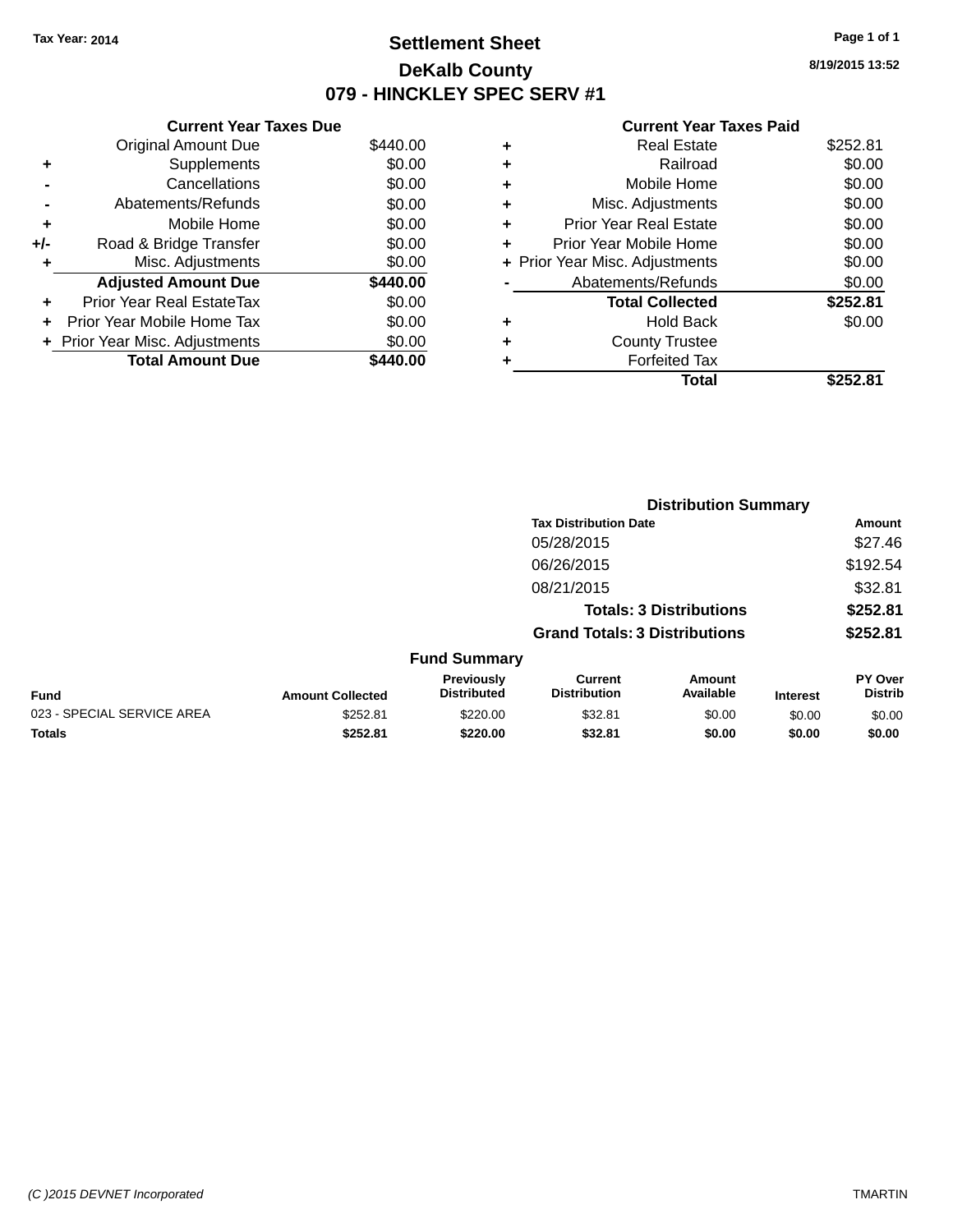# **Settlement Sheet Tax Year: 2014 Page 1 of 1 DeKalb County 080 - HINCKLEY SPEC SERV #2**

**8/19/2015 13:52**

|     | <b>Current Year Taxes Due</b>  |          |  |  |  |  |
|-----|--------------------------------|----------|--|--|--|--|
|     | <b>Original Amount Due</b>     | \$440.13 |  |  |  |  |
| ٠   | Supplements                    | \$0.00   |  |  |  |  |
|     | Cancellations                  | \$0.00   |  |  |  |  |
|     | Abatements/Refunds             | \$0.00   |  |  |  |  |
| ٠   | Mobile Home                    | \$0.00   |  |  |  |  |
| +/- | Road & Bridge Transfer         | \$0.00   |  |  |  |  |
| ٠   | Misc. Adjustments              | \$0.00   |  |  |  |  |
|     | <b>Adjusted Amount Due</b>     | \$440.13 |  |  |  |  |
| ÷   | Prior Year Real EstateTax      | \$0.00   |  |  |  |  |
| ÷   | Prior Year Mobile Home Tax     | \$0.00   |  |  |  |  |
|     | + Prior Year Misc. Adjustments | \$0.00   |  |  |  |  |
|     | <b>Total Amount Due</b>        | \$440.13 |  |  |  |  |

| ٠ | <b>Real Estate</b>             | \$270.49 |
|---|--------------------------------|----------|
| ٠ | Railroad                       | \$0.00   |
| ٠ | Mobile Home                    | \$0.00   |
| ٠ | Misc. Adjustments              | \$0.00   |
| ٠ | <b>Prior Year Real Estate</b>  | \$0.00   |
|   | Prior Year Mobile Home         | \$0.00   |
|   | + Prior Year Misc. Adjustments | \$0.00   |
|   | Abatements/Refunds             | \$0.00   |
|   | <b>Total Collected</b>         | \$270.49 |
| ٠ | Hold Back                      | \$0.00   |
|   | <b>County Trustee</b>          |          |
| ٠ | <b>Forfeited Tax</b>           |          |
|   | Total                          | \$270.49 |
|   |                                |          |

|                            |                         |                                  | <b>Distribution Summary</b>           |                                |                 |                           |
|----------------------------|-------------------------|----------------------------------|---------------------------------------|--------------------------------|-----------------|---------------------------|
|                            |                         |                                  | <b>Tax Distribution Date</b>          |                                |                 | Amount                    |
|                            |                         |                                  | 05/28/2015                            |                                |                 | \$13.60                   |
|                            |                         |                                  | 06/26/2015                            |                                |                 | \$218.17                  |
|                            |                         |                                  | 08/21/2015                            |                                |                 | \$38.72                   |
|                            |                         |                                  |                                       | <b>Totals: 3 Distributions</b> |                 | \$270.49                  |
|                            |                         |                                  | <b>Grand Totals: 3 Distributions</b>  |                                |                 | \$270.49                  |
|                            |                         | <b>Fund Summary</b>              |                                       |                                |                 |                           |
| <b>Fund</b>                | <b>Amount Collected</b> | Previously<br><b>Distributed</b> | <b>Current</b><br><b>Distribution</b> | Amount<br>Available            | <b>Interest</b> | PY Over<br><b>Distrib</b> |
| 023 - SPECIAL SERVICE AREA | \$270.49                | \$231.77                         | \$38.72                               | \$0.00                         | \$0.00          | \$0.00                    |
| <b>Totals</b>              | \$270.49                | \$231.77                         | \$38.72                               | \$0.00                         | \$0.00          | \$0.00                    |
|                            |                         |                                  |                                       |                                |                 |                           |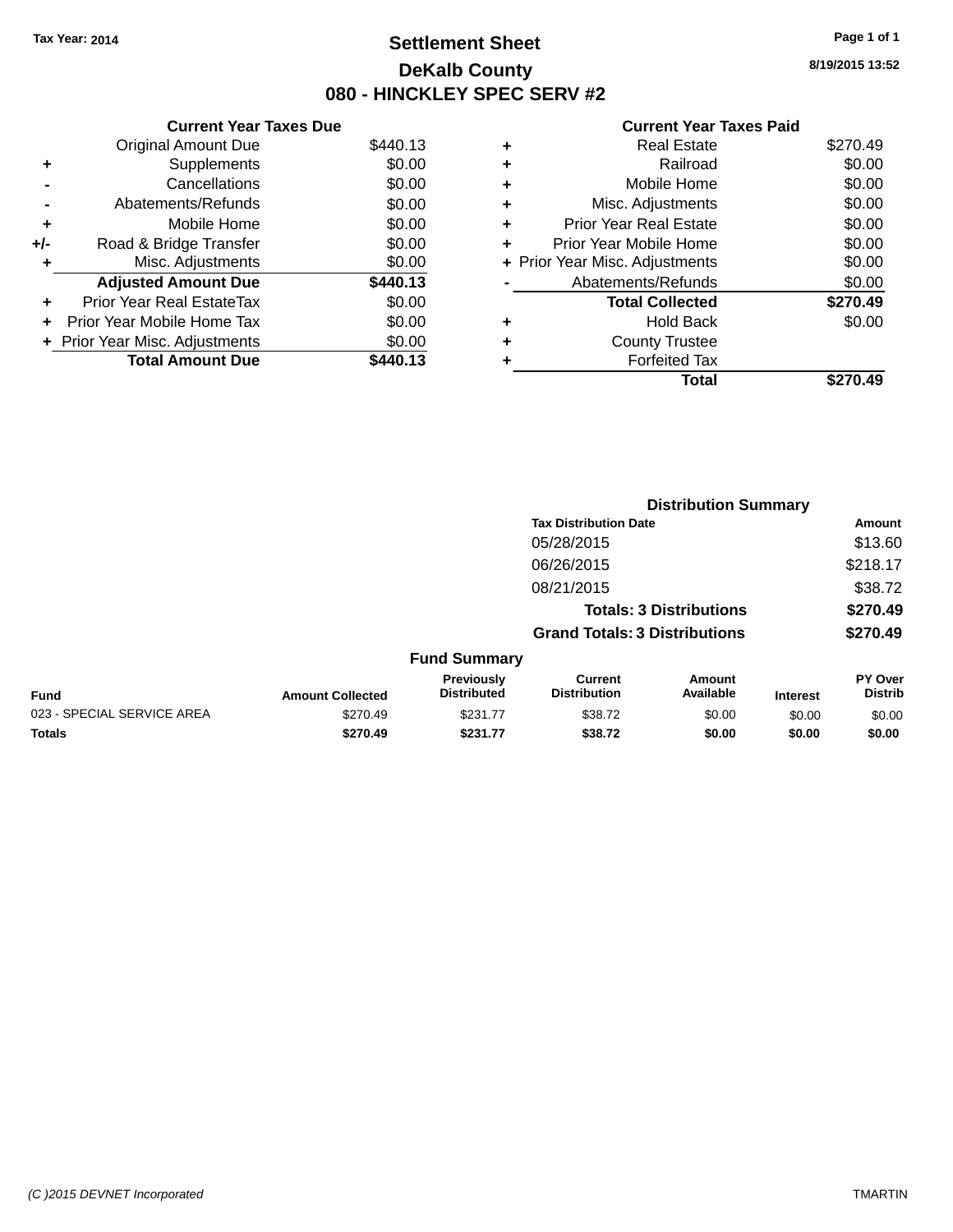# **Settlement Sheet Tax Year: 2014 Page 1 of 1 DeKalb County 083 - TOWN OF CORTLAND SBA #1**

**8/19/2015 13:52**

|       | <b>Current Year Taxes Due</b>  |        |
|-------|--------------------------------|--------|
|       | <b>Original Amount Due</b>     | \$0.00 |
| ٠     | Supplements                    | \$0.00 |
|       | Cancellations                  | \$0.00 |
|       | Abatements/Refunds             | \$0.00 |
| ٠     | Mobile Home                    | \$0.00 |
| $+/-$ | Road & Bridge Transfer         | \$0.00 |
|       | Misc. Adjustments              | \$0.00 |
|       | <b>Adjusted Amount Due</b>     | \$0.00 |
|       | Prior Year Real EstateTax      | \$0.00 |
|       | Prior Year Mobile Home Tax     | \$0.00 |
|       | + Prior Year Misc. Adjustments | \$0.00 |
|       | <b>Total Amount Due</b>        | \$0.00 |
|       |                                |        |

#### **Current Year Taxes Paid**

|   | <b>Real Estate</b>             | \$0.00 |
|---|--------------------------------|--------|
| ٠ | Railroad                       | \$0.00 |
| ٠ | Mobile Home                    | \$0.00 |
| ٠ | Misc. Adjustments              | \$0.00 |
| ٠ | Prior Year Real Estate         | \$0.00 |
| ÷ | Prior Year Mobile Home         | \$0.00 |
|   | + Prior Year Misc. Adjustments | \$0.00 |
|   | Abatements/Refunds             | \$0.00 |
|   | <b>Total Collected</b>         | \$0.00 |
| ٠ | <b>Hold Back</b>               | \$0.00 |
| ٠ | <b>County Trustee</b>          |        |
|   | <b>Forfeited Tax</b>           |        |
|   | Total                          |        |

|                          |                         | <b>Fund Summary</b>              |                                |                     |                 |                           |
|--------------------------|-------------------------|----------------------------------|--------------------------------|---------------------|-----------------|---------------------------|
| <b>Fund</b>              | <b>Amount Collected</b> | Previously<br><b>Distributed</b> | Current<br><b>Distribution</b> | Amount<br>Available | <b>Interest</b> | PY Over<br><b>Distrib</b> |
| 003 - BONDS AND INTEREST | \$0.00                  | \$0.00                           | \$0.00                         | \$0.00              | \$0.00          | \$0.00                    |
| <b>Totals</b>            | \$0.00                  | \$0.00                           | \$0.00                         | \$0.00              | \$0.00          | \$0.00                    |
|                          |                         | Ahotamant Datail                 |                                |                     |                 |                           |

**Totals 2 entries** \$0.00

#### **Abatement Detail**

**Year Source Account Type Account Adjustment Description** 

2014 RE - Real Estate RE Abatement \$0.00 PTAB INTEREST REFUND 09-20-255-020 by TBA

2014 RE - Real Estate RE Abatement \$0.00 PTAB INTEREST REFUND 09-20-256-013 by TBA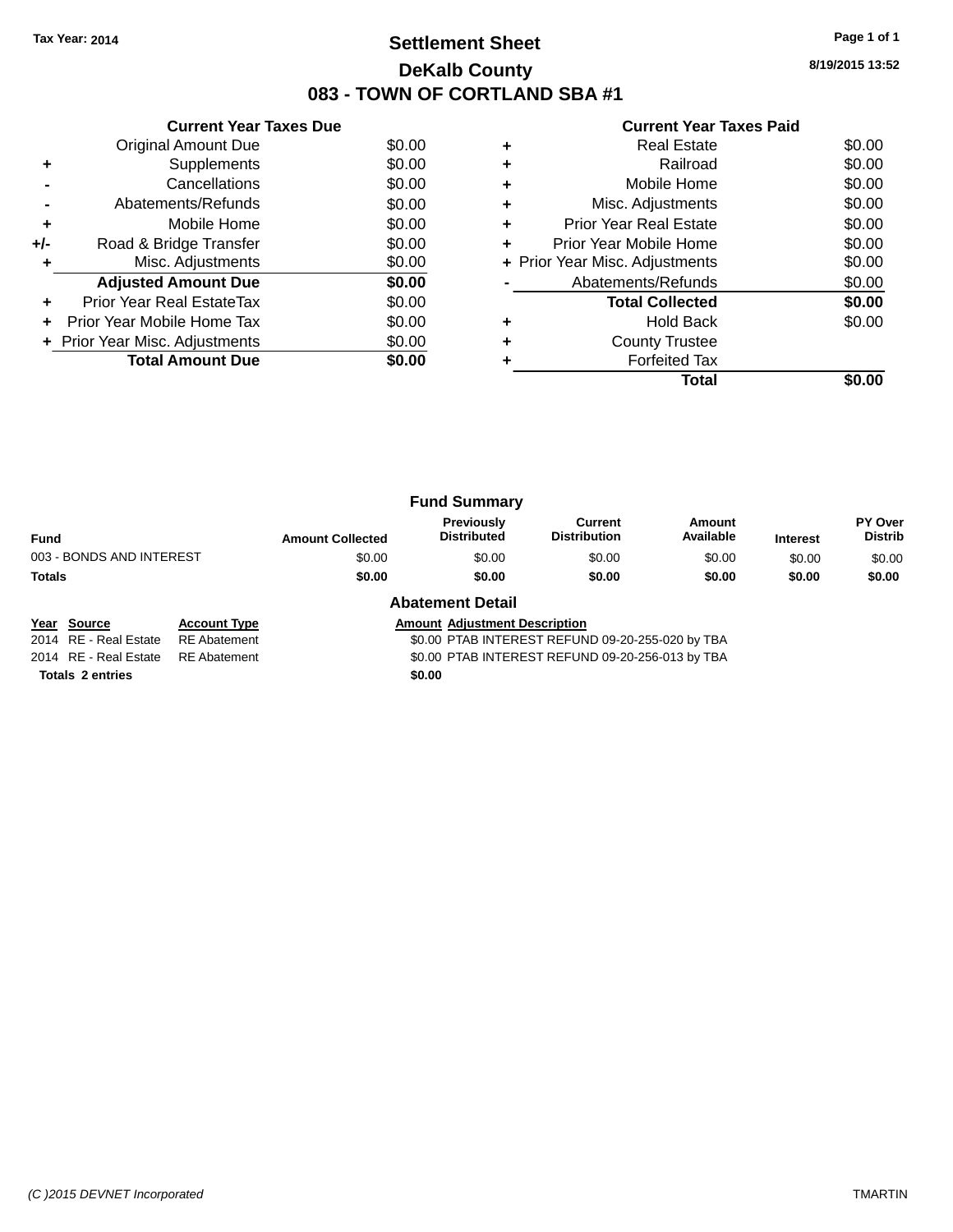# **Settlement Sheet Tax Year: 2014 Page 1 of 1 DeKalb County 085 - BURLINGTON FIRE**

**8/19/2015 13:52**

#### **Current Year Taxes Paid**

|     | <b>Current Year Taxes Due</b>  |             |
|-----|--------------------------------|-------------|
|     | <b>Original Amount Due</b>     | \$10,311.72 |
| ٠   | Supplements                    | \$0.00      |
|     | Cancellations                  | \$0.00      |
|     | Abatements/Refunds             | \$0.00      |
| ٠   | Mobile Home                    | \$0.00      |
| +/- | Road & Bridge Transfer         | \$0.00      |
| ٠   | Misc. Adjustments              | \$0.00      |
|     | <b>Adjusted Amount Due</b>     | \$10,311.72 |
| ÷   | Prior Year Real EstateTax      | \$0.00      |
|     | Prior Year Mobile Home Tax     | \$0.00      |
|     | + Prior Year Misc. Adjustments | \$0.00      |
|     | <b>Total Amount Due</b>        | \$10.311.72 |

| ٠ | <b>Real Estate</b>             | \$5,380.97 |
|---|--------------------------------|------------|
| ٠ | Railroad                       | \$602.08   |
| ٠ | Mobile Home                    | \$0.00     |
| ٠ | Misc. Adjustments              | \$0.00     |
| ٠ | Prior Year Real Estate         | \$0.00     |
| ÷ | Prior Year Mobile Home         | \$0.00     |
|   | + Prior Year Misc. Adjustments | \$0.00     |
|   | Abatements/Refunds             | \$0.00     |
|   | <b>Total Collected</b>         | \$5,983.05 |
| ٠ | Hold Back                      | \$0.00     |
| ٠ | <b>County Trustee</b>          |            |
| ٠ | <b>Forfeited Tax</b>           |            |
|   | Total                          | \$5,983.05 |
|   |                                |            |

|                       |                         |                                  | <b>Distribution Summary</b>          |                                |                 |                           |  |
|-----------------------|-------------------------|----------------------------------|--------------------------------------|--------------------------------|-----------------|---------------------------|--|
|                       |                         |                                  | <b>Tax Distribution Date</b>         |                                |                 | Amount                    |  |
|                       |                         |                                  | 05/28/2015                           |                                |                 | \$1,356.59                |  |
|                       |                         |                                  | 06/26/2015                           |                                |                 | \$4,626.46                |  |
|                       |                         |                                  |                                      | <b>Totals: 2 Distributions</b> |                 | \$5,983.05                |  |
|                       |                         |                                  | <b>Grand Totals: 2 Distributions</b> |                                |                 | \$5,983.05                |  |
|                       |                         | <b>Fund Summary</b>              |                                      |                                |                 |                           |  |
| Fund                  | <b>Amount Collected</b> | Previously<br><b>Distributed</b> | Current<br><b>Distribution</b>       | <b>Amount</b><br>Available     | <b>Interest</b> | PY Over<br><b>Distrib</b> |  |
| 001 - CORPORATE       | \$2,869.23              | \$2,869.23                       | \$0.00                               | \$0.00                         | \$0.00          | \$0.00                    |  |
| 047 - SOCIAL SECURITY | \$173.23                | \$173.23                         | \$0.00                               | \$0.00                         | \$0.00          | \$0.00                    |  |
| 064 - AMBULANCE       | \$2,869.22              | \$2,869.22                       | \$0.00                               | \$0.00                         | \$0.00          | \$0.00                    |  |
| 143 - MEDICARE        | \$71.37                 | \$71.37                          | \$0.00                               | \$0.00                         | \$0.00          | \$0.00                    |  |

**Totals \$5,983.05 \$5,983.05 \$0.00 \$0.00 \$0.00 \$0.00**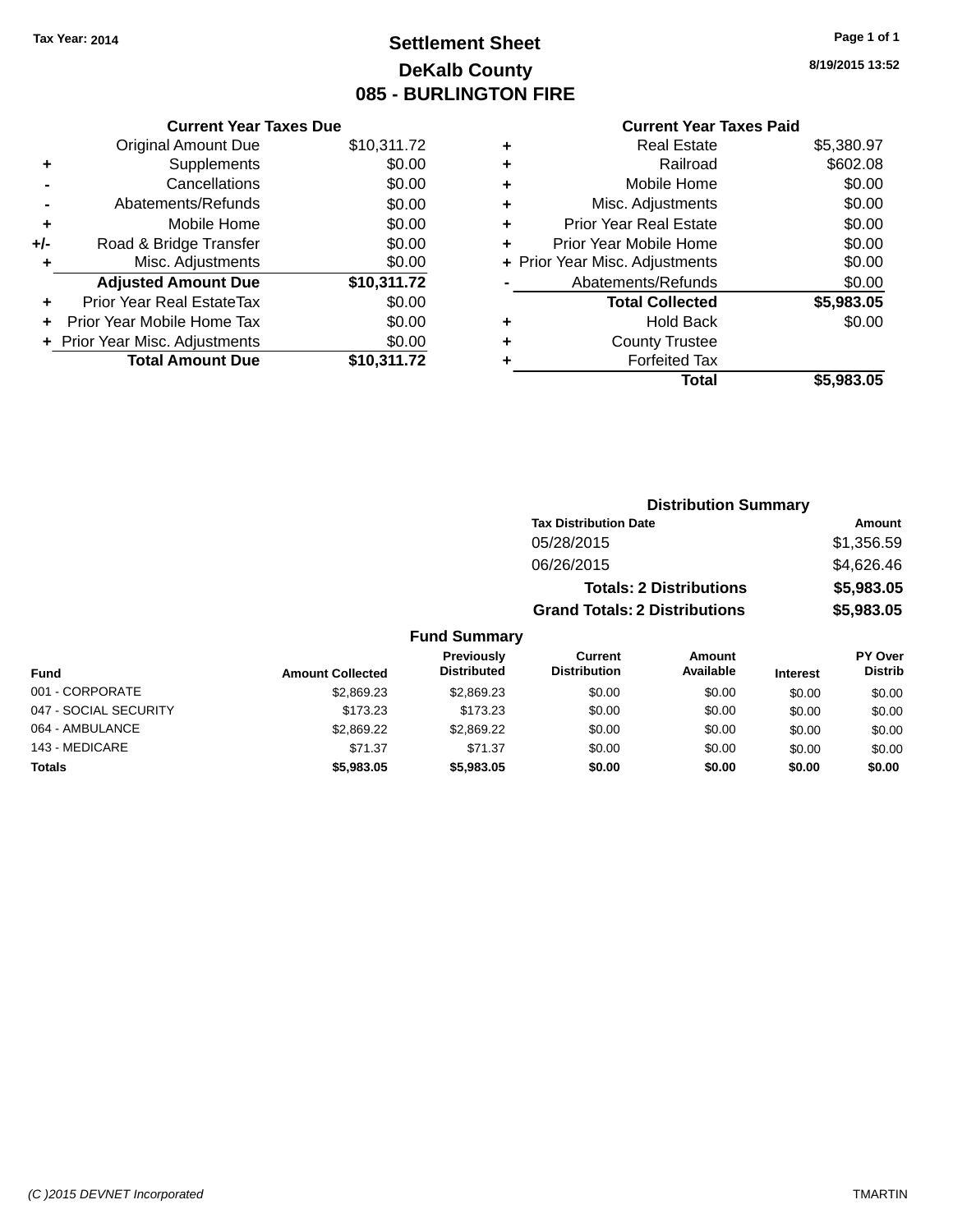# **Settlement Sheet Tax Year: 2014 Page 1 of 1 DeKalb County 086 - CORTLAND FIRE**

**8/19/2015 13:52**

#### **Current Year Taxes Due**

|       | <b>Original Amount Due</b>     | \$470,048.32 |
|-------|--------------------------------|--------------|
| ٠     | Supplements                    | \$3,373.63   |
|       | Cancellations                  | \$3,879.59   |
|       | Abatements/Refunds             | \$6.51       |
| ٠     | Mobile Home                    | \$0.00       |
| $+/-$ | Road & Bridge Transfer         | \$0.00       |
| ٠     | Misc. Adjustments              | \$0.00       |
|       | <b>Adjusted Amount Due</b>     | \$469,535.85 |
|       | Prior Year Real EstateTax      | \$507.75     |
|       | Prior Year Mobile Home Tax     | \$0.00       |
|       | + Prior Year Misc. Adjustments | \$96.81      |
|       | <b>Total Amount Due</b>        | \$470,140.41 |

#### **Current Year Taxes Paid**

| ٠ | <b>Real Estate</b>             | \$285,195.19 |
|---|--------------------------------|--------------|
| ٠ | Railroad                       | \$1,974.78   |
| ٠ | Mobile Home                    | \$0.00       |
| ٠ | Misc. Adjustments              | \$0.00       |
| ٠ | <b>Prior Year Real Estate</b>  | \$507.75     |
| ÷ | Prior Year Mobile Home         | \$0.00       |
|   | + Prior Year Misc. Adjustments | \$96.81      |
|   | Abatements/Refunds             | \$6.51       |
|   | <b>Total Collected</b>         | \$287,768.02 |
| ٠ | Hold Back                      | \$0.00       |
| ٠ | <b>County Trustee</b>          |              |
| ٠ | <b>Forfeited Tax</b>           |              |
|   | Total                          | \$287,768.02 |
|   |                                |              |

#### **Distribution Summary Tax Distribution Date Amount** 05/28/2015 \$31,522.17 06/26/2015 \$213,456.68 07/24/2015 \$2,991.09 08/21/2015 \$39,798.08 **Totals: 4 Distributions \$287,768.02 Grand Totals: 4 Distributions \$287,768.02 Fund Summary Fund Interest Amount Collected Distributed PY Over Distrib Amount Available Current Distribution Previously** 001 - CORPORATE \$138,628.80 \$119,456.55 \$19,172.25 \$0.00 \$0.00 \$0.00 064 - AMBULANCE 6 \$149,139.22 \$128,513.39 \$20,625.83 \$0.00 \$0.00 \$0.00 \$0.00 **Totals \$287,768.02 \$247,969.94 \$39,798.08 \$0.00 \$0.00 \$0.00 Miscellaneous Adjustment Detail Year** Source **Account Type Account Adjustment Description** 2013 RE - Real Estate Back Tax Collected \$50.10 STALEY REDEMPTION 09-29-251-051 by TBA

2013 RE - Real Estate Back Tax Collected \$46.71 STALEY REDEMPTION 09-29-251-050 by TBA **Totals \$96.81 2 entries**

#### **Abatement Detail**

| Year Source                        | <b>Account Type</b> | <b>Amount Adiustment Description</b>             |
|------------------------------------|---------------------|--------------------------------------------------|
| 2014 RE - Real Estate              | RE Abatement        | \$3.70 PTAB INTEREST REFUND 09-20-255-020 by TBA |
| 2014 RE - Real Estate RE Abatement |                     | \$2.81 PTAB INTEREST REFUND 09-20-256-013 by TBA |
| <b>Totals 2 entries</b>            |                     | \$6.51                                           |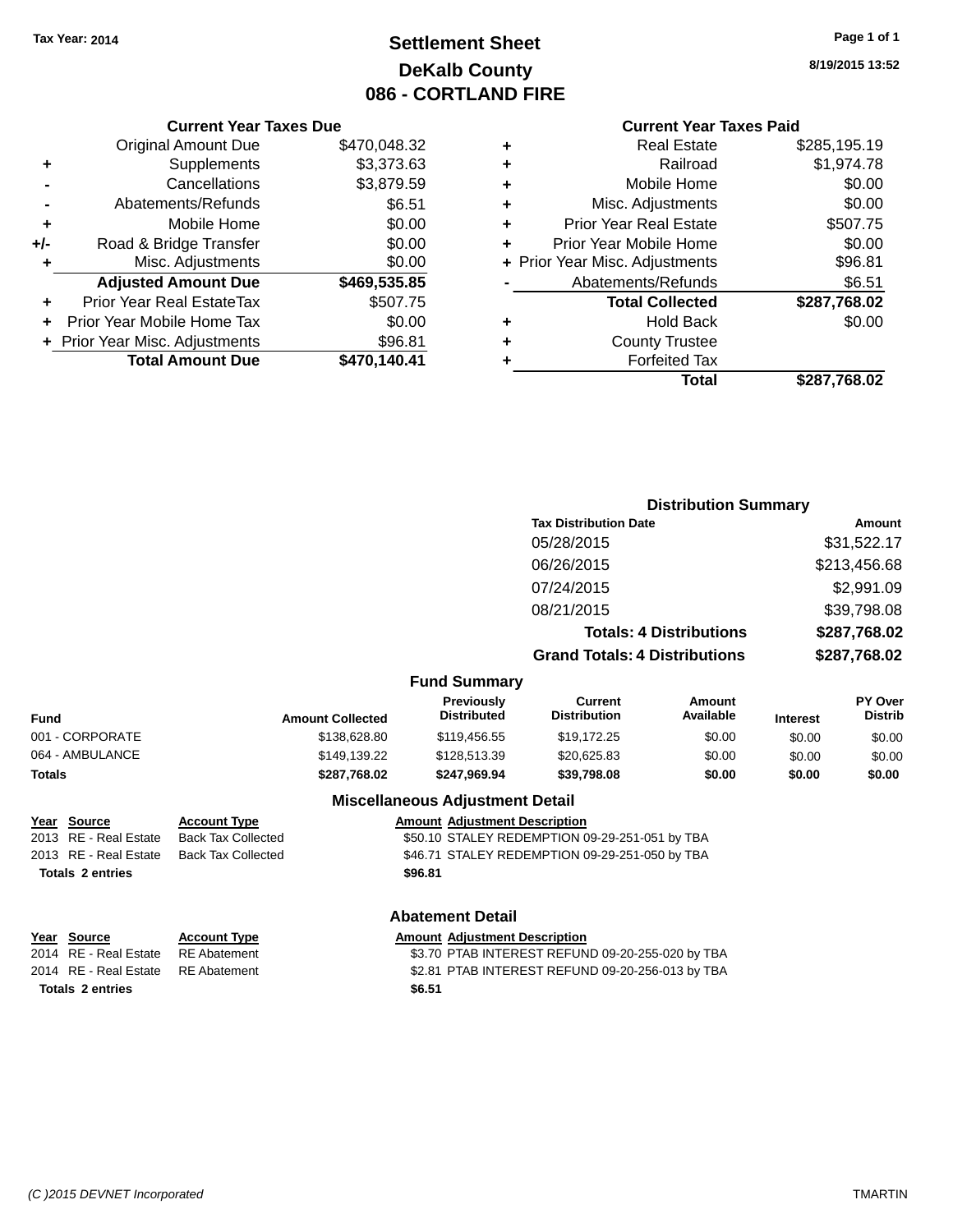# **Settlement Sheet Tax Year: 2014 Page 1 of 1 DeKalb County 087 - DE KALB FIRE**

**8/19/2015 13:52**

|       | <b>Current Year Taxes Due</b>  |              |  |  |  |  |  |
|-------|--------------------------------|--------------|--|--|--|--|--|
|       | <b>Original Amount Due</b>     | \$132,981.49 |  |  |  |  |  |
| ٠     | Supplements                    | \$683.65     |  |  |  |  |  |
|       | Cancellations                  | \$762.98     |  |  |  |  |  |
|       | Abatements/Refunds             | \$0.00       |  |  |  |  |  |
| ٠     | Mobile Home                    | \$0.00       |  |  |  |  |  |
| $+/-$ | Road & Bridge Transfer         | \$0.00       |  |  |  |  |  |
|       | Misc. Adjustments              | \$0.00       |  |  |  |  |  |
|       | <b>Adjusted Amount Due</b>     | \$132,902.16 |  |  |  |  |  |
|       | Prior Year Real EstateTax      | \$0.00       |  |  |  |  |  |
|       | Prior Year Mobile Home Tax     | \$0.00       |  |  |  |  |  |
|       | + Prior Year Misc. Adjustments | \$0.00       |  |  |  |  |  |
|       | <b>Total Amount Due</b>        | \$132,902.16 |  |  |  |  |  |

# **Current Year Taxes Paid +** Real Estate \$76,982.06 **+** Railroad \$1,758.65 **+** Mobile Home \$0.00 **+** Misc. Adjustments \$0.00 **+** Prior Year Real Estate \$0.00 **+** Prior Year Mobile Home \$0.00 **+ Prior Year Misc. Adjustments**  $$0.00$ **-** Abatements/Refunds \$0.00 **Total Collected \$78,740.71 +** Hold Back \$0.00 **+** County Trustee **+** Forfeited Tax **Total \$78,740.71**

|                 |                         |                                  | <b>Distribution Summary</b>           |                                |                 |                           |  |
|-----------------|-------------------------|----------------------------------|---------------------------------------|--------------------------------|-----------------|---------------------------|--|
|                 |                         |                                  | <b>Tax Distribution Date</b>          |                                |                 | Amount                    |  |
|                 |                         |                                  | 05/28/2015                            |                                |                 | \$11,988.14               |  |
|                 |                         |                                  | 06/26/2015                            |                                |                 | \$61,281.02               |  |
|                 |                         |                                  | 07/24/2015                            |                                |                 | \$1,040.99                |  |
|                 |                         |                                  | 08/21/2015                            |                                |                 | \$4,430.56                |  |
|                 |                         |                                  |                                       | <b>Totals: 4 Distributions</b> |                 | \$78,740.71               |  |
|                 |                         |                                  | <b>Grand Totals: 4 Distributions</b>  |                                |                 | \$78,740.71               |  |
|                 |                         | <b>Fund Summary</b>              |                                       |                                |                 |                           |  |
| <b>Fund</b>     | <b>Amount Collected</b> | Previously<br><b>Distributed</b> | <b>Current</b><br><b>Distribution</b> | Amount<br>Available            | <b>Interest</b> | PY Over<br><b>Distrib</b> |  |
| 001 - CORPORATE | \$78,740.71             | \$74,310.15                      | \$4,430.56                            | \$0.00                         | \$0.00          | \$0.00                    |  |
| <b>Totals</b>   | \$78,740.71             | \$74,310.15                      | \$4,430.56                            | \$0.00                         | \$0.00          | \$0.00                    |  |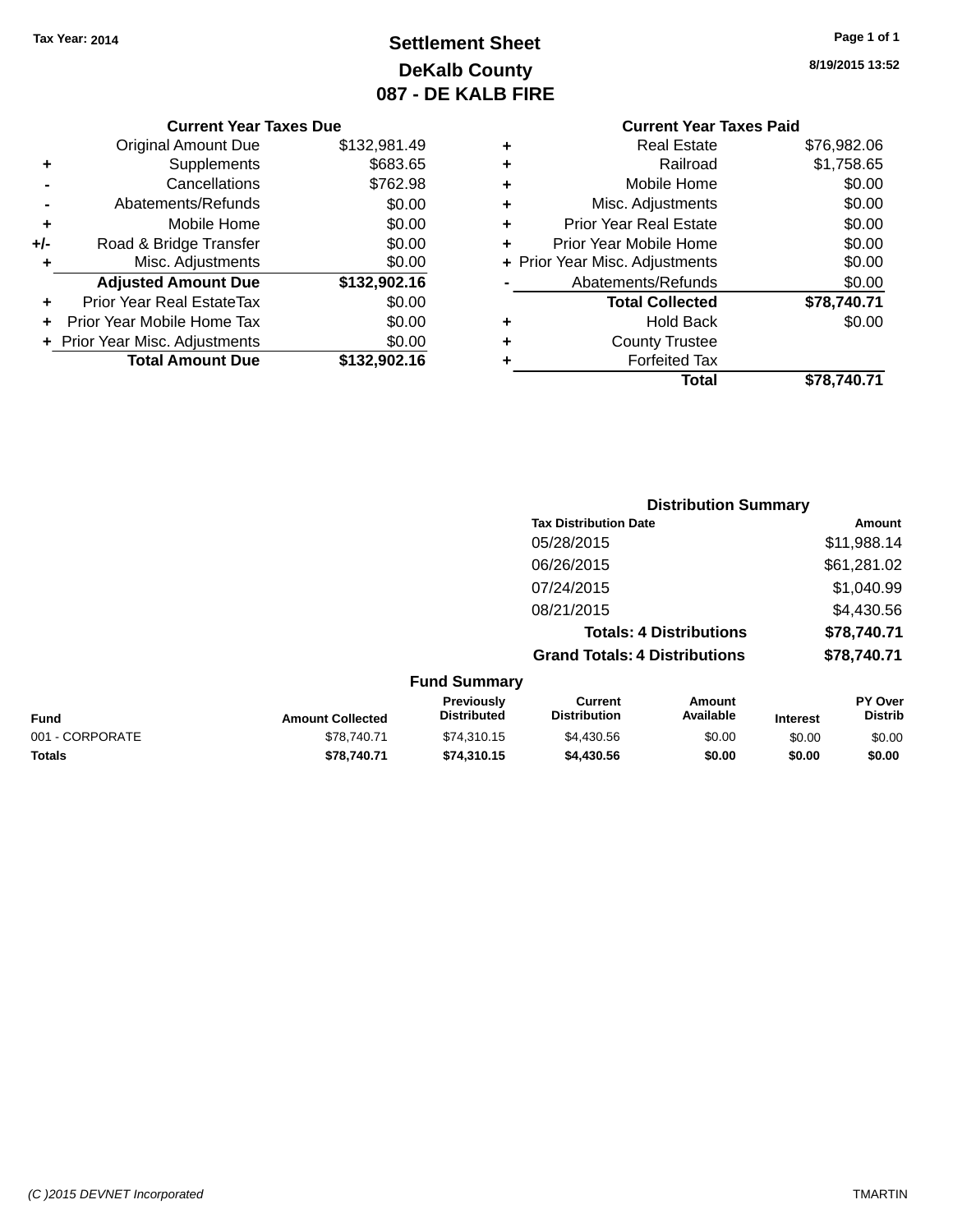# **Settlement Sheet Tax Year: 2014 Page 1 of 1 DeKalb County 088 - EARLVILLE FIRE**

**8/19/2015 13:52**

|   | <b>County Trustee</b><br><b>Forfeited Tax</b> |            |
|---|-----------------------------------------------|------------|
| ٠ | Hold Back                                     | \$0.00     |
|   | <b>Total Collected</b>                        | \$1,938.48 |
|   | Abatements/Refunds                            | \$0.00     |
|   | + Prior Year Misc. Adjustments                | \$0.00     |
| ٠ | Prior Year Mobile Home                        | \$0.00     |
| ٠ | <b>Prior Year Real Estate</b>                 | \$0.00     |
| ٠ | Misc. Adjustments                             | \$0.00     |
| ٠ | Mobile Home                                   | \$0.00     |
| ٠ | Railroad                                      | \$124.61   |
| ٠ | Real Estate                                   | \$1,813.87 |

**Distribution Summary Tax Distribution Date Amount**

|     | <b>Current Year Taxes Due</b>  |            |
|-----|--------------------------------|------------|
|     | Original Amount Due            | \$3,091.37 |
| ٠   | Supplements                    | \$0.00     |
|     | Cancellations                  | \$0.00     |
|     | Abatements/Refunds             | \$0.00     |
| ٠   | Mobile Home                    | \$0.00     |
| +/- | Road & Bridge Transfer         | \$0.00     |
| ٠   | Misc. Adjustments              | \$0.00     |
|     | <b>Adjusted Amount Due</b>     | \$3,091.37 |
|     | Prior Year Real EstateTax      | \$0.00     |
|     | Prior Year Mobile Home Tax     | \$0.00     |
|     | + Prior Year Misc. Adjustments | \$0.00     |
|     | <b>Total Amount Due</b>        | \$3,091.37 |
|     |                                |            |

|                 |                         |                                  | 05/28/2015                            |                                |                 | \$503.00                  |
|-----------------|-------------------------|----------------------------------|---------------------------------------|--------------------------------|-----------------|---------------------------|
|                 |                         |                                  | 06/26/2015                            |                                |                 | \$1,295.49                |
|                 |                         |                                  | 08/21/2015                            |                                |                 | \$139.99                  |
|                 |                         |                                  |                                       | <b>Totals: 3 Distributions</b> |                 | \$1,938.48                |
|                 |                         |                                  | <b>Grand Totals: 3 Distributions</b>  |                                |                 | \$1,938.48                |
|                 |                         | <b>Fund Summary</b>              |                                       |                                |                 |                           |
| <b>Fund</b>     | <b>Amount Collected</b> | Previously<br><b>Distributed</b> | <b>Current</b><br><b>Distribution</b> | <b>Amount</b><br>Available     | <b>Interest</b> | PY Over<br><b>Distrib</b> |
| 001 - CORPORATE | \$895.77                | \$831.08                         | \$64.69                               | \$0.00                         | \$0.00          | \$0.00                    |
| 064 - AMBULANCE | \$1,042.71              | \$967.41                         | \$75.30                               | \$0.00                         | \$0.00          | \$0.00                    |
| <b>Totals</b>   | \$1,938.48              | \$1.798.49                       | \$139.99                              | \$0.00                         | \$0.00          | \$0.00                    |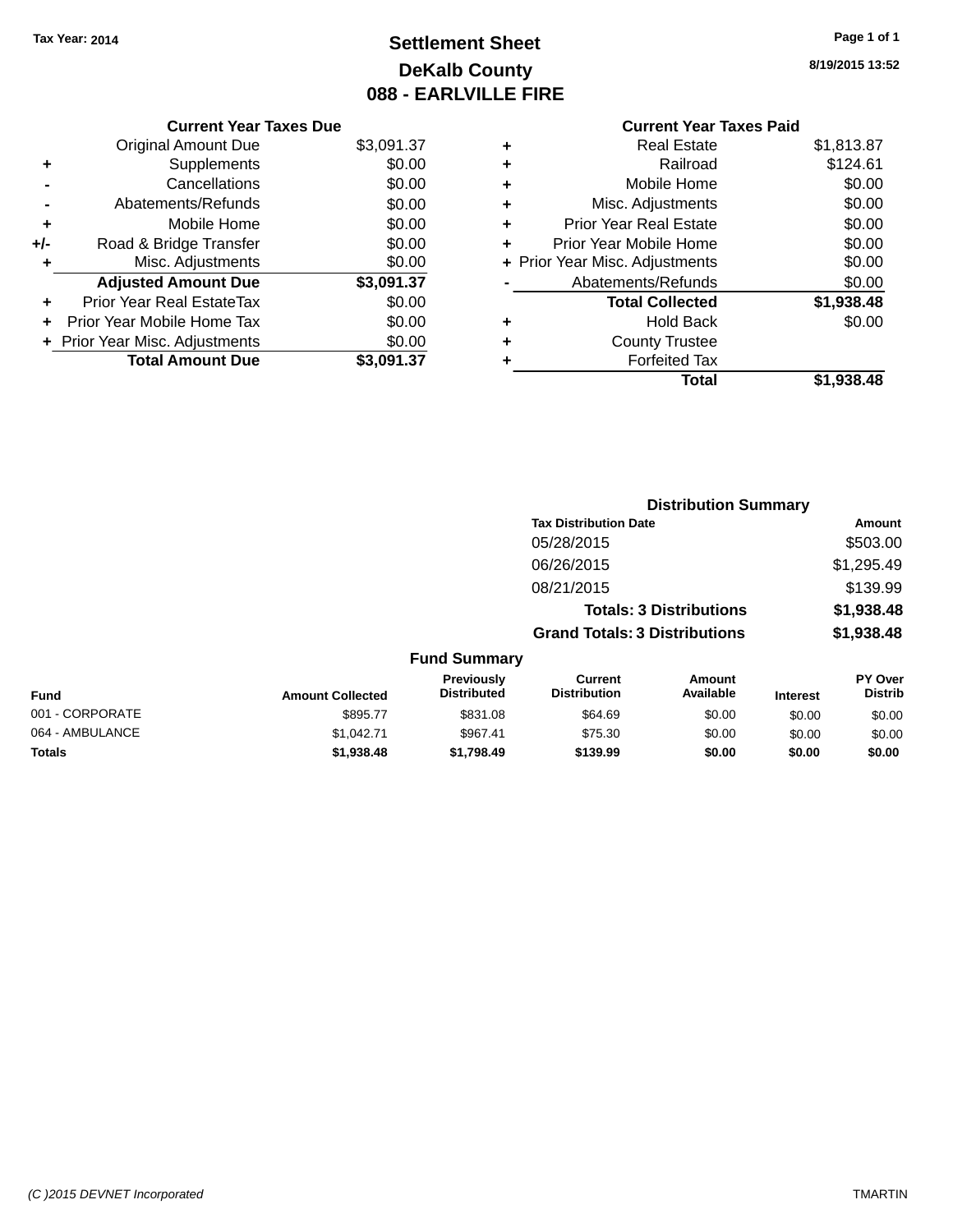**Original Amount Due** 

**Adjusted Amount Due** 

**Total Amount Due** 

**+** Supplements **-** Cancellations **-** Abatements/Refunds **+** Mobile Home **+/-** Road & Bridge Transfer **+** Misc. Adjustments

**+** Prior Year Real EstateTax \$369.68 **+** Prior Year Mobile Home Tax **+ Prior Year Misc. Adjustments** 

# **Settlement Sheet Tax Year: 2014 Page 1 of 1 DeKalb County 089 - GENOA-KINGSTON FIRE**

**8/19/2015 13:52**

\$577,110.40

#### **Current Year Taxes Paid**

| <b>Current Year Taxes Due</b> |              |   | <b>Current Year Taxes Paid</b> |              |  |  |
|-------------------------------|--------------|---|--------------------------------|--------------|--|--|
| ıl Amount Due                 | \$938,005.36 | ٠ | <b>Real Estate</b>             | \$569,089.59 |  |  |
| <b>Supplements</b>            | \$7,692.37   | ÷ | Railroad                       | \$7,514.24   |  |  |
| Cancellations                 | \$9,813.37   | ÷ | Mobile Home                    | \$0.00       |  |  |
| ıents/Refunds                 | \$4.60       | ÷ | Misc. Adjustments              | \$31.83      |  |  |
| Mobile Home                   | \$0.00       | ÷ | <b>Prior Year Real Estate</b>  | \$369.68     |  |  |
| ridge Transfer                | \$0.00       | ÷ | Prior Year Mobile Home         | \$0.00       |  |  |
| . Adjustments                 | \$31.83      |   | + Prior Year Misc. Adjustments | \$109.66     |  |  |
| <b>Amount Due</b>             | \$935,911.59 |   | Abatements/Refunds             | \$4.60       |  |  |
| eal EstateTax:                | \$369.68     |   | <b>Total Collected</b>         | \$577,110.40 |  |  |
| pile Home Tax                 | \$0.00       | ٠ | <b>Hold Back</b>               | \$0.00       |  |  |
| . Adjustments                 | \$109.66     | ÷ | <b>County Trustee</b>          |              |  |  |
| <b>Amount Due</b>             | \$936,390.93 | ٠ | <b>Forfeited Tax</b>           |              |  |  |
|                               |              |   | Total                          | \$577,110.40 |  |  |

|                                               |                         |                                         |                                                                        | <b>Distribution Summary</b> |                              |                           |
|-----------------------------------------------|-------------------------|-----------------------------------------|------------------------------------------------------------------------|-----------------------------|------------------------------|---------------------------|
|                                               |                         |                                         | <b>Tax Distribution Date</b>                                           |                             |                              | Amount                    |
|                                               |                         |                                         | 05/28/2015                                                             |                             |                              | \$84,096.31               |
|                                               |                         |                                         | 06/26/2015                                                             |                             |                              | \$416,414.82              |
|                                               |                         |                                         | 07/24/2015                                                             |                             |                              | \$9,920.91                |
|                                               |                         |                                         | 08/21/2015                                                             |                             |                              | \$66,678.36               |
|                                               |                         |                                         | <b>Totals: 4 Distributions</b><br><b>Grand Totals: 4 Distributions</b> |                             | \$577,110.40<br>\$577,110.40 |                           |
|                                               |                         |                                         |                                                                        |                             |                              |                           |
|                                               |                         | <b>Fund Summary</b>                     |                                                                        |                             |                              |                           |
| <b>Fund</b>                                   | <b>Amount Collected</b> | <b>Previously</b><br><b>Distributed</b> | <b>Current</b><br><b>Distribution</b>                                  | Amount<br>Available         | <b>Interest</b>              | PY Over<br><b>Distrib</b> |
| 001 - CORPORATE                               | \$151,468.94            | \$133,968.47                            | \$17,500.47                                                            | \$0.00                      | \$0.00                       | \$0.00                    |
| 035 - TORT JUDGEMENTS/LIABILITY<br><b>INS</b> | \$119,063.09            | \$105,306.74                            | \$13,756.35                                                            | \$0.00                      | \$0.00                       | \$0.00                    |
| 064 - AMBULANCE                               | \$306,578.37            | \$271,156.83                            | \$35,421.54                                                            | \$0.00                      | \$0.00                       | \$0.00                    |
| <b>Totals</b>                                 | \$577,110.40            | \$510,432.04                            | \$66,678.36                                                            | \$0.00                      | \$0.00                       | \$0.00                    |
|                                               |                         | <b>Miscellaneous Adjustment Detail</b>  |                                                                        |                             |                              |                           |

# **Year** Source **Account Type Account Adjustment Description** 2013 RE - Real Estate Back Tax Collected \$50.91 MARSH REDEMPTION 03-31-231-008 by TBA 2013 RE - Real Estate Back Tax Collected \$58.75 ABCXYZ LIVING TR REDEMPTION 03-31-235-006 by TBA 2014 RE - Real Estate Back Tax Collected \$31.83 AMCORE BANK REDEMPTION 02-24-476-009 by TBA **Totals \$141.49 3 entries Abatement Detail**

|                         | Year Source                        | <b>Account Type</b> | <b>Amount Adiustment Description</b>             |
|-------------------------|------------------------------------|---------------------|--------------------------------------------------|
|                         | 2014 RE - Real Estate RE Abatement |                     | \$4.60 PTAB INTEREST REFUND 03-19-461-008 by TBA |
| <b>Totals 1 entries</b> |                                    |                     | \$4.60                                           |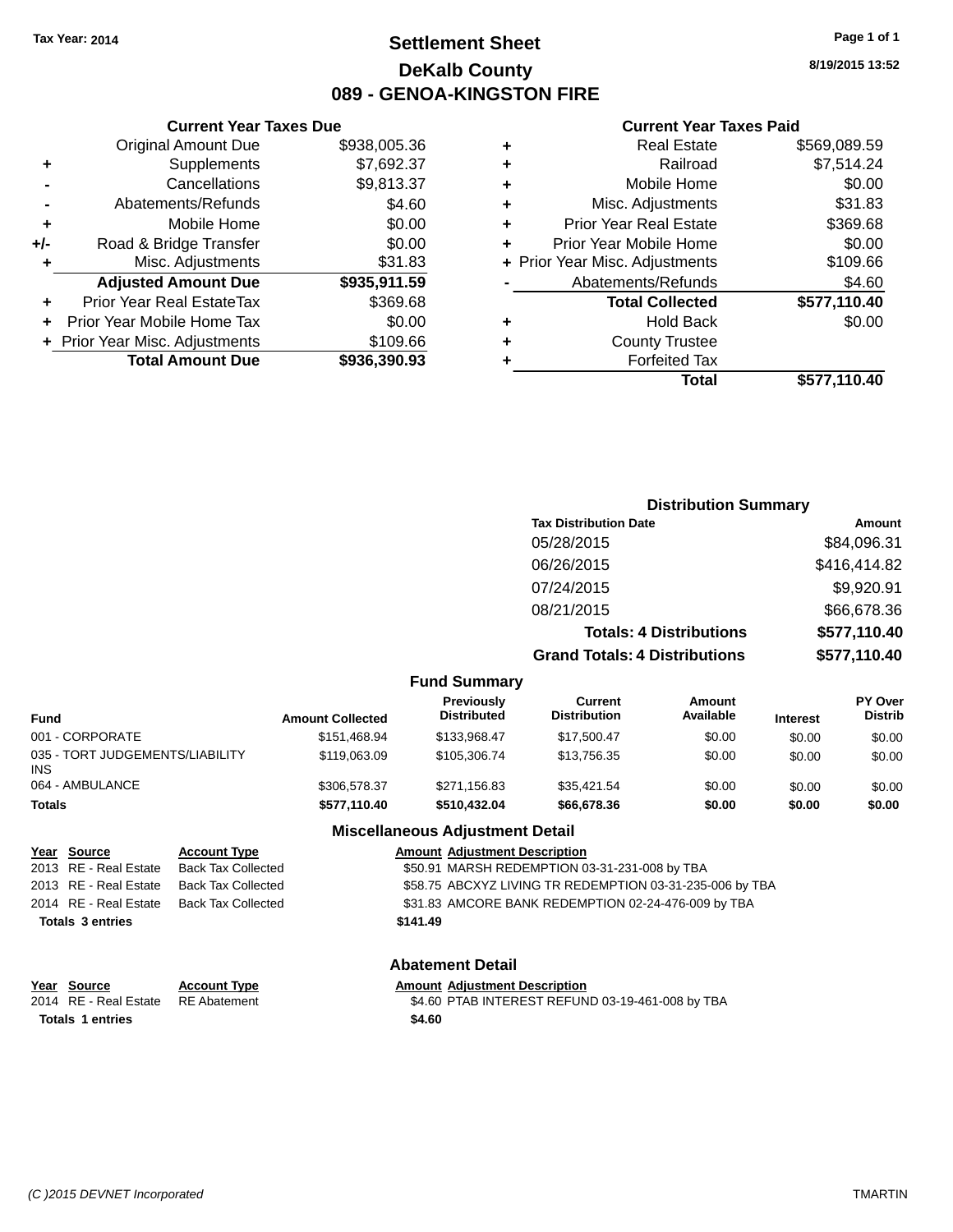# **Settlement Sheet Tax Year: 2014 Page 1 of 1 DeKalb County 090 - HAMPSHIRE FIRE**

**8/19/2015 13:52**

|       | <b>Current Year Taxes Due</b>             |             |  |  |  |  |
|-------|-------------------------------------------|-------------|--|--|--|--|
|       | \$27,271.98<br><b>Original Amount Due</b> |             |  |  |  |  |
| ٠     | Supplements                               | \$0.00      |  |  |  |  |
|       | Cancellations                             | \$0.00      |  |  |  |  |
|       | Abatements/Refunds                        | \$0.00      |  |  |  |  |
| ٠     | Mobile Home                               | \$0.00      |  |  |  |  |
| $+/-$ | Road & Bridge Transfer                    | \$0.00      |  |  |  |  |
| ٠     | \$0.00<br>Misc. Adjustments               |             |  |  |  |  |
|       | <b>Adjusted Amount Due</b>                | \$27,271.98 |  |  |  |  |
| ٠     | Prior Year Real EstateTax                 | \$0.00      |  |  |  |  |
|       | Prior Year Mobile Home Tax                | \$0.00      |  |  |  |  |
|       | + Prior Year Misc. Adjustments            | \$0.00      |  |  |  |  |
|       | <b>Total Amount Due</b>                   | \$27,271.98 |  |  |  |  |
|       |                                           |             |  |  |  |  |

| ٠ | <b>Real Estate</b>             | \$16,863.00 |
|---|--------------------------------|-------------|
| ٠ | Railroad                       | \$288.19    |
| ٠ | Mobile Home                    | \$0.00      |
| ٠ | Misc. Adjustments              | \$0.00      |
| ٠ | <b>Prior Year Real Estate</b>  | \$0.00      |
| ٠ | Prior Year Mobile Home         | \$0.00      |
|   | + Prior Year Misc. Adjustments | \$0.00      |
|   | Abatements/Refunds             | \$0.00      |
|   | <b>Total Collected</b>         | \$17,151.19 |
| ٠ | <b>Hold Back</b>               | \$0.00      |
| ٠ | <b>County Trustee</b>          |             |
| ٠ | <b>Forfeited Tax</b>           |             |
|   | Total                          | \$17,151.19 |
|   |                                |             |

|                             |                         |                                  |                                       | <b>Distribution Summary</b>    |                 |                           |
|-----------------------------|-------------------------|----------------------------------|---------------------------------------|--------------------------------|-----------------|---------------------------|
|                             |                         |                                  | <b>Tax Distribution Date</b>          |                                |                 | <b>Amount</b>             |
|                             |                         |                                  | 05/28/2015                            |                                |                 | \$5,212.94                |
|                             |                         |                                  | 06/26/2015                            |                                |                 | \$11,281.55               |
|                             |                         |                                  | 08/21/2015                            |                                |                 | \$656.70                  |
|                             |                         |                                  |                                       | <b>Totals: 3 Distributions</b> |                 | \$17,151.19               |
|                             |                         |                                  | <b>Grand Totals: 3 Distributions</b>  |                                |                 | \$17,151.19               |
|                             |                         | <b>Fund Summary</b>              |                                       |                                |                 |                           |
| <b>Fund</b>                 | <b>Amount Collected</b> | Previously<br><b>Distributed</b> | <b>Current</b><br><b>Distribution</b> | Amount<br>Available            | <b>Interest</b> | PY Over<br><b>Distrib</b> |
| 001 - CORPORATE             | \$8,408.28              | \$8,086.33                       | \$321.95                              | \$0.00                         | \$0.00          | \$0.00                    |
| 013 - FIREFIGHTER'S PENSION | \$334.66                | \$321.85                         | \$12.81                               | \$0.00                         | \$0.00          | \$0.00                    |
| 064 - AMBULANCE             | \$8,408.25              | \$8,086.31                       | \$321.94                              | \$0.00                         | \$0.00          | \$0.00                    |
| <b>Totals</b>               | \$17,151.19             | \$16,494.49                      | \$656.70                              | \$0.00                         | \$0.00          | \$0.00                    |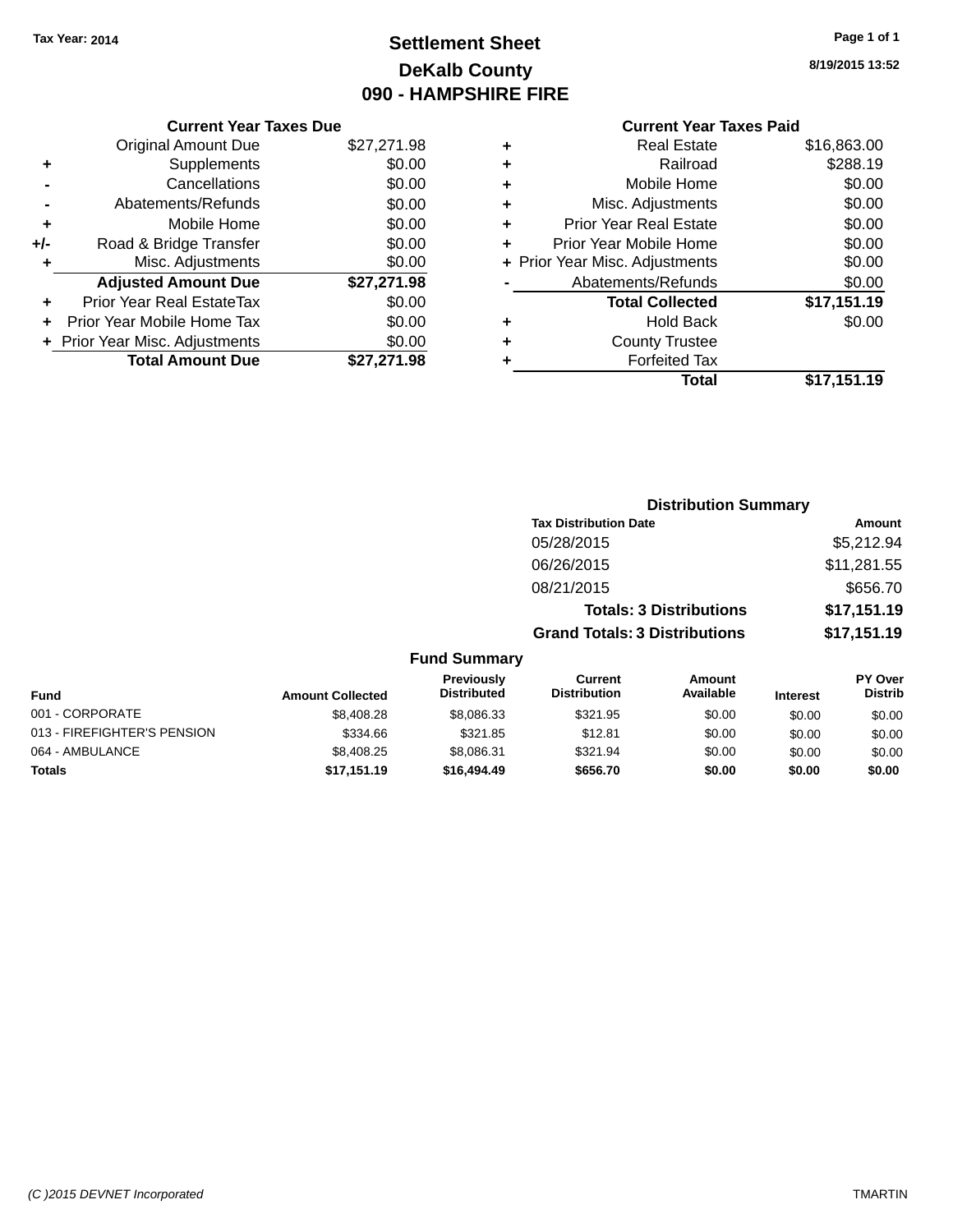# **Settlement Sheet Tax Year: 2014 Page 1 of 1 DeKalb County 091 - HINCKLEY FIRE**

**8/19/2015 13:52**

# **Current Year Taxes Paid**

|     | <b>Current Year Taxes Due</b>            |              |  |  |  |  |
|-----|------------------------------------------|--------------|--|--|--|--|
|     | <b>Original Amount Due</b>               | \$393,415.45 |  |  |  |  |
| ٠   | Supplements                              | \$1,189.52   |  |  |  |  |
|     | Cancellations                            | \$1,339.88   |  |  |  |  |
|     | Abatements/Refunds                       | \$0.00       |  |  |  |  |
| ٠   | Mobile Home                              | \$0.00       |  |  |  |  |
| +/- | Road & Bridge Transfer                   | \$0.00       |  |  |  |  |
| ٠   | Misc. Adjustments                        | \$48.86      |  |  |  |  |
|     | <b>Adjusted Amount Due</b>               | \$393,313.95 |  |  |  |  |
|     | Prior Year Real EstateTax                | \$0.00       |  |  |  |  |
|     | Prior Year Mobile Home Tax               | \$0.00       |  |  |  |  |
|     | \$0.00<br>+ Prior Year Misc. Adjustments |              |  |  |  |  |
|     | <b>Total Amount Due</b>                  | \$393,313.95 |  |  |  |  |
|     |                                          |              |  |  |  |  |

|   | <b>Real Estate</b>             | \$232,964.12 |  |  |  |
|---|--------------------------------|--------------|--|--|--|
| ٠ | Railroad                       | \$4,579.76   |  |  |  |
| ٠ | Mobile Home                    | \$0.00       |  |  |  |
| ٠ | Misc. Adjustments              | \$48.86      |  |  |  |
| ٠ | <b>Prior Year Real Estate</b>  | \$0.00       |  |  |  |
| ÷ | Prior Year Mobile Home         | \$0.00       |  |  |  |
|   | + Prior Year Misc. Adjustments | \$0.00       |  |  |  |
|   | Abatements/Refunds             | \$0.00       |  |  |  |
|   | <b>Total Collected</b>         | \$237,592.74 |  |  |  |
| ٠ | Hold Back                      | \$0.00       |  |  |  |
| ٠ | <b>County Trustee</b>          |              |  |  |  |
| ٠ | <b>Forfeited Tax</b>           |              |  |  |  |
|   | Total                          | \$237,592.74 |  |  |  |
|   |                                |              |  |  |  |

|     | <b>Distribution Summary</b>          |              |  |  |
|-----|--------------------------------------|--------------|--|--|
|     | <b>Tax Distribution Date</b>         | Amount       |  |  |
|     | 05/28/2015                           | \$41,922.62  |  |  |
|     | 06/26/2015                           | \$167,940.01 |  |  |
|     | 07/24/2015                           | \$5,774.98   |  |  |
|     | 08/21/2015                           | \$21,955.13  |  |  |
|     | <b>Totals: 4 Distributions</b>       | \$237,592.74 |  |  |
|     | <b>Grand Totals: 4 Distributions</b> | \$237,592.74 |  |  |
| $E$ |                                      |              |  |  |

#### **Fund Summary**

| Fund                        | <b>Amount Collected</b> | Previously<br><b>Distributed</b> | Current<br><b>Distribution</b> | Amount<br>Available | <b>Interest</b> | <b>PY Over</b><br><b>Distrib</b> |
|-----------------------------|-------------------------|----------------------------------|--------------------------------|---------------------|-----------------|----------------------------------|
| 001 - CORPORATE             | \$143,844.81            | \$130,552.61                     | \$13,292.20                    | \$0.00              | \$0.00          | \$0.00                           |
| 013 - FIREFIGHTER'S PENSION | \$5,348,46              | \$4.854.22                       | \$494.24                       | \$0.00              | \$0.00          | \$0.00                           |
| 064 - AMBULANCE             | \$88,399.47             | \$80,230.78                      | \$8,168.69                     | \$0.00              | \$0.00          | \$0.00                           |
| Totals                      | \$237.592.74            | \$215,637,61                     | \$21,955.13                    | \$0.00              | \$0.00          | \$0.00                           |

# **Miscellaneous Adjustment Detail**

**Totals \$48.86 1 entries**

**Year Source Account Type**<br>
2014 RE - Real Estate Paymt In Lieu of Tax **AMOUSING AUTHORITY S** \$48.86 HOUSING AUTHORITY SUNSET VIEW APARTMENTS by TBA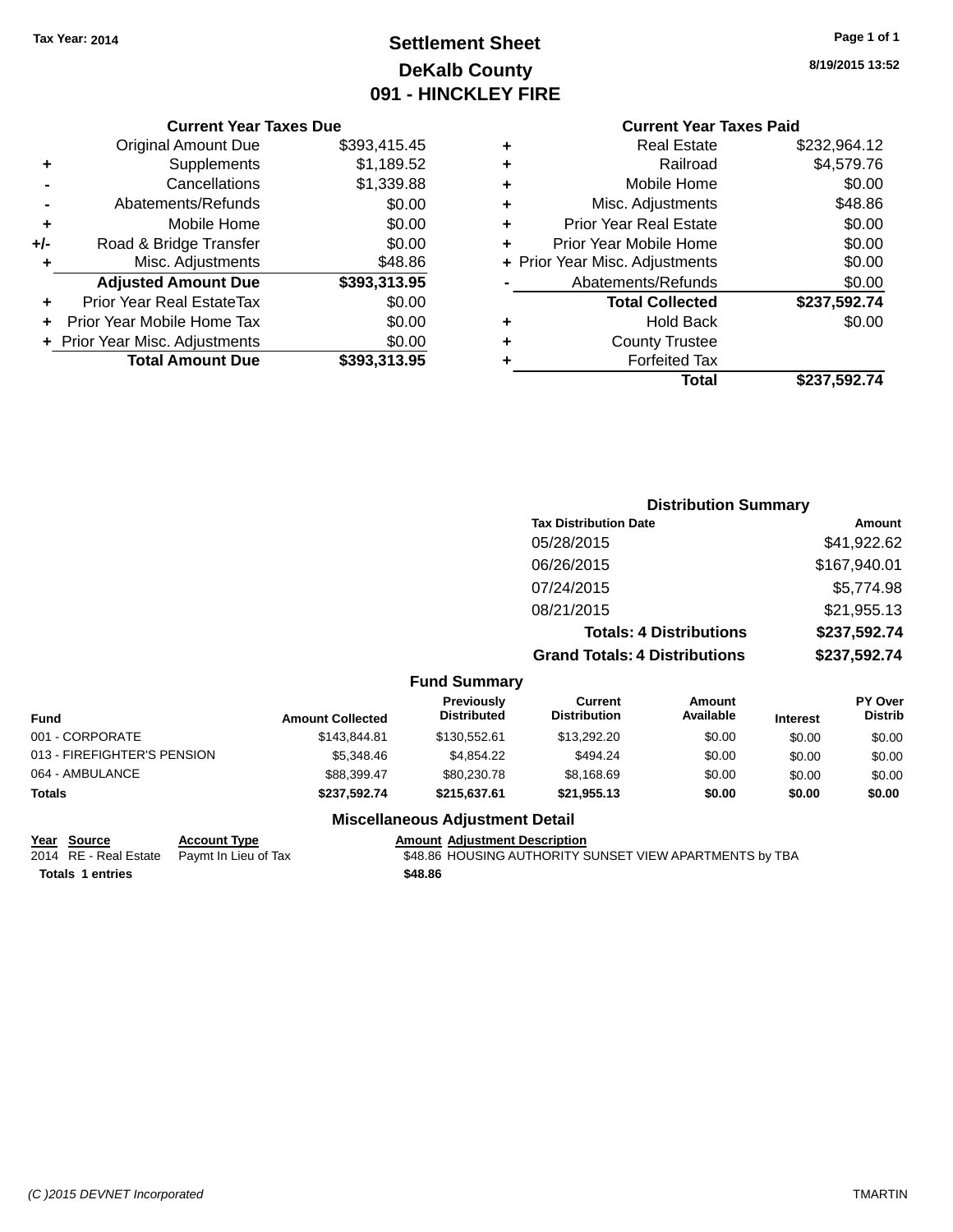# **Settlement Sheet Tax Year: 2014 Page 1 of 1 DeKalb County 092 - KIRKLAND FIRE**

**8/19/2015 13:52**

#### **Current Year Taxes Due**

|     | <b>Original Amount Due</b>     | \$334,628.09 |
|-----|--------------------------------|--------------|
| ٠   | Supplements                    | \$3,600.22   |
|     | Cancellations                  | \$4,068.76   |
|     | Abatements/Refunds             | \$0.00       |
| ٠   | Mobile Home                    | \$0.00       |
| +/- | Road & Bridge Transfer         | \$0.00       |
| ٠   | Misc. Adjustments              | \$0.00       |
|     | <b>Adjusted Amount Due</b>     | \$334,159.55 |
| ÷   | Prior Year Real EstateTax      | \$41.69      |
|     | Prior Year Mobile Home Tax     | \$0.00       |
|     | + Prior Year Misc. Adjustments | \$0.00       |
|     | <b>Total Amount Due</b>        | \$334,201.24 |

## **Current Year Taxes Paid**

| ٠ | Real Estate                    | \$205,706.49 |
|---|--------------------------------|--------------|
| ٠ | Railroad                       | \$2,895.45   |
| ٠ | Mobile Home                    | \$0.00       |
| ٠ | Misc. Adjustments              | \$0.00       |
| ٠ | <b>Prior Year Real Estate</b>  | \$41.69      |
| ٠ | Prior Year Mobile Home         | \$0.00       |
|   | + Prior Year Misc. Adjustments | \$0.00       |
|   | Abatements/Refunds             | \$0.00       |
|   | <b>Total Collected</b>         | \$208,643.63 |
| ٠ | Hold Back                      | \$0.00       |
| ٠ | <b>County Trustee</b>          |              |
| ٠ | <b>Forfeited Tax</b>           |              |
|   | Total                          | \$208,643.63 |
|   |                                |              |

# **Distribution Summary Tax Distribution Date Amount** 05/28/2015 \$41,098.36 06/26/2015 \$142,747.09 07/24/2015 \$2,889.32 08/21/2015 \$21,908.86 **Totals: 4 Distributions \$208,643.63 Grand Totals: 4 Distributions \$208,643.63**

#### **Fund Summary**

| <b>Fund</b>                                         | <b>Amount Collected</b> | Previously<br><b>Distributed</b> | Current<br><b>Distribution</b> | Amount<br>Available | <b>Interest</b> | <b>PY Over</b><br><b>Distrib</b> |
|-----------------------------------------------------|-------------------------|----------------------------------|--------------------------------|---------------------|-----------------|----------------------------------|
| 001 - CORPORATE                                     | \$118,568,43            | \$106.118.02                     | \$12,450.41                    | \$0.00              | \$0.00          | \$0.00                           |
| 027 - AUDIT                                         | \$1,369.32              | \$1.225.54                       | \$143.78                       | \$0.00              | \$0.00          | \$0.00                           |
| 035 - TORT JUDGMENTS, LIABILITY<br><b>INSURANCE</b> | \$7.417.91              | \$6,638.99                       | \$778.92                       | \$0.00              | \$0.00          | \$0.00                           |
| 062 - WORKERS COMPENSATION                          | \$4,635,65              | \$4.148.87                       | \$486.78                       | \$0.00              | \$0.00          | \$0.00                           |
| 064 - AMBULANCE                                     | \$76.652.32             | \$68,603.35                      | \$8,048.97                     | \$0.00              | \$0.00          | \$0.00                           |
| <b>Totals</b>                                       | \$208,643,63            | \$186,734,77                     | \$21,908.86                    | \$0.00              | \$0.00          | \$0.00                           |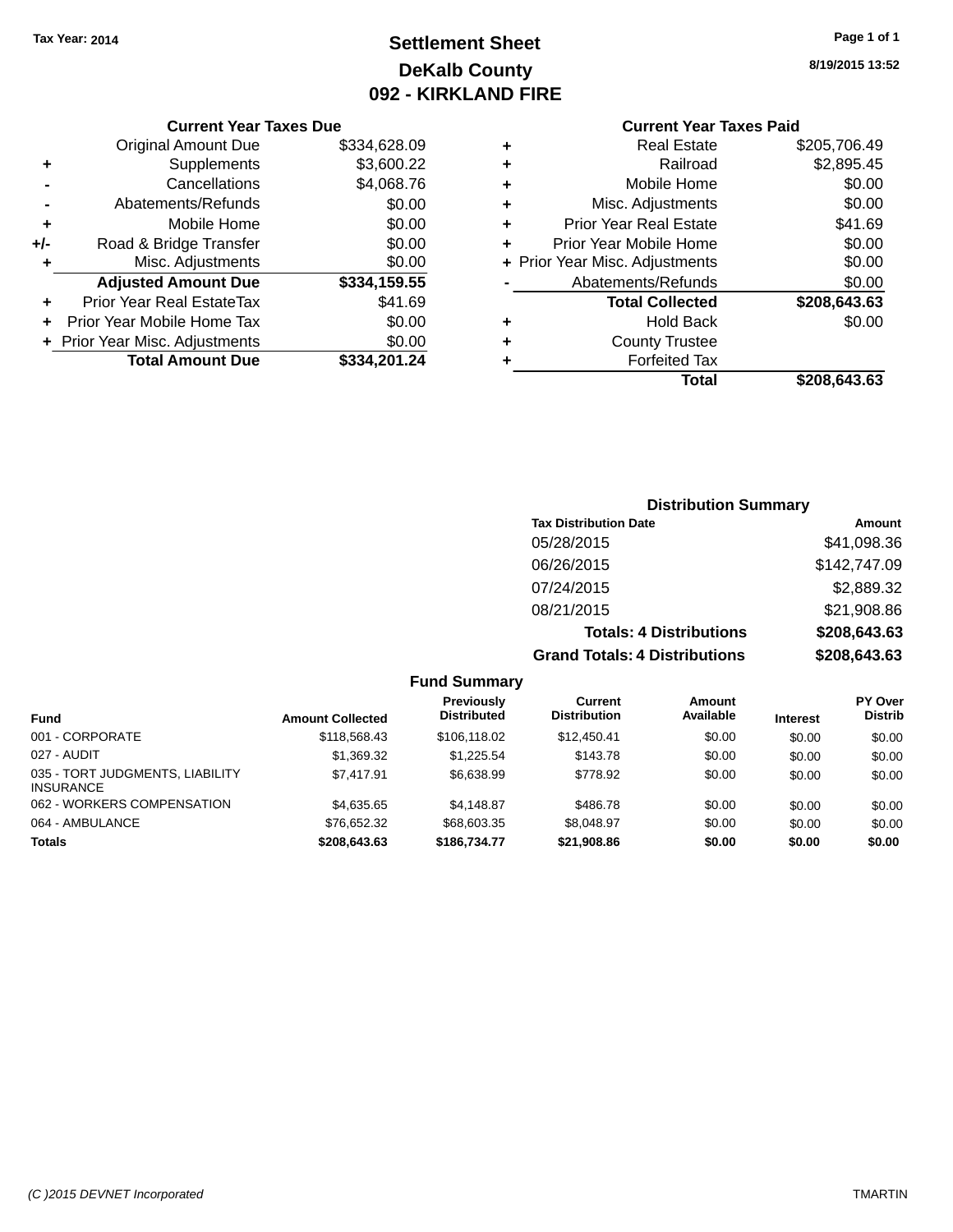# **Settlement Sheet Tax Year: 2014 Page 1 of 1 DeKalb County 093 - LEE FIRE**

|     | <b>Current Year Taxes Due</b>            |             |  |  |  |  |
|-----|------------------------------------------|-------------|--|--|--|--|
|     | <b>Original Amount Due</b>               | \$40,996.02 |  |  |  |  |
| ٠   | Supplements                              | \$31.85     |  |  |  |  |
|     | Cancellations                            | \$59.83     |  |  |  |  |
|     | Abatements/Refunds                       | \$0.00      |  |  |  |  |
| ٠   | Mobile Home                              | \$0.00      |  |  |  |  |
| +/- | Road & Bridge Transfer                   | \$0.00      |  |  |  |  |
| ٠   | \$0.00<br>Misc. Adjustments              |             |  |  |  |  |
|     | <b>Adjusted Amount Due</b>               | \$40,968.04 |  |  |  |  |
|     | Prior Year Real EstateTax                | \$0.00      |  |  |  |  |
|     | Prior Year Mobile Home Tax               | \$0.00      |  |  |  |  |
|     | \$0.00<br>+ Prior Year Misc. Adjustments |             |  |  |  |  |
|     | <b>Total Amount Due</b>                  | \$40,968.04 |  |  |  |  |

|   | Gurrent fear laxes Palu        |             |
|---|--------------------------------|-------------|
| ٠ | <b>Real Estate</b>             | \$21,563.25 |
| ٠ | Railroad                       | \$905.90    |
| ٠ | Mobile Home                    | \$0.00      |
| ٠ | Misc. Adjustments              | \$0.00      |
| ٠ | <b>Prior Year Real Estate</b>  | \$0.00      |
| ٠ | Prior Year Mobile Home         | \$0.00      |
|   | + Prior Year Misc. Adjustments | \$0.00      |
|   | Abatements/Refunds             | \$0.00      |
|   | <b>Total Collected</b>         | \$22,469.15 |
| ٠ | <b>Hold Back</b>               | \$0.00      |
| ٠ | <b>County Trustee</b>          |             |
|   | <b>Forfeited Tax</b>           |             |
|   | Total                          | \$22,469.15 |
|   |                                |             |

|                 |                         |                                  |                                       | <b>Distribution Summary</b>    |                 |                           |
|-----------------|-------------------------|----------------------------------|---------------------------------------|--------------------------------|-----------------|---------------------------|
|                 |                         |                                  | <b>Tax Distribution Date</b>          |                                |                 | <b>Amount</b>             |
|                 |                         |                                  | 05/28/2015                            |                                |                 | \$2,966.89                |
|                 |                         |                                  | 06/26/2015                            |                                |                 | \$18,424.48               |
|                 |                         |                                  | 07/24/2015                            |                                |                 | \$98.43                   |
|                 |                         |                                  | 08/21/2015                            |                                |                 | \$979.35                  |
|                 |                         |                                  |                                       | <b>Totals: 4 Distributions</b> |                 | \$22,469.15               |
|                 |                         |                                  | <b>Grand Totals: 4 Distributions</b>  |                                |                 | \$22,469.15               |
|                 |                         | <b>Fund Summary</b>              |                                       |                                |                 |                           |
| <b>Fund</b>     | <b>Amount Collected</b> | Previously<br><b>Distributed</b> | <b>Current</b><br><b>Distribution</b> | Amount<br>Available            | <b>Interest</b> | PY Over<br><b>Distrib</b> |
| 001 - CORPORATE | \$14,419.19             | \$13,790.71                      | \$628.48                              | \$0.00                         | \$0.00          | \$0.00                    |

| runa                                          | AMOUNT CORECTED | PIULINULVU  | .        | AVAIIUNIV | merest | -----  |
|-----------------------------------------------|-----------------|-------------|----------|-----------|--------|--------|
| 001 - CORPORATE                               | \$14,419.19     | \$13,790,71 | \$628.48 | \$0.00    | \$0.00 | \$0.00 |
| 035 - TORT JUDGEMENTS/LIABILITY<br><b>INS</b> | \$1,666.29      | \$1.593.66  | \$72.63  | \$0.00    | \$0.00 | \$0.00 |
| 064 - AMBULANCE                               | \$6,383,67      | \$6.105.43  | \$278.24 | \$0.00    | \$0.00 | \$0.00 |
| <b>Totals</b>                                 | \$22,469.15     | \$21,489.80 | \$979.35 | \$0.00    | \$0.00 | \$0.00 |
|                                               |                 |             |          |           |        |        |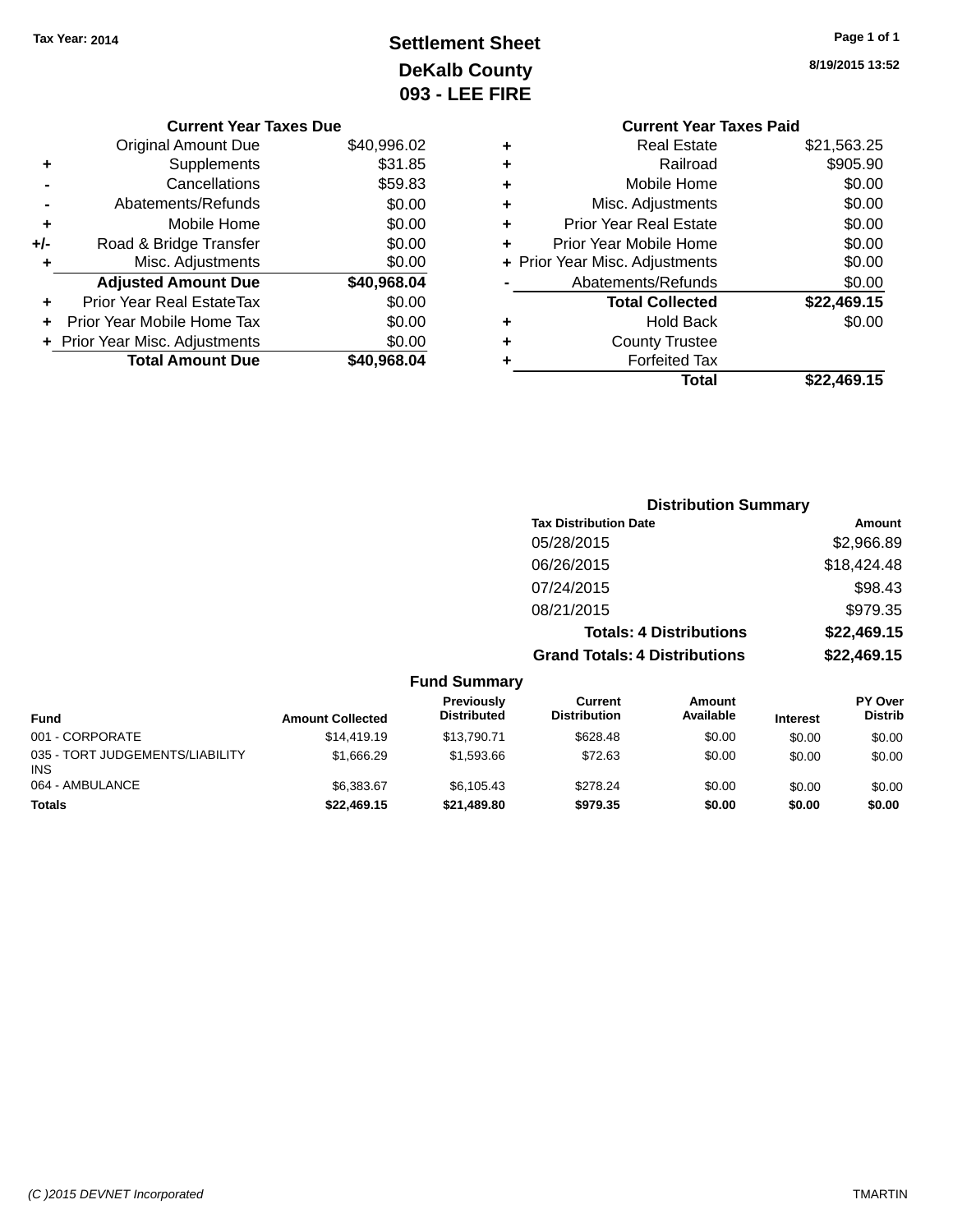# **Settlement Sheet Tax Year: 2014 Page 1 of 1 DeKalb County 094 - LELAND FIRE**

**8/19/2015 13:52**

\$19,573.69

#### **Current Year Taxes Due**

|     | <b>Original Amount Due</b>     | \$29,449.78 |
|-----|--------------------------------|-------------|
| ٠   | Supplements                    | \$49.83     |
|     | Cancellations                  | \$60.59     |
|     | Abatements/Refunds             | \$0.00      |
| ٠   | Mobile Home                    | \$0.00      |
| +/- | Road & Bridge Transfer         | \$0.00      |
| ÷   | Misc. Adjustments              | \$0.00      |
|     | <b>Adjusted Amount Due</b>     | \$29,439.02 |
| ÷   | Prior Year Real EstateTax      | \$0.00      |
|     | Prior Year Mobile Home Tax     | \$0.00      |
|     | + Prior Year Misc. Adjustments | \$0.00      |
|     | <b>Total Amount Due</b>        | \$29.439.02 |

#### **Current Year Taxes Paid +** Real Estate \$19,573.69 **+** Railroad \$0.00 **+** Mobile Home \$0.00 **+** Misc. Adjustments \$0.00 **+** Prior Year Real Estate \$0.00 **+** Prior Year Mobile Home \$0.00 **+** Prior Year Misc. Adjustments  $$0.00$ Abatements/Refunds \$0.00 **Total Collected \$19,573.69 +** Hold Back \$0.00

|  | illeiteu tax |  |  |
|--|--------------|--|--|
|  | ntal         |  |  |

**+** Forfeited Tax

**+** County Trustee

**Distribution Summary Tax Distribution Date Amount** 05/28/2015 \$3,953.41 06/26/2015 \$14,693.30 07/24/2015 \$318.78 08/21/2015 \$608.20 **Totals: 4 Distributions \$19,573.69 Grand Totals: 4 Distributions \$19,573.69**

| <b>Fund Summary</b> |                         |                                         |                                |                     |                 |                                  |
|---------------------|-------------------------|-----------------------------------------|--------------------------------|---------------------|-----------------|----------------------------------|
| Fund                | <b>Amount Collected</b> | <b>Previously</b><br><b>Distributed</b> | Current<br><b>Distribution</b> | Amount<br>Available | <b>Interest</b> | <b>PY Over</b><br><b>Distrib</b> |
| 001 - CORPORATE     | \$19.573.69             | \$18,965.49                             | \$608.20                       | \$0.00              | \$0.00          | \$0.00                           |
| <b>Totals</b>       | \$19,573.69             | \$18,965.49                             | \$608.20                       | \$0.00              | \$0.00          | \$0.00                           |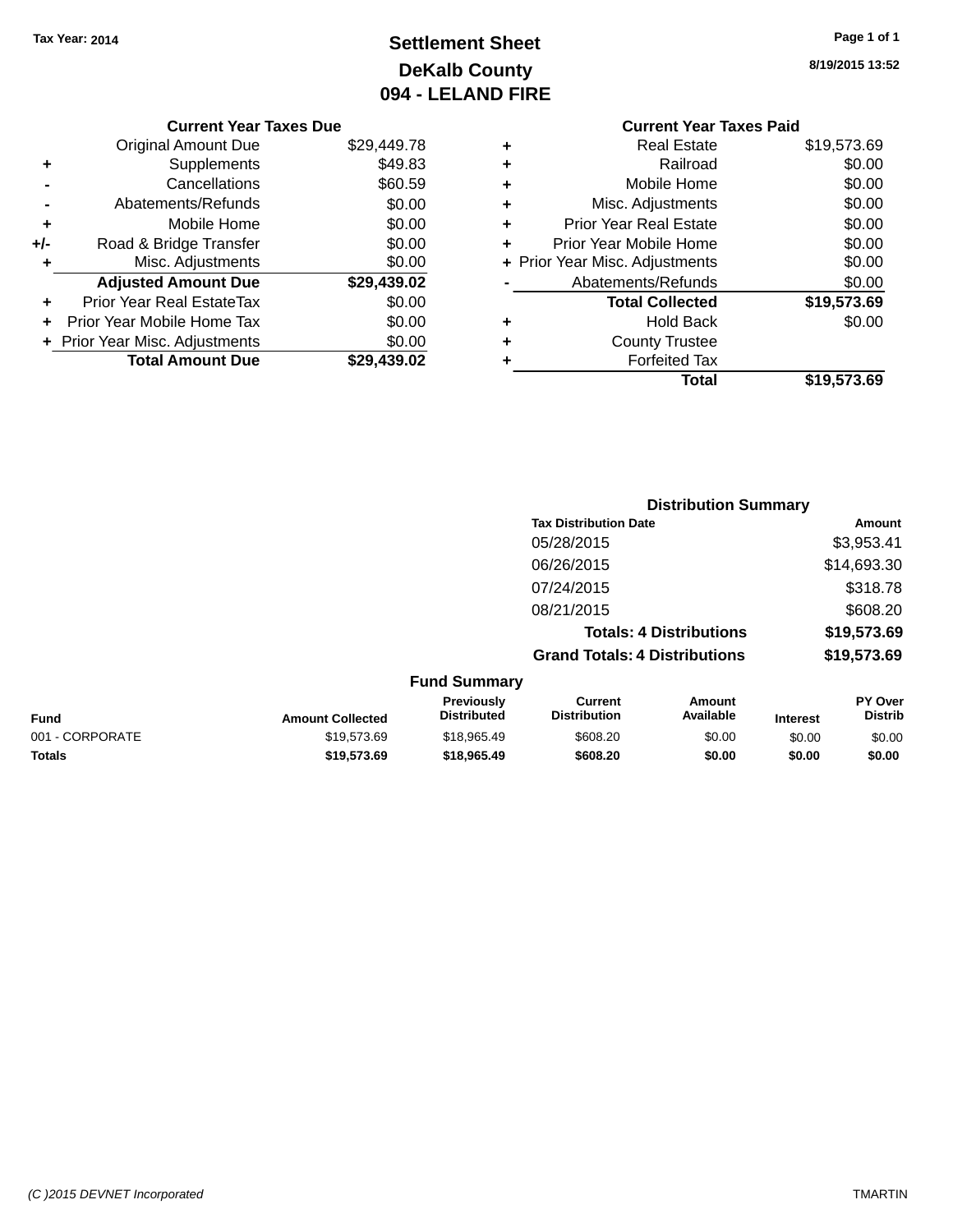# **Settlement Sheet Tax Year: 2014 Page 1 of 1 DeKalb County 095 - MALTA FIRE**

|     | <b>Current Year Taxes Due</b>  |             |
|-----|--------------------------------|-------------|
|     | <b>Original Amount Due</b>     | \$90,921.92 |
| ٠   | Supplements                    | \$948.52    |
|     | Cancellations                  | \$1,118.21  |
|     | Abatements/Refunds             | \$0.00      |
| ٠   | Mobile Home                    | \$0.00      |
| +/- | Road & Bridge Transfer         | \$0.00      |
| ٠   | Misc. Adjustments              | \$0.00      |
|     | <b>Adjusted Amount Due</b>     | \$90,752.23 |
|     | Prior Year Real EstateTax      | \$0.00      |
|     | Prior Year Mobile Home Tax     | \$0.00      |
|     | + Prior Year Misc. Adjustments | \$0.00      |
|     | <b>Total Amount Due</b>        | \$90,752.23 |

### **Current Year Taxes Paid +** Real Estate \$53,907.89 **+** Railroad \$1,293.09 **+** Mobile Home \$0.00 **+** Misc. Adjustments \$0.00 **+** Prior Year Real Estate \$0.00 **+** Prior Year Mobile Home \$0.00 **+ Prior Year Misc. Adjustments**  $$0.00$ **-** Abatements/Refunds \$0.00 **Total Collected \$55,200.98 +** Hold Back \$0.00 **+** County Trustee **+** Forfeited Tax **Total \$55,200.98**

**Distribution Summary**

|                 |                         |                                  |                                       | <b>PISUINGUOLI OGIIIIIIGI V</b> |                 |                           |
|-----------------|-------------------------|----------------------------------|---------------------------------------|---------------------------------|-----------------|---------------------------|
|                 |                         |                                  | <b>Tax Distribution Date</b>          |                                 |                 | Amount                    |
|                 |                         |                                  | 05/28/2015                            |                                 |                 | \$8,778.76                |
|                 |                         |                                  | 06/26/2015                            |                                 |                 | \$41,548.62               |
|                 |                         |                                  | 07/24/2015                            |                                 |                 | \$897.07                  |
|                 |                         |                                  | 08/21/2015                            |                                 |                 | \$3,976.53                |
|                 |                         |                                  |                                       | <b>Totals: 4 Distributions</b>  |                 | \$55,200.98               |
|                 |                         |                                  | <b>Grand Totals: 4 Distributions</b>  |                                 |                 | \$55,200.98               |
|                 |                         | <b>Fund Summary</b>              |                                       |                                 |                 |                           |
| <b>Fund</b>     | <b>Amount Collected</b> | Previously<br><b>Distributed</b> | <b>Current</b><br><b>Distribution</b> | Amount<br>Available             | <b>Interest</b> | PY Over<br><b>Distrib</b> |
| 001 - CORPORATE | \$55,200.98             | \$51,224.45                      | \$3,976.53                            | \$0.00                          | \$0.00          | \$0.00                    |
| <b>Totals</b>   | \$55,200.98             | \$51.224.45                      | \$3,976.53                            | \$0.00                          | \$0.00          | \$0.00                    |
|                 |                         |                                  |                                       |                                 |                 |                           |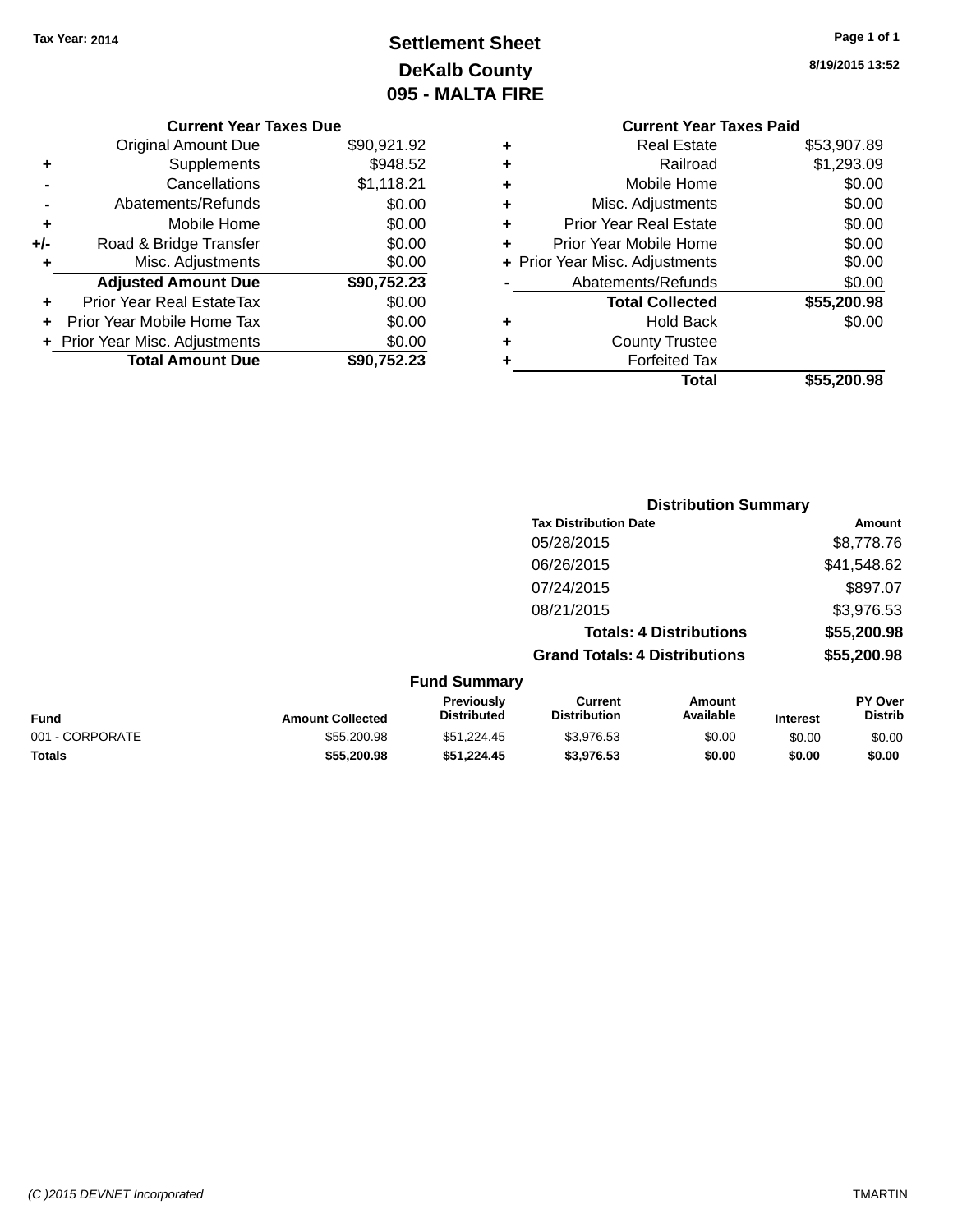# **Settlement Sheet Tax Year: 2014 Page 1 of 1 DeKalb County 096 - MAPLE PARK FIRE**

**8/19/2015 13:52**

| <b>Current Year Taxes Paid</b> |
|--------------------------------|
|--------------------------------|

| \$170,964.47                                                                                                               |
|----------------------------------------------------------------------------------------------------------------------------|
|                                                                                                                            |
|                                                                                                                            |
|                                                                                                                            |
|                                                                                                                            |
|                                                                                                                            |
|                                                                                                                            |
|                                                                                                                            |
|                                                                                                                            |
|                                                                                                                            |
|                                                                                                                            |
|                                                                                                                            |
|                                                                                                                            |
| \$384.82<br>\$425.91<br>\$0.00<br>\$0.00<br>\$0.00<br>\$0.00<br>\$170,923.38<br>\$0.00<br>\$0.00<br>\$0.00<br>\$170.923.38 |

| ٠ | <b>Real Estate</b>             | \$97,479.19  |
|---|--------------------------------|--------------|
| ٠ | Railroad                       | \$2,714.39   |
| ٠ | Mobile Home                    | \$0.00       |
| ٠ | Misc. Adjustments              | \$0.00       |
| ٠ | <b>Prior Year Real Estate</b>  | \$0.00       |
| ÷ | Prior Year Mobile Home         | \$0.00       |
|   | + Prior Year Misc. Adjustments | \$0.00       |
|   | Abatements/Refunds             | \$0.00       |
|   | <b>Total Collected</b>         | \$100,193.58 |
| ٠ | <b>Hold Back</b>               | \$0.00       |
| ٠ | <b>County Trustee</b>          |              |
| ٠ | <b>Forfeited Tax</b>           |              |
|   | Total                          | \$100,193.58 |
|   |                                |              |

| <b>Distribution Summary</b>          |              |  |  |  |  |  |  |
|--------------------------------------|--------------|--|--|--|--|--|--|
| <b>Tax Distribution Date</b>         | Amount       |  |  |  |  |  |  |
| 05/28/2015                           | \$15,117.05  |  |  |  |  |  |  |
| 06/26/2015                           | \$74,595.18  |  |  |  |  |  |  |
| 07/24/2015                           | \$908.23     |  |  |  |  |  |  |
| 08/21/2015                           | \$9,573.12   |  |  |  |  |  |  |
| <b>Totals: 4 Distributions</b>       | \$100,193.58 |  |  |  |  |  |  |
| <b>Grand Totals: 4 Distributions</b> | \$100,193.58 |  |  |  |  |  |  |

|                                         |                         | <b>Fund Summary</b>              |                                |                     |                 |                           |
|-----------------------------------------|-------------------------|----------------------------------|--------------------------------|---------------------|-----------------|---------------------------|
| <b>Fund</b>                             | <b>Amount Collected</b> | Previously<br><b>Distributed</b> | Current<br><b>Distribution</b> | Amount<br>Available | <b>Interest</b> | PY Over<br><b>Distrib</b> |
| 001 - CORPORATE                         | \$49,463.07             | \$44.737.06                      | \$4.726.01                     | \$0.00              | \$0.00          | \$0.00                    |
| 013 - FIREFIGHTER'S PENSION             | \$1,372.76              | \$1,241.60                       | \$131.16                       | \$0.00              | \$0.00          | \$0.00                    |
| 027 - AUDIT                             | \$229.73                | \$207.78                         | \$21.95                        | \$0.00              | \$0.00          | \$0.00                    |
| 035 - TORT JUDGEMENTS/LIABILITY<br>INS. | \$10.064.45             | \$9.102.83                       | \$961.62                       | \$0.00              | \$0.00          | \$0.00                    |
| 064 - AMBULANCE                         | \$39,063.57             | \$35,331.19                      | \$3,732.38                     | \$0.00              | \$0.00          | \$0.00                    |
| <b>Totals</b>                           | \$100,193.58            | \$90,620,46                      | \$9,573.12                     | \$0.00              | \$0.00          | \$0.00                    |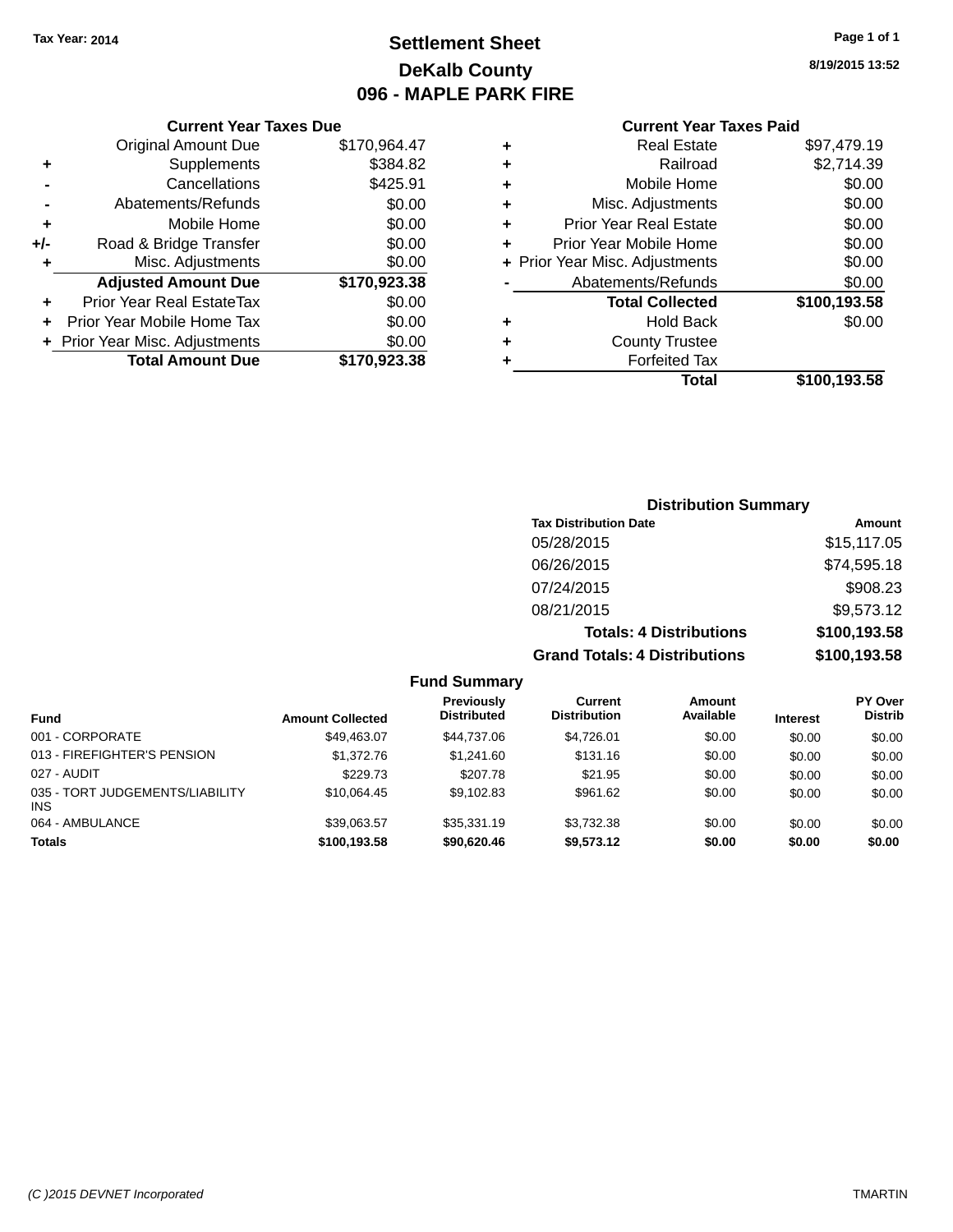# **Settlement Sheet Tax Year: 2014 Page 1 of 1 DeKalb County 097 - PAW PAW FIRE**

**8/19/2015 13:52**

|     | <b>Current Year Taxes Due</b>    |             |
|-----|----------------------------------|-------------|
|     | <b>Original Amount Due</b>       | \$34,860.65 |
| ٠   | Supplements                      | \$0.00      |
|     | Cancellations                    | \$0.00      |
|     | Abatements/Refunds               | \$0.00      |
| ٠   | Mobile Home                      | \$0.00      |
| +/- | Road & Bridge Transfer           | \$0.00      |
|     | Misc. Adjustments                | \$0.00      |
|     | <b>Adjusted Amount Due</b>       | \$34,860.65 |
| ÷   | <b>Prior Year Real EstateTax</b> | \$0.00      |
| ÷   | Prior Year Mobile Home Tax       | \$0.00      |
|     | + Prior Year Misc. Adjustments   | \$0.00      |
|     | <b>Total Amount Due</b>          | \$34,860.65 |
|     |                                  |             |

|   | <b>Current Year Taxes Paid</b> |             |
|---|--------------------------------|-------------|
| ٠ | <b>Real Estate</b>             | \$18,926.52 |
| ٠ | Railroad                       | \$922.64    |
| ٠ | Mobile Home                    | \$0.00      |
| ٠ | Misc. Adjustments              | \$0.00      |
| ٠ | <b>Prior Year Real Estate</b>  | \$0.00      |
| ٠ | Prior Year Mobile Home         | \$0.00      |
|   | + Prior Year Misc. Adjustments | \$0.00      |
|   | Abatements/Refunds             | \$0.00      |
|   | <b>Total Collected</b>         | \$19,849.16 |
| ٠ | <b>Hold Back</b>               | \$0.00      |
| ٠ | <b>County Trustee</b>          |             |
|   | <b>Forfeited Tax</b>           |             |
|   | Total                          | \$19,849.16 |
|   |                                |             |

|                                               |                         |                                  |                                       | <b>Distribution Summary</b>    |                 |                           |
|-----------------------------------------------|-------------------------|----------------------------------|---------------------------------------|--------------------------------|-----------------|---------------------------|
|                                               |                         |                                  | <b>Tax Distribution Date</b>          |                                |                 | Amount                    |
|                                               |                         |                                  | 05/28/2015                            |                                |                 | \$2,491.16                |
|                                               |                         |                                  | 06/26/2015                            |                                |                 | \$16,243.54               |
|                                               |                         |                                  | 07/24/2015                            |                                |                 | \$274.65                  |
|                                               |                         |                                  | 08/21/2015                            |                                |                 | \$839.81                  |
|                                               |                         |                                  |                                       | <b>Totals: 4 Distributions</b> |                 | \$19,849.16               |
|                                               |                         |                                  | <b>Grand Totals: 4 Distributions</b>  |                                |                 | \$19,849.16               |
|                                               |                         | <b>Fund Summary</b>              |                                       |                                |                 |                           |
| <b>Fund</b>                                   | <b>Amount Collected</b> | Previously<br><b>Distributed</b> | <b>Current</b><br><b>Distribution</b> | <b>Amount</b><br>Available     | <b>Interest</b> | PY Over<br><b>Distrib</b> |
| 001 - CORPORATE                               | \$17,945.35             | \$17,186.09                      | \$759.26                              | \$0.00                         | \$0.00          | \$0.00                    |
| 035 - TORT JUDGEMENTS/LIABILITY<br><b>INS</b> | \$1,903.81              | \$1,823.26                       | \$80.55                               | \$0.00                         | \$0.00          | \$0.00                    |
| <b>Totals</b>                                 | \$19,849.16             | \$19,009.35                      | \$839.81                              | \$0.00                         | \$0.00          | \$0.00                    |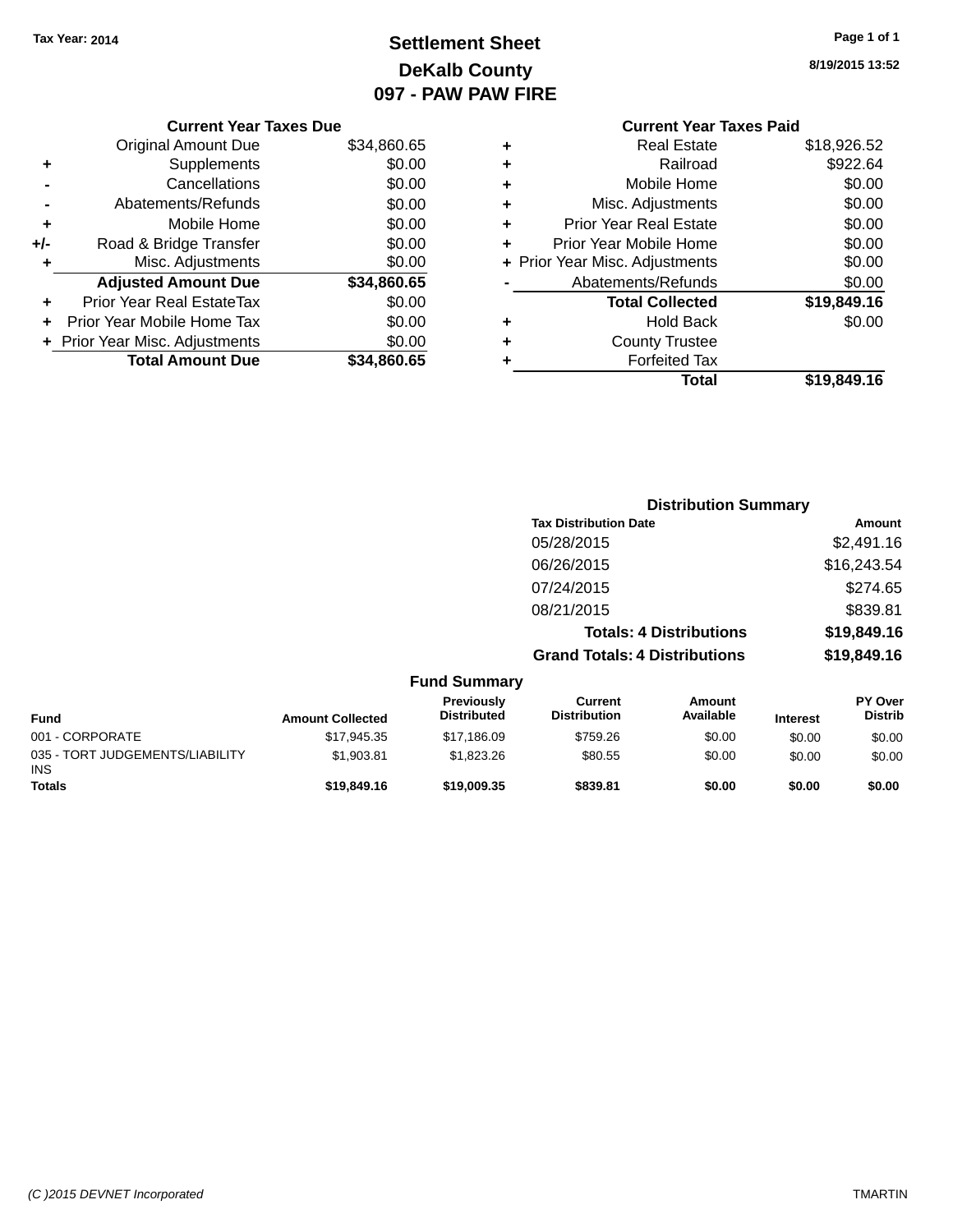# **Settlement Sheet Tax Year: 2014 Page 1 of 1 DeKalb County 098 - SANDWICH FIRE**

**8/19/2015 13:52**

# **Current Year Taxes Paid**

|   | <b>Real Estate</b>             | \$342,241.00 |
|---|--------------------------------|--------------|
| ٠ | Railroad                       | \$2,250.74   |
| ٠ | Mobile Home                    | \$0.00       |
| ٠ | Misc. Adjustments              | \$76.25      |
| ٠ | <b>Prior Year Real Estate</b>  | (\$79.83)    |
|   | Prior Year Mobile Home         | \$0.00       |
|   | + Prior Year Misc. Adjustments | \$8.56       |
|   | Abatements/Refunds             | \$1.03       |
|   | <b>Total Collected</b>         | \$344,495.69 |
| ٠ | <b>Hold Back</b>               | \$0.00       |
| ٠ | <b>County Trustee</b>          |              |
|   | <b>Forfeited Tax</b>           |              |
|   | Total                          | \$344,495.69 |
|   |                                |              |

|     | <b>Current Year Taxes Due</b>    |              |
|-----|----------------------------------|--------------|
|     | <b>Original Amount Due</b>       | \$561,158.74 |
| ٠   | Supplements                      | \$4,527.08   |
|     | Cancellations                    | \$5,301.43   |
|     | Abatements/Refunds               | \$1.03       |
| ٠   | Mobile Home                      | \$0.00       |
| +/- | Road & Bridge Transfer           | \$0.00       |
| ٠   | Misc. Adjustments                | \$76.25      |
|     | <b>Adjusted Amount Due</b>       | \$560,459.61 |
|     | <b>Prior Year Real EstateTax</b> | (\$79.83)    |
|     | Prior Year Mobile Home Tax       | \$0.00       |
|     | + Prior Year Misc. Adjustments   | \$8.56       |
|     | <b>Total Amount Due</b>          | \$560,388.34 |

|                                               |                           |                         |                                         |                                                | <b>Distribution Summary</b>    |                 |                                  |
|-----------------------------------------------|---------------------------|-------------------------|-----------------------------------------|------------------------------------------------|--------------------------------|-----------------|----------------------------------|
|                                               |                           |                         |                                         | <b>Tax Distribution Date</b>                   |                                |                 | Amount                           |
|                                               |                           |                         |                                         | 05/28/2015                                     |                                |                 | \$62,250.05                      |
|                                               |                           |                         |                                         | 06/26/2015                                     |                                |                 | \$237,175.37                     |
|                                               |                           |                         |                                         | 07/24/2015                                     |                                |                 | \$5,880.03                       |
|                                               |                           |                         |                                         | 08/21/2015                                     |                                |                 | \$39,190.24                      |
|                                               |                           |                         |                                         |                                                | <b>Totals: 4 Distributions</b> |                 | \$344,495.69                     |
|                                               |                           |                         |                                         | <b>Grand Totals: 4 Distributions</b>           |                                |                 | \$344,495.69                     |
|                                               |                           |                         | <b>Fund Summary</b>                     |                                                |                                |                 |                                  |
| <b>Fund</b>                                   |                           | <b>Amount Collected</b> | <b>Previously</b><br><b>Distributed</b> | <b>Current</b><br><b>Distribution</b>          | Amount<br>Available            | <b>Interest</b> | <b>PY Over</b><br><b>Distrib</b> |
| 001 - CORPORATE                               |                           | \$301,793.39            | \$267,461.01                            | \$34,332.38                                    | \$0.00                         | \$0.00          | \$0.00                           |
| 027 - AUDIT                                   |                           | \$2,999.19              | \$2,658.00                              | \$341.19                                       | \$0.00                         | \$0.00          | \$0.00                           |
| 035 - TORT JUDGEMENTS/LIABILITY<br><b>INS</b> |                           | \$39,703.11             | \$35,186.44                             | \$4,516.67                                     | \$0.00                         | \$0.00          | \$0.00                           |
| <b>Totals</b>                                 |                           | \$344,495.69            | \$305,305.45                            | \$39,190.24                                    | \$0.00                         | \$0.00          | \$0.00                           |
|                                               |                           |                         | <b>Miscellaneous Adjustment Detail</b>  |                                                |                                |                 |                                  |
| <b>Source</b><br>Year                         | <b>Account Type</b>       |                         | <b>Amount Adjustment Description</b>    |                                                |                                |                 |                                  |
| RE - Real Estate<br>2013                      | <b>Back Tax Collected</b> |                         |                                         | \$8.56 TRUSTEE SALE 19-25-252-014 by TBA       |                                |                 |                                  |
| 2014 RE - Real Estate                         | <b>Back Tax Collected</b> |                         |                                         | \$76.25 DOBSON REDEMPTION 19-26-481-012 by TBA |                                |                 |                                  |

# **Totals \$84.81 2 entries**

# **Abatement Detail**

#### **Year Source Account Type Amount Adjustment Description**<br>2014 RE - Real Estate RE Abatement \$1.03 PTAB INTEREST REFUN \$1.03 PTAB INTEREST REFUND 19-27-427-021 by TBA **Totals \$1.03 1 entries**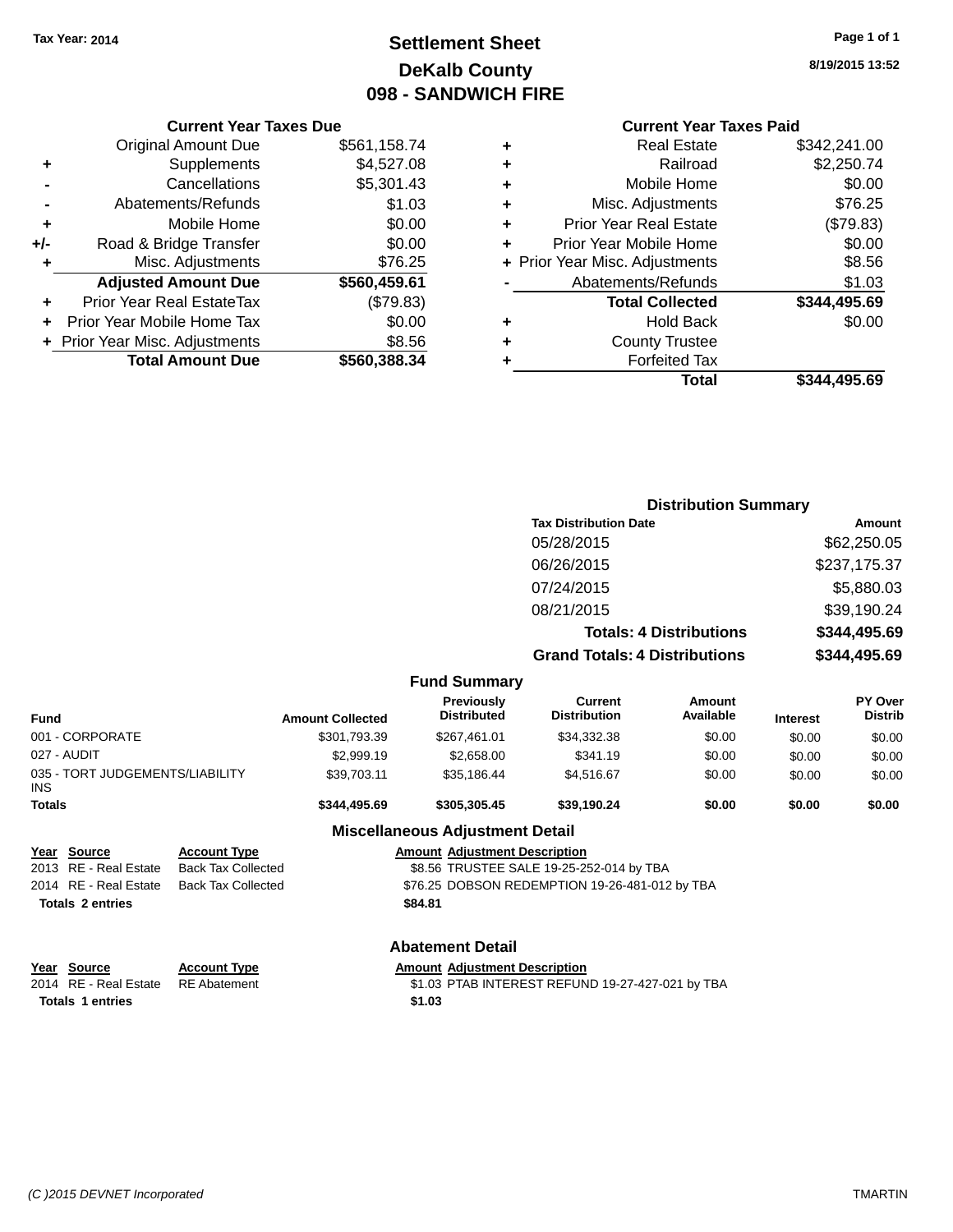# **Settlement Sheet Tax Year: 2014 Page 1 of 1 DeKalb County 099 - SHABBONA FIRE**

**8/19/2015 13:52**

# **Current Year Taxes Paid**

|     | <b>Current Year Taxes Due</b>  |              |
|-----|--------------------------------|--------------|
|     | <b>Original Amount Due</b>     | \$184,982.54 |
| ٠   | Supplements                    | \$666.62     |
|     | Cancellations                  | \$746.72     |
|     | Abatements/Refunds             | \$0.00       |
| ٠   | Mobile Home                    | \$0.00       |
| +/- | Road & Bridge Transfer         | \$0.00       |
| ٠   | Misc. Adjustments              | \$46.13      |
|     | <b>Adjusted Amount Due</b>     | \$184,948.57 |
| ٠   | Prior Year Real EstateTax      | \$0.00       |
|     | Prior Year Mobile Home Tax     | \$0.00       |
|     | + Prior Year Misc. Adjustments | \$0.00       |
|     | <b>Total Amount Due</b>        | \$184,948.57 |
|     |                                |              |

| ٠ | <b>Real Estate</b>             | \$109,505.41 |
|---|--------------------------------|--------------|
| ٠ | Railroad                       | \$4,115.69   |
| ٠ | Mobile Home                    | \$0.00       |
| ٠ | Misc. Adjustments              | \$46.13      |
| ٠ | <b>Prior Year Real Estate</b>  | \$0.00       |
| ٠ | Prior Year Mobile Home         | \$0.00       |
|   | + Prior Year Misc. Adjustments | \$0.00       |
|   | Abatements/Refunds             | \$0.00       |
|   | <b>Total Collected</b>         | \$113,667.23 |
| ٠ | <b>Hold Back</b>               | \$0.00       |
| ٠ | <b>County Trustee</b>          |              |
| ٠ | <b>Forfeited Tax</b>           |              |
|   | Total                          | \$113,667.23 |
|   |                                |              |

|                     | <b>Distribution Summary</b>          |              |
|---------------------|--------------------------------------|--------------|
|                     | <b>Tax Distribution Date</b>         | Amount       |
|                     | 05/28/2015                           | \$17,030.96  |
|                     | 06/26/2015                           | \$86,841.88  |
|                     | 07/24/2015                           | \$1,886.51   |
|                     | 08/21/2015                           | \$7,907.88   |
|                     | <b>Totals: 4 Distributions</b>       | \$113,667.23 |
|                     | <b>Grand Totals: 4 Distributions</b> | \$113,667.23 |
| <b>Fund Summary</b> |                                      |              |

| Fund                                   | <b>Amount Collected</b> | <b>Previously</b><br><b>Distributed</b> | Current<br><b>Distribution</b> | Amount<br>Available | <b>Interest</b> | <b>PY Over</b><br><b>Distrib</b> |
|----------------------------------------|-------------------------|-----------------------------------------|--------------------------------|---------------------|-----------------|----------------------------------|
| 001 - CORPORATE                        | \$77,706.33             | \$72,300.26                             | \$5.406.07                     | \$0.00              | \$0.00          | \$0.00                           |
| 035 - TORT JUDGEMENTS/LIABILITY<br>INS | \$15,660.27             | \$14,570.78                             | \$1.089.49                     | \$0.00              | \$0.00          | \$0.00                           |
| 064 - AMBULANCE                        | \$20,300.63             | \$18,888,31                             | \$1,412.32                     | \$0.00              | \$0.00          | \$0.00                           |
| Totals                                 | \$113,667,23            | \$105.759.35                            | \$7,907.88                     | \$0.00              | \$0.00          | \$0.00                           |

#### **Miscellaneous Adjustment Detail**

| Year Source              | Ac |
|--------------------------|----|
| 2014 RE - Real Estate Pa |    |

**Totals \$46.13 1 entries**

**<u>Count Type</u> <b>Amount Adjustment Description**<br>- \$46.13 HOUSING AUTHORITY S \$46.13 HOUSING AUTHORITY SEQUOYA APARTMENTS by TBA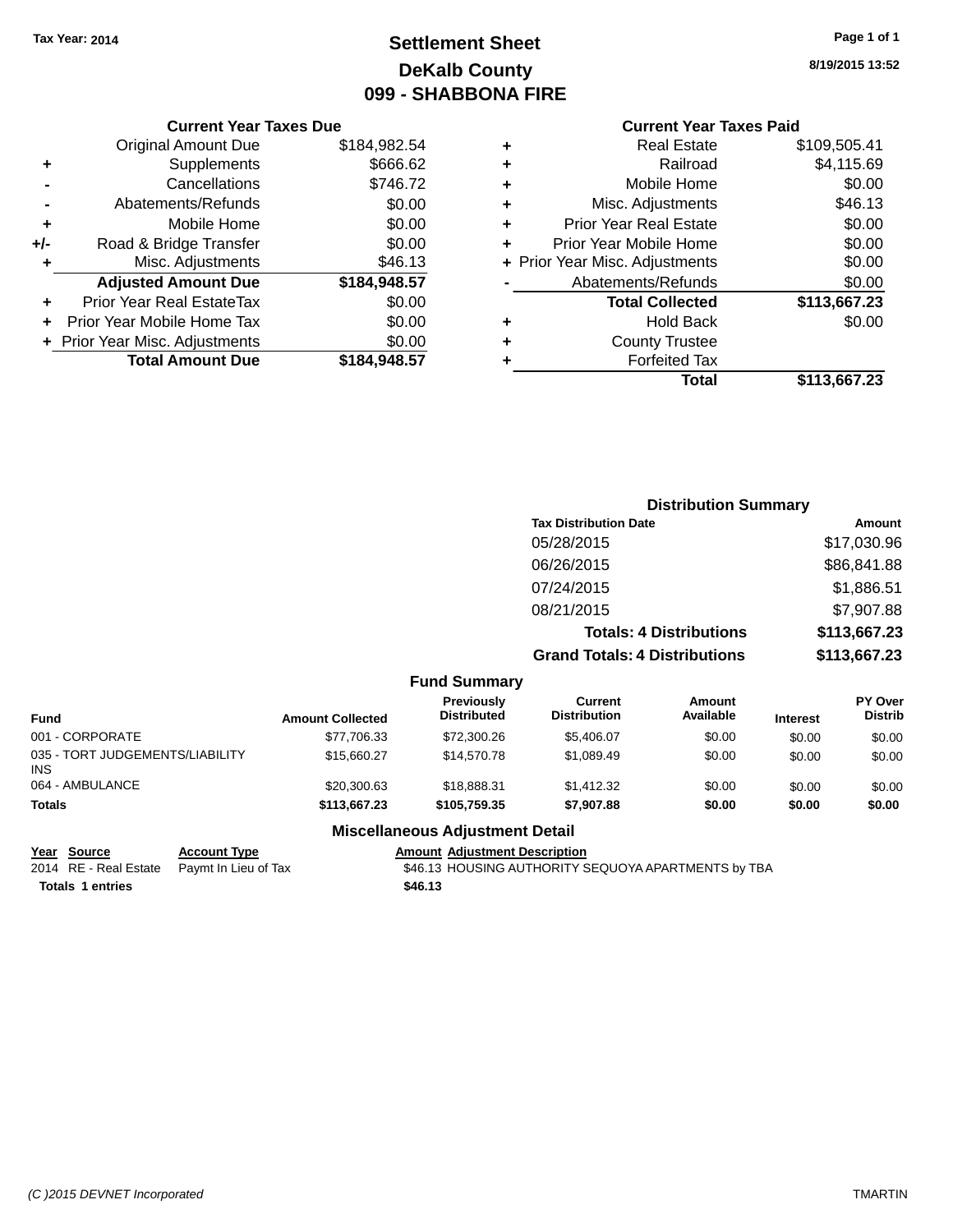# **Settlement Sheet Tax Year: 2014 Page 1 of 1 DeKalb County 100 - SOMONAUK FIRE**

**8/19/2015 13:52**

|     | <b>Current Year Taxes Due</b>  |              |  |
|-----|--------------------------------|--------------|--|
|     | <b>Original Amount Due</b>     | \$238,468.60 |  |
| ٠   | Supplements                    | \$1,753.46   |  |
|     | Cancellations                  | \$2,070.84   |  |
|     | Abatements/Refunds             | \$0.00       |  |
| ٠   | Mobile Home                    | \$0.00       |  |
| +/- | Road & Bridge Transfer         | \$0.00       |  |
| ٠   | Misc. Adjustments              | \$0.00       |  |
|     | <b>Adjusted Amount Due</b>     | \$238,151.22 |  |
| ٠   | Prior Year Real EstateTax      | \$0.00       |  |
|     | Prior Year Mobile Home Tax     | \$0.00       |  |
|     | + Prior Year Misc. Adjustments | \$0.00       |  |
|     | <b>Total Amount Due</b>        | \$238,151.22 |  |
|     |                                |              |  |

| ٠ | <b>Real Estate</b>             | \$151,268.20 |
|---|--------------------------------|--------------|
| ٠ | Railroad                       | \$4,079.68   |
| ٠ | Mobile Home                    | \$0.00       |
| ٠ | Misc. Adjustments              | \$0.00       |
| ٠ | <b>Prior Year Real Estate</b>  | \$0.00       |
| ÷ | Prior Year Mobile Home         | \$0.00       |
|   | + Prior Year Misc. Adjustments | \$0.00       |
|   | Abatements/Refunds             | \$0.00       |
|   | <b>Total Collected</b>         | \$155,347.88 |
| ٠ | <b>Hold Back</b>               | \$0.00       |
| ٠ | <b>County Trustee</b>          |              |
| ٠ | <b>Forfeited Tax</b>           |              |
|   | Total                          | \$155,347,88 |
|   |                                |              |

|                     | <b>Distribution Summary</b>          |              |
|---------------------|--------------------------------------|--------------|
|                     | <b>Tax Distribution Date</b>         | Amount       |
|                     | 05/28/2015                           | \$27,505.05  |
|                     | 06/26/2015                           | \$106,753.60 |
|                     | 07/24/2015                           | \$3,100.45   |
|                     | 08/21/2015                           | \$17,988.78  |
|                     | <b>Totals: 4 Distributions</b>       | \$155,347.88 |
|                     | <b>Grand Totals: 4 Distributions</b> | \$155,347.88 |
| <b>Fund Summary</b> |                                      |              |

| <b>Amount Collected</b> | <b>Previously</b><br><b>Distributed</b> | Current<br><b>Distribution</b> | Amount<br>Available | <b>Interest</b> | <b>PY Over</b><br><b>Distrib</b> |
|-------------------------|-----------------------------------------|--------------------------------|---------------------|-----------------|----------------------------------|
| \$82,737.82             | \$73,157.05                             | \$9.580.77                     | \$0.00              | \$0.00          | \$0.00                           |
| \$72,610.06             | \$64,202,05                             | \$8.408.01                     | \$0.00              | \$0.00          | \$0.00                           |
| \$155,347.88            | \$137,359.10                            | \$17,988.78                    | \$0.00              | \$0.00          | \$0.00                           |
|                         |                                         |                                |                     |                 |                                  |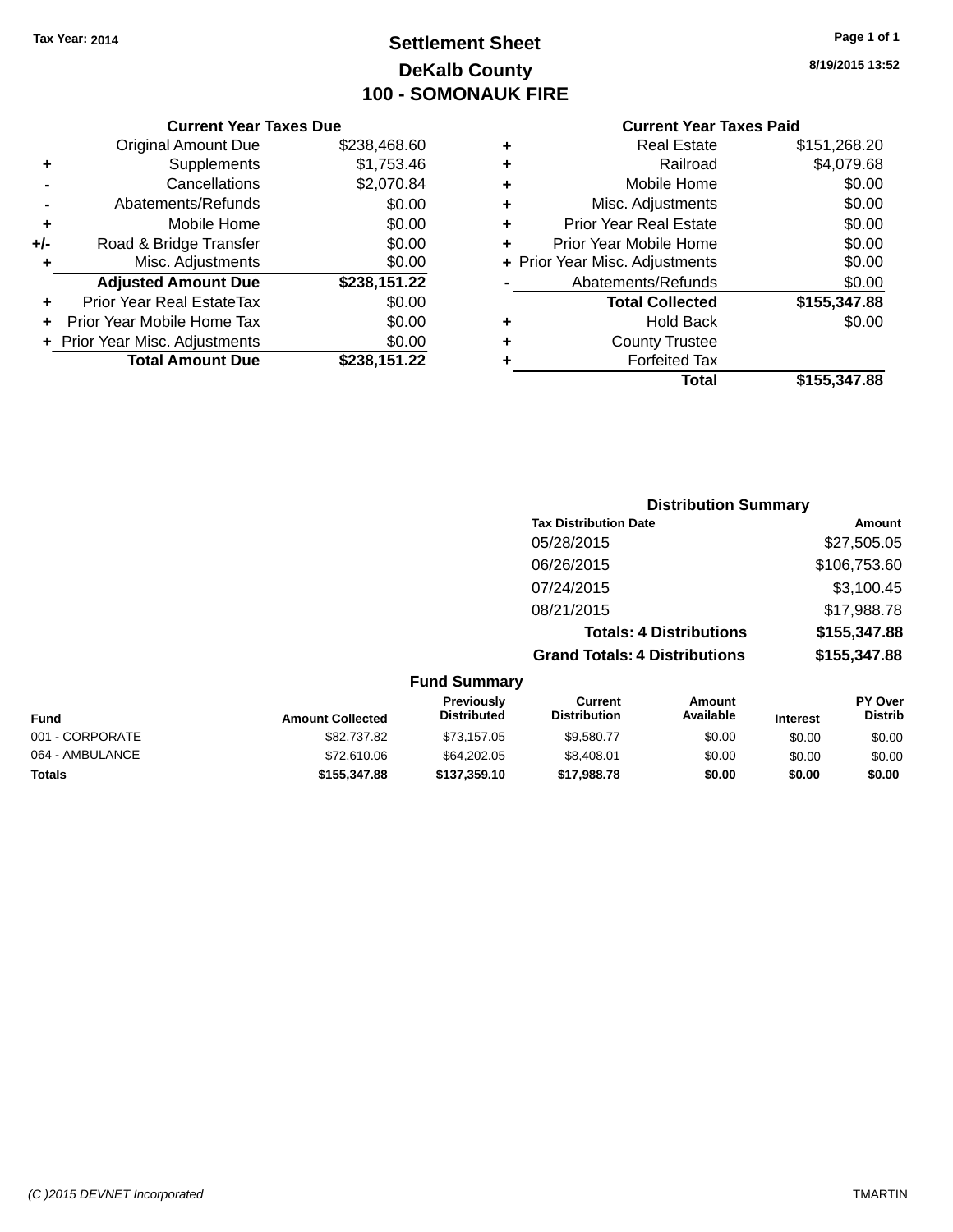# **Settlement Sheet Tax Year: 2014 Page 1 of 1 DeKalb County 101 - SYCAMORE FIRE**

**8/19/2015 13:52**

| ٠ | <b>Real Estate</b>             | \$199,854.03 |
|---|--------------------------------|--------------|
| ٠ | Railroad                       | \$0.00       |
| ٠ | Mobile Home                    | \$0.00       |
| ٠ | Misc. Adjustments              | \$0.00       |
| ٠ | <b>Prior Year Real Estate</b>  | (\$24.75)    |
| ÷ | Prior Year Mobile Home         | \$0.00       |
|   | + Prior Year Misc. Adjustments | \$0.00       |
|   | Abatements/Refunds             | \$0.00       |
|   | <b>Total Collected</b>         | \$199,829.28 |
| ٠ | Hold Back                      | \$0.00       |
| ٠ | <b>County Trustee</b>          |              |
|   | <b>Forfeited Tax</b>           |              |
|   | Total                          | \$199,829.28 |
|   |                                |              |

|     | <b>Current Year Taxes Due</b>    |              |
|-----|----------------------------------|--------------|
|     | <b>Original Amount Due</b>       | \$336,118.10 |
| ٠   | Supplements                      | \$3,610.19   |
|     | Cancellations                    | \$4,026.23   |
|     | Abatements/Refunds               | \$0.00       |
| ÷   | Mobile Home                      | \$0.00       |
| +/- | Road & Bridge Transfer           | \$0.00       |
| ٠   | Misc. Adjustments                | \$0.00       |
|     | <b>Adjusted Amount Due</b>       | \$335,702.06 |
|     | <b>Prior Year Real EstateTax</b> | (\$24.75)    |
|     | Prior Year Mobile Home Tax       | \$0.00       |
|     | + Prior Year Misc. Adjustments   | \$0.00       |
|     | <b>Total Amount Due</b>          | \$335,677.31 |

|                     | <b>Distribution Summary</b>          |              |
|---------------------|--------------------------------------|--------------|
|                     | <b>Tax Distribution Date</b>         | Amount       |
|                     | 05/28/2015                           | \$33,189.08  |
|                     | 06/26/2015                           | \$148,728.45 |
|                     | 07/24/2015                           | \$2,399.81   |
|                     | 08/21/2015                           | \$15,511.94  |
|                     | <b>Totals: 4 Distributions</b>       | \$199,829.28 |
|                     | <b>Grand Totals: 4 Distributions</b> | \$199,829.28 |
| <b>Fund Summary</b> |                                      |              |

| <b>Fund</b>     | <b>Amount Collected</b> | <b>Previously</b><br><b>Distributed</b> | Current<br><b>Distribution</b> | Amount<br>Available | <b>Interest</b> | <b>PY Over</b><br><b>Distrib</b> |
|-----------------|-------------------------|-----------------------------------------|--------------------------------|---------------------|-----------------|----------------------------------|
| 001 - CORPORATE | \$103,501.19            | \$95,466.81                             | \$8.034.38                     | \$0.00              | \$0.00          | \$0.00                           |
| 064 - AMBULANCE | \$96,328.09             | \$88,850.53                             | \$7.477.56                     | \$0.00              | \$0.00          | \$0.00                           |
| <b>Totals</b>   | \$199.829.28            | \$184.317.34                            | \$15.511.94                    | \$0.00              | \$0.00          | \$0.00                           |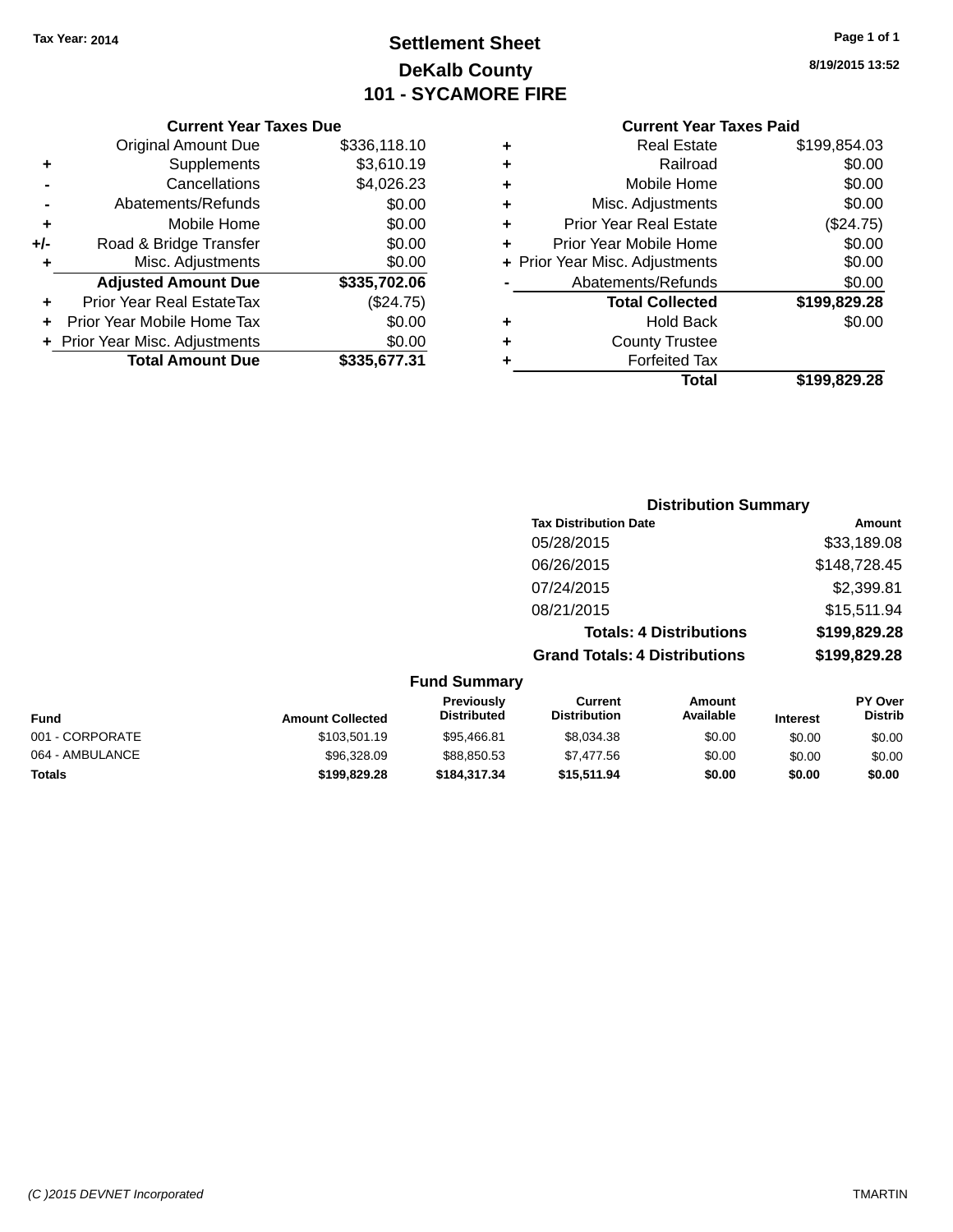# **Settlement Sheet Tax Year: 2014 Page 1 of 1 DeKalb County 102 - WATERMAN FIRE**

**8/19/2015 13:52**

| <b>Current Year Taxes Due</b> |  |  |  |  |  |
|-------------------------------|--|--|--|--|--|
|-------------------------------|--|--|--|--|--|

|     | <b>Total Amount Due</b>        | \$147,102.48 |
|-----|--------------------------------|--------------|
|     | + Prior Year Misc. Adjustments | \$0.00       |
|     | Prior Year Mobile Home Tax     | \$0.00       |
| ÷   | Prior Year Real EstateTax      | \$0.00       |
|     | <b>Adjusted Amount Due</b>     | \$147,102.48 |
| ٠   | Misc. Adjustments              | \$0.00       |
| +/- | Road & Bridge Transfer         | \$0.00       |
| ٠   | Mobile Home                    | \$0.00       |
|     | Abatements/Refunds             | \$0.00       |
|     | Cancellations                  | \$1,107.75   |
| ٠   | Supplements                    | \$979.99     |
|     | <b>Original Amount Due</b>     | \$147,230.24 |

# **Current Year Taxes Paid**

| ٠ | <b>Real Estate</b>             | \$85,836.79 |
|---|--------------------------------|-------------|
| ٠ | Railroad                       | \$2,163.06  |
| ٠ | Mobile Home                    | \$0.00      |
| ٠ | Misc. Adjustments              | \$0.00      |
| ٠ | <b>Prior Year Real Estate</b>  | \$0.00      |
| ٠ | Prior Year Mobile Home         | \$0.00      |
|   | + Prior Year Misc. Adjustments | \$0.00      |
|   | Abatements/Refunds             | \$0.00      |
|   | <b>Total Collected</b>         | \$87,999.85 |
| ٠ | <b>Hold Back</b>               | \$0.00      |
| ٠ | <b>County Trustee</b>          |             |
| ٠ | <b>Forfeited Tax</b>           |             |
|   | Total                          | \$87,999.85 |
|   |                                |             |

# **Distribution Summary Tax Distribution Date Amount** 05/28/2015 \$14,342.22 06/26/2015 \$63,410.67 07/24/2015 \$3,163.01 08/21/2015 \$7,083.95 **Totals: 4 Distributions \$87,999.85 Grand Totals: 4 Distributions \$87,999.85 Fund Summary**

| <b>Fund</b>     | <b>Amount Collected</b> | Previously<br><b>Distributed</b> | Current<br><b>Distribution</b> | Amount<br>Available | <b>Interest</b> | <b>PY Over</b><br>Distrib |
|-----------------|-------------------------|----------------------------------|--------------------------------|---------------------|-----------------|---------------------------|
| 001 - CORPORATE | \$87.999.85             | \$80.915.90                      | \$7,083.95                     | \$0.00              | \$0.00          | \$0.00                    |
| <b>Totals</b>   | \$87.999.85             | \$80.915.90                      | \$7.083.95                     | \$0.00              | \$0.00          | \$0.00                    |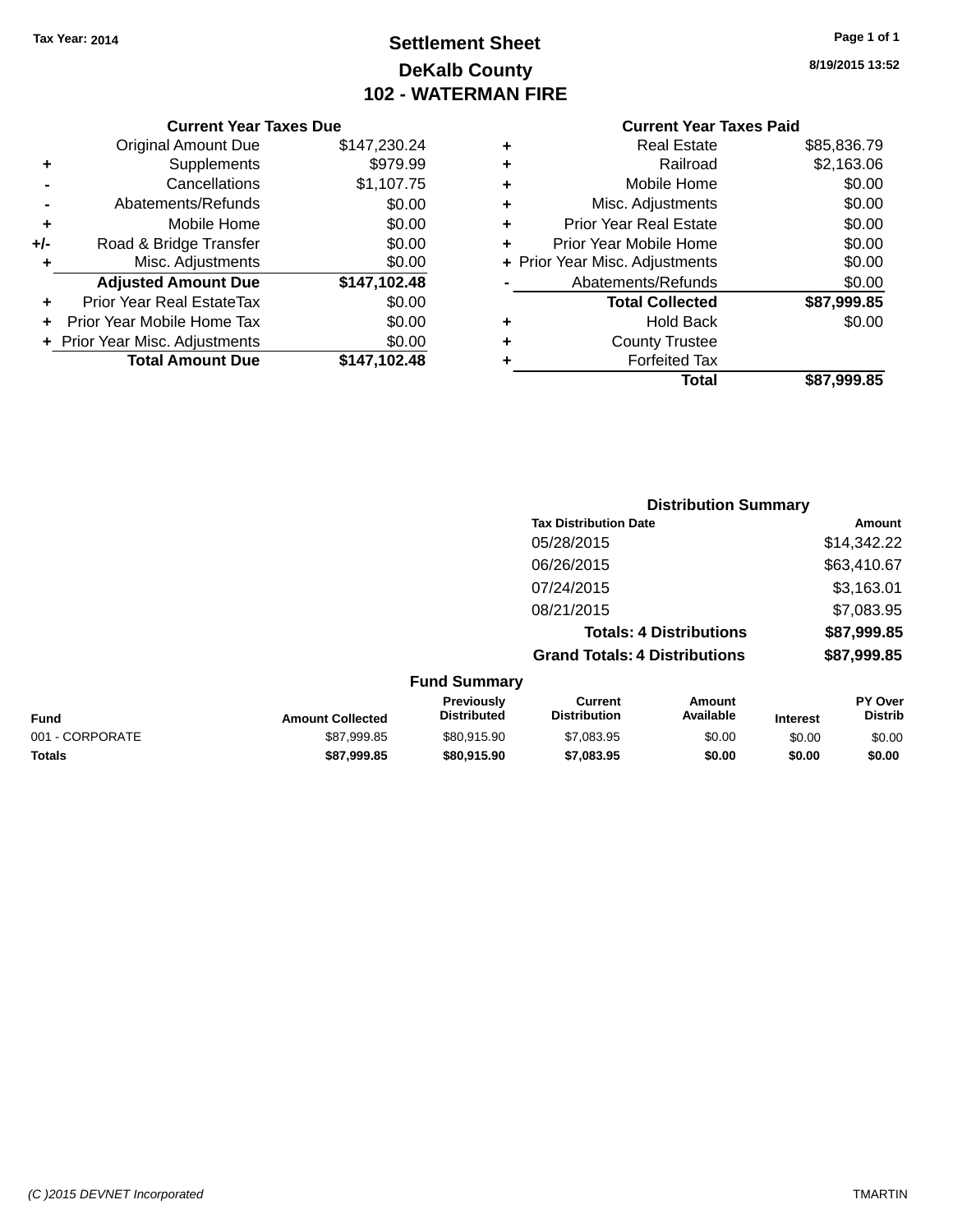# **Settlement Sheet Tax Year: 2014 Page 1 of 1 DeKalb County 103 - EARLVILLE LIBRARY DISTRICT**

**8/19/2015 13:52**

# **Current Year Taxes Paid**

| <b>Current Year Taxes Due</b>  |            |
|--------------------------------|------------|
| <b>Original Amount Due</b>     | \$4,593.29 |
| Supplements                    | \$0.00     |
| Cancellations                  | \$0.00     |
| Abatements/Refunds             | \$0.00     |
| Mobile Home                    | \$0.00     |
| Road & Bridge Transfer         | \$0.00     |
| Misc. Adjustments              | \$0.00     |
| <b>Adjusted Amount Due</b>     | \$4,593.29 |
| Prior Year Real EstateTax      | \$0.00     |
| Prior Year Mobile Home Tax     | \$0.00     |
| + Prior Year Misc. Adjustments | \$0.00     |
| <b>Total Amount Due</b>        | \$4.593.29 |
|                                |            |

| ٠ | <b>Real Estate</b>             | \$2,766.51 |
|---|--------------------------------|------------|
| ٠ | Railroad                       | \$0.00     |
| ٠ | Mobile Home                    | \$0.00     |
| ٠ | Misc. Adjustments              | \$0.00     |
| ٠ | <b>Prior Year Real Estate</b>  | \$0.00     |
|   | Prior Year Mobile Home         | \$0.00     |
|   | + Prior Year Misc. Adjustments | \$0.00     |
|   | Abatements/Refunds             | \$0.00     |
|   | <b>Total Collected</b>         | \$2,766.51 |
| ٠ | <b>Hold Back</b>               | \$0.00     |
| ٠ | <b>County Trustee</b>          |            |
| ٠ | <b>Forfeited Tax</b>           |            |
|   | Total                          | \$2,766.51 |
|   |                                |            |

| <b>Distribution Summary</b>          |            |  |  |
|--------------------------------------|------------|--|--|
| <b>Tax Distribution Date</b>         | Amount     |  |  |
| 05/28/2015                           | \$735.81   |  |  |
| 06/26/2015                           | \$1,850.64 |  |  |
| 08/21/2015                           | \$180.06   |  |  |
| <b>Totals: 3 Distributions</b>       | \$2,766.51 |  |  |
| <b>Grand Totals: 3 Distributions</b> | \$2,766.51 |  |  |

#### **Fund Summary**

| <b>Fund</b>                                         | <b>Amount Collected</b> | Previously<br><b>Distributed</b> | Current<br><b>Distribution</b> | <b>Amount</b><br>Available | <b>Interest</b> | <b>PY Over</b><br><b>Distrib</b> |
|-----------------------------------------------------|-------------------------|----------------------------------|--------------------------------|----------------------------|-----------------|----------------------------------|
| 001 - CORPORATE                                     | \$1,552.82              | \$1,451.75                       | \$101.07                       | \$0.00                     | \$0.00          | \$0.00                           |
| 004 - OPERATIONS & MAINTENANCE                      | \$207.05                | \$193.57                         | \$13.48                        | \$0.00                     | \$0.00          | \$0.00                           |
| 027 - AUDIT                                         | \$51.66                 | \$48.30                          | \$3.36                         | \$0.00                     | \$0.00          | \$0.00                           |
| 031 - WORKING CASH                                  | \$0.00                  | \$0.00                           | \$0.00                         | \$0.00                     | \$0.00          | \$0.00                           |
| 035 - TORT JUDGMENTS, LIABILITY<br><b>INSURANCE</b> | \$748.46                | \$699.75                         | \$48.71                        | \$0.00                     | \$0.00          | \$0.00                           |
| 047 - SOCIAL SECURITY                               | \$206.52                | \$193.08                         | \$13.44                        | \$0.00                     | \$0.00          | \$0.00                           |
| <b>Totals</b>                                       | \$2,766.51              | \$2,586.45                       | \$180.06                       | \$0.00                     | \$0.00          | \$0.00                           |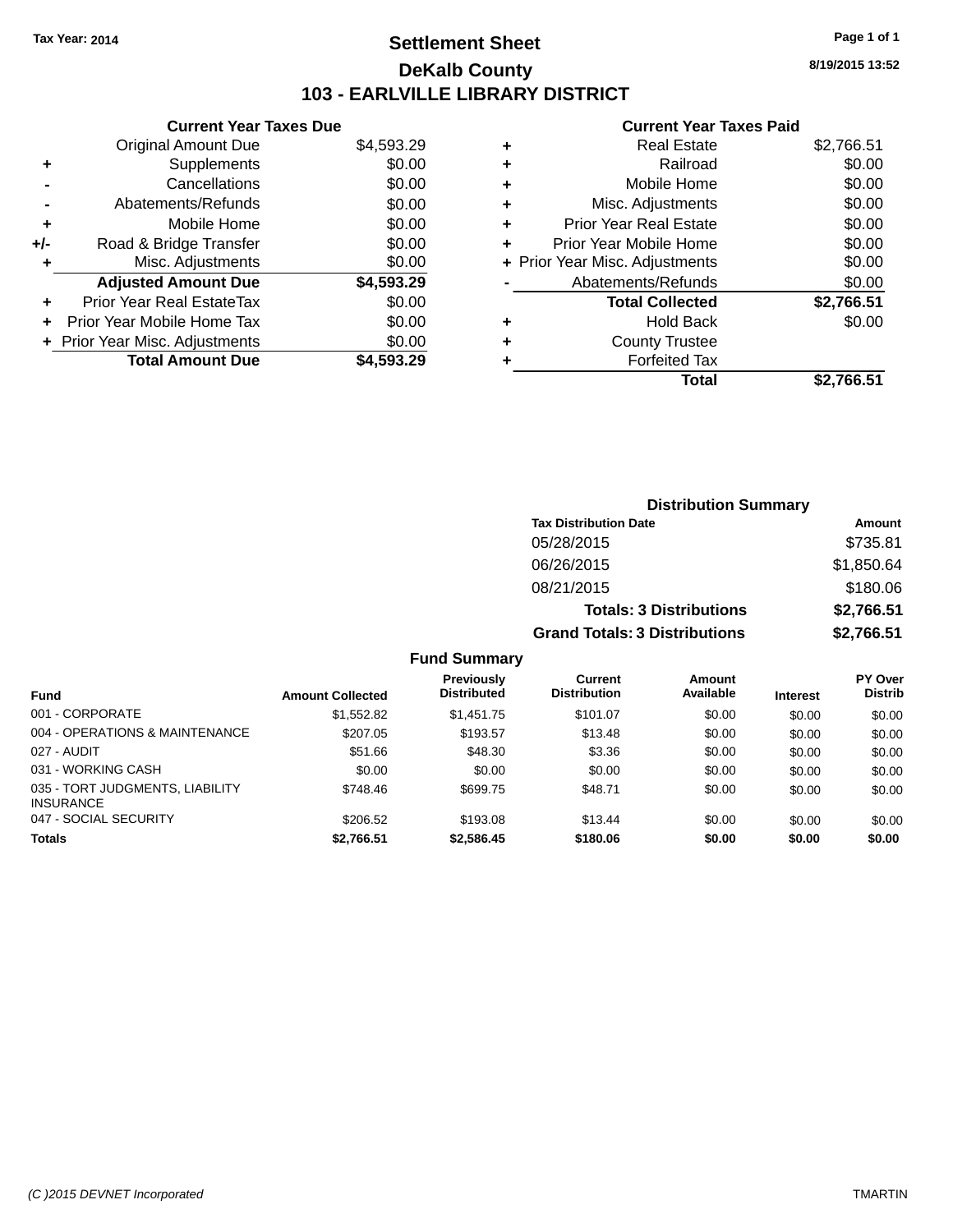# **Settlement Sheet Tax Year: 2014 Page 1 of 2 DeKalb County 110 - DEKALB PARK**

**8/19/2015 13:52**

# **Current Year Taxes Paid**

| \$2,144,792.25 |
|----------------|
| \$6,425.60     |
| \$0.00         |
| \$1,135.57     |
| (\$2,719.89)   |
| \$0.00         |
| \$570.37       |
| \$7.97         |
| \$2,150,195.93 |
| \$0.00         |
|                |
|                |
| \$2,150,195.93 |
|                |

|     | <b>Current Year Taxes Due</b>                |                |  |
|-----|----------------------------------------------|----------------|--|
|     | <b>Original Amount Due</b><br>\$3,716,420.33 |                |  |
| ٠   | Supplements                                  | \$92,673.28    |  |
|     | Cancellations                                | \$133,222.56   |  |
|     | Abatements/Refunds                           | \$7.97         |  |
| ÷   | Mobile Home                                  | \$0.00         |  |
| +/- | Road & Bridge Transfer                       | \$0.00         |  |
| ٠   | Misc. Adjustments                            | \$1,135.57     |  |
|     | <b>Adjusted Amount Due</b>                   | \$3,676,998.65 |  |
|     | <b>Prior Year Real EstateTax</b>             | (\$2,719.89)   |  |
|     | Prior Year Mobile Home Tax                   | \$0.00         |  |
|     | + Prior Year Misc. Adjustments               | \$570.37       |  |
|     | <b>Total Amount Due</b>                      | \$3,674,849.13 |  |

# **Distribution Summary**

| <b>Tax Distribution Date</b>         | Amount         |
|--------------------------------------|----------------|
| 05/28/2015                           | \$317,916.90   |
| 06/26/2015                           | \$1,563,969.53 |
| 07/24/2015                           | \$30,438.32    |
| 08/21/2015                           | \$237,871.18   |
| <b>Totals: 4 Distributions</b>       | \$2,150,195.93 |
| <b>Grand Totals: 4 Distributions</b> | \$2,150,195.93 |

#### **Fund Summary**

| <b>Fund</b>                             | <b>Amount Collected</b> | Previously<br><b>Distributed</b> | Current<br><b>Distribution</b> | Amount<br>Available | <b>Interest</b> | <b>PY Over</b><br><b>Distrib</b> |
|-----------------------------------------|-------------------------|----------------------------------|--------------------------------|---------------------|-----------------|----------------------------------|
| 001 - CORPORATE                         | \$632,389.89            | \$562,430.07                     | \$69,959.82                    | \$0.00              | \$0.00          | \$0.00                           |
| 003 - BONDS AND INTEREST                | \$711,695.49            | \$632,962.27                     | \$78,733.22                    | \$0.00              | \$0.00          | \$0.00                           |
| $005 - I. M. R. F.$                     | \$144,443.70            | \$128,464.23                     | \$15,979.47                    | \$0.00              | \$0.00          | \$0.00                           |
| 027 - AUDIT                             | \$13,492.48             | \$11,999.84                      | \$1,492.64                     | \$0.00              | \$0.00          | \$0.00                           |
| 035 - TORT JUDGEMENTS/LIABILITY<br>INS. | \$45,089.59             | \$40.101.44                      | \$4,988.15                     | \$0.00              | \$0.00          | \$0.00                           |
| 047 - SOCIAL SECURITY                   | \$87.237.74             | \$77,586.84                      | \$9,650.90                     | \$0.00              | \$0.00          | \$0.00                           |
| 060 - UNEMPLOYMENT INSURANCE            | \$24.284.30             | \$21,597.78                      | \$2,686.52                     | \$0.00              | \$0.00          | \$0.00                           |
| 062 - WORKERS COMPENSATION              | \$25.445.42             | \$22.630.44                      | \$2.814.98                     | \$0.00              | \$0.00          | \$0.00                           |
| 122 - RECREATION                        | \$276,123.86            | \$245,576.92                     | \$30,546.94                    | \$0.00              | \$0.00          | \$0.00                           |
| 123 - AQUARIUM AND MUSEUM               | \$82,057.93             | \$72,980.05                      | \$9.077.88                     | \$0.00              | \$0.00          | \$0.00                           |
| 126 - REC PROGRAMS/HANDICAPPED          | \$107,935.53            | \$95.994.87                      | \$11,940.66                    | \$0.00              | \$0.00          | \$0.00                           |
| <b>Totals</b>                           | \$2,150,195.93          | \$1,912,324.75                   | \$237,871.18                   | \$0.00              | \$0.00          | \$0.00                           |

# **Miscellaneous Adjustment Detail**

| Year Source                  | <b>Account Type</b>                      | <b>Amount Adjustment Description</b>                         |                |
|------------------------------|------------------------------------------|--------------------------------------------------------------|----------------|
| 2013 RE - Real Estate        | <b>Back Tax Collected</b>                | \$2.27 SUMMIT ENCLAVE REDEMPTION 08-13-323-013 by TBA        |                |
| 2013 RE - Real Estate        | Back Tax Collected                       | \$23.10 SIDDIQUI REDEMPTION 08-15-329-012 by TBA             |                |
| 2013 RE - Real Estate        | Back Tax Collected                       | \$77.92 RIVERMIST UNIT 5 LLC REDEMPTION 08-02-401-006 by TBA |                |
| 2013 RE - Real Estate        | <b>Back Tax Collected</b>                | \$77.92 RIVERMIST UNIT 5 LLC REDEMPTION 08-02-401-007 by TBA |                |
| 2013 RE - Real Estate        | <b>Back Tax Collected</b>                | \$77.92 RIVERMIST UNIT 5 LLC REDEMPTION 08-02-401-009 by TBA |                |
| 2013 RE - Real Estate        | Back Tax Collected                       | \$77.92 RIVERMIST UNIT 5 LLC REDEMPTION 08-02-401-010 by TBA |                |
| 2013 RE - Real Estate        | <b>Back Tax Collected</b>                | \$77.92 RIVERMIST UNIT 5 LLC REDEMPTION 08-02-425-010 by TBA |                |
| 2013 RE - Real Estate        | Back Tax Collected                       | \$77.92 RIVERMIST UNIT 5 LLC REDEMPTION 08-02-425-012 by TBA |                |
| 2013 RE - Real Estate        | Back Tax Collected                       | \$22.13 ORIX WILKINSON 2009 TAX 08-12-377-001 by TBA         |                |
|                              | 2013 RE - Real Estate Back Tax Collected | \$22.27 ORIX WILKINSON 2010 TAX 08-12-377-001 by TBA         |                |
| (C) 2015 DEVNET Incorporated |                                          |                                                              | <b>TMARTIN</b> |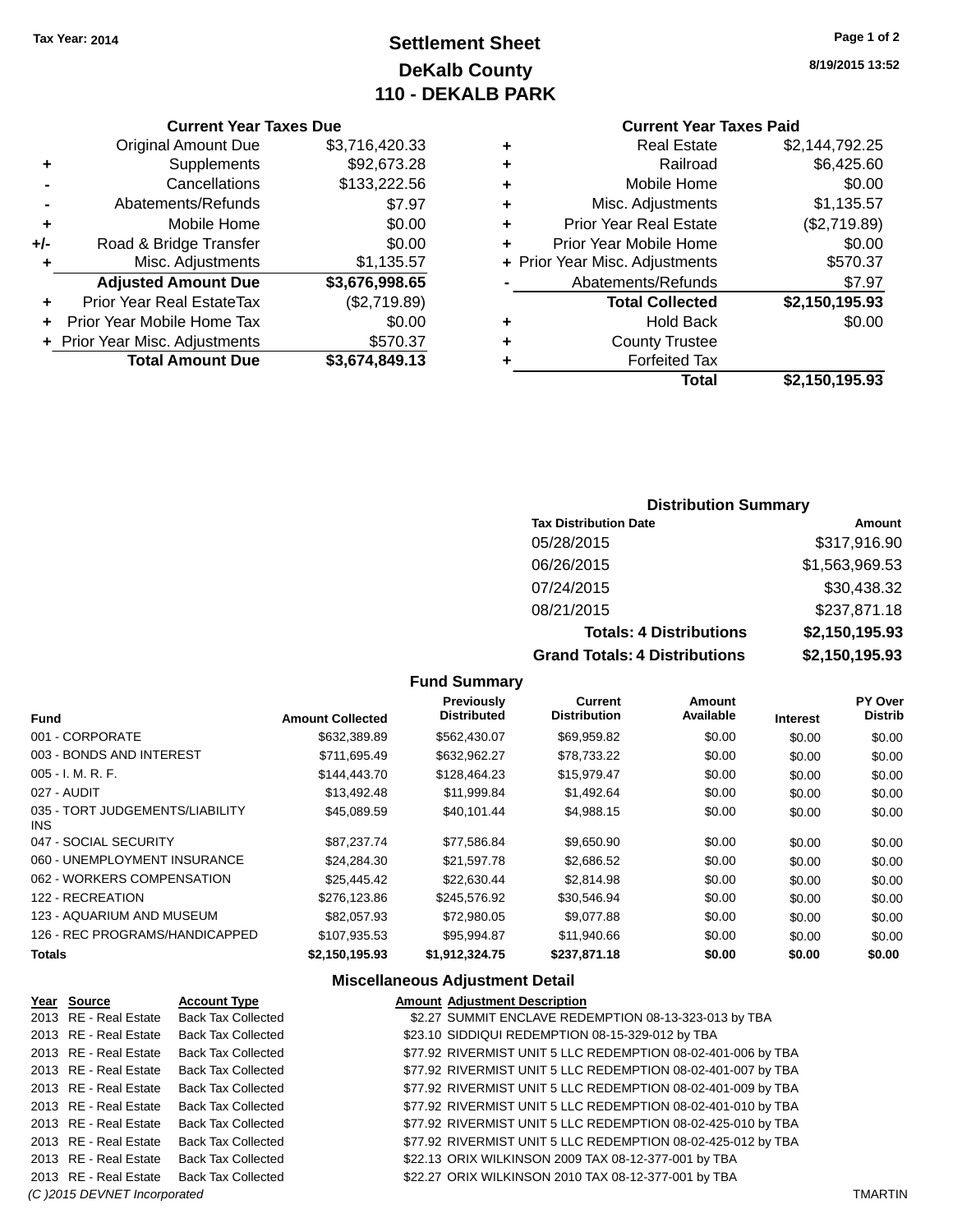# **Settlement Sheet Tax Year: 2014 Page 2 of 2 DeKalb County**

#### **Miscellaneous Adjustment Detail**

| <b>Account Type</b>                                                                                                                                                  | <b>Amount Adjustment Description</b>                    |
|----------------------------------------------------------------------------------------------------------------------------------------------------------------------|---------------------------------------------------------|
| <b>Back Tax Collected</b>                                                                                                                                            | \$23.21 ORIX WILKINSON 2011 TAX 08-12-377-001 by TBA    |
| <b>Back Tax Collected</b>                                                                                                                                            | \$9.87 TRUSTEE SALE 08-14-207-024 by TBA                |
| <b>Back Tax Collected</b>                                                                                                                                            | \$12.56 TRUSTEE SALE 08-27-279-029 by TBA               |
| <b>Back Tax Collected</b>                                                                                                                                            | \$12.56 TRUSTEE SALE 08-27-279-027 by TBA               |
| Paymt In Lieu of Tax                                                                                                                                                 | \$903.52 HOUSING AUTHORITY by TBA                       |
| <b>Back Tax Collected</b>                                                                                                                                            | \$206.93 RICHWOOD GROUP REDEMPTION 11-03-202-002 by TBA |
|                                                                                                                                                                      | \$1,705.94                                              |
|                                                                                                                                                                      | <b>Abatement Detail</b>                                 |
| Year Source<br>2013 RE - Real Estate<br>2013 RE - Real Estate<br>2014 RE - Real Estate<br>2014 RE - Real Estate<br>2014 RE - Real Estate<br><b>Totals 16 entries</b> | 2014 RE - Real Estate                                   |

# **Year Source Account Type Amount Adjustment Description**<br>2014 RE - Real Estate RE Abatement **Amount SEACT ASS** 35 PTAB INTEREST REFUN

**Totals \$7.97 4 entries**

\$3.35 PTAB INTEREST REFUND 08-28-201-009 by TBA 2014 RE - Real Estate RE Abatement \$1.95 PTAB INTEREST REFUND 08-13-102-007 by TBA 2014 RE - Real Estate RE Abatement \$2.28 PTAB INTEREST REFUND 08-13-102-008 by TBA 2014 RE - Real Estate RE Abatement \$0.39 PTAB INTEREST REFUND 08-28-251-007 by TBA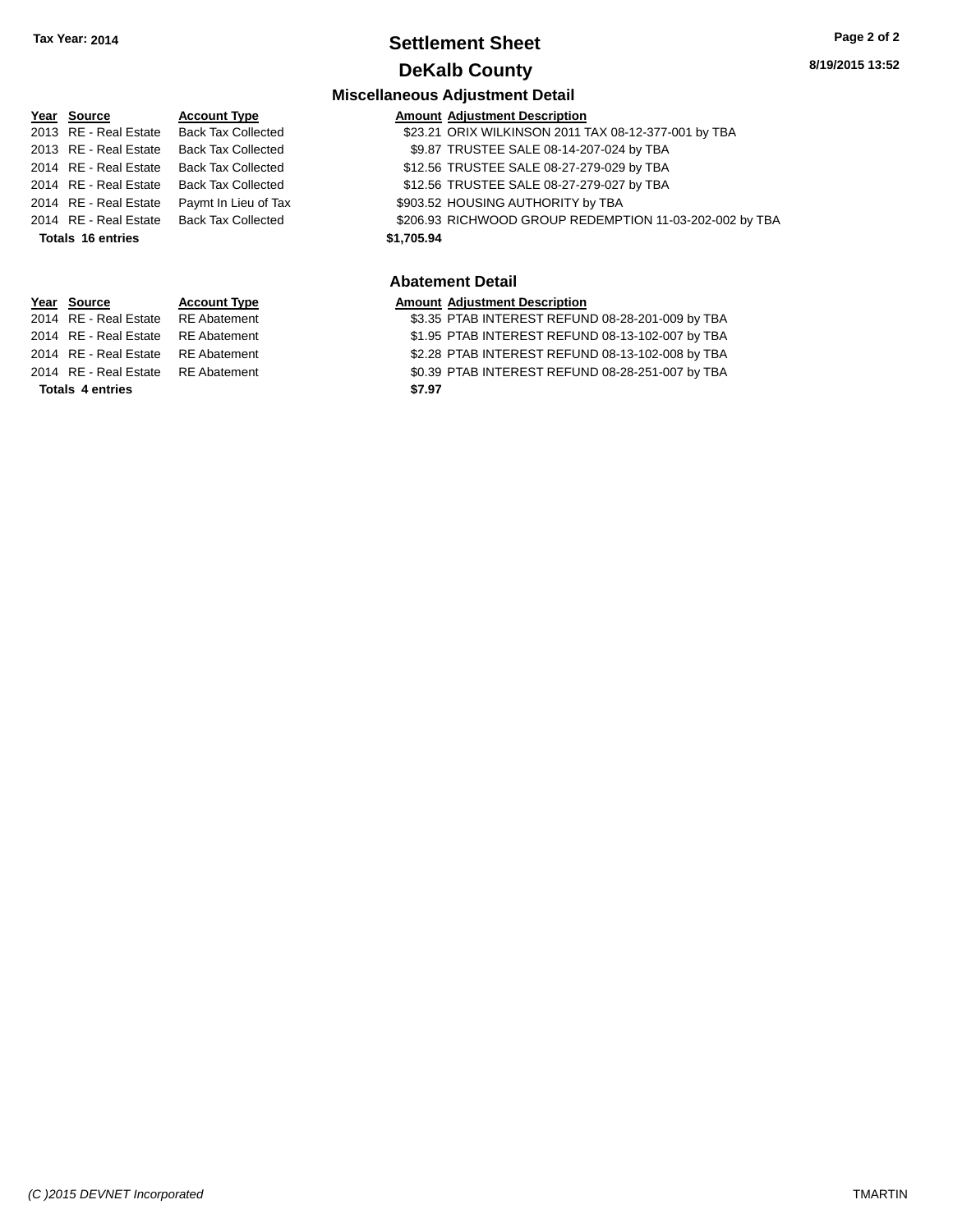# **Settlement Sheet Tax Year: 2014 Page 1 of 1 DeKalb County 111 - FRANKLIN TWP PARK**

**8/19/2015 13:52**

|     | <b>Current Year Taxes Due</b>  |             |
|-----|--------------------------------|-------------|
|     | <b>Original Amount Due</b>     | \$40,347.47 |
| ٠   | Supplements                    | \$523.18    |
|     | Cancellations                  | \$598.33    |
|     | Abatements/Refunds             | \$0.00      |
| ٠   | Mobile Home                    | \$0.00      |
| +/- | Road & Bridge Transfer         | \$0.00      |
|     | Misc. Adjustments              | \$0.00      |
|     | <b>Adjusted Amount Due</b>     | \$40,272.32 |
| ÷   | Prior Year Real EstateTax      | \$7.61      |
|     | Prior Year Mobile Home Tax     | \$0.00      |
|     | + Prior Year Misc. Adjustments | \$0.00      |
|     | <b>Total Amount Due</b>        | \$40,279.93 |

| ٠ | <b>Real Estate</b>             | \$24,653.84 |
|---|--------------------------------|-------------|
| ٠ | Railroad                       | \$277.98    |
| ٠ | Mobile Home                    | \$0.00      |
| ٠ | Misc. Adjustments              | \$0.00      |
| ٠ | <b>Prior Year Real Estate</b>  | \$7.61      |
| ٠ | Prior Year Mobile Home         | \$0.00      |
|   | + Prior Year Misc. Adjustments | \$0.00      |
|   | Abatements/Refunds             | \$0.00      |
|   | <b>Total Collected</b>         | \$24,939.43 |
| ٠ | Hold Back                      | \$0.00      |
| ٠ | <b>County Trustee</b>          |             |
| ٠ | <b>Forfeited Tax</b>           |             |
|   | Total                          | \$24,939.43 |
|   |                                |             |

|                                                                                                                                                                                                                                                       | <b>Distribution Summary</b>          |               |
|-------------------------------------------------------------------------------------------------------------------------------------------------------------------------------------------------------------------------------------------------------|--------------------------------------|---------------|
|                                                                                                                                                                                                                                                       | <b>Tax Distribution Date</b>         | <b>Amount</b> |
|                                                                                                                                                                                                                                                       | 05/28/2015                           | \$4,593.94    |
|                                                                                                                                                                                                                                                       | 06/26/2015                           | \$16,994.30   |
|                                                                                                                                                                                                                                                       | 07/24/2015                           | \$278.23      |
|                                                                                                                                                                                                                                                       | 08/21/2015                           | \$3,072.96    |
|                                                                                                                                                                                                                                                       | <b>Totals: 4 Distributions</b>       | \$24,939.43   |
|                                                                                                                                                                                                                                                       | <b>Grand Totals: 4 Distributions</b> | \$24,939.43   |
| <b>Fund Summary</b><br>Production of the second second second to the second second second to the second second second second second second second second second second second second second second second second second second second second second s | <b>A</b> 4                           | <b>BVA</b>    |

| <b>Fund</b>                                   | <b>Amount Collected</b> | Previously<br><b>Distributed</b> | Current<br><b>Distribution</b> | Amount<br>Available | <b>Interest</b> | <b>PY Over</b><br><b>Distrib</b> |
|-----------------------------------------------|-------------------------|----------------------------------|--------------------------------|---------------------|-----------------|----------------------------------|
| 001 - CORPORATE                               | \$23,434,70             | \$20,547.15                      | \$2,887.55                     | \$0.00              | \$0.00          | \$0.00                           |
| 035 - TORT JUDGEMENTS/LIABILITY<br><b>INS</b> | \$1,504.73              | \$1.319.32                       | \$185.41                       | \$0.00              | \$0.00          | \$0.00                           |
| <b>Totals</b>                                 | \$24.939.43             | \$21.866.47                      | \$3.072.96                     | \$0.00              | \$0.00          | \$0.00                           |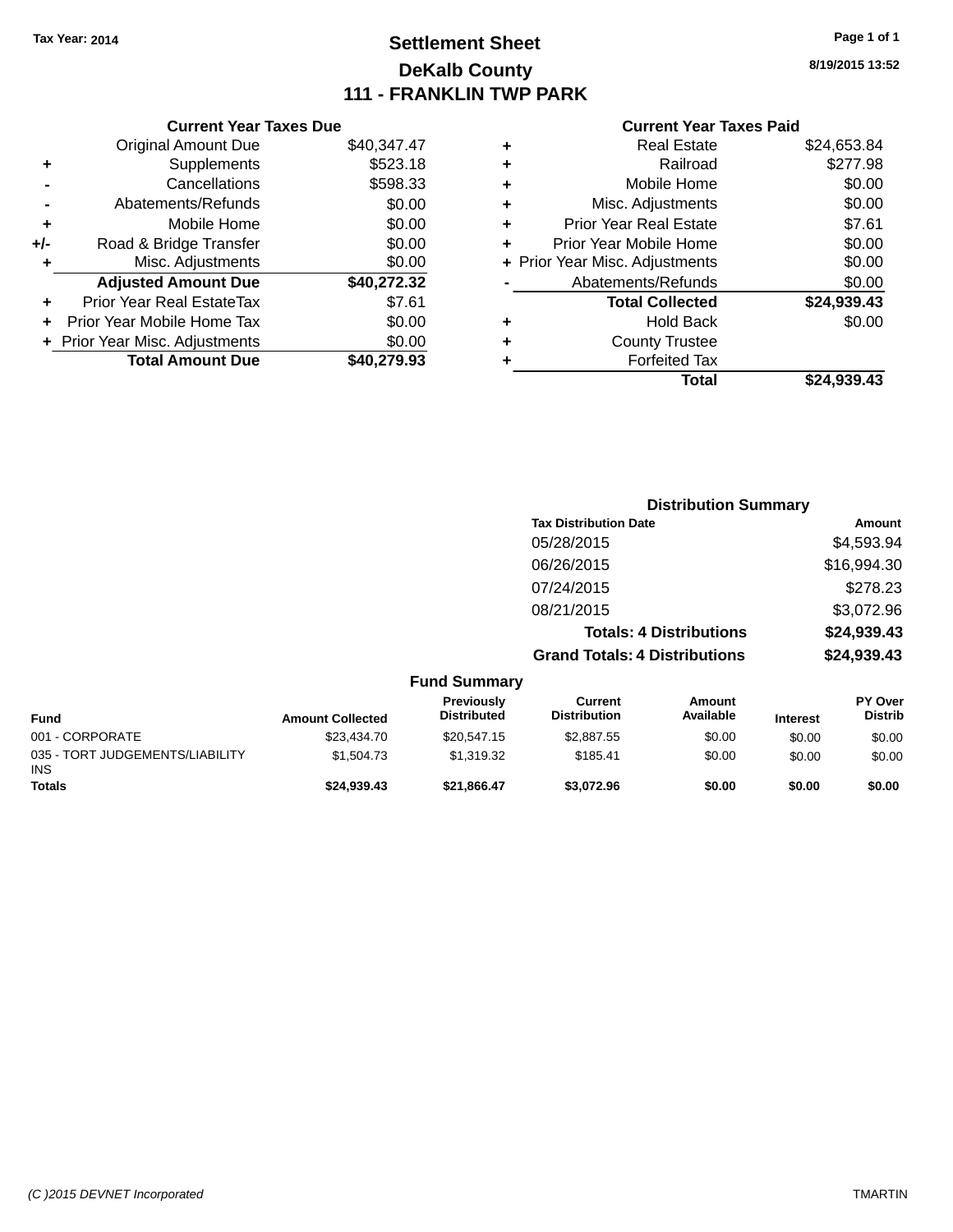# **Settlement Sheet Tax Year: 2014 Page 1 of 1 DeKalb County 112 - GENOA TWP PARK**

**8/19/2015 13:52**

| <b>Current Year Taxes Paid</b> |  |  |  |
|--------------------------------|--|--|--|
|--------------------------------|--|--|--|

|     | <b>Current Year Taxes Due</b>    |              |   |                 |
|-----|----------------------------------|--------------|---|-----------------|
|     | <b>Original Amount Due</b>       | \$602,885.32 | ٠ |                 |
|     | <b>Supplements</b>               | \$4,986.71   | ٠ |                 |
|     | Cancellations                    | \$6,112.67   | ٠ |                 |
|     | Abatements/Refunds               | \$5.43       | ٠ | Mi              |
|     | Mobile Home                      | \$0.00       |   | Prior Y         |
| +/- | Road & Bridge Transfer           | \$0.00       |   | Prior Ye        |
| ٠   | Misc. Adjustments                | \$0.00       |   | + Prior Year Mi |
|     | <b>Adjusted Amount Due</b>       | \$601,753.93 |   | Abate           |
|     | <b>Prior Year Real EstateTax</b> | \$443.23     |   |                 |
|     | Prior Year Mobile Home Tax       | \$0.00       |   |                 |
|     | + Prior Year Misc. Adjustments   | \$130.32     |   |                 |
|     | <b>Total Amount Due</b>          | \$602,327.48 |   |                 |
|     |                                  |              |   |                 |

| \$369,005.62 |
|--------------|
|              |
|              |
|              |
| \$0.00       |
| \$369,005.62 |
| \$5.43       |
| \$130.32     |
| \$0.00       |
| \$443.23     |
| \$0.00       |
| \$0.00       |
| \$3,850.59   |
| \$364,586.91 |
|              |

# **Distribution Summary Tax Distribution Date Amount** 05/28/2015 \$63,956.63 06/26/2015 \$258,336.78 07/24/2015 \$6,387.99 08/21/2015 \$40,324.22 **Totals: 4 Distributions \$369,005.62**

| <b>Totals: 4 Distributions</b>       | \$369,005.62 |
|--------------------------------------|--------------|
| <b>Grand Totals: 4 Distributions</b> | \$369,005.62 |

| Fund Summary |  |
|--------------|--|
|--------------|--|

| Fund                                    | <b>Amount Collected</b> | <b>Previously</b><br><b>Distributed</b> | Current<br><b>Distribution</b> | Amount<br>Available | <b>Interest</b> | PY Over<br><b>Distrib</b> |
|-----------------------------------------|-------------------------|-----------------------------------------|--------------------------------|---------------------|-----------------|---------------------------|
| 001 - CORPORATE                         | \$103.659.94            | \$92,332.18                             | \$11,327.76                    | \$0.00              | \$0.00          | \$0.00                    |
| 003 - BONDS AND INTEREST                | \$164,766.56            | \$146.761.19                            | \$18,005.37                    | \$0.00              | \$0.00          | \$0.00                    |
| $005 - I. M. R. F.$                     | \$488.20                | \$434.85                                | \$53.35                        | \$0.00              | \$0.00          | \$0.00                    |
| 027 - AUDIT                             | \$488.20                | \$434.85                                | \$53.35                        | \$0.00              | \$0.00          | \$0.00                    |
| 035 - TORT JUDGEMENTS/LIABILITY<br>INS. | \$0.00                  | \$0.00                                  | \$0.00                         | \$0.00              | \$0.00          | \$0.00                    |
| 047 - SOCIAL SECURITY                   | \$488.20                | \$434.85                                | \$53.35                        | \$0.00              | \$0.00          | \$0.00                    |
| 062 - WORKERS COMPENSATION              | \$488.20                | \$434.85                                | \$53.35                        | \$0.00              | \$0.00          | \$0.00                    |
| 122 - RECREATION                        | \$74.888.20             | \$66,704.56                             | \$8.183.64                     | \$0.00              | \$0.00          | \$0.00                    |
| 126 - REC PROGRAMS/HANDICAPPED          | \$23,249.92             | \$20.709.22                             | \$2,540.70                     | \$0.00              | \$0.00          | \$0.00                    |
| 143 - MEDICARE                          | \$488.20                | \$434.85                                | \$53.35                        | \$0.00              | \$0.00          | \$0.00                    |
| <b>Totals</b>                           | \$369,005.62            | \$328,681.40                            | \$40,324.22                    | \$0.00              | \$0.00          | \$0.00                    |

#### **Miscellaneous Adjustment Detail**

| Year Source             | <b>Account Type</b> | <b>Amount Adiustment Description</b>                     |
|-------------------------|---------------------|----------------------------------------------------------|
| 2013 RE - Real Estate   | Back Tax Collected  | \$60.50 MARSH REDEMPTION 03-31-231-008 by TBA            |
| 2013 RE - Real Estate   | Back Tax Collected  | \$69.82 ABCXYZ LIVING TR REDEMPTION 03-31-235-006 by TBA |
| <b>Totals 2 entries</b> |                     | \$130.32                                                 |
|                         |                     |                                                          |

# **Abatement Detail**

#### **Year Source Account Type Amount Adjustment Description**<br>2014 RE - Real Estate RE Abatement **Amount SE ACCOUNTEREST REFUN** \$5.43 PTAB INTEREST REFUND 03-19-461-008 by TBA **Totals \$5.43 1 entries**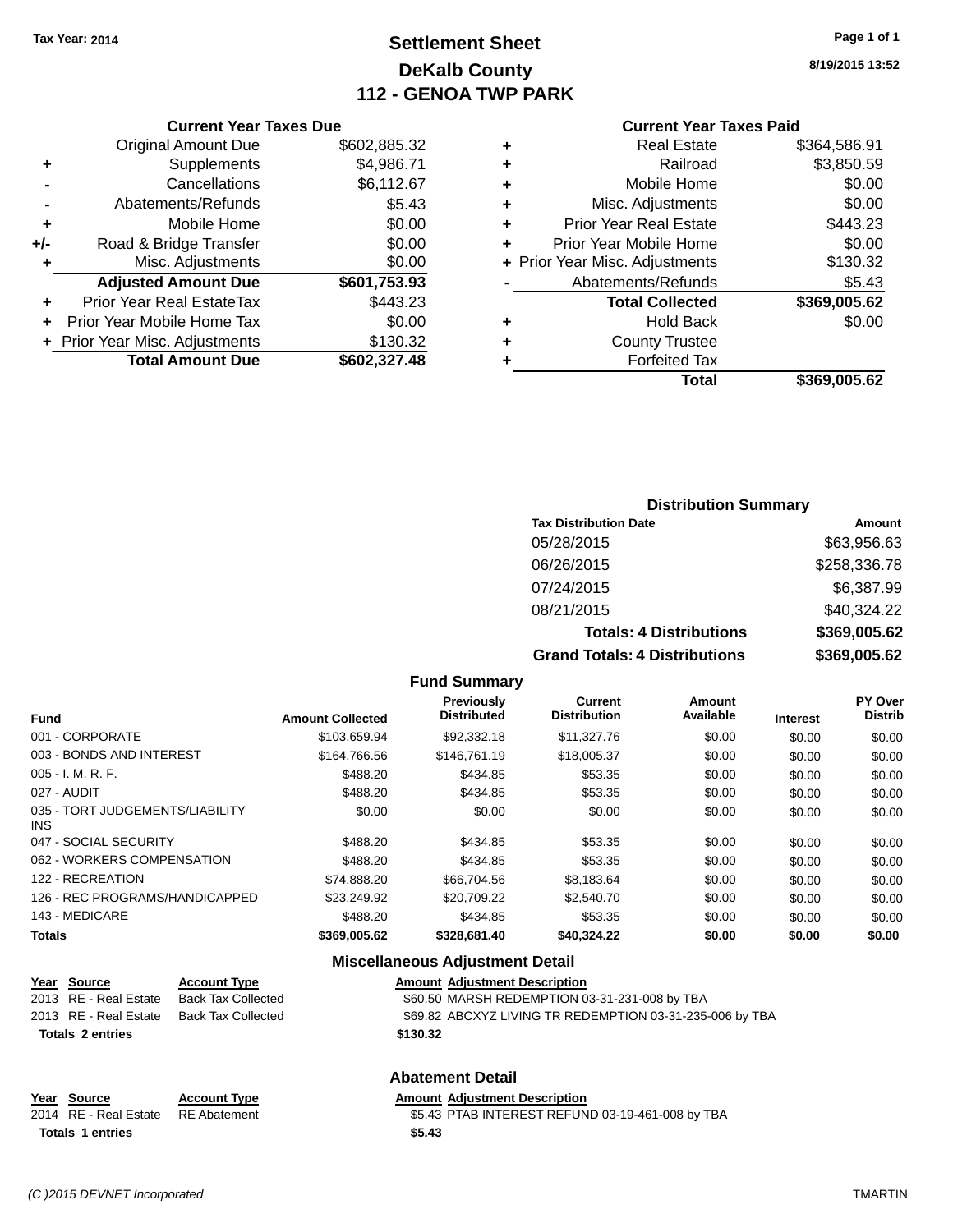# **Settlement Sheet Tax Year: 2014 Page 1 of 1 DeKalb County 113 - KINGSTON TWP PARK**

**8/19/2015 13:52**

|     | <b>Current Year Taxes Due</b>  |             |
|-----|--------------------------------|-------------|
|     | Original Amount Due            | \$51,102.12 |
| ٠   | Supplements                    | \$427.67    |
|     | Cancellations                  | \$457.19    |
|     | Abatements/Refunds             | \$0.00      |
| ٠   | Mobile Home                    | \$0.00      |
| +/- | Road & Bridge Transfer         | \$0.00      |
| ٠   | Misc. Adjustments              | \$4.31      |
|     | <b>Adjusted Amount Due</b>     | \$51,076.91 |
|     | Prior Year Real EstateTax      | \$0.00      |
|     | Prior Year Mobile Home Tax     | \$0.00      |
|     | + Prior Year Misc. Adjustments | \$0.00      |
|     | <b>Total Amount Due</b>        | \$51,076.91 |
|     |                                |             |

# **Current Year Taxes Paid**

|   | <b>Real Estate</b>             | \$31,500.68 |
|---|--------------------------------|-------------|
| ٠ | Railroad                       | \$707.72    |
| ٠ | Mobile Home                    | \$0.00      |
| ٠ | Misc. Adjustments              | \$4.31      |
| ٠ | <b>Prior Year Real Estate</b>  | \$0.00      |
| ٠ | Prior Year Mobile Home         | \$0.00      |
|   | + Prior Year Misc. Adjustments | \$0.00      |
|   | Abatements/Refunds             | \$0.00      |
|   | <b>Total Collected</b>         | \$32,212.71 |
| ٠ | Hold Back                      | \$0.00      |
| ٠ | <b>County Trustee</b>          |             |
| ٠ | <b>Forfeited Tax</b>           |             |
|   | Total                          | \$32,212.71 |
|   |                                |             |

|                                         | <b>Distribution Summary</b> |                                  |                                      |                                |                 |                           |
|-----------------------------------------|-----------------------------|----------------------------------|--------------------------------------|--------------------------------|-----------------|---------------------------|
|                                         |                             |                                  | <b>Tax Distribution Date</b>         |                                |                 | <b>Amount</b>             |
|                                         |                             |                                  | 05/28/2015                           |                                |                 | \$4,503.15                |
|                                         |                             |                                  | 06/26/2015                           |                                |                 | \$23,115.82               |
|                                         |                             |                                  | 07/24/2015                           |                                |                 | \$624.51                  |
|                                         |                             |                                  | 08/21/2015                           |                                |                 | \$3,969.23                |
|                                         |                             |                                  |                                      | <b>Totals: 4 Distributions</b> |                 | \$32,212.71               |
|                                         |                             |                                  | <b>Grand Totals: 4 Distributions</b> |                                |                 | \$32,212.71               |
|                                         |                             | <b>Fund Summary</b>              |                                      |                                |                 |                           |
| <b>Fund</b>                             | <b>Amount Collected</b>     | Previously<br><b>Distributed</b> | Current<br><b>Distribution</b>       | <b>Amount</b><br>Available     | <b>Interest</b> | PY Over<br><b>Distrib</b> |
| 001 - CORPORATE                         | \$25,479.79                 | \$22,340.19                      | \$3,139.60                           | \$0.00                         | \$0.00          | \$0.00                    |
| 035 - TORT JUDGEMENTS/LIABILITY<br>1010 | \$3,373.09                  | \$2,957.46                       | \$415.63                             | \$0.00                         | \$0.00          | \$0.00                    |

| Totals | \$32.212.71 | \$28,243,48                            | \$3.969.23 | \$0.00 | \$0.00 | \$0.00 |
|--------|-------------|----------------------------------------|------------|--------|--------|--------|
|        |             | <b>Miscellaneous Adjustment Detail</b> |            |        |        |        |

122 - RECREATION \$1,359.83 \$2,945.83 \$414.00 \$0.00 \$0.00 \$0.00 \$0.00

INS

**Totals \$4.31 1 entries**

#### **Year Source Account Type Amount Adjustment Description** \$4.31 AMCORE BANK REDEMPTION 02-24-476-009 by TBA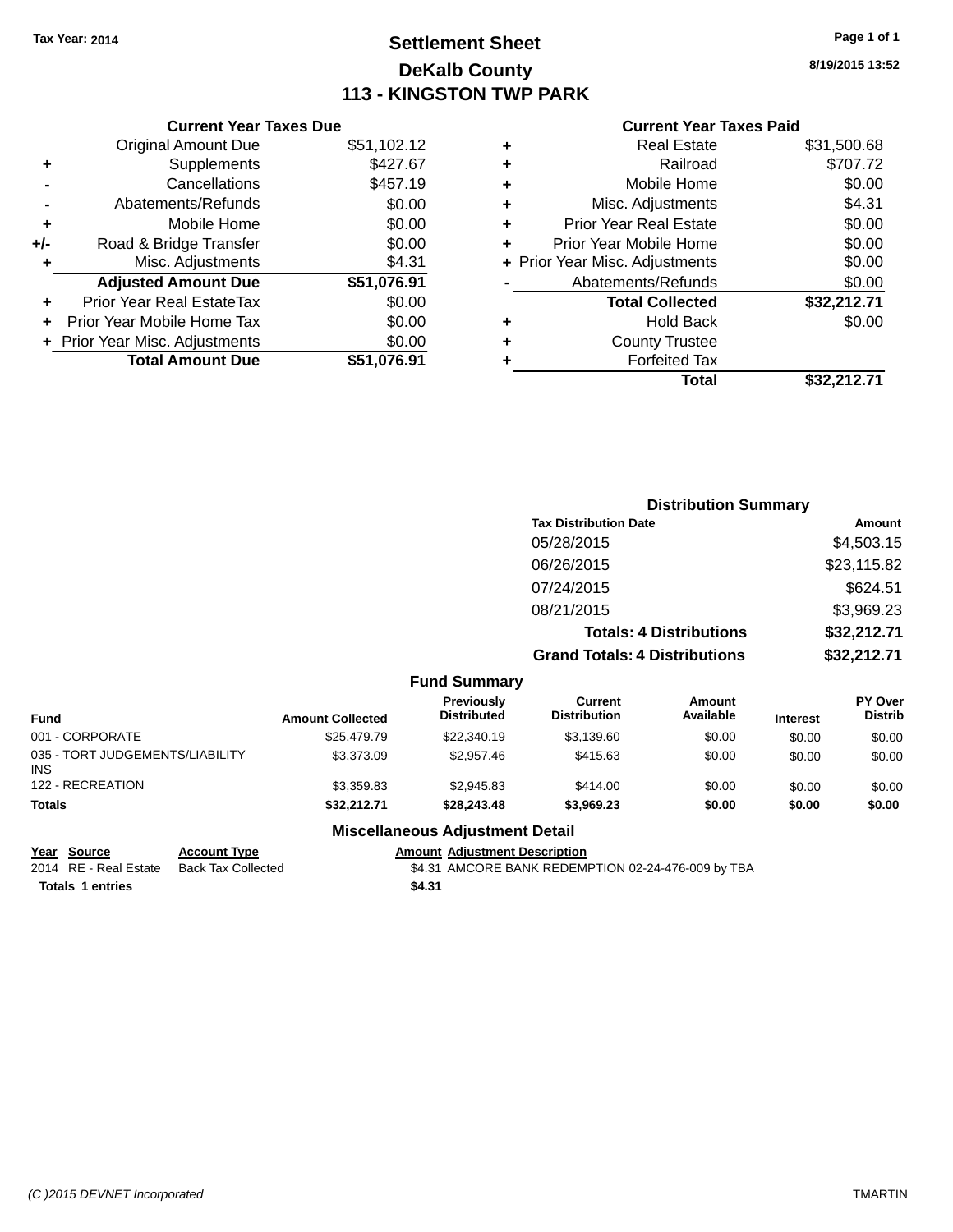# **Settlement Sheet Tax Year: 2014 Page 1 of 1 DeKalb County 114 - SANDWICH PARK**

**8/19/2015 13:52**

#### **Current Year Taxes Paid**

|     | <b>Current Year Taxes Due</b>  |              |  |  |  |  |
|-----|--------------------------------|--------------|--|--|--|--|
|     | <b>Original Amount Due</b>     | \$471,878.65 |  |  |  |  |
| ٠   | Supplements                    | \$3,851.99   |  |  |  |  |
|     | \$4,358.63<br>Cancellations    |              |  |  |  |  |
|     | \$1.00<br>Abatements/Refunds   |              |  |  |  |  |
| ٠   | Mobile Home                    | \$0.00       |  |  |  |  |
| +/- | Road & Bridge Transfer         | \$0.00       |  |  |  |  |
| ٠   | Misc. Adjustments              | \$73.62      |  |  |  |  |
|     | <b>Adjusted Amount Due</b>     | \$471,444.63 |  |  |  |  |
| ٠   | Prior Year Real EstateTax      | (\$76.07)    |  |  |  |  |
|     | Prior Year Mobile Home Tax     | \$0.00       |  |  |  |  |
|     | + Prior Year Misc. Adjustments | \$8.27       |  |  |  |  |
|     | <b>Total Amount Due</b>        | \$471,376.83 |  |  |  |  |
|     |                                |              |  |  |  |  |

| ٠ | <b>Real Estate</b>             | \$287,291.15 |
|---|--------------------------------|--------------|
| ٠ | Railroad                       | \$1,157.42   |
| ٠ | Mobile Home                    | \$0.00       |
| ٠ | Misc. Adjustments              | \$73.62      |
| ٠ | <b>Prior Year Real Estate</b>  | (\$76.07)    |
| ÷ | Prior Year Mobile Home         | \$0.00       |
|   | + Prior Year Misc. Adjustments | \$8.27       |
|   | Abatements/Refunds             | \$1.00       |
|   | <b>Total Collected</b>         | \$288,453.39 |
| ٠ | Hold Back                      | \$0.00       |
| ٠ | <b>County Trustee</b>          |              |
| ٠ | <b>Forfeited Tax</b>           |              |
|   | Total                          | \$288,453.39 |
|   |                                |              |

# **Distribution Summary**

| <b>Tax Distribution Date</b>         | Amount       |
|--------------------------------------|--------------|
| 05/28/2015                           | \$49,739.40  |
| 06/26/2015                           | \$199,528.04 |
| 07/24/2015                           | \$5,156.81   |
| 08/21/2015                           | \$34,029.14  |
| <b>Totals: 4 Distributions</b>       | \$288,453.39 |
| <b>Grand Totals: 4 Distributions</b> | \$288,453.39 |

#### **Fund Summary**

| <b>Fund</b>                             | <b>Amount Collected</b> | Previously<br><b>Distributed</b> | Current<br><b>Distribution</b> | Amount<br>Available | <b>Interest</b> | PY Over<br><b>Distrib</b> |
|-----------------------------------------|-------------------------|----------------------------------|--------------------------------|---------------------|-----------------|---------------------------|
| 001 - CORPORATE                         | \$94.367.55             | \$83.234.91                      | \$11.132.64                    | \$0.00              | \$0.00          | \$0.00                    |
| 003 - BONDS AND INTEREST                | \$60,495.87             | \$53.359.11                      | \$7,136,76                     | \$0.00              | \$0.00          | \$0.00                    |
| $005 - I. M. R. F.$                     | \$18,883,30             | \$16,655.62                      | \$2,227.68                     | \$0.00              | \$0.00          | \$0.00                    |
| 027 - AUDIT                             | \$3,409.82              | \$3,007.56                       | \$402.26                       | \$0.00              | \$0.00          | \$0.00                    |
| 035 - TORT JUDGEMENTS/LIABILITY<br>INS. | \$18,883,30             | \$16,655.62                      | \$2,227.68                     | \$0.00              | \$0.00          | \$0.00                    |
| 047 - SOCIAL SECURITY                   | \$13,491.29             | \$11.899.70                      | \$1.591.59                     | \$0.00              | \$0.00          | \$0.00                    |
| 060 - UNEMPLOYMENT INSURANCE            | \$8,098.89              | \$7,143.46                       | \$955.43                       | \$0.00              | \$0.00          | \$0.00                    |
| 122 - RECREATION                        | \$68,123,72             | \$60.087.11                      | \$8,036.61                     | \$0.00              | \$0.00          | \$0.00                    |
| 125 - PAVING & LIGHTING, STREETS        | \$2,699.65              | \$2,381.16                       | \$318.49                       | \$0.00              | \$0.00          | \$0.00                    |
| <b>Totals</b>                           | \$288,453,39            | \$254.424.25                     | \$34.029.14                    | \$0.00              | \$0.00          | \$0.00                    |

# **Miscellaneous Adjustment Detail**

| Year Source             | <b>Account Type</b>                      |  | <b>Amount Adjustment Description</b>           |
|-------------------------|------------------------------------------|--|------------------------------------------------|
| 2013 RE - Real Estate   | Back Tax Collected                       |  | \$8.27 TRUSTEE SALE 19-25-252-014 by TBA       |
|                         | 2014 RE - Real Estate Back Tax Collected |  | \$73.62 DOBSON REDEMPTION 19-26-481-012 by TBA |
| <b>Totals 2 entries</b> | \$81.89                                  |  |                                                |
|                         |                                          |  | <b>Abatement Detail</b>                        |

| Year Source             | <b>Account Type</b> | <b>Amount Adjustment Description</b>             |
|-------------------------|---------------------|--------------------------------------------------|
| 2014 RE - Real Estate   | RE Abatement        | \$1.00 PTAB INTEREST REFUND 19-27-427-021 by TBA |
| <b>Totals 1 entries</b> |                     | \$1.00                                           |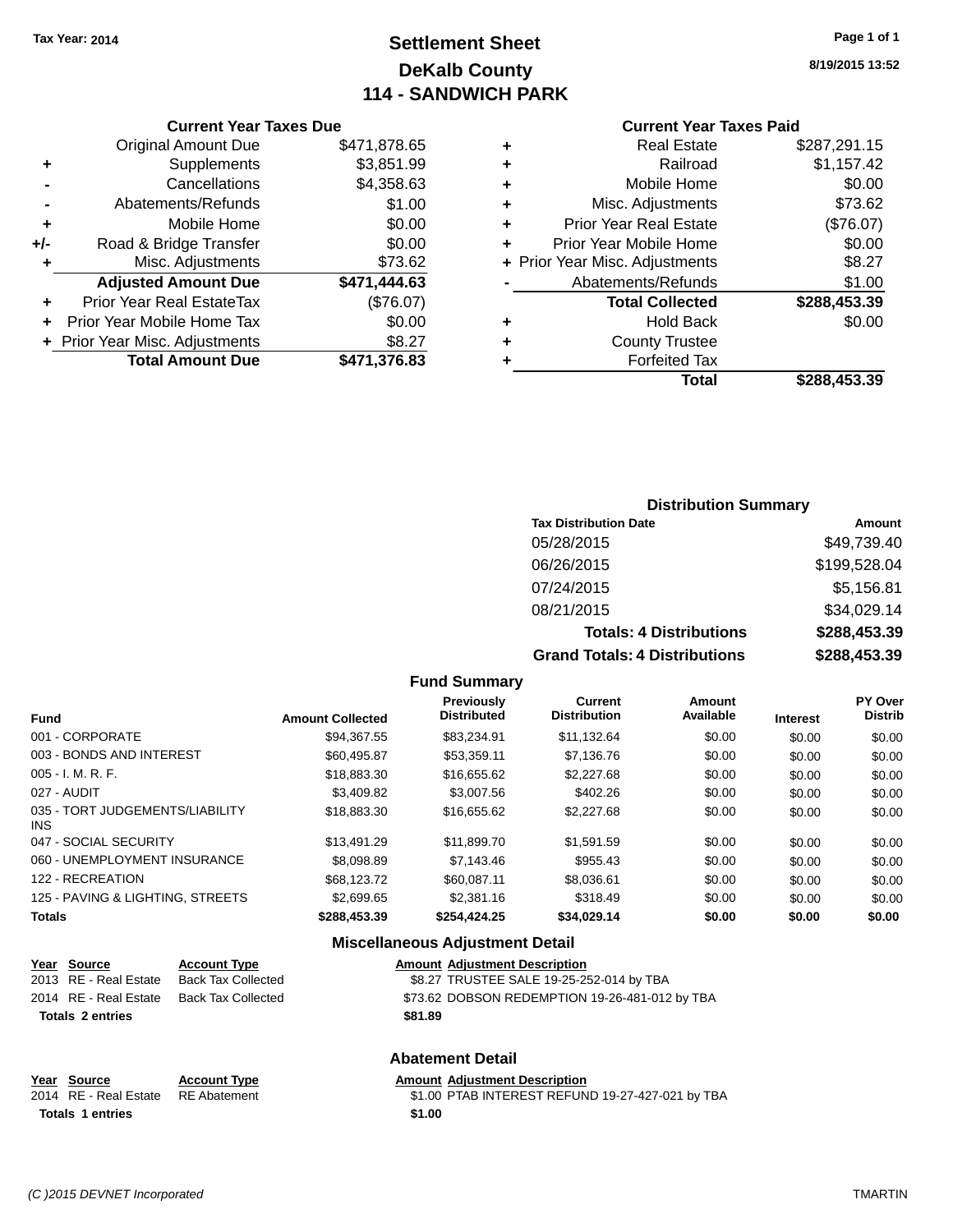# **Settlement Sheet Tax Year: 2014 Page 1 of 1 DeKalb County 115 - SYCAMORE PARK**

**8/19/2015 13:52**

|     | <b>Current Year Taxes Due</b>    |                |  |  |  |  |  |
|-----|----------------------------------|----------------|--|--|--|--|--|
|     | <b>Original Amount Due</b>       | \$2,917,748.64 |  |  |  |  |  |
| ٠   | Supplements                      | \$15,725.63    |  |  |  |  |  |
|     | Cancellations                    | \$17,873.52    |  |  |  |  |  |
|     | Abatements/Refunds               | \$0.00         |  |  |  |  |  |
| ٠   | Mobile Home                      | \$0.00         |  |  |  |  |  |
| +/- | Road & Bridge Transfer           | \$0.00         |  |  |  |  |  |
| ÷   | Misc. Adjustments                | \$1,214.20     |  |  |  |  |  |
|     | <b>Adjusted Amount Due</b>       | \$2,916,814.95 |  |  |  |  |  |
| ÷   | <b>Prior Year Real EstateTax</b> | \$481.28       |  |  |  |  |  |
| ÷   | Prior Year Mobile Home Tax       | \$0.00         |  |  |  |  |  |
|     | + Prior Year Misc. Adjustments   | \$0.00         |  |  |  |  |  |
|     | <b>Total Amount Due</b>          | \$2,917,296.23 |  |  |  |  |  |

|   | <b>Current Year Taxes Paid</b>            |                |  |  |  |  |  |
|---|-------------------------------------------|----------------|--|--|--|--|--|
| ٠ | <b>Real Estate</b><br>\$1,735,576.01      |                |  |  |  |  |  |
| ٠ | Railroad                                  | \$0.20         |  |  |  |  |  |
| ٠ | Mobile Home                               | \$0.00         |  |  |  |  |  |
| ٠ | Misc. Adjustments                         | \$1,214.20     |  |  |  |  |  |
| ٠ | \$481.28<br><b>Prior Year Real Estate</b> |                |  |  |  |  |  |
| ٠ | \$0.00<br>Prior Year Mobile Home          |                |  |  |  |  |  |
|   | + Prior Year Misc. Adjustments            | \$0.00         |  |  |  |  |  |
|   | Abatements/Refunds<br>\$0.00              |                |  |  |  |  |  |
|   | <b>Total Collected</b>                    | \$1,737,271.69 |  |  |  |  |  |
| ٠ | <b>Hold Back</b>                          | \$0.00         |  |  |  |  |  |
| ٠ | <b>County Trustee</b>                     |                |  |  |  |  |  |
|   | <b>Forfeited Tax</b>                      |                |  |  |  |  |  |
|   | Total                                     | \$1,737,271.69 |  |  |  |  |  |
|   |                                           |                |  |  |  |  |  |

#### **Distribution Summary**

| <b>Tax Distribution Date</b>         | Amount         |
|--------------------------------------|----------------|
| 05/28/2015                           | \$262,234.36   |
| 06/26/2015                           | \$1,246,841.08 |
| 07/24/2015                           | \$28,983.69    |
| 08/21/2015                           | \$199,212.56   |
| <b>Totals: 4 Distributions</b>       | \$1,737,271.69 |
| <b>Grand Totals: 4 Distributions</b> | \$1,737,271.69 |

#### **Fund Summary**

| <b>Fund</b>                                    | <b>Amount Collected</b> | Previously<br><b>Distributed</b> | Current<br><b>Distribution</b> | Amount<br>Available | <b>Interest</b> | <b>PY Over</b><br><b>Distrib</b> |
|------------------------------------------------|-------------------------|----------------------------------|--------------------------------|---------------------|-----------------|----------------------------------|
|                                                |                         |                                  |                                |                     |                 |                                  |
| 001 - CORPORATE                                | \$661,156.96            | \$585,342.22                     | \$75,814.74                    | \$0.00              | \$0.00          | \$0.00                           |
| 003 - BONDS AND INTEREST                       | \$349,045.68            | \$309,020.70                     | \$40,024.98                    | \$0.00              | \$0.00          | \$0.00                           |
| $005 - I. M. R. F.$                            | \$52,983.30             | \$46,907.72                      | \$6,075.58                     | \$0.00              | \$0.00          | \$0.00                           |
| 014 - POLICE PROTECTION                        | \$43.42                 | \$38.44                          | \$4.98                         | \$0.00              | \$0.00          | \$0.00                           |
| 027 - AUDIT                                    | \$8,325.02              | \$7,370.39                       | \$954.63                       | \$0.00              | \$0.00          | \$0.00                           |
| 035 - TORT JUDGEMENTS/LIABILITY<br>INS.        | \$32.740.63             | \$28.986.27                      | \$3,754.36                     | \$0.00              | \$0.00          | \$0.00                           |
| 039 - PLAYGROUND AND RECREATION<br><b>COMM</b> | \$193,603.28            | \$171.402.84                     | \$22,200.44                    | \$0.00              | \$0.00          | \$0.00                           |
| 047 - SOCIAL SECURITY                          | \$47,024.47             | \$41,632.19                      | \$5,392.28                     | \$0.00              | \$0.00          | \$0.00                           |
| 122 - RECREATION                               | \$297,698.89            | \$263,561.82                     | \$34,137.07                    | \$0.00              | \$0.00          | \$0.00                           |
| 125 - PAVING & LIGHTING, STREETS               | \$8,604.72              | \$7,618.02                       | \$986.70                       | \$0.00              | \$0.00          | \$0.00                           |
| 126 - REC PROGRAMS/HANDICAPPED                 | \$86,045.32             | \$76,178.52                      | \$9,866.80                     | \$0.00              | \$0.00          | \$0.00                           |
| <b>Totals</b>                                  | \$1,737,271.69          | \$1,538,059.13                   | \$199,212.56                   | \$0.00              | \$0.00          | \$0.00                           |

#### **Miscellaneous Adjustment Detail**

| Year Source             | <b>Account Type</b>                        | <b>Amount Adjustment Description</b>                      |
|-------------------------|--------------------------------------------|-----------------------------------------------------------|
| 2014 RE - Real Estate   | Back Tax Collected                         | \$492.12 SYCAMORE MEADOWS REDEMPTION 06-22-331-006 by TBA |
|                         | 2014 RE - Real Estate Paymt In Lieu of Tax | \$722.08 HOUSING AUTHORITY by TBA                         |
| <b>Totals 2 entries</b> |                                            | \$1,214.20                                                |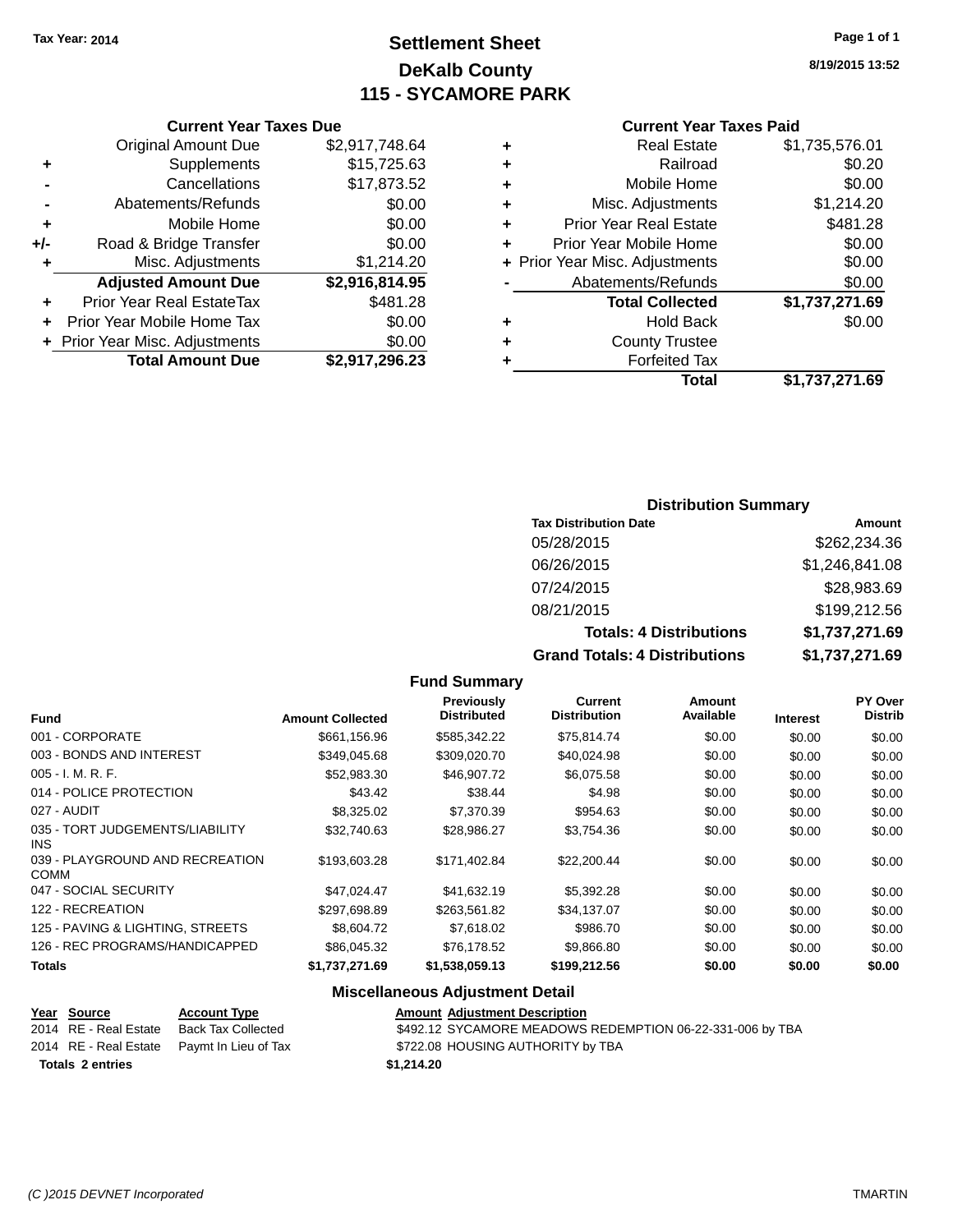# **Settlement Sheet Tax Year: 2014 Page 1 of 1 DeKalb County 120 - SCHOOL DISTRICT 1**

**8/19/2015 13:52**

#### **Current Year Taxes Paid**

|     | <b>Current Year Taxes Due</b> |              |  |  |
|-----|-------------------------------|--------------|--|--|
|     | <b>Original Amount Due</b>    | \$525,574.76 |  |  |
| ٠   | Supplements                   | \$1,341.96   |  |  |
|     | Cancellations                 | \$1,631.86   |  |  |
|     | Abatements/Refunds            | \$0.00       |  |  |
| ٠   | Mobile Home                   | \$0.00       |  |  |
| +/- | Road & Bridge Transfer        | \$0.00       |  |  |
| ٠   | Misc. Adjustments             | \$0.00       |  |  |
|     | <b>Adjusted Amount Due</b>    | \$525,284.86 |  |  |
| ÷   | Prior Year Real EstateTax     | \$0.00       |  |  |
| ٠   | Prior Year Mobile Home Tax    | \$0.00       |  |  |
|     | Prior Year Misc. Adjustments  | \$0.00       |  |  |
|     | <b>Total Amount Due</b>       | \$525,284.86 |  |  |
|     |                               |              |  |  |

| ٠ | <b>Real Estate</b>             | \$360,154.56 |
|---|--------------------------------|--------------|
| ٠ | Railroad                       | \$0.00       |
| ٠ | Mobile Home                    | \$0.00       |
| ٠ | Misc. Adjustments              | \$0.00       |
| ٠ | <b>Prior Year Real Estate</b>  | \$0.00       |
| ÷ | Prior Year Mobile Home         | \$0.00       |
|   | + Prior Year Misc. Adjustments | \$0.00       |
|   | Abatements/Refunds             | \$0.00       |
|   | <b>Total Collected</b>         | \$360,154.56 |
| ٠ | <b>Hold Back</b>               | \$0.00       |
| ٠ | <b>County Trustee</b>          |              |
| ٠ | <b>Forfeited Tax</b>           |              |
|   | Total                          | \$360,154.56 |
|   |                                |              |

#### **Distribution Summary**

| <b>Tax Distribution Date</b>         | Amount       |
|--------------------------------------|--------------|
| 05/28/2015                           | \$71,774.62  |
| 06/26/2015                           | \$268,793.75 |
| 07/24/2015                           | \$4,509.67   |
| 08/21/2015                           | \$15,076.52  |
| <b>Totals: 4 Distributions</b>       | \$360,154.56 |
| <b>Grand Totals: 4 Distributions</b> | \$360,154.56 |

#### **Fund Interest Amount Collected Distributed PY Over Distrib Amount Available Current Distribution Previously** 002 - EDUCATION \$248,475.33 \$238,073.84 \$10,401.49 \$0.00 \$0.00 \$0.00 003 - BONDS AND INTEREST 631,023.35 \$29,724.67 \$1,298.68 \$0.00 \$0.00 \$0.00 \$0.00 004 - OPERATIONS & MAINTENANCE \$31,059.36 \$29,759.18 \$1,300.18 \$0.00 \$0.00 \$0.00 005 - I. M. R. F. \$6,841.14 \$6,554.76 \$286.38 \$0.00 \$0.00 \$0.00 030 - TRANSPORTATION SYSTEM \$12,423.90 \$11,903.82 \$520.08 \$0.00 \$0.00 \$0.00 \$0.00 031 - WORKING CASH \$13,105.97 \$2,975.95 \$130.02 \$0.00 \$0.00 \$0.00 \$0.00 032 - FIRE PREV/SFTY/ENERGY \$3,105.97 \$2,975.95 \$130.02 \$0.00 \$0.00 \$0.00 \$0.00 033 - SPECIAL EDUCATION 62,484.70 \$2,380.69 \$104.01 \$0.00 \$0.00 \$0.00 \$0.00 035 - TORT JUDGEMENTS/LIABILITY INS \$8,209.72 \$7,866.05 \$343.67 \$0.00 \$0.00 \$0.00 047 - SOCIAL SECURITY \$9,714.80 \$9,308.13 \$0.00 \$0.00 \$0.00 \$0.00 \$0.00 057 - LEASE/PURCHASE/RENTAL  $$3,105.97$   $$2,975.95$   $$130.02$   $$0.00$   $$0.00$   $$0.00$ 109 - PRIOR YEAR ADJUSTMENT **\$604.35** \$579.05 \$25.30 \$0.00 \$0.00 \$0.00 \$0.00 **Totals \$360,154.56 \$345,078.04 \$15,076.52 \$0.00 \$0.00 \$0.00**

**Fund Summary**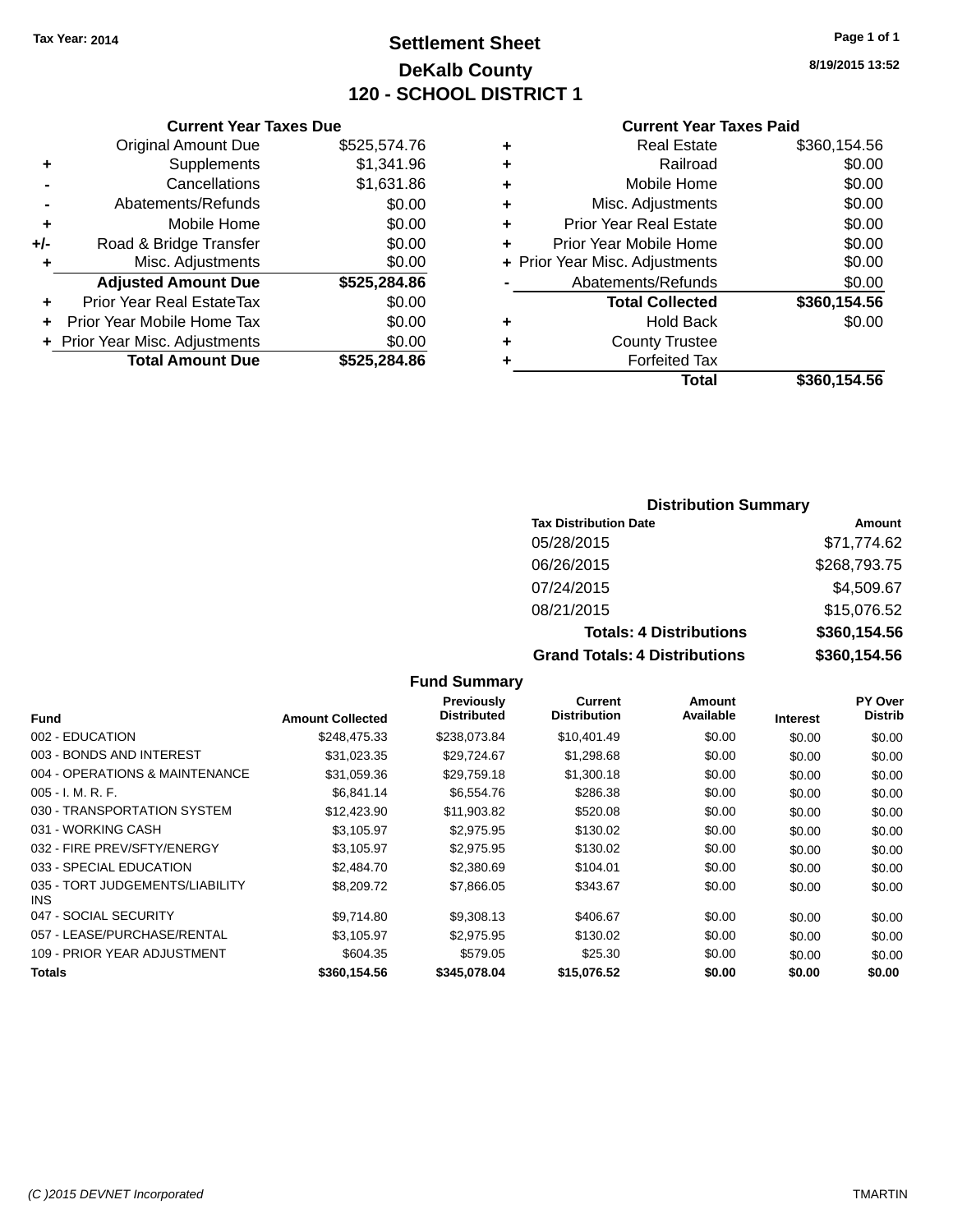## **Settlement Sheet Tax Year: 2014 Page 1 of 1 DeKalb County 121 - SCHOOL DISTRICT 9**

**8/19/2015 13:52**

#### **Current Year Taxes Paid**

|     | <b>Current Year Taxes Due</b>  |              |  |  |
|-----|--------------------------------|--------------|--|--|
|     | <b>Original Amount Due</b>     | \$117,476.30 |  |  |
| ٠   | Supplements                    | \$0.00       |  |  |
|     | Cancellations                  | \$0.00       |  |  |
|     | Abatements/Refunds             | \$0.00       |  |  |
| ٠   | Mobile Home                    | \$0.00       |  |  |
| +/- | Road & Bridge Transfer         | \$0.00       |  |  |
|     | Misc. Adjustments              | \$0.00       |  |  |
|     | <b>Adjusted Amount Due</b>     | \$117,476.30 |  |  |
| ٠   | Prior Year Real EstateTax      | \$0.00       |  |  |
|     | Prior Year Mobile Home Tax     | \$0.00       |  |  |
|     | + Prior Year Misc. Adjustments | \$0.00       |  |  |
|     | <b>Total Amount Due</b>        | \$117.476.30 |  |  |
|     |                                |              |  |  |

|   | <b>Real Estate</b>             | \$66,139.32 |
|---|--------------------------------|-------------|
| ٠ | Railroad                       | \$3,831.58  |
| ٠ | Mobile Home                    | \$0.00      |
| ٠ | Misc. Adjustments              | \$0.00      |
| ٠ | <b>Prior Year Real Estate</b>  | \$0.00      |
| ٠ | Prior Year Mobile Home         | \$0.00      |
|   | + Prior Year Misc. Adjustments | \$0.00      |
|   | Abatements/Refunds             | \$0.00      |
|   | <b>Total Collected</b>         | \$69,970.90 |
| ٠ | <b>Hold Back</b>               | \$0.00      |
| ٠ | <b>County Trustee</b>          |             |
| ٠ | <b>Forfeited Tax</b>           |             |
|   | Total                          | \$69,970.90 |
|   |                                |             |

### **Distribution Summary Tax Distribution Date Amount** 05/28/2015 \$17,591.08 06/26/2015 \$48,075.01 08/21/2015 \$4,304.81 **Totals: 3 Distributions \$69,970.90 Grand Totals: 3 Distributions \$69,970.90**

| Fund                                    | <b>Amount Collected</b> | <b>Previously</b><br><b>Distributed</b> | Current<br><b>Distribution</b> | Amount<br>Available | <b>Interest</b> | PY Over<br><b>Distrib</b> |
|-----------------------------------------|-------------------------|-----------------------------------------|--------------------------------|---------------------|-----------------|---------------------------|
| 002 - EDUCATION                         | \$43,807.06             | \$41,111.92                             | \$2,695.14                     | \$0.00              | \$0.00          | \$0.00                    |
| 003 - BONDS AND INTEREST                | \$8.859.22              | \$8,314.18                              | \$545.04                       | \$0.00              | \$0.00          | \$0.00                    |
| 004 - OPERATIONS & MAINTENANCE          | \$7,721.02              | \$7,246,00                              | \$475.02                       | \$0.00              | \$0.00          | \$0.00                    |
| $005 - I. M. R. F.$                     | \$960.00                | \$900.94                                | \$59.06                        | \$0.00              | \$0.00          | \$0.00                    |
| 030 - TRANSPORTATION SYSTEM             | \$2.190.37              | \$2.055.61                              | \$134.76                       | \$0.00              | \$0.00          | \$0.00                    |
| 031 - WORKING CASH                      | \$547.60                | \$513.91                                | \$33.69                        | \$0.00              | \$0.00          | \$0.00                    |
| 032 - FIRE PREV/SFTY/ENERGY             | \$547.60                | \$513.91                                | \$33.69                        | \$0.00              | \$0.00          | \$0.00                    |
| 033 - SPECIAL EDUCATION                 | \$438.09                | \$411.14                                | \$26.95                        | \$0.00              | \$0.00          | \$0.00                    |
| 035 - TORT JUDGEMENTS/LIABILITY<br>INS. | \$2,750.56              | \$2,581.34                              | \$169.22                       | \$0.00              | \$0.00          | \$0.00                    |
| 047 - SOCIAL SECURITY                   | \$1,601.78              | \$1,503.23                              | \$98.55                        | \$0.00              | \$0.00          | \$0.00                    |
| 057 - LEASE/PURCHASE/RENTAL             | \$547.60                | \$513.91                                | \$33.69                        | \$0.00              | \$0.00          | \$0.00                    |
| <b>Totals</b>                           | \$69,970.90             | \$65,666,09                             | \$4.304.81                     | \$0.00              | \$0.00          | \$0.00                    |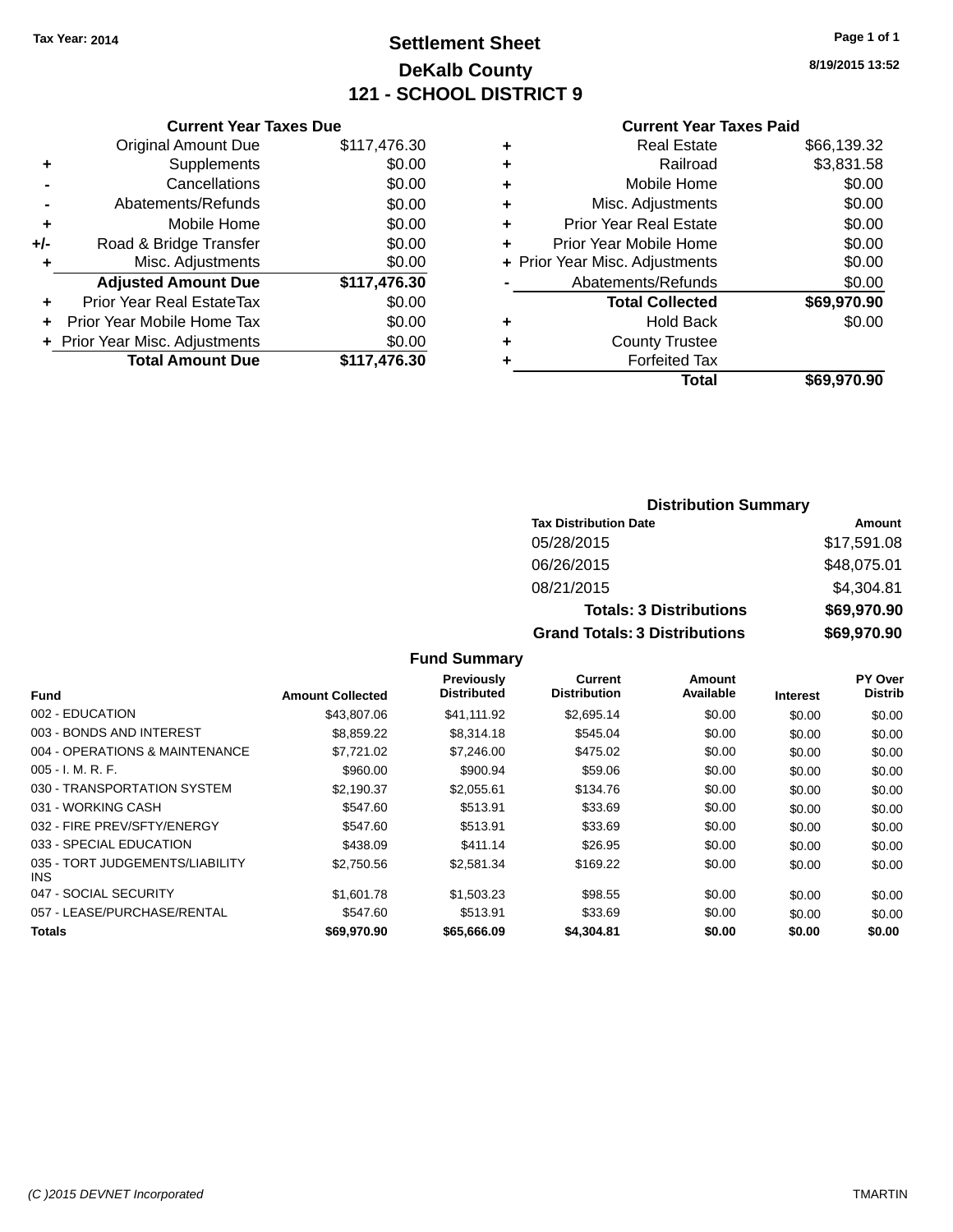## **Settlement Sheet Tax Year: 2014 Page 1 of 1 DeKalb County 122 - SCHOOL DISTRICT 100**

**8/19/2015 13:52**

#### **Current Year Taxes Paid**

|     | <b>Current Year Taxes Due</b>  |             |
|-----|--------------------------------|-------------|
|     | <b>Original Amount Due</b>     | \$15,195.29 |
| ÷   | Supplements                    | \$0.00      |
|     | Cancellations                  | \$0.00      |
|     | Abatements/Refunds             | \$0.00      |
| ٠   | Mobile Home                    | \$0.00      |
| +/- | Road & Bridge Transfer         | \$0.00      |
| ٠   | Misc. Adjustments              | \$0.00      |
|     | <b>Adjusted Amount Due</b>     | \$15,195.29 |
| ÷   | Prior Year Real EstateTax      | \$0.00      |
|     | Prior Year Mobile Home Tax     | \$0.00      |
|     | + Prior Year Misc. Adjustments | \$0.00      |
|     | <b>Total Amount Due</b>        | \$15,195.29 |
|     |                                |             |

| ٠ | <b>Real Estate</b>             | \$9,453.29 |
|---|--------------------------------|------------|
| ٠ | Railroad                       | \$0.00     |
| ٠ | Mobile Home                    | \$0.00     |
| ٠ | Misc. Adjustments              | \$0.00     |
| ٠ | <b>Prior Year Real Estate</b>  | \$0.00     |
| ٠ | Prior Year Mobile Home         | \$0.00     |
|   | + Prior Year Misc. Adjustments | \$0.00     |
|   | Abatements/Refunds             | \$0.00     |
|   | <b>Total Collected</b>         | \$9,453.29 |
| ٠ | Hold Back                      | \$0.00     |
| ٠ | <b>County Trustee</b>          |            |
| ٠ | <b>Forfeited Tax</b>           |            |
|   | Total                          | \$9,453.29 |
|   |                                |            |

| <b>Distribution Summary</b>          |            |  |
|--------------------------------------|------------|--|
| <b>Tax Distribution Date</b>         | Amount     |  |
| 06/26/2015                           | \$9,453.29 |  |
| <b>Totals: 1 Distributions</b>       | \$9,453.29 |  |
| <b>Grand Totals: 1 Distributions</b> | \$9,453.29 |  |

| <b>Amount Collected</b> | <b>Previously</b><br><b>Distributed</b> | Current<br><b>Distribution</b> | Amount<br>Available | <b>Interest</b> | PY Over<br><b>Distrib</b> |
|-------------------------|-----------------------------------------|--------------------------------|---------------------|-----------------|---------------------------|
| \$5,370.49              | \$5,370.49                              | \$0.00                         | \$0.00              | \$0.00          | \$0.00                    |
| \$1.396.74              | \$1,396.74                              | \$0.00                         | \$0.00              | \$0.00          | \$0.00                    |
| \$1.054.20              | \$1.054.20                              | \$0.00                         | \$0.00              | \$0.00          | \$0.00                    |
| \$100.71                | \$100.71                                | \$0.00                         | \$0.00              | \$0.00          | \$0.00                    |
| \$460.34                | \$460.34                                | \$0.00                         | \$0.00              | \$0.00          | \$0.00                    |
| \$1.45                  | \$1.45                                  | \$0.00                         | \$0.00              | \$0.00          | \$0.00                    |
| \$115.09                | \$115.09                                | \$0.00                         | \$0.00              | \$0.00          | \$0.00                    |
| \$556.25                | \$556.25                                | \$0.00                         | \$0.00              | \$0.00          | \$0.00                    |
| \$201.40                | \$201.40                                | \$0.00                         | \$0.00              | \$0.00          | \$0.00                    |
| \$196.62                | \$196.62                                | \$0.00                         | \$0.00              | \$0.00          | \$0.00                    |
| \$9,453.29              | \$9,453.29                              | \$0.00                         | \$0.00              | \$0.00          | \$0.00                    |
|                         |                                         |                                |                     |                 |                           |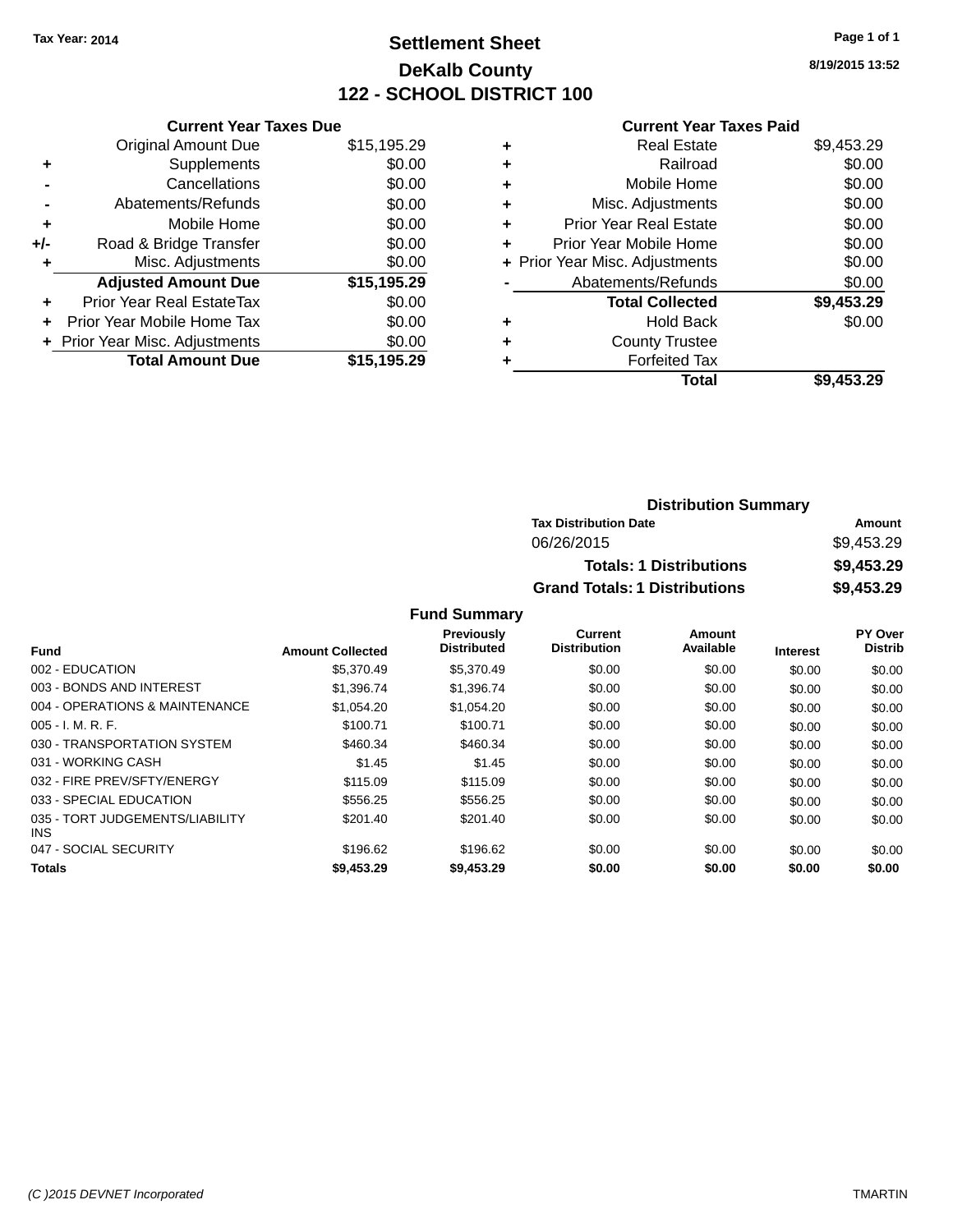## **Settlement Sheet Tax Year: 2014 Page 1 of 1 DeKalb County 123 - SCHOOL DISTRICT 161**

**8/19/2015 13:52**

#### **Current Year Taxes Paid**

|     | <b>Current Year Taxes Due</b>  |             |  |  |  |
|-----|--------------------------------|-------------|--|--|--|
|     | <b>Original Amount Due</b>     | \$71,939.66 |  |  |  |
| ٠   | Supplements                    | \$3,274.88  |  |  |  |
|     | Cancellations                  | \$3,438.99  |  |  |  |
|     | Abatements/Refunds             | \$0.00      |  |  |  |
| ٠   | Mobile Home                    | \$0.00      |  |  |  |
| +/- | Road & Bridge Transfer         | \$0.00      |  |  |  |
|     | Misc. Adjustments              | \$0.00      |  |  |  |
|     | <b>Adjusted Amount Due</b>     | \$71,775.55 |  |  |  |
| ٠   | Prior Year Real EstateTax      | \$0.00      |  |  |  |
|     | Prior Year Mobile Home Tax     | \$0.00      |  |  |  |
|     | + Prior Year Misc. Adjustments | \$0.00      |  |  |  |
|     | <b>Total Amount Due</b>        | \$71.775.55 |  |  |  |
|     |                                |             |  |  |  |

|   | <b>Real Estate</b>             | \$47,307.81 |
|---|--------------------------------|-------------|
| ٠ | Railroad                       | \$0.00      |
| ٠ | Mobile Home                    | \$0.00      |
| ٠ | Misc. Adjustments              | \$0.00      |
| ٠ | Prior Year Real Estate         | \$0.00      |
| ٠ | Prior Year Mobile Home         | \$0.00      |
|   | + Prior Year Misc. Adjustments | \$0.00      |
|   | Abatements/Refunds             | \$0.00      |
|   | <b>Total Collected</b>         | \$47,307.81 |
| ٠ | Hold Back                      | \$0.00      |
| ٠ | <b>County Trustee</b>          |             |
| ٠ | <b>Forfeited Tax</b>           |             |
|   | Total                          | \$47,307.81 |
|   |                                |             |

### **Distribution Summary Tax Distribution Date Amount** 05/28/2015 \$20,132.82 06/26/2015 \$24,138.17 08/21/2015 \$3,036.82 **Totals: 3 Distributions \$47,307.81 Grand Totals: 3 Distributions \$47,307.81**

| <b>Fund</b>                             | <b>Amount Collected</b> | Previously<br><b>Distributed</b> | <b>Current</b><br><b>Distribution</b> | <b>Amount</b><br>Available | <b>Interest</b> | PY Over<br><b>Distrib</b> |
|-----------------------------------------|-------------------------|----------------------------------|---------------------------------------|----------------------------|-----------------|---------------------------|
| 002 - EDUCATION                         | \$34.301.75             | \$32,099.82                      | \$2,201.93                            | \$0.00                     | \$0.00          | \$0.00                    |
| 003 - BONDS AND INTEREST                | \$4,625.66              | \$4,328.73                       | \$296.93                              | \$0.00                     | \$0.00          | \$0.00                    |
| 004 - OPERATIONS & MAINTENANCE          | \$3,603.11              | \$3.371.82                       | \$231.29                              | \$0.00                     | \$0.00          | \$0.00                    |
| $005 - I. M. R. F.$                     | \$78.96                 | \$73.89                          | \$5.07                                | \$0.00                     | \$0.00          | \$0.00                    |
| 030 - TRANSPORTATION SYSTEM             | \$1.729.48              | \$1.618.46                       | \$111.02                              | \$0.00                     | \$0.00          | \$0.00                    |
| 031 - WORKING CASH                      | \$720.64                | \$674.38                         | \$46.26                               | \$0.00                     | \$0.00          | \$0.00                    |
| 033 - SPECIAL EDUCATION                 | \$288.24                | \$269.74                         | \$18.50                               | \$0.00                     | \$0.00          | \$0.00                    |
| 035 - TORT JUDGEMENTS/LIABILITY<br>INS. | \$1,160.37              | \$1,085.88                       | \$74.49                               | \$0.00                     | \$0.00          | \$0.00                    |
| 047 - SOCIAL SECURITY                   | \$78.96                 | \$73.89                          | \$5.07                                | \$0.00                     | \$0.00          | \$0.00                    |
| 057 - LEASE/PURCHASE/RENTAL             | \$720.64                | \$674.38                         | \$46.26                               | \$0.00                     | \$0.00          | \$0.00                    |
| <b>Totals</b>                           | \$47.307.81             | \$44.270.99                      | \$3,036.82                            | \$0.00                     | \$0.00          | \$0.00                    |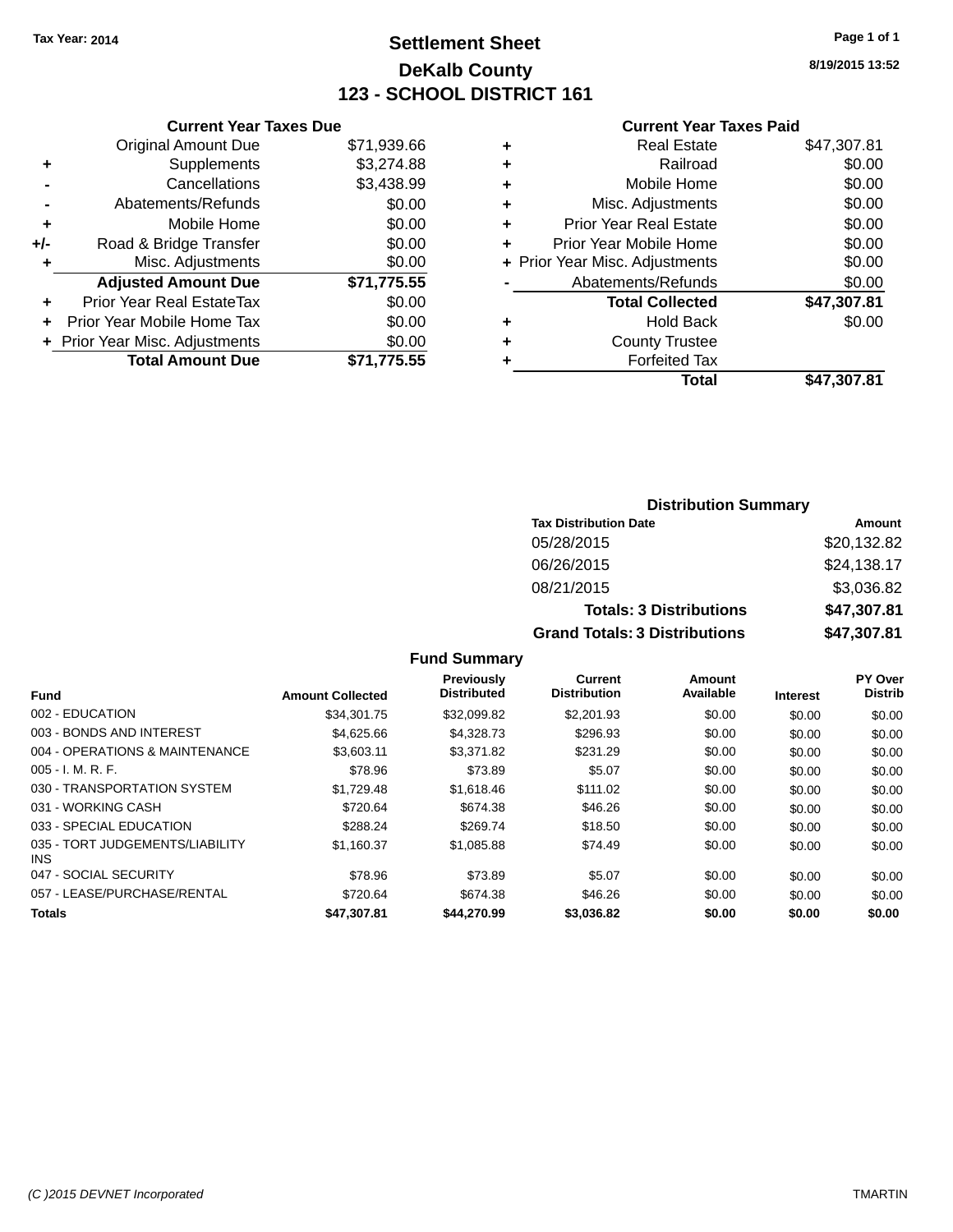## **Settlement Sheet Tax Year: 2014 Page 1 of 1 DeKalb County 124 - SCHOOL DISTRICT 212**

**8/19/2015 13:52**

#### **Current Year Taxes Paid**

|     | <b>Original Amount Due</b>       | \$265,858.05 |
|-----|----------------------------------|--------------|
| ٠   | Supplements                      | \$2,948.61   |
|     | Cancellations                    | \$3,120.83   |
| -   | Abatements/Refunds               | \$0.00       |
| ٠   | Mobile Home                      | \$0.00       |
| +/- | Road & Bridge Transfer           | \$0.00       |
| ٠   | Misc. Adjustments                | \$0.00       |
|     | <b>Adjusted Amount Due</b>       | \$265,685.83 |
| ٠   | <b>Prior Year Real EstateTax</b> | \$0.00       |
| ٠   | Prior Year Mobile Home Tax       | \$0.00       |
|     | + Prior Year Misc. Adjustments   | \$0.00       |
|     | <b>Total Amount Due</b>          | \$265,685.83 |
|     |                                  |              |

**Current Year Taxes Due**

| ٠ | <b>Real Estate</b>             | \$179,355.99 |
|---|--------------------------------|--------------|
| ٠ | Railroad                       | \$0.00       |
| ٠ | Mobile Home                    | \$0.00       |
| ٠ | Misc. Adjustments              | \$0.00       |
| ٠ | <b>Prior Year Real Estate</b>  | \$0.00       |
| ٠ | Prior Year Mobile Home         | \$0.00       |
|   | + Prior Year Misc. Adjustments | \$0.00       |
|   | Abatements/Refunds             | \$0.00       |
|   | <b>Total Collected</b>         | \$179,355.99 |
| ٠ | <b>Hold Back</b>               | \$0.00       |
| ٠ | <b>County Trustee</b>          |              |
| ٠ | <b>Forfeited Tax</b>           |              |
|   | Total                          | \$179,355.99 |
|   |                                |              |

#### **Distribution Summary**

| <b>Tax Distribution Date</b>         | Amount       |
|--------------------------------------|--------------|
| 05/28/2015                           | \$55,550.19  |
| 06/26/2015                           | \$100,364.99 |
| 07/24/2015                           | \$3,900.56   |
| 08/21/2015                           | \$19,540.25  |
| <b>Totals: 4 Distributions</b>       | \$179,355.99 |
| <b>Grand Totals: 4 Distributions</b> | \$179,355.99 |

#### **Fund Summary Fund Interest Amount Collected Distributed PY Over Distrib Amount Available Current Distribution Previously** 002 - EDUCATION \$91,945.59 \$81,928.42 \$10,017.17 \$0.00 \$0.00 \$0.00 003 - BONDS AND INTEREST 60.00 \$27,475.36 \$24,482.01 \$2,993.35 \$0.00 \$0.00 \$0.00 004 - OPERATIONS & MAINTENANCE \$17,681.83 \$15,755.45 \$1,926.38 \$0.00 \$0.00 \$0.00 005 - I. M. R. F. \$3,208.15 \$2,858.63 \$349.52 \$0.00 \$0.00 \$0.00 030 - TRANSPORTATION SYSTEM \$8,487.30 \$7,562.64 \$924.66 \$0.00 \$0.00 \$0.00 \$0.00 031 - WORKING CASH \$0.00 \$0.00 \$0.00 \$0.00 \$0.00 \$0.00 \$0.00 \$0.00 \$0.00 \$0.00 \$0.00 \$0.00 \$0.00 032 - FIRE PREV/SFTY/ENERGY  $$0.00$   $$0.00$   $$0.00$   $$0.00$   $$0.00$   $$0.00$   $$0.00$   $$0.00$ 033 - SPECIAL EDUCATION \$1,414.56 \$1,260.45 \$154.11 \$0.00 \$0.00 \$0.00 \$0.00 035 - TORT JUDGEMENTS/LIABILITY INS \$21,700.64 \$19,336.43 \$2,364.21 \$0.00 \$0.00 \$0.00 047 - SOCIAL SECURITY 63,906.20 \$3,480.63 \$425.57 \$0.00 \$0.00 \$0.00 \$0.00 057 - LEASE/PURCHASE/RENTAL \$3,536.36 \$3,151.08 \$385.28 \$0.00 \$0.00 \$0.00 **Totals \$179,355.99 \$159,815.74 \$19,540.25 \$0.00 \$0.00 \$0.00**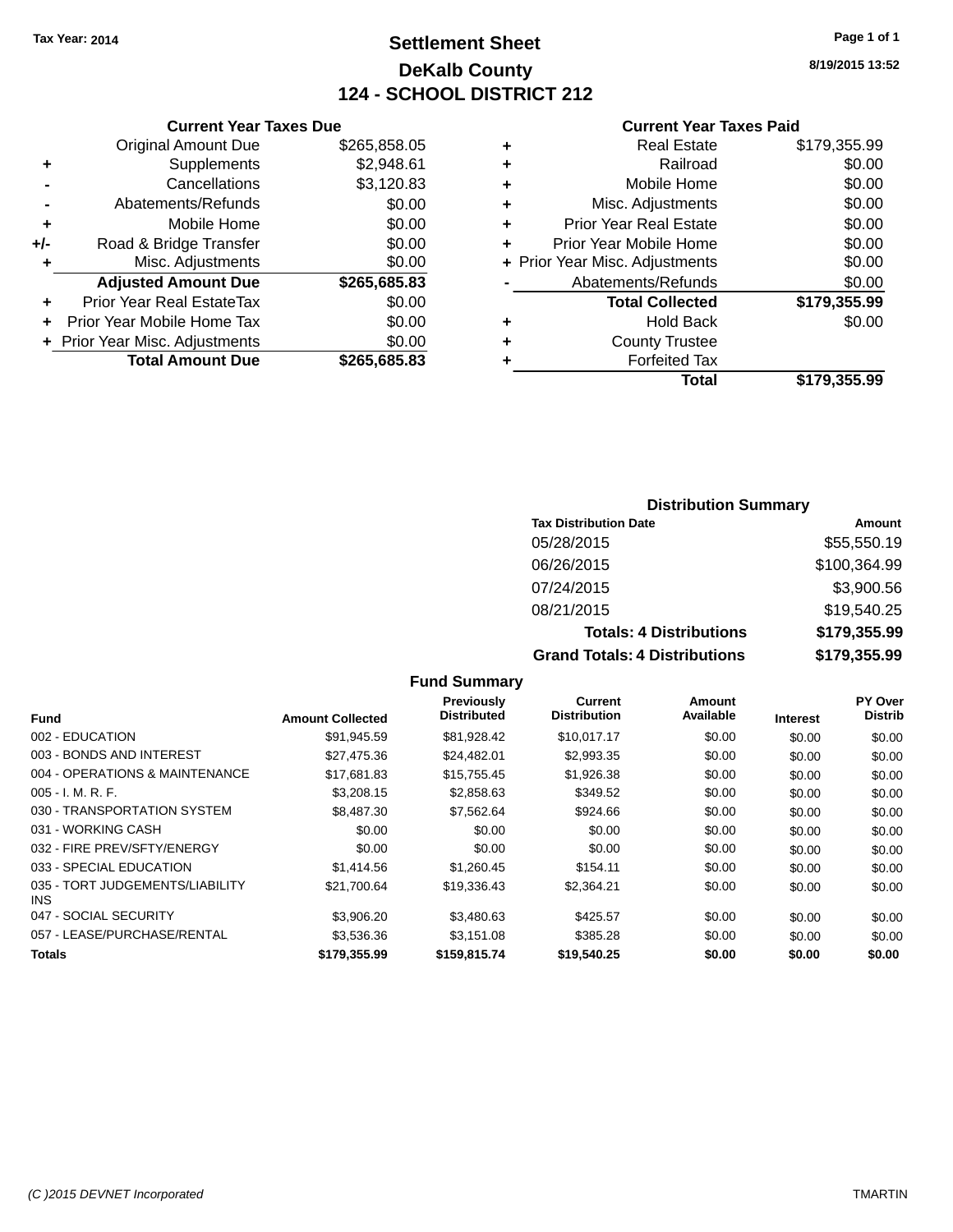## **Settlement Sheet Tax Year: 2014 Page 1 of 1 DeKalb County 125 - SCHOOL DISTRICT 220**

**8/19/2015 13:52**

#### **Current Year Taxes Paid**

|     | <b>Current Year Taxes Due</b>  |            |
|-----|--------------------------------|------------|
|     | <b>Original Amount Due</b>     | \$3,985.32 |
| ٠   | Supplements                    | \$0.00     |
|     | Cancellations                  | \$0.00     |
|     | Abatements/Refunds             | \$0.00     |
| ٠   | Mobile Home                    | \$0.00     |
| +/- | Road & Bridge Transfer         | \$0.00     |
|     | Misc. Adjustments              | \$0.00     |
|     | <b>Adjusted Amount Due</b>     | \$3,985.32 |
| ٠   | Prior Year Real EstateTax      | \$0.00     |
| ÷   | Prior Year Mobile Home Tax     | \$0.00     |
|     | + Prior Year Misc. Adjustments | \$0.00     |
|     | <b>Total Amount Due</b>        | \$3.985.32 |

| ٠ | <b>Real Estate</b>             | \$2,679.56 |
|---|--------------------------------|------------|
| ٠ | Railroad                       | \$0.00     |
| ٠ | Mobile Home                    | \$0.00     |
| ٠ | Misc. Adjustments              | \$0.00     |
| ٠ | <b>Prior Year Real Estate</b>  | \$0.00     |
| ÷ | Prior Year Mobile Home         | \$0.00     |
|   | + Prior Year Misc. Adjustments | \$0.00     |
|   | Abatements/Refunds             | \$0.00     |
|   | <b>Total Collected</b>         | \$2,679.56 |
| ٠ | Hold Back                      | \$0.00     |
| ٠ | <b>County Trustee</b>          |            |
| ٠ | <b>Forfeited Tax</b>           |            |
|   | Total                          | \$2,679.56 |
|   |                                |            |

| <b>Distribution Summary</b>          |            |  |  |  |
|--------------------------------------|------------|--|--|--|
| <b>Tax Distribution Date</b>         | Amount     |  |  |  |
| 06/26/2015                           | \$1,992.66 |  |  |  |
| 08/21/2015                           | \$686.90   |  |  |  |
| <b>Totals: 2 Distributions</b>       | \$2,679.56 |  |  |  |
| <b>Grand Totals: 2 Distributions</b> | \$2,679.56 |  |  |  |

|                                         |                         | <b>Previously</b>  | Current             | Amount    |                 | PY Over        |
|-----------------------------------------|-------------------------|--------------------|---------------------|-----------|-----------------|----------------|
| <b>Fund</b>                             | <b>Amount Collected</b> | <b>Distributed</b> | <b>Distribution</b> | Available | <b>Interest</b> | <b>Distrib</b> |
| 002 - EDUCATION                         | \$1.591.00              | \$1.183.15         | \$407.85            | \$0.00    | \$0.00          | \$0.00         |
| 003 - BONDS AND INTEREST                | \$393.99                | \$292.99           | \$101.00            | \$0.00    | \$0.00          | \$0.00         |
| 004 - OPERATIONS & MAINTENANCE          | \$257.59                | \$191.56           | \$66.03             | \$0.00    | \$0.00          | \$0.00         |
| $005 - I. M. R. F.$                     | \$42.36                 | \$31.50            | \$10.86             | \$0.00    | \$0.00          | \$0.00         |
| 030 - TRANSPORTATION SYSTEM             | \$134.38                | \$99.93            | \$34.45             | \$0.00    | \$0.00          | \$0.00         |
| 031 - WORKING CASH                      | \$14.32                 | \$10.65            | \$3.67              | \$0.00    | \$0.00          | \$0.00         |
| 032 - FIRE PREV/SFTY/ENERGY             | \$15.75                 | \$11.71            | \$4.04              | \$0.00    | \$0.00          | \$0.00         |
| 033 - SPECIAL EDUCATION                 | \$14.17                 | \$10.54            | \$3.63              | \$0.00    | \$0.00          | \$0.00         |
| 035 - TORT JUDGEMENTS/LIABILITY<br>INS. | \$141.14                | \$104.96           | \$36.18             | \$0.00    | \$0.00          | \$0.00         |
| 047 - SOCIAL SECURITY                   | \$42.36                 | \$31.50            | \$10.86             | \$0.00    | \$0.00          | \$0.00         |
| 057 - LEASE/PURCHASE/RENTAL             | \$32.50                 | \$24.17            | \$8.33              | \$0.00    | \$0.00          | \$0.00         |
| <b>Totals</b>                           | \$2,679.56              | \$1,992.66         | \$686.90            | \$0.00    | \$0.00          | \$0.00         |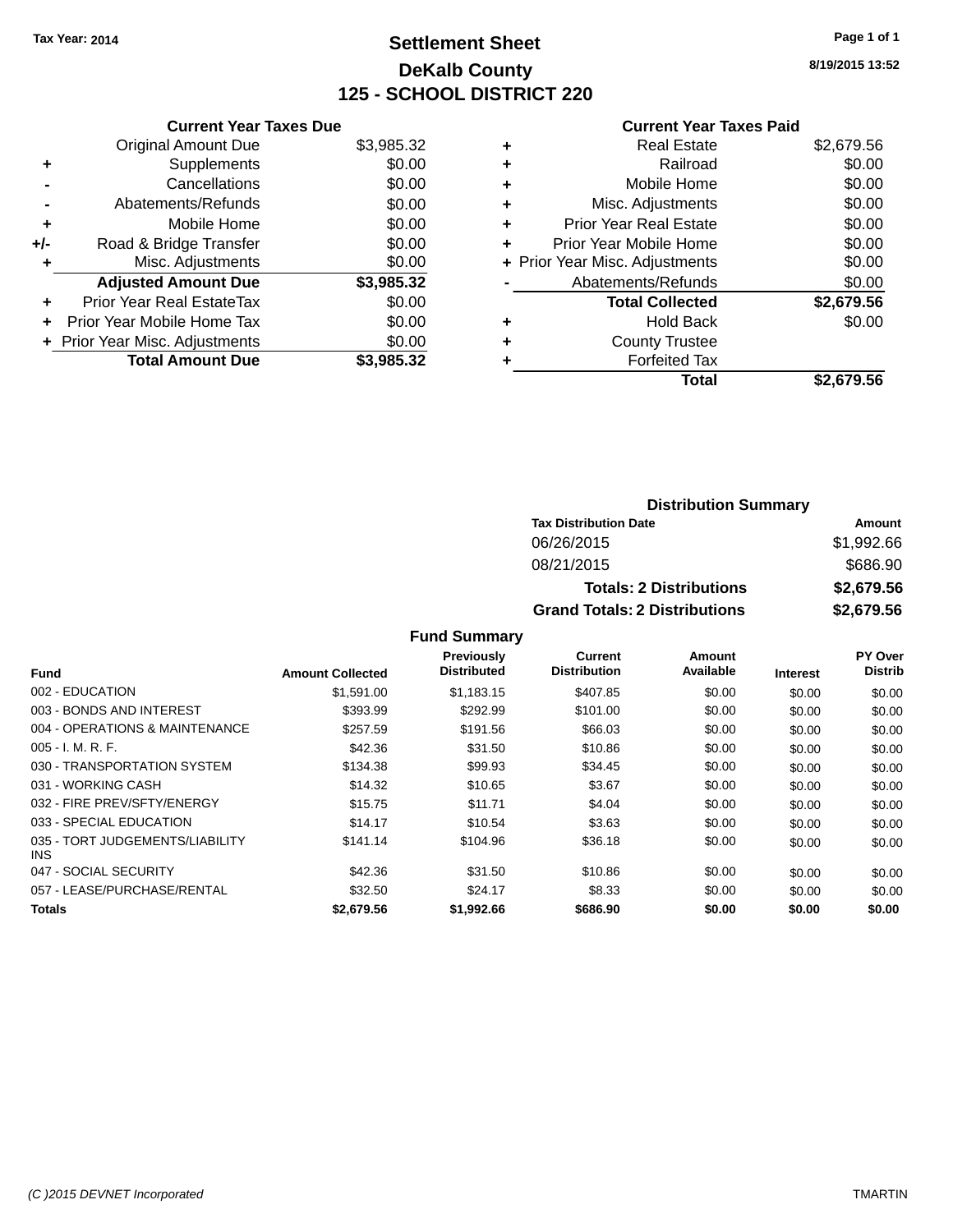## **Settlement Sheet Tax Year: 2014 Page 1 of 1 DeKalb County 126 - SCHOOL DISTRICT 269**

**8/19/2015 13:52**

#### **Current Year Taxes Paid**

|     | <b>Current Year Taxes Due</b>  |              |  |
|-----|--------------------------------|--------------|--|
|     | <b>Original Amount Due</b>     | \$271,102.20 |  |
| ٠   | Supplements                    | \$547.08     |  |
|     | Cancellations                  | \$606.47     |  |
|     | Abatements/Refunds             | \$0.00       |  |
| ٠   | Mobile Home                    | \$0.00       |  |
| +/- | Road & Bridge Transfer         | \$0.00       |  |
| ٠   | Misc. Adjustments              | \$0.00       |  |
|     | <b>Adjusted Amount Due</b>     | \$271,042.81 |  |
| ÷   | Prior Year Real EstateTax      | \$0.00       |  |
| ÷   | Prior Year Mobile Home Tax     | \$0.00       |  |
|     | + Prior Year Misc. Adjustments | \$0.00       |  |
|     | <b>Total Amount Due</b>        | \$271,042.81 |  |
|     |                                |              |  |

| <b>Real Estate</b>             | \$184,139.26 |
|--------------------------------|--------------|
| Railroad                       | \$0.00       |
| Mobile Home                    | \$0.00       |
| Misc. Adjustments              | \$0.00       |
| <b>Prior Year Real Estate</b>  | \$0.00       |
| Prior Year Mobile Home         | \$0.00       |
| + Prior Year Misc. Adjustments | \$0.00       |
| Abatements/Refunds             | \$0.00       |
| <b>Total Collected</b>         | \$184,139.26 |
| Hold Back                      | \$0.00       |
| <b>County Trustee</b>          |              |
| <b>Forfeited Tax</b>           |              |
| Total                          | \$184,139.26 |
|                                |              |

### **Distribution Summary Tax Distribution Date Amount** 05/28/2015 \$52,277.93 06/26/2015 \$104,935.20 07/24/2015 \$5,098.31 08/21/2015 \$21,827.82 **Totals: 4 Distributions \$184,139.26 Grand Totals: 4 Distributions \$184,139.26**

| <b>Fund</b>                             | <b>Amount Collected</b> | Previously<br><b>Distributed</b> | Current<br><b>Distribution</b> | Amount<br>Available | <b>Interest</b> | <b>PY Over</b><br><b>Distrib</b> |
|-----------------------------------------|-------------------------|----------------------------------|--------------------------------|---------------------|-----------------|----------------------------------|
| 002 - EDUCATION                         | \$116,664.56            | \$102.835.17                     | \$13,829.39                    | \$0.00              | \$0.00          | \$0.00                           |
| 004 - OPERATIONS & MAINTENANCE          | \$30.554.97             | \$26.932.99                      | \$3.621.98                     | \$0.00              | \$0.00          | \$0.00                           |
| 005 - I. M. R. F.                       | \$1.511.04              | \$1,331.92                       | \$179.12                       | \$0.00              | \$0.00          | \$0.00                           |
| 030 - TRANSPORTATION SYSTEM             | \$6.666.57              | \$5,876,32                       | \$790.25                       | \$0.00              | \$0.00          | \$0.00                           |
| 031 - WORKING CASH                      | \$2,777.73              | \$2,448.46                       | \$329.27                       | \$0.00              | \$0.00          | \$0.00                           |
| 033 - SPECIAL EDUCATION                 | \$1.111.10              | \$979.39                         | \$131.71                       | \$0.00              | \$0.00          | \$0.00                           |
| 035 - TORT JUDGEMENTS/LIABILITY<br>INS. | \$21.862.31             | \$19,270.76                      | \$2,591.55                     | \$0.00              | \$0.00          | \$0.00                           |
| 047 - SOCIAL SECURITY                   | \$2,990.98              | \$2,636.43                       | \$354.55                       | \$0.00              | \$0.00          | \$0.00                           |
| <b>Totals</b>                           | \$184,139.26            | \$162.311.44                     | \$21,827.82                    | \$0.00              | \$0.00          | \$0.00                           |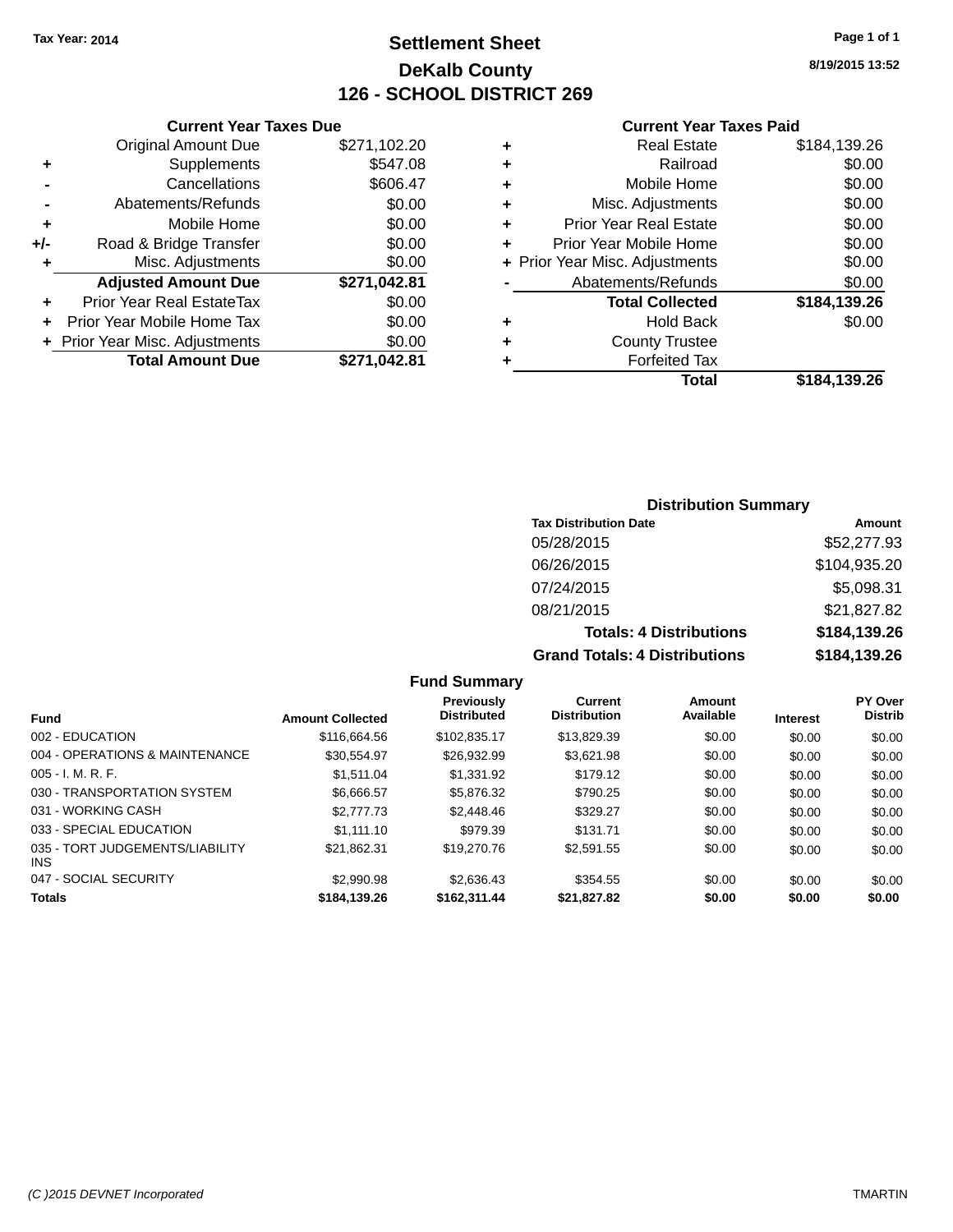## **Settlement Sheet Tax Year: 2014 Page 1 of 1 DeKalb County 127 - SCHOOL DISTRICT 271**

**8/19/2015 13:52**

#### **Current Year Taxes Paid**

|     | <b>Current Year Taxes Due</b>  |             |
|-----|--------------------------------|-------------|
|     | <b>Original Amount Due</b>     | \$62,960.17 |
| ٠   | Supplements                    | \$0.00      |
|     | Cancellations                  | \$0.00      |
|     | Abatements/Refunds             | \$0.00      |
| ÷   | Mobile Home                    | \$0.00      |
| +/- | Road & Bridge Transfer         | \$0.00      |
|     | Misc. Adjustments              | \$0.00      |
|     | <b>Adjusted Amount Due</b>     | \$62,960.17 |
| ÷   | Prior Year Real EstateTax      | \$0.00      |
|     | Prior Year Mobile Home Tax     | \$0.00      |
|     | + Prior Year Misc. Adjustments | \$0.00      |
|     | <b>Total Amount Due</b>        | \$62,960.17 |
|     |                                |             |

|   | <b>Real Estate</b>             | \$36,759.48 |
|---|--------------------------------|-------------|
| ٠ | Railroad                       | \$0.00      |
| ٠ | Mobile Home                    | \$0.00      |
| ٠ | Misc. Adjustments              | \$0.00      |
| ٠ | <b>Prior Year Real Estate</b>  | \$0.00      |
| ٠ | Prior Year Mobile Home         | \$0.00      |
|   | + Prior Year Misc. Adjustments | \$0.00      |
|   | Abatements/Refunds             | \$0.00      |
|   | <b>Total Collected</b>         | \$36,759.48 |
| ٠ | Hold Back                      | \$0.00      |
| ٠ | <b>County Trustee</b>          |             |
| ٠ | <b>Forfeited Tax</b>           |             |
|   | Total                          | \$36,759.48 |
|   |                                |             |

### **Distribution Summary Tax Distribution Date Amount** 05/28/2015 \$7,909.98 06/26/2015 \$25,709.68 07/24/2015 \$304.89 08/21/2015 \$2,834.93 **Totals: 4 Distributions \$36,759.48 Grand Totals: 4 Distributions \$36,759.48**

|                                         |                         | <b>Fund Summary</b>                     |                                       |                     |                 |                                  |
|-----------------------------------------|-------------------------|-----------------------------------------|---------------------------------------|---------------------|-----------------|----------------------------------|
| <b>Fund</b>                             | <b>Amount Collected</b> | <b>Previously</b><br><b>Distributed</b> | <b>Current</b><br><b>Distribution</b> | Amount<br>Available | <b>Interest</b> | <b>PY Over</b><br><b>Distrib</b> |
| 002 - EDUCATION                         | \$21,115.08             | \$19,486.66                             | \$1,628.42                            | \$0.00              | \$0.00          | \$0.00                           |
| 003 - BONDS AND INTEREST                | \$7,508.86              | \$6,929.77                              | \$579.09                              | \$0.00              | \$0.00          | \$0.00                           |
| 004 - OPERATIONS & MAINTENANCE          | \$3,466.13              | \$3,198.82                              | \$267.31                              | \$0.00              | \$0.00          | \$0.00                           |
| $005 - I. M. R. F.$                     | \$638.85                | \$589.58                                | \$49.27                               | \$0.00              | \$0.00          | \$0.00                           |
| 030 - TRANSPORTATION SYSTEM             | \$1,182.63              | \$1,091.42                              | \$91.21                               | \$0.00              | \$0.00          | \$0.00                           |
| 031 - WORKING CASH                      | \$271.91                | \$250.94                                | \$20.97                               | \$0.00              | \$0.00          | \$0.00                           |
| 032 - FIRE PREV/SFTY/ENERGY             | \$74.83                 | \$69.06                                 | \$5.77                                | \$0.00              | \$0.00          | \$0.00                           |
| 033 - SPECIAL EDUCATION                 | \$163.17                | \$150.59                                | \$12.58                               | \$0.00              | \$0.00          | \$0.00                           |
| 035 - TORT JUDGEMENTS/LIABILITY<br>INS. | \$1,563.16              | \$1,442.61                              | \$120.55                              | \$0.00              | \$0.00          | \$0.00                           |
| 047 - SOCIAL SECURITY                   | \$570.95                | \$526.92                                | \$44.03                               | \$0.00              | \$0.00          | \$0.00                           |
| 057 - LEASE/PURCHASE/RENTAL             | \$203.91                | \$188.18                                | \$15.73                               | \$0.00              | \$0.00          | \$0.00                           |
| Totals                                  | \$36.759.48             | \$33.924.55                             | \$2,834.93                            | \$0.00              | \$0.00          | \$0.00                           |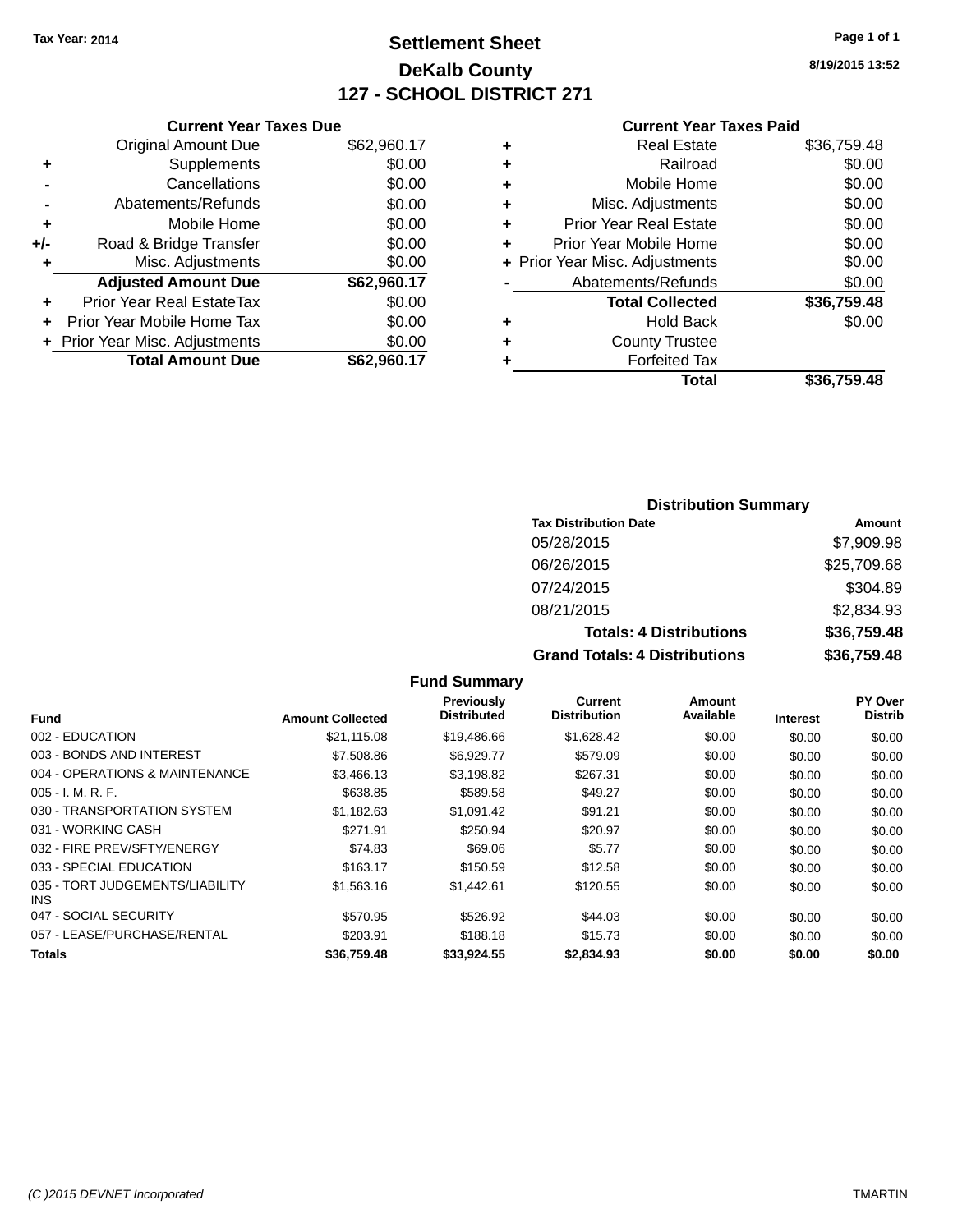## **Settlement Sheet Tax Year: 2014 Page 1 of 1 DeKalb County 128 - SCHOOL DISTRICT 300**

**8/19/2015 13:52**

#### **Current Year Taxes Paid**

|     | <b>Current Year Taxes Due</b>  |             |
|-----|--------------------------------|-------------|
|     | <b>Original Amount Due</b>     | \$10,436.52 |
| ÷   | Supplements                    | \$0.00      |
|     | Cancellations                  | \$0.00      |
|     | Abatements/Refunds             | \$0.00      |
| ٠   | Mobile Home                    | \$0.00      |
| +/- | Road & Bridge Transfer         | \$0.00      |
| ٠   | Misc. Adjustments              | \$0.00      |
|     | <b>Adjusted Amount Due</b>     | \$10,436.52 |
| ÷   | Prior Year Real EstateTax      | \$0.00      |
|     | Prior Year Mobile Home Tax     | \$0.00      |
|     | + Prior Year Misc. Adjustments | \$0.00      |
|     | <b>Total Amount Due</b>        | \$10,436.52 |
|     |                                |             |

| ٠ | <b>Real Estate</b>             | \$10,436.51 |
|---|--------------------------------|-------------|
| ٠ | Railroad                       | \$0.00      |
| ٠ | Mobile Home                    | \$0.00      |
| ٠ | Misc. Adjustments              | \$0.00      |
| ٠ | <b>Prior Year Real Estate</b>  | \$0.00      |
| ٠ | Prior Year Mobile Home         | \$0.00      |
|   | + Prior Year Misc. Adjustments | \$0.00      |
|   | Abatements/Refunds             | \$0.00      |
|   | <b>Total Collected</b>         | \$10,436.51 |
| ٠ | Hold Back                      | \$0.00      |
| ٠ | <b>County Trustee</b>          |             |
| ٠ | <b>Forfeited Tax</b>           |             |
|   | Total                          | \$10,436.51 |
|   |                                |             |

### **Distribution Summary Tax Distribution Date Amount** 05/28/2015 \$7,461.20 06/26/2015 \$1,487.66 08/21/2015 \$1,487.65 **Totals: 3 Distributions \$10,436.51 Grand Totals: 3 Distributions \$10,436.51**

| <b>Fund</b>                             | <b>Amount Collected</b> | <b>Previously</b><br><b>Distributed</b> | Current<br><b>Distribution</b> | Amount<br>Available | <b>Interest</b> | <b>PY Over</b><br><b>Distrib</b> |
|-----------------------------------------|-------------------------|-----------------------------------------|--------------------------------|---------------------|-----------------|----------------------------------|
| 002 - EDUCATION                         | \$6,002.37              | \$5,146.76                              | \$855.61                       | \$0.00              | \$0.00          | \$0.00                           |
| 003 - BONDS AND INTEREST                | \$1,539.15              | \$1,319.76                              | \$219.39                       | \$0.00              | \$0.00          | \$0.00                           |
| 004 - OPERATIONS & MAINTENANCE          | \$855.02                | \$733.15                                | \$121.87                       | \$0.00              | \$0.00          | \$0.00                           |
| $005 - I. M. R. F.$                     | \$172.51                | \$147.92                                | \$24.59                        | \$0.00              | \$0.00          | \$0.00                           |
| 030 - TRANSPORTATION SYSTEM             | \$350.31                | \$300.37                                | \$49.94                        | \$0.00              | \$0.00          | \$0.00                           |
| 031 - WORKING CASH                      | \$0.78                  | \$0.67                                  | \$0.11                         | \$0.00              | \$0.00          | \$0.00                           |
| 033 - SPECIAL EDUCATION                 | \$1,243.66              | \$1,066.39                              | \$177.27                       | \$0.00              | \$0.00          | \$0.00                           |
| 035 - TORT JUDGEMENTS/LIABILITY<br>INS. | \$101.04                | \$86.64                                 | \$14.40                        | \$0.00              | \$0.00          | \$0.00                           |
| 047 - SOCIAL SECURITY                   | \$171.67                | \$147.20                                | \$24.47                        | \$0.00              | \$0.00          | \$0.00                           |
| <b>Totals</b>                           | \$10,436.51             | \$8,948.86                              | \$1,487.65                     | \$0.00              | \$0.00          | \$0.00                           |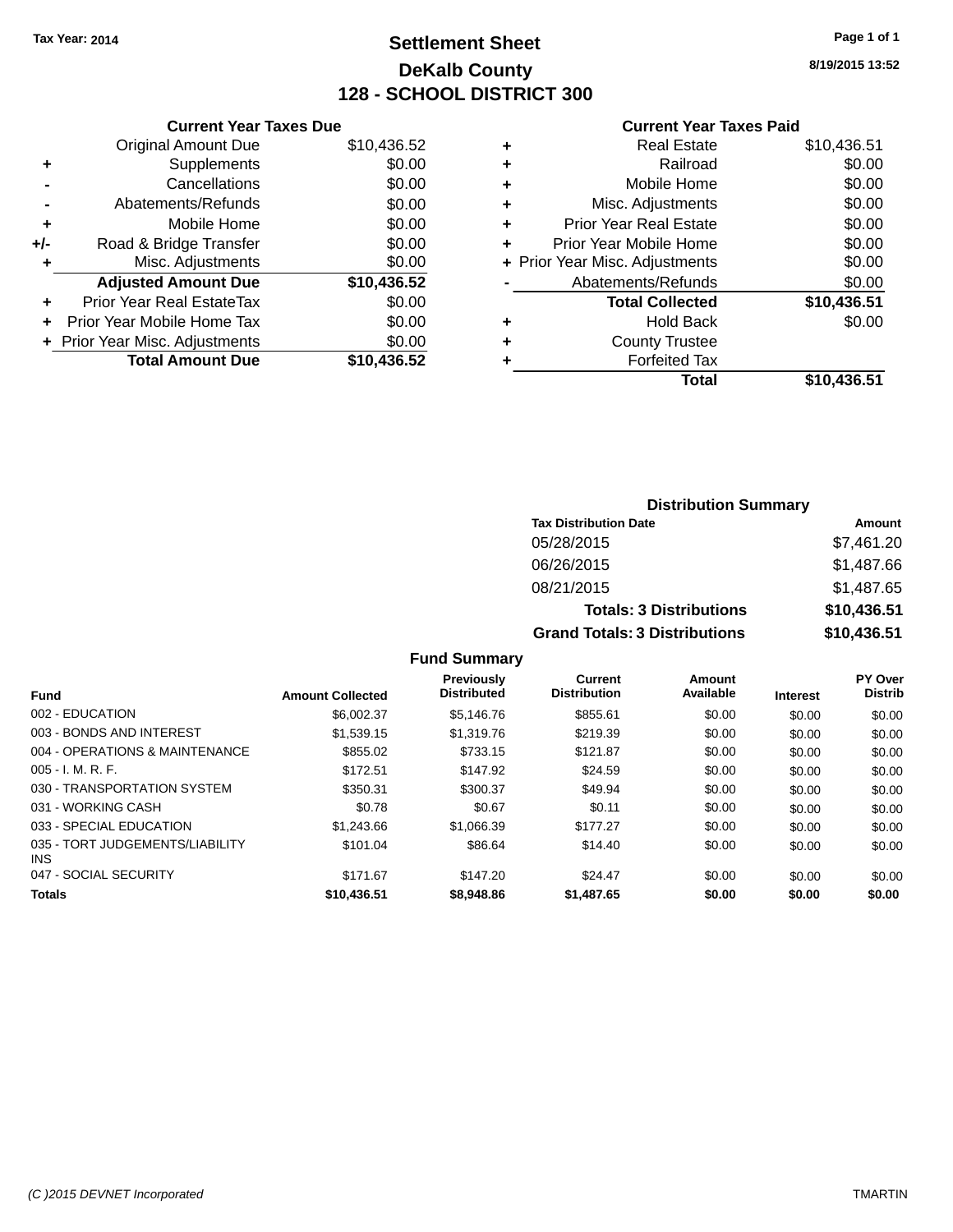## **Settlement Sheet Tax Year: 2014 Page 1 of 1 DeKalb County 129 - SCHOOL DISTRICT 301**

**8/19/2015 13:52**

|     | <b>Current Year Taxes Due</b>  |            |
|-----|--------------------------------|------------|
|     | <b>Original Amount Due</b>     | \$9,688.55 |
| ٠   | Supplements                    | \$0.00     |
|     | Cancellations                  | \$0.00     |
|     | Abatements/Refunds             | \$0.00     |
| ٠   | Mobile Home                    | \$0.00     |
| +/- | Road & Bridge Transfer         | \$0.00     |
| ٠   | Misc. Adjustments              | \$0.00     |
|     | <b>Adjusted Amount Due</b>     | \$9,688.55 |
| ٠   | Prior Year Real EstateTax      | \$0.00     |
| ÷   | Prior Year Mobile Home Tax     | \$0.00     |
|     | + Prior Year Misc. Adjustments | \$0.00     |
|     | <b>Total Amount Due</b>        | \$9.688.55 |

#### **Current Year Taxes Paid**

| ٠ | <b>Real Estate</b>             | \$4,844.27 |
|---|--------------------------------|------------|
| ÷ | Railroad                       | \$0.00     |
| ÷ | Mobile Home                    | \$0.00     |
| ٠ | Misc. Adjustments              | \$0.00     |
| ٠ | <b>Prior Year Real Estate</b>  | \$0.00     |
| ٠ | Prior Year Mobile Home         | \$0.00     |
|   | + Prior Year Misc. Adjustments | \$0.00     |
|   | Abatements/Refunds             | \$0.00     |
|   | <b>Total Collected</b>         | \$4,844.27 |
| ٠ | <b>Hold Back</b>               | \$0.00     |
| ٠ | <b>County Trustee</b>          |            |
| ٠ | <b>Forfeited Tax</b>           |            |
|   | <b>Total</b>                   | \$4,844.27 |
|   |                                |            |

| <b>Distribution Summary</b>          |            |
|--------------------------------------|------------|
| <b>Tax Distribution Date</b>         | Amount     |
| 06/26/2015                           | \$4.844.27 |
| <b>Totals: 1 Distributions</b>       | \$4,844.27 |
| <b>Grand Totals: 1 Distributions</b> | \$4,844.27 |

| <b>Fund</b>                                         | <b>Amount Collected</b> | <b>Previously</b><br><b>Distributed</b> | Current<br><b>Distribution</b> | Amount<br>Available | <b>Interest</b> | PY Over<br><b>Distrib</b> |
|-----------------------------------------------------|-------------------------|-----------------------------------------|--------------------------------|---------------------|-----------------|---------------------------|
| 002 - EDUCATION                                     | \$2,454.42              | \$2.454.42                              | \$0.00                         | \$0.00              | \$0.00          | \$0.00                    |
| 003 - BONDS AND INTEREST                            | \$770.59                | \$770.59                                | \$0.00                         | \$0.00              | \$0.00          | \$0.00                    |
| 004 - OPERATIONS & MAINTENANCE                      | \$459.56                | \$459.56                                | \$0.00                         | \$0.00              | \$0.00          | \$0.00                    |
| $005 - I. M. R. F.$                                 | \$65.79                 | \$65.79                                 | \$0.00                         | \$0.00              | \$0.00          | \$0.00                    |
| 030 - TRANSPORTATION SYSTEM                         | \$483.01                | \$483.01                                | \$0.00                         | \$0.00              | \$0.00          | \$0.00                    |
| 031 - WORKING CASH                                  | \$30.45                 | \$30.45                                 | \$0.00                         | \$0.00              | \$0.00          | \$0.00                    |
| 033 - SPECIAL EDUCATION                             | \$400.67                | \$400.67                                | \$0.00                         | \$0.00              | \$0.00          | \$0.00                    |
| 035 - TORT JUDGMENTS, LIABILITY<br><b>INSURANCE</b> | \$91.33                 | \$91.33                                 | \$0.00                         | \$0.00              | \$0.00          | \$0.00                    |
| 047 - SOCIAL SECURITY                               | \$88.45                 | \$88.45                                 | \$0.00                         | \$0.00              | \$0.00          | \$0.00                    |
| <b>Totals</b>                                       | \$4,844.27              | \$4,844.27                              | \$0.00                         | \$0.00              | \$0.00          | \$0.00                    |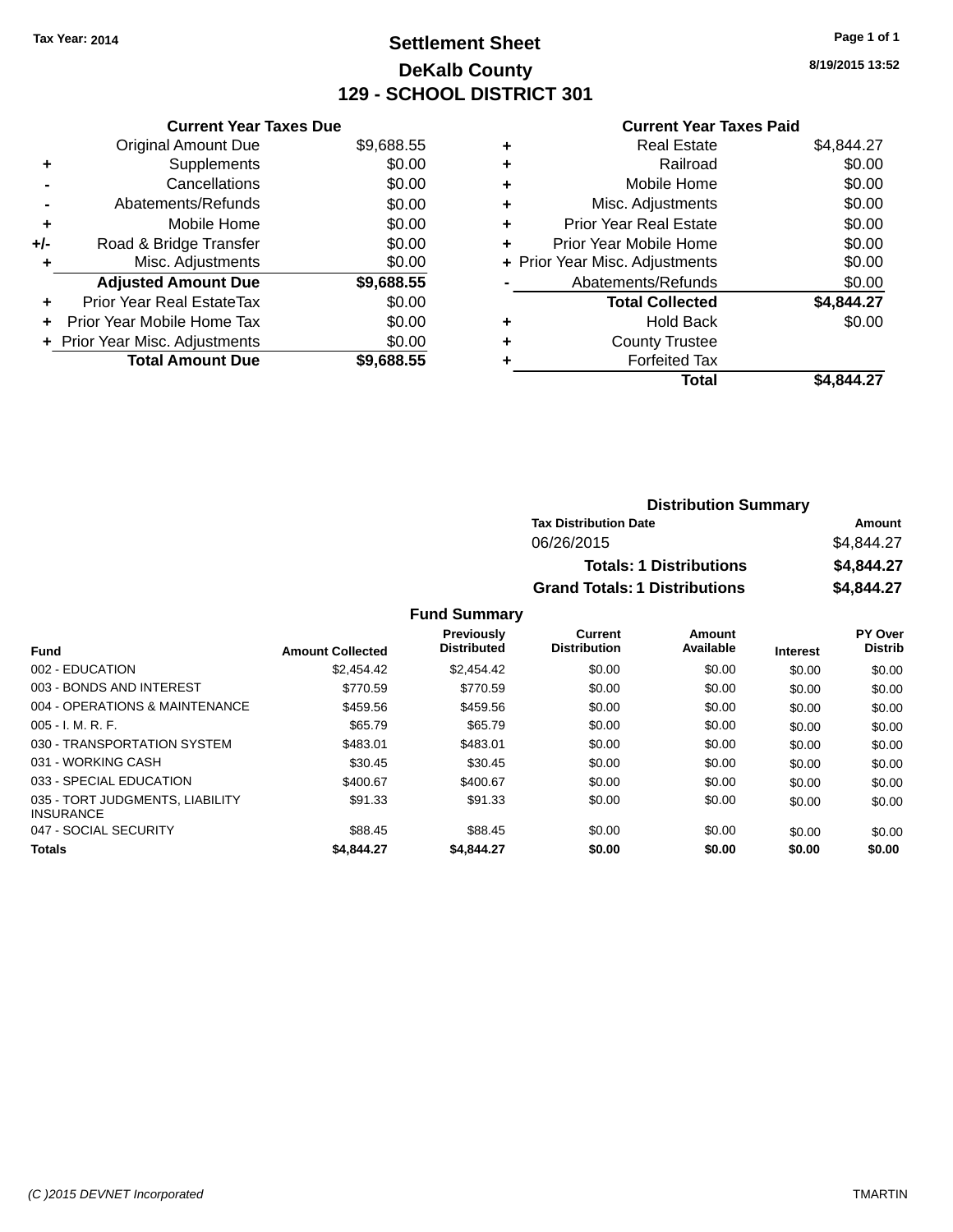## **Settlement Sheet Tax Year: 2014 Page 1 of 1 DeKalb County 130 - SCHOOL DISTRICT 302**

**8/19/2015 13:52**

#### **Current Year Taxes Paid**

|     | <b>Current Year Taxes Due</b>  |                |  |  |  |  |
|-----|--------------------------------|----------------|--|--|--|--|
|     | <b>Original Amount Due</b>     | \$1,850,387.94 |  |  |  |  |
| ٠   | Supplements                    | \$4,264.98     |  |  |  |  |
|     | Cancellations                  | \$4,720.23     |  |  |  |  |
|     | Abatements/Refunds             | \$0.00         |  |  |  |  |
| ٠   | Mobile Home                    | \$0.00         |  |  |  |  |
| +/- | Road & Bridge Transfer         | \$0.00         |  |  |  |  |
| ٠   | Misc. Adjustments              | \$0.00         |  |  |  |  |
|     | <b>Adjusted Amount Due</b>     | \$1,849,932.69 |  |  |  |  |
| ٠   | Prior Year Real EstateTax      | \$0.00         |  |  |  |  |
|     | Prior Year Mobile Home Tax     | \$0.00         |  |  |  |  |
|     | + Prior Year Misc. Adjustments | \$0.00         |  |  |  |  |
|     | <b>Total Amount Due</b>        | \$1,849,932.69 |  |  |  |  |
|     |                                |                |  |  |  |  |

| ٠ | <b>Real Estate</b>             | \$1,063,344.52 |
|---|--------------------------------|----------------|
| ٠ | Railroad                       | \$27,977.10    |
| ٠ | Mobile Home                    | \$0.00         |
| ٠ | Misc. Adjustments              | \$0.00         |
| ٠ | <b>Prior Year Real Estate</b>  | \$0.00         |
| ٠ | Prior Year Mobile Home         | \$0.00         |
|   | + Prior Year Misc. Adjustments | \$0.00         |
|   | Abatements/Refunds             | \$0.00         |
|   | <b>Total Collected</b>         | \$1,091,321.62 |
| ٠ | <b>Hold Back</b>               | \$0.00         |
| ٠ | <b>County Trustee</b>          |                |
| ٠ | <b>Forfeited Tax</b>           |                |
|   | Total                          | \$1,091,321.62 |
|   |                                |                |

#### **Distribution Summary**

| <b>Tax Distribution Date</b>         | Amount         |
|--------------------------------------|----------------|
| 05/28/2015                           | \$160,693.62   |
| 06/26/2015                           | \$818,786.19   |
| 07/24/2015                           | \$9,711.38     |
| 08/21/2015                           | \$102,130.43   |
| <b>Totals: 4 Distributions</b>       | \$1,091,321.62 |
| <b>Grand Totals: 4 Distributions</b> | \$1,091,321.62 |

| <b>Fund</b>                    | <b>Amount Collected</b> | Previously<br><b>Distributed</b> | Current<br><b>Distribution</b> | Amount<br>Available | <b>Interest</b> | <b>PY Over</b><br><b>Distrib</b> |
|--------------------------------|-------------------------|----------------------------------|--------------------------------|---------------------|-----------------|----------------------------------|
|                                |                         |                                  |                                |                     |                 |                                  |
| 002 - EDUCATION                | \$575,308.75            | \$521,468.96                     | \$53,839.79                    | \$0.00              | \$0.00          | \$0.00                           |
| 003 - BONDS AND INTEREST       | \$216,074.03            | \$195,852.92                     | \$20.221.11                    | \$0.00              | \$0.00          | \$0.00                           |
| 004 - OPERATIONS & MAINTENANCE | \$99.777.35             | \$90,439.77                      | \$9,337.58                     | \$0.00              | \$0.00          | \$0.00                           |
| $005 - I. M. R. F.$            | \$13,511,65             | \$12,247.17                      | \$1,264.48                     | \$0.00              | \$0.00          | \$0.00                           |
| 030 - TRANSPORTATION SYSTEM    | \$77,427.09             | \$70.181.14                      | \$7,245.95                     | \$0.00              | \$0.00          | \$0.00                           |
| 031 - WORKING CASH             | \$2,077.88              | \$1,883.42                       | \$194.46                       | \$0.00              | \$0.00          | \$0.00                           |
| 033 - SPECIAL EDUCATION        | \$89.475.29             | \$81,101.82                      | \$8,373.47                     | \$0.00              | \$0.00          | \$0.00                           |
| 047 - SOCIAL SECURITY          | \$17.669.58             | \$16,015.99                      | \$1,653.59                     | \$0.00              | \$0.00          | \$0.00                           |
| <b>Totals</b>                  | \$1,091,321.62          | \$989,191.19                     | \$102,130.43                   | \$0.00              | \$0.00          | \$0.00                           |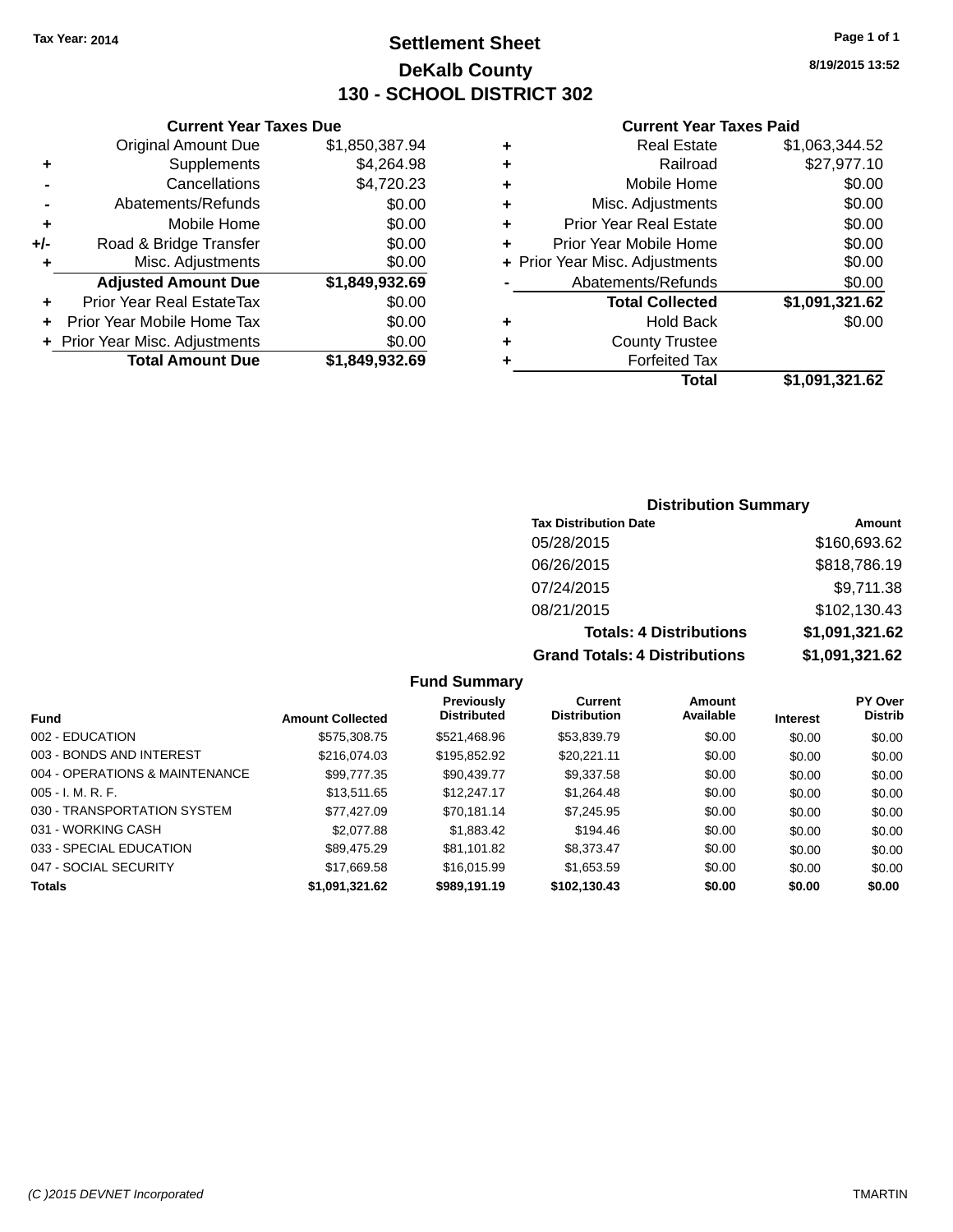## **Settlement Sheet Tax Year: 2014 Page 1 of 2 DeKalb County 131 - SCHOOL DISTRICT 424**

**8/19/2015 13:52**

#### **Current Year Taxes Paid**

| <b>Real Estate</b>             | \$6,400,171.15 |
|--------------------------------|----------------|
| Railroad                       | \$93,880.79    |
| Mobile Home                    | \$0.00         |
| Misc. Adjustments              | \$377.91       |
| <b>Prior Year Real Estate</b>  | \$4,352.11     |
| Prior Year Mobile Home         | \$0.00         |
| + Prior Year Misc. Adjustments | \$1,297.64     |
| Abatements/Refunds             | \$54.58        |
| <b>Total Collected</b>         | \$6,500,025.02 |
| <b>Hold Back</b>               | \$0.00         |
| <b>County Trustee</b>          |                |
| <b>Forfeited Tax</b>           |                |
| Total                          | \$6,500,025.02 |
|                                |                |

#### **Current Year Taxes Due** Original Amount Due \$10,519,852.35 **+** Supplements \$80,266.56 **-** Cancellations \$100,981.14 **-** Abatements/Refunds \$54.58 **+** Mobile Home \$0.00 **+/-** Road & Bridge Transfer \$0.00 **+** Misc. Adjustments \$377.91 **Adjusted Amount Due \$10,499,461.10 +** Prior Year Real EstateTax \$4,352.11 **+** Prior Year Mobile Home Tax \$0.00

| + Prior Year Misc. Adjustments | \$1,297.64      |
|--------------------------------|-----------------|
| <b>Total Amount Due</b>        | \$10,505,110.85 |

#### **Distribution Summary**

| <b>Tax Distribution Date</b>         | Amount         |
|--------------------------------------|----------------|
| 05/28/2015                           | \$978,982.42   |
| 06/26/2015                           | \$4,668,025.67 |
| 07/24/2015                           | \$109,284.47   |
| 08/21/2015                           | \$743,732.46   |
| <b>Totals: 4 Distributions</b>       | \$6,500,025.02 |
| <b>Grand Totals: 4 Distributions</b> | \$6,500,025.02 |

#### **Fund Summary**

|                                               |                         | Previously         | <b>Current</b>      | Amount    |                 | PY Over        |
|-----------------------------------------------|-------------------------|--------------------|---------------------|-----------|-----------------|----------------|
| <b>Fund</b>                                   | <b>Amount Collected</b> | <b>Distributed</b> | <b>Distribution</b> | Available | <b>Interest</b> | <b>Distrib</b> |
| 002 - EDUCATION                               | \$3,532,087.57          | \$3,127,946.34     | \$404,141.23        | \$0.00    | \$0.00          | \$0.00         |
| 003 - BONDS AND INTEREST                      | \$1,372,935.28          | \$1,215,844.11     | \$157,091.17        | \$0.00    | \$0.00          | \$0.00         |
| 004 - OPERATIONS & MAINTENANCE                | \$733,384.84            | \$649,470.99       | \$83,913.85         | \$0.00    | \$0.00          | \$0.00         |
| $005 - I. M. R. F.$                           | \$148,395.57            | \$131,416.15       | \$16,979.42         | \$0.00    | \$0.00          | \$0.00         |
| 030 - TRANSPORTATION SYSTEM                   | \$243.614.44            | \$215,740.09       | \$27,874.35         | \$0.00    | \$0.00          | \$0.00         |
| 031 - WORKING CASH                            | \$13,175.55             | \$11,668.01        | \$1,507.54          | \$0.00    | \$0.00          | \$0.00         |
| 032 - FIRE PREV/SFTY/ENERGY                   | \$28,145.12             | \$24,924.76        | \$3,220.36          | \$0.00    | \$0.00          | \$0.00         |
| 033 - SPECIAL EDUCATION                       | \$53,898.21             | \$47.731.18        | \$6,167.03          | \$0.00    | \$0.00          | \$0.00         |
| 035 - TORT JUDGEMENTS/LIABILITY<br><b>INS</b> | \$160,453.13            | \$142,094.09       | \$18,359.04         | \$0.00    | \$0.00          | \$0.00         |
| 047 - SOCIAL SECURITY                         | \$186,979.72            | \$165,585.51       | \$21,394.21         | \$0.00    | \$0.00          | \$0.00         |
| 057 - LEASE/PURCHASE/RENTAL                   | \$26,955.59             | \$23.871.33        | \$3,084.26          | \$0.00    | \$0.00          | \$0.00         |
| <b>Totals</b>                                 | \$6,500,025.02          | \$5,756,292.56     | \$743,732.46        | \$0.00    | \$0.00          | \$0.00         |

| Year Source             | <b>Account Type</b>       | <b>Amount Adjustment Description</b>                      |
|-------------------------|---------------------------|-----------------------------------------------------------|
| 2013 RE - Real Estate   | Back Tax Collected        | \$602.43 MARSH REDEMPTION 03-31-231-008 by TBA            |
| 2013 RE - Real Estate   | <b>Back Tax Collected</b> | \$695.21 ABCXYZ LIVING TR REDEMPTION 03-31-235-006 by TBA |
| 2014 RE - Real Estate   | Back Tax Collected        | \$377.91 AMCORE BANK REDEMPTION 02-24-476-009 by TBA      |
| <b>Totals 3 entries</b> |                           | \$1.675.55                                                |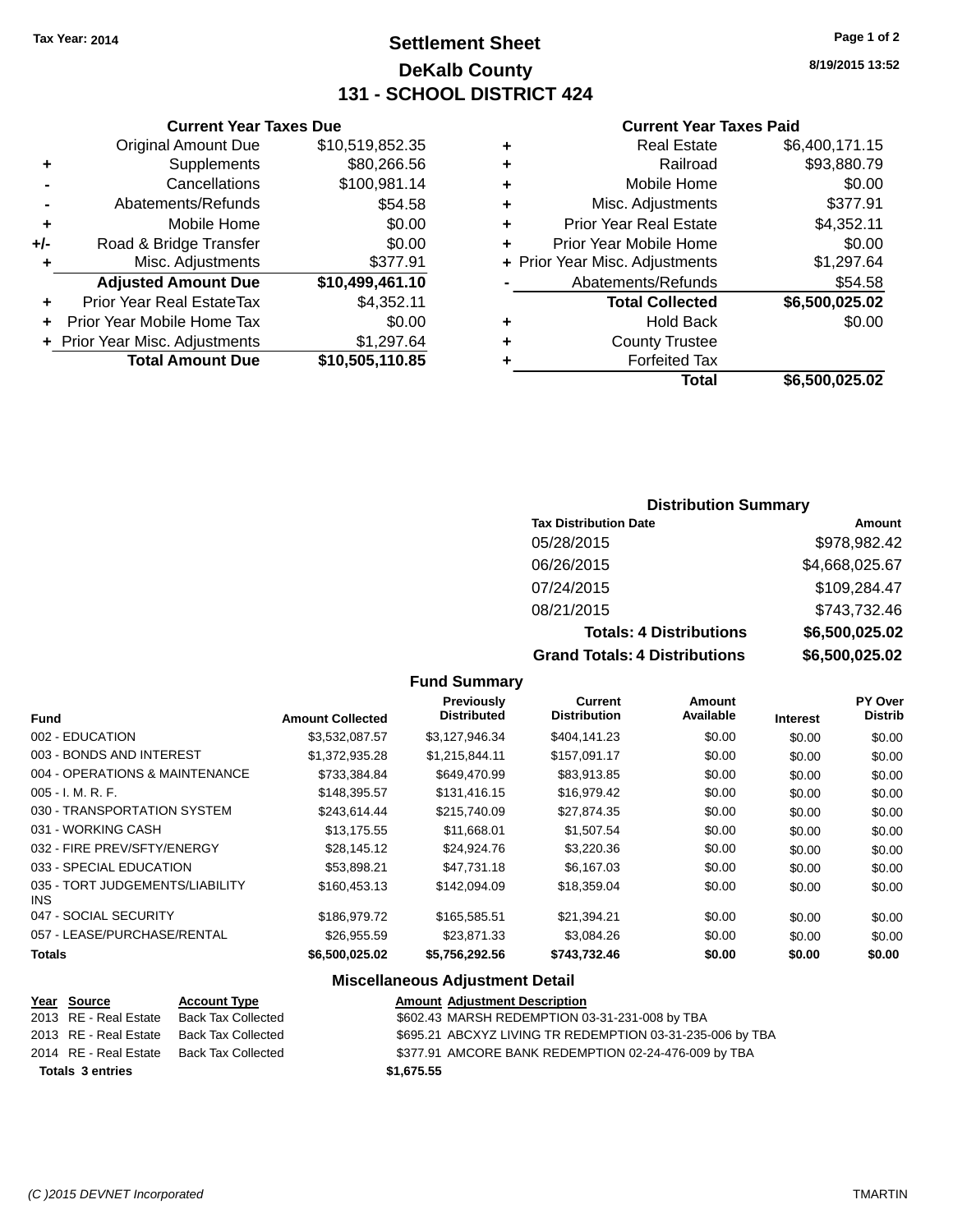# **Settlement Sheet Tax Year: 2014 Page 2 of 2 DeKalb County**

**8/19/2015 13:52**

#### **Abatement Detail**

**Totals \$54.58 1 entries**

**Year Source Account Type And Amount Adjustment Description**<br>2014 RE - Real Estate RE Abatement **Adjustment** \$54.58 PTAB INTEREST REFUN \$54.58 PTAB INTEREST REFUND 03-19-461-008 by TBA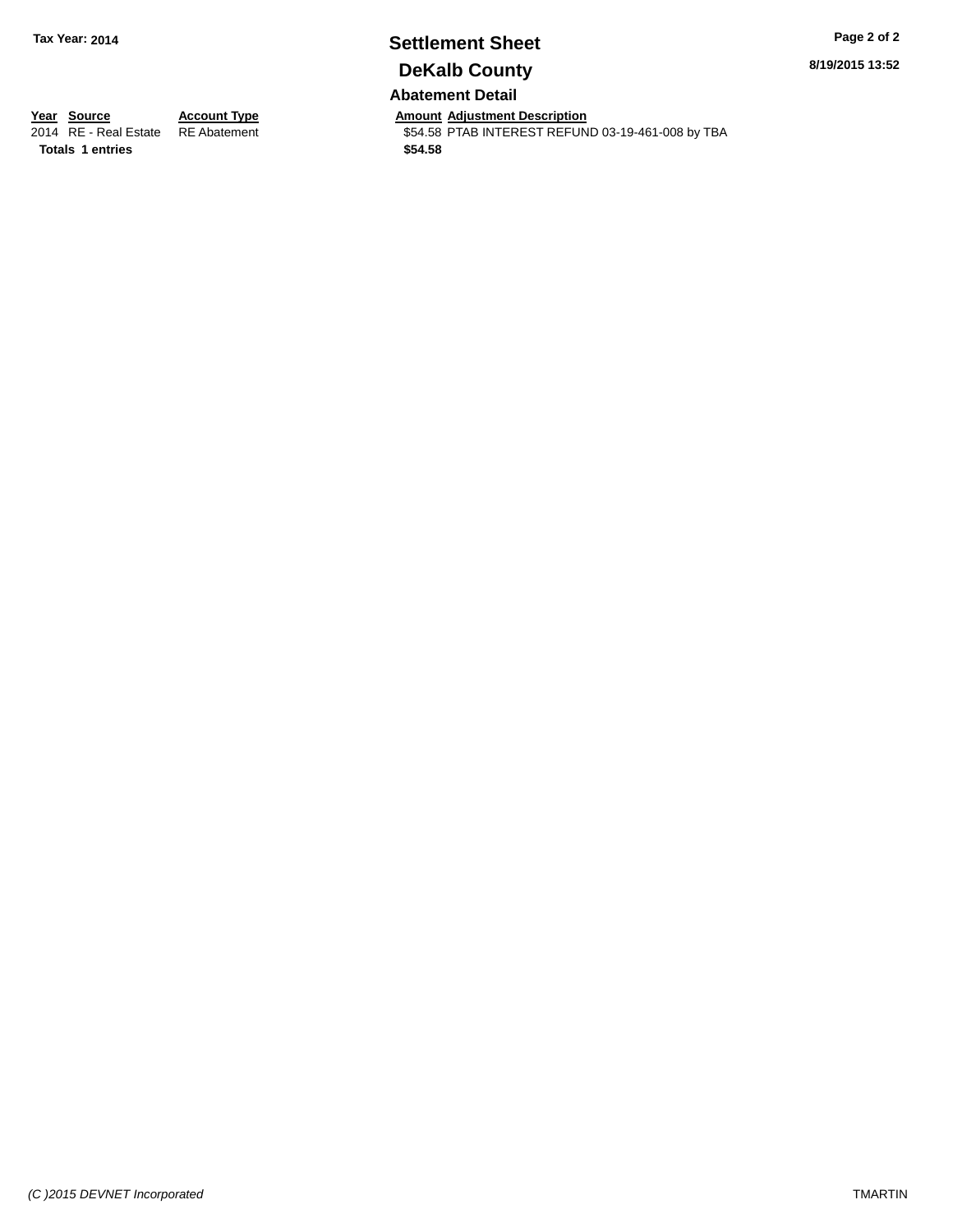**Original Amount Due** 

**Adjusted Amount Due** 

**Total Amount Due** 

**+** Supplements **-** Cancellations **-** Abatements/Refunds **+** Mobile Home **+/-** Road & Bridge Transfer **+** Misc. Adjustments

**+** Prior Year Real EstateTax \$0.00 **+** Prior Year Mobile Home Tax **+** Prior Year Misc. Adjustments

## **Settlement Sheet Tax Year: 2014 Page 1 of 1 DeKalb County 132 - SCHOOL DISTRICT 425**

**8/19/2015 13:52**

#### **Current Year Taxes Paid**

| <b>Current Year Taxes Due</b> |                |   | <b>Current Year Taxes Paid</b> |                |  |  |
|-------------------------------|----------------|---|--------------------------------|----------------|--|--|
| ่<br>เl Amount Due            | \$7,474,217.66 | ٠ | <b>Real Estate</b>             | \$4,331,542.06 |  |  |
| Supplements                   | \$27,223.16    | ٠ | Railroad                       | \$132,880.62   |  |  |
| Cancellations                 | \$33,506.13    | ٠ | Mobile Home                    | \$0.00         |  |  |
| าents/Refunds                 | \$0.00         | ÷ | Misc. Adjustments              | \$572.47       |  |  |
| Mobile Home                   | \$0.00         | ÷ | <b>Prior Year Real Estate</b>  | \$0.00         |  |  |
| ridge Transfer                | \$0.00         | ÷ | Prior Year Mobile Home         | \$0.00         |  |  |
| . Adjustments                 | \$572.47       |   | + Prior Year Misc. Adjustments | \$0.00         |  |  |
| <b>Amount Due</b>             | \$7,468,507.16 |   | Abatements/Refunds             | \$0.00         |  |  |
| eal EstateTax                 | \$0.00         |   | <b>Total Collected</b>         | \$4,464,995.15 |  |  |
| bile Home Tax                 | \$0.00         | ÷ | <b>Hold Back</b>               | \$0.00         |  |  |
| . Adjustments                 | \$0.00         | ٠ | <b>County Trustee</b>          |                |  |  |
| <b>Amount Due</b>             | \$7,468,507.16 |   | Forfeited Tax                  |                |  |  |
|                               |                |   | Total                          | \$4 464 995 15 |  |  |

# **Total \$4,464,995.15**

#### **Distribution Summary**

| <b>Tax Distribution Date</b>         | Amount         |
|--------------------------------------|----------------|
| 05/28/2015                           | \$637,561.04   |
| 06/26/2015                           | \$3,423,148.33 |
| 07/24/2015                           | \$114,649.63   |
| 08/21/2015                           | \$289,636.15   |
| <b>Totals: 4 Distributions</b>       | \$4,464,995.15 |
| <b>Grand Totals: 4 Distributions</b> | \$4,464,995.15 |

#### **Fund Summary**

|                                         |                         | Previously         | Current             | Amount    |                 | PY Over        |
|-----------------------------------------|-------------------------|--------------------|---------------------|-----------|-----------------|----------------|
| <b>Fund</b>                             | <b>Amount Collected</b> | <b>Distributed</b> | <b>Distribution</b> | Available | <b>Interest</b> | <b>Distrib</b> |
| 002 - EDUCATION                         | \$2,983,625.82          | \$2.790.083.44     | \$193,542.38        | \$0.00    | \$0.00          | \$0.00         |
| 003 - BONDS AND INTEREST                | \$134.164.17            | \$125,461.18       | \$8,702.99          | \$0.00    | \$0.00          | \$0.00         |
| 004 - OPERATIONS & MAINTENANCE          | \$394.125.13            | \$368,558.94       | \$25,566.19         | \$0.00    | \$0.00          | \$0.00         |
| 005 - I. M. R. F.                       | \$86,719.16             | \$81,093.84        | \$5,625.32          | \$0.00    | \$0.00          | \$0.00         |
| 030 - TRANSPORTATION SYSTEM             | \$210.207.50            | \$196.571.72       | \$13,635.78         | \$0.00    | \$0.00          | \$0.00         |
| 031 - WORKING CASH                      | \$58.04                 | \$54.28            | \$3.76              | \$0.00    | \$0.00          | \$0.00         |
| 032 - FIRE PREV/SFTY/ENERGY             | \$34.161.68             | \$31.945.67        | \$2.216.01          | \$0.00    | \$0.00          | \$0.00         |
| 033 - SPECIAL EDUCATION                 | \$438,002.63            | \$409.590.19       | \$28,412,44         | \$0.00    | \$0.00          | \$0.00         |
| 035 - TORT JUDGEMENTS/LIABILITY<br>INS. | \$93.541.65             | \$87,473,77        | \$6,067.88          | \$0.00    | \$0.00          | \$0.00         |
| 047 - SOCIAL SECURITY                   | \$90.389.37             | \$84.525.97        | \$5,863,40          | \$0.00    | \$0.00          | \$0.00         |
| <b>Totals</b>                           | \$4,464,995.15          | \$4,175,359.00     | \$289,636.15        | \$0.00    | \$0.00          | \$0.00         |

| <u>Year Source</u>      | <b>Account Type</b>                        | <b>Amount Adiustment Description</b>                 |
|-------------------------|--------------------------------------------|------------------------------------------------------|
|                         | 2014 RE - Real Estate Paymt In Lieu of Tax | \$572.47 HOUSING AUTHORITY SEQUOYA APARTMENTS by TBA |
| <b>Totals 1 entries</b> |                                            | \$572.47                                             |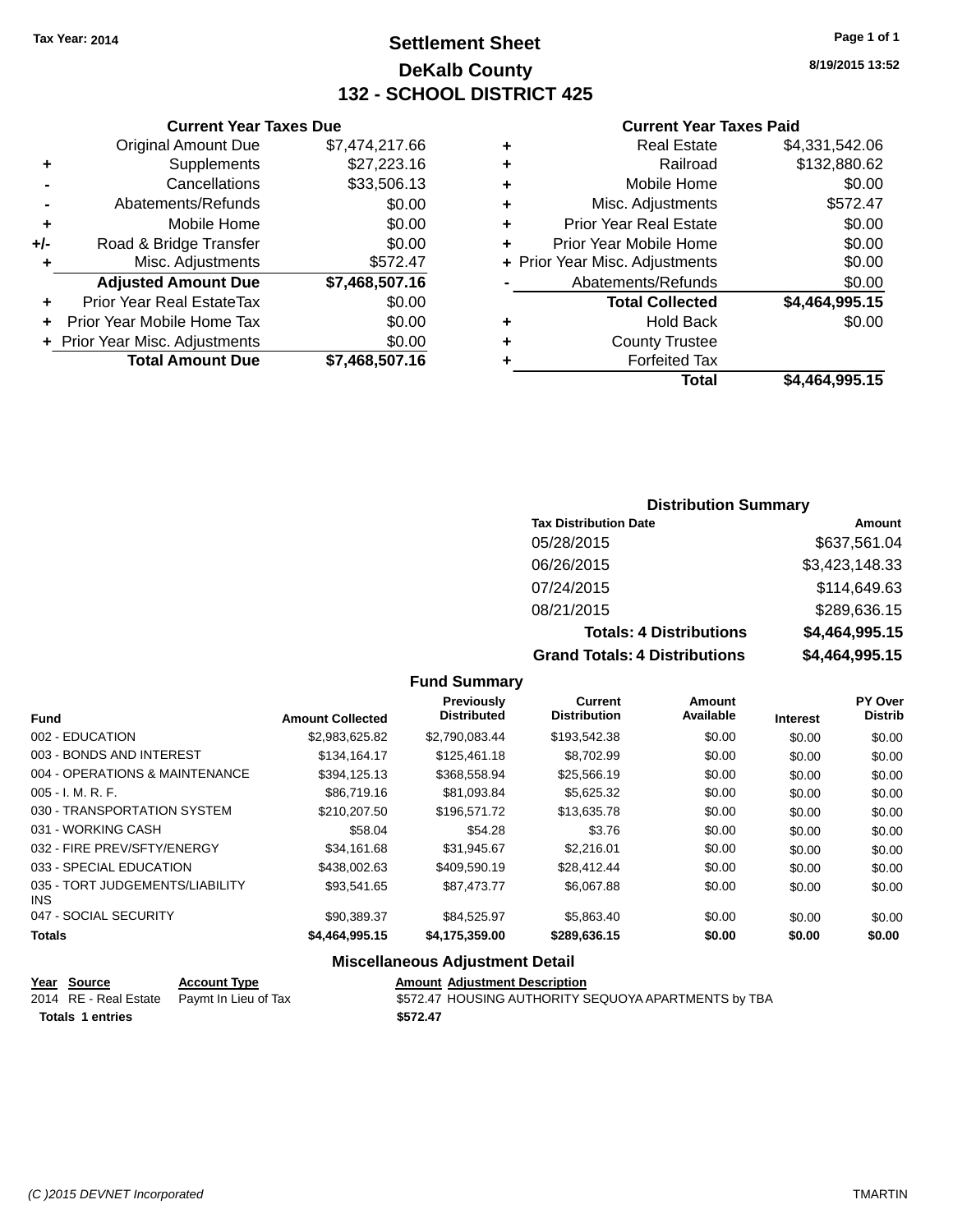## **Settlement Sheet Tax Year: 2014 Page 1 of 1 DeKalb County 133 - SCHOOL DISTRICT 426**

**8/19/2015 13:52**

#### **Current Year Taxes Paid**

|   | Total                          | \$2.146.029.38 |
|---|--------------------------------|----------------|
|   | <b>Forfeited Tax</b>           |                |
| ٠ | <b>County Trustee</b>          |                |
| ٠ | <b>Hold Back</b>               | \$0.00         |
|   | <b>Total Collected</b>         | \$2,146,029.38 |
|   | Abatements/Refunds             | \$0.00         |
|   | + Prior Year Misc. Adjustments | \$0.00         |
| ٠ | Prior Year Mobile Home         | \$0.00         |
| ٠ | <b>Prior Year Real Estate</b>  | \$472.04       |
| ٠ | Misc. Adjustments              | \$0.00         |
| ٠ | Mobile Home                    | \$0.00         |
| ٠ | Railroad                       | \$28,830.45    |
| ٠ | <b>Real Estate</b>             | \$2,116,726.89 |
|   |                                |                |

#### **Current Year Taxes Due** Original Amount Due \$3,476,163.93 **+** Supplements \$40,363.00 **-** Cancellations \$45,636.98 **-** Abatements/Refunds **\$0.00 +** Mobile Home \$0.00 **+/-** Road & Bridge Transfer \$0.00 **+** Misc. Adjustments \$0.00 **Adjusted Amount Due \$3,470,889.95 +** Prior Year Real EstateTax \$472.04 **+** Prior Year Mobile Home Tax \$0.00 **+ Prior Year Misc. Adjustments**  $$0.00$ **Total Amount Due \$3,471,361.99**

#### **Distribution Summary**

| <b>Tax Distribution Date</b>         | Amount         |
|--------------------------------------|----------------|
| 05/28/2015                           | \$410,141.66   |
| 06/26/2015                           | \$1,472,598.45 |
| 07/24/2015                           | \$30,740.74    |
| 08/21/2015                           | \$232,548.53   |
| <b>Totals: 4 Distributions</b>       | \$2,146,029.38 |
| <b>Grand Totals: 4 Distributions</b> | \$2,146,029.38 |

#### **Fund Summary Fund Interest Amount Collected Distributed PY Over Distrib Amount Available Current Distribution Previously** 002 - EDUCATION \$1,261,504.76 \$1,124,805.25 \$136,699.51 \$0.00 \$0.00 \$0.00 003 - BONDS AND INTEREST 6340,304.45 \$303,428.30 \$36,876.15 \$0.00 \$0.00 \$0.00 \$0.00 004 - OPERATIONS & MAINTENANCE \$253,016.86 \$225,599.39 \$27,417.47 \$0.00 \$0.00 \$0.00 005 - I. M. R. F. \$57,399.85 \$51,179.88 \$6,219.97 \$0.00 \$0.00 \$0.00 030 - TRANSPORTATION SYSTEM \$71,070.05 \$63,368.75 \$7,701.30 \$0.00 \$0.00 \$0.00 \$0.00 031 - WORKING CASH \$17,766.97 \$15,841.71 \$1,925.26 \$0.00 \$0.00 \$0.00 \$0.00 032 - FIRE PREV/SFTY/ENERGY \$17,766.97 \$15,841.71 \$1,925.26 \$0.00 \$0.00 \$0.00 \$0.00 033 - SPECIAL EDUCATION **514,213.16** \$12,672.99 \$1,540.17 \$0.00 \$0.00 \$0.00 \$0.00 035 - TORT JUDGEMENTS/LIABILITY INS \$27,503.52 \$24,523.17 \$2,980.35 \$0.00 \$0.00 \$0.00 047 - SOCIAL SECURITY \$71,731.03 \$63,958.10 \$7,772.93 \$0.00 \$0.00 \$0.00 057 - LEASE/PURCHASE/RENTAL \$13,751.76 \$12,261.60 \$1,490.16 \$0.00 \$0.00 \$0.00 **Totals \$2,146,029.38 \$1,913,480.85 \$232,548.53 \$0.00 \$0.00 \$0.00**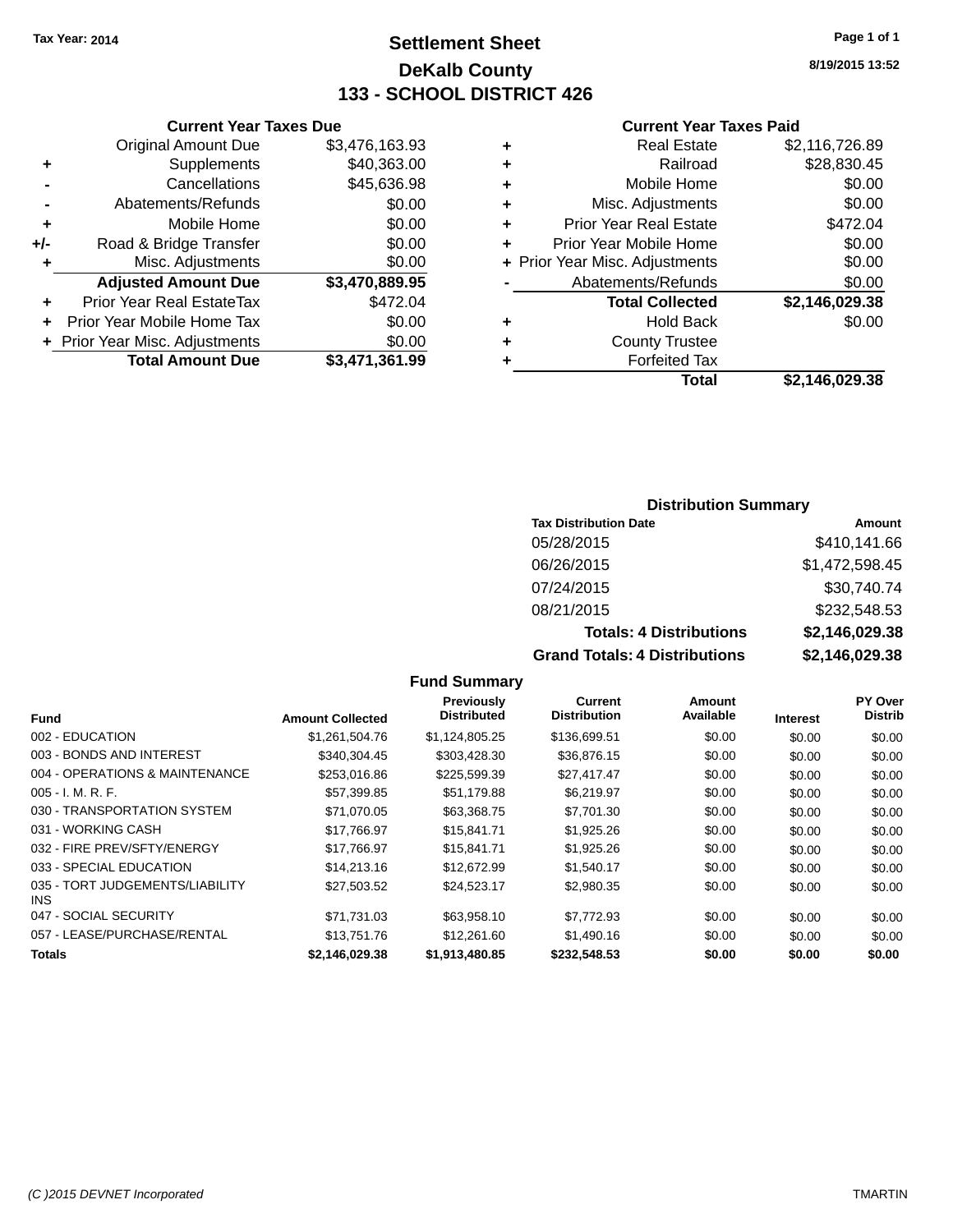## **Settlement Sheet Tax Year: 2014 Page 1 of 1 DeKalb County 134 - SCHOOL DISTRICT 427**

**8/19/2015 13:52**

#### **Current Year Taxes Paid**

|   | Total                          | \$17,720,752.78 |
|---|--------------------------------|-----------------|
| ٠ | <b>Forfeited Tax</b>           |                 |
| ٠ | <b>County Trustee</b>          |                 |
| ٠ | <b>Hold Back</b>               | \$0.00          |
|   | <b>Total Collected</b>         | \$17,720,752.78 |
|   | Abatements/Refunds             | \$0.00          |
|   | + Prior Year Misc. Adjustments | \$0.00          |
| ÷ | Prior Year Mobile Home         | \$0.00          |
| ÷ | <b>Prior Year Real Estate</b>  | \$5,071.59      |
| ٠ | Misc. Adjustments              | \$10,493.49     |
| ٠ | Mobile Home                    | \$0.00          |
| ٠ | Railroad                       | \$9,184.92      |
| ٠ | <b>Real Estate</b>             | \$17,696,002.78 |
|   |                                |                 |

|     | <b>Current Year Taxes Due</b>    |                 |
|-----|----------------------------------|-----------------|
|     | <b>Original Amount Due</b>       | \$29,760,131.93 |
| ٠   | Supplements                      | \$190,820.77    |
|     | Cancellations                    | \$219,739.85    |
|     | Abatements/Refunds               | \$0.00          |
| ٠   | Mobile Home                      | \$0.00          |
| +/- | Road & Bridge Transfer           | \$0.00          |
| ٠   | Misc. Adjustments                | \$10,493.49     |
|     | <b>Adjusted Amount Due</b>       | \$29,741,706.34 |
| ÷   | <b>Prior Year Real EstateTax</b> | \$5,071.59      |
|     | Prior Year Mobile Home Tax       | \$0.00          |
|     | + Prior Year Misc. Adjustments   | \$0.00          |
|     | <b>Total Amount Due</b>          | \$29,746,777.93 |
|     |                                  |                 |

#### **Distribution Summary**

| <b>Tax Distribution Date</b>         | Amount          |
|--------------------------------------|-----------------|
| 05/28/2015                           | \$2,736,889.73  |
| 06/26/2015                           | \$12,798,228.69 |
| 07/24/2015                           | \$249,017.18    |
| 08/21/2015                           | \$1,936,617.18  |
| <b>Totals: 4 Distributions</b>       | \$17,720,752.78 |
| <b>Grand Totals: 4 Distributions</b> | \$17,720,752.78 |

#### **Fund Summary**

| <b>Fund</b>                    | <b>Amount Collected</b> | Previously<br><b>Distributed</b> | <b>Current</b><br><b>Distribution</b> | Amount<br>Available | <b>Interest</b> | <b>PY Over</b><br><b>Distrib</b> |
|--------------------------------|-------------------------|----------------------------------|---------------------------------------|---------------------|-----------------|----------------------------------|
| 002 - EDUCATION                | \$9.288.208.54          | \$8,273,144.21                   | \$1,015,064.33                        | \$0.00              | \$0.00          | \$0.00                           |
| 003 - BONDS AND INTEREST       | \$2.670.765.52          | \$2.378.890.20                   | \$291.875.32                          | \$0.00              | \$0.00          | \$0.00                           |
| 004 - OPERATIONS & MAINTENANCE | \$1.692.774.93          | \$1.507.779.57                   | \$184,995.36                          | \$0.00              | \$0.00          | \$0.00                           |
| $005 - I. M. R. F.$            | \$366,801.87            | \$326,715.83                     | \$40,086.04                           | \$0.00              | \$0.00          | \$0.00                           |
| 030 - TRANSPORTATION SYSTEM    | \$957.009.25            | \$852,422,23                     | \$104.587.02                          | \$0.00              | \$0.00          | \$0.00                           |
| 031 - WORKING CASH             | \$118,232.85            | \$105,311.74                     | \$12.921.11                           | \$0.00              | \$0.00          | \$0.00                           |
| 032 - FIRE PREV/SFTY/ENERGY    | \$169,321.79            | \$150.817.41                     | \$18,504.38                           | \$0.00              | \$0.00          | \$0.00                           |
| 033 - SPECIAL EDUCATION        | \$1.857.701.96          | \$1.654.682.51                   | \$203.019.45                          | \$0.00              | \$0.00          | \$0.00                           |
| 047 - SOCIAL SECURITY          | \$479.665.33            | \$427.244.98                     | \$52,420.35                           | \$0.00              | \$0.00          | \$0.00                           |
| 057 - LEASE/PURCHASE/RENTAL    | \$120,270.74            | \$107.126.92                     | \$13.143.82                           | \$0.00              | \$0.00          | \$0.00                           |
| <b>Totals</b>                  | \$17,720,752.78         | \$15,784,135.60                  | \$1,936,617.18                        | \$0.00              | \$0.00          | \$0.00                           |

| <u>Year Source</u>      | <b>Account Type</b>                        | <b>Amount Adjustment Description</b>                        |
|-------------------------|--------------------------------------------|-------------------------------------------------------------|
| 2014 RE - Real Estate   | Back Tax Collected                         | \$4,253.04 SYCAMORE MEADOWS REDEMPTION 06-22-331-006 by TBA |
|                         | 2014 RE - Real Estate Paymt In Lieu of Tax | \$6,240.45 HOUSING AUTHORITY by TBA                         |
| <b>Totals 2 entries</b> |                                            | \$10,493,49                                                 |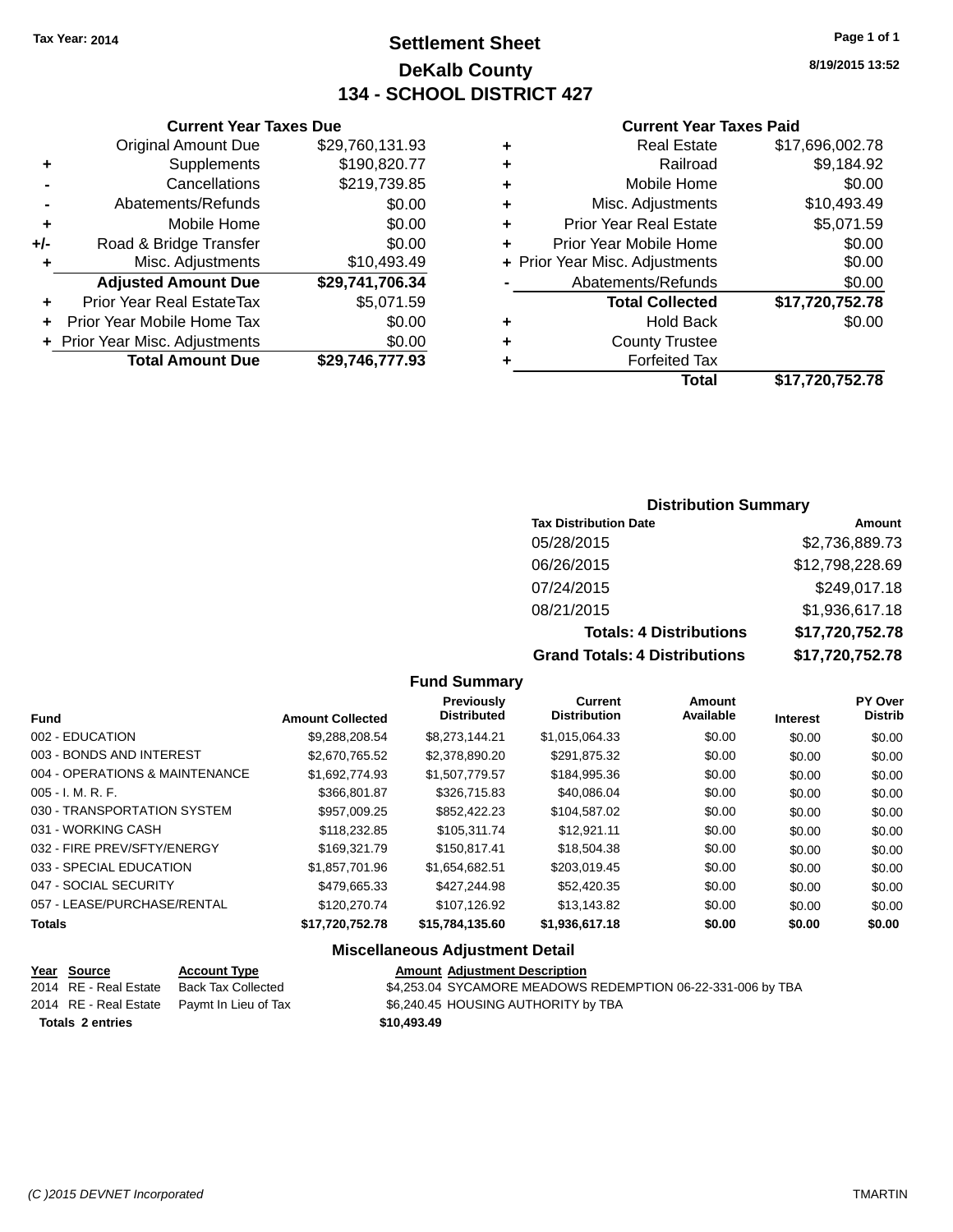## **Settlement Sheet Tax Year: 2014 Page 1 of 2 DeKalb County 135 - SCHOOL DISTRICT 428**

**8/19/2015 13:52**

#### **Current Year Taxes Paid**

| ٠ | <b>Real Estate</b>             | \$29,395,933.19 |
|---|--------------------------------|-----------------|
| ٠ | Railroad                       | \$190,875.53    |
| ٠ | Mobile Home                    | \$0.00          |
| ٠ | Misc. Adjustments              | \$11,787.32     |
| ٠ | <b>Prior Year Real Estate</b>  | (\$22,184.51)   |
| ÷ | Prior Year Mobile Home         | \$0.00          |
|   | + Prior Year Misc. Adjustments | \$7,045.13      |
|   | Abatements/Refunds             | \$157.25        |
|   | <b>Total Collected</b>         | \$29,583,299.41 |
| ٠ | <b>Hold Back</b>               | \$0.00          |
| ÷ | <b>County Trustee</b>          |                 |
| ٠ | <b>Forfeited Tax</b>           |                 |
|   | Total                          | \$29,583,299.41 |

|     | <b>Current Year Taxes Due</b>  |                 |
|-----|--------------------------------|-----------------|
|     | <b>Original Amount Due</b>     | \$50,664,312.64 |
| ٠   | Supplements                    | \$1,051,358.02  |
|     | Cancellations                  | \$1,483,103.32  |
|     | Abatements/Refunds             | \$157.25        |
| ٠   | Mobile Home                    | \$0.00          |
| +/- | Road & Bridge Transfer         | \$0.00          |
| ٠   | Misc. Adjustments              | \$11,787.32     |
|     | <b>Adjusted Amount Due</b>     | \$50,244,197.41 |
|     | Prior Year Real EstateTax      | (\$22,184.51)   |
|     | Prior Year Mobile Home Tax     | \$0.00          |
|     | + Prior Year Misc. Adjustments | \$7,045.13      |
|     | <b>Total Amount Due</b>        | \$50,229,058.03 |

#### **Distribution Summary**

| <b>Tax Distribution Date</b>         | Amount          |
|--------------------------------------|-----------------|
| 05/28/2015                           | \$4,231,175.99  |
| 06/26/2015                           | \$21,719,412.66 |
| 07/24/2015                           | \$437,093.59    |
| 08/21/2015                           | \$3,195,617.17  |
| <b>Totals: 4 Distributions</b>       | \$29,583,299.41 |
| <b>Grand Totals: 4 Distributions</b> | \$29,583,299.41 |

#### **Fund Summary**

|                                         |                         | Previously         | <b>Current</b>      | Amount    |                 | <b>PY Over</b> |
|-----------------------------------------|-------------------------|--------------------|---------------------|-----------|-----------------|----------------|
| <b>Fund</b>                             | <b>Amount Collected</b> | <b>Distributed</b> | <b>Distribution</b> | Available | <b>Interest</b> | <b>Distrib</b> |
| 002 - EDUCATION                         | \$14,306,394.83         | \$12.761.003.96    | \$1.545.390.87      | \$0.00    | \$0.00          | \$0.00         |
| 003 - BONDS AND INTEREST                | \$2.786.155.15          | \$2.485.191.93     | \$300,963.22        | \$0.00    | \$0.00          | \$0.00         |
| 004 - OPERATIONS & MAINTENANCE          | \$2,682,436.10          | \$2.392.676.71     | \$289,759.39        | \$0.00    | \$0.00          | \$0.00         |
| $005 - I. M. R. F.$                     | \$715,472.10            | \$638,186.10       | \$77.286.00         | \$0.00    | \$0.00          | \$0.00         |
| 030 - TRANSPORTATION SYSTEM             | \$4,534,616.89          | \$4,044,783.10     | \$489,833.79        | \$0.00    | \$0.00          | \$0.00         |
| 031 - WORKING CASH                      | \$178.831.04            | \$159.513.54       | \$19.317.50         | \$0.00    | \$0.00          | \$0.00         |
| 032 - FIRE PREV/SFTY/ENERGY             | \$357.662.10            | \$319,027,08       | \$38.635.02         | \$0.00    | \$0.00          | \$0.00         |
| 033 - SPECIAL EDUCATION                 | \$2,861,267.12          | \$2.552.190.22     | \$309,076.90        | \$0.00    | \$0.00          | \$0.00         |
| 035 - TORT JUDGEMENTS/LIABILITY<br>INS. | \$392.422.47            | \$350,032.60       | \$42,389.87         | \$0.00    | \$0.00          | \$0.00         |
| 047 - SOCIAL SECURITY                   | \$768.041.61            | \$685,077,00       | \$82.964.61         | \$0.00    | \$0.00          | \$0.00         |
| <b>Totals</b>                           | \$29,583,299.41         | \$26,387,682.24    | \$3,195,617.17      | \$0.00    | \$0.00          | \$0.00         |

| Year Source                  | <b>Account Type</b>       | <b>Amount Adiustment Description</b>                          |                |
|------------------------------|---------------------------|---------------------------------------------------------------|----------------|
| 2013 RE - Real Estate        | <b>Back Tax Collected</b> | \$23.66 SUMMIT ENCLAVE REDEMPTION 08-13-323-013 by TBA        |                |
| 2013 RE - Real Estate        | <b>Back Tax Collected</b> | \$240.28 SIDDIQUI REDEMPTION 08-15-329-012 by TBA             |                |
| 2013 RE - Real Estate        | <b>Back Tax Collected</b> | \$810.55 RIVERMIST UNIT 5 LLC REDEMPTION 08-02-401-006 by TBA |                |
| 2013 RE - Real Estate        | <b>Back Tax Collected</b> | \$810.55 RIVERMIST UNIT 5 LLC REDEMPTION 08-02-401-007 by TBA |                |
| 2013 RE - Real Estate        | <b>Back Tax Collected</b> | \$810.55 RIVERMIST UNIT 5 LLC REDEMPTION 08-02-401-009 by TBA |                |
| 2013 RE - Real Estate        | <b>Back Tax Collected</b> | \$810.55 RIVERMIST UNIT 5 LLC REDEMPTION 08-02-401-010 by TBA |                |
| 2013 RE - Real Estate        | <b>Back Tax Collected</b> | \$810.55 RIVERMIST UNIT 5 LLC REDEMPTION 08-02-425-010 by TBA |                |
| 2013 RE - Real Estate        | <b>Back Tax Collected</b> | \$810.55 RIVERMIST UNIT 5 LLC REDEMPTION 08-02-425-012 by TBA |                |
| 2013 RE - Real Estate        | <b>Back Tax Collected</b> | \$575.43 STALEY REDEMPTION 09-29-251-051 by TBA               |                |
| 2013 RE - Real Estate        | Back Tax Collected        | \$536.48 STALEY REDEMPTION 09-29-251-050 by TBA               |                |
| 2013 RE - Real Estate        | Back Tax Collected        | \$230.24 ORIX WILKINSON 2009 TAX 08-12-377-001 by TBA         |                |
| (C) 2015 DEVNET Incorporated |                           |                                                               | <b>TMARTIN</b> |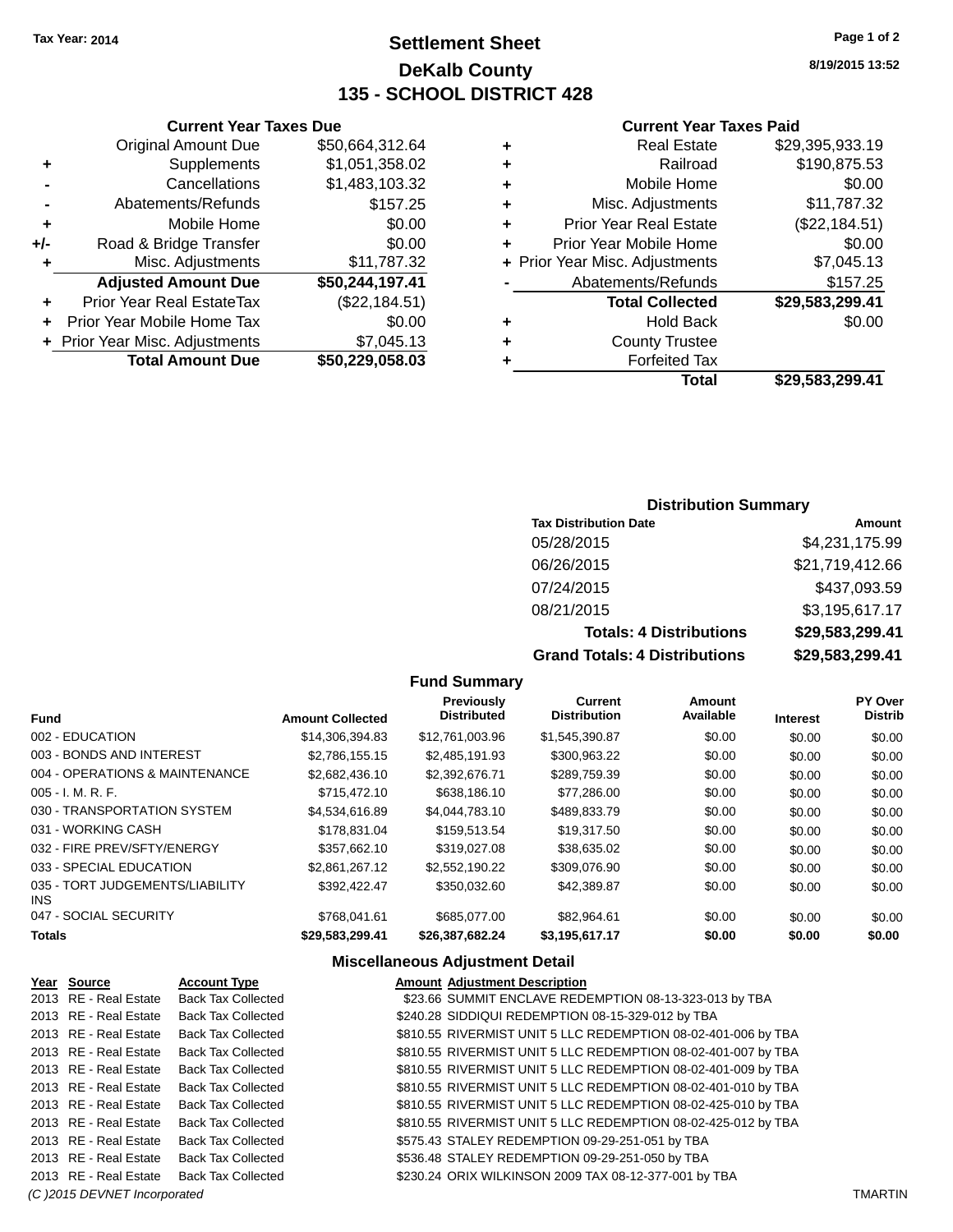## **Settlement Sheet Tax Year: 2014 Page 2 of 2 DeKalb County**

**8/19/2015 13:52**

## **Miscellaneous Adjustment Detail**

| Year Source              | <b>Account Type</b>       | <b>Amount Adjustment Description</b>                      |
|--------------------------|---------------------------|-----------------------------------------------------------|
| 2013 RE - Real Estate    | <b>Back Tax Collected</b> | \$231.68 ORIX WILKINSON 2010 TAX 08-12-377-001 by TBA     |
| 2013 RE - Real Estate    | <b>Back Tax Collected</b> | \$241.42 ORIX WILKINSON 2011 TAX 08-12-377-001 by TBA     |
| 2013 RE - Real Estate    | <b>Back Tax Collected</b> | \$102.64 TRUSTEE SALE 08-14-207-024 by TBA                |
| 2014 RE - Real Estate    | <b>Back Tax Collected</b> | \$130.35 TRUSTEE SALE 08-27-279-029 by TBA                |
| 2014 RE - Real Estate    | <b>Back Tax Collected</b> | \$130.35 TRUSTEE SALE 08-27-279-027 by TBA                |
| 2014 RE - Real Estate    | Paymt In Lieu of Tax      | \$9,378.71 HOUSING AUTHORITY by TBA                       |
| 2014 RE - Real Estate    | <b>Back Tax Collected</b> | \$2,147.91 RICHWOOD GROUP REDEMPTION 11-03-202-002 by TBA |
| <b>Totals 18 entries</b> |                           | \$18,832.45                                               |
|                          |                           |                                                           |

#### **Abatement Detail**

**Year Source Account Type Amount Adjustment Description**<br>2014 RE - Real Estate RE Abatement **Amount S34.75 PTAB INTEREST REFUN** \$34.75 PTAB INTEREST REFUND 08-28-201-009 by TBA 2014 RE - Real Estate RE Abatement \$42.36 PTAB INTEREST REFUND 09-20-255-020 by TBA 2014 RE - Real Estate RE Abatement \$20.20 PTAB INTEREST REFUND 08-13-102-007 by TBA 2014 RE - Real Estate RE Abatement \$23.71 PTAB INTEREST REFUND 08-13-102-008 by TBA 2014 RE - Real Estate RE Abatement \$4.08 PTAB INTEREST REFUND 08-28-251-007 by TBA 2014 RE - Real Estate RE Abatement \$32.15 PTAB INTEREST REFUND 09-20-256-013 by TBA

| 014 RE - Real Estate | RE Ab |
|----------------------|-------|
| 014 RE - Real Estate | RE Ab |
| 014 RE - Real Estate | RE Ab |
| 014 RE - Real Estate | RE Ab |
| 014 RE - Real Estate | RE Ab |
|                      |       |

**Totals \$157.25 6 entries**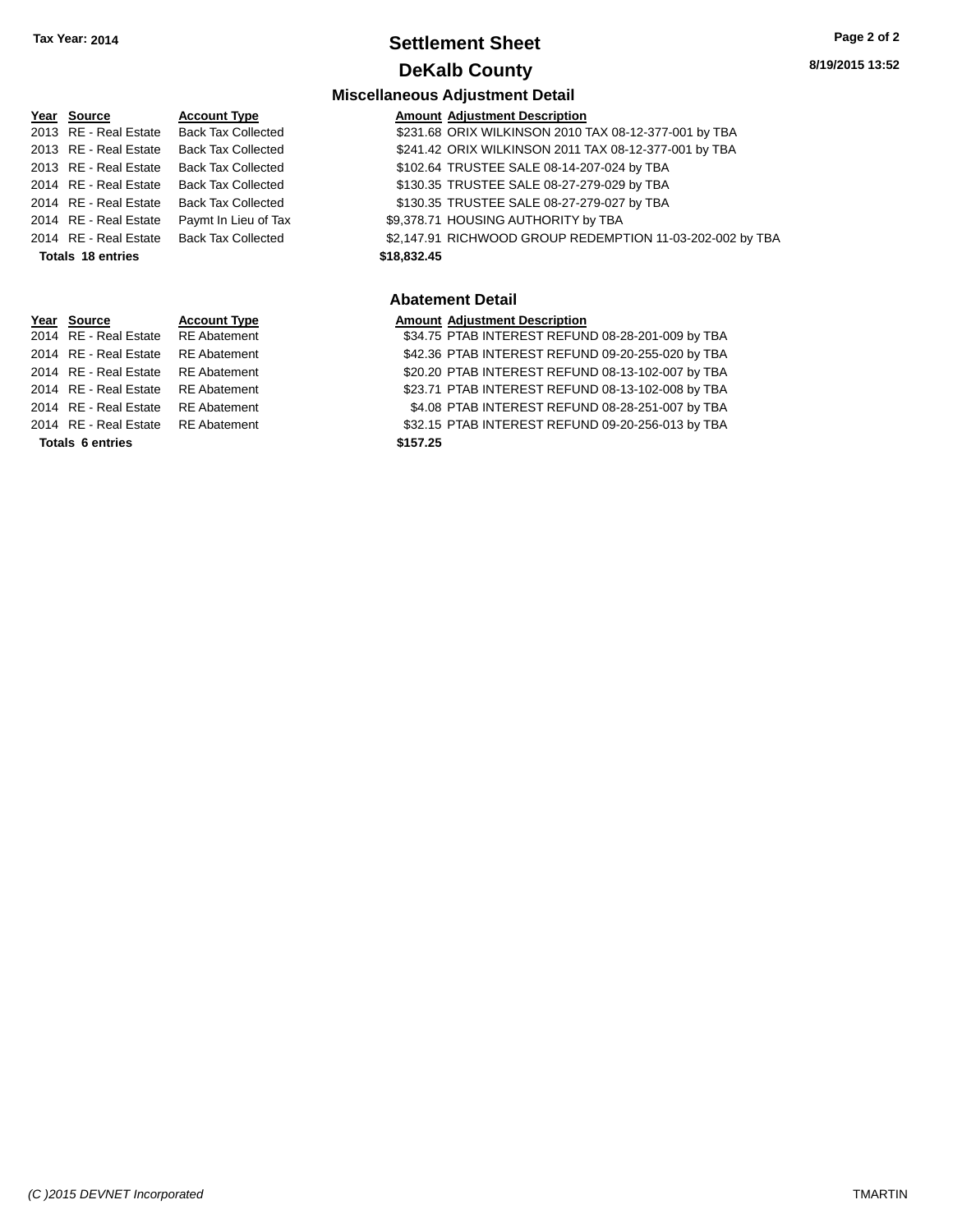## **Settlement Sheet Tax Year: 2014 Page 1 of 1 DeKalb County 136 - SCHOOL DISTRICT 429**

**8/19/2015 13:52**

#### **Current Year Taxes Paid**

|     | <b>Original Amount Due</b>       | \$5,139,910.38 |
|-----|----------------------------------|----------------|
| ٠   | Supplements                      | \$18,377.88    |
|     | Cancellations                    | \$20,647.05    |
|     | Abatements/Refunds               | \$0.00         |
| ٠   | Mobile Home                      | \$0.00         |
| +/- | Road & Bridge Transfer           | \$0.00         |
| ٠   | Misc. Adjustments                | \$625.52       |
|     | <b>Adjusted Amount Due</b>       | \$5,138,266.73 |
| ٠   | <b>Prior Year Real EstateTax</b> | \$0.00         |
| ٠   | Prior Year Mobile Home Tax       | \$0.00         |
|     | + Prior Year Misc. Adjustments   | \$0.00         |
|     | <b>Total Amount Due</b>          | \$5,138,266.73 |
|     |                                  |                |

**Current Year Taxes Due**

| ٠ | <b>Real Estate</b>             | \$3,051,411.89 |
|---|--------------------------------|----------------|
| ٠ | Railroad                       | \$58,637.50    |
| ٠ | Mobile Home                    | \$0.00         |
| ٠ | Misc. Adjustments              | \$625.52       |
| ٠ | <b>Prior Year Real Estate</b>  | \$0.00         |
| ٠ | Prior Year Mobile Home         | \$0.00         |
|   | + Prior Year Misc. Adjustments | \$0.00         |
|   | Abatements/Refunds             | \$0.00         |
|   | <b>Total Collected</b>         | \$3,110,674.91 |
| ٠ | <b>Hold Back</b>               | \$0.00         |
| ٠ | <b>County Trustee</b>          |                |
| ٠ | <b>Forfeited Tax</b>           |                |
|   | <b>Total</b>                   | \$3,110,674.91 |
|   |                                |                |

### **Distribution Summary Tax Distribution Date Amount** 05/28/2015 \$568,334.41 06/26/2015 \$2,188,689.65 07/24/2015 \$71,879.37 08/21/2015 \$281,771.48 **Totals: 4 Distributions \$3,110,674.91 Grand Totals: 4 Distributions \$3,110,674.91**

#### **Fund Summary**

| <b>Fund</b>                             | <b>Amount Collected</b> | Previously<br><b>Distributed</b> | Current<br><b>Distribution</b> | Amount<br>Available | <b>Interest</b> | PY Over<br><b>Distrib</b> |
|-----------------------------------------|-------------------------|----------------------------------|--------------------------------|---------------------|-----------------|---------------------------|
| 002 - EDUCATION                         | \$1,699,504.78          | \$1.545,560.05                   | \$153,944.73                   | \$0.00              | \$0.00          | \$0.00                    |
| 003 - BONDS AND INTEREST                | \$567.452.43            | \$516.051.40                     | \$51,401.03                    | \$0.00              | \$0.00          | \$0.00                    |
| 004 - OPERATIONS & MAINTENANCE          | \$328,300.61            | \$298,562.46                     | \$29.738.15                    | \$0.00              | \$0.00          | \$0.00                    |
| $005 - I. M. R. F.$                     | \$54.719.89             | \$49.763.25                      | \$4.956.64                     | \$0.00              | \$0.00          | \$0.00                    |
| 030 - TRANSPORTATION SYSTEM             | \$135,964.50            | \$123,648,55                     | \$12,315.95                    | \$0.00              | \$0.00          | \$0.00                    |
| 032 - FIRE PREV/SFTY/ENERGY             | \$401.28                | \$364.93                         | \$36.35                        | \$0.00              | \$0.00          | \$0.00                    |
| 033 - SPECIAL EDUCATION                 | \$210,577.15            | \$191.502.62                     | \$19.074.53                    | \$0.00              | \$0.00          | \$0.00                    |
| 035 - TORT JUDGEMENTS/LIABILITY<br>INS. | \$53,065.01             | \$48.258.27                      | \$4,806.74                     | \$0.00              | \$0.00          | \$0.00                    |
| 047 - SOCIAL SECURITY                   | \$60,689.26             | \$55.191.90                      | \$5,497.36                     | \$0.00              | \$0.00          | \$0.00                    |
| <b>Totals</b>                           | \$3,110,674.91          | \$2,828,903.43                   | \$281,771.48                   | \$0.00              | \$0.00          | \$0.00                    |

| Year Source             | <b>Account Type</b>                        | <b>Amount Adiustment Description</b>                     |
|-------------------------|--------------------------------------------|----------------------------------------------------------|
|                         | 2014 RE - Real Estate Paymt In Lieu of Tax | \$625.52 HOUSING AUTHORITY SUNSET VIEW APARTMENTS by TBA |
| <b>Totals 1 entries</b> |                                            | \$625.52                                                 |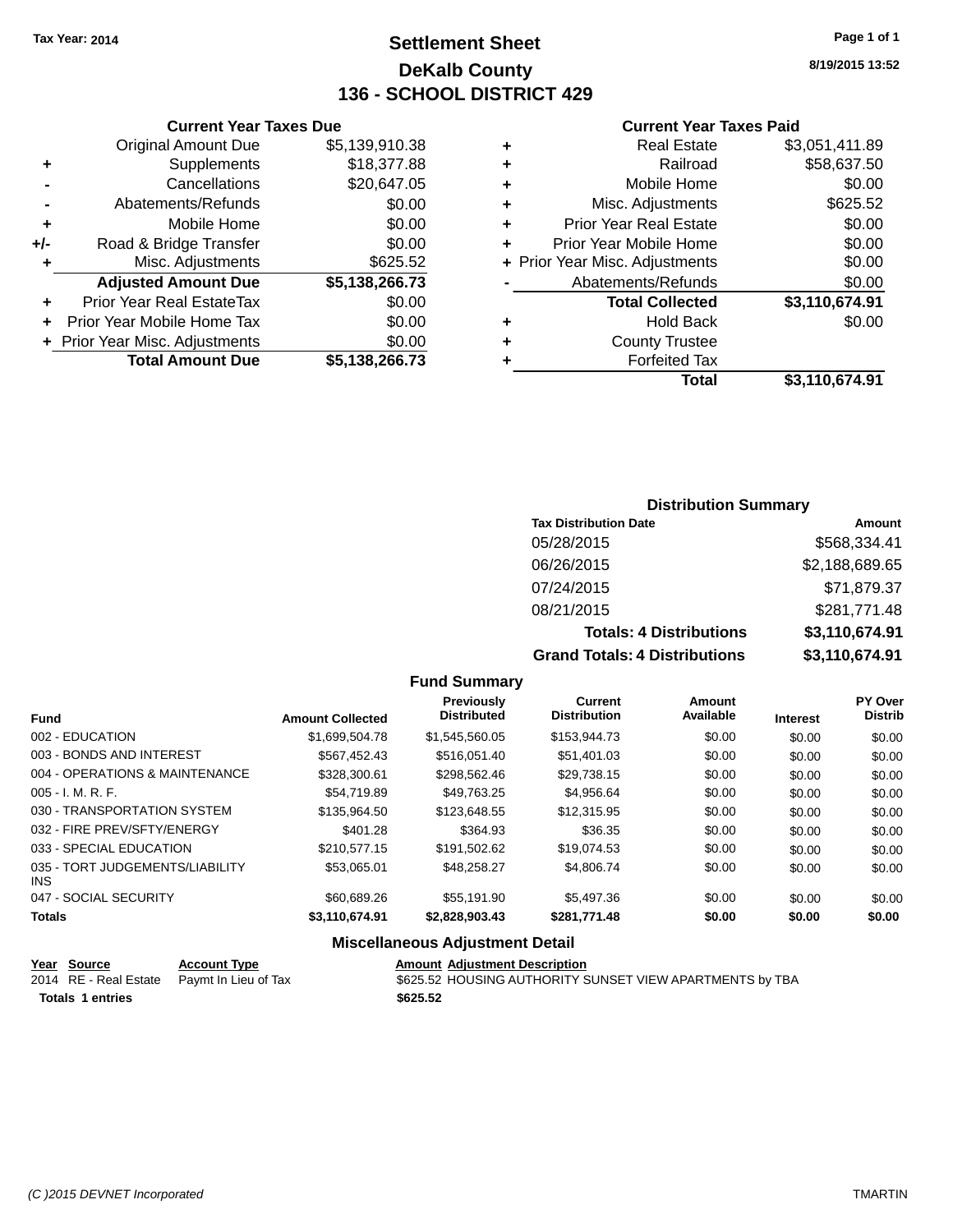## **Settlement Sheet Tax Year: 2014 Page 1 of 2 DeKalb County 137 - SCHOOL DISTRICT 430**

**8/19/2015 13:52**

#### **Current Year Taxes Paid**

| ٠ | <b>Real Estate</b>             | \$4,712,212.47 |
|---|--------------------------------|----------------|
| ٠ | Railroad                       | \$37,626.70    |
| ٠ | Mobile Home                    | \$0.00         |
| ٠ | Misc. Adjustments              | \$1,016.75     |
| ٠ | <b>Prior Year Real Estate</b>  | (\$1,105.72)   |
| ÷ | Prior Year Mobile Home         | \$0.00         |
|   | + Prior Year Misc. Adjustments | \$111.26       |
|   | Abatements/Refunds             | \$13.76        |
|   | <b>Total Collected</b>         | \$4,749,847.70 |
| ٠ | <b>Hold Back</b>               | \$0.00         |
| ÷ | <b>County Trustee</b>          |                |
|   | <b>Forfeited Tax</b>           |                |
|   | Total                          | \$4.749.847.70 |

#### **Current Year Taxes Due** Original Amount Due \$7,734,293.77 **+** Supplements \$60,363.92 **-** Cancellations \$70,689.12 **-** Abatements/Refunds \$13.76 **+** Mobile Home \$0.00 **+/-** Road & Bridge Transfer \$0.00 **+** Misc. Adjustments \$1,016.75 **Adjusted Amount Due \$7,724,971.56 +** Prior Year Real EstateTax (\$1,105.72) **+** Prior Year Mobile Home Tax \$0.00 **+ Prior Year Misc. Adjustments \$111.26 Total Amount Due \$7,723,977.10**

#### **Distribution Summary**

| <b>Tax Distribution Date</b>         | Amount         |
|--------------------------------------|----------------|
| 05/28/2015                           | \$865,349.75   |
| 06/26/2015                           | \$3,264,805.41 |
| 07/24/2015                           | \$78,888.61    |
| 08/21/2015                           | \$540,803.93   |
| <b>Totals: 4 Distributions</b>       | \$4,749,847.70 |
| <b>Grand Totals: 4 Distributions</b> | \$4,749,847.70 |

#### **Fund Summary**

|                                                     |                         | <b>Previously</b>  | <b>Current</b>      | Amount    |                 | <b>PY Over</b> |
|-----------------------------------------------------|-------------------------|--------------------|---------------------|-----------|-----------------|----------------|
| Fund                                                | <b>Amount Collected</b> | <b>Distributed</b> | <b>Distribution</b> | Available | <b>Interest</b> | <b>Distrib</b> |
| 002 - EDUCATION                                     | \$3,352,751.19          | \$2,971,016.65     | \$381,734.54        | \$0.00    | \$0.00          | \$0.00         |
| 003 - BONDS AND INTEREST                            | \$348.914.33            | \$309,187.95       | \$39,726.38         | \$0.00    | \$0.00          | \$0.00         |
| 004 - OPERATIONS & MAINTENANCE                      | \$587,370.90            | \$520,494.54       | \$66,876.36         | \$0.00    | \$0.00          | \$0.00         |
| $005 - I. M. R. F.$                                 | \$72,169.19             | \$63,952.22        | \$8,216.97          | \$0.00    | \$0.00          | \$0.00         |
| 030 - TRANSPORTATION SYSTEM                         | \$243.344.21            | \$215,637.74       | \$27.706.47         | \$0.00    | \$0.00          | \$0.00         |
| 031 - WORKING CASH                                  | \$76.02                 | \$67.36            | \$8.66              | \$0.00    | \$0.00          | \$0.00         |
| 032 - FIRE PREV/SFTY/ENERGY                         | \$25.178.94             | \$22,312.13        | \$2,866.81          | \$0.00    | \$0.00          | \$0.00         |
| 033 - SPECIAL EDUCATION                             | \$43.755.58             | \$38,773,70        | \$4.981.88          | \$0.00    | \$0.00          | \$0.00         |
| 035 - TORT JUDGMENTS, LIABILITY<br><b>INSURANCE</b> | \$76.02                 | \$67.36            | \$8.66              | \$0.00    | \$0.00          | \$0.00         |
| 047 - SOCIAL SECURITY                               | \$75,522.57             | \$66,923.80        | \$8,598.77          | \$0.00    | \$0.00          | \$0.00         |
| 057 - LEASE/PURCHASE/RENTAL                         | \$76.02                 | \$67.36            | \$8.66              | \$0.00    | \$0.00          | \$0.00         |
| 109 - PRIOR YEAR ADJUSTMENT                         | \$612.73                | \$542.96           | \$69.77             | \$0.00    | \$0.00          | \$0.00         |
| Totals                                              | \$4,749,847.70          | \$4,209,043.77     | \$540,803.93        | \$0.00    | \$0.00          | \$0.00         |

| Year Source             | <b>Account Type</b>                      | <b>Amount Adiustment Description</b> |                                                   |
|-------------------------|------------------------------------------|--------------------------------------|---------------------------------------------------|
| 2013 RE - Real Estate   | Back Tax Collected                       |                                      | \$111.26 TRUSTEE SALE 19-25-252-014 by TBA        |
|                         | 2014 RE - Real Estate Back Tax Collected |                                      | \$1,016.75 DOBSON REDEMPTION 19-26-481-012 by TBA |
| <b>Totals 2 entries</b> |                                          | \$1.128.01                           |                                                   |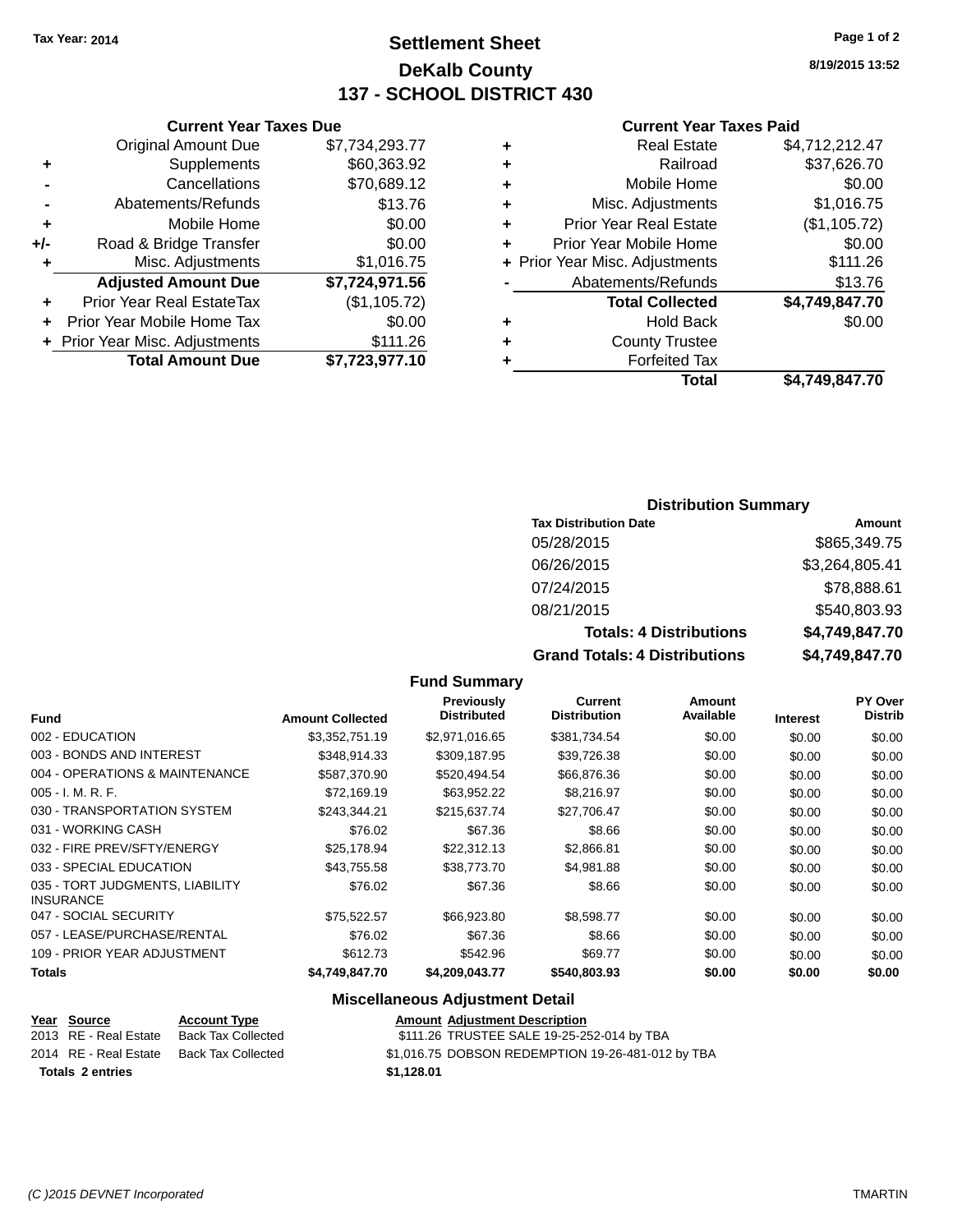# **Settlement Sheet Tax Year: 2014 Page 2 of 2 DeKalb County**

**8/19/2015 13:52**

#### **Abatement Detail**

**Totals \$13.76 1 entries**

**Year Source Account Type Amount Adjustment Description**<br>2014 RE - Real Estate RE Abatement **Amount Adjustment Description** \$13.76 PTAB INTEREST REFUND 19-27-427-021 by TBA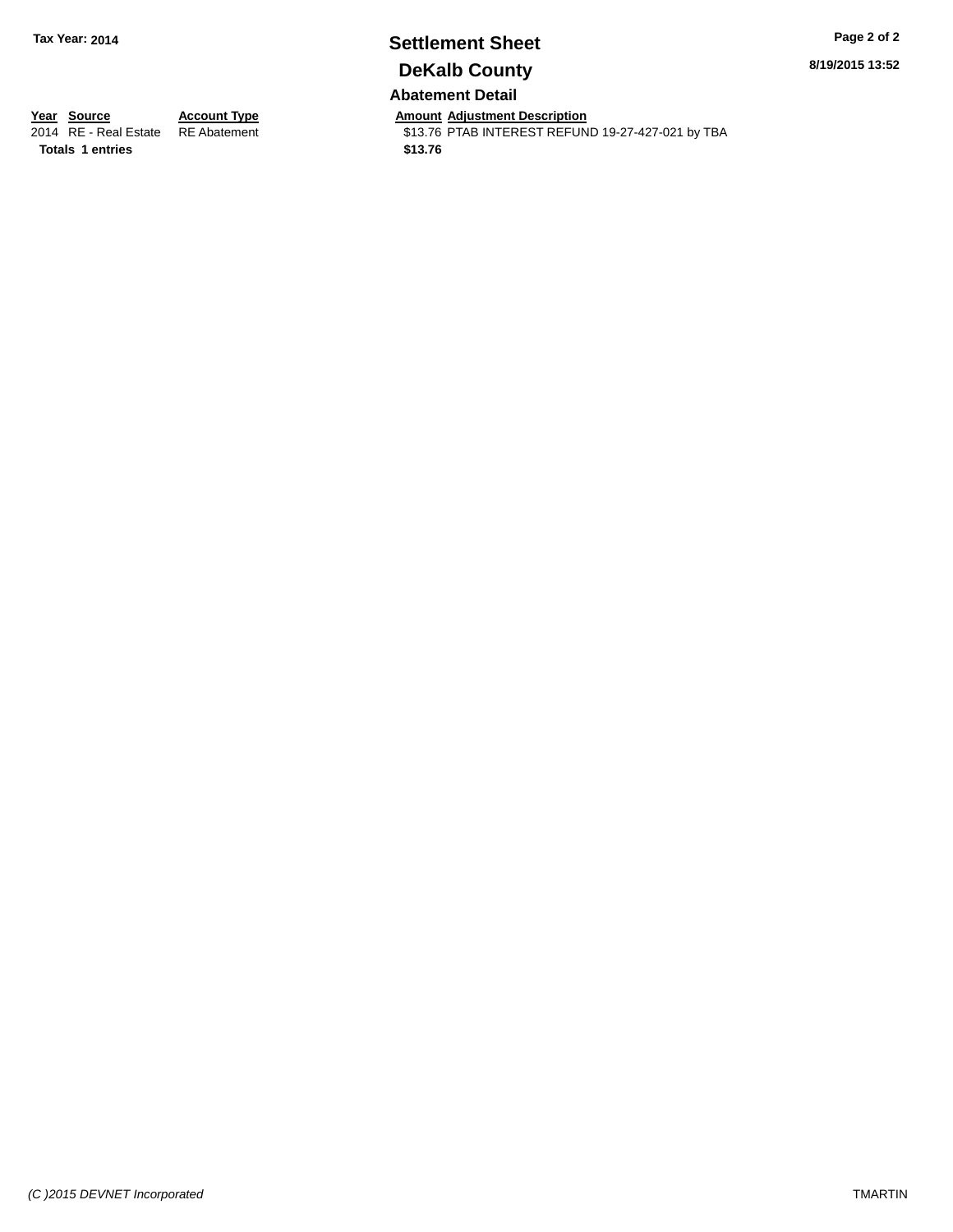## **Settlement Sheet Tax Year: 2014 Page 1 of 1 DeKalb County 139 - SCHOOL DISTRICT 432**

**8/19/2015 13:52**

#### **Current Year Taxes Paid**

|     | <b>Current Year Taxes Due</b>  |                |  |  |  |
|-----|--------------------------------|----------------|--|--|--|
|     | <b>Original Amount Due</b>     | \$2,461,018.93 |  |  |  |
| ٠   | Supplements                    | \$20,167.71    |  |  |  |
|     | Cancellations                  | \$23,817.74    |  |  |  |
|     | Abatements/Refunds             | \$0.00         |  |  |  |
| ٠   | Mobile Home                    | \$0.00         |  |  |  |
| +/- | Road & Bridge Transfer         | \$0.00         |  |  |  |
| ٠   | Misc. Adjustments              | \$0.00         |  |  |  |
|     | <b>Adjusted Amount Due</b>     | \$2,457,368.90 |  |  |  |
| ٠   | Prior Year Real EstateTax      | \$0.00         |  |  |  |
|     | Prior Year Mobile Home Tax     | \$0.00         |  |  |  |
|     | + Prior Year Misc. Adjustments | \$0.00         |  |  |  |
|     | <b>Total Amount Due</b>        | \$2,457,368.90 |  |  |  |
|     |                                |                |  |  |  |

|   | <b>Real Estate</b>             | \$1,578,726.65 |
|---|--------------------------------|----------------|
| ٠ | Railroad                       | \$38,655.34    |
| ٠ | Mobile Home                    | \$0.00         |
| ٠ | Misc. Adjustments              | \$0.00         |
| ٠ | <b>Prior Year Real Estate</b>  | \$0.00         |
| ٠ | Prior Year Mobile Home         | \$0.00         |
|   | + Prior Year Misc. Adjustments | \$0.00         |
|   | Abatements/Refunds             | \$0.00         |
|   | <b>Total Collected</b>         | \$1,617,381.99 |
| ٠ | <b>Hold Back</b>               | \$0.00         |
| ٠ | <b>County Trustee</b>          |                |
|   | <b>Forfeited Tax</b>           |                |
|   | Total                          | \$1,617,381.99 |
|   |                                |                |

#### **Distribution Summary**

| <b>Tax Distribution Date</b>         | Amount         |
|--------------------------------------|----------------|
| 05/28/2015                           | \$298,165.79   |
| 06/26/2015                           | \$1,104,637.17 |
| 07/24/2015                           | \$27,496.90    |
| 08/21/2015                           | \$187,082.13   |
| <b>Totals: 4 Distributions</b>       | \$1,617,381.99 |
| <b>Grand Totals: 4 Distributions</b> | \$1,617,381.99 |

| <b>Fund</b>                             | <b>Amount Collected</b> | <b>Previously</b><br><b>Distributed</b> | <b>Current</b><br><b>Distribution</b> | Amount<br>Available | <b>Interest</b> | PY Over<br><b>Distrib</b> |
|-----------------------------------------|-------------------------|-----------------------------------------|---------------------------------------|---------------------|-----------------|---------------------------|
| 002 - EDUCATION                         | \$1,047,343.75          | \$926.197.82                            | \$121,145.93                          | \$0.00              | \$0.00          | \$0.00                    |
| 003 - BONDS AND INTEREST                | \$203,651.02            | \$180,094.77                            | \$23,556.25                           | \$0.00              | \$0.00          | \$0.00                    |
| 004 - OPERATIONS & MAINTENANCE          | \$98,590.76             | \$87,186.79                             | \$11,403.97                           | \$0.00              | \$0.00          | \$0.00                    |
| 005 - I. M. R. F.                       | \$20,673.39             | \$18,282.10                             | \$2,391.29                            | \$0.00              | \$0.00          | \$0.00                    |
| 030 - TRANSPORTATION SYSTEM             | \$52.252.75             | \$46,208.69                             | \$6,044.06                            | \$0.00              | \$0.00          | \$0.00                    |
| 031 - WORKING CASH                      | \$13,063.61             | \$11,552.54                             | \$1,511.07                            | \$0.00              | \$0.00          | \$0.00                    |
| 032 - FIRE PREV/SFTY/ENERGY             | \$13,063.61             | \$11,552.54                             | \$1,511.07                            | \$0.00              | \$0.00          | \$0.00                    |
| 033 - SPECIAL EDUCATION                 | \$10,449.91             | \$9,241.17                              | \$1,208.74                            | \$0.00              | \$0.00          | \$0.00                    |
| 035 - TORT JUDGEMENTS/LIABILITY<br>INS. | \$114,842.21            | \$101,558.44                            | \$13,283.77                           | \$0.00              | \$0.00          | \$0.00                    |
| 047 - SOCIAL SECURITY                   | \$29,858.48             | \$26.404.75                             | \$3,453.73                            | \$0.00              | \$0.00          | \$0.00                    |
| 057 - LEASE/PURCHASE/RENTAL             | \$13,063.61             | \$11,552.54                             | \$1,511.07                            | \$0.00              | \$0.00          | \$0.00                    |
| 109 - PRIOR YEAR ADJUSTMENT             | \$528.89                | \$467.71                                | \$61.18                               | \$0.00              | \$0.00          | \$0.00                    |
| Totals                                  | \$1,617,381.99          | \$1,430,299.86                          | \$187,082.13                          | \$0.00              | \$0.00          | \$0.00                    |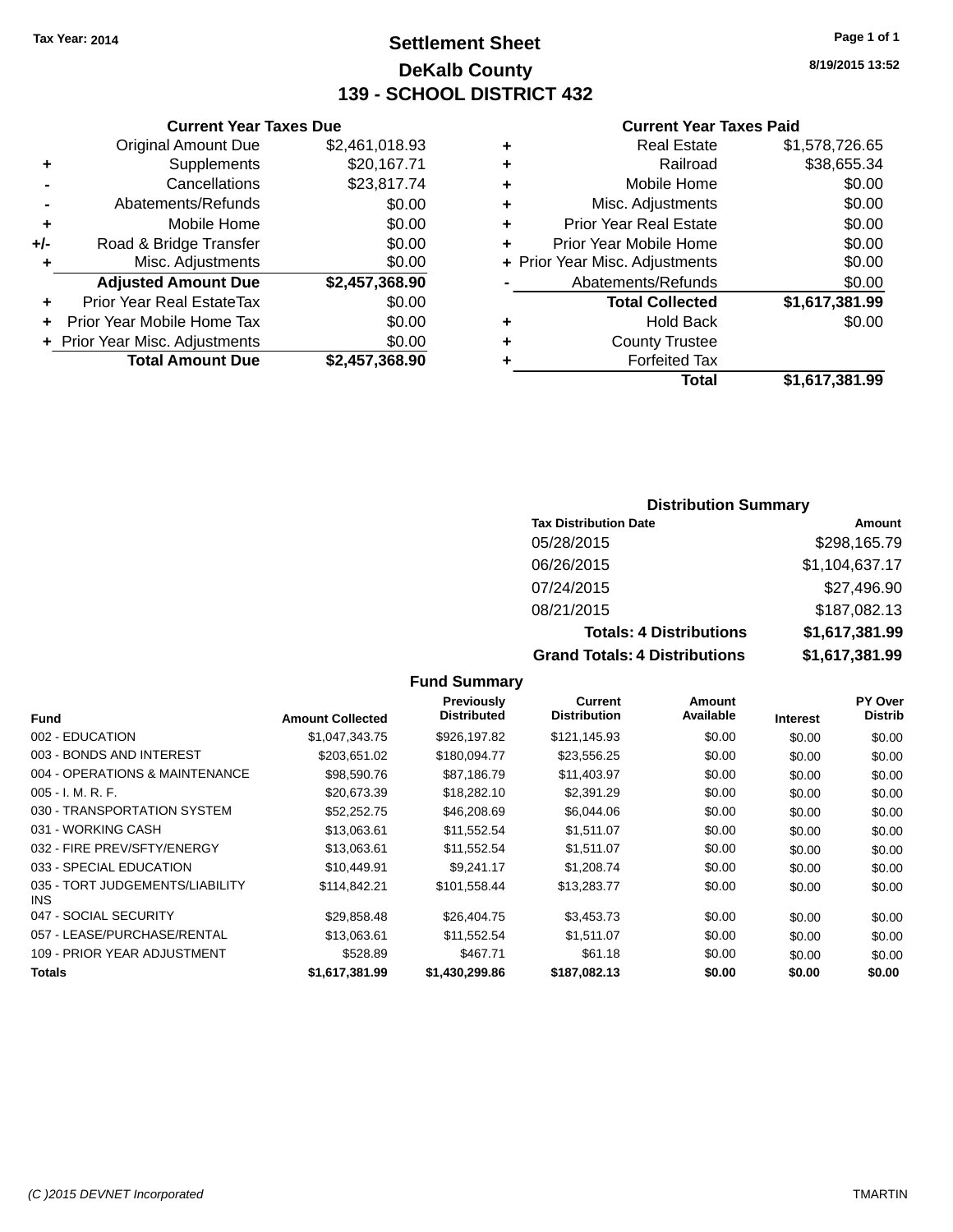## **Settlement Sheet Tax Year: 2014 Page 1 of 1 DeKalb County 141 - CC 509 ELGIN**

**8/19/2015 13:52**

|       | <b>Current Year Taxes Due</b>  |             |
|-------|--------------------------------|-------------|
|       | <b>Original Amount Due</b>     | \$10,410.12 |
|       | Supplements                    | \$0.00      |
|       | Cancellations                  | \$0.00      |
|       | Abatements/Refunds             | \$0.00      |
| ٠     | Mobile Home                    | \$0.00      |
| $+/-$ | Road & Bridge Transfer         | \$0.00      |
| ٠     | Misc. Adjustments              | \$0.00      |
|       | <b>Adjusted Amount Due</b>     | \$10,410.12 |
| ÷     | Prior Year Real EstateTax      | \$0.00      |
|       | Prior Year Mobile Home Tax     | \$0.00      |
|       | + Prior Year Misc. Adjustments | \$0.00      |
|       | <b>Total Amount Due</b>        | \$10,410.12 |
|       |                                |             |

#### **Current Year Taxes Paid +** Real Estate \$8,112.26 **+** Railroad \$0.00 **+** Mobile Home \$0.00 **+** Misc. Adjustments \$0.00 **+** Prior Year Real Estate \$0.00<br> **+** Prior Year Mobile Home \$0.00 **+** Prior Year Mobile Home

|                      | Total                          | \$8,112.26 |
|----------------------|--------------------------------|------------|
|                      | <b>Forfeited Tax</b>           |            |
|                      | <b>County Trustee</b>          |            |
| $\ddot{\phantom{1}}$ | <b>Hold Back</b>               | \$0.00     |
|                      | <b>Total Collected</b>         | \$8,112.26 |
|                      | Abatements/Refunds             | \$0.00     |
|                      | + Prior Year Misc. Adjustments | \$0.00     |
|                      |                                | vv.vv      |

| <b>Distribution Summary</b>          |            |
|--------------------------------------|------------|
| <b>Tax Distribution Date</b>         | Amount     |
| 05/28/2015                           | \$4,156.78 |
| 06/26/2015                           | \$3,126.67 |
| 08/21/2015                           | \$828.81   |
| <b>Totals: 3 Distributions</b>       | \$8,112.26 |
| <b>Grand Totals: 3 Distributions</b> | \$8,112.26 |

| <b>Fund</b>                                  | <b>Amount Collected</b> | <b>Previously</b><br><b>Distributed</b> | <b>Current</b><br><b>Distribution</b> | Amount<br>Available | <b>Interest</b> | <b>PY Over</b><br><b>Distrib</b> |
|----------------------------------------------|-------------------------|-----------------------------------------|---------------------------------------|---------------------|-----------------|----------------------------------|
| 003 - BONDS AND INTEREST                     | \$1,951.20              | \$1,751.85                              | \$199.35                              | \$0.00              | \$0.00          | \$0.00                           |
| 027 - AUDIT                                  | \$15.73                 | \$14.12                                 | \$1.61                                | \$0.00              | \$0.00          | \$0.00                           |
| 035 - TORT JUDGEMENTS/LIABILITY<br>INS.      | \$212.28                | \$190.59                                | \$21.69                               | \$0.00              | \$0.00          | \$0.00                           |
| 047 - SOCIAL SECURITY                        | \$97.32                 | \$87.38                                 | \$9.94                                | \$0.00              | \$0.00          | \$0.00                           |
| 136 - OPERATIONS & MAINTENANCE<br>(colleges) | \$1,216,52              | \$1.092.23                              | \$124.29                              | \$0.00              | \$0.00          | \$0.00                           |
| 159 - EDUCATIONAL PURPOSES<br>(colleges)     | \$4.619.21              | \$4.147.28                              | \$471.93                              | \$0.00              | \$0.00          | \$0.00                           |
| <b>Totals</b>                                | \$8,112.26              | \$7,283.45                              | \$828.81                              | \$0.00              | \$0.00          | \$0.00                           |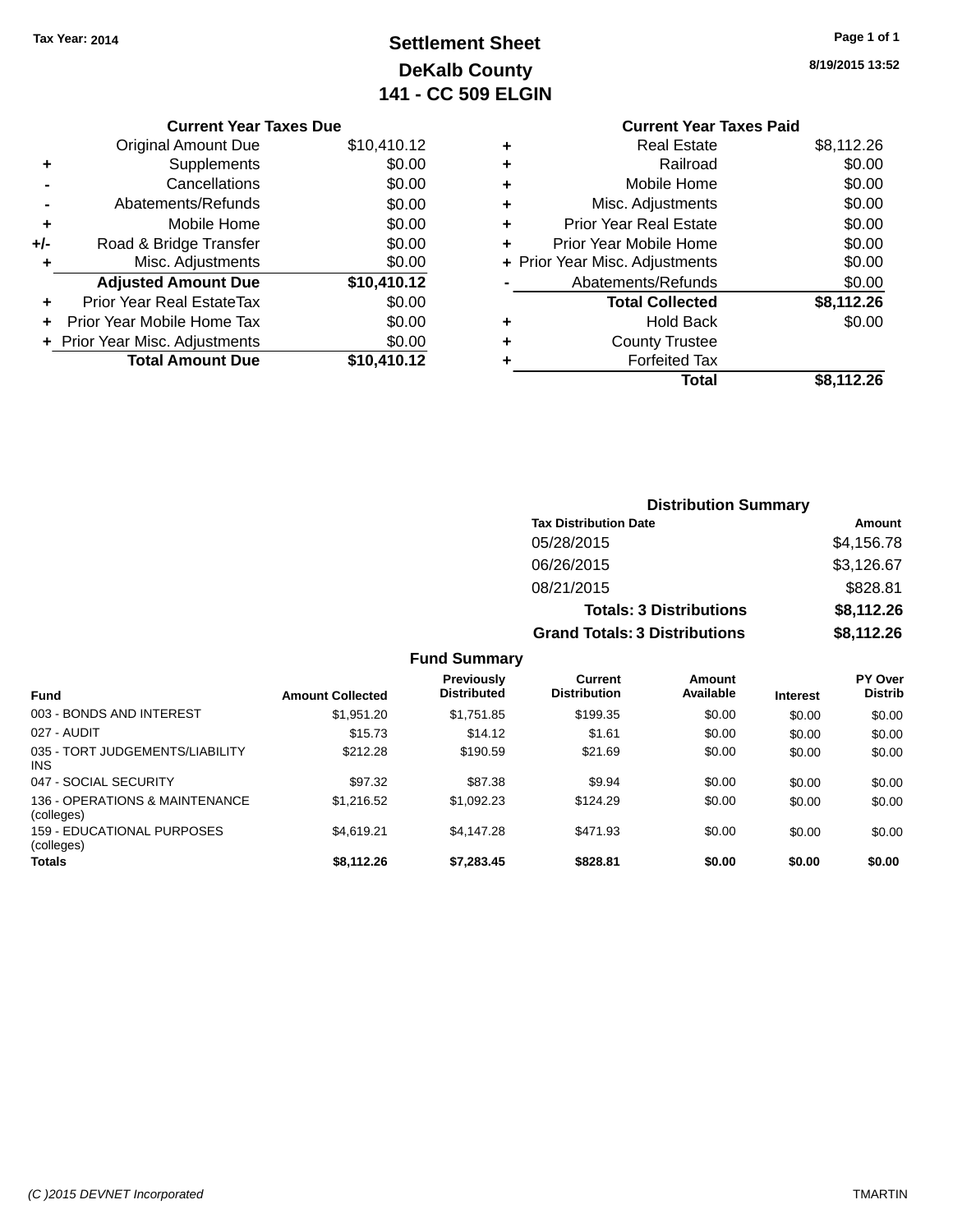## **Settlement Sheet Tax Year: 2014 Page 1 of 1 DeKalb County 142 - CC 511 ROCK VALLEY**

**8/19/2015 13:52**

|     | <b>Current Year Taxes Due</b>  |            |
|-----|--------------------------------|------------|
|     | <b>Original Amount Due</b>     | \$1,110.97 |
| ٠   | Supplements                    | \$0.00     |
|     | Cancellations                  | \$0.00     |
|     | Abatements/Refunds             | \$0.00     |
| ٠   | Mobile Home                    | \$0.00     |
| +/- | Road & Bridge Transfer         | \$0.00     |
| ٠   | Misc. Adjustments              | \$0.00     |
|     | <b>Adjusted Amount Due</b>     | \$1,110.97 |
| ÷   | Prior Year Real EstateTax      | \$0.00     |
| ÷   | Prior Year Mobile Home Tax     | \$0.00     |
|     | + Prior Year Misc. Adjustments | \$0.00     |
|     | <b>Total Amount Due</b>        | \$1.110.97 |

## **Current Year Taxes Paid**

|   | <b>Real Estate</b>             | \$691.16 |
|---|--------------------------------|----------|
| ٠ | Railroad                       | \$0.00   |
| ٠ | Mobile Home                    | \$0.00   |
| ٠ | Misc. Adjustments              | \$0.00   |
| ٠ | <b>Prior Year Real Estate</b>  | \$0.00   |
| ÷ | Prior Year Mobile Home         | \$0.00   |
|   | + Prior Year Misc. Adjustments | \$0.00   |
|   | Abatements/Refunds             | \$0.00   |
|   | <b>Total Collected</b>         | \$691.16 |
| ٠ | <b>Hold Back</b>               | \$0.00   |
| ٠ | <b>County Trustee</b>          |          |
| ٠ | <b>Forfeited Tax</b>           |          |
|   | Total                          | \$691.16 |
|   |                                |          |

| <b>Distribution Summary</b>          |          |  |  |
|--------------------------------------|----------|--|--|
| <b>Tax Distribution Date</b>         | Amount   |  |  |
| 06/26/2015                           | \$691.16 |  |  |
| <b>Totals: 1 Distributions</b>       | \$691.16 |  |  |
| <b>Grand Totals: 1 Distributions</b> | \$691.16 |  |  |

| <b>Fund</b>                                     | <b>Amount Collected</b> | <b>Previously</b><br><b>Distributed</b> | <b>Current</b><br><b>Distribution</b> | Amount<br>Available | <b>Interest</b> | PY Over<br><b>Distrib</b> |
|-------------------------------------------------|-------------------------|-----------------------------------------|---------------------------------------|---------------------|-----------------|---------------------------|
| 003 - BONDS AND INTEREST                        | \$208.94                | \$208.94                                | \$0.00                                | \$0.00              | \$0.00          | \$0.00                    |
| 027 - AUDIT                                     | \$1.61                  | \$1.61                                  | \$0.00                                | \$0.00              | \$0.00          | \$0.00                    |
| 035 - TORT JUDGEMENTS/LIABILITY<br><b>INS</b>   | \$83.72                 | \$83.72                                 | \$0.00                                | \$0.00              | \$0.00          | \$0.00                    |
| 047 - SOCIAL SECURITY                           | \$15.14                 | \$15.14                                 | \$0.00                                | \$0.00              | \$0.00          | \$0.00                    |
| 136 - OPERATIONS & MAINTENANCE<br>(colleges)    | \$56.56                 | \$56.56                                 | \$0.00                                | \$0.00              | \$0.00          | \$0.00                    |
| 141 - HLTH, SFTY/HANDICAP<br>ACCESS/ENERGY      | \$0.00                  | \$0.00                                  | \$0.00                                | \$0.00              | \$0.00          | \$0.00                    |
| <b>159 - EDUCATIONAL PURPOSES</b><br>(colleges) | \$325.19                | \$325.19                                | \$0.00                                | \$0.00              | \$0.00          | \$0.00                    |
| <b>Totals</b>                                   | \$691.16                | \$691.16                                | \$0.00                                | \$0.00              | \$0.00          | \$0.00                    |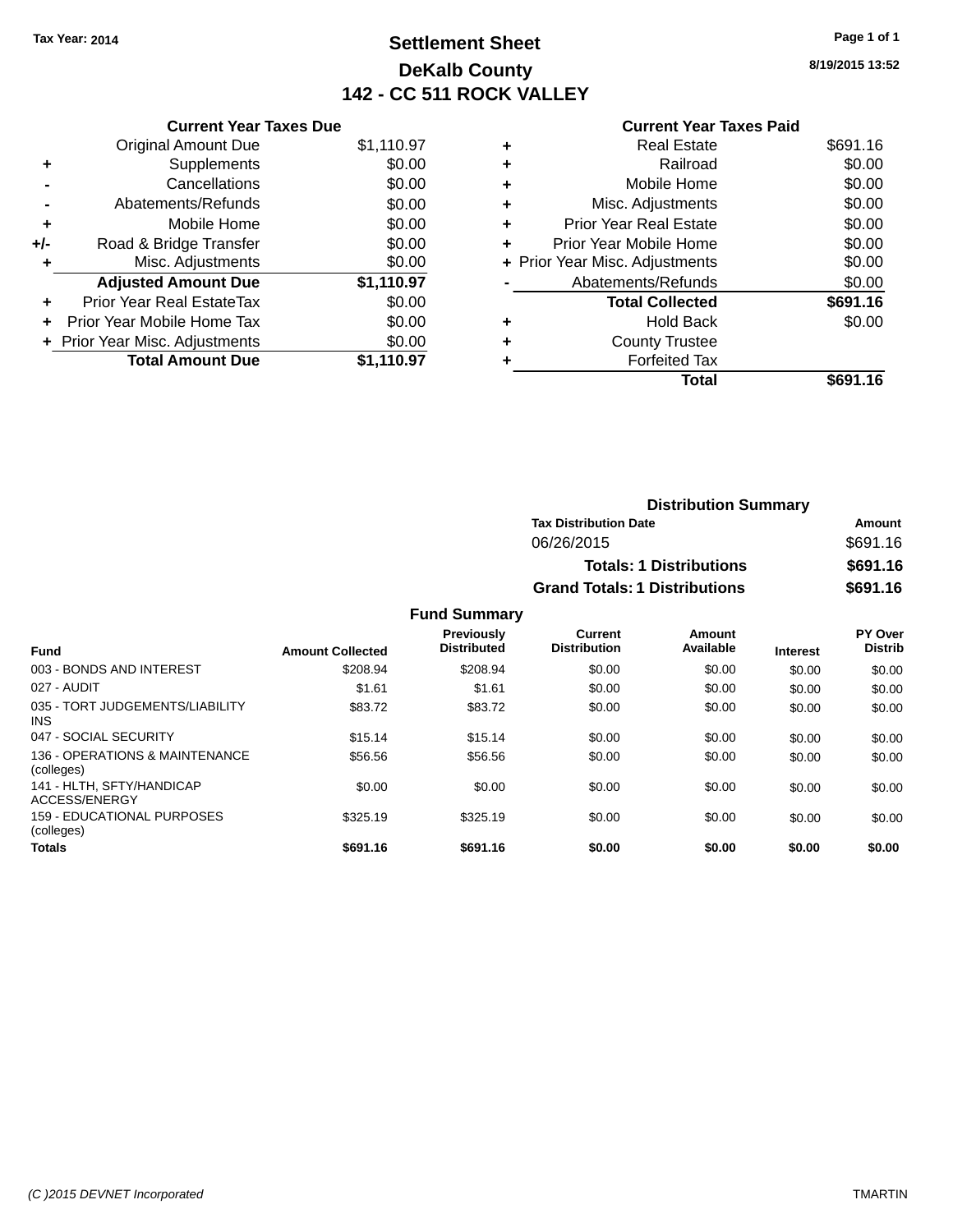## **Settlement Sheet Tax Year: 2014 Page 1 of 1 DeKalb County 143 - CC 513 ILLINOIS VALLEY**

**8/19/2015 13:52**

#### **Current Year Taxes Paid**

|     | <b>Current Year Taxes Due</b>  |            |
|-----|--------------------------------|------------|
|     | <b>Original Amount Due</b>     | \$6,826.09 |
| ٠   | Supplements                    | \$0.00     |
|     | Cancellations                  | \$0.00     |
|     | Abatements/Refunds             | \$0.00     |
| ٠   | Mobile Home                    | \$0.00     |
| +/- | Road & Bridge Transfer         | \$0.00     |
| ٠   | Misc. Adjustments              | \$0.00     |
|     | <b>Adjusted Amount Due</b>     | \$6,826.09 |
| ÷   | Prior Year Real EstateTax      | \$0.00     |
| ÷   | Prior Year Mobile Home Tax     | \$0.00     |
|     | + Prior Year Misc. Adjustments | \$0.00     |
|     | <b>Total Amount Due</b>        | \$6.826.09 |

| ٠ | <b>Real Estate</b>             | \$3,843.12 |
|---|--------------------------------|------------|
| ٠ | Railroad                       | \$222.64   |
| ٠ | Mobile Home                    | \$0.00     |
| ٠ | Misc. Adjustments              | \$0.00     |
| ٠ | Prior Year Real Estate         | \$0.00     |
| ٠ | Prior Year Mobile Home         | \$0.00     |
|   | + Prior Year Misc. Adjustments | \$0.00     |
|   | Abatements/Refunds             | \$0.00     |
|   | <b>Total Collected</b>         | \$4,065.76 |
| ٠ | <b>Hold Back</b>               | \$0.00     |
| ٠ | <b>County Trustee</b>          |            |
| ٠ | <b>Forfeited Tax</b>           |            |
|   | Total                          | \$4,065.76 |
|   |                                |            |

| <b>Distribution Summary</b>          |            |  |  |
|--------------------------------------|------------|--|--|
| <b>Tax Distribution Date</b>         | Amount     |  |  |
| 05/28/2015                           | \$1,022.16 |  |  |
| 06/26/2015                           | \$2,793.47 |  |  |
| 08/21/2015                           | \$250.13   |  |  |
| <b>Totals: 3 Distributions</b>       | \$4,065.76 |  |  |
| <b>Grand Totals: 3 Distributions</b> | \$4,065.76 |  |  |

| <b>Fund</b>                                      | <b>Amount Collected</b> | <b>Previously</b><br><b>Distributed</b> | Current<br><b>Distribution</b> | Amount<br>Available | <b>Interest</b> | <b>PY Over</b><br><b>Distrib</b> |
|--------------------------------------------------|-------------------------|-----------------------------------------|--------------------------------|---------------------|-----------------|----------------------------------|
| 003 - BONDS AND INTEREST                         | \$469.17                | \$440.31                                | \$28.86                        | \$0.00              | \$0.00          | \$0.00                           |
| 027 - AUDIT                                      | \$13.81                 | \$12.96                                 | \$0.85                         | \$0.00              | \$0.00          | \$0.00                           |
| 047 - SOCIAL SECURITY                            | \$99.00                 | \$92.91                                 | \$6.09                         | \$0.00              | \$0.00          | \$0.00                           |
| 136 - OPERATIONS & MAINTENANCE<br>(colleges)     | \$438.07                | \$411.12                                | \$26.95                        | \$0.00              | \$0.00          | \$0.00                           |
| 141 - HLTH, SFTY/HANDICAP<br>ACCESS/ENERGY       | \$547.60                | \$513.91                                | \$33.69                        | \$0.00              | \$0.00          | \$0.00                           |
| 149 - STATEWIDE AVERAGE<br><b>ADDITIONAL TAX</b> | \$1.074.37              | \$1,008.27                              | \$66.10                        | \$0.00              | \$0.00          | \$0.00                           |
| 159 - EDUCATIONAL PURPOSES<br>(colleges)         | \$1,423.74              | \$1,336.15                              | \$87.59                        | \$0.00              | \$0.00          | \$0.00                           |
| Totals                                           | \$4,065.76              | \$3.815.63                              | \$250.13                       | \$0.00              | \$0.00          | \$0.00                           |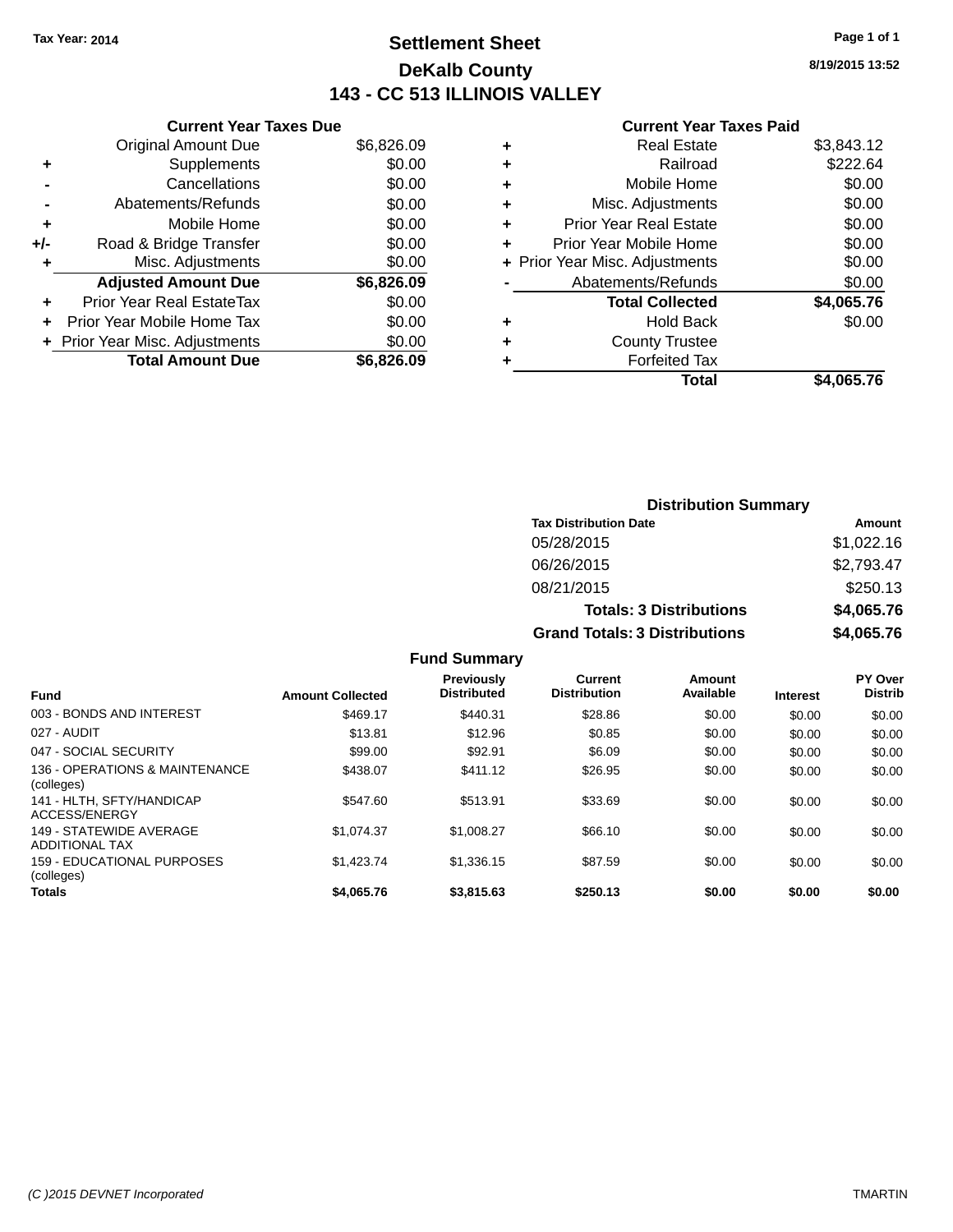## **Settlement Sheet Tax Year: 2014 Page 1 of 1 DeKalb County 144 - CC 516 WAUBONSEE**

**8/19/2015 13:52**

#### **Current Year Taxes Paid**

|   | Total                          | \$1,052,637.39 |
|---|--------------------------------|----------------|
|   | <b>Forfeited Tax</b>           |                |
| ٠ | <b>County Trustee</b>          |                |
| ٠ | <b>Hold Back</b>               | \$0.00         |
|   | <b>Total Collected</b>         | \$1,052,637.39 |
|   | Abatements/Refunds             | \$1.45         |
|   | + Prior Year Misc. Adjustments | \$12.03        |
| ٠ | Prior Year Mobile Home         | \$0.00         |
| ٠ | <b>Prior Year Real Estate</b>  | (\$115.12)     |
| ٠ | Misc. Adjustments              | \$161.77       |
| ٠ | Mobile Home                    | \$0.00         |
| ٠ | Railroad                       | \$15,039.85    |
| ٠ | <b>Real Estate</b>             | \$1,037,540.31 |
|   |                                |                |

|     | <b>Current Year Taxes Due</b>    |                |  |
|-----|----------------------------------|----------------|--|
|     | <b>Original Amount Due</b>       | \$1,703,264.46 |  |
| ٠   | Supplements                      | \$10,408.26    |  |
|     | Cancellations                    | \$12,116.62    |  |
|     | Abatements/Refunds               | \$1.45         |  |
| ٠   | Mobile Home                      | \$0.00         |  |
| +/- | Road & Bridge Transfer           | \$0.00         |  |
| ٠   | Misc. Adjustments                | \$161.77       |  |
|     | <b>Adjusted Amount Due</b>       | \$1,701,716.42 |  |
|     | <b>Prior Year Real EstateTax</b> | (\$115.12)     |  |
|     | Prior Year Mobile Home Tax       | \$0.00         |  |
|     | + Prior Year Misc. Adjustments   | \$12.03        |  |
|     | <b>Total Amount Due</b>          | \$1,701,613.33 |  |

| <b>Distribution Summary</b>          |                |  |  |  |
|--------------------------------------|----------------|--|--|--|
| <b>Tax Distribution Date</b>         | Amount         |  |  |  |
| 05/28/2015                           | \$189,886.95   |  |  |  |
| 06/26/2015                           | \$734,844.32   |  |  |  |
| 07/24/2015                           | \$18,488.18    |  |  |  |
| 08/21/2015                           | \$109,417.94   |  |  |  |
| <b>Totals: 4 Distributions</b>       | \$1,052,637.39 |  |  |  |
| <b>Grand Totals: 4 Distributions</b> | \$1,052,637.39 |  |  |  |

|                                                 |                         | <b>Fund Summary</b>                     |                                |                     |                 |                                  |
|-------------------------------------------------|-------------------------|-----------------------------------------|--------------------------------|---------------------|-----------------|----------------------------------|
| <b>Fund</b>                                     | <b>Amount Collected</b> | <b>Previously</b><br><b>Distributed</b> | Current<br><b>Distribution</b> | Amount<br>Available | <b>Interest</b> | <b>PY Over</b><br><b>Distrib</b> |
| 003 - BONDS AND INTEREST                        | \$159,630.40            | \$143,037,36                            | \$16,593.04                    | \$0.00              | \$0.00          | \$0.00                           |
| 027 - AUDIT                                     | \$1,742.10              | \$1.561.02                              | \$181.08                       | \$0.00              | \$0.00          | \$0.00                           |
| 035 - TORT JUDGEMENTS/LIABILITY<br>INS.         | \$24.033.81             | \$21.535.59                             | \$2,498.22                     | \$0.00              | \$0.00          | \$0.00                           |
| 136 - OPERATIONS & MAINTENANCE<br>(colleges)    | \$153,913.48            | \$137.914.72                            | \$15,998.76                    | \$0.00              | \$0.00          | \$0.00                           |
| <b>159 - EDUCATIONAL PURPOSES</b><br>(colleges) | \$713.317.60            | \$639,170.76                            | \$74.146.84                    | \$0.00              | \$0.00          | \$0.00                           |
| Totals                                          | \$1,052,637.39          | \$943.219.45                            | \$109,417.94                   | \$0.00              | \$0.00          | \$0.00                           |
|                                                 |                         | <b>Miscellaneous Adjustment Detail</b>  |                                |                     |                 |                                  |

| Year Source             | <b>Account Type</b>  | <b>Amount Adjustment Description</b>                    |
|-------------------------|----------------------|---------------------------------------------------------|
| 2013 RE - Real Estate   | Back Tax Collected   | \$12.03 TRUSTEE SALE 19-25-252-014 by TBA               |
| 2014 RE - Real Estate   | Paymt In Lieu of Tax | \$54.42 HOUSING AUTHORITY SUNSET VIEW APARTMENTS by TBA |
| 2014 RE - Real Estate   | Back Tax Collected   | \$107.35 DOBSON REDEMPTION 19-26-481-012 by TBA         |
| <b>Totals 3 entries</b> |                      | \$173.80                                                |
|                         |                      | <b>Abatement Detail</b>                                 |

| Year Source                        | <b>Account Type</b> |        | <b>Amount Adjustment Description</b>             |
|------------------------------------|---------------------|--------|--------------------------------------------------|
| 2014 RE - Real Estate RE Abatement |                     |        | \$1.45 PTAB INTEREST REFUND 19-27-427-021 by TBA |
| <b>Totals 1 entries</b>            |                     | \$1.45 |                                                  |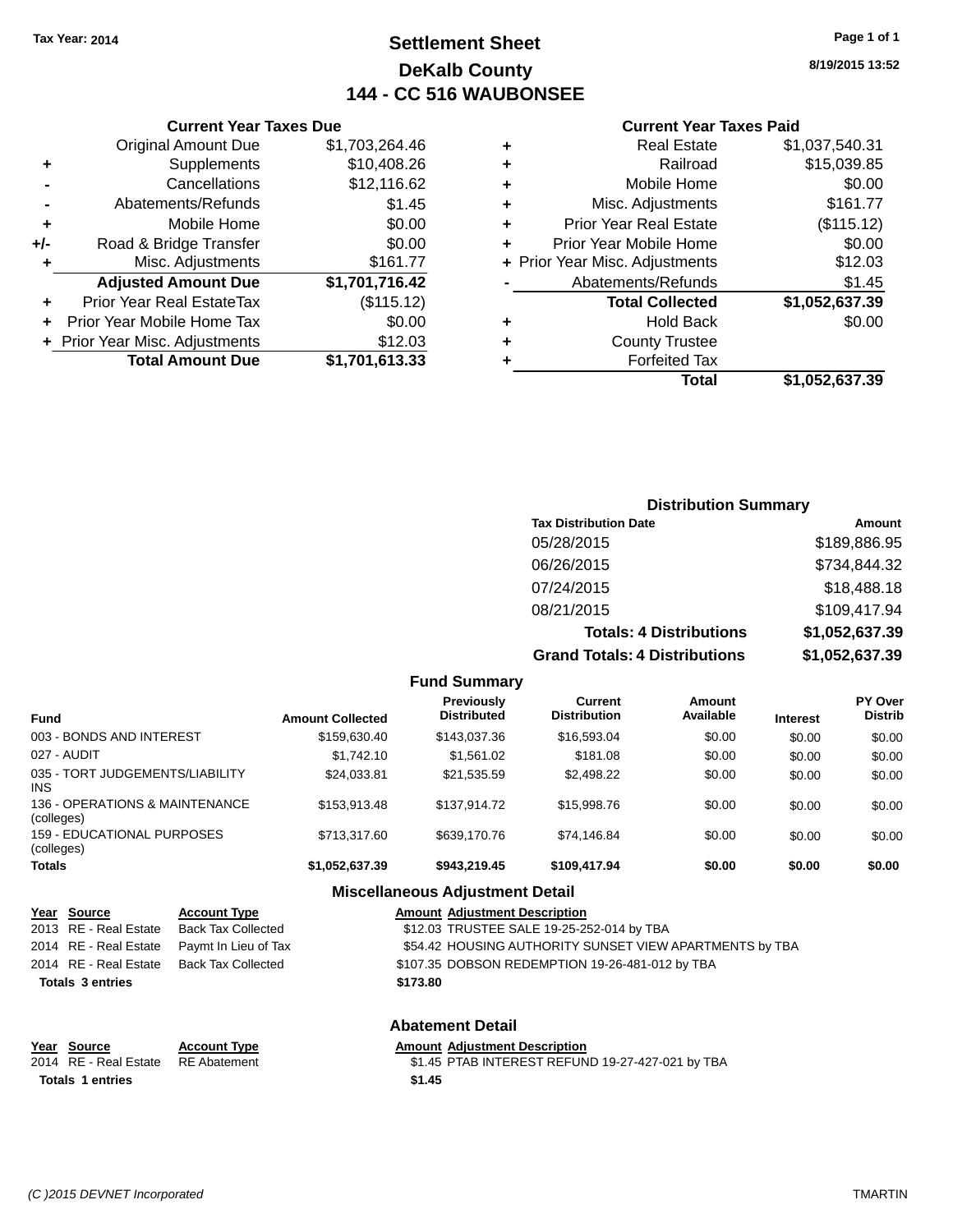## **Settlement Sheet Tax Year: 2014 Page 1 of 2 DeKalb County 145 - CC 523 KISHWAUKEE**

**8/19/2015 13:52**

#### **Current Year Taxes Paid**

|                                | \$5,915,214.27                          |
|--------------------------------|-----------------------------------------|
| Railroad                       | \$48,397.43                             |
| Mobile Home                    | \$0.00                                  |
|                                | \$2,202.14                              |
| <b>Prior Year Real Estate</b>  | (\$1,089.27)                            |
| Prior Year Mobile Home         | \$0.00                                  |
| + Prior Year Misc. Adjustments | \$807.67                                |
| Abatements/Refunds             | \$19.64                                 |
| <b>Total Collected</b>         | \$5,965,512.60                          |
| <b>Hold Back</b>               | \$0.00                                  |
| <b>County Trustee</b>          |                                         |
| <b>Forfeited Tax</b>           |                                         |
| Total                          | \$5,965,512.60                          |
|                                | <b>Real Estate</b><br>Misc. Adjustments |

|     | <b>Current Year Taxes Due</b>  |                 |
|-----|--------------------------------|-----------------|
|     | <b>Original Amount Due</b>     | \$10,031,144.05 |
| ٠   | Supplements                    | \$128,083.20    |
|     | Cancellations                  | \$172,011.16    |
|     | Abatements/Refunds             | \$19.64         |
| ٠   | Mobile Home                    | \$0.00          |
| +/- | Road & Bridge Transfer         | \$0.00          |
| ٠   | Misc. Adjustments              | \$2,202.14      |
|     | <b>Adjusted Amount Due</b>     | \$9,989,398.59  |
| ٠   | Prior Year Real EstateTax      | (\$1,089.27)    |
|     | Prior Year Mobile Home Tax     | \$0.00          |
|     | + Prior Year Misc. Adjustments | \$807.67        |
|     | <b>Total Amount Due</b>        | \$9,989,116.99  |

### **Distribution Summary**

| <b>Tax Distribution Date</b>         | Amount         |
|--------------------------------------|----------------|
| 05/28/2015                           | \$899,873.96   |
| 06/26/2015                           | \$4,344,345.56 |
| 07/24/2015                           | \$94,803.86    |
| 08/21/2015                           | \$626,489.22   |
| <b>Totals: 4 Distributions</b>       | \$5,965,512.60 |
| <b>Grand Totals: 4 Distributions</b> | \$5,965,512.60 |

|                                                 |                         | <b>Fund Summary</b>                     |                                |                     |                 |                           |
|-------------------------------------------------|-------------------------|-----------------------------------------|--------------------------------|---------------------|-----------------|---------------------------|
| <b>Fund</b>                                     | <b>Amount Collected</b> | <b>Previously</b><br><b>Distributed</b> | Current<br><b>Distribution</b> | Amount<br>Available | <b>Interest</b> | PY Over<br><b>Distrib</b> |
| 003 - BONDS AND INTEREST                        | \$1,965,332.18          | \$1,758,935.91                          | \$206,396.27                   | \$0.00              | \$0.00          | \$0.00                    |
| 027 - AUDIT                                     | \$34.504.55             | \$30,880.94                             | \$3,623.61                     | \$0.00              | \$0.00          | \$0.00                    |
| 035 - TORT JUDGEMENTS/LIABILITY<br>INS.         | \$570.470.03            | \$510,560.12                            | \$59.909.91                    | \$0.00              | \$0.00          | \$0.00                    |
| 047 - SOCIAL SECURITY                           | \$109,204.67            | \$97,736.17                             | \$11,468.50                    | \$0.00              | \$0.00          | \$0.00                    |
| 136 - OPERATIONS & MAINTENANCE<br>(colleges)    | \$628,090.92            | \$562,129.76                            | \$65,961.16                    | \$0.00              | \$0.00          | \$0.00                    |
| 141 - HLTH/SFTY/HANDICAP<br>ACCESS/ENERGY       | \$354.912.21            | \$317.639.86                            | \$37.272.35                    | \$0.00              | \$0.00          | \$0.00                    |
| <b>159 - EDUCATIONAL PURPOSES</b><br>(colleges) | \$2,302,998.04          | \$2.061.140.62                          | \$241.857.42                   | \$0.00              | \$0.00          | \$0.00                    |
| <b>Totals</b>                                   | \$5,965,512.60          | \$5,339,023.38                          | \$626,489.22                   | \$0.00              | \$0.00          | \$0.00                    |

| Year Source                  | <b>Account Type</b>       | <b>Amount Adjustment Description</b>                         |                |
|------------------------------|---------------------------|--------------------------------------------------------------|----------------|
| 2013 RE - Real Estate        | <b>Back Tax Collected</b> | \$2.21 SUMMIT ENCLAVE REDEMPTION 08-13-323-013 by TBA        |                |
| 2013 RE - Real Estate        | <b>Back Tax Collected</b> | \$69.95 MARSH REDEMPTION 03-31-231-008 by TBA                |                |
| 2013 RE - Real Estate        | <b>Back Tax Collected</b> | \$80.72 ABCXYZ LIVING TR REDEMPTION 03-31-235-006 by TBA     |                |
| 2013 RE - Real Estate        | <b>Back Tax Collected</b> | \$22.41 SIDDIQUI REDEMPTION 08-15-329-012 by TBA             |                |
| 2013 RE - Real Estate        | <b>Back Tax Collected</b> | \$75.59 RIVERMIST UNIT 5 LLC REDEMPTION 08-02-401-006 by TBA |                |
| 2013 RE - Real Estate        | <b>Back Tax Collected</b> | \$75.59 RIVERMIST UNIT 5 LLC REDEMPTION 08-02-401-007 by TBA |                |
| 2013 RE - Real Estate        | <b>Back Tax Collected</b> | \$75.59 RIVERMIST UNIT 5 LLC REDEMPTION 08-02-401-009 by TBA |                |
| 2013 RE - Real Estate        | <b>Back Tax Collected</b> | \$75.59 RIVERMIST UNIT 5 LLC REDEMPTION 08-02-401-010 by TBA |                |
| 2013 RE - Real Estate        | <b>Back Tax Collected</b> | \$75.59 RIVERMIST UNIT 5 LLC REDEMPTION 08-02-425-010 by TBA |                |
| 2013 RE - Real Estate        | <b>Back Tax Collected</b> | \$75.59 RIVERMIST UNIT 5 LLC REDEMPTION 08-02-425-012 by TBA |                |
| 2013 RE - Real Estate        | <b>Back Tax Collected</b> | \$53.66 STALEY REDEMPTION 09-29-251-051 by TBA               |                |
| 2013 RE - Real Estate        | <b>Back Tax Collected</b> | \$50.03 STALEY REDEMPTION 09-29-251-050 by TBA               |                |
| (C) 2015 DEVNET Incorporated |                           |                                                              | <b>TMARTIN</b> |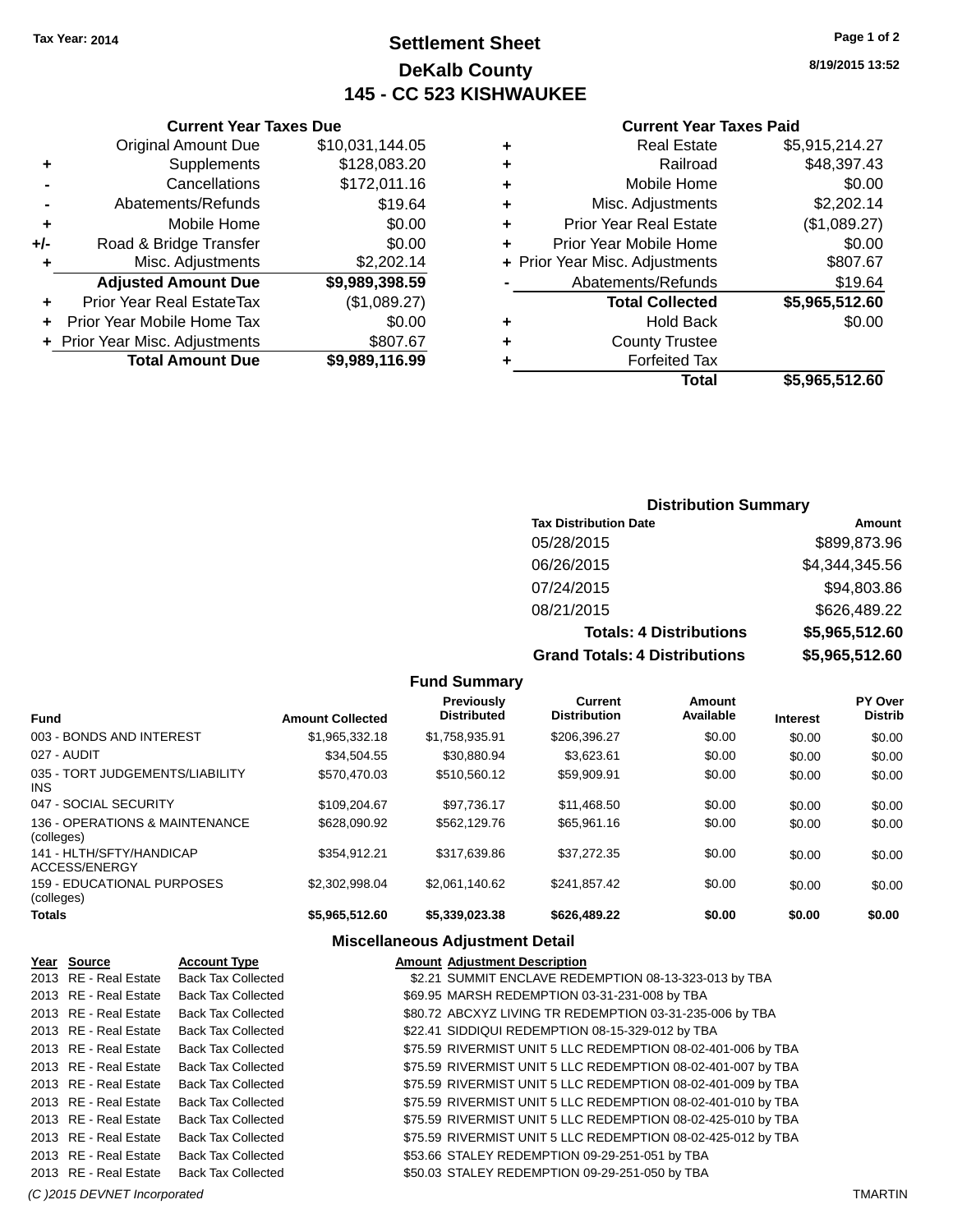## **Settlement Sheet Tax Year: 2014 Page 2 of 2 DeKalb County**

**Miscellaneous Adjustment Detail**

|      | Year Source              | Accou             |
|------|--------------------------|-------------------|
|      | 2013 RE - Real Estate    | Back 7            |
|      | 2013 RE - Real Estate    | Back <sup>-</sup> |
|      | 2013 RE - Real Estate    | Back <sup>-</sup> |
| 2013 | <b>RE</b> - Real Estate  | Back <sup>-</sup> |
| 2014 | RE - Real Estate         | Back <sup>-</sup> |
| 2014 | <b>RE</b> - Real Estate  | Back <sup>-</sup> |
| 2014 | <b>RE</b> - Real Estate  | Back <sup>-</sup> |
| 2014 | <b>RE</b> - Real Estate  | Paymt             |
|      | 2014 RE - Real Estate    | Paymt             |
|      | 2014 RE - Real Estate    | Paymt             |
|      | 2014 RE - Real Estate    | Back <sup>-</sup> |
|      | 2014 RE - Real Estate    | Back <sup>-</sup> |
|      | <b>Totals 24 entries</b> |                   |

**Totals \$19.64 7 entries**

**Amount Adjustment Description Amount Adjustment Description** Tax Collected **2013 S21.47 ORIX WILKINSON 2009 TAX 08-12-377-001 by TBA** Tax Collected **2013 S21.60 ORIX WILKINSON 2010 TAX 08-12-377-001 by TBA** Tax Collected **2014 S22.51 ORIX WILKINSON 2011 TAX 08-12-377-001 by TBA** Tax Collected **2013 SP.57 TRUSTEE SALE 08-14-207-024 by TBA** Tax Collected **2014 State State SALE 08-27-279-029 by TBA** Tax Collected **2014 REAL ESTATE STATE STATE STATE AREADOWS REDEMPTION 06-22-331-006 by TBA** Tax Collected **Estate State Set Estate SALE 08-27-279-027 by TBA** In Lieu of Tax  $$807.71$  HOUSING AUTHORITY by TBA In Lieu of Tax  $$636.90$  HOUSING AUTHORITY by TBA In Lieu of Tax  $$73.83$  HOUSING AUTHORITY SEQUOYA APARTMENTS by TBA Tax Collected **2014 SAL ESTATE STATE STATE STATE STATE ASSESS** THE STATE STATE STATE STATE STATE STATE STATE STA Tax Collected **2014 SALL AMCORE BANK REDEMPTION 02-24-476-009 by TBA Totals \$3,009.81 24 entries**

#### **Abatement Detail**

#### **Year Source Account Type Amount Adjustment Description** 2014 RE - Real Estate RE Abatement \$2.99 PTAB INTEREST REFUND 08-28-201-009 by TBA 2014 RE - Real Estate RE Abatement \$3.65 PTAB INTEREST REFUND 09-20-255-020 by TBA 2014 RE - Real Estate RE Abatement 66.10 PTAB INTEREST REFUND 03-19-461-008 by TBA 2014 RE - Real Estate RE Abatement \$1.74 PTAB INTEREST REFUND 08-13-102-007 by TBA 2014 RE - Real Estate RE Abatement \$2.04 PTAB INTEREST REFUND 08-13-102-008 by TBA

- 2014 RE Real Estate RE Abatement \$0.35 PTAB INTEREST REFUND 08-28-251-007 by TBA
- 2014 RE Real Estate RE Abatement \$2.77 PTAB INTEREST REFUND 09-20-256-013 by TBA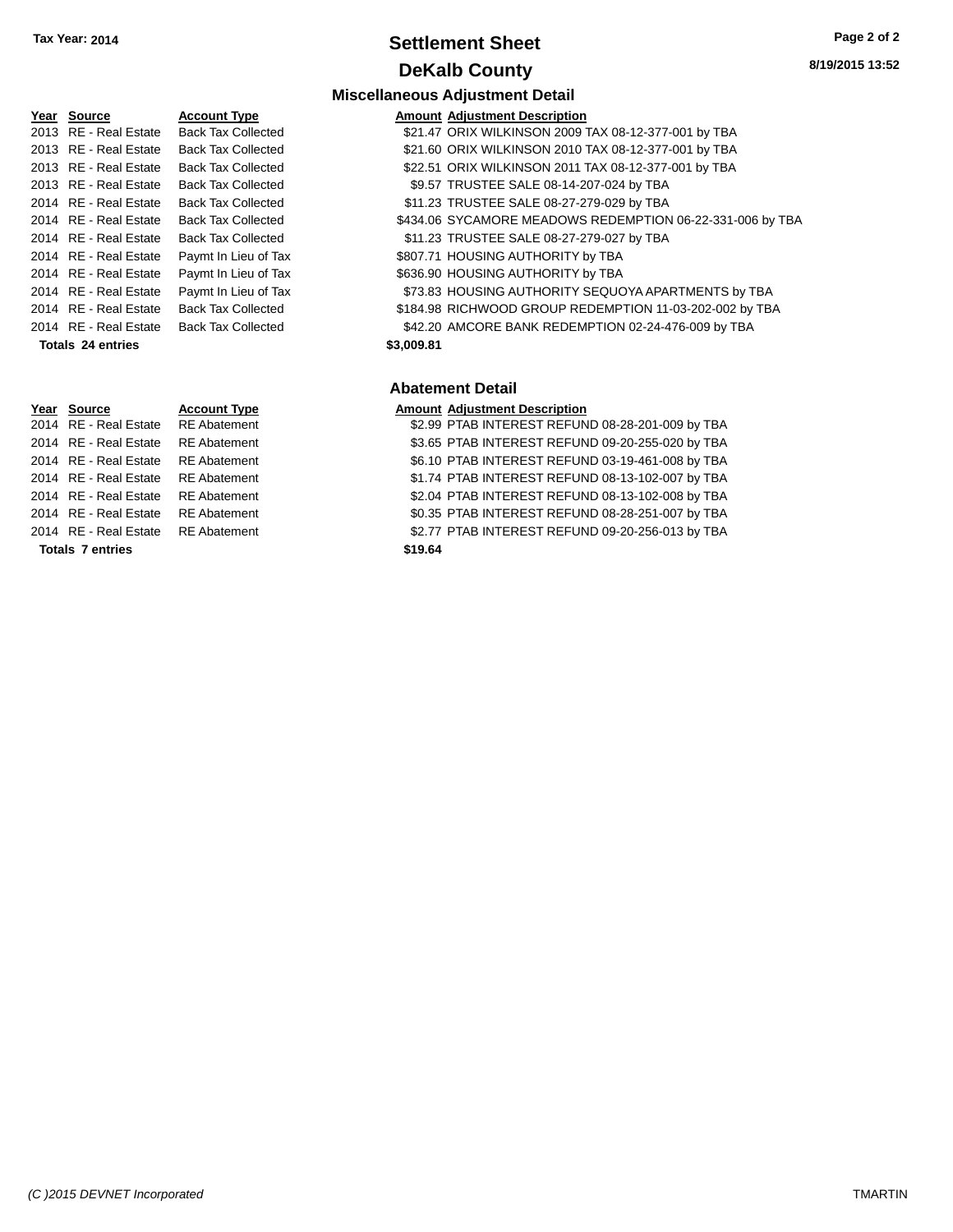## **Settlement Sheet Tax Year: 2014 Page 1 of 2 DeKalb County 150 - DE KALB SANITARY**

## **8/19/2015 13:52**

| <b>Current Year Taxes Paid</b> |  |  |  |
|--------------------------------|--|--|--|
|--------------------------------|--|--|--|

|   | Total                          | \$392.495.03 |
|---|--------------------------------|--------------|
|   | <b>Forfeited Tax</b>           |              |
| ٠ | <b>County Trustee</b>          |              |
| ٠ | <b>Hold Back</b>               | \$0.00       |
|   | <b>Total Collected</b>         | \$392,495.03 |
|   | Abatements/Refunds             | \$1.48       |
|   | + Prior Year Misc. Adjustments | \$105.70     |
| ÷ | Prior Year Mobile Home         | \$0.00       |
| ٠ | <b>Prior Year Real Estate</b>  | (\$501.90)   |
| ٠ | Misc. Adjustments              | \$211.73     |
| ٠ | Mobile Home                    | \$0.00       |
| ٠ | Railroad                       | \$1,019.08   |
|   | <b>Real Estate</b>             | \$391,661.90 |

| <b>Original Amount Due</b>     | \$678,535.88                  |
|--------------------------------|-------------------------------|
| Supplements                    | \$18,610.30                   |
| Cancellations                  | \$24,916.82                   |
| Abatements/Refunds             | \$1.48                        |
| Mobile Home                    | \$0.00                        |
| Road & Bridge Transfer         | \$0.00                        |
| Misc. Adjustments              | \$211.73                      |
| <b>Adjusted Amount Due</b>     | \$672,439.61                  |
| Prior Year Real EstateTax      | (\$501.90)                    |
| Prior Year Mobile Home Tax     | \$0.00                        |
| + Prior Year Misc. Adjustments | \$105.70                      |
| <b>Total Amount Due</b>        | \$672,043.41                  |
|                                | <b>Current Year Taxes Due</b> |

#### **Distribution Summary**

| <b>Tax Distribution Date</b>         | Amount       |
|--------------------------------------|--------------|
| 05/28/2015                           | \$57,628.01  |
| 06/26/2015                           | \$286,308.24 |
| 07/24/2015                           | \$5,230.18   |
| 08/21/2015                           | \$43,328.60  |
| <b>Totals: 4 Distributions</b>       | \$392,495.03 |
| <b>Grand Totals: 4 Distributions</b> | \$392,495.03 |

#### **Fund Summary**

| Fund                  | <b>Amount Collected</b> | <b>Previously</b><br><b>Distributed</b> | Current<br><b>Distribution</b> | Amount<br>Available | <b>Interest</b> | <b>PY Over</b><br><b>Distrib</b> |
|-----------------------|-------------------------|-----------------------------------------|--------------------------------|---------------------|-----------------|----------------------------------|
| 001 - CORPORATE       | \$131,342,20            | \$116,842,97                            | \$14,499.23                    | \$0.00              | \$0.00          | \$0.00                           |
| 005 - I. M. R. F.     | \$81.283.37             | \$72.310.27                             | \$8,973.10                     | \$0.00              | \$0.00          | \$0.00                           |
| 027 - AUDIT           | \$11.544.04             | \$10.269.67                             | \$1.274.37                     | \$0.00              | \$0.00          | \$0.00                           |
| 045 - PUBLIC BENEFIT  | \$117,315,19            | \$104.364.45                            | \$12,950.74                    | \$0.00              | \$0.00          | \$0.00                           |
| 047 - SOCIAL SECURITY | \$51,010.23             | \$45,379.07                             | \$5,631.16                     | \$0.00              | \$0.00          | \$0.00                           |
| <b>Totals</b>         | \$392,495.03            | \$349,166,43                            | \$43,328.60                    | \$0.00              | \$0.00          | \$0.00                           |

| Year Source           | <b>Account Type</b>       | <b>Amount Adiustment Description</b>                         |
|-----------------------|---------------------------|--------------------------------------------------------------|
| 2013 RE - Real Estate | <b>Back Tax Collected</b> | \$0.42 SUMMIT ENCLAVE REDEMPTION 08-13-323-013 by TBA        |
| 2013 RE - Real Estate | <b>Back Tax Collected</b> | \$4.28 SIDDIQUI REDEMPTION 08-15-329-012 by TBA              |
| 2013 RE - Real Estate | <b>Back Tax Collected</b> | \$14.44 RIVERMIST UNIT 5 LLC REDEMPTION 08-02-401-006 by TBA |
| 2013 RE - Real Estate | <b>Back Tax Collected</b> | \$14.44 RIVERMIST UNIT 5 LLC REDEMPTION 08-02-401-007 by TBA |
| 2013 RE - Real Estate | <b>Back Tax Collected</b> | \$14.44 RIVERMIST UNIT 5 LLC REDEMPTION 08-02-401-009 by TBA |
| 2013 RE - Real Estate | <b>Back Tax Collected</b> | \$14.44 RIVERMIST UNIT 5 LLC REDEMPTION 08-02-401-010 by TBA |
| 2013 RE - Real Estate | <b>Back Tax Collected</b> | \$14.44 RIVERMIST UNIT 5 LLC REDEMPTION 08-02-425-010 by TBA |
| 2013 RE - Real Estate | <b>Back Tax Collected</b> | \$14.44 RIVERMIST UNIT 5 LLC REDEMPTION 08-02-425-012 by TBA |
| 2013 RE - Real Estate | <b>Back Tax Collected</b> | \$4.10 ORIX WILKINSON 2009 TAX 08-12-377-001 by TBA          |
| 2013 RE - Real Estate | <b>Back Tax Collected</b> | \$4.13 ORIX WILKINSON 2010 TAX 08-12-377-001 by TBA          |
| 2013 RE - Real Estate | <b>Back Tax Collected</b> | \$4.30 ORIX WILKINSON 2011 TAX 08-12-377-001 by TBA          |
| 2013 RE - Real Estate | <b>Back Tax Collected</b> | \$1.83 TRUSTEE SALE 08-14-207-024 by TBA                     |
| 2014 RE - Real Estate | <b>Back Tax Collected</b> | \$2.34 TRUSTEE SALE 08-27-279-029 by TBA                     |
| 2014 RE - Real Estate | <b>Back Tax Collected</b> | \$2.34 TRUSTEE SALE 08-27-279-027 by TBA                     |
| 2014 RE - Real Estate | Paymt In Lieu of Tax      | \$168.47 HOUSING AUTHORITY by TBA                            |
|                       |                           |                                                              |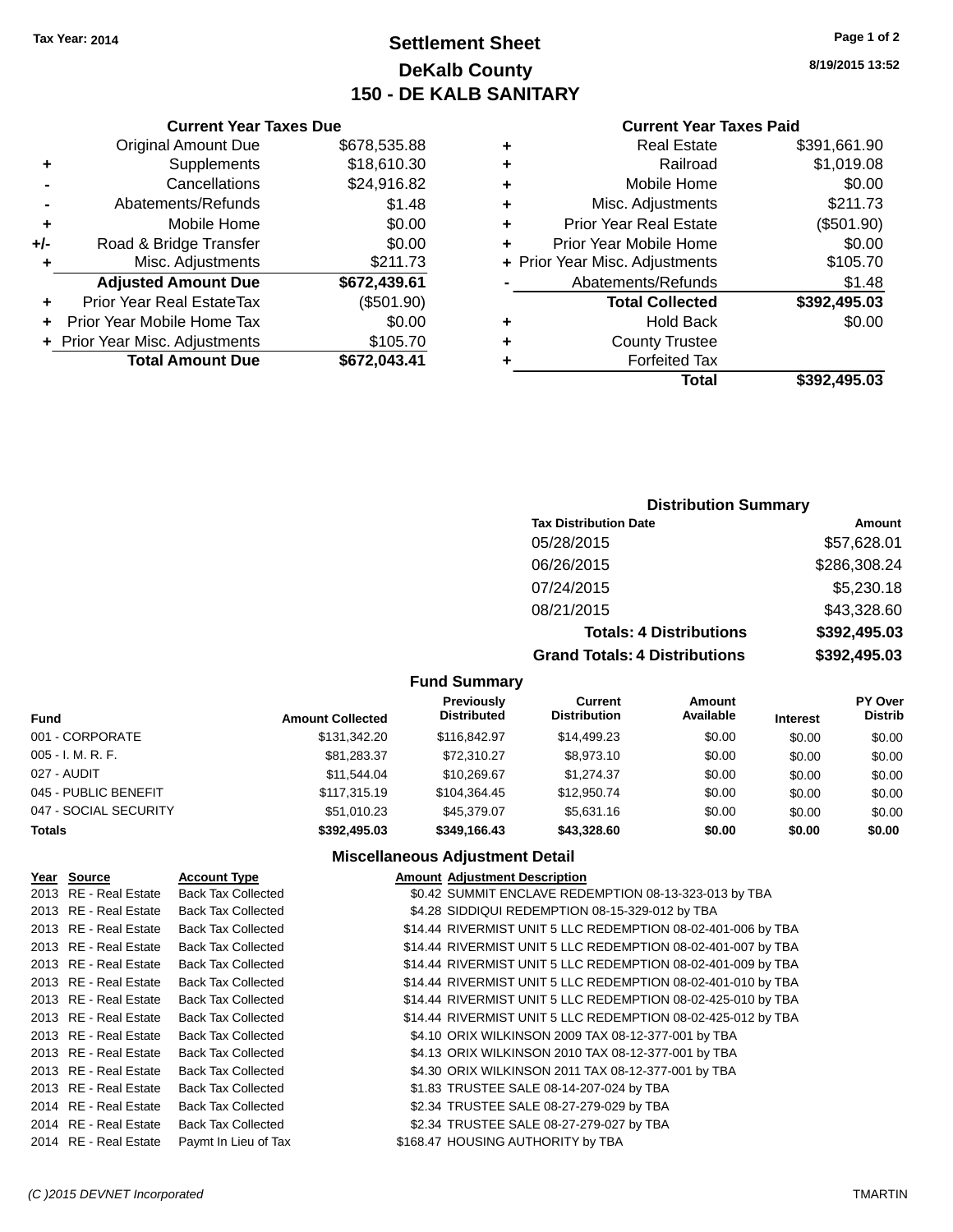# **Settlement Sheet Tax Year: 2014 Page 2 of 2**

### **DeKalb County**

## **8/19/2015 13:52**

#### **Miscellaneous Adjustment Detail**

## **Year** Source **Account Type Aggle 2016** Amount Adjustment Description

**Totals \$317.43 16 entries**

## 2014 RE - Real Estate Back Tax Collected \$38.58 RICHWOOD GROUP REDEMPTION 11-03-202-002 by TBA

**Totals \$1.48 4 entries**

### **Abatement Detail**

#### **Year Source Account Type Account Type Amount Adjustment Description**

2014 RE - Real Estate RE Abatement \$0.62 PTAB INTEREST REFUND 08-28-201-009 by TBA 2014 RE - Real Estate RE Abatement \$0.36 PTAB INTEREST REFUND 08-13-102-007 by TBA 2014 RE - Real Estate RE Abatement \$0.43 PTAB INTEREST REFUND 08-13-102-008 by TBA 2014 RE - Real Estate RE Abatement \$0.07 PTAB INTEREST REFUND 08-28-251-007 by TBA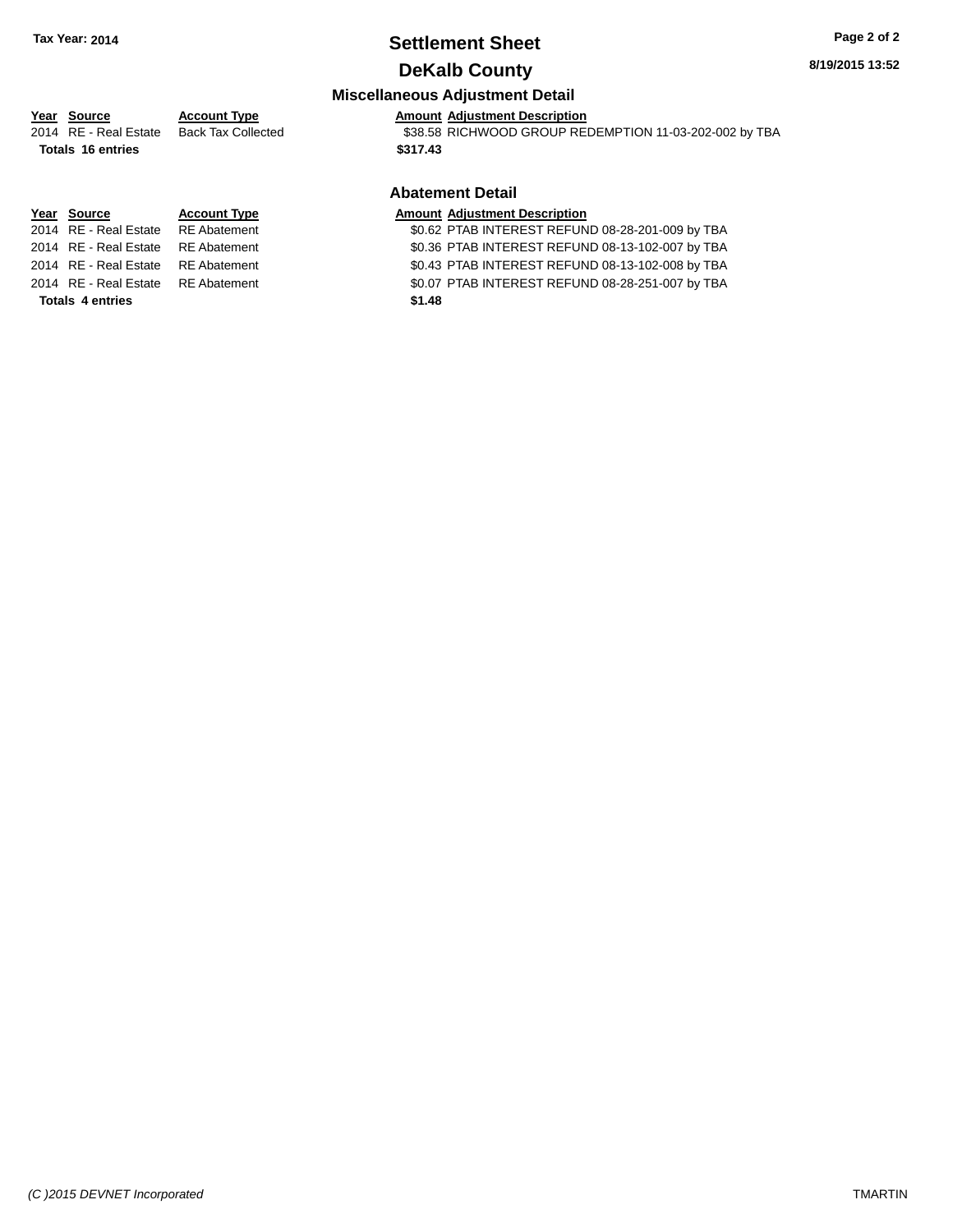## **Settlement Sheet Tax Year: 2014 Page 1 of 1 DeKalb County 151 - FAIRDALE STREET LIGHT**

**8/19/2015 13:52**

#### **Current Year Taxes Paid**

|     | <b>Current Year Taxes Due</b>  |            |   |
|-----|--------------------------------|------------|---|
|     | <b>Original Amount Due</b>     | \$3,670.70 | ٠ |
| ٠   | Supplements                    | \$104.68   | ٠ |
|     | Cancellations                  | \$110.83   | ÷ |
|     | Abatements/Refunds             | \$0.00     | ٠ |
|     | Mobile Home                    | \$0.00     | ÷ |
| +/- | Road & Bridge Transfer         | \$0.00     | ÷ |
|     | Misc. Adjustments              | \$0.00     |   |
|     | <b>Adjusted Amount Due</b>     | \$3,664.55 |   |
|     | Prior Year Real EstateTax      | \$22.96    |   |
|     | Prior Year Mobile Home Tax     | \$0.00     | ٠ |
|     | + Prior Year Misc. Adjustments | \$0.00     | ٠ |
|     | <b>Total Amount Due</b>        | \$3,687.51 |   |
|     |                                |            |   |

| ٠ | <b>Real Estate</b>             | \$2,165.72 |
|---|--------------------------------|------------|
| ٠ | Railroad                       | \$0.00     |
| ٠ | Mobile Home                    | \$0.00     |
| ٠ | Misc. Adjustments              | \$0.00     |
| ٠ | <b>Prior Year Real Estate</b>  | \$22.96    |
| ٠ | Prior Year Mobile Home         | \$0.00     |
|   | + Prior Year Misc. Adjustments | \$0.00     |
|   | Abatements/Refunds             | \$0.00     |
|   | <b>Total Collected</b>         | \$2,188.68 |
| ٠ | <b>Hold Back</b>               | \$0.00     |
| ٠ | <b>County Trustee</b>          |            |
| ٠ | <b>Forfeited Tax</b>           |            |
|   | Total                          | \$2.188.68 |
|   |                                |            |

|                 |                         |                                  |                                       | <b>Distribution Summary</b>    |                 |                                  |
|-----------------|-------------------------|----------------------------------|---------------------------------------|--------------------------------|-----------------|----------------------------------|
|                 |                         |                                  | <b>Tax Distribution Date</b>          |                                |                 | <b>Amount</b>                    |
|                 |                         |                                  | 05/28/2015                            |                                |                 | \$607.69                         |
|                 |                         |                                  | 06/26/2015                            |                                |                 | \$1,166.78                       |
|                 |                         |                                  | 07/24/2015                            |                                |                 | \$44.94                          |
|                 |                         |                                  | 08/21/2015                            |                                |                 | \$369.27                         |
|                 |                         |                                  |                                       | <b>Totals: 4 Distributions</b> |                 | \$2,188.68                       |
|                 |                         |                                  | <b>Grand Totals: 4 Distributions</b>  |                                |                 | \$2,188.68                       |
|                 |                         | <b>Fund Summary</b>              |                                       |                                |                 |                                  |
| <b>Fund</b>     | <b>Amount Collected</b> | Previously<br><b>Distributed</b> | <b>Current</b><br><b>Distribution</b> | Amount<br>Available            | <b>Interest</b> | <b>PY Over</b><br><b>Distrib</b> |
| 001 - CORPORATE | \$2,188.68              | \$1,819.41                       | \$369.27                              | \$0.00                         | \$0.00          | \$0.00                           |
| <b>Totals</b>   | \$2,188.68              | \$1,819.41                       | \$369.27                              | \$0.00                         | \$0.00          | \$0.00                           |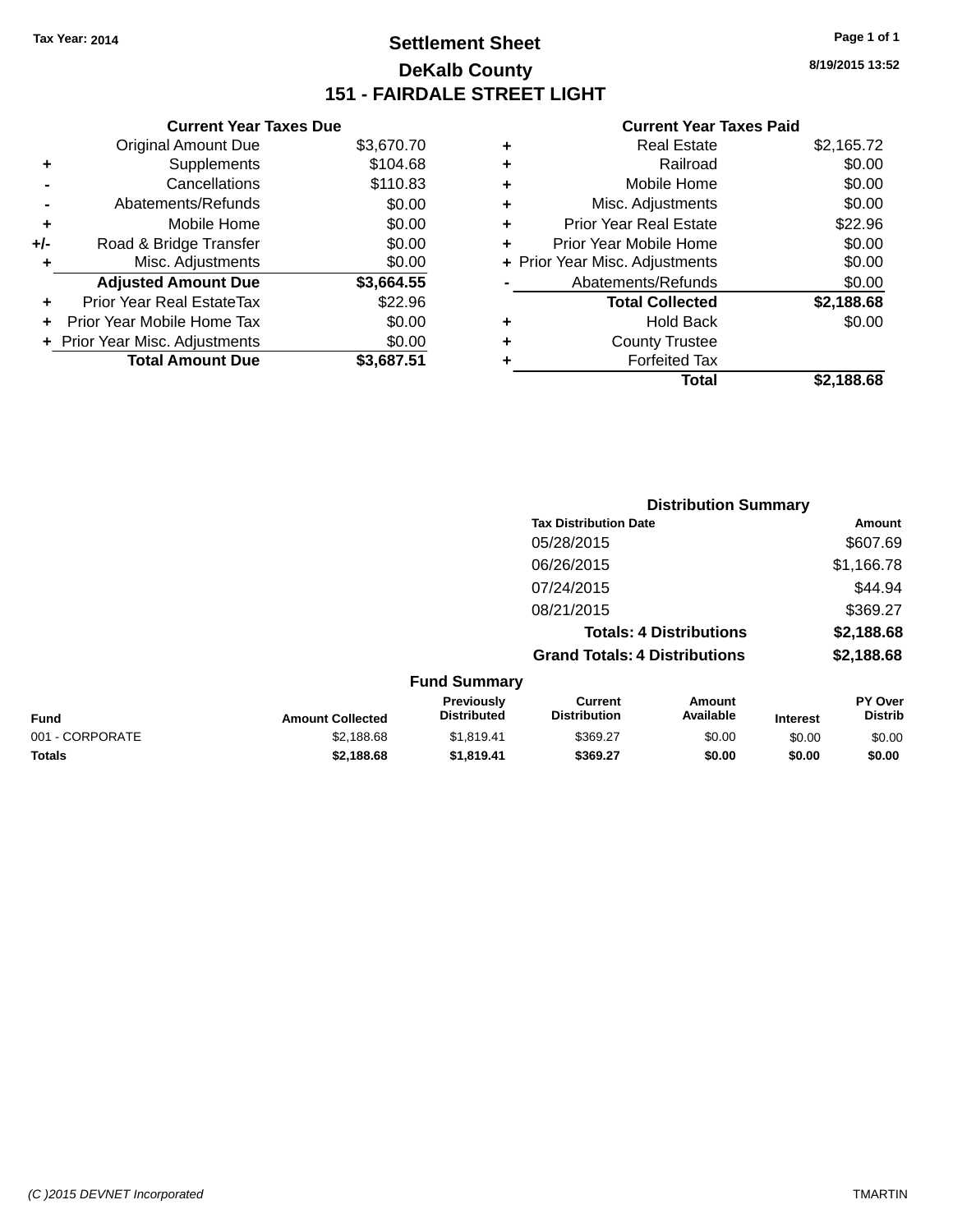## **Settlement Sheet Tax Year: 2014 Page 1 of 1 DeKalb County 152 - AFTON-PIERCE MULTI TWP**

**8/19/2015 13:52**

#### **Current Year Taxes Paid**

|     | <b>Current Year Taxes Due</b>  |             |  |
|-----|--------------------------------|-------------|--|
|     | <b>Original Amount Due</b>     | \$24,868.99 |  |
| ٠   | Supplements                    | \$242.26    |  |
|     | Cancellations                  | \$268.88    |  |
|     | Abatements/Refunds             | \$0.00      |  |
| ٠   | Mobile Home                    | \$0.00      |  |
| +/- | Road & Bridge Transfer         | \$0.00      |  |
|     | Misc. Adjustments              | \$11.91     |  |
|     | <b>Adjusted Amount Due</b>     | \$24,854.28 |  |
|     | Prior Year Real EstateTax      | \$0.00      |  |
|     | Prior Year Mobile Home Tax     | \$0.00      |  |
|     | + Prior Year Misc. Adjustments | \$0.00      |  |
|     | <b>Total Amount Due</b>        | \$24.854.28 |  |
|     |                                |             |  |

| ٠ | <b>Real Estate</b>             | \$14,818.82 |
|---|--------------------------------|-------------|
| ٠ | Railroad                       | \$168.19    |
| ٠ | Mobile Home                    | \$0.00      |
| ٠ | Misc. Adjustments              | \$11.91     |
| ٠ | <b>Prior Year Real Estate</b>  | \$0.00      |
| ٠ | Prior Year Mobile Home         | \$0.00      |
|   | + Prior Year Misc. Adjustments | \$0.00      |
|   | Abatements/Refunds             | \$0.00      |
|   | <b>Total Collected</b>         | \$14,998.92 |
| ٠ | <b>Hold Back</b>               | \$0.00      |
| ٠ | <b>County Trustee</b>          |             |
| ٠ | <b>Forfeited Tax</b>           |             |
|   | Total                          | \$14,998.92 |
|   |                                |             |

|                                         |                     |                         |                                         |                                       | <b>Distribution Summary</b>    |                 |                           |
|-----------------------------------------|---------------------|-------------------------|-----------------------------------------|---------------------------------------|--------------------------------|-----------------|---------------------------|
|                                         |                     |                         |                                         | <b>Tax Distribution Date</b>          |                                |                 | <b>Amount</b>             |
|                                         |                     |                         |                                         | 05/28/2015                            |                                |                 | \$2,517.61                |
|                                         |                     |                         |                                         | 06/26/2015                            |                                |                 | \$11,241.96               |
|                                         |                     |                         |                                         | 07/24/2015                            |                                |                 | \$254.25                  |
|                                         |                     |                         |                                         | 08/21/2015                            |                                |                 | \$985.10                  |
|                                         |                     |                         |                                         |                                       | <b>Totals: 4 Distributions</b> |                 | \$14,998.92               |
|                                         |                     |                         |                                         | <b>Grand Totals: 4 Distributions</b>  |                                |                 | \$14,998.92               |
|                                         |                     |                         | <b>Fund Summary</b>                     |                                       |                                |                 |                           |
| <b>Fund</b>                             |                     | <b>Amount Collected</b> | <b>Previously</b><br><b>Distributed</b> | <b>Current</b><br><b>Distribution</b> | <b>Amount</b><br>Available     | <b>Interest</b> | PY Over<br><b>Distrib</b> |
| 147 - ASSESSING PURPOSES<br>(multi-twp) |                     | \$14,998.92             | \$14,013.82                             | \$985.10                              | \$0.00                         | \$0.00          | \$0.00                    |
| <b>Totals</b>                           |                     | \$14,998.92             | \$14,013.82                             | \$985.10                              | \$0.00                         | \$0.00          | \$0.00                    |
|                                         |                     |                         | <b>Miscellaneous Adjustment Detail</b>  |                                       |                                |                 |                           |
| Year Source                             | <b>Account Type</b> |                         | <b>Amount Adiustment Description</b>    |                                       |                                |                 |                           |

**<u>Pear</u> Source Account Type</u><br>2014 RE - Real Estate Back Tax Collected Totals 1 entries** \$11.91

\$11.91 RICHWOOD GROUP REDEMPTION 11-03-202-002 by TBA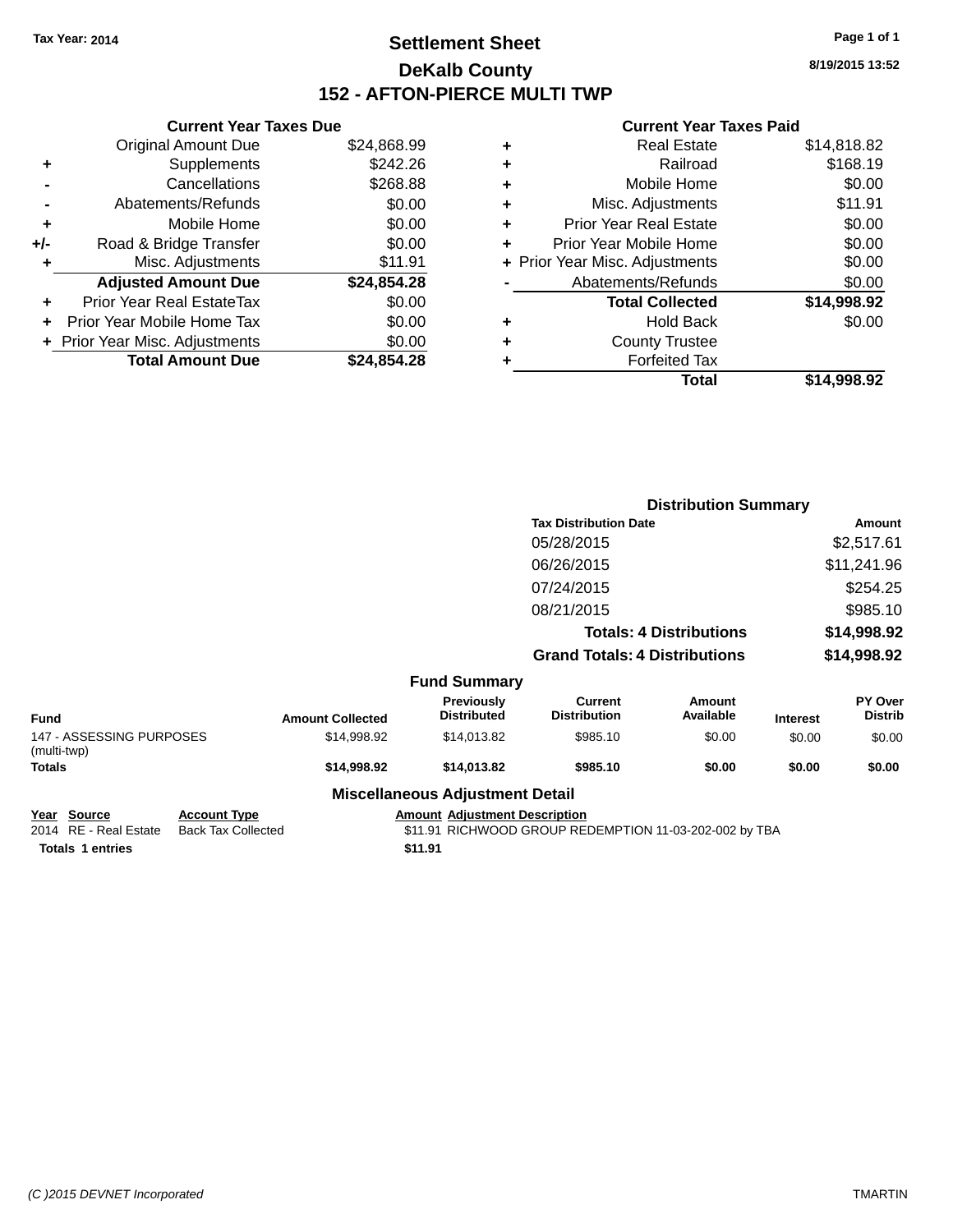## **Settlement Sheet Tax Year: 2014 Page 1 of 1 DeKalb County 153 - MILAN-MALTA MULTI-TWP**

**8/19/2015 13:52**

#### **Current Year Taxes Paid**

|     | <b>Current Year Taxes Due</b>  |             |  |
|-----|--------------------------------|-------------|--|
|     | <b>Original Amount Due</b>     | \$13,213.89 |  |
| ٠   | Supplements                    | \$79.29     |  |
|     | Cancellations                  | \$99.19     |  |
|     | Abatements/Refunds             | \$0.00      |  |
| ٠   | Mobile Home                    | \$0.00      |  |
| +/- | Road & Bridge Transfer         | \$0.00      |  |
| ٠   | Misc. Adjustments              | \$0.00      |  |
|     | <b>Adjusted Amount Due</b>     | \$13,193.99 |  |
|     | Prior Year Real EstateTax      | \$0.00      |  |
|     | Prior Year Mobile Home Tax     | \$0.00      |  |
|     | + Prior Year Misc. Adjustments | \$0.00      |  |
|     | <b>Total Amount Due</b>        | \$13.193.99 |  |
|     |                                |             |  |

|   | Total                          | \$7,855.51 |
|---|--------------------------------|------------|
|   | <b>Forfeited Tax</b>           |            |
| ٠ | <b>County Trustee</b>          |            |
| ٠ | <b>Hold Back</b>               | \$0.00     |
|   | <b>Total Collected</b>         | \$7,855.51 |
|   | Abatements/Refunds             | \$0.00     |
|   | + Prior Year Misc. Adjustments | \$0.00     |
| ٠ | Prior Year Mobile Home         | \$0.00     |
| ÷ | <b>Prior Year Real Estate</b>  | \$0.00     |
| ٠ | Misc. Adjustments              | \$0.00     |
| ٠ | Mobile Home                    | \$0.00     |
| ٠ | Railroad                       | \$151.59   |
| ٠ | <b>Real Estate</b>             | \$7,703.92 |
|   |                                |            |

|                                         |                         |                                  |                                       | <b>Distribution Summary</b>    |                 |                                  |
|-----------------------------------------|-------------------------|----------------------------------|---------------------------------------|--------------------------------|-----------------|----------------------------------|
|                                         |                         |                                  | <b>Tax Distribution Date</b>          |                                |                 | <b>Amount</b>                    |
|                                         |                         |                                  | 05/28/2015                            |                                |                 | \$1,190.53                       |
|                                         |                         |                                  | 06/26/2015                            |                                |                 | \$6,184.56                       |
|                                         |                         |                                  | 07/24/2015                            |                                |                 | \$81.01                          |
|                                         |                         |                                  | 08/21/2015                            |                                |                 | \$399.41                         |
|                                         |                         |                                  |                                       | <b>Totals: 4 Distributions</b> |                 | \$7,855.51                       |
|                                         |                         |                                  | <b>Grand Totals: 4 Distributions</b>  |                                |                 | \$7,855.51                       |
|                                         |                         | <b>Fund Summary</b>              |                                       |                                |                 |                                  |
| <b>Fund</b>                             | <b>Amount Collected</b> | Previously<br><b>Distributed</b> | <b>Current</b><br><b>Distribution</b> | <b>Amount</b><br>Available     | <b>Interest</b> | <b>PY Over</b><br><b>Distrib</b> |
| 147 - ASSESSING PURPOSES<br>(multi-twp) | \$7,855.51              | \$7,456.10                       | \$399.41                              | \$0.00                         | \$0.00          | \$0.00                           |
| Totals                                  | \$7,855.51              | \$7,456.10                       | \$399.41                              | \$0.00                         | \$0.00          | \$0.00                           |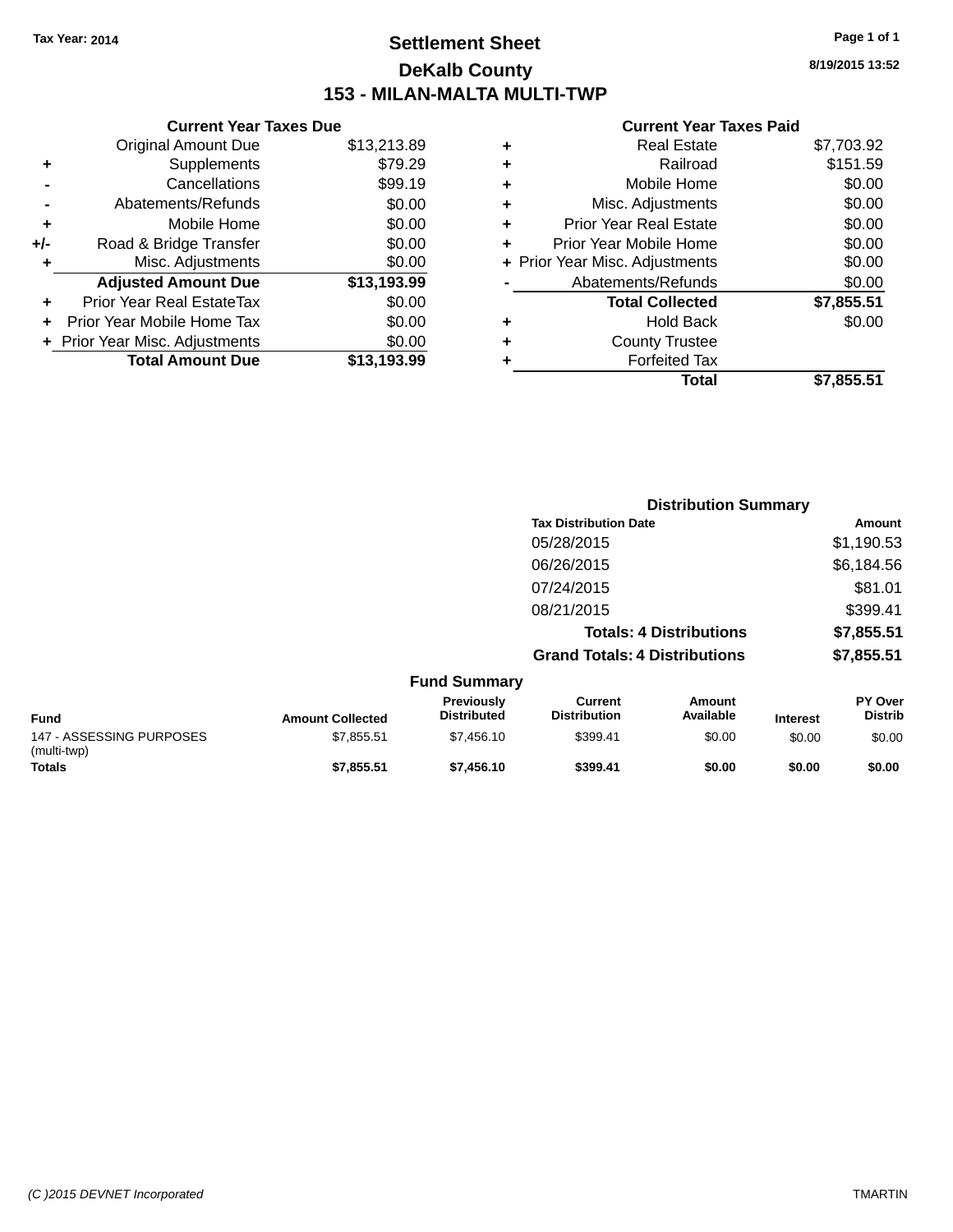## **Settlement Sheet Tax Year: 2014 Page 1 of 1 DeKalb County 154 - PAW PAW-SHABBONA MULT TWP**

|     | <b>Current Year Taxes Due</b>  |             |  |  |  |  |  |
|-----|--------------------------------|-------------|--|--|--|--|--|
|     | <b>Original Amount Due</b>     | \$12,826.15 |  |  |  |  |  |
| ٠   | Supplements                    | \$27.80     |  |  |  |  |  |
|     | Cancellations                  | \$32.40     |  |  |  |  |  |
|     | Abatements/Refunds             | \$0.00      |  |  |  |  |  |
| ٠   | Mobile Home                    | \$0.00      |  |  |  |  |  |
| +/- | Road & Bridge Transfer         | \$0.00      |  |  |  |  |  |
| ٠   | Misc. Adjustments              | \$2.52      |  |  |  |  |  |
|     | <b>Adjusted Amount Due</b>     | \$12,824.07 |  |  |  |  |  |
| ÷   | Prior Year Real EstateTax      | \$0.00      |  |  |  |  |  |
| ٠   | Prior Year Mobile Home Tax     | \$0.00      |  |  |  |  |  |
|     | + Prior Year Misc. Adjustments | \$0.00      |  |  |  |  |  |
|     | <b>Total Amount Due</b>        | \$12,824.07 |  |  |  |  |  |

#### **Current Year Taxes Paid**

|   | <b>Real Estate</b>             | \$7,385.18 |
|---|--------------------------------|------------|
| ٠ | Railroad                       | \$368.10   |
| ٠ | Mobile Home                    | \$0.00     |
| ٠ | Misc. Adjustments              | \$2.52     |
| ٠ | <b>Prior Year Real Estate</b>  | \$0.00     |
|   | Prior Year Mobile Home         | \$0.00     |
|   | + Prior Year Misc. Adjustments | \$0.00     |
|   | Abatements/Refunds             | \$0.00     |
|   | <b>Total Collected</b>         | \$7,755.80 |
| ٠ | <b>Hold Back</b>               | \$0.00     |
| ٠ | <b>County Trustee</b>          |            |
|   | <b>Forfeited Tax</b>           |            |
|   | Total                          | \$7,755.80 |
|   |                                |            |

|                                         |                         |                                        | <b>Distribution Summary</b>           |                                |                 |                           |
|-----------------------------------------|-------------------------|----------------------------------------|---------------------------------------|--------------------------------|-----------------|---------------------------|
|                                         |                         |                                        | <b>Tax Distribution Date</b>          |                                |                 | Amount                    |
|                                         |                         |                                        | 05/28/2015                            |                                |                 | \$1,032.02                |
|                                         |                         |                                        | 06/26/2015                            |                                |                 | \$6,034.30                |
|                                         |                         |                                        | 07/24/2015                            |                                |                 | \$158.49                  |
|                                         |                         |                                        | 08/21/2015                            |                                |                 | \$530.99                  |
|                                         |                         |                                        |                                       | <b>Totals: 4 Distributions</b> |                 | \$7,755.80                |
|                                         |                         |                                        | <b>Grand Totals: 4 Distributions</b>  |                                |                 | \$7,755.80                |
|                                         |                         | <b>Fund Summary</b>                    |                                       |                                |                 |                           |
| <b>Fund</b>                             | <b>Amount Collected</b> | Previously<br><b>Distributed</b>       | <b>Current</b><br><b>Distribution</b> | <b>Amount</b><br>Available     | <b>Interest</b> | PY Over<br><b>Distrib</b> |
| 147 - ASSESSING PURPOSES<br>(multi-twp) | \$7,755.80              | \$7,224.81                             | \$530.99                              | \$0.00                         | \$0.00          | \$0.00                    |
| Totals                                  | \$7,755.80              | \$7,224.81                             | \$530.99                              | \$0.00                         | \$0.00          | \$0.00                    |
|                                         |                         | <b>Miscellaneous Adjustment Detail</b> |                                       |                                |                 |                           |

**Year Source Account Type Account Type Amount Adjustment Description**<br>2014 RE - Real Estate Paymt In Lieu of Tax \$2.52 HOUSING AUTHORITY S **Totals 1 entries** \$2.52

\$2.52 HOUSING AUTHORITY SEQUOYA APARTMENTS by TBA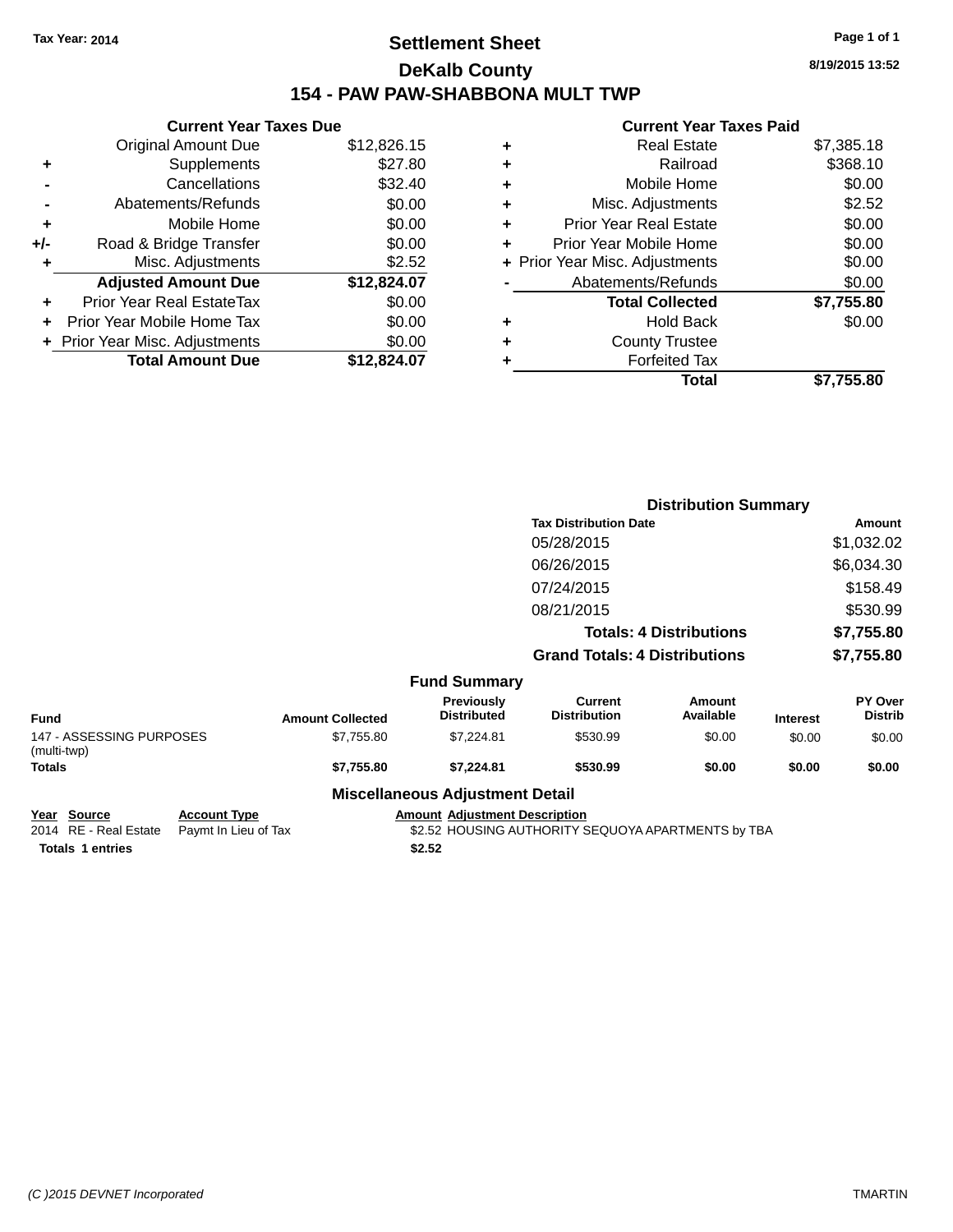## **Settlement Sheet Tax Year: 2014 Page 1 of 1 DeKalb County 155 - SOUTH GROVE-MAYFIELD MULT**

**8/19/2015 13:52**

#### **Current Year Taxes Paid**

| <b>Original Amount Due</b>   | \$11,633.40                   |
|------------------------------|-------------------------------|
| Supplements                  | \$99.44                       |
| Cancellations                | \$115.93                      |
| Abatements/Refunds           | \$0.00                        |
| Mobile Home                  | \$0.00                        |
| Road & Bridge Transfer       | \$0.00                        |
| Misc. Adjustments            | \$0.00                        |
| <b>Adjusted Amount Due</b>   | \$11,616.91                   |
| Prior Year Real EstateTax    | (\$1.54)                      |
| Prior Year Mobile Home Tax   | \$0.00                        |
| Prior Year Misc. Adjustments | \$0.00                        |
| <b>Total Amount Due</b>      | \$11,615.37                   |
|                              | <b>Current Year Taxes Due</b> |

| ٠ | <b>Real Estate</b>             | \$7,012.43 |
|---|--------------------------------|------------|
| ٠ | Railroad                       | \$0.00     |
| ٠ | Mobile Home                    | \$0.00     |
| ٠ | Misc. Adjustments              | \$0.00     |
| ٠ | <b>Prior Year Real Estate</b>  | (\$1.54)   |
| ٠ | Prior Year Mobile Home         | \$0.00     |
|   | + Prior Year Misc. Adjustments | \$0.00     |
|   | Abatements/Refunds             | \$0.00     |
|   | <b>Total Collected</b>         | \$7,010.89 |
| ٠ | <b>Hold Back</b>               | \$0.00     |
| ٠ | <b>County Trustee</b>          |            |
| ٠ | <b>Forfeited Tax</b>           |            |
|   | Total                          | \$7,010.89 |
|   |                                |            |

|                                         |                         |                                  | <b>Distribution Summary</b>           |                                |                 |                                  |
|-----------------------------------------|-------------------------|----------------------------------|---------------------------------------|--------------------------------|-----------------|----------------------------------|
|                                         |                         |                                  | <b>Tax Distribution Date</b>          |                                |                 | Amount                           |
|                                         |                         |                                  | 05/28/2015                            |                                |                 | \$1,287.10                       |
|                                         |                         |                                  | 06/26/2015                            |                                |                 | \$5,171.22                       |
|                                         |                         |                                  | 07/24/2015                            |                                |                 | \$82.59                          |
|                                         |                         |                                  | 08/21/2015                            |                                |                 | \$469.98                         |
|                                         |                         |                                  |                                       | <b>Totals: 4 Distributions</b> |                 | \$7,010.89                       |
|                                         |                         |                                  | <b>Grand Totals: 4 Distributions</b>  |                                |                 | \$7,010.89                       |
|                                         |                         | <b>Fund Summary</b>              |                                       |                                |                 |                                  |
| <b>Fund</b>                             | <b>Amount Collected</b> | Previously<br><b>Distributed</b> | <b>Current</b><br><b>Distribution</b> | Amount<br>Available            | <b>Interest</b> | <b>PY Over</b><br><b>Distrib</b> |
| 147 - ASSESSING PURPOSES<br>(multi-twp) | \$7,010.89              | \$6,540.91                       | \$469.98                              | \$0.00                         | \$0.00          | \$0.00                           |
| Totals                                  | \$7,010.89              | \$6,540.91                       | \$469.98                              | \$0.00                         | \$0.00          | \$0.00                           |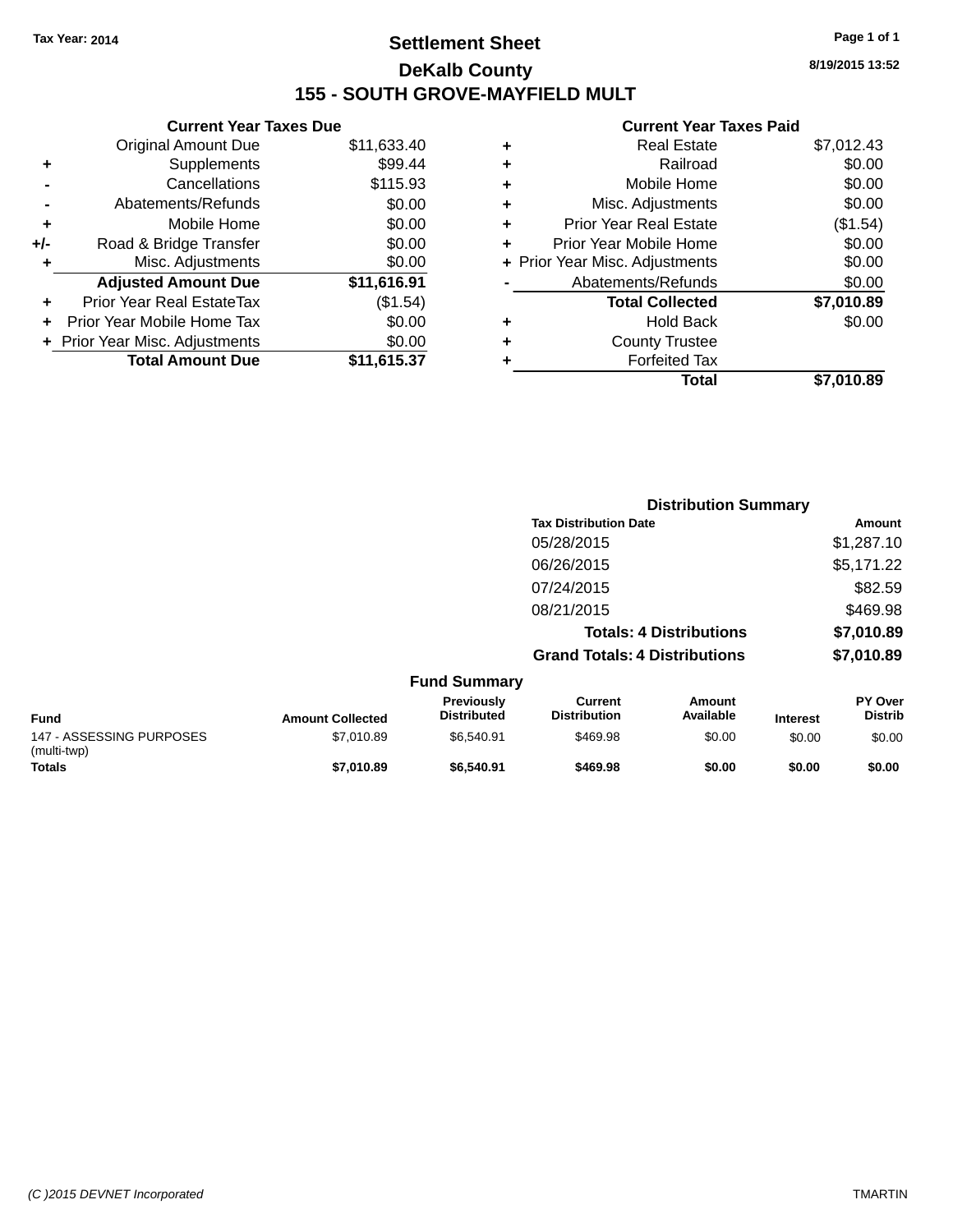## **Settlement Sheet Tax Year: 2014 Page 1 of 1 DeKalb County 156 - VICTOR-SOMONAUK MULTI TWP**

**8/19/2015 13:52**

#### **Current Year Taxes Paid**

| <b>Current Year Taxes Due</b> |                                |  |  |  |  |
|-------------------------------|--------------------------------|--|--|--|--|
| <b>Original Amount Due</b>    | \$22,115.15                    |  |  |  |  |
| Supplements                   | \$164.63                       |  |  |  |  |
| Cancellations                 | \$194.30                       |  |  |  |  |
| Abatements/Refunds            | \$0.00                         |  |  |  |  |
| Mobile Home                   | \$0.00                         |  |  |  |  |
| Road & Bridge Transfer        | \$0.00                         |  |  |  |  |
| Misc. Adjustments             | \$0.00                         |  |  |  |  |
| <b>Adjusted Amount Due</b>    | \$22,085.48                    |  |  |  |  |
| Prior Year Real EstateTax     | \$0.00                         |  |  |  |  |
| Prior Year Mobile Home Tax    | \$0.00                         |  |  |  |  |
|                               | \$0.00                         |  |  |  |  |
| <b>Total Amount Due</b>       | \$22.085.48                    |  |  |  |  |
|                               | + Prior Year Misc. Adjustments |  |  |  |  |

| ٠ | <b>Real Estate</b>             | \$14,110.32 |
|---|--------------------------------|-------------|
| ٠ | Railroad                       | \$296.64    |
| ٠ | Mobile Home                    | \$0.00      |
| ٠ | Misc. Adjustments              | \$0.00      |
| ٠ | <b>Prior Year Real Estate</b>  | \$0.00      |
| ÷ | Prior Year Mobile Home         | \$0.00      |
|   | + Prior Year Misc. Adjustments | \$0.00      |
|   | Abatements/Refunds             | \$0.00      |
|   | <b>Total Collected</b>         | \$14,406.96 |
| ٠ | <b>Hold Back</b>               | \$0.00      |
| ÷ | <b>County Trustee</b>          |             |
| ٠ | <b>Forfeited Tax</b>           |             |
|   | Total                          | \$14,406.96 |
|   |                                |             |

|                                         |                         |                                  | <b>Distribution Summary</b>           |                                |                 |                                  |
|-----------------------------------------|-------------------------|----------------------------------|---------------------------------------|--------------------------------|-----------------|----------------------------------|
|                                         |                         |                                  | <b>Tax Distribution Date</b>          |                                |                 | Amount                           |
|                                         |                         |                                  | 05/28/2015                            |                                |                 | \$2,728.93                       |
|                                         |                         |                                  | 06/26/2015                            |                                |                 | \$9,790.44                       |
|                                         |                         |                                  | 07/24/2015                            |                                |                 | \$463.68                         |
|                                         |                         |                                  | 08/21/2015                            |                                |                 | \$1,423.91                       |
|                                         |                         |                                  |                                       | <b>Totals: 4 Distributions</b> |                 | \$14,406.96                      |
|                                         |                         |                                  | <b>Grand Totals: 4 Distributions</b>  |                                |                 | \$14,406.96                      |
|                                         |                         | <b>Fund Summary</b>              |                                       |                                |                 |                                  |
| <b>Fund</b>                             | <b>Amount Collected</b> | Previously<br><b>Distributed</b> | <b>Current</b><br><b>Distribution</b> | <b>Amount</b><br>Available     | <b>Interest</b> | <b>PY Over</b><br><b>Distrib</b> |
| 147 - ASSESSING PURPOSES<br>(multi-twp) | \$14,406.96             | \$12,983.05                      | \$1,423.91                            | \$0.00                         | \$0.00          | \$0.00                           |
| Totals                                  | \$14,406.96             | \$12,983.05                      | \$1,423.91                            | \$0.00                         | \$0.00          | \$0.00                           |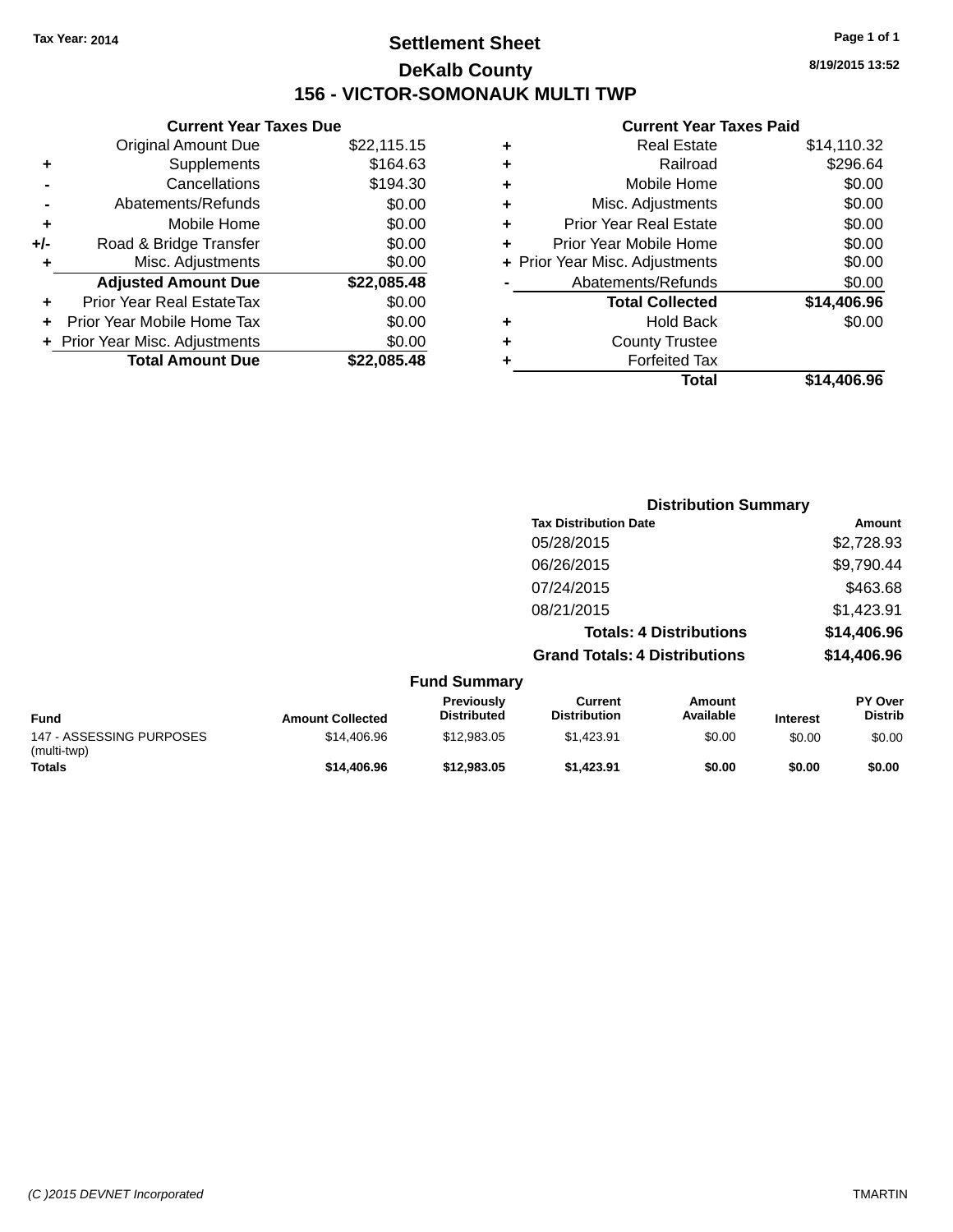## **Settlement Sheet Tax Year: 2014 Page 1 of 1 DeKalb County 157 - GENOA PUBLIC LIBRARY DIST**

**Current Year Taxes Due**

|     | <b>Original Amount Due</b>       | \$227,763.26 |
|-----|----------------------------------|--------------|
| ٠   | Supplements                      | \$1,468.28   |
|     | Cancellations                    | \$2,298.40   |
|     | Abatements/Refunds               | \$2.77       |
| ٠   | Mobile Home                      | \$0.00       |
| +/- | Road & Bridge Transfer           | \$0.00       |
| ٠   | Misc. Adjustments                | \$19.18      |
|     | <b>Adjusted Amount Due</b>       | \$226,949.55 |
| ÷   | <b>Prior Year Real EstateTax</b> | \$217.26     |
|     | Prior Year Mobile Home Tax       | \$0.00       |
|     | + Prior Year Misc. Adjustments   | \$65.65      |
|     | <b>Total Amount Due</b>          | \$227,232.46 |

#### **Current Year Taxes Paid**

|   | <b>Real Estate</b>             | \$138,131.88 |
|---|--------------------------------|--------------|
| ٠ | Railroad                       | \$580.95     |
| ٠ | Mobile Home                    | \$0.00       |
| ٠ | Misc. Adjustments              | \$19.18      |
| ٠ | <b>Prior Year Real Estate</b>  | \$217.26     |
| ٠ | Prior Year Mobile Home         | \$0.00       |
|   | + Prior Year Misc. Adjustments | \$65.65      |
|   | Abatements/Refunds             | \$2.77       |
|   | <b>Total Collected</b>         | \$139,012.15 |
| ٠ | <b>Hold Back</b>               | \$0.00       |
| ٠ | <b>County Trustee</b>          |              |
| ٠ | <b>Forfeited Tax</b>           |              |
|   | Total                          | \$139,012.15 |
|   |                                |              |

### **Distribution Summary Tax Distribution Date Amount** 05/28/2015 \$16,318.57 06/26/2015 \$100,039.48 07/24/2015 \$2,694.51 08/21/2015 \$19,959.59 **Totals: 4 Distributions \$139,012.15 Grand Totals: 4 Distributions \$139,012.15**

#### **Fund Summary**

| Fund                                   | <b>Amount Collected</b> | <b>Previously</b><br><b>Distributed</b> | Current<br><b>Distribution</b> | Amount<br>Available | <b>Interest</b> | <b>PY Over</b><br><b>Distrib</b> |
|----------------------------------------|-------------------------|-----------------------------------------|--------------------------------|---------------------|-----------------|----------------------------------|
| 001 - CORPORATE                        | \$130,705.06            | \$111.938.20                            | \$18,766.86                    | \$0.00              | \$0.00          | \$0.00                           |
| 004 - OPERATIONS & MAINTENANCE         | \$7,104.93              | \$6.084.80                              | \$1,020.13                     | \$0.00              | \$0.00          | \$0.00                           |
| 005 - I. M. R. F.                      | \$300.54                | \$257.39                                | \$43.15                        | \$0.00              | \$0.00          | \$0.00                           |
| 027 - AUDIT                            | \$300.54                | \$257.39                                | \$43.15                        | \$0.00              | \$0.00          | \$0.00                           |
| 035 - TORT JUDGEMENTS/LIABILITY<br>INS | \$300.54                | \$257.39                                | \$43.15                        | \$0.00              | \$0.00          | \$0.00                           |
| 047 - SOCIAL SECURITY                  | \$300.54                | \$257.39                                | \$43.15                        | \$0.00              | \$0.00          | \$0.00                           |
| <b>Totals</b>                          | \$139,012.15            | \$119.052.56                            | \$19,959.59                    | \$0.00              | \$0.00          | \$0.00                           |

#### **Miscellaneous Adjustment Detail**

|                         | <u>Year Source</u>    | <b>Account Type</b>       |         | <b>Amount Adjustment Description</b>                     |
|-------------------------|-----------------------|---------------------------|---------|----------------------------------------------------------|
|                         | 2013 RE - Real Estate | <b>Back Tax Collected</b> |         | \$30.48 MARSH REDEMPTION 03-31-231-008 by TBA            |
|                         | 2013 RE - Real Estate | <b>Back Tax Collected</b> |         | \$35.17 ABCXYZ LIVING TR REDEMPTION 03-31-235-006 by TBA |
|                         | 2014 RE - Real Estate | Back Tax Collected        |         | \$19.18 AMCORE BANK REDEMPTION 02-24-476-009 by TBA      |
| <b>Totals 3 entries</b> |                       |                           | \$84.83 |                                                          |
|                         |                       |                           |         |                                                          |

#### **Abatement Detail**

| Year Source                        | <b>Account Type</b> | <b>Amount Adiustment Description</b>             |
|------------------------------------|---------------------|--------------------------------------------------|
| 2014 RE - Real Estate RE Abatement |                     | \$2.77 PTAB INTEREST REFUND 03-19-461-008 by TBA |
| Totals 1 entries                   |                     | \$2.77                                           |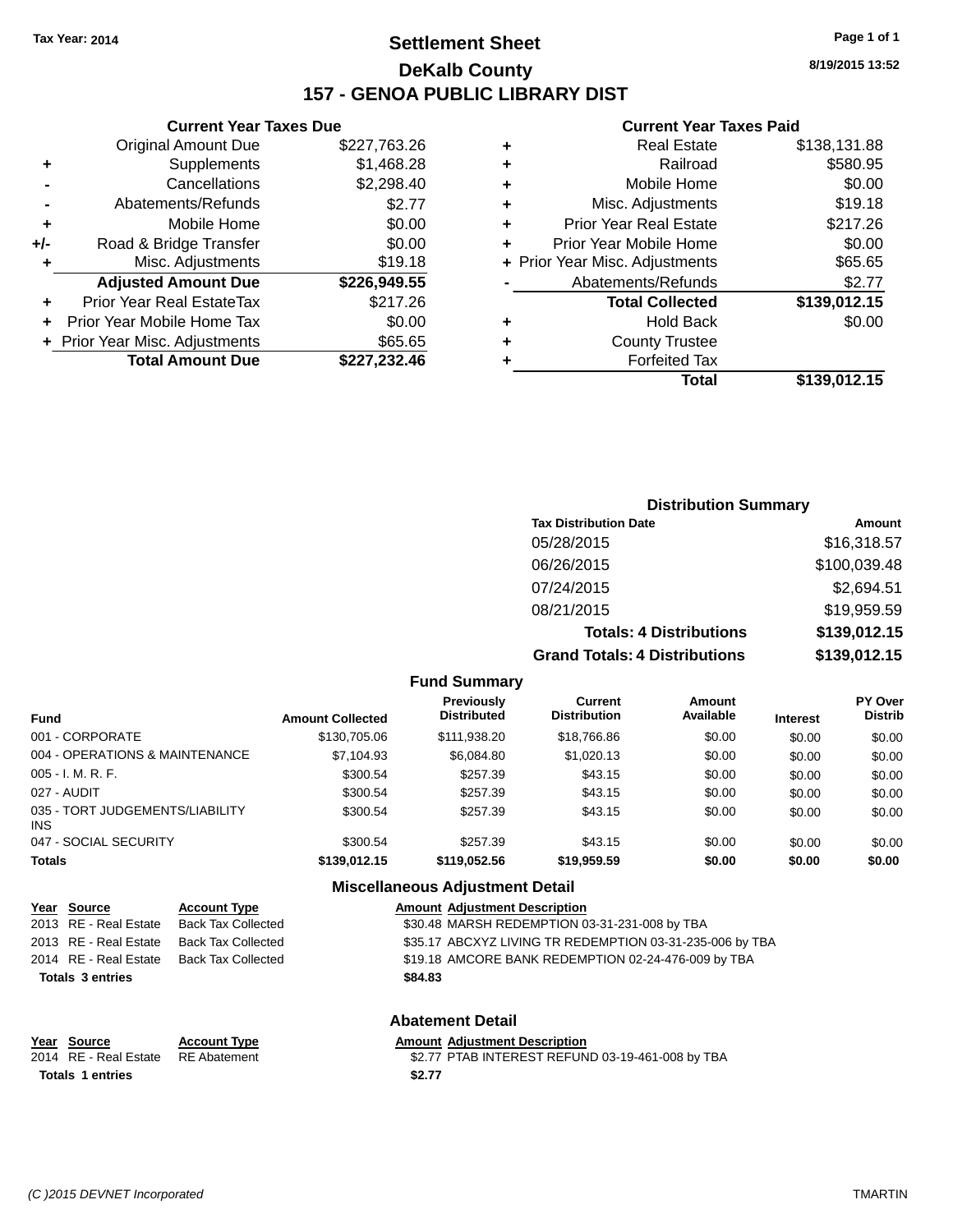# **Settlement Sheet Tax Year: 2014 Page 1 of 1 DeKalb County 158 - DEKALB TIF1**

**8/19/2015 13:52**

#### **Current Year Taxes Due**

|     | <b>Original Amount Due</b>     | \$4,213,770.48 |
|-----|--------------------------------|----------------|
| ٠   | Supplements                    | \$16,926.44    |
|     | Cancellations                  | \$19,387.70    |
|     | Abatements/Refunds             | \$0.00         |
| ٠   | Mobile Home                    | \$0.00         |
| +/- | Road & Bridge Transfer         | \$0.00         |
| ٠   | Misc. Adjustments              | \$0.00         |
|     | <b>Adjusted Amount Due</b>     | \$4,211,309.22 |
|     | Prior Year Real EstateTax      | (\$5,274.70)   |
|     | Prior Year Mobile Home Tax     | \$0.00         |
|     | + Prior Year Misc. Adjustments | \$0.00         |
|     | <b>Total Amount Due</b>        | \$4,206,034.52 |

# **Current Year Taxes Paid**

|   | Total                          | \$2,741,991.87 |
|---|--------------------------------|----------------|
| ٠ | <b>Forfeited Tax</b>           |                |
| ٠ | <b>County Trustee</b>          |                |
| ٠ | <b>Hold Back</b>               | \$0.00         |
|   | <b>Total Collected</b>         | \$2,741,991.87 |
|   | Abatements/Refunds             | \$0.00         |
|   | + Prior Year Misc. Adjustments | \$0.00         |
| ٠ | Prior Year Mobile Home         | \$0.00         |
| ٠ | <b>Prior Year Real Estate</b>  | (\$5,274.70)   |
| ٠ | Misc. Adjustments              | \$0.00         |
| ٠ | Mobile Home                    | \$0.00         |
| ٠ | Railroad                       | \$0.00         |
| ٠ | <b>Real Estate</b>             | \$2,747,266.57 |

### **Distribution Summary Tax Distribution Date Amount** 05/28/2015 \$624,244.33 06/26/2015 \$1,555,212.39 07/24/2015 \$35,789.20 08/21/2015 \$526,745.95 **Totals: 4 Distributions \$2,741,991.87 Grand Totals: 4 Distributions \$2,741,991.87**

### **Fund Summary**

| Fund            | <b>Amount Collected</b> | Previously<br><b>Distributed</b> | Current<br><b>Distribution</b> | Amount<br>Available | <b>Interest</b> | <b>PY Over</b><br><b>Distrib</b> |
|-----------------|-------------------------|----------------------------------|--------------------------------|---------------------|-----------------|----------------------------------|
| 001 - CORPORATE | \$2,741,991.87          | \$2.215.245.92                   | \$526,745.95                   | \$0.00              | \$0.00          | \$0.00                           |
| Totals          | \$2.741.991.87          | \$2.215.245.92                   | \$526.745.95                   | \$0.00              | \$0.00          | \$0.00                           |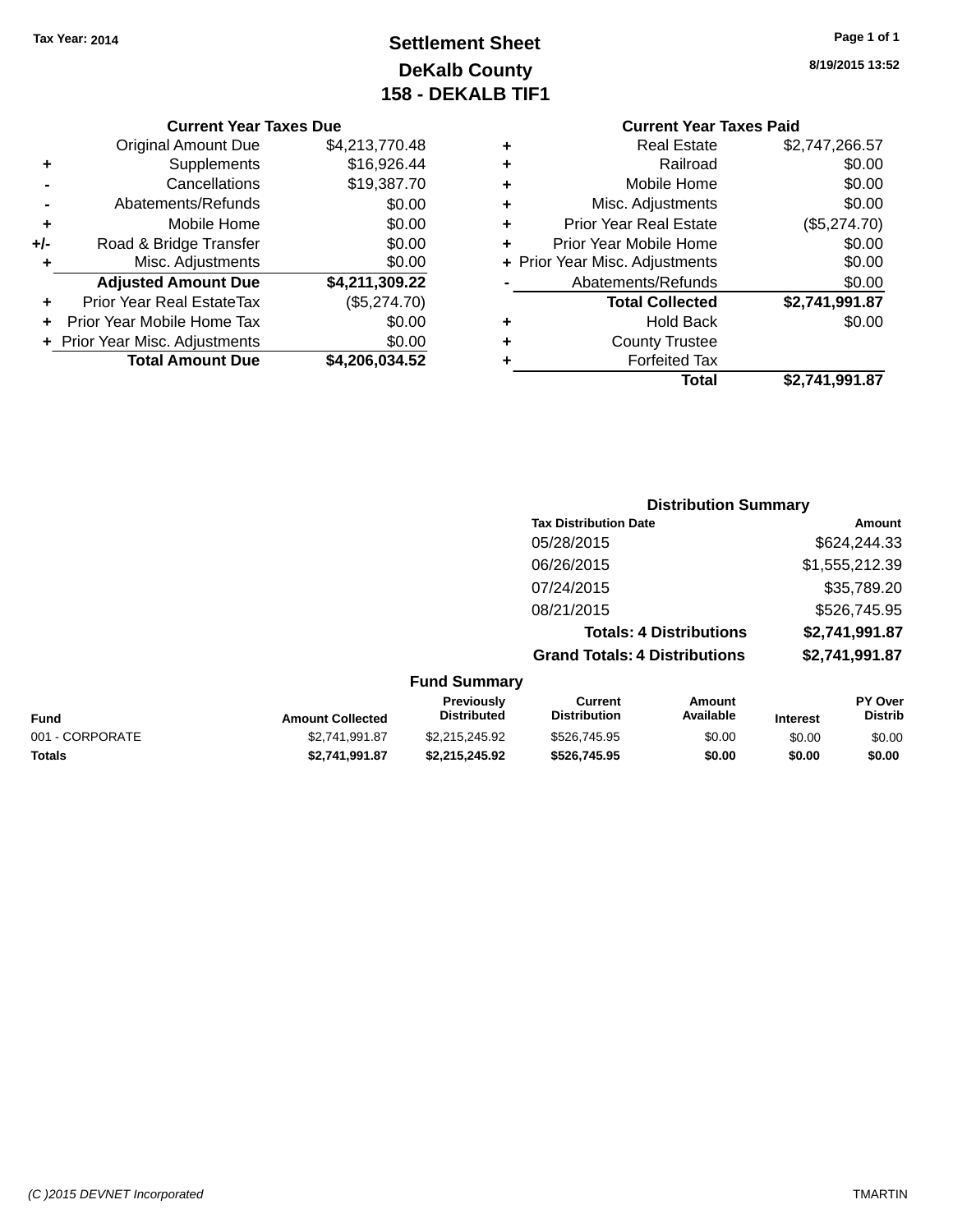# **Settlement Sheet Tax Year: 2014 Page 1 of 1 DeKalb County 159 - DEKALB TIF2**

**8/19/2015 13:52**

#### **Current Year Taxes Due**

|     | <b>Original Amount Due</b>       | \$1,221,218.82 |
|-----|----------------------------------|----------------|
| ٠   | Supplements                      | \$4,378.78     |
|     | Cancellations                    | \$8,388.94     |
|     | Abatements/Refunds               | \$0.00         |
| ٠   | Mobile Home                      | \$0.00         |
| +/- | Road & Bridge Transfer           | \$0.00         |
| ٠   | Misc. Adjustments                | \$0.00         |
|     | <b>Adjusted Amount Due</b>       | \$1,217,208.66 |
|     | <b>Prior Year Real EstateTax</b> | \$0.00         |
|     | Prior Year Mobile Home Tax       | \$0.00         |
|     | + Prior Year Misc. Adjustments   | \$0.00         |
|     | <b>Total Amount Due</b>          | \$1,217,208.66 |

### **Current Year Taxes Paid +** Real Estate \$659,586.46

|   | Total                          | \$659,586.46 |
|---|--------------------------------|--------------|
| ٠ | <b>Forfeited Tax</b>           |              |
| ٠ | <b>County Trustee</b>          |              |
| ٠ | <b>Hold Back</b>               | \$0.00       |
|   | <b>Total Collected</b>         | \$659,586.46 |
|   | Abatements/Refunds             | \$0.00       |
|   | + Prior Year Misc. Adjustments | \$0.00       |
| ٠ | Prior Year Mobile Home         | \$0.00       |
| ٠ | <b>Prior Year Real Estate</b>  | \$0.00       |
| ٠ | Misc. Adjustments              | \$0.00       |
| ÷ | Mobile Home                    | \$0.00       |
| ÷ | Railroad                       | \$0.00       |
| т | ngal Lolal <del>c</del>        | ΨΩΩΩΩΩΩ      |

|                 |                     |                         |                                        | <b>Distribution Summary</b>           |                                |                 |                           |
|-----------------|---------------------|-------------------------|----------------------------------------|---------------------------------------|--------------------------------|-----------------|---------------------------|
|                 |                     |                         |                                        | <b>Tax Distribution Date</b>          |                                | Amount          |                           |
|                 |                     |                         |                                        | 05/28/2015                            |                                |                 | \$72,167.72               |
|                 |                     |                         |                                        | 06/26/2015                            |                                | \$534,596.66    |                           |
|                 |                     |                         |                                        | 07/24/2015                            |                                |                 | \$7,846.58                |
|                 |                     |                         |                                        | 08/21/2015                            |                                |                 | \$44,975.50               |
|                 |                     |                         |                                        |                                       | <b>Totals: 4 Distributions</b> |                 | \$659,586.46              |
|                 |                     |                         |                                        | <b>Grand Totals: 4 Distributions</b>  |                                |                 | \$659,586.46              |
|                 |                     |                         | <b>Fund Summary</b>                    |                                       |                                |                 |                           |
| <b>Fund</b>     |                     | <b>Amount Collected</b> | Previously<br><b>Distributed</b>       | <b>Current</b><br><b>Distribution</b> | Amount<br>Available            | <b>Interest</b> | PY Over<br><b>Distrib</b> |
| 001 - CORPORATE |                     | \$659,586.46            | \$614,610.96                           | \$44,975.50                           | \$0.00                         | \$0.00          | \$0.00                    |
| <b>Totals</b>   |                     | \$659,586.46            | \$614,610.96                           | \$44,975.50                           | \$0.00                         | \$0.00          | \$0.00                    |
|                 |                     |                         | <b>Miscellaneous Adjustment Detail</b> |                                       |                                |                 |                           |
| Year Source     | <b>Account Type</b> |                         | <b>Amount Adjustment Description</b>   |                                       |                                |                 |                           |

| <b>IGAI JUULUE</b>      | AGGOUIL IVDE                               | Allivulli Aulustillelli Describtion |
|-------------------------|--------------------------------------------|-------------------------------------|
|                         | 2014 RE - Real Estate Paymt In Lieu of Tax | \$0.00 HOUSING AUTHORITY by TBA     |
| <b>Totals 1 entries</b> |                                            | \$0.00                              |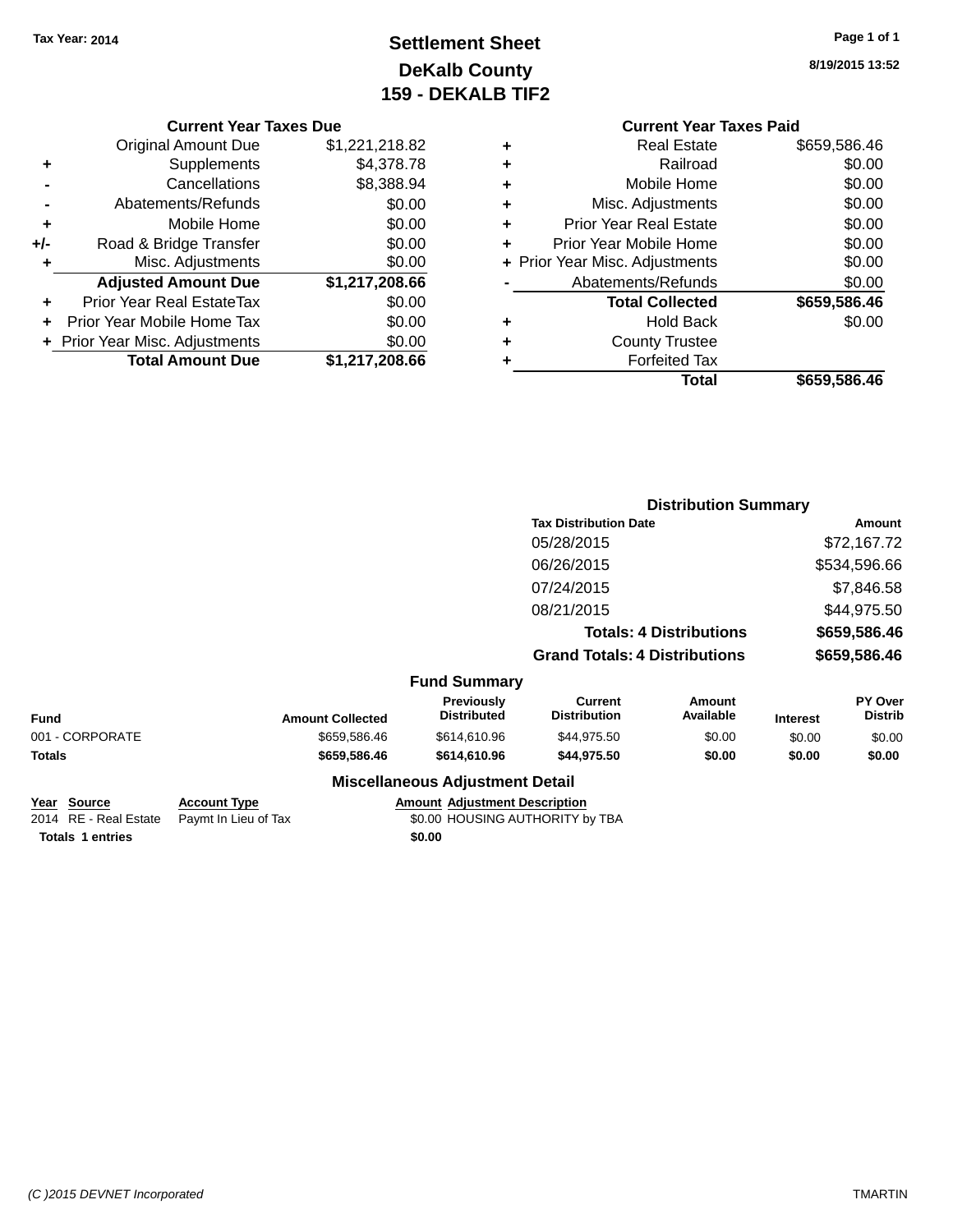### **Settlement Sheet Tax Year: 2014 Page 1 of 1 DeKalb County 160 - DEKALB TIF1 AMENDED**

**8/19/2015 13:52**

|     | <b>Total Amount Due</b>                  | \$2,145,323.58 |  |  |  |
|-----|------------------------------------------|----------------|--|--|--|
|     | \$0.00<br>+ Prior Year Misc. Adjustments |                |  |  |  |
| ÷   | Prior Year Mobile Home Tax               | \$0.00         |  |  |  |
| ٠   | Prior Year Real EstateTax                | \$0.00         |  |  |  |
|     | <b>Adjusted Amount Due</b>               | \$2,145,323.58 |  |  |  |
| ٠   | Misc. Adjustments                        | \$0.00         |  |  |  |
| +/- | Road & Bridge Transfer                   | \$0.00         |  |  |  |
| ٠   | Mobile Home                              | \$0.00         |  |  |  |
|     | Abatements/Refunds                       | \$0.00         |  |  |  |
|     | Cancellations                            | \$8,759.14     |  |  |  |
| ٠   | Supplements                              | \$5,884.46     |  |  |  |
|     | <b>Original Amount Due</b>               | \$2,148,198.26 |  |  |  |
|     | <b>Current Year Taxes Due</b>            |                |  |  |  |

| ۰ | <b>Real Estate</b>             | \$1,416,207.54 |
|---|--------------------------------|----------------|
| ٠ | Railroad                       | \$0.00         |
| ٠ | Mobile Home                    | \$0.00         |
| ٠ | Misc. Adjustments              | \$0.00         |
| ٠ | <b>Prior Year Real Estate</b>  | \$0.00         |
| ٠ | Prior Year Mobile Home         | \$0.00         |
|   | + Prior Year Misc. Adjustments | \$0.00         |
|   | Abatements/Refunds             | \$0.00         |
|   | <b>Total Collected</b>         | \$1,416,207.54 |
| ٠ | <b>Hold Back</b>               | \$0.00         |
| ٠ | <b>County Trustee</b>          |                |
| ٠ | <b>Forfeited Tax</b>           |                |
|   | <b>Total</b>                   | \$1,416,207.54 |
|   |                                |                |

|                 |                         |                                         | <b>Distribution Summary</b>           |                                |                 |                           |
|-----------------|-------------------------|-----------------------------------------|---------------------------------------|--------------------------------|-----------------|---------------------------|
|                 |                         |                                         | <b>Tax Distribution Date</b>          |                                |                 | <b>Amount</b>             |
|                 |                         |                                         | 05/28/2015                            |                                |                 | \$155,642.58              |
|                 |                         |                                         | 06/26/2015                            |                                |                 | \$1,036,242.22            |
|                 |                         |                                         | 07/24/2015                            |                                |                 | \$23,740.64               |
|                 |                         |                                         | 08/21/2015                            |                                |                 | \$200,582.10              |
|                 |                         |                                         |                                       | <b>Totals: 4 Distributions</b> |                 | \$1,416,207.54            |
|                 |                         |                                         | <b>Grand Totals: 4 Distributions</b>  |                                |                 | \$1,416,207.54            |
|                 |                         | <b>Fund Summary</b>                     |                                       |                                |                 |                           |
| <b>Fund</b>     | <b>Amount Collected</b> | <b>Previously</b><br><b>Distributed</b> | <b>Current</b><br><b>Distribution</b> | <b>Amount</b><br>Available     | <b>Interest</b> | PY Over<br><b>Distrib</b> |
| 001 - CORPORATE | \$1,416,207.54          | \$1,215,625.44                          | \$200,582.10                          | \$0.00                         | \$0.00          | \$0.00                    |
| Totals          | \$1,416,207.54          | \$1,215,625.44                          | \$200,582.10                          | \$0.00                         | \$0.00          | \$0.00                    |
|                 |                         | <b>Miscellaneous Adjustment Detail</b>  |                                       |                                |                 |                           |

| Year Source             | <b>Account Type</b> | <b>Amount Adiustment Description</b>                  |  |
|-------------------------|---------------------|-------------------------------------------------------|--|
| 2013 RE - Real Estate   | Back Tax Collected  | \$0.00 SUMMIT ENCLAVE REDEMPTION 08-13-323-013 by TBA |  |
| <b>Totals 1 entries</b> |                     | \$0.00                                                |  |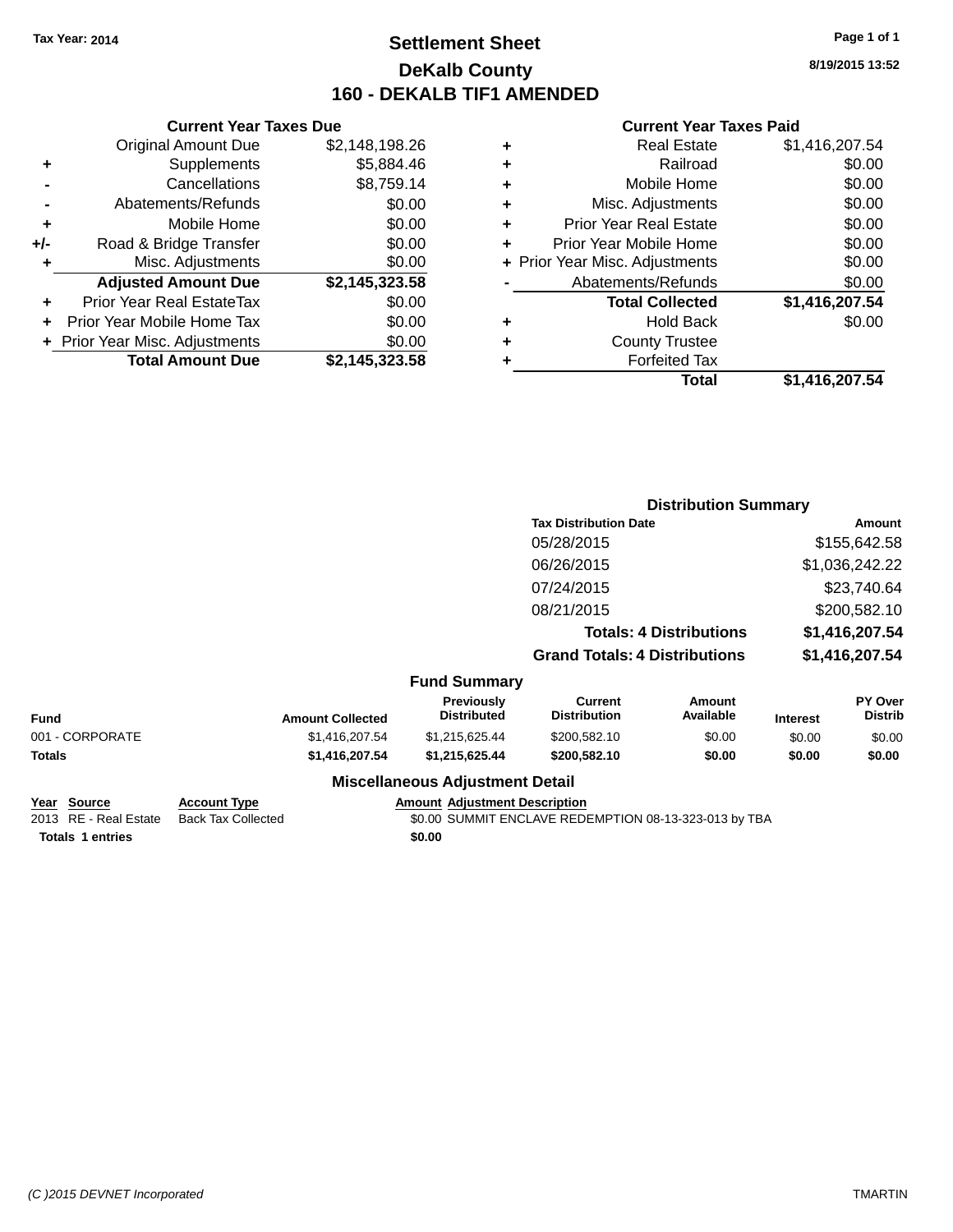# **Settlement Sheet Tax Year: 2014 Page 1 of 1 DeKalb County 163 - MALTA TIF**

**8/19/2015 13:52**

|  | <b>Current Year Taxes Due</b> |  |
|--|-------------------------------|--|
|  |                               |  |

|       | <b>Total Amount Due</b>          | \$382,949.28 |
|-------|----------------------------------|--------------|
|       | + Prior Year Misc. Adjustments   | \$0.00       |
|       | Prior Year Mobile Home Tax       | \$0.00       |
| ٠     | <b>Prior Year Real EstateTax</b> | \$0.00       |
|       | <b>Adjusted Amount Due</b>       | \$382,949.28 |
| ٠     | Misc. Adjustments                | \$0.00       |
| $+/-$ | Road & Bridge Transfer           | \$0.00       |
| ٠     | Mobile Home                      | \$0.00       |
|       | Abatements/Refunds               | \$0.00       |
|       | Cancellations                    | \$0.00       |
| ٠     | Supplements                      | \$0.00       |
|       | <b>Original Amount Due</b>       | \$382,949.28 |

|   | <b>Current Year Taxes Paid</b> |              |
|---|--------------------------------|--------------|
| ٠ | Real Estate                    | \$224,743.19 |
| ٠ | Railroad                       | \$0.00       |
| ٠ | Mobile Home                    | \$0.00       |
| ٠ | Misc. Adjustments              | \$0.00       |
| ٠ | <b>Prior Year Real Estate</b>  | \$0.00       |
| ٠ | Prior Year Mobile Home         | \$0.00       |
|   | + Prior Year Misc. Adjustments | \$0.00       |
|   | Abatements/Refunds             | \$0.00       |
|   | <b>Total Collected</b>         | \$224,743.19 |
| ٠ | <b>Hold Back</b>               | \$0.00       |
| ٠ | <b>County Trustee</b>          |              |
|   | <b>Forfeited Tax</b>           |              |
|   | Total                          | \$224,743.19 |
|   |                                |              |

|                     | <b>Distribution Summary</b>          |              |
|---------------------|--------------------------------------|--------------|
|                     | <b>Tax Distribution Date</b>         | Amount       |
|                     | 05/28/2015                           | \$11,277.74  |
|                     | 06/26/2015                           | \$187,452.65 |
|                     | 07/24/2015                           | \$1,879.18   |
|                     | 08/21/2015                           | \$24,133.62  |
|                     | <b>Totals: 4 Distributions</b>       | \$224,743.19 |
|                     | <b>Grand Totals: 4 Distributions</b> | \$224,743.19 |
| <b>Fund Summary</b> |                                      |              |

| Fund            | <b>Amount Collected</b> | Previously<br><b>Distributed</b> | Current<br><b>Distribution</b> | Amount<br>Available | Interest | <b>PY Over</b><br><b>Distrib</b> |
|-----------------|-------------------------|----------------------------------|--------------------------------|---------------------|----------|----------------------------------|
| 001 - CORPORATE | \$224,743.19            | \$200,609.57                     | \$24.133.62                    | \$0.00              | \$0.00   | \$0.00                           |
| <b>Totals</b>   | \$224.743.19            | \$200,609.57                     | \$24.133.62                    | \$0.00              | \$0.00   | \$0.00                           |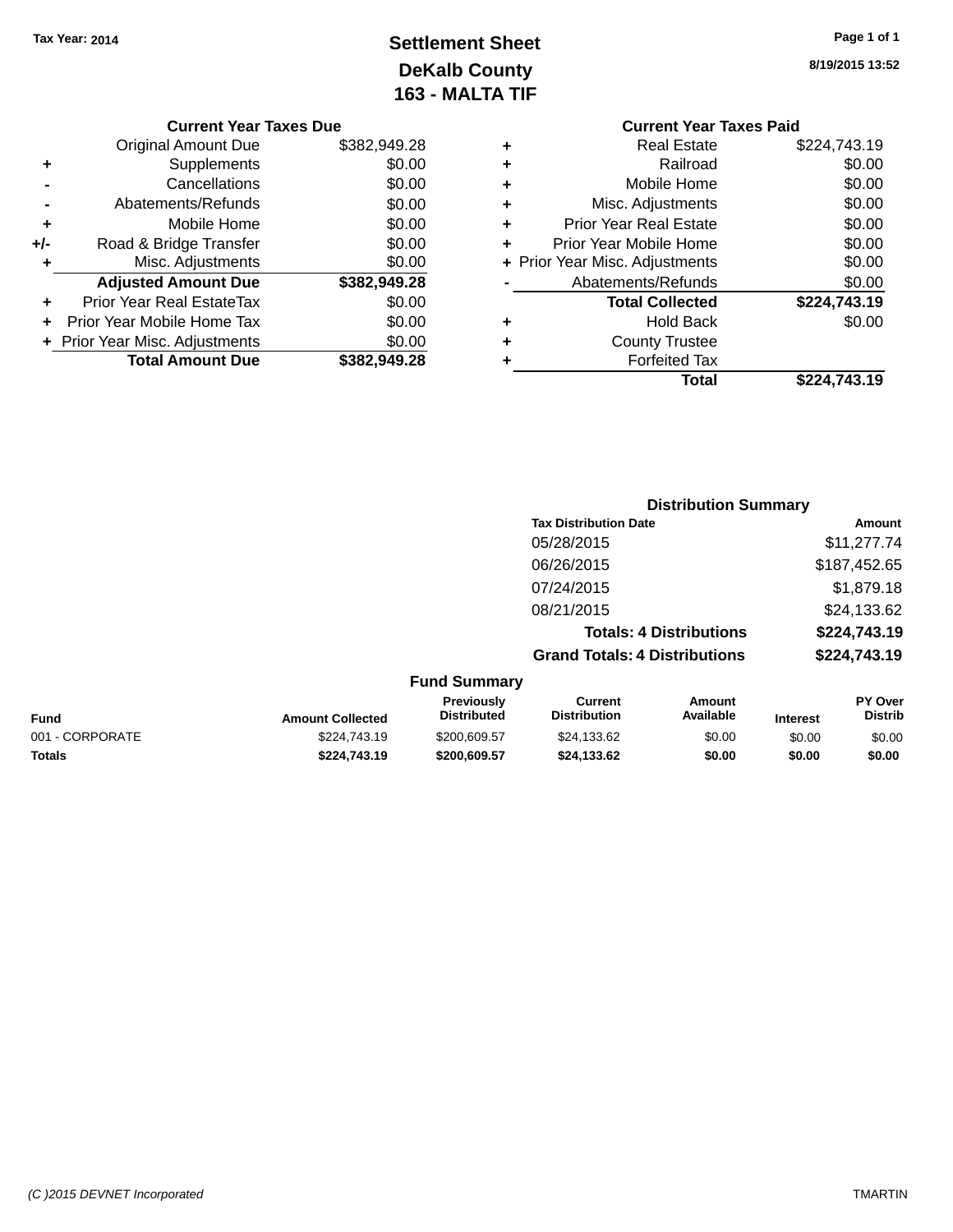# **Settlement Sheet Tax Year: 2014 Page 1 of 1 DeKalb County 164 - DEKALB TIF5**

**8/19/2015 13:52**

|     | <b>Current Year Taxes Due</b>    |          |  |  |  |
|-----|----------------------------------|----------|--|--|--|
|     | <b>Original Amount Due</b>       | \$444.66 |  |  |  |
| ٠   | Supplements                      | \$0.00   |  |  |  |
|     | Cancellations                    | \$0.00   |  |  |  |
|     | Abatements/Refunds               | \$0.00   |  |  |  |
| ٠   | Mobile Home                      | \$0.00   |  |  |  |
| +/- | Road & Bridge Transfer           | \$0.00   |  |  |  |
|     | Misc. Adjustments                | \$0.00   |  |  |  |
|     | <b>Adjusted Amount Due</b>       | \$444.66 |  |  |  |
|     | Prior Year Real EstateTax        | \$0.00   |  |  |  |
|     | Prior Year Mobile Home Tax       | \$0.00   |  |  |  |
|     | + Prior Year Misc. Adjustments   | \$0.00   |  |  |  |
|     | <b>Total Amount Due</b><br>44.66 |          |  |  |  |

|   | <b>Current Year Taxes Paid</b> |          |  |  |  |
|---|--------------------------------|----------|--|--|--|
| ٠ | Real Estate                    | \$444.66 |  |  |  |
| ٠ | Railroad                       | \$0.00   |  |  |  |
|   | Mobile Home                    | \$0.00   |  |  |  |
|   | Misc. Adjustments              | \$0.00   |  |  |  |
| ٠ | <b>Prior Year Real Estate</b>  | \$0.00   |  |  |  |
| ٠ | Prior Year Mobile Home         | \$0.00   |  |  |  |
|   | + Prior Year Misc. Adjustments | \$0.00   |  |  |  |
|   | Abatements/Refunds             | \$0.00   |  |  |  |
|   | <b>Total Collected</b>         | \$444.66 |  |  |  |
|   | Hold Back                      | \$0.00   |  |  |  |
|   | <b>County Trustee</b>          |          |  |  |  |
|   | <b>Forfeited Tax</b>           |          |  |  |  |
|   | Total                          | \$444.66 |  |  |  |
|   |                                |          |  |  |  |

|                                      |                         | <b>Distribution Summary</b>             |                                       |                                |                 |                           |  |
|--------------------------------------|-------------------------|-----------------------------------------|---------------------------------------|--------------------------------|-----------------|---------------------------|--|
|                                      |                         |                                         | <b>Tax Distribution Date</b>          |                                |                 | Amount                    |  |
|                                      |                         |                                         | 06/26/2015                            |                                |                 | \$444.66                  |  |
|                                      |                         |                                         |                                       | <b>Totals: 1 Distributions</b> |                 | \$444.66                  |  |
| <b>Grand Totals: 1 Distributions</b> |                         |                                         | \$444.66                              |                                |                 |                           |  |
|                                      |                         | <b>Fund Summary</b>                     |                                       |                                |                 |                           |  |
| <b>Fund</b>                          | <b>Amount Collected</b> | <b>Previously</b><br><b>Distributed</b> | <b>Current</b><br><b>Distribution</b> | <b>Amount</b><br>Available     | <b>Interest</b> | PY Over<br><b>Distrib</b> |  |
| 001 - CORPORATE                      | \$444.66                | \$444.66                                | \$0.00                                | \$0.00                         | \$0.00          | \$0.00                    |  |
| <b>Totals</b>                        | \$444.66                | \$444.66                                | \$0.00                                | \$0.00                         | \$0.00          | \$0.00                    |  |
|                                      |                         |                                         |                                       |                                |                 |                           |  |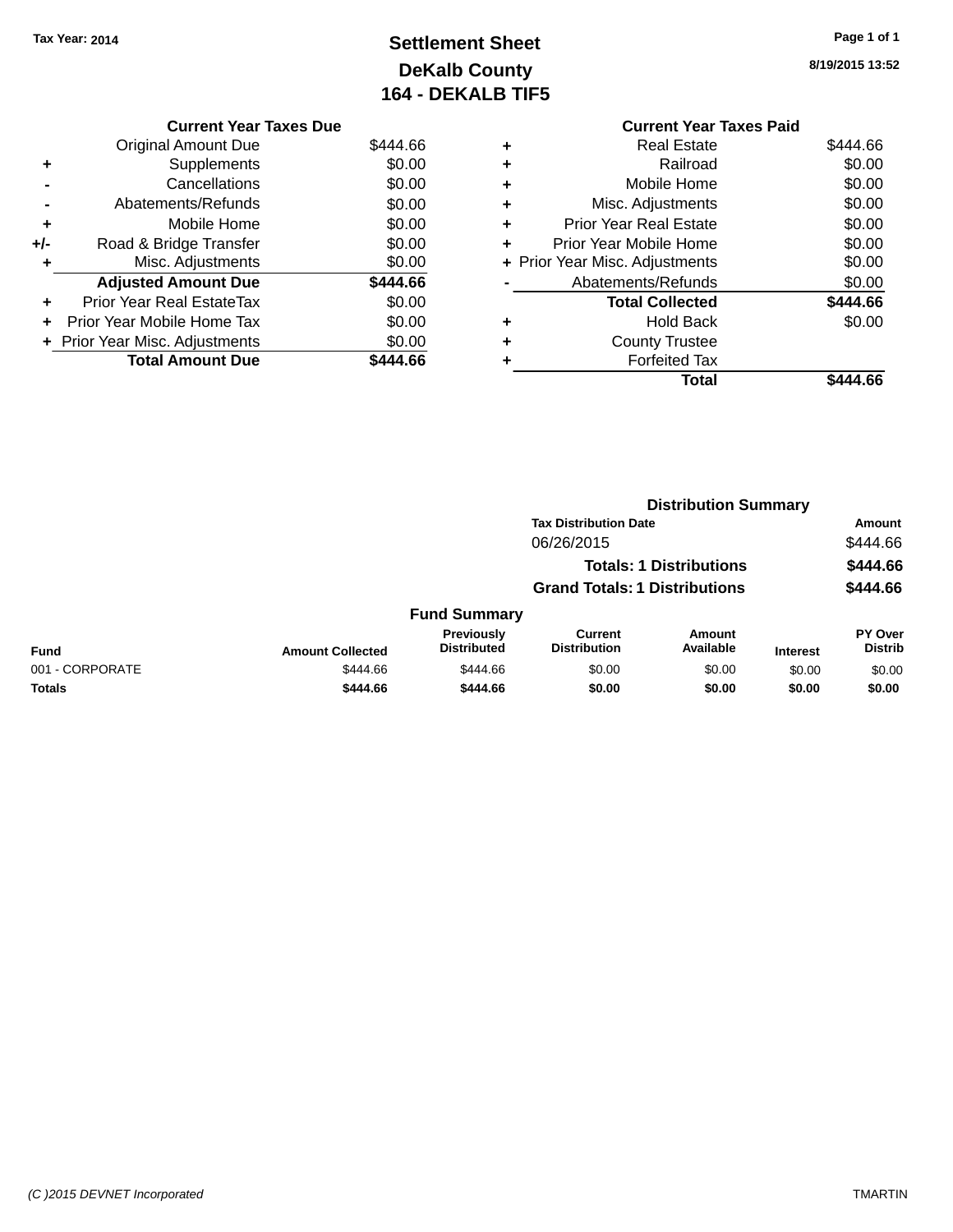# **Settlement Sheet Tax Year: 2014 Page 1 of 1 DeKalb County 170 - KIRKLAND TIF**

**8/19/2015 13:52**

|     | <b>Original Amount Due</b>       | \$199,768.26 |
|-----|----------------------------------|--------------|
| ٠   | Supplements                      | \$1,900.66   |
|     | Cancellations                    | \$3,198.62   |
|     | Abatements/Refunds               | \$0.00       |
| ٠   | Mobile Home                      | \$0.00       |
| +/- | Road & Bridge Transfer           | \$0.00       |
| ٠   | Misc. Adjustments                | \$0.00       |
|     | <b>Adjusted Amount Due</b>       | \$198,470.30 |
|     | <b>Prior Year Real EstateTax</b> | \$0.00       |
|     | Prior Year Mobile Home Tax       | \$0.00       |
|     | + Prior Year Misc. Adjustments   | \$0.00       |
|     | <b>Total Amount Due</b>          | \$198,470.30 |

| ٠ | <b>Real Estate</b>             | \$121,167.20 |
|---|--------------------------------|--------------|
| ٠ | Railroad                       | \$0.00       |
| ٠ | Mobile Home                    | \$0.00       |
| ٠ | Misc. Adjustments              | \$0.00       |
| ٠ | <b>Prior Year Real Estate</b>  | \$0.00       |
| ٠ | Prior Year Mobile Home         | \$0.00       |
|   | + Prior Year Misc. Adjustments | \$0.00       |
|   | Abatements/Refunds             | \$0.00       |
|   | <b>Total Collected</b>         | \$121,167.20 |
| ٠ | Hold Back                      | \$0.00       |
| ٠ | <b>County Trustee</b>          |              |
| ٠ | <b>Forfeited Tax</b>           |              |
|   | Total                          | \$121,167.20 |
|   |                                |              |

|                     | <b>Distribution Summary</b>          |              |
|---------------------|--------------------------------------|--------------|
|                     | <b>Tax Distribution Date</b>         | Amount       |
|                     | 05/28/2015                           | \$13,680.43  |
|                     | 06/26/2015                           | \$98,026.64  |
|                     | 07/24/2015                           | \$2,135.43   |
|                     | 08/21/2015                           | \$7,324.70   |
|                     | <b>Totals: 4 Distributions</b>       | \$121,167.20 |
|                     | <b>Grand Totals: 4 Distributions</b> | \$121,167.20 |
| <b>Fund Summary</b> |                                      |              |

| <b>Fund</b>     | <b>Amount Collected</b> | <b>Previously</b><br><b>Distributed</b> | Current<br><b>Distribution</b> | Amount<br>Available | <b>Interest</b> | PY Over<br>Distrib |
|-----------------|-------------------------|-----------------------------------------|--------------------------------|---------------------|-----------------|--------------------|
| 001 - CORPORATE | \$121.167.20            | \$113,842,50                            | \$7,324.70                     | \$0.00              | \$0.00          | \$0.00             |
| Totals          | \$121.167.20            | \$113,842.50                            | \$7,324.70                     | \$0.00              | \$0.00          | \$0.00             |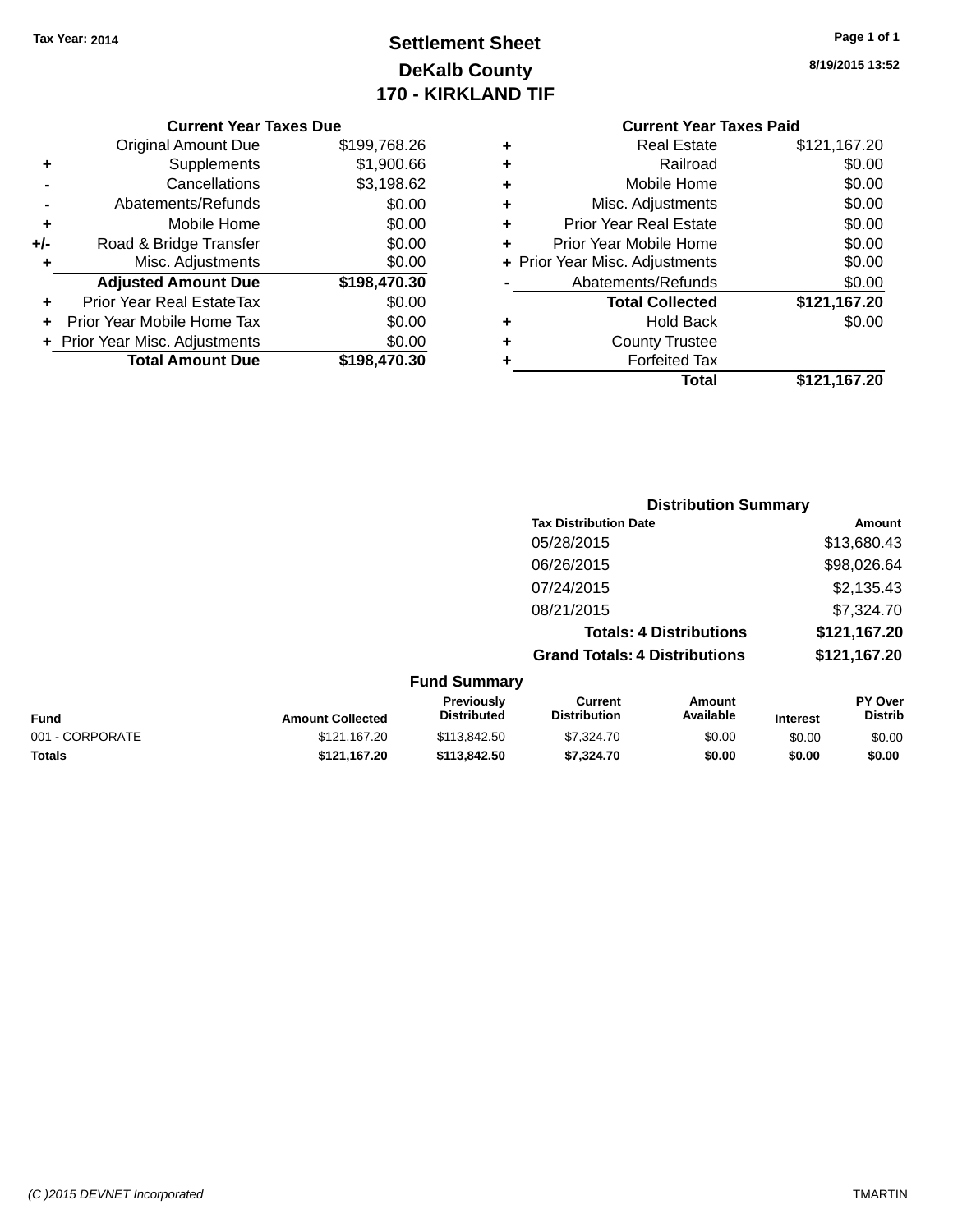# **Settlement Sheet Tax Year: 2014 Page 1 of 1 DeKalb County 171 - WATERMAN TIF**

| Page 1 or 1 |  |  |
|-------------|--|--|
|             |  |  |

**8/19/2015 13:52**

|     | <b>Current Year Taxes Due</b>  |             |
|-----|--------------------------------|-------------|
|     | <b>Original Amount Due</b>     | \$10,550.14 |
| ٠   | Supplements                    | \$0.00      |
|     | Cancellations                  | \$0.00      |
|     | Abatements/Refunds             | \$0.00      |
| ٠   | Mobile Home                    | \$0.00      |
| +/- | Road & Bridge Transfer         | \$0.00      |
| ٠   | Misc. Adjustments              | \$0.00      |
|     | <b>Adjusted Amount Due</b>     | \$10,550.14 |
| ÷   | Prior Year Real EstateTax      | \$0.00      |
|     | Prior Year Mobile Home Tax     | \$0.00      |
|     | + Prior Year Misc. Adjustments | \$0.00      |
|     | <b>Total Amount Due</b>        | \$10,550.14 |
|     |                                |             |

|   | <b>Real Estate</b>             | \$9,531.62 |
|---|--------------------------------|------------|
| ٠ | Railroad                       | \$0.00     |
| ٠ | Mobile Home                    | \$0.00     |
| ٠ | Misc. Adjustments              | \$0.00     |
| ٠ | <b>Prior Year Real Estate</b>  | \$0.00     |
| ٠ | Prior Year Mobile Home         | \$0.00     |
|   | + Prior Year Misc. Adjustments | \$0.00     |
|   | Abatements/Refunds             | \$0.00     |
|   | <b>Total Collected</b>         | \$9,531.62 |
| ٠ | <b>Hold Back</b>               | \$0.00     |
| ٠ | <b>County Trustee</b>          |            |
|   | <b>Forfeited Tax</b>           |            |
|   | Total                          | \$9,531.62 |
|   |                                |            |

|                 |                         |                                         |                                       | <b>Distribution Summary</b>    |                 |                           |
|-----------------|-------------------------|-----------------------------------------|---------------------------------------|--------------------------------|-----------------|---------------------------|
|                 |                         |                                         | <b>Tax Distribution Date</b>          |                                |                 | Amount                    |
|                 |                         |                                         | 05/28/2015                            |                                |                 | \$35.85                   |
|                 |                         |                                         | 06/26/2015                            |                                |                 | \$9,287.14                |
|                 |                         |                                         | 08/21/2015                            |                                |                 | \$208.63                  |
|                 |                         |                                         |                                       | <b>Totals: 3 Distributions</b> |                 | \$9,531.62                |
|                 |                         |                                         | <b>Grand Totals: 3 Distributions</b>  |                                |                 | \$9,531.62                |
|                 |                         | <b>Fund Summary</b>                     |                                       |                                |                 |                           |
| <b>Fund</b>     | <b>Amount Collected</b> | <b>Previously</b><br><b>Distributed</b> | <b>Current</b><br><b>Distribution</b> | Amount<br>Available            | <b>Interest</b> | PY Over<br><b>Distrib</b> |
| 001 - CORPORATE | \$9,531.62              | \$9.322.99                              | \$208.63                              | \$0.00                         | \$0.00          | \$0.00                    |
| <b>Totals</b>   | \$9,531.62              | \$9,322.99                              | \$208.63                              | \$0.00                         | \$0.00          | \$0.00                    |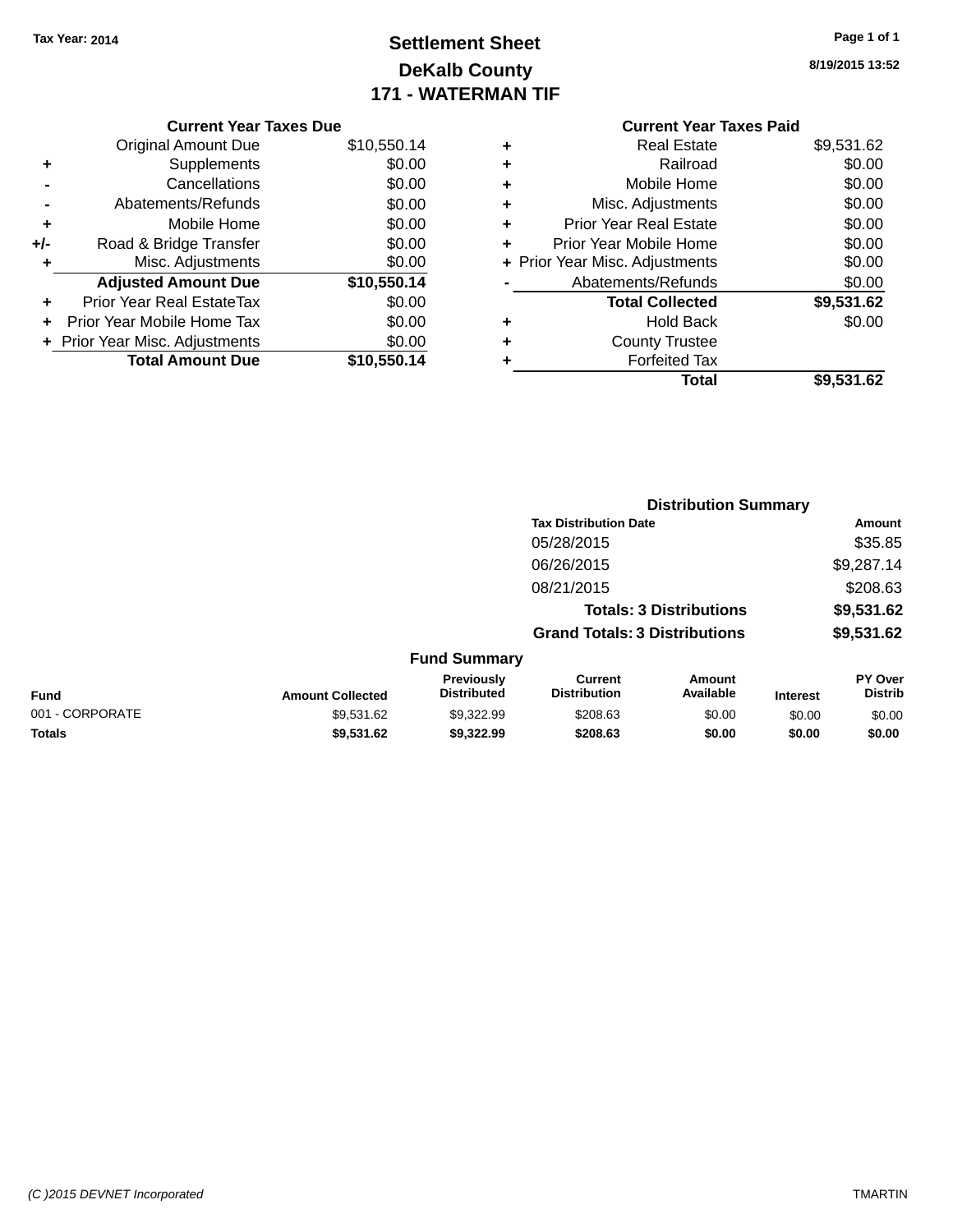# **Settlement Sheet Tax Year: 2014 Page 1 of 1 DeKalb County 172 - MAPLE PARK TIF**

**8/19/2015 13:52**

|     | <b>Current Year Taxes Due</b>  |            |
|-----|--------------------------------|------------|
|     | <b>Original Amount Due</b>     | \$4,855.36 |
| ٠   | Supplements                    | \$0.00     |
|     | Cancellations                  | \$0.00     |
|     | Abatements/Refunds             | \$0.00     |
| ٠   | Mobile Home                    | \$0.00     |
| +/- | Road & Bridge Transfer         | \$0.00     |
| ٠   | Misc. Adjustments              | \$0.00     |
|     | <b>Adjusted Amount Due</b>     | \$4,855.36 |
| ٠   | Prior Year Real EstateTax      | \$0.00     |
| ÷   | Prior Year Mobile Home Tax     | \$0.00     |
|     | + Prior Year Misc. Adjustments | \$0.00     |
|     | <b>Total Amount Due</b>        | \$4,855.36 |

| ٠ | <b>Real Estate</b>             | \$3,174.30 |
|---|--------------------------------|------------|
| ٠ | Railroad                       | \$0.00     |
| ٠ | Mobile Home                    | \$0.00     |
| ٠ | Misc. Adjustments              | \$0.00     |
| ٠ | <b>Prior Year Real Estate</b>  | \$0.00     |
| ٠ | Prior Year Mobile Home         | \$0.00     |
|   | + Prior Year Misc. Adjustments | \$0.00     |
|   | Abatements/Refunds             | \$0.00     |
|   | <b>Total Collected</b>         | \$3,174.30 |
| ٠ | <b>Hold Back</b>               | \$0.00     |
| ٠ | <b>County Trustee</b>          |            |
| ٠ | <b>Forfeited Tax</b>           |            |
|   | Total                          | \$3.174.30 |
|   |                                |            |

|                 | <b>Distribution Summary</b> |                                         |                                       |                                |                 |                                  |
|-----------------|-----------------------------|-----------------------------------------|---------------------------------------|--------------------------------|-----------------|----------------------------------|
|                 |                             |                                         | <b>Tax Distribution Date</b>          |                                |                 | Amount                           |
|                 |                             |                                         | 05/28/2015                            |                                |                 | \$1,681.06                       |
|                 |                             |                                         | 06/26/2015                            |                                |                 | \$895.37                         |
|                 |                             |                                         | 08/21/2015                            |                                |                 | \$597.87                         |
|                 |                             |                                         |                                       | <b>Totals: 3 Distributions</b> |                 | \$3,174.30                       |
|                 |                             |                                         | <b>Grand Totals: 3 Distributions</b>  |                                |                 | \$3,174.30                       |
|                 |                             | <b>Fund Summary</b>                     |                                       |                                |                 |                                  |
| <b>Fund</b>     | <b>Amount Collected</b>     | <b>Previously</b><br><b>Distributed</b> | <b>Current</b><br><b>Distribution</b> | Amount<br>Available            | <b>Interest</b> | <b>PY Over</b><br><b>Distrib</b> |
| 001 - CORPORATE | \$3,174.30                  | \$2,576.43                              | \$597.87                              | \$0.00                         | \$0.00          | \$0.00                           |
| <b>Totals</b>   | \$3,174.30                  | \$2.576.43                              | \$597.87                              | \$0.00                         | \$0.00          | \$0.00                           |
|                 |                             |                                         |                                       |                                |                 |                                  |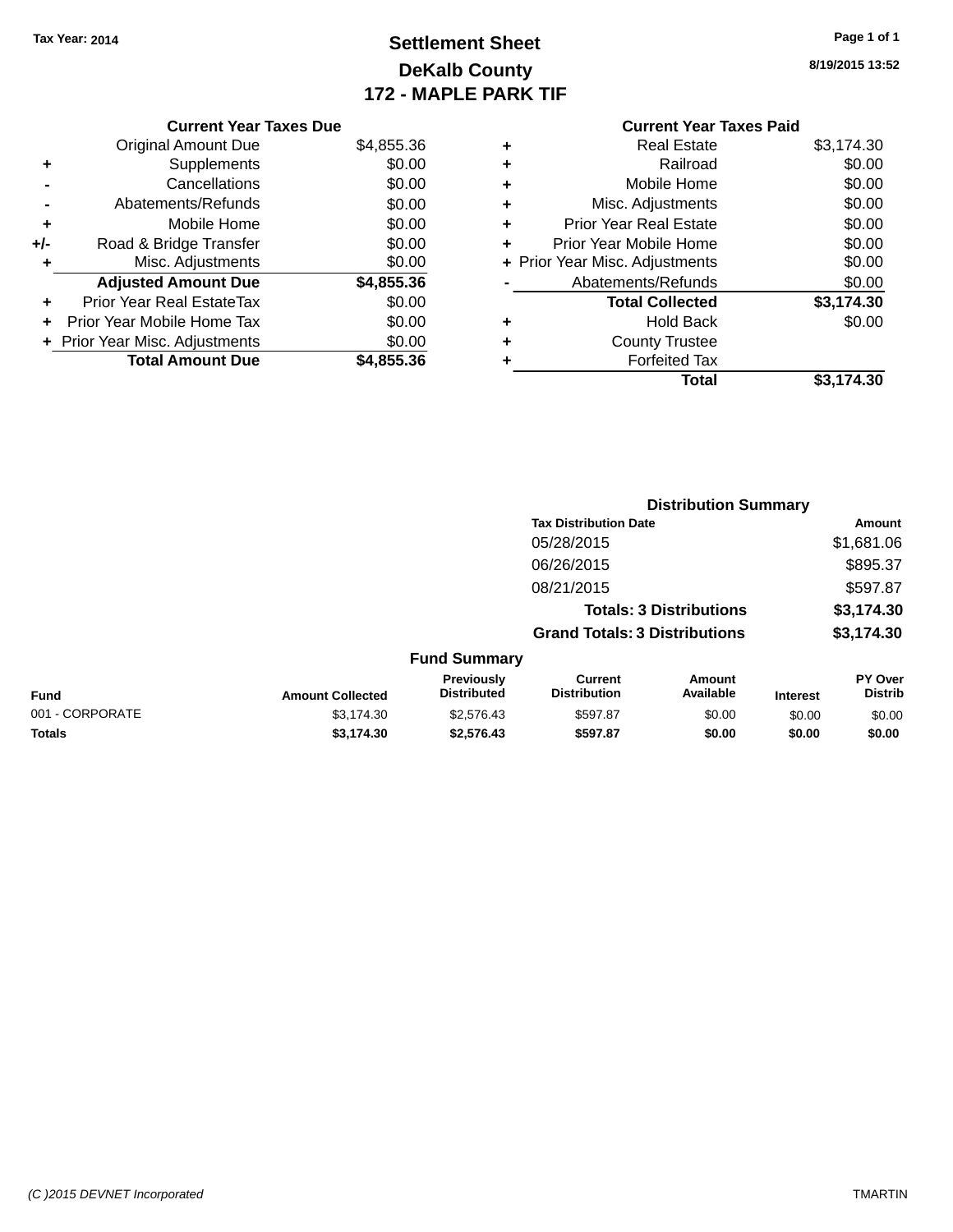### **Settlement Sheet Tax Year: 2014 Page 1 of 1 DeKalb County 180 - SYCAMORE TIF DISTRICT**

**8/19/2015 13:52**

|       | <b>Current Year Taxes Due</b>  |             |
|-------|--------------------------------|-------------|
|       | <b>Original Amount Due</b>     | \$54,724.74 |
| ٠     | Supplements                    | \$0.00      |
|       | Cancellations                  | \$0.00      |
|       | Abatements/Refunds             | \$0.00      |
| ÷     | Mobile Home                    | \$0.00      |
| $+/-$ | Road & Bridge Transfer         | \$0.00      |
|       | Misc. Adjustments              | \$0.00      |
|       | <b>Adjusted Amount Due</b>     | \$54.724.74 |
| ٠     | Prior Year Real EstateTax      | \$0.00      |
|       | Prior Year Mobile Home Tax     | \$0.00      |
|       | + Prior Year Misc. Adjustments | \$0.00      |
|       | <b>Total Amount Due</b>        | \$54.724.74 |
|       |                                |             |

|   | <b>Real Estate</b>             | \$25,480.55 |
|---|--------------------------------|-------------|
| ٠ | Railroad                       | \$0.00      |
| ٠ | Mobile Home                    | \$0.00      |
| ٠ | Misc. Adjustments              | \$0.00      |
| ٠ | Prior Year Real Estate         | \$0.00      |
| ٠ | Prior Year Mobile Home         | \$0.00      |
|   | + Prior Year Misc. Adjustments | \$0.00      |
|   | Abatements/Refunds             | \$0.00      |
|   | <b>Total Collected</b>         | \$25,480.55 |
| ٠ | <b>Hold Back</b>               | \$0.00      |
| ٠ | <b>County Trustee</b>          |             |
| ٠ | <b>Forfeited Tax</b>           |             |
|   | Total                          | \$25.480.55 |
|   |                                |             |

|                 |                         |                                  |                                       | <b>Distribution Summary</b>    |                 |                           |
|-----------------|-------------------------|----------------------------------|---------------------------------------|--------------------------------|-----------------|---------------------------|
|                 |                         |                                  | <b>Tax Distribution Date</b>          |                                |                 | Amount                    |
|                 |                         |                                  | 05/28/2015                            |                                |                 | \$164.38                  |
|                 |                         |                                  | 06/26/2015                            |                                |                 | \$16,452.06               |
|                 |                         |                                  | 07/24/2015                            |                                |                 | \$8,864.11                |
|                 |                         |                                  |                                       | <b>Totals: 3 Distributions</b> |                 | \$25,480.55               |
|                 |                         |                                  | <b>Grand Totals: 3 Distributions</b>  |                                |                 | \$25,480.55               |
|                 |                         | <b>Fund Summary</b>              |                                       |                                |                 |                           |
| <b>Fund</b>     | <b>Amount Collected</b> | Previously<br><b>Distributed</b> | <b>Current</b><br><b>Distribution</b> | Amount<br>Available            | <b>Interest</b> | PY Over<br><b>Distrib</b> |
| 001 - CORPORATE | \$25,480.55             | \$25,480.55                      | \$0.00                                | \$0.00                         | \$0.00          | \$0.00                    |
| <b>Totals</b>   | \$25,480.55             | \$25,480.55                      | \$0.00                                | \$0.00                         | \$0.00          | \$0.00                    |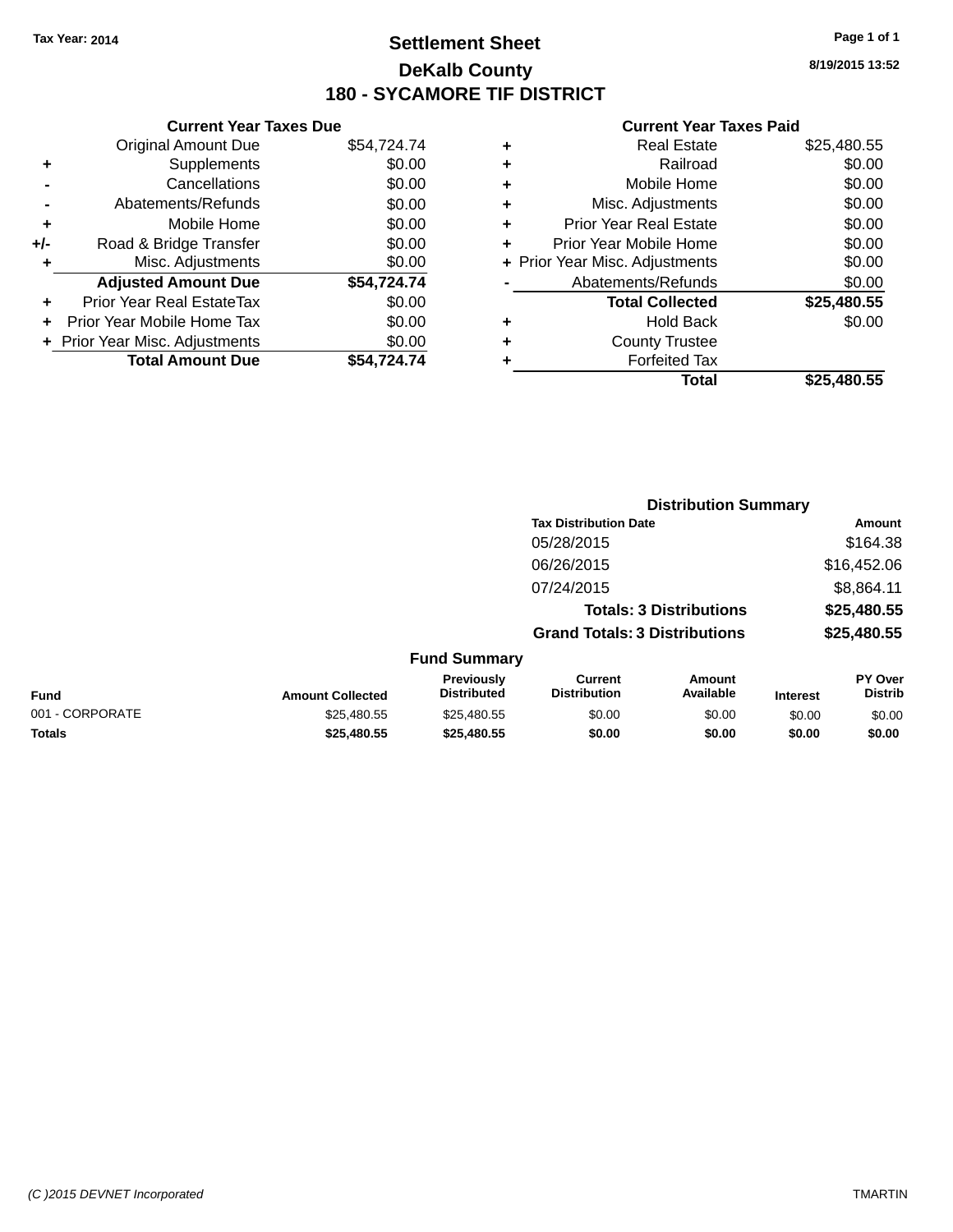# **Settlement Sheet Tax Year: 2014 Page 1 of 1 DeKalb County 190 - CORTLAND TIF**

|     | <b>Current Year Taxes Due</b>  |             |
|-----|--------------------------------|-------------|
|     | <b>Original Amount Due</b>     | \$37,599.50 |
| ٠   | Supplements                    | \$0.00      |
|     | Cancellations                  | \$0.00      |
|     | Abatements/Refunds             | \$0.00      |
| ٠   | Mobile Home                    | \$0.00      |
| +/- | Road & Bridge Transfer         | \$0.00      |
| ٠   | Misc. Adjustments              | \$0.00      |
|     | <b>Adjusted Amount Due</b>     | \$37,599.50 |
|     | Prior Year Real EstateTax      | \$0.00      |
|     | Prior Year Mobile Home Tax     | \$0.00      |
|     | + Prior Year Misc. Adjustments | \$0.00      |
|     | <b>Total Amount Due</b>        | \$37,599.50 |

**8/19/2015 13:52**

### **Current Year Taxes Paid +** Real Estate \$34,990.51 **+** Railroad \$0.00 **+** Mobile Home \$0.00 **+** Misc. Adjustments \$0.00 **+** Prior Year Real Estate \$0.00 **+** Prior Year Mobile Home \$0.00<br> **+** Prior Year Misc. Adjustments \$0.00 **+ Prior Year Misc. Adjustments -** Abatements/Refunds \$0.00 **Total Collected \$34,990.51 +** Hold Back \$0.00 **+** County Trustee **+** Forfeited Tax **Total \$34,990.51**

|                 |                         |                                        |                                       | <b>Distribution Summary</b>    |                 |                           |
|-----------------|-------------------------|----------------------------------------|---------------------------------------|--------------------------------|-----------------|---------------------------|
|                 |                         |                                        | <b>Tax Distribution Date</b>          |                                |                 | <b>Amount</b>             |
|                 |                         |                                        | 05/28/2015                            |                                |                 | \$694.96                  |
|                 |                         |                                        | 06/26/2015                            |                                |                 | \$31,210.56               |
|                 |                         |                                        | 07/24/2015                            |                                |                 | \$2,207.64                |
|                 |                         |                                        | 08/21/2015                            |                                |                 | \$877.35                  |
|                 |                         |                                        |                                       | <b>Totals: 4 Distributions</b> |                 | \$34,990.51               |
|                 |                         |                                        | <b>Grand Totals: 4 Distributions</b>  |                                |                 | \$34,990.51               |
|                 |                         | <b>Fund Summary</b>                    |                                       |                                |                 |                           |
| <b>Fund</b>     | <b>Amount Collected</b> | Previously<br><b>Distributed</b>       | <b>Current</b><br><b>Distribution</b> | <b>Amount</b><br>Available     | <b>Interest</b> | PY Over<br><b>Distrib</b> |
| 001 - CORPORATE | \$34,990.51             | \$34,113.16                            | \$877.35                              | \$0.00                         | \$0.00          | \$0.00                    |
| <b>Totals</b>   | \$34,990.51             | \$34,113.16                            | \$877.35                              | \$0.00                         | \$0.00          | \$0.00                    |
|                 |                         | <b>Miscellaneous Adjustment Detail</b> |                                       |                                |                 |                           |

|                         | Year Source           | <b>Account Type</b> |  | <b>Amount Adjustment Description</b>          |
|-------------------------|-----------------------|---------------------|--|-----------------------------------------------|
|                         | 2013 RE - Real Estate | Back Tax Collected  |  | \$0.00 STALEY REDEMPTION 09-29-251-051 by TBA |
|                         | 2013 RE - Real Estate | Back Tax Collected  |  | \$0.00 STALEY REDEMPTION 09-29-251-050 by TBA |
| <b>Totals 2 entries</b> |                       | \$0.00              |  |                                               |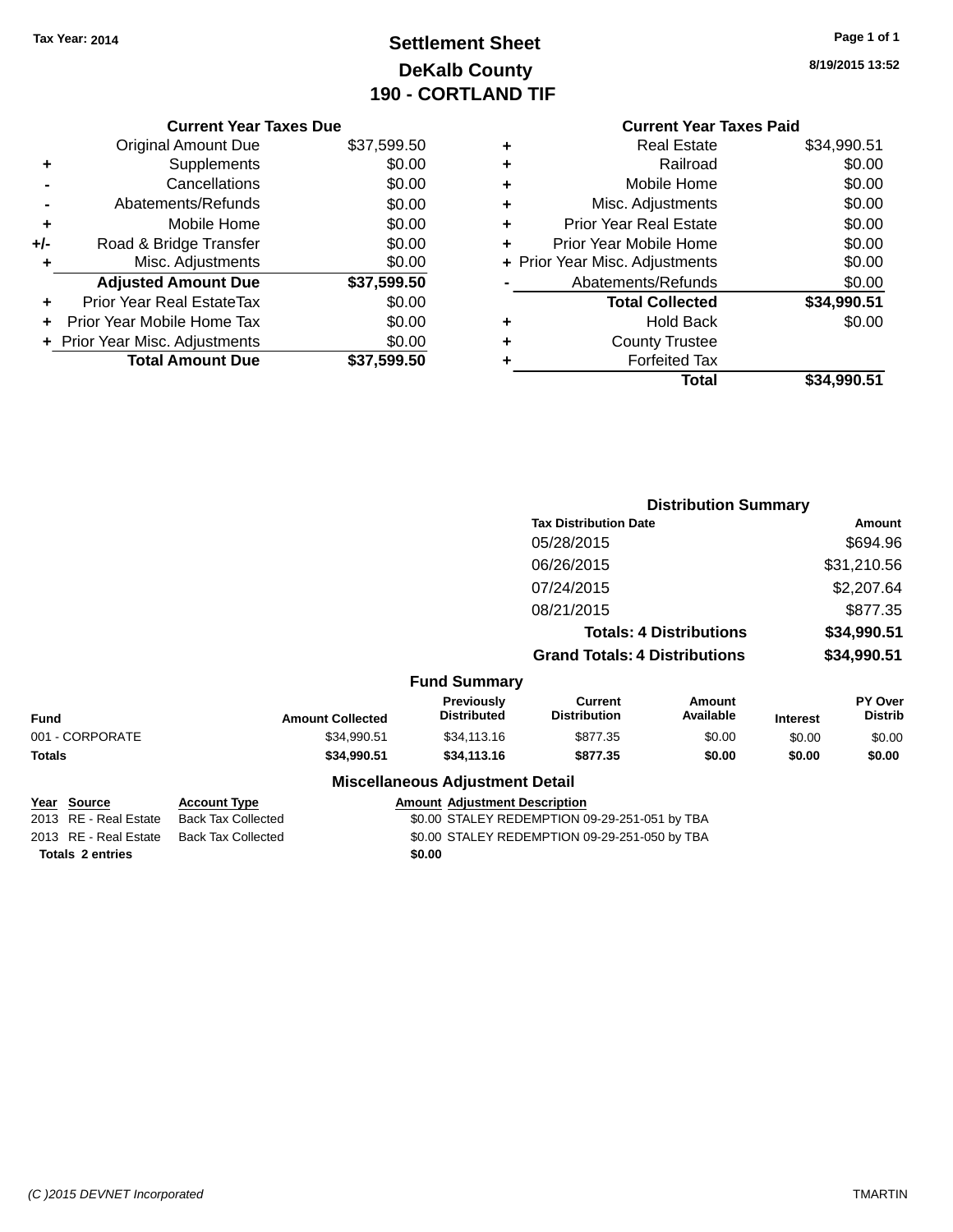# **Settlement Sheet Tax Year: 2014 Page 1 of 1 DeKalb County 201 - DEKALB SSA #6**

|       | <b>Current Year Taxes Due</b>    |             |
|-------|----------------------------------|-------------|
|       | <b>Original Amount Due</b>       | \$10,000.36 |
| ٠     | Supplements                      | \$0.00      |
|       | Cancellations                    | \$0.00      |
|       | Abatements/Refunds               | \$0.00      |
| ٠     | Mobile Home                      | \$0.00      |
| $+/-$ | Road & Bridge Transfer           | \$0.00      |
| ٠     | Misc. Adjustments                | \$0.00      |
|       | <b>Adjusted Amount Due</b>       | \$10,000.36 |
| ÷     | <b>Prior Year Real EstateTax</b> | \$0.00      |
|       | Prior Year Mobile Home Tax       | \$0.00      |
|       | + Prior Year Misc. Adjustments   | \$0.00      |
|       | <b>Total Amount Due</b>          | \$10.000.36 |
|       |                                  |             |

### **Current Year Taxes Paid +** Real Estate \$5,294.30 **+** Railroad \$0.00 **+** Mobile Home \$0.00 **+** Misc. Adjustments \$0.00 **+** Prior Year Real Estate \$0.00 **+** Prior Year Mobile Home \$0.00 **+ Prior Year Misc. Adjustments**  $$0.00$ **-** Abatements/Refunds \$0.00 **Total Collected \$5,294.30 +** Hold Back \$0.00 **+** County Trustee **+** Forfeited Tax **Total \$5,294.30**

|                            |                         |                                  |                                       | <b>Distribution Summary</b>    |                 |                           |
|----------------------------|-------------------------|----------------------------------|---------------------------------------|--------------------------------|-----------------|---------------------------|
|                            |                         |                                  | <b>Tax Distribution Date</b>          |                                |                 | Amount                    |
|                            |                         |                                  | 05/28/2015                            |                                |                 | \$2,552.86                |
|                            |                         |                                  | 06/26/2015                            |                                |                 | \$1,695.73                |
|                            |                         |                                  | 07/24/2015                            |                                |                 | \$138.77                  |
|                            |                         |                                  | 08/21/2015                            |                                |                 | \$906.94                  |
|                            |                         |                                  |                                       | <b>Totals: 4 Distributions</b> |                 | \$5,294.30                |
|                            |                         |                                  | <b>Grand Totals: 4 Distributions</b>  |                                |                 | \$5,294.30                |
|                            |                         | <b>Fund Summary</b>              |                                       |                                |                 |                           |
| <b>Fund</b>                | <b>Amount Collected</b> | Previously<br><b>Distributed</b> | <b>Current</b><br><b>Distribution</b> | Amount<br>Available            | <b>Interest</b> | PY Over<br><b>Distrib</b> |
| 023 - SPECIAL SERVICE AREA | \$5,294.30              | \$4,387.36                       | \$906.94                              | \$0.00                         | \$0.00          | \$0.00                    |
| <b>Totals</b>              | \$5,294.30              | \$4,387.36                       | \$906.94                              | \$0.00                         | \$0.00          | \$0.00                    |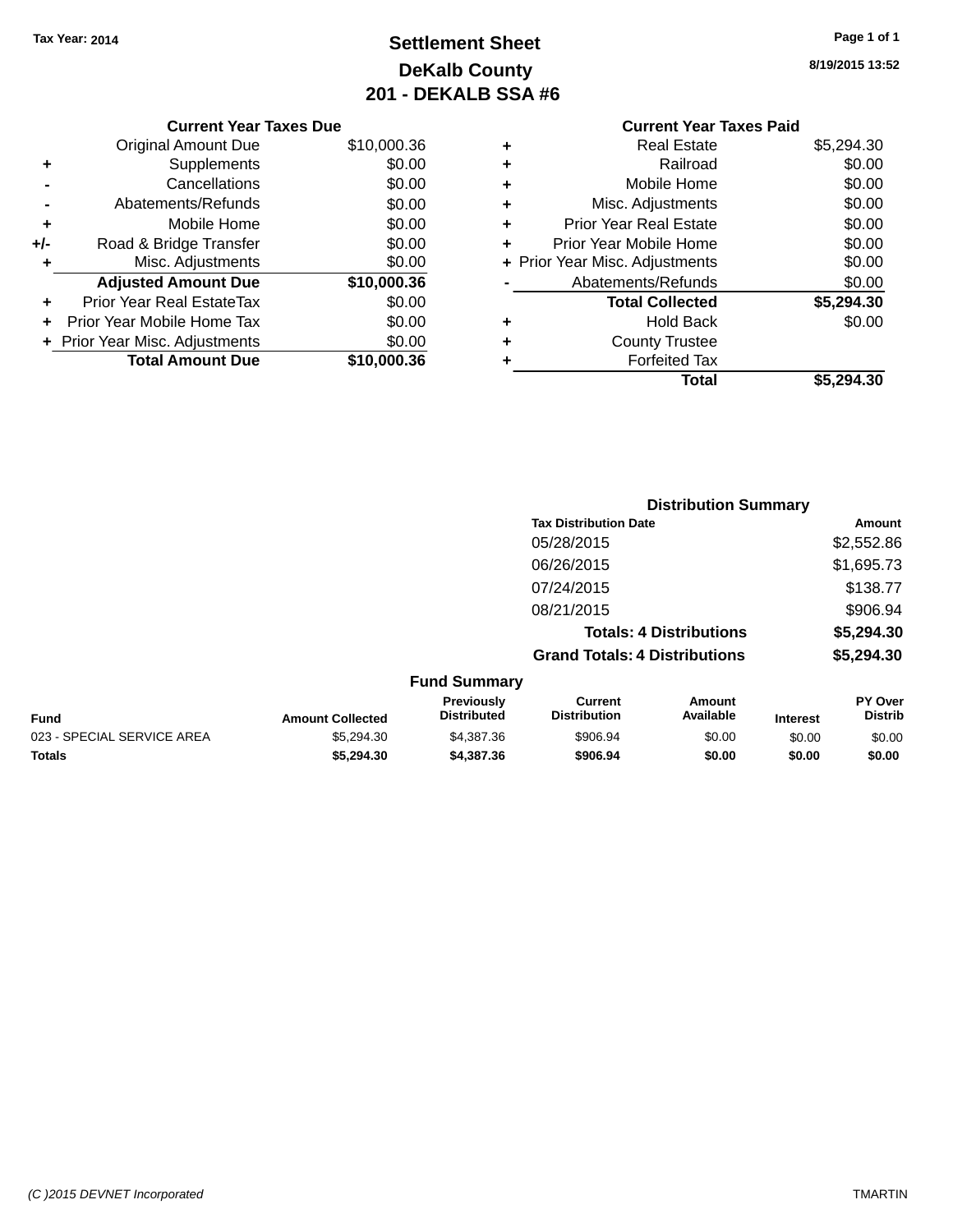### **Settlement Sheet Tax Year: 2014 Page 1 of 1 DeKalb County 204 - GENOA RIVER BEND SSA**

**8/19/2015 13:52**

#### **Current Year Taxes Paid**

|     | <b>Current Year Taxes Due</b>  |             |
|-----|--------------------------------|-------------|
|     | <b>Original Amount Due</b>     | \$48,247.71 |
| ٠   | Supplements                    | \$205.88    |
|     | Cancellations                  | \$230.88    |
|     | Abatements/Refunds             | \$0.00      |
| ٠   | Mobile Home                    | \$0.00      |
| +/- | Road & Bridge Transfer         | \$0.00      |
| ٠   | Misc. Adjustments              | \$29.62     |
|     | <b>Adjusted Amount Due</b>     | \$48,252.33 |
| ٠   | Prior Year Real EstateTax      | \$0.00      |
| ÷   | Prior Year Mobile Home Tax     | \$0.00      |
|     | + Prior Year Misc. Adjustments | \$0.00      |
|     | <b>Total Amount Due</b>        | \$48,252.33 |

| ٠ | <b>Real Estate</b>             | \$31,766.29 |
|---|--------------------------------|-------------|
| ٠ | Railroad                       | \$0.00      |
| ٠ | Mobile Home                    | \$0.00      |
| ٠ | Misc. Adjustments              | \$29.62     |
| ٠ | <b>Prior Year Real Estate</b>  | \$0.00      |
|   | Prior Year Mobile Home         | \$0.00      |
|   | + Prior Year Misc. Adjustments | \$0.00      |
|   | Abatements/Refunds             | \$0.00      |
|   | <b>Total Collected</b>         | \$31,795.91 |
| ٠ | Hold Back                      | \$0.00      |
| ٠ | <b>County Trustee</b>          |             |
|   | <b>Forfeited Tax</b>           |             |
|   | Total                          | \$31,795.91 |
|   |                                |             |

|                            |                         |                                  |                                       | <b>Distribution Summary</b>    |                 |                           |
|----------------------------|-------------------------|----------------------------------|---------------------------------------|--------------------------------|-----------------|---------------------------|
|                            |                         |                                  | <b>Tax Distribution Date</b>          |                                |                 | Amount                    |
|                            |                         |                                  | 05/28/2015                            |                                |                 | \$1,942.56                |
|                            |                         |                                  | 06/26/2015                            |                                |                 | \$22,402.15               |
|                            |                         |                                  | 07/24/2015                            |                                |                 | \$568.27                  |
|                            |                         |                                  | 08/21/2015                            |                                |                 | \$6,882.93                |
|                            |                         |                                  |                                       | <b>Totals: 4 Distributions</b> |                 | \$31,795.91               |
|                            |                         |                                  | <b>Grand Totals: 4 Distributions</b>  |                                |                 | \$31,795.91               |
|                            |                         | <b>Fund Summary</b>              |                                       |                                |                 |                           |
| <b>Fund</b>                | <b>Amount Collected</b> | Previously<br><b>Distributed</b> | <b>Current</b><br><b>Distribution</b> | <b>Amount</b><br>Available     | <b>Interest</b> | PY Over<br><b>Distrib</b> |
| 023 - SPECIAL SERVICE AREA | \$31,795.91             | \$24,912.98                      | \$6,882.93                            | \$0.00                         | \$0.00          | \$0.00                    |
| <b>Totals</b>              | \$31,795.91             | \$24,912.98                      | \$6,882.93                            | \$0.00                         | \$0.00          | \$0.00                    |
|                            |                         | Miscellaneous Adiustment Detail  |                                       |                                |                 |                           |

#### **Miscellaneous Adjustment Detail**

**Year Source Account Type Amount Adjustment Description**<br>2014 RE - Real Estate Back Tax Collected \$29.62 AMCORE BANK REDEMI **Totals \$29.62 1 entries**

\$29.62 AMCORE BANK REDEMPTION 02-24-476-009 by TBA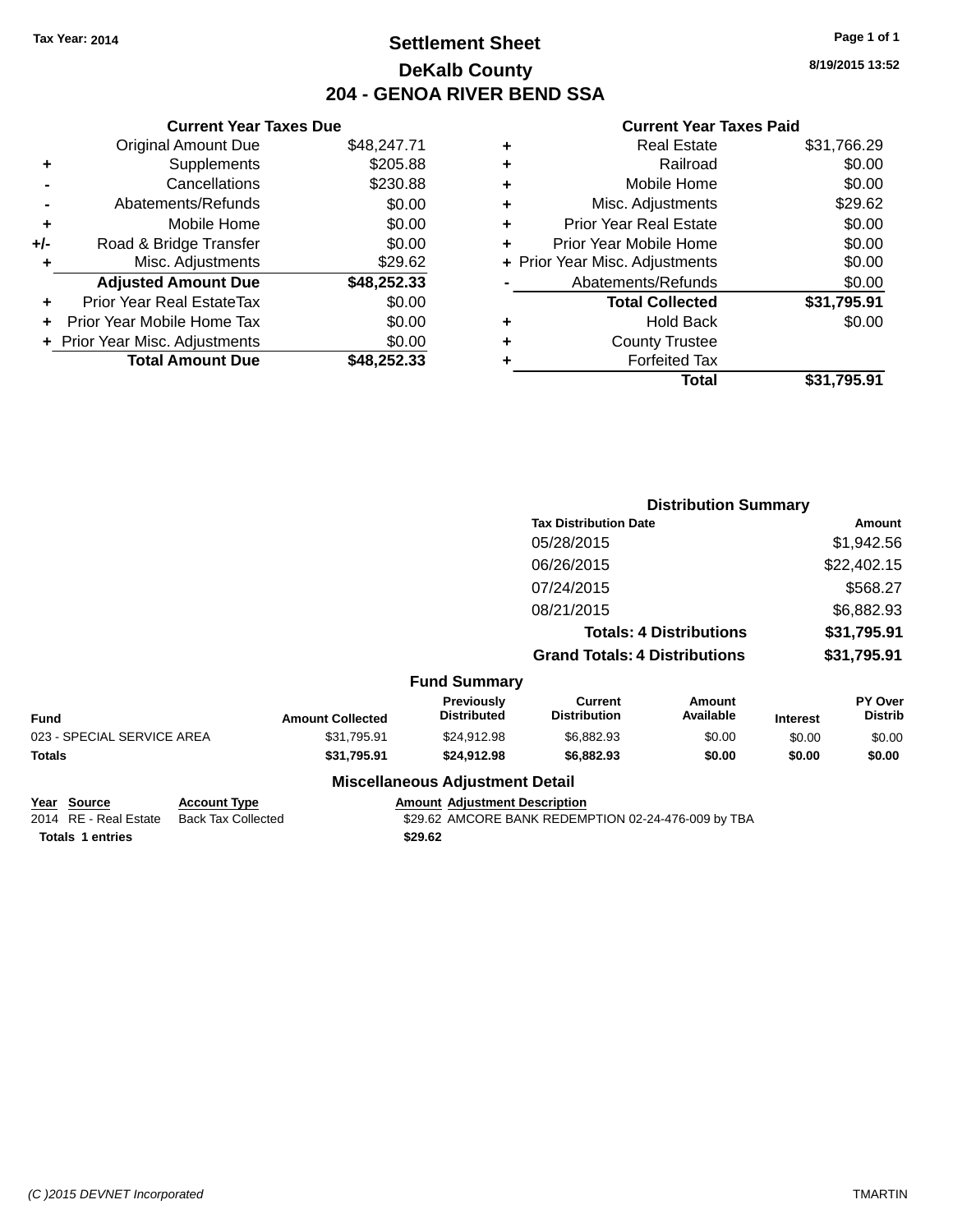### **Settlement Sheet Tax Year: 2014 Page 1 of 1 DeKalb County 207 - DERBY ESTATES SSA**

**8/19/2015 13:52**

| <b>Current Year Taxes Paid</b> |    |
|--------------------------------|----|
| Real Estate                    | \$ |

|     | <b>Current Year Taxes Due</b>  |            |
|-----|--------------------------------|------------|
|     | <b>Original Amount Due</b>     | \$4,800.24 |
| ٠   | Supplements                    | \$193.49   |
|     | Cancellations                  | \$207.56   |
|     | Abatements/Refunds             | \$0.00     |
| ٠   | Mobile Home                    | \$0.00     |
| +/- | Road & Bridge Transfer         | \$0.00     |
| ٠   | Misc. Adjustments              | \$0.00     |
|     | <b>Adjusted Amount Due</b>     | \$4,786.17 |
|     | Prior Year Real EstateTax      | \$191.47   |
|     | Prior Year Mobile Home Tax     | \$0.00     |
|     | + Prior Year Misc. Adjustments | \$45.79    |
|     | <b>Total Amount Due</b>        | \$5,023.43 |
|     |                                |            |

| ٠ | <b>Real Estate</b>             | \$3,187.31 |
|---|--------------------------------|------------|
| ÷ | Railroad                       | \$0.00     |
| ٠ | Mobile Home                    | \$0.00     |
| ٠ | Misc. Adjustments              | \$0.00     |
| ٠ | <b>Prior Year Real Estate</b>  | \$191.47   |
| ٠ | Prior Year Mobile Home         | \$0.00     |
|   | + Prior Year Misc. Adjustments | \$45.79    |
|   | Abatements/Refunds             | \$0.00     |
|   | <b>Total Collected</b>         | \$3,424.57 |
| ٠ | <b>Hold Back</b>               | \$0.00     |
| ٠ | <b>County Trustee</b>          |            |
| ٠ | <b>Forfeited Tax</b>           |            |
|   | <b>Total</b>                   | \$3.424.57 |
|   |                                |            |

|             |                                              |                                                  |                         |                                         | <b>Distribution Summary</b>                              |                                |                 |                           |
|-------------|----------------------------------------------|--------------------------------------------------|-------------------------|-----------------------------------------|----------------------------------------------------------|--------------------------------|-----------------|---------------------------|
|             |                                              |                                                  |                         |                                         | <b>Tax Distribution Date</b>                             |                                |                 | <b>Amount</b>             |
|             |                                              |                                                  |                         |                                         | 05/28/2015                                               |                                |                 | \$1,015.18                |
|             |                                              |                                                  |                         |                                         | 06/26/2015                                               |                                |                 | \$1,954.47                |
|             |                                              |                                                  |                         |                                         | 08/21/2015                                               |                                |                 | \$454.92                  |
|             |                                              |                                                  |                         |                                         |                                                          | <b>Totals: 3 Distributions</b> |                 | \$3,424.57                |
|             |                                              |                                                  |                         |                                         | <b>Grand Totals: 3 Distributions</b>                     |                                |                 | \$3,424.57                |
|             |                                              |                                                  |                         | <b>Fund Summary</b>                     |                                                          |                                |                 |                           |
| <b>Fund</b> |                                              |                                                  | <b>Amount Collected</b> | <b>Previously</b><br><b>Distributed</b> | <b>Current</b><br><b>Distribution</b>                    | <b>Amount</b><br>Available     | <b>Interest</b> | PY Over<br><b>Distrib</b> |
|             | 023 - SPECIAL SERVICE AREA                   |                                                  | \$3,424.57              | \$2,969.65                              | \$454.92                                                 | \$0.00                         | \$0.00          | \$0.00                    |
| Totals      |                                              |                                                  | \$3,424.57              | \$2,969.65                              | \$454.92                                                 | \$0.00                         | \$0.00          | \$0.00                    |
|             |                                              |                                                  |                         | <b>Miscellaneous Adjustment Detail</b>  |                                                          |                                |                 |                           |
|             | <u> Year Source</u><br>2013 RE - Real Estate | <b>Account Type</b><br><b>Back Tax Collected</b> |                         | <b>Amount Adjustment Description</b>    | \$21.26 MARSH REDEMPTION 03-31-231-008 by TBA            |                                |                 |                           |
|             | 2013 RE - Real Estate                        | <b>Back Tax Collected</b>                        |                         |                                         | \$24.53 ABCXYZ LIVING TR REDEMPTION 03-31-235-006 by TBA |                                |                 |                           |

Totals 2 entries **2 and 2 and 2 and 2 and 2 and 2 and 2 and 2 and 2 and 2 and 2 and 2 and 2 and 2 and 2 and 2 and 2 and 2 and 2 and 2 and 2 and 2 and 2 and 2 and 2 and 2 and 2 and 2 and 2 and 2 and 2 and 2 and 2 and 2 and**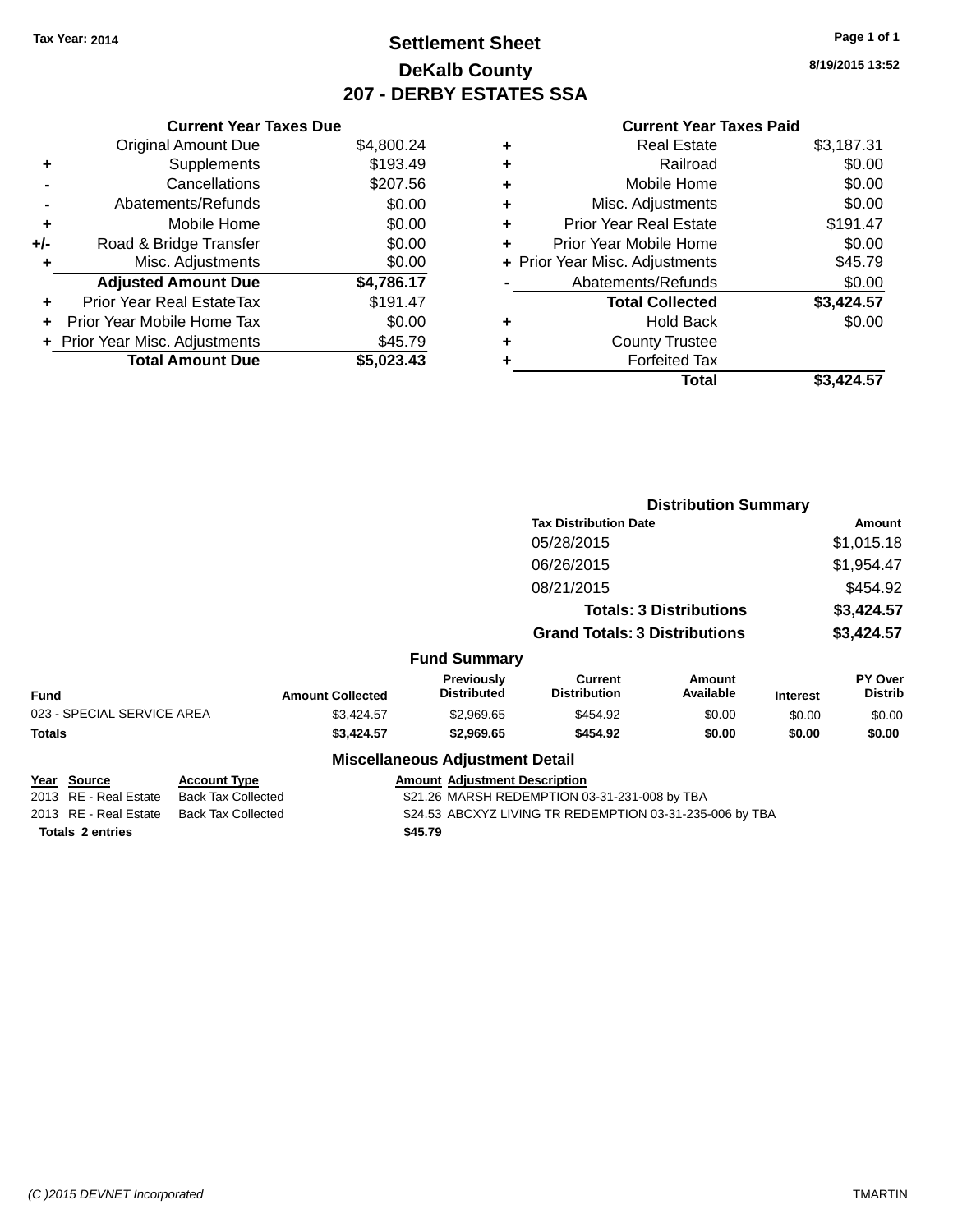# **Settlement Sheet Tax Year: 2014 Page 1 of 1 DeKalb County 209 - DEKALB SSA #14**

**8/19/2015 13:52**

|     | <b>Current Year Taxes Due</b>    |            |
|-----|----------------------------------|------------|
|     | <b>Original Amount Due</b>       | \$2,500.02 |
| ٠   | Supplements                      | \$0.00     |
|     | Cancellations                    | \$0.00     |
|     | Abatements/Refunds               | \$0.00     |
| ٠   | Mobile Home                      | \$0.00     |
| +/- | Road & Bridge Transfer           | \$0.00     |
| ٠   | Misc. Adjustments                | \$0.00     |
|     | <b>Adjusted Amount Due</b>       | \$2,500.02 |
| ٠   | <b>Prior Year Real EstateTax</b> | \$0.00     |
| ÷   | Prior Year Mobile Home Tax       | \$0.00     |
|     | + Prior Year Misc. Adjustments   | \$0.00     |
|     | <b>Total Amount Due</b>          | \$2,500.02 |

### **Current Year Taxes Paid +** Real Estate \$1,525.83 **+** Railroad \$0.00 **+** Mobile Home \$0.00 **+** Misc. Adjustments \$0.00 **+** Prior Year Real Estate \$0.00

|   | Prior Year Mobile Home         | \$0.00     |
|---|--------------------------------|------------|
|   | + Prior Year Misc. Adjustments | \$0.00     |
|   | Abatements/Refunds             | \$0.00     |
|   | <b>Total Collected</b>         | \$1,525.83 |
|   | <b>Hold Back</b>               | \$0.00     |
| ÷ | <b>County Trustee</b>          |            |
|   | <b>Forfeited Tax</b>           |            |
|   | Total                          | \$1,525.83 |

|     |                         |                                  |                                       | <b>Distribution Summary</b>    |                 |                           |
|-----|-------------------------|----------------------------------|---------------------------------------|--------------------------------|-----------------|---------------------------|
|     |                         |                                  | <b>Tax Distribution Date</b>          |                                |                 | Amount                    |
|     |                         |                                  | 05/28/2015                            |                                |                 | \$296.88                  |
|     |                         |                                  | 06/26/2015                            |                                |                 | \$1,011.57                |
|     |                         |                                  | 08/21/2015                            |                                |                 | \$217.38                  |
|     |                         |                                  |                                       | <b>Totals: 3 Distributions</b> |                 | \$1,525.83                |
|     |                         |                                  | <b>Grand Totals: 3 Distributions</b>  |                                |                 | \$1,525.83                |
|     |                         | <b>Fund Summary</b>              |                                       |                                |                 |                           |
|     | <b>Amount Collected</b> | Previously<br><b>Distributed</b> | <b>Current</b><br><b>Distribution</b> | Amount<br>Available            | <b>Interest</b> | PY Over<br><b>Distrib</b> |
| REA | \$1.525.83              | \$1,308.45                       | \$217.38                              | \$0.00                         | \$0.00          | \$0.00                    |

| <b>Fund</b>                | <b>Amount Collected</b> | Distributed | Distribution | Available | <b>Interest</b> | <b>Distrib</b> |
|----------------------------|-------------------------|-------------|--------------|-----------|-----------------|----------------|
| 023 - SPECIAL SERVICE AREA | \$1.525.83              | \$1.308.45  | \$217.38     | \$0.00    | \$0.00          | \$0.00         |
| <b>Totals</b>              | \$1.525.83              | \$1.308.45  | \$217.38     | \$0.00    | \$0.00          | \$0.00         |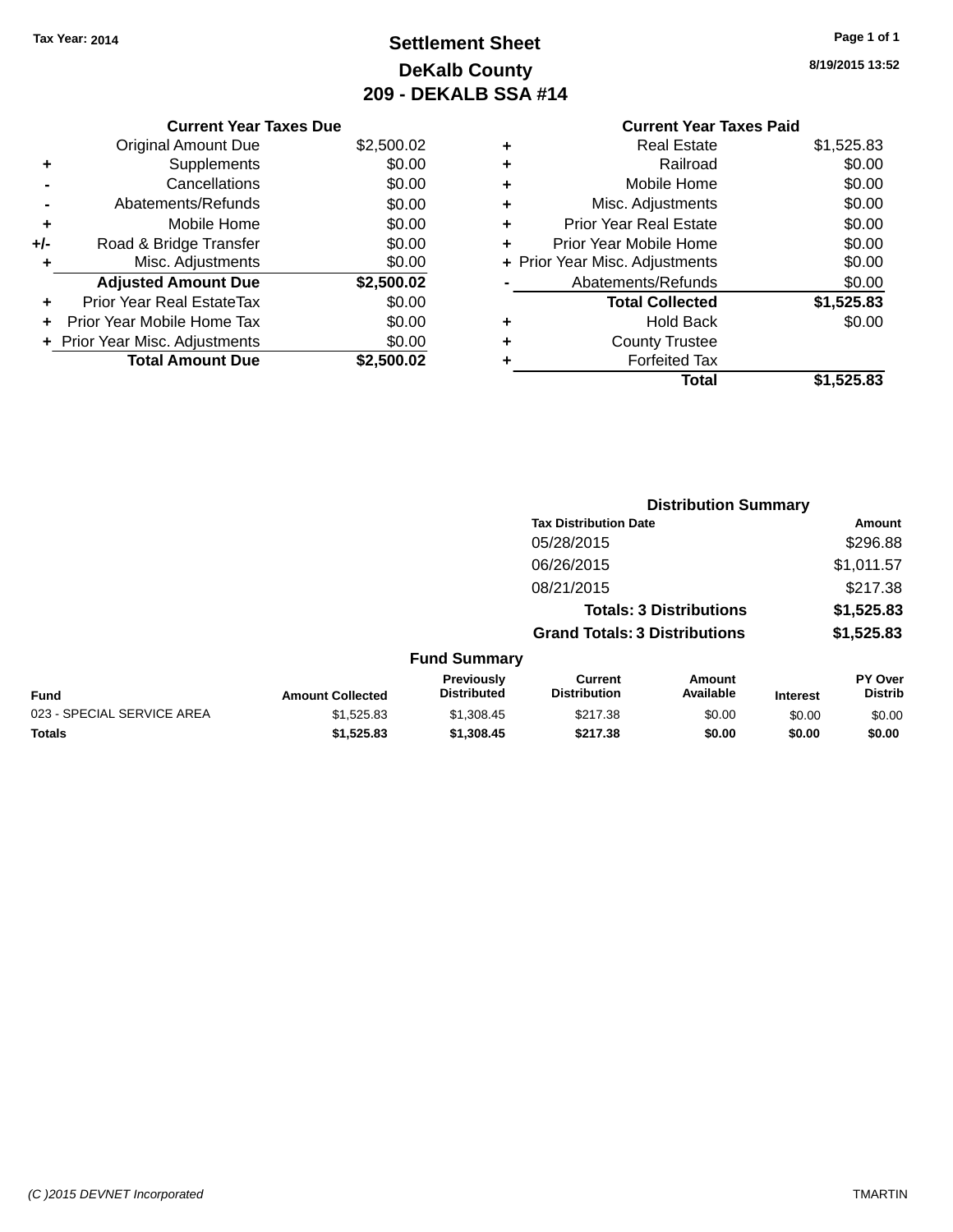### **Settlement Sheet Tax Year: 2014 Page 1 of 1 DeKalb County 213 - GENOA OAK CREEK EST SSA#4**

|       | <b>Current Year Taxes Due</b>  |            |
|-------|--------------------------------|------------|
|       | <b>Original Amount Due</b>     | \$1,359.28 |
| ٠     | Supplements                    | \$0.00     |
|       | Cancellations                  | \$0.00     |
|       | Abatements/Refunds             | \$0.00     |
| ٠     | Mobile Home                    | \$0.00     |
| $+/-$ | Road & Bridge Transfer         | \$0.00     |
| ٠     | Misc. Adjustments              | \$0.00     |
|       | <b>Adjusted Amount Due</b>     | \$1,359.28 |
| ٠     | Prior Year Real EstateTax      | \$0.00     |
|       | Prior Year Mobile Home Tax     | \$0.00     |
|       | + Prior Year Misc. Adjustments | \$0.00     |
|       | <b>Total Amount Due</b>        | \$1,359.28 |

| ٠ | <b>Real Estate</b>             | \$826.90 |
|---|--------------------------------|----------|
| ٠ | Railroad                       | \$0.00   |
| ٠ | Mobile Home                    | \$0.00   |
| ٠ | Misc. Adjustments              | \$0.00   |
| ٠ | <b>Prior Year Real Estate</b>  | \$0.00   |
| ÷ | Prior Year Mobile Home         | \$0.00   |
|   | + Prior Year Misc. Adjustments | \$0.00   |
|   | Abatements/Refunds             | \$0.00   |
|   | <b>Total Collected</b>         | \$826.90 |
| ٠ | <b>Hold Back</b>               | \$0.00   |
| ٠ | <b>County Trustee</b>          |          |
|   | <b>Forfeited Tax</b>           |          |
|   | Total                          | \$826.90 |
|   |                                |          |

|                            |                         | <b>Distribution Summary</b>      |                                       |                                |                 |                           |  |
|----------------------------|-------------------------|----------------------------------|---------------------------------------|--------------------------------|-----------------|---------------------------|--|
|                            |                         |                                  | <b>Tax Distribution Date</b>          |                                |                 | Amount                    |  |
|                            |                         |                                  | 05/28/2015                            |                                |                 | \$150.55                  |  |
|                            |                         |                                  | 06/26/2015                            |                                |                 | \$247.16                  |  |
|                            |                         |                                  | 07/24/2015                            |                                |                 | \$296.90                  |  |
|                            |                         |                                  | 08/21/2015                            |                                |                 | \$132.29                  |  |
|                            |                         |                                  |                                       | <b>Totals: 4 Distributions</b> |                 | \$826.90                  |  |
|                            |                         |                                  | <b>Grand Totals: 4 Distributions</b>  |                                |                 | \$826.90                  |  |
|                            |                         | <b>Fund Summary</b>              |                                       |                                |                 |                           |  |
| <b>Fund</b>                | <b>Amount Collected</b> | Previously<br><b>Distributed</b> | <b>Current</b><br><b>Distribution</b> | Amount<br>Available            | <b>Interest</b> | PY Over<br><b>Distrib</b> |  |
| 023 - SPECIAL SERVICE AREA | \$826.90                | \$694.61                         | \$132.29                              | \$0.00                         | \$0.00          | \$0.00                    |  |
| Totals                     | \$826.90                | \$694.61                         | \$132.29                              | \$0.00                         | \$0.00          | \$0.00                    |  |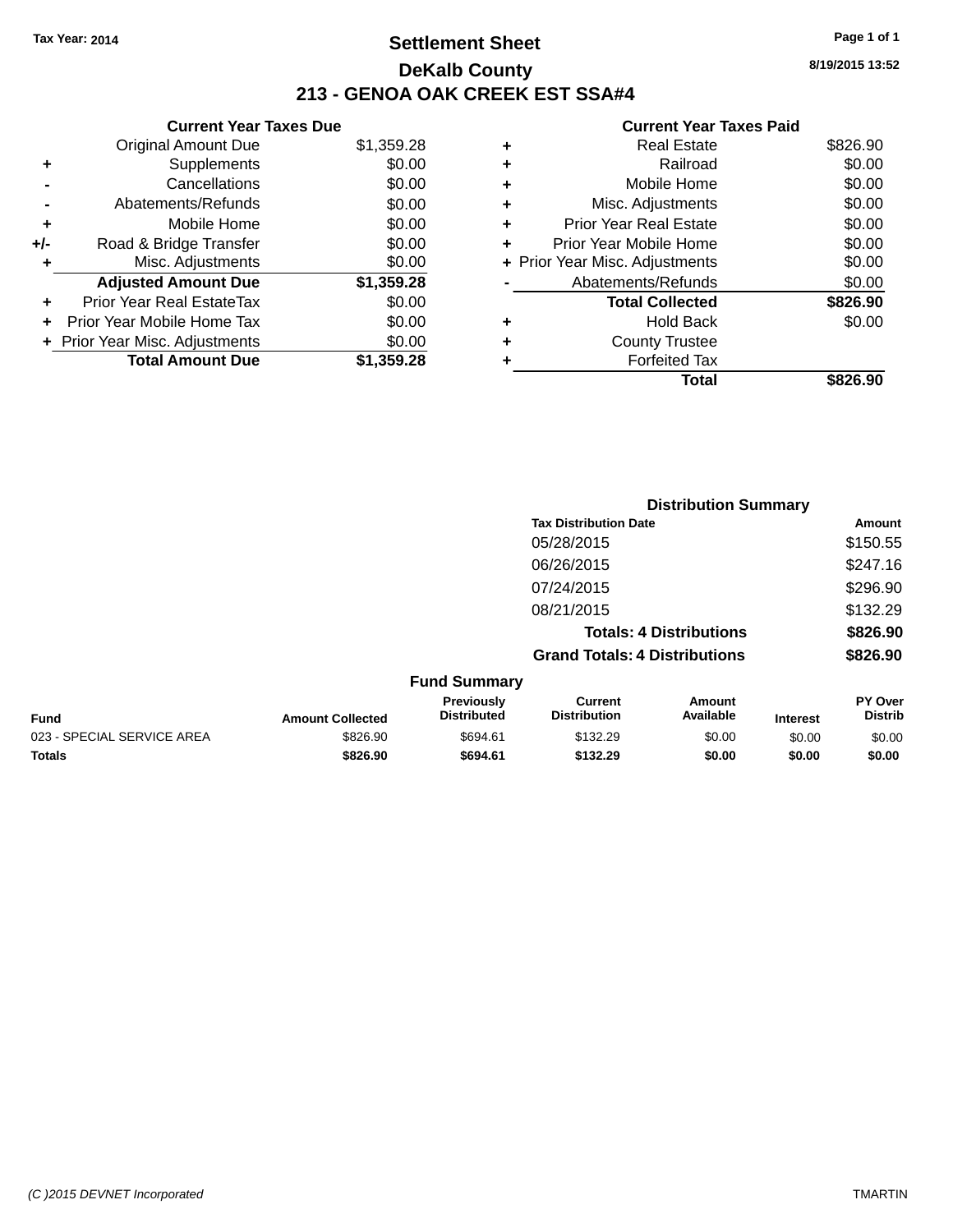### **Settlement Sheet Tax Year: 2014 Page 1 of 1 DeKalb County AF-DK #5 - AFTON DEKALB DRAINAGE #5**

|     | <b>Current Year Taxes Due</b>  |             |
|-----|--------------------------------|-------------|
|     | Original Amount Due            | \$12,061.62 |
|     | Supplements                    | \$7.54      |
|     | Cancellations                  | \$7.54      |
|     | Abatements/Refunds             | \$0.00      |
| ٠   | Mobile Home                    | \$0.00      |
| +/- | Road & Bridge Transfer         | \$0.00      |
|     | Misc. Adjustments              | \$0.00      |
|     | <b>Adjusted Amount Due</b>     | \$12,061.62 |
| ٠   | Prior Year Real EstateTax      | \$0.00      |
|     | Prior Year Mobile Home Tax     | \$0.00      |
|     | + Prior Year Misc. Adjustments | \$0.00      |
|     | <b>Total Amount Due</b>        | \$12.061.62 |

#### **Current Year Taxes Paid**

|   | <b>Real Estate</b>             | \$8,774.35 |
|---|--------------------------------|------------|
| ٠ | Railroad                       | \$0.00     |
| ٠ | Mobile Home                    | \$0.00     |
| ٠ | Misc. Adjustments              | \$0.00     |
| ٠ | <b>Prior Year Real Estate</b>  | \$0.00     |
| ٠ | Prior Year Mobile Home         | \$0.00     |
|   | + Prior Year Misc. Adjustments | \$0.00     |
|   | Abatements/Refunds             | \$0.00     |
|   | <b>Total Collected</b>         | \$8,774.35 |
| ٠ | <b>Hold Back</b>               | \$0.00     |
| ٠ | <b>County Trustee</b>          |            |
| ٠ | <b>Forfeited Tax</b>           |            |
|   | Total                          | \$8,774.35 |
|   |                                |            |

|                 |                         |                                  | <b>Distribution Summary</b>           |                                |                 |                           |
|-----------------|-------------------------|----------------------------------|---------------------------------------|--------------------------------|-----------------|---------------------------|
|                 |                         |                                  | <b>Tax Distribution Date</b>          |                                |                 | Amount                    |
|                 |                         |                                  | 05/28/2015                            |                                |                 | \$2,616.56                |
|                 |                         |                                  | 06/26/2015                            |                                |                 | \$5,929.15                |
|                 |                         |                                  | 07/24/2015                            |                                |                 | \$105.00                  |
|                 |                         |                                  | 08/21/2015                            |                                |                 | \$123.64                  |
|                 |                         |                                  |                                       | <b>Totals: 4 Distributions</b> |                 | \$8,774.35                |
|                 |                         |                                  | <b>Grand Totals: 4 Distributions</b>  |                                |                 | \$8,774.35                |
|                 |                         | <b>Fund Summary</b>              |                                       |                                |                 |                           |
| <b>Fund</b>     | <b>Amount Collected</b> | Previously<br><b>Distributed</b> | <b>Current</b><br><b>Distribution</b> | Amount<br>Available            | <b>Interest</b> | PY Over<br><b>Distrib</b> |
| 001 - CORPORATE | \$8,774.35              | \$8,650.71                       | \$123.64                              | \$0.00                         | \$0.00          | \$0.00                    |
| <b>Totals</b>   | \$8,774.35              | \$8,650.71                       | \$123.64                              | \$0.00                         | \$0.00          | \$0.00                    |

**8/19/2015 13:52**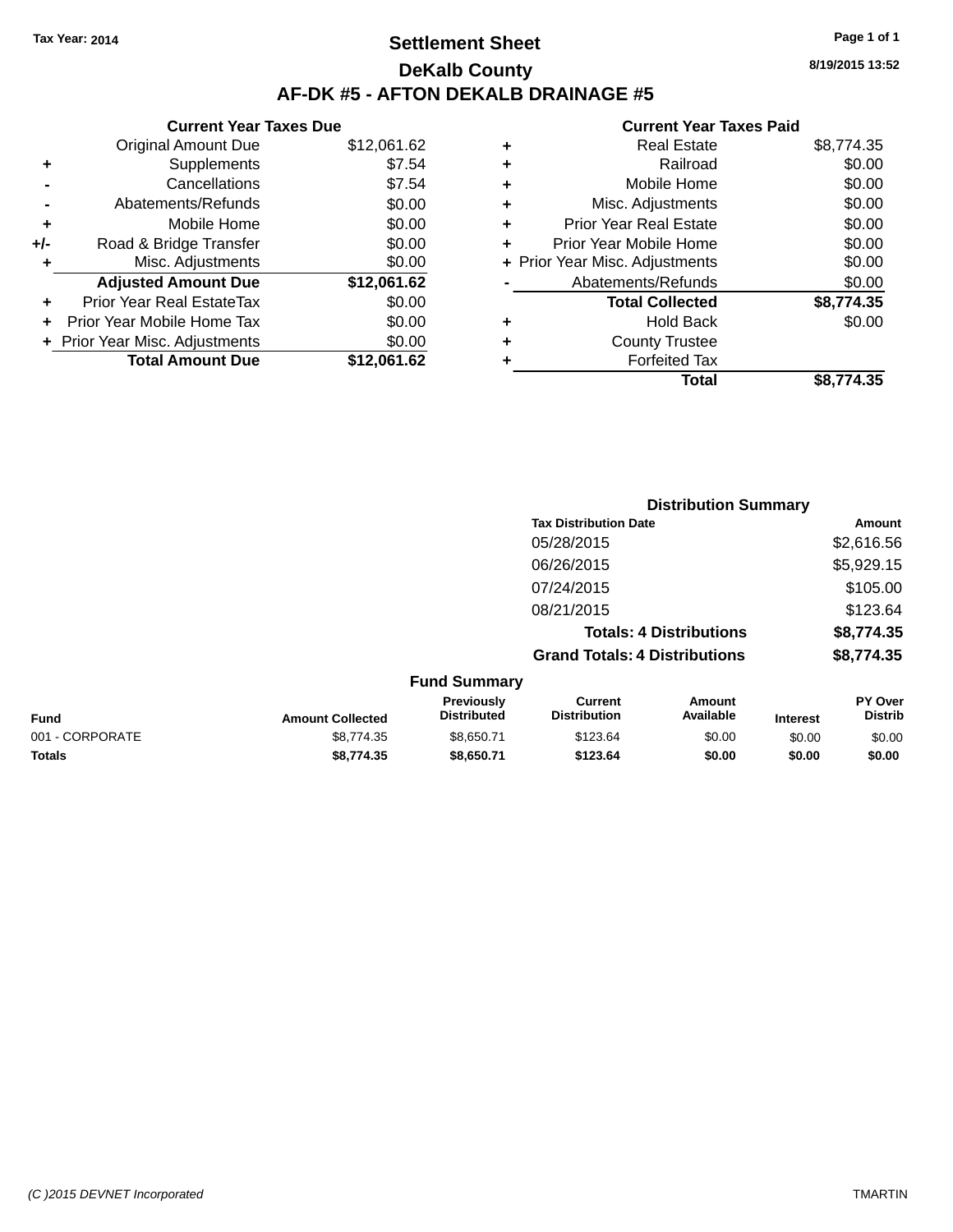### **Settlement Sheet Tax Year: 2014 Page 1 of 1 DeKalb County AF-MI #4 - AF/ MI/ DK DRAINAGE #4**

**8/19/2015 13:52**

### **Current Year Taxes Paid**

|     | <b>Current Year Taxes Due</b>  |            |
|-----|--------------------------------|------------|
|     | <b>Original Amount Due</b>     | \$7,589.26 |
| ٠   | Supplements                    | \$4.80     |
|     | Cancellations                  | \$4.80     |
|     | Abatements/Refunds             | \$0.00     |
| ٠   | Mobile Home                    | \$0.00     |
| +/- | Road & Bridge Transfer         | \$0.00     |
|     | Misc. Adjustments              | \$0.00     |
|     | <b>Adjusted Amount Due</b>     | \$7,589.26 |
| ٠   | Prior Year Real EstateTax      | \$0.00     |
| ÷   | Prior Year Mobile Home Tax     | \$0.00     |
|     | + Prior Year Misc. Adjustments | \$0.00     |
|     | <b>Total Amount Due</b>        | \$7.589.26 |

| ٠ | <b>Real Estate</b>             | \$5,302.03 |
|---|--------------------------------|------------|
| ٠ | Railroad                       | \$0.00     |
| ٠ | Mobile Home                    | \$0.00     |
| ٠ | Misc. Adjustments              | \$0.00     |
| ٠ | <b>Prior Year Real Estate</b>  | \$0.00     |
| ÷ | Prior Year Mobile Home         | \$0.00     |
|   | + Prior Year Misc. Adjustments | \$0.00     |
|   | Abatements/Refunds             | \$0.00     |
|   | <b>Total Collected</b>         | \$5,302.03 |
| ٠ | <b>Hold Back</b>               | \$0.00     |
| ٠ | <b>County Trustee</b>          |            |
| ٠ | <b>Forfeited Tax</b>           |            |
|   | Total                          | \$5.302.03 |
|   |                                |            |

|                 |                         |                                  |                                       | <b>Distribution Summary</b>    |                 |                           |
|-----------------|-------------------------|----------------------------------|---------------------------------------|--------------------------------|-----------------|---------------------------|
|                 |                         |                                  | <b>Tax Distribution Date</b>          |                                |                 | Amount                    |
|                 |                         |                                  | 05/28/2015                            |                                |                 | \$1,411.78                |
|                 |                         |                                  | 06/26/2015                            |                                |                 | \$3,752.20                |
|                 |                         |                                  | 07/24/2015                            |                                |                 | \$64.13                   |
|                 |                         |                                  | 08/21/2015                            |                                |                 | \$73.92                   |
|                 |                         |                                  |                                       | <b>Totals: 4 Distributions</b> |                 | \$5,302.03                |
|                 |                         |                                  | <b>Grand Totals: 4 Distributions</b>  |                                |                 | \$5,302.03                |
|                 |                         | <b>Fund Summary</b>              |                                       |                                |                 |                           |
| <b>Fund</b>     | <b>Amount Collected</b> | Previously<br><b>Distributed</b> | <b>Current</b><br><b>Distribution</b> | <b>Amount</b><br>Available     | <b>Interest</b> | PY Over<br><b>Distrib</b> |
| 001 - CORPORATE | \$5,302.03              | \$5,228.11                       | \$73.92                               | \$0.00                         | \$0.00          | \$0.00                    |

**Totals \$5,302.03 \$5,228.11 \$73.92 \$0.00 \$0.00 \$0.00**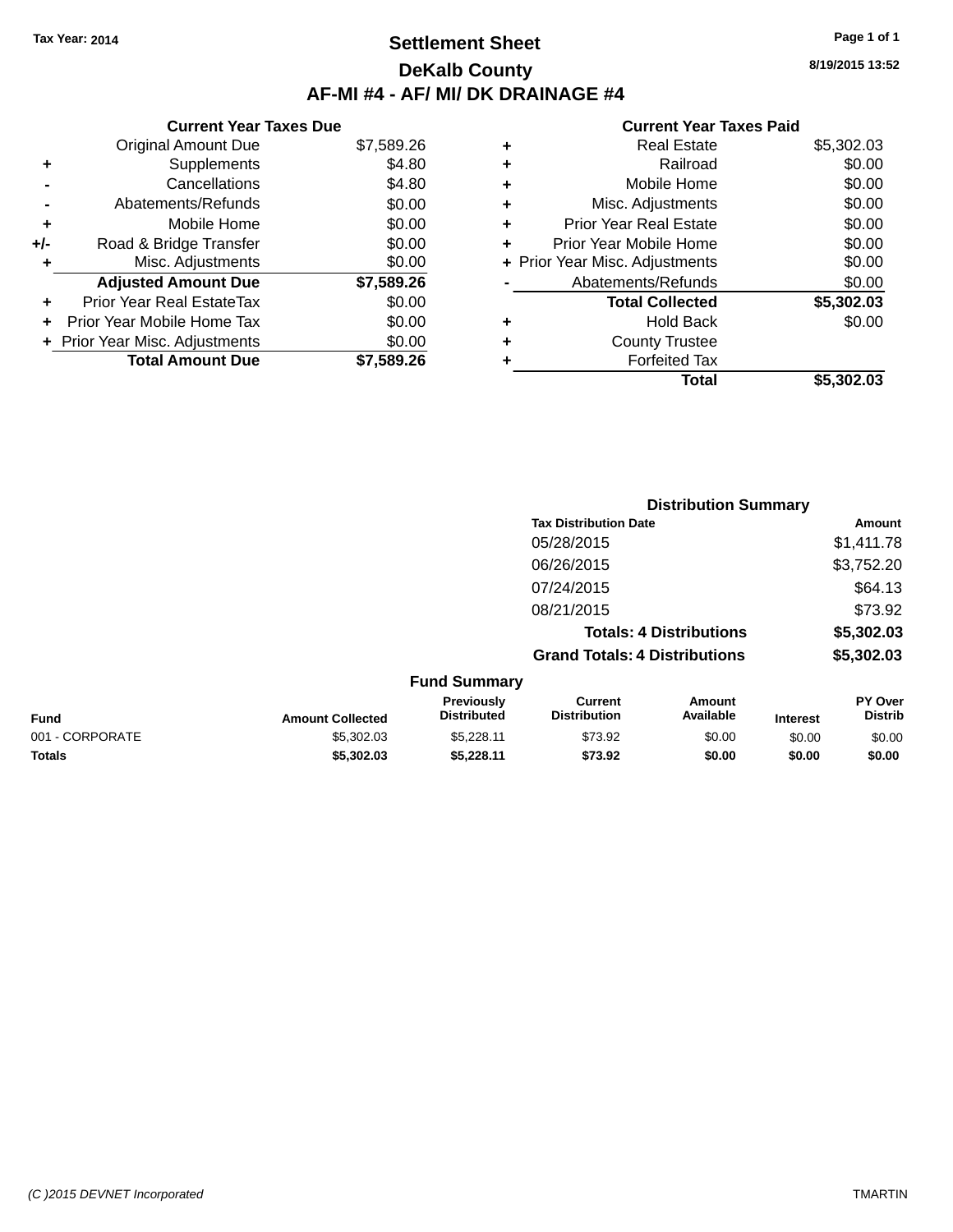### **Settlement Sheet Tax Year: 2014 Page 1 of 1 DeKalb County CL-SH #7 - CLINTON/SHABBONA DRN #7**

**8/19/2015 13:52**

| <b>Current Year Taxes Due</b>  |            |
|--------------------------------|------------|
| <b>Original Amount Due</b>     | \$2,286.34 |
| Supplements                    | \$0.00     |
| Cancellations                  | \$0.00     |
| Abatements/Refunds             | \$0.00     |
| Mobile Home                    | \$0.00     |
| Road & Bridge Transfer         | \$0.00     |
| Misc. Adjustments              | \$0.00     |
| <b>Adjusted Amount Due</b>     | \$2,286.34 |
| Prior Year Real EstateTax      | \$0.00     |
| Prior Year Mobile Home Tax     | \$0.00     |
| + Prior Year Misc. Adjustments | \$0.00     |
| <b>Total Amount Due</b>        | \$2,286.34 |
|                                |            |

| ٠ | <b>Real Estate</b>             | \$1,724.32 |
|---|--------------------------------|------------|
| ٠ | Railroad                       | \$0.00     |
| ٠ | Mobile Home                    | \$0.00     |
| ٠ | Misc. Adjustments              | \$0.00     |
| ٠ | <b>Prior Year Real Estate</b>  | \$0.00     |
| ÷ | Prior Year Mobile Home         | \$0.00     |
|   | + Prior Year Misc. Adjustments | \$0.00     |
|   | Abatements/Refunds             | \$0.00     |
|   | <b>Total Collected</b>         | \$1,724.32 |
| ٠ | <b>Hold Back</b>               | \$0.00     |
| ÷ | <b>County Trustee</b>          |            |
| ٠ | <b>Forfeited Tax</b>           |            |
|   | Total                          | \$1,724.32 |
|   |                                |            |

|                 |                         | <b>Distribution Summary</b>      |                                       |                                |                 |                           |  |
|-----------------|-------------------------|----------------------------------|---------------------------------------|--------------------------------|-----------------|---------------------------|--|
|                 |                         |                                  | <b>Tax Distribution Date</b>          |                                |                 | Amount                    |  |
|                 |                         |                                  | 05/28/2015                            |                                |                 | \$785.83                  |  |
|                 |                         |                                  | 06/26/2015                            |                                |                 | \$811.16                  |  |
|                 |                         |                                  | 08/21/2015                            |                                |                 | \$127.33                  |  |
|                 |                         |                                  |                                       | <b>Totals: 3 Distributions</b> |                 | \$1,724.32                |  |
|                 |                         |                                  | <b>Grand Totals: 3 Distributions</b>  |                                |                 | \$1,724.32                |  |
|                 |                         | <b>Fund Summary</b>              |                                       |                                |                 |                           |  |
| <b>Fund</b>     | <b>Amount Collected</b> | Previously<br><b>Distributed</b> | <b>Current</b><br><b>Distribution</b> | Amount<br>Available            | <b>Interest</b> | PY Over<br><b>Distrib</b> |  |
| 001 - CORPORATE | \$1,724.32              | \$1,596.99                       | \$127.33                              | \$0.00                         | \$0.00          | \$0.00                    |  |
| <b>Totals</b>   | \$1,724.32              | \$1,596.99                       | \$127.33                              | \$0.00                         | \$0.00          | \$0.00                    |  |
|                 |                         |                                  |                                       |                                |                 |                           |  |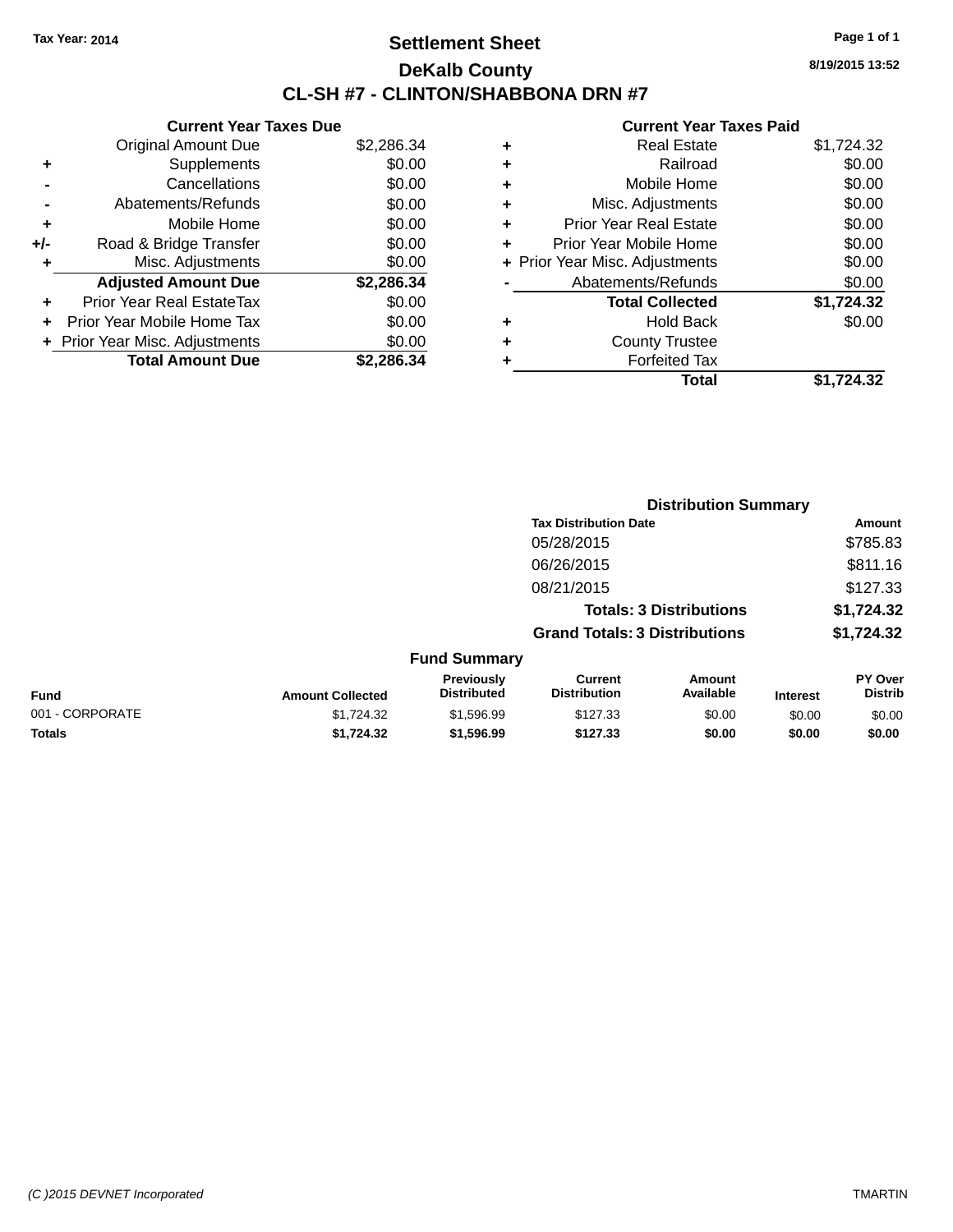### **Settlement Sheet Tax Year: 2014 Page 1 of 1 DeKalb County CO SBA #10 - CORTLAND SBA #10**

**8/19/2015 13:52**

|     | <b>Current Year Taxes Due</b>  |        |
|-----|--------------------------------|--------|
|     | <b>Original Amount Due</b>     | \$0.00 |
| ٠   | Supplements                    | \$0.00 |
|     | Cancellations                  | \$0.00 |
|     | Abatements/Refunds             | \$0.00 |
| ٠   | Mobile Home                    | \$0.00 |
| +/- | Road & Bridge Transfer         | \$0.00 |
| ٠   | Misc. Adjustments              | \$0.00 |
|     | <b>Adjusted Amount Due</b>     | \$0.00 |
| ٠   | Prior Year Real EstateTax      | \$0.00 |
| ÷   | Prior Year Mobile Home Tax     | \$0.00 |
|     | + Prior Year Misc. Adjustments | \$0.00 |
|     | <b>Total Amount Due</b>        | \$0.00 |
|     |                                |        |

|   | <b>Real Estate</b>             | \$0.00 |
|---|--------------------------------|--------|
|   | Railroad                       | \$0.00 |
| ٠ | Mobile Home                    | \$0.00 |
| ٠ | Misc. Adjustments              | \$0.00 |
| ٠ | Prior Year Real Estate         | \$0.00 |
| ٠ | Prior Year Mobile Home         | \$0.00 |
|   | + Prior Year Misc. Adjustments | \$0.00 |
|   | Abatements/Refunds             | \$0.00 |
|   | <b>Total Collected</b>         | \$0.00 |
|   | Hold Back                      | \$0.00 |
|   | <b>County Trustee</b>          |        |
|   | <b>Forfeited Tax</b>           |        |
|   | Total                          |        |

| <b>Fund Summary</b>        |                         |                                         |                                |                     |                 |                           |
|----------------------------|-------------------------|-----------------------------------------|--------------------------------|---------------------|-----------------|---------------------------|
| <b>Fund</b>                | <b>Amount Collected</b> | <b>Previously</b><br><b>Distributed</b> | Current<br><b>Distribution</b> | Amount<br>Available | <b>Interest</b> | PY Over<br><b>Distrib</b> |
| 023 - SPECIAL SERVICE AREA | \$0.00                  | \$0.00                                  | \$0.00                         | \$0.00              | \$0.00          | \$0.00                    |
| <b>Totals</b>              | \$0.00                  | \$0.00                                  | \$0.00                         | \$0.00              | \$0.00          | \$0.00                    |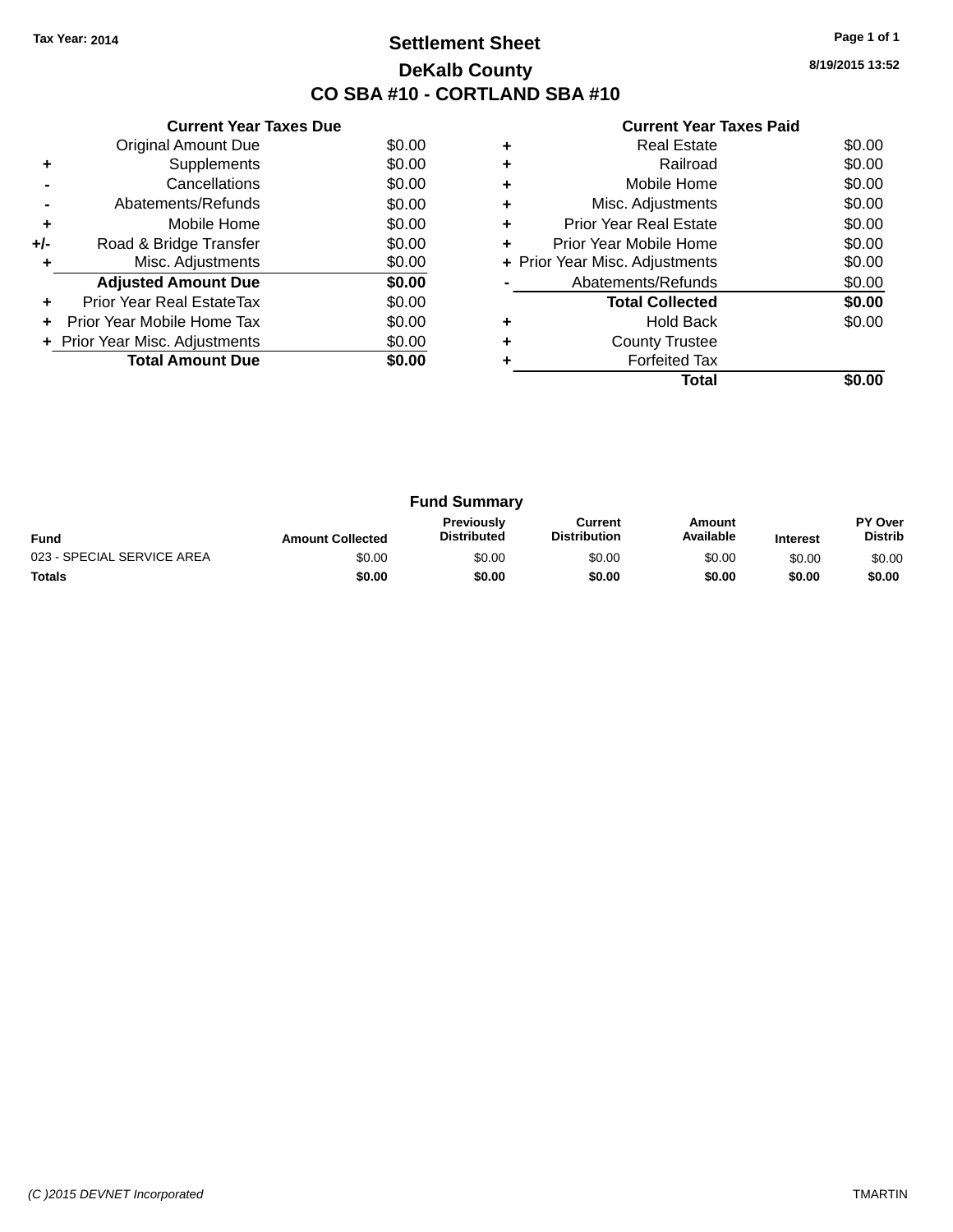### **Settlement Sheet Tax Year: 2014 Page 1 of 1 DeKalb County COON #1 - COON CREEK DRAINAGE #1**

**8/19/2015 13:52**

| <b>Current Year Taxes Due</b>  |             |
|--------------------------------|-------------|
| <b>Original Amount Due</b>     | \$11,823.50 |
| Supplements                    | \$10.00     |
| Cancellations                  | \$10.00     |
| Abatements/Refunds             | \$0.00      |
| Mobile Home                    | \$0.00      |
| Road & Bridge Transfer         | \$0.00      |
| Misc. Adjustments              | \$0.00      |
| <b>Adjusted Amount Due</b>     | \$11,823.50 |
| Prior Year Real EstateTax      | \$0.00      |
| Prior Year Mobile Home Tax     | \$0.00      |
| + Prior Year Misc. Adjustments | \$0.00      |
| <b>Total Amount Due</b>        | \$11,823.50 |
|                                |             |

| ٠ | <b>Real Estate</b>             | \$7,457.35 |
|---|--------------------------------|------------|
| ٠ | Railroad                       | \$0.00     |
| ٠ | Mobile Home                    | \$0.00     |
| ٠ | Misc. Adjustments              | \$0.00     |
| ÷ | <b>Prior Year Real Estate</b>  | \$0.00     |
| ٠ | Prior Year Mobile Home         | \$0.00     |
|   | + Prior Year Misc. Adjustments | \$0.00     |
|   | Abatements/Refunds             | \$0.00     |
|   | <b>Total Collected</b>         | \$7,457.35 |
| ٠ | <b>Hold Back</b>               | \$0.00     |
| ٠ | <b>County Trustee</b>          |            |
| ٠ | <b>Forfeited Tax</b>           |            |
|   | Total                          | \$7,457.35 |
|   |                                |            |

|                 |                         |                                  | <b>Distribution Summary</b>           |                                |                 |                           |
|-----------------|-------------------------|----------------------------------|---------------------------------------|--------------------------------|-----------------|---------------------------|
|                 |                         |                                  | <b>Tax Distribution Date</b>          |                                |                 | Amount                    |
|                 |                         |                                  | 05/28/2015                            |                                |                 | \$2,745.40                |
|                 |                         |                                  | 06/26/2015                            |                                |                 | \$4,422.50                |
|                 |                         |                                  | 07/24/2015                            |                                |                 | \$145.36                  |
|                 |                         |                                  | 08/21/2015                            |                                |                 | \$144.09                  |
|                 |                         |                                  |                                       | <b>Totals: 4 Distributions</b> |                 | \$7,457.35                |
|                 |                         |                                  | <b>Grand Totals: 4 Distributions</b>  |                                |                 | \$7,457.35                |
|                 |                         | <b>Fund Summary</b>              |                                       |                                |                 |                           |
| <b>Fund</b>     | <b>Amount Collected</b> | Previously<br><b>Distributed</b> | <b>Current</b><br><b>Distribution</b> | <b>Amount</b><br>Available     | <b>Interest</b> | PY Over<br><b>Distrib</b> |
| 001 - CORPORATE | \$7,457.35              | \$7,313.26                       | \$144.09                              | \$0.00                         | \$0.00          | \$0.00                    |
| <b>Totals</b>   | \$7,457.35              | \$7,313.26                       | \$144.09                              | \$0.00                         | \$0.00          | \$0.00                    |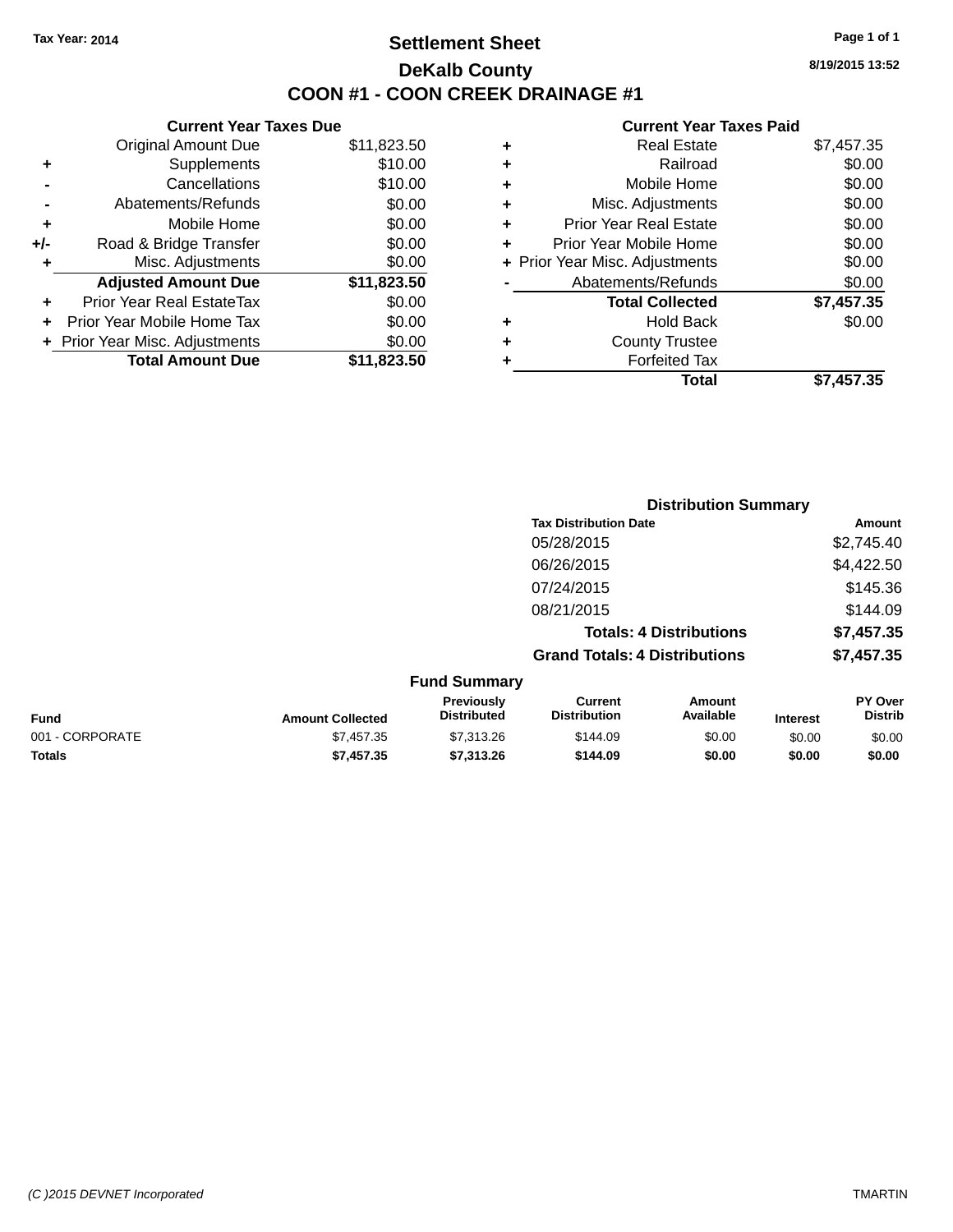### **Settlement Sheet Tax Year: 2014 Page 1 of 1 DeKalb County CO-PI #15 - CORTLAND PIERCE DRAINAGE**

**8/19/2015 13:52**

|     | <b>Current Year Taxes Due</b>  |        |
|-----|--------------------------------|--------|
|     | Original Amount Due            | \$0.00 |
| ÷   | Supplements                    | \$0.00 |
|     | Cancellations                  | \$0.00 |
|     | Abatements/Refunds             | \$0.00 |
| ٠   | Mobile Home                    | \$0.00 |
| +/- | Road & Bridge Transfer         | \$0.00 |
| ٠   | Misc. Adjustments              | \$0.00 |
|     | <b>Adjusted Amount Due</b>     | \$0.00 |
| ÷   | Prior Year Real EstateTax      | \$0.00 |
| ÷   | Prior Year Mobile Home Tax     | \$0.00 |
|     | + Prior Year Misc. Adjustments | \$0.00 |
|     | <b>Total Amount Due</b>        | \$0.00 |
|     |                                |        |

|   | <b>Real Estate</b>             | \$0.00 |
|---|--------------------------------|--------|
|   | Railroad                       | \$0.00 |
| ٠ | Mobile Home                    | \$0.00 |
| ٠ | Misc. Adjustments              | \$0.00 |
| ٠ | Prior Year Real Estate         | \$0.00 |
|   | Prior Year Mobile Home         | \$0.00 |
|   | + Prior Year Misc. Adjustments | \$0.00 |
|   | Abatements/Refunds             | \$0.00 |
|   | <b>Total Collected</b>         | \$0.00 |
|   | Hold Back                      | \$0.00 |
| ٠ | <b>County Trustee</b>          |        |
|   | <b>Forfeited Tax</b>           |        |
|   | Total                          |        |

| <b>Fund Summary</b> |                         |                                         |                                |                     |                 |                           |
|---------------------|-------------------------|-----------------------------------------|--------------------------------|---------------------|-----------------|---------------------------|
| <b>Fund</b>         | <b>Amount Collected</b> | <b>Previously</b><br><b>Distributed</b> | Current<br><b>Distribution</b> | Amount<br>Available | <b>Interest</b> | PY Over<br><b>Distrib</b> |
| 001 - CORPORATE     | \$0.00                  | \$0.00                                  | \$0.00                         | \$0.00              | \$0.00          | \$0.00                    |
| <b>Totals</b>       | \$0.00                  | \$0.00                                  | \$0.00                         | \$0.00              | \$0.00          | \$0.00                    |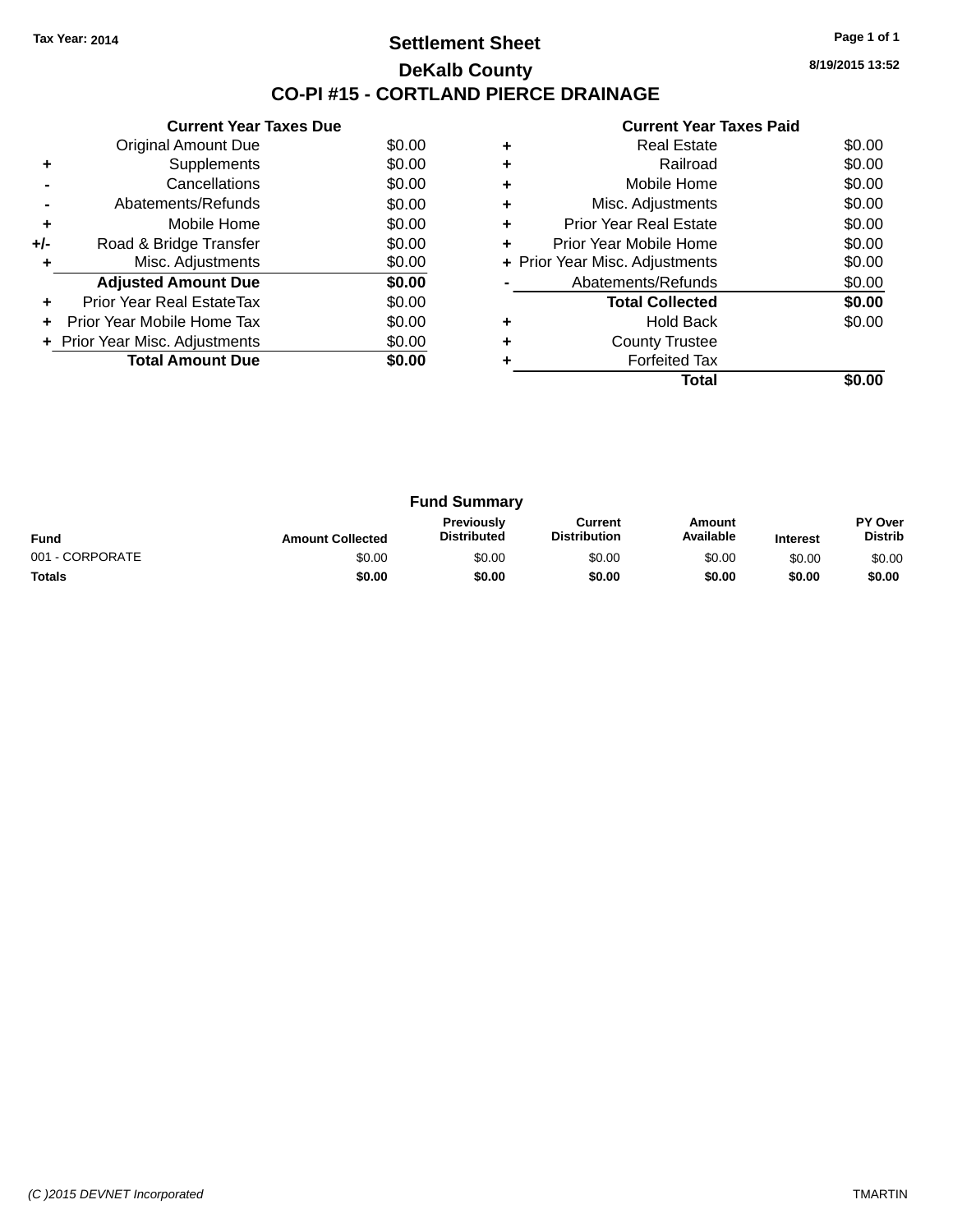### **Settlement Sheet Tax Year: 2014 Page 1 of 1 DeKalb County CO-SBA#5 - CORTLAND SBA #5**

**8/19/2015 13:52**

|     | <b>Current Year Taxes Due</b>  |                |  |  |  |  |
|-----|--------------------------------|----------------|--|--|--|--|
|     | <b>Original Amount Due</b>     | \$1,298,721.02 |  |  |  |  |
| ٠   | Supplements                    | \$0.00         |  |  |  |  |
|     | Cancellations                  | \$0.00         |  |  |  |  |
|     | \$0.00<br>Abatements/Refunds   |                |  |  |  |  |
| ۰   | Mobile Home                    | \$0.00         |  |  |  |  |
| +/- | Road & Bridge Transfer         | \$0.00         |  |  |  |  |
|     | Misc. Adjustments              | \$0.00         |  |  |  |  |
|     | <b>Adjusted Amount Due</b>     | \$1,298,721.02 |  |  |  |  |
|     | Prior Year Real EstateTax      | \$0.00         |  |  |  |  |
|     | Prior Year Mobile Home Tax     | \$0.00         |  |  |  |  |
|     | + Prior Year Misc. Adjustments | \$0.00         |  |  |  |  |
|     | <b>Total Amount Due</b>        | \$1,298,721.02 |  |  |  |  |
|     |                                |                |  |  |  |  |

| Real Estate                   | \$0.00                         |
|-------------------------------|--------------------------------|
| Railroad                      | \$0.00                         |
| Mobile Home                   | \$0.00                         |
| Misc. Adjustments             | \$0.00                         |
| <b>Prior Year Real Estate</b> | \$0.00                         |
| Prior Year Mobile Home        | \$0.00                         |
|                               | \$0.00                         |
| Abatements/Refunds            | \$0.00                         |
| <b>Total Collected</b>        | \$0.00                         |
| <b>Hold Back</b>              | \$0.00                         |
| <b>County Trustee</b>         |                                |
| <b>Forfeited Tax</b>          |                                |
| Total                         |                                |
|                               | + Prior Year Misc. Adjustments |

| <b>Fund Summary</b>        |                         |                                         |                                |                     |                 |                                  |
|----------------------------|-------------------------|-----------------------------------------|--------------------------------|---------------------|-----------------|----------------------------------|
| <b>Fund</b>                | <b>Amount Collected</b> | <b>Previously</b><br><b>Distributed</b> | Current<br><b>Distribution</b> | Amount<br>Available | <b>Interest</b> | <b>PY Over</b><br><b>Distrib</b> |
| 023 - SPECIAL SERVICE AREA | \$0.00                  | \$0.00                                  | \$0.00                         | \$0.00              | \$0.00          | \$0.00                           |
| <b>Totals</b>              | \$0.00                  | \$0.00                                  | \$0.00                         | \$0.00              | \$0.00          | \$0.00                           |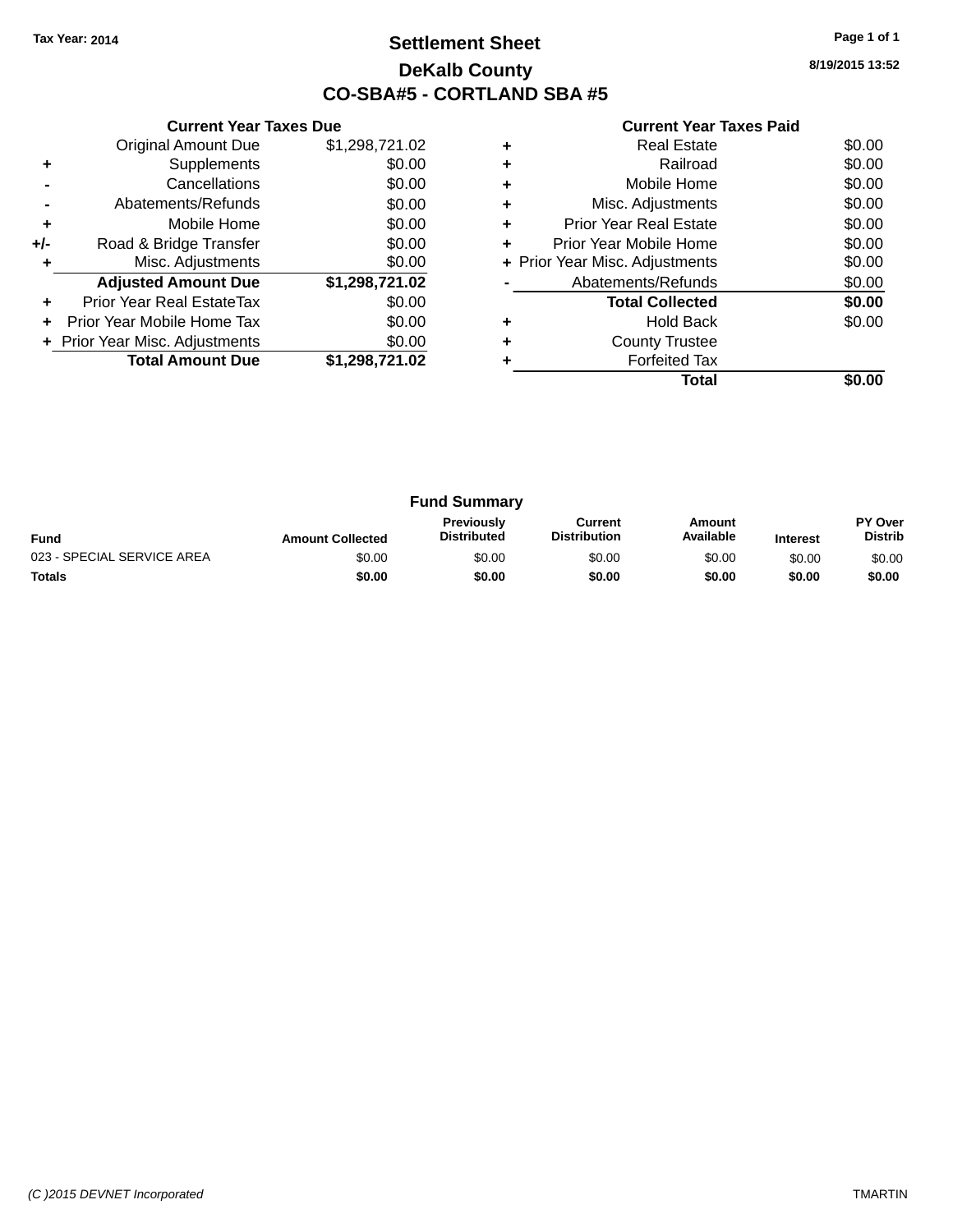### **Settlement Sheet Tax Year: 2014 Page 1 of 1 DeKalb County CO-SBA#6 - CORTLAND SBA #6**

**8/19/2015 13:52**

|     | <b>Current Year Taxes Due</b>  |              |
|-----|--------------------------------|--------------|
|     | <b>Original Amount Due</b>     | \$790,634.04 |
| ٠   | Supplements                    | \$0.00       |
|     | Cancellations                  | \$0.00       |
|     | Abatements/Refunds             | \$0.00       |
| ÷   | Mobile Home                    | \$0.00       |
| +/- | Road & Bridge Transfer         | \$0.00       |
|     | Misc. Adjustments              | \$0.00       |
|     | <b>Adjusted Amount Due</b>     | \$790,634.04 |
| ÷   | Prior Year Real EstateTax      | \$0.00       |
|     | Prior Year Mobile Home Tax     | \$0.00       |
|     | + Prior Year Misc. Adjustments | \$0.00       |
|     | <b>Total Amount Due</b>        | \$790,634.04 |
|     |                                |              |

|   | <b>Real Estate</b>             | \$0.00 |
|---|--------------------------------|--------|
|   | Railroad                       | \$0.00 |
|   | Mobile Home                    | \$0.00 |
|   | Misc. Adjustments              | \$0.00 |
| ٠ | Prior Year Real Estate         | \$0.00 |
| ÷ | Prior Year Mobile Home         | \$0.00 |
|   | + Prior Year Misc. Adjustments | \$0.00 |
|   | Abatements/Refunds             | \$0.00 |
|   | <b>Total Collected</b>         | \$0.00 |
|   | <b>Hold Back</b>               | \$0.00 |
| ÷ | <b>County Trustee</b>          |        |
|   | <b>Forfeited Tax</b>           |        |
|   | Total                          |        |

| <b>Fund Summary</b>        |                         |                                         |                                |                     |                 |                                  |
|----------------------------|-------------------------|-----------------------------------------|--------------------------------|---------------------|-----------------|----------------------------------|
| <b>Fund</b>                | <b>Amount Collected</b> | <b>Previously</b><br><b>Distributed</b> | Current<br><b>Distribution</b> | Amount<br>Available | <b>Interest</b> | <b>PY Over</b><br><b>Distrib</b> |
| 023 - SPECIAL SERVICE AREA | \$0.00                  | \$0.00                                  | \$0.00                         | \$0.00              | \$0.00          | \$0.00                           |
| <b>Totals</b>              | \$0.00                  | \$0.00                                  | \$0.00                         | \$0.00              | \$0.00          | \$0.00                           |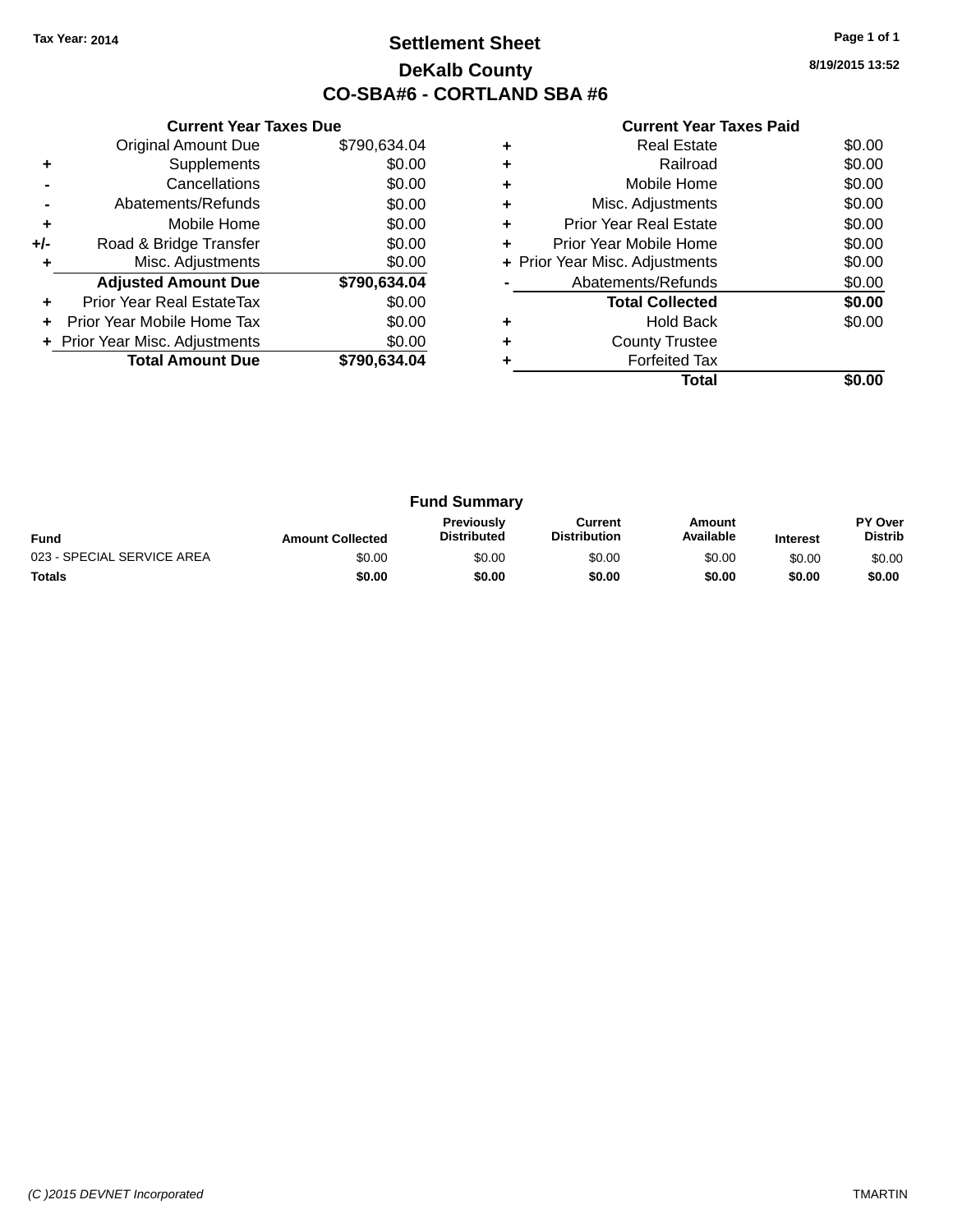**Current Year Taxes Due** Original Amount Due \$412,357.00

**Adjusted Amount Due \$412,357.00**

**Total Amount Due \$412,357.00** 

**+** Supplements \$0.00 **-** Cancellations \$0.00 **-** Abatements/Refunds \$0.00 **+** Mobile Home \$0.00 **+/-** Road & Bridge Transfer \$0.00 **+** Misc. Adjustments \$0.00

**+** Prior Year Real EstateTax \$0.00 **+** Prior Year Mobile Home Tax \$0.00 **+ Prior Year Misc. Adjustments**  $$0.00$ 

### **Settlement Sheet Tax Year: 2014 Page 1 of 1 DeKalb County CO-SBA#9 - CORTLAND SBA #9**

**8/19/2015 13:52**

|                     | <b>Tax Distribution Date</b>         | <b>Distribution Summary</b>    | Amount         |
|---------------------|--------------------------------------|--------------------------------|----------------|
|                     | 05/28/2015                           |                                | \$2,959.50     |
|                     |                                      |                                |                |
|                     | 06/26/2015                           |                                | \$86,812.00    |
|                     | 07/24/2015                           |                                | \$1,973.00     |
|                     | 08/21/2015                           |                                | \$35,514.00    |
|                     |                                      | <b>Totals: 4 Distributions</b> | \$127,258.50   |
|                     | <b>Grand Totals: 4 Distributions</b> |                                | \$127,258.50   |
| <b>Fund Summary</b> |                                      |                                |                |
| Previously          | Current                              | <b>Amount</b>                  | <b>PY Over</b> |

| <b>Amount Collected</b> | <b>Previously</b><br><b>Distributed</b> | Current<br><b>Distribution</b> | Amount<br>Available | <b>Interest</b> | <b>PY Over</b><br><b>Distrib</b> |
|-------------------------|-----------------------------------------|--------------------------------|---------------------|-----------------|----------------------------------|
| \$127,258.50            | \$91.744.50                             | \$35,514.00                    | \$0.00              | \$0.00          | \$0.00                           |
| \$127.258.50            | \$91.744.50                             | \$35,514.00                    | \$0.00              | \$0.00          | \$0.00                           |
|                         |                                         |                                |                     |                 |                                  |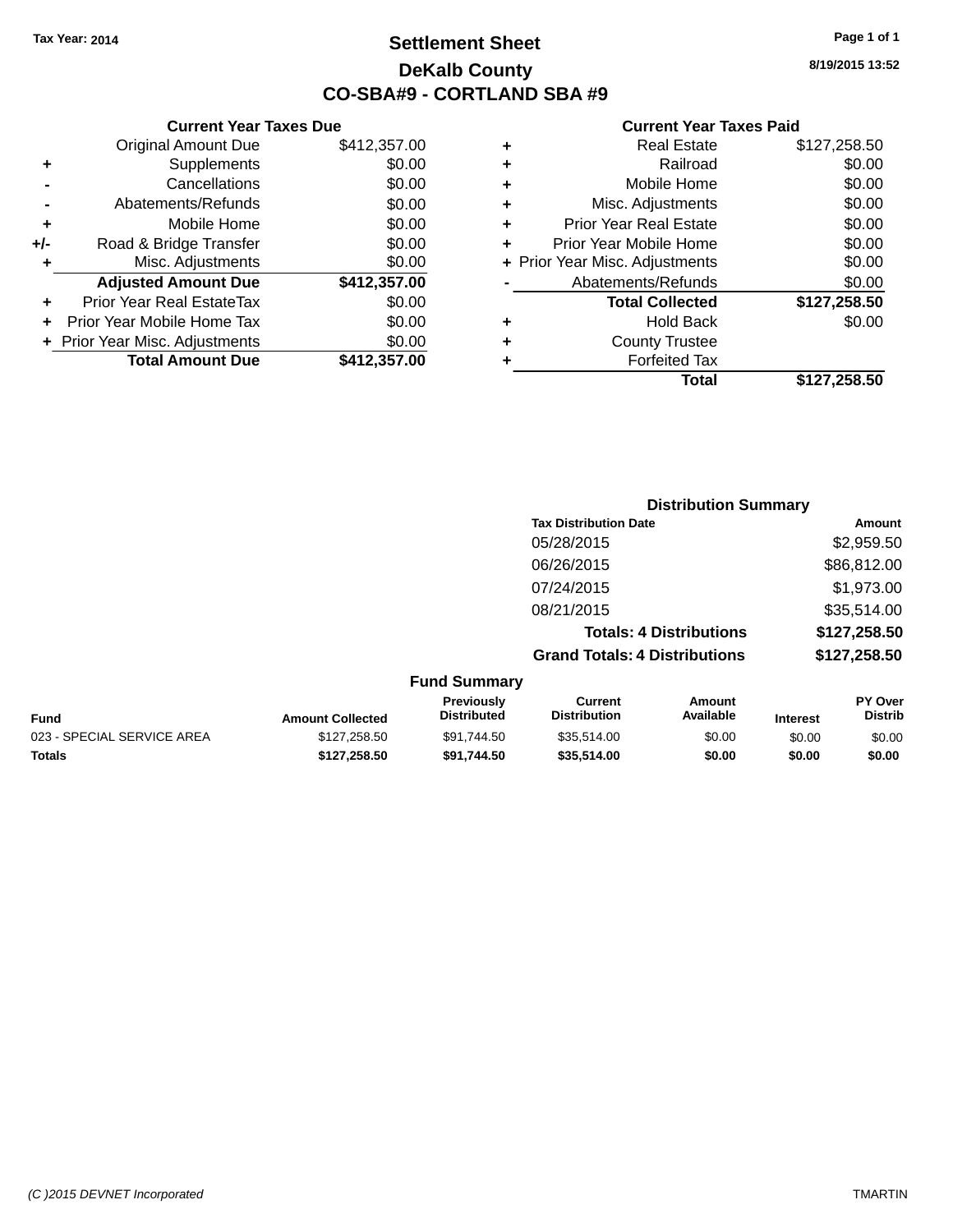### **Settlement Sheet Tax Year: 2014 Page 1 of 1 DeKalb County CO-SSA#1 - CORTLAND SBA #1**

**8/19/2015 13:52**

|     | <b>Current Year Taxes Due</b>    |              |
|-----|----------------------------------|--------------|
|     | <b>Original Amount Due</b>       | \$405,000.60 |
| ٠   | Supplements                      | \$3,476.40   |
|     | Cancellations                    | \$3,476.40   |
|     | Abatements/Refunds               | \$0.00       |
| ٠   | Mobile Home                      | \$0.00       |
| +/- | Road & Bridge Transfer           | \$0.00       |
| ٠   | Misc. Adjustments                | \$0.00       |
|     | <b>Adjusted Amount Due</b>       | \$405,000.60 |
| ٠   | <b>Prior Year Real EstateTax</b> | \$0.00       |
|     | Prior Year Mobile Home Tax       | \$0.00       |
|     | + Prior Year Misc. Adjustments   | \$0.00       |
|     | <b>Total Amount Due</b>          | \$405,000.60 |

| <b>Distribution Summary</b> |                                      |                              |
|-----------------------------|--------------------------------------|------------------------------|
| Amount                      |                                      | <b>Tax Distribution Date</b> |
| \$13,905.60                 |                                      | 05/28/2015                   |
| \$190,332.90                |                                      | 06/26/2015                   |
| \$2,607.30                  |                                      | 07/24/2015                   |
| \$45,193.20                 |                                      | 08/21/2015                   |
| \$252,039.00                | <b>Totals: 4 Distributions</b>       |                              |
| \$252,039.00                | <b>Grand Totals: 4 Distributions</b> |                              |
|                             |                                      |                              |

|  | <b>Fund Summary</b> |  |
|--|---------------------|--|
|--|---------------------|--|

|                            |                         | Previously         | Current             | Amount    |                 | <b>PY Over</b> |
|----------------------------|-------------------------|--------------------|---------------------|-----------|-----------------|----------------|
| Fund                       | <b>Amount Collected</b> | <b>Distributed</b> | <b>Distribution</b> | Available | <b>Interest</b> | <b>Distrib</b> |
| 023 - SPECIAL SERVICE AREA | \$252.039.00            | \$206.845.80       | \$45,193.20         | \$0.00    | \$0.00          | \$0.00         |
| Totals                     | \$252.039.00            | \$206,845,80       | \$45.193.20         | \$0.00    | \$0.00          | \$0.00         |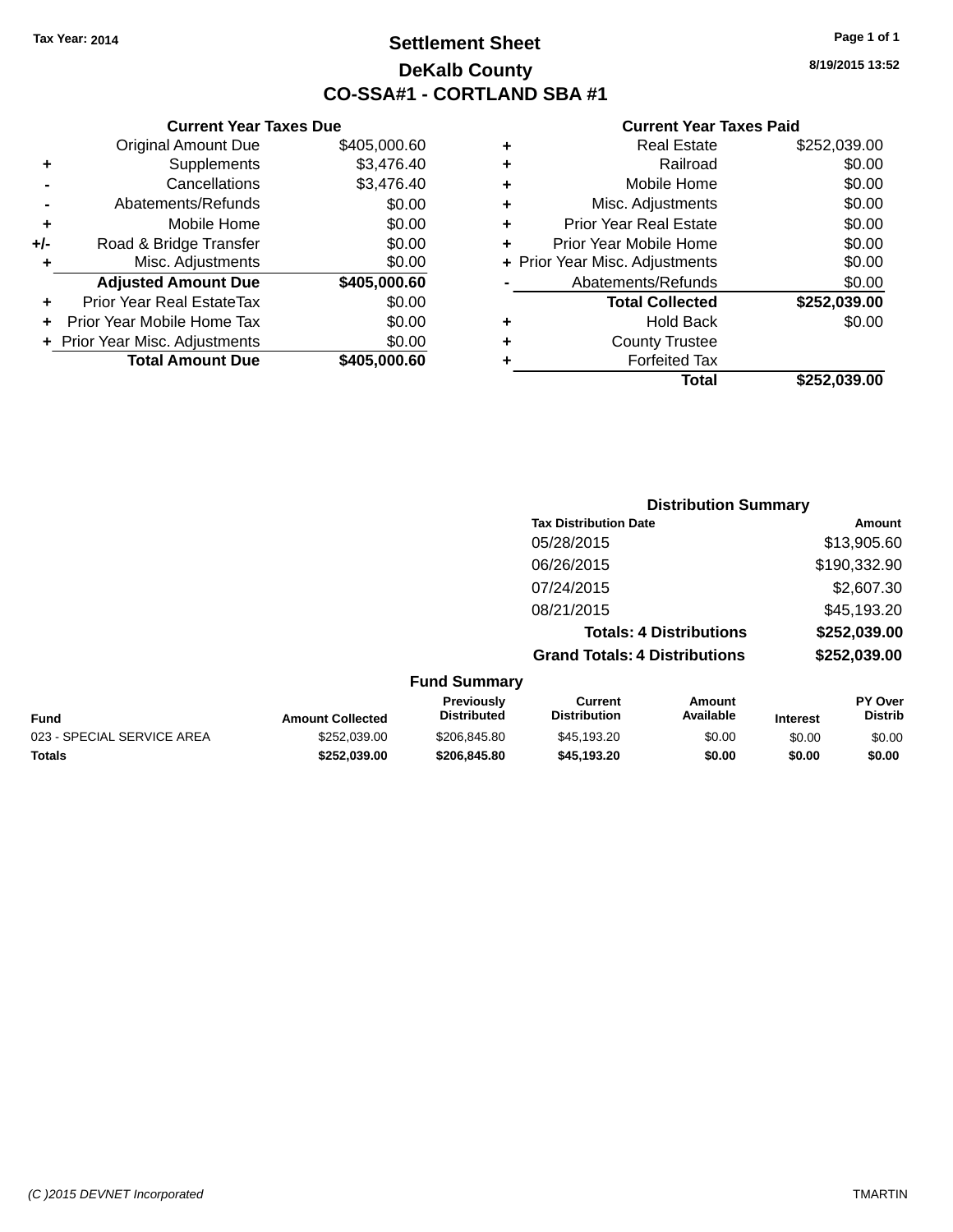### **Settlement Sheet Tax Year: 2014 Page 1 of 1 DeKalb County CO-SSA#4 - CORTLAND SBA #4**

**8/19/2015 13:52**

#### **Current Year Taxes Paid**

|               |                                   |                                                  |                         |                                         |                                                                     | <b>Distribution Summary</b>    |                 |                                  |  |
|---------------|-----------------------------------|--------------------------------------------------|-------------------------|-----------------------------------------|---------------------------------------------------------------------|--------------------------------|-----------------|----------------------------------|--|
|               |                                   |                                                  |                         |                                         | <b>Tax Distribution Date</b>                                        |                                |                 | Amount                           |  |
|               |                                   |                                                  |                         |                                         | 06/26/2015                                                          |                                |                 | \$1,334.70                       |  |
|               |                                   |                                                  |                         |                                         | 07/24/2015                                                          |                                |                 | \$4,360.94                       |  |
|               |                                   |                                                  |                         |                                         | 08/21/2015                                                          |                                |                 | \$2,178.06                       |  |
|               |                                   |                                                  |                         |                                         |                                                                     | <b>Totals: 3 Distributions</b> |                 | \$7,873.70                       |  |
|               |                                   |                                                  |                         |                                         | <b>Grand Totals: 3 Distributions</b>                                |                                |                 | \$7,873.70                       |  |
|               |                                   |                                                  |                         |                                         |                                                                     |                                |                 |                                  |  |
|               |                                   |                                                  |                         | <b>Fund Summary</b>                     |                                                                     |                                |                 |                                  |  |
| Fund          |                                   |                                                  | <b>Amount Collected</b> | <b>Previously</b><br><b>Distributed</b> | <b>Current</b><br><b>Distribution</b>                               | Amount<br><b>Available</b>     | <b>Interest</b> | <b>PY Over</b><br><b>Distrib</b> |  |
|               | 023 - SPECIAL SERVICE AREA        |                                                  | \$10,849.48             | \$5,695.64                              | \$2,178.06                                                          | \$0.00                         | \$0.00          | \$2,975.78                       |  |
| <b>Totals</b> |                                   |                                                  | \$10,849.48             | \$5,695.64                              | \$2,178.06                                                          | \$0.00                         | \$0.00          | \$2,975.78                       |  |
|               |                                   |                                                  |                         | <b>Miscellaneous Adjustment Detail</b>  |                                                                     |                                |                 |                                  |  |
|               | Year Source<br>2013 DR - Drainage | <b>Account Type</b><br><b>Back Tax Collected</b> |                         | <b>Amount Adjustment Description</b>    | \$2,180.38 SILVERTHORNE DEVELOPMENT REDEMPTION 09-17-377-012 by TBA |                                |                 |                                  |  |
|               | 2014 RE - Real Estate             | <b>Back Tax Collected</b>                        |                         |                                         | \$4,360.94 M & I REGIONAL REDEMPTION 09-17-386-002 by TBA           |                                |                 |                                  |  |
|               | <b>Totals 2 entries</b>           |                                                  |                         | \$6,541.32                              |                                                                     |                                |                 |                                  |  |
|               |                                   |                                                  |                         |                                         |                                                                     |                                |                 |                                  |  |
|               |                                   |                                                  |                         | <b>Abatement Detail</b>                 |                                                                     |                                |                 |                                  |  |
|               | Year Source                       | <b>Account Type</b>                              |                         | <b>Amount Adjustment Description</b>    |                                                                     |                                |                 |                                  |  |
|               | 2013 DR - Drainage                | Drainage Abatement                               |                         |                                         | \$23.52 ACCRUED INTEREST SIE PER COURT ORDER 09-17-300-009 by TBA   |                                |                 |                                  |  |

**Totals \$47.96 2 entries**

**Current Year Taxes Due** Original Amount Due \$2,781,370.44

**Adjusted Amount Due \$2,709,451.66**

**Total Amount Due \$2,711,632.04**

**+** Supplements \$0.00 **-** Cancellations \$76,231.76 **-** Abatements/Refunds \$47.96 **+** Mobile Home \$0.00 **+/-** Road & Bridge Transfer \$0.00<br>**+** Misc. Adjustments \$4,360.94

**+** Prior Year Real EstateTax \$0.00 **+** Prior Year Mobile Home Tax \$0.00 **+** Prior Year Misc. Adjustments \$2,180.38

**+** Misc. Adjustments

2014 DR - Drainage Drainage Abatement \$24.44 ACCRUED INTEREST PER COURT ORDER 09-17-300-009 by TBA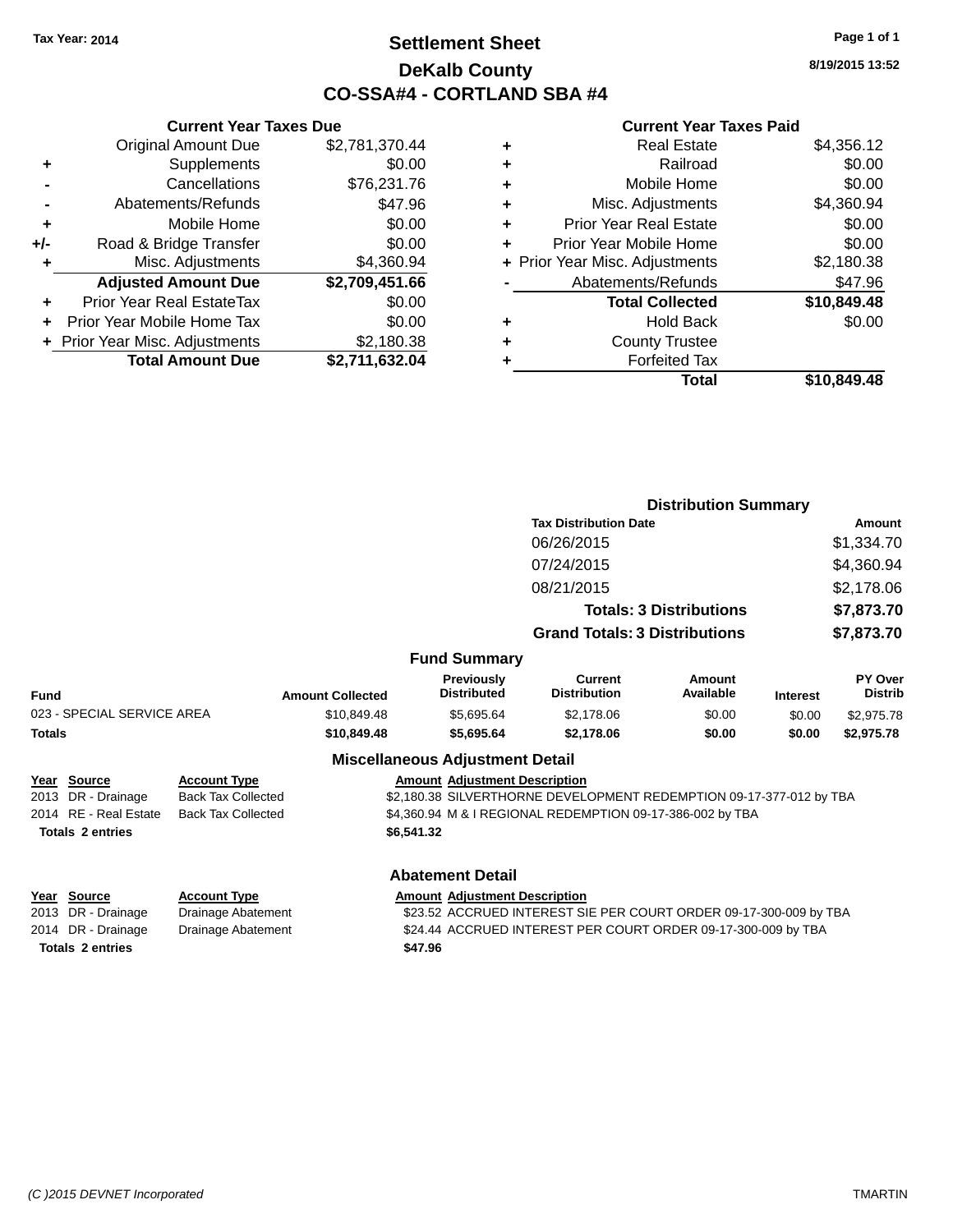### **Settlement Sheet Tax Year: 2014 Page 1 of 1 DeKalb County CO-SSA#7 - CORTLAND SBA #7**

**8/19/2015 13:52**

|     | <b>Current Year Taxes Due</b>  |                |
|-----|--------------------------------|----------------|
|     | <b>Original Amount Due</b>     | \$1,154,367.00 |
| ٠   | Supplements                    | \$0.00         |
|     | Cancellations                  | \$0.00         |
|     | Abatements/Refunds             | \$0.00         |
| ÷   | Mobile Home                    | \$0.00         |
| +/- | Road & Bridge Transfer         | \$0.00         |
| ٠   | Misc. Adjustments              | \$0.00         |
|     | <b>Adjusted Amount Due</b>     | \$1,154,367.00 |
| ÷   | Prior Year Real EstateTax      | \$0.00         |
| ÷   | Prior Year Mobile Home Tax     | \$0.00         |
|     | + Prior Year Misc. Adjustments | \$0.00         |
|     | <b>Total Amount Due</b>        | \$1,154,367.00 |
|     |                                |                |

|   | Total                          |        |
|---|--------------------------------|--------|
|   | <b>Forfeited Tax</b>           |        |
| ٠ | <b>County Trustee</b>          |        |
|   | Hold Back                      | \$0.00 |
|   | <b>Total Collected</b>         | \$0.00 |
|   | Abatements/Refunds             | \$0.00 |
|   | + Prior Year Misc. Adjustments | \$0.00 |
| ÷ | Prior Year Mobile Home         | \$0.00 |
| ٠ | <b>Prior Year Real Estate</b>  | \$0.00 |
| ٠ | Misc. Adjustments              | \$0.00 |
| ٠ | Mobile Home                    | \$0.00 |
|   | Railroad                       | \$0.00 |
|   | Real Estate                    | \$0.00 |

| <b>Fund Summary</b>        |                         |                                         |                                |                     |                 |                           |
|----------------------------|-------------------------|-----------------------------------------|--------------------------------|---------------------|-----------------|---------------------------|
| <b>Fund</b>                | <b>Amount Collected</b> | <b>Previously</b><br><b>Distributed</b> | Current<br><b>Distribution</b> | Amount<br>Available | <b>Interest</b> | PY Over<br><b>Distrib</b> |
| 023 - SPECIAL SERVICE AREA | \$0.00                  | \$0.00                                  | \$0.00                         | \$0.00              | \$0.00          | \$0.00                    |
| <b>Totals</b>              | \$0.00                  | \$0.00                                  | \$0.00                         | \$0.00              | \$0.00          | \$0.00                    |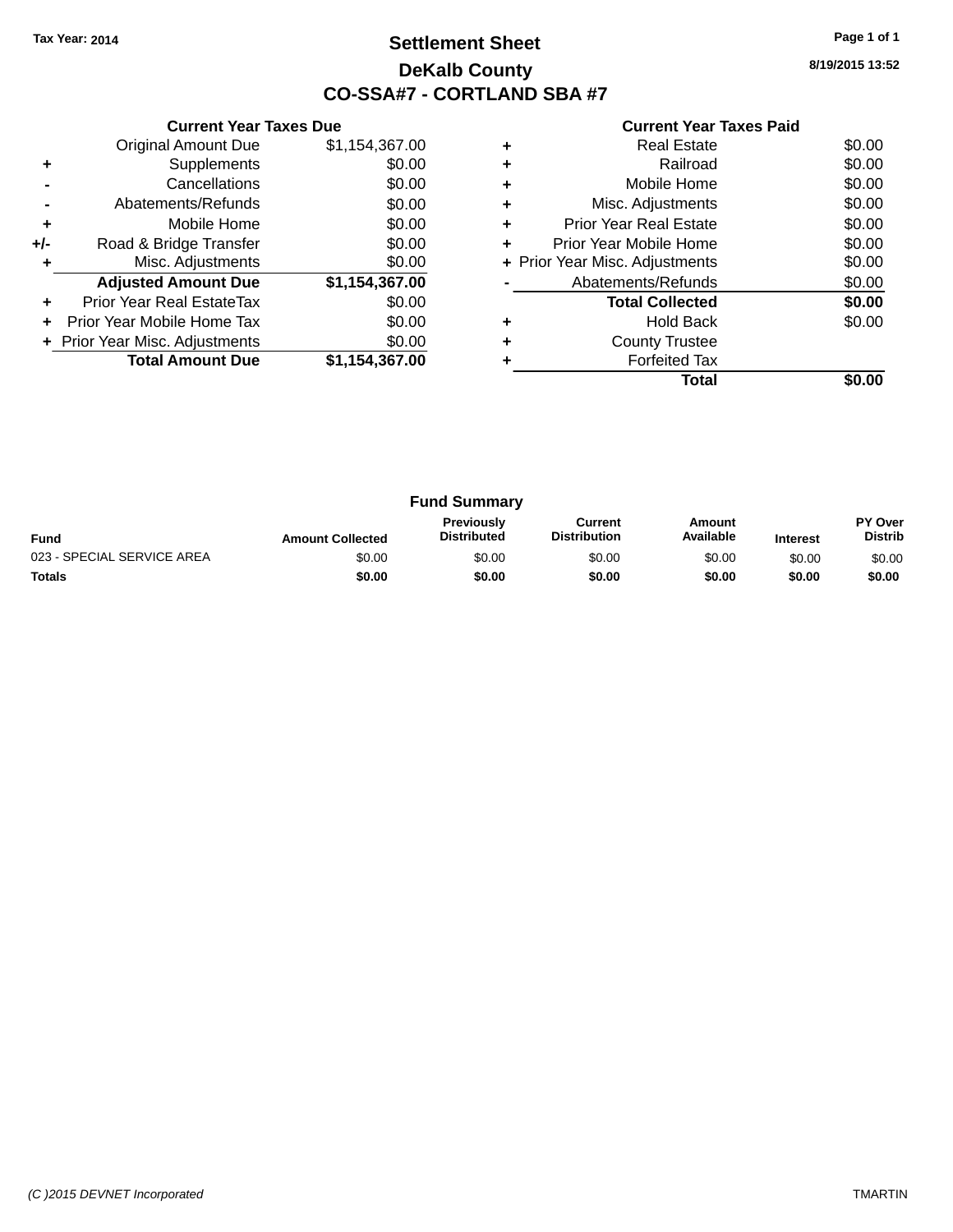### **Settlement Sheet Tax Year: 2014 Page 1 of 1 DeKalb County CO-SSA#8 - CORTLAND SBA #8**

**8/19/2015 13:52**

|     | <b>Current Year Taxes Due</b>  |              |
|-----|--------------------------------|--------------|
|     | <b>Original Amount Due</b>     | \$893,002.30 |
| ÷   | Supplements                    | \$0.00       |
|     | Cancellations                  | \$100,190.30 |
|     | Abatements/Refunds             | \$0.00       |
| ٠   | Mobile Home                    | \$0.00       |
| +/- | Road & Bridge Transfer         | \$0.00       |
|     | Misc. Adjustments              | \$0.00       |
|     | <b>Adjusted Amount Due</b>     | \$792,812.00 |
| ÷   | Prior Year Real EstateTax      | \$0.00       |
| ÷   | Prior Year Mobile Home Tax     | \$0.00       |
|     | + Prior Year Misc. Adjustments | \$0.00       |
|     | <b>Total Amount Due</b>        | \$792.812.00 |
|     |                                |              |

|   | Total                          |        |
|---|--------------------------------|--------|
|   | <b>Forfeited Tax</b>           |        |
|   | <b>County Trustee</b>          |        |
|   | Hold Back                      | \$0.00 |
|   | <b>Total Collected</b>         | \$0.00 |
|   | Abatements/Refunds             | \$0.00 |
|   | + Prior Year Misc. Adjustments | \$0.00 |
| ٠ | Prior Year Mobile Home         | \$0.00 |
| ÷ | <b>Prior Year Real Estate</b>  | \$0.00 |
| ٠ | Misc. Adjustments              | \$0.00 |
|   | Mobile Home                    | \$0.00 |
|   | Railroad                       | \$0.00 |
|   | <b>Real Estate</b>             | \$0.00 |

| <b>Fund Summary</b>        |                         |                                         |                                |                     |                 |                                  |
|----------------------------|-------------------------|-----------------------------------------|--------------------------------|---------------------|-----------------|----------------------------------|
| <b>Fund</b>                | <b>Amount Collected</b> | <b>Previously</b><br><b>Distributed</b> | Current<br><b>Distribution</b> | Amount<br>Available | <b>Interest</b> | <b>PY Over</b><br><b>Distrib</b> |
| 023 - SPECIAL SERVICE AREA | \$0.00                  | \$0.00                                  | \$0.00                         | \$0.00              | \$0.00          | \$0.00                           |
| <b>Totals</b>              | \$0.00                  | \$0.00                                  | \$0.00                         | \$0.00              | \$0.00          | \$0.00                           |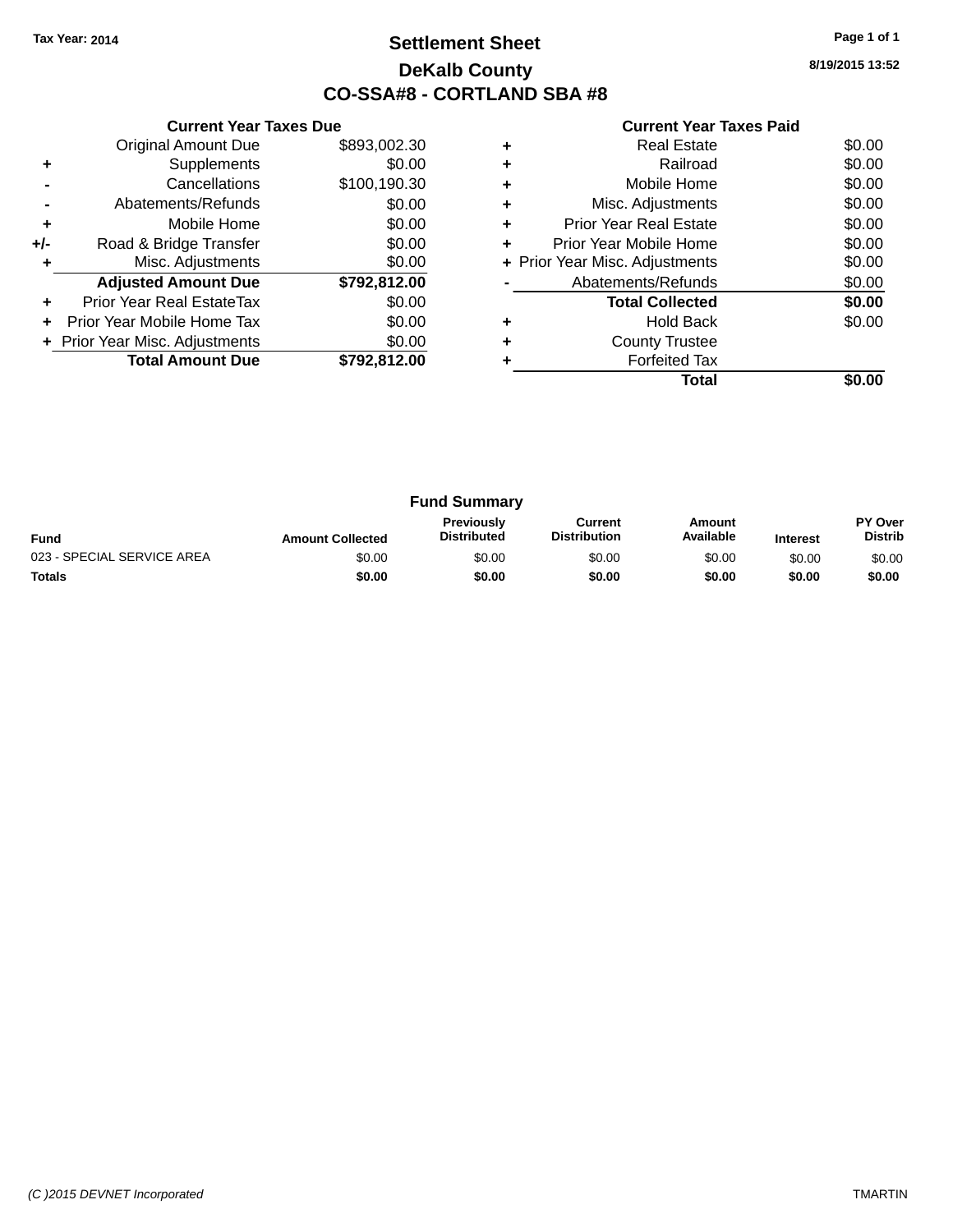### **Settlement Sheet Tax Year: 2014 Page 1 of 1 DeKalb County MA-DK #3 - MALTA DEKALB DRAINAGE #3**

**Current Year Taxes Due** Original Amount Due \$2,504.50 **+** Supplements \$0.00 **-** Cancellations \$0.00 **-** Abatements/Refunds \$0.00 **+** Mobile Home \$0.00 **+/-** Road & Bridge Transfer \$0.00 **+** Misc. Adjustments \$0.00 **Adjusted Amount Due \$2,504.50 +** Prior Year Real EstateTax \$0.00 **+** Prior Year Mobile Home Tax \$0.00 **+ Prior Year Misc. Adjustments**  $$0.00$ **Total Amount Due \$2,504.50**

#### **Current Year Taxes Paid**

| ٠ | <b>Real Estate</b>             | \$1,303.41 |
|---|--------------------------------|------------|
| ٠ | Railroad                       | \$0.00     |
| ٠ | Mobile Home                    | \$0.00     |
| ٠ | Misc. Adjustments              | \$0.00     |
| ٠ | <b>Prior Year Real Estate</b>  | \$0.00     |
| ٠ | Prior Year Mobile Home         | \$0.00     |
|   | + Prior Year Misc. Adjustments | \$0.00     |
|   | Abatements/Refunds             | \$0.00     |
|   | <b>Total Collected</b>         | \$1,303.41 |
| ٠ | <b>Hold Back</b>               | \$0.00     |
| ٠ | <b>County Trustee</b>          |            |
| ٠ | <b>Forfeited Tax</b>           |            |
|   | Total                          | \$1.303.41 |
|   |                                |            |

**Distribution Summary**

|                 |                         |                                  |                                       | 213811846011 Julianu           |                 |                           |  |  |
|-----------------|-------------------------|----------------------------------|---------------------------------------|--------------------------------|-----------------|---------------------------|--|--|
|                 |                         |                                  | <b>Tax Distribution Date</b>          |                                |                 | Amount                    |  |  |
|                 |                         |                                  | 05/28/2015                            |                                |                 | \$257.32                  |  |  |
|                 |                         |                                  | 06/26/2015                            |                                |                 | \$997.95                  |  |  |
|                 |                         |                                  | 08/21/2015                            |                                |                 | \$48.14                   |  |  |
|                 |                         |                                  |                                       | <b>Totals: 3 Distributions</b> |                 | \$1,303.41                |  |  |
|                 |                         |                                  | <b>Grand Totals: 3 Distributions</b>  |                                |                 | \$1,303.41                |  |  |
|                 |                         | <b>Fund Summary</b>              |                                       |                                |                 |                           |  |  |
| <b>Fund</b>     | <b>Amount Collected</b> | Previously<br><b>Distributed</b> | <b>Current</b><br><b>Distribution</b> | Amount<br>Available            | <b>Interest</b> | PY Over<br><b>Distrib</b> |  |  |
| 001 - CORPORATE | \$1,303.41              | \$1,255.27                       | \$48.14                               | \$0.00                         | \$0.00          | \$0.00                    |  |  |
| <b>Totals</b>   | \$1,303.41              | \$1,255.27                       | \$48.14                               | \$0.00                         | \$0.00          | \$0.00                    |  |  |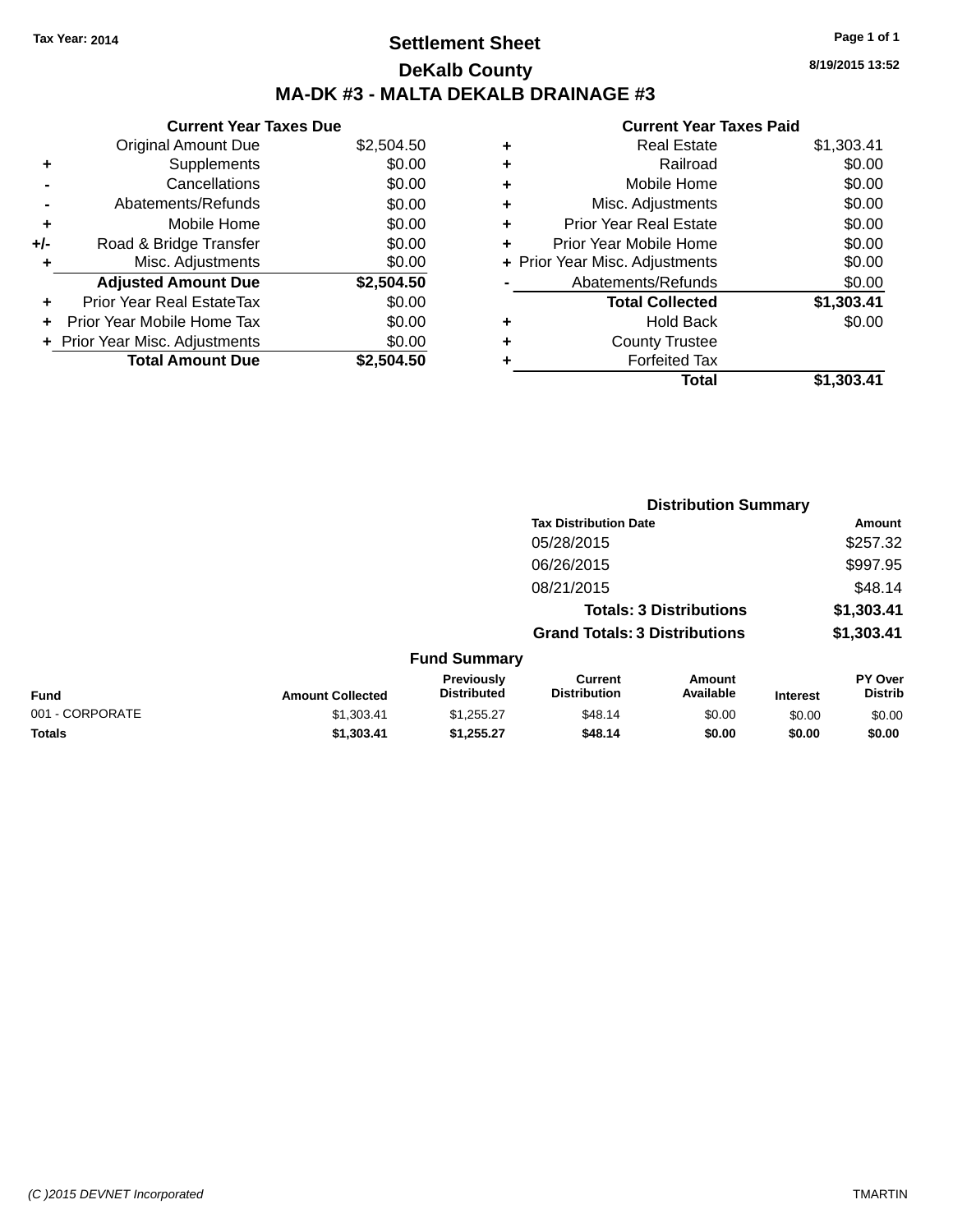### **Settlement Sheet Tax Year: 2014 Page 1 of 1 DeKalb County MAMIAFDK - MA-MI-AF-DK DRAINAGE #11**

|     | <b>Current Year Taxes Due</b>  |             |
|-----|--------------------------------|-------------|
|     | <b>Original Amount Due</b>     | \$11,830.82 |
|     | Supplements                    | \$0.00      |
|     | Cancellations                  | \$0.00      |
|     | Abatements/Refunds             | \$0.00      |
| ÷   | Mobile Home                    | \$0.00      |
| +/- | Road & Bridge Transfer         | \$0.00      |
|     | Misc. Adjustments              | \$0.00      |
|     | <b>Adjusted Amount Due</b>     | \$11,830.82 |
|     | Prior Year Real EstateTax      | \$0.00      |
|     | Prior Year Mobile Home Tax     | \$0.00      |
|     | + Prior Year Misc. Adjustments | \$0.00      |
|     | <b>Total Amount Due</b>        | \$11,830.82 |

|   | Total                          | \$7,651.59 |
|---|--------------------------------|------------|
| ٠ | <b>Forfeited Tax</b>           |            |
| ٠ | <b>County Trustee</b>          |            |
| ٠ | <b>Hold Back</b>               | \$0.00     |
|   | <b>Total Collected</b>         | \$7,651.59 |
|   | Abatements/Refunds             | \$0.00     |
|   | + Prior Year Misc. Adjustments | \$0.00     |
| ٠ | Prior Year Mobile Home         | \$0.00     |
| ٠ | <b>Prior Year Real Estate</b>  | \$0.00     |
| ٠ | Misc. Adjustments              | \$0.00     |
| ٠ | Mobile Home                    | \$0.00     |
| ٠ | Railroad                       | \$0.00     |
| ٠ | <b>Real Estate</b>             | \$7,651.59 |
|   |                                |            |

|                 |                         |                                  |                                       | <b>Distribution Summary</b>    |                 |                           |
|-----------------|-------------------------|----------------------------------|---------------------------------------|--------------------------------|-----------------|---------------------------|
|                 |                         |                                  | <b>Tax Distribution Date</b>          |                                |                 | Amount                    |
|                 |                         |                                  | 05/28/2015                            |                                |                 | \$728.91                  |
|                 |                         |                                  | 06/26/2015                            |                                |                 | \$6,570.76                |
|                 |                         |                                  | 07/24/2015                            |                                |                 | \$15.60                   |
|                 |                         |                                  | 08/21/2015                            |                                |                 | \$336.32                  |
|                 |                         |                                  |                                       | <b>Totals: 4 Distributions</b> |                 | \$7,651.59                |
|                 |                         |                                  | <b>Grand Totals: 4 Distributions</b>  |                                |                 | \$7,651.59                |
|                 |                         | <b>Fund Summary</b>              |                                       |                                |                 |                           |
| <b>Fund</b>     | <b>Amount Collected</b> | Previously<br><b>Distributed</b> | <b>Current</b><br><b>Distribution</b> | <b>Amount</b><br>Available     | <b>Interest</b> | PY Over<br><b>Distrib</b> |
| 001 - CORPORATE | \$7,651.59              | \$7,315.27                       | \$336.32                              | \$0.00                         | \$0.00          | \$0.00                    |
| <b>Totals</b>   | \$7,651.59              | \$7,315.27                       | \$336.32                              | \$0.00                         | \$0.00          | \$0.00                    |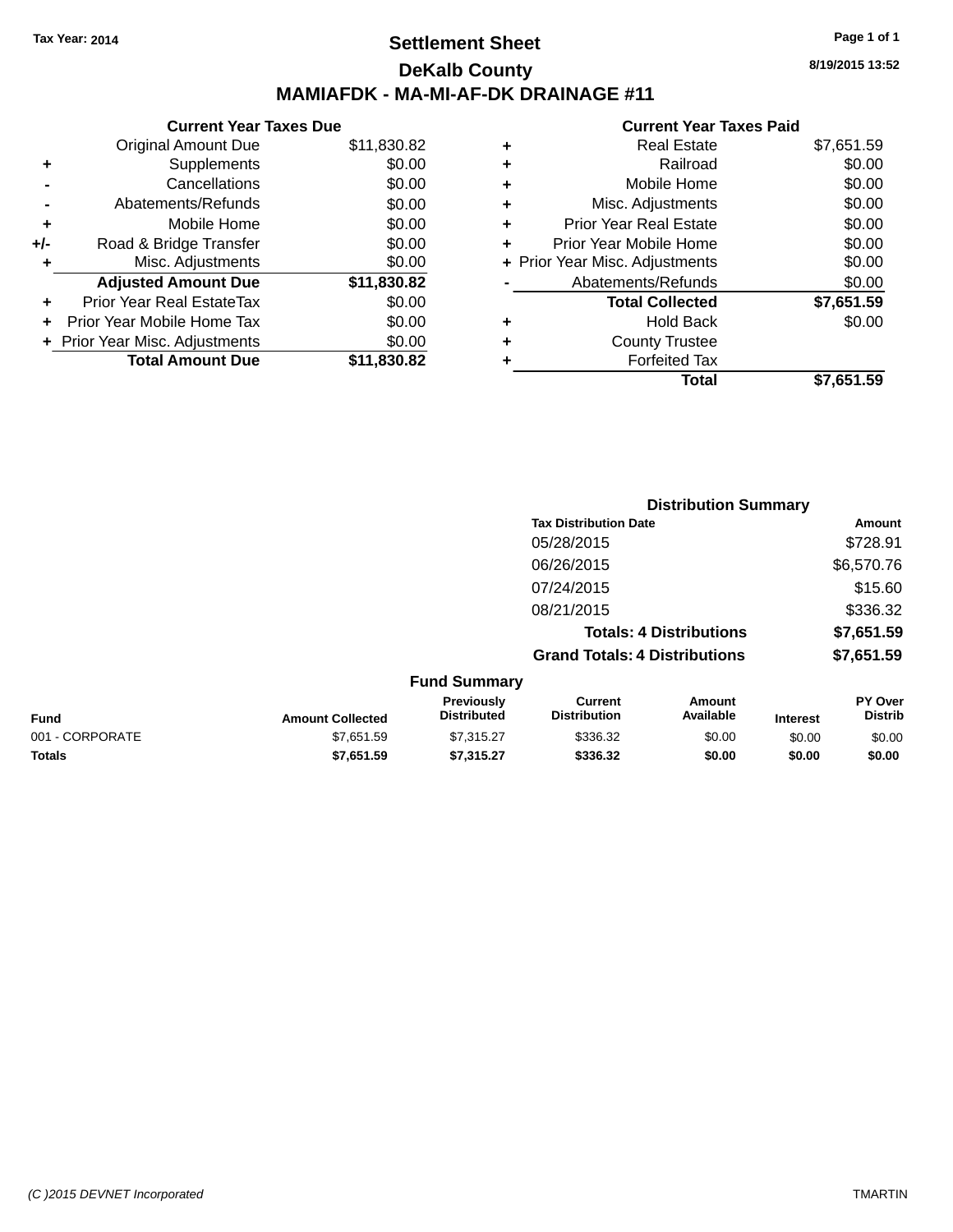### **Settlement Sheet Tax Year: 2014 Page 1 of 1 DeKalb County MY-DK #2 - MAYFIELD DEKALB DRAINAGE**

**8/19/2015 13:52**

|     | <b>Current Year Taxes Due</b>  |            |  |  |  |  |
|-----|--------------------------------|------------|--|--|--|--|
|     | <b>Original Amount Due</b>     | \$1,206.46 |  |  |  |  |
| ٠   | Supplements                    | \$0.00     |  |  |  |  |
|     | Cancellations                  | \$0.00     |  |  |  |  |
|     | Abatements/Refunds             | \$0.00     |  |  |  |  |
| ٠   | Mobile Home                    | \$0.00     |  |  |  |  |
| +/- | Road & Bridge Transfer         | \$0.00     |  |  |  |  |
|     | Misc. Adjustments              | \$0.00     |  |  |  |  |
|     | <b>Adjusted Amount Due</b>     | \$1,206.46 |  |  |  |  |
|     | Prior Year Real EstateTax      | \$0.00     |  |  |  |  |
|     | Prior Year Mobile Home Tax     | \$0.00     |  |  |  |  |
|     | + Prior Year Misc. Adjustments | \$0.00     |  |  |  |  |
|     | <b>Total Amount Due</b>        | \$1,206.46 |  |  |  |  |
|     |                                |            |  |  |  |  |

|   | Total                          | \$689.75 |
|---|--------------------------------|----------|
|   | <b>Forfeited Tax</b>           |          |
|   | <b>County Trustee</b>          |          |
| ٠ | <b>Hold Back</b>               | \$0.00   |
|   | <b>Total Collected</b>         | \$689.75 |
|   | Abatements/Refunds             | \$0.00   |
|   | + Prior Year Misc. Adjustments | \$0.00   |
| ٠ | Prior Year Mobile Home         | \$0.00   |
| ÷ | <b>Prior Year Real Estate</b>  | \$0.00   |
| ٠ | Misc. Adjustments              | \$0.00   |
| ٠ | Mobile Home                    | \$0.00   |
| ٠ | Railroad                       | \$0.00   |
| ٠ | <b>Real Estate</b>             | \$689.75 |
|   |                                |          |

|                 |                         |                                  |                                       | <b>Distribution Summary</b>    |                 |                                  |
|-----------------|-------------------------|----------------------------------|---------------------------------------|--------------------------------|-----------------|----------------------------------|
|                 |                         |                                  | <b>Tax Distribution Date</b>          |                                |                 | Amount                           |
|                 |                         |                                  | 05/28/2015                            |                                |                 | \$81.36                          |
|                 |                         |                                  | 06/26/2015                            |                                |                 | \$608.39                         |
|                 |                         |                                  |                                       | <b>Totals: 2 Distributions</b> |                 | \$689.75                         |
|                 |                         |                                  | <b>Grand Totals: 2 Distributions</b>  |                                |                 | \$689.75                         |
|                 |                         | <b>Fund Summary</b>              |                                       |                                |                 |                                  |
| <b>Fund</b>     | <b>Amount Collected</b> | Previously<br><b>Distributed</b> | <b>Current</b><br><b>Distribution</b> | Amount<br>Available            | <b>Interest</b> | <b>PY Over</b><br><b>Distrib</b> |
| 001 - CORPORATE | \$689.75                | \$689.75                         | \$0.00                                | \$0.00                         | \$0.00          | \$0.00                           |
| <b>Totals</b>   | \$689.75                | \$689.75                         | \$0.00                                | \$0.00                         | \$0.00          | \$0.00                           |
|                 |                         |                                  |                                       |                                |                 |                                  |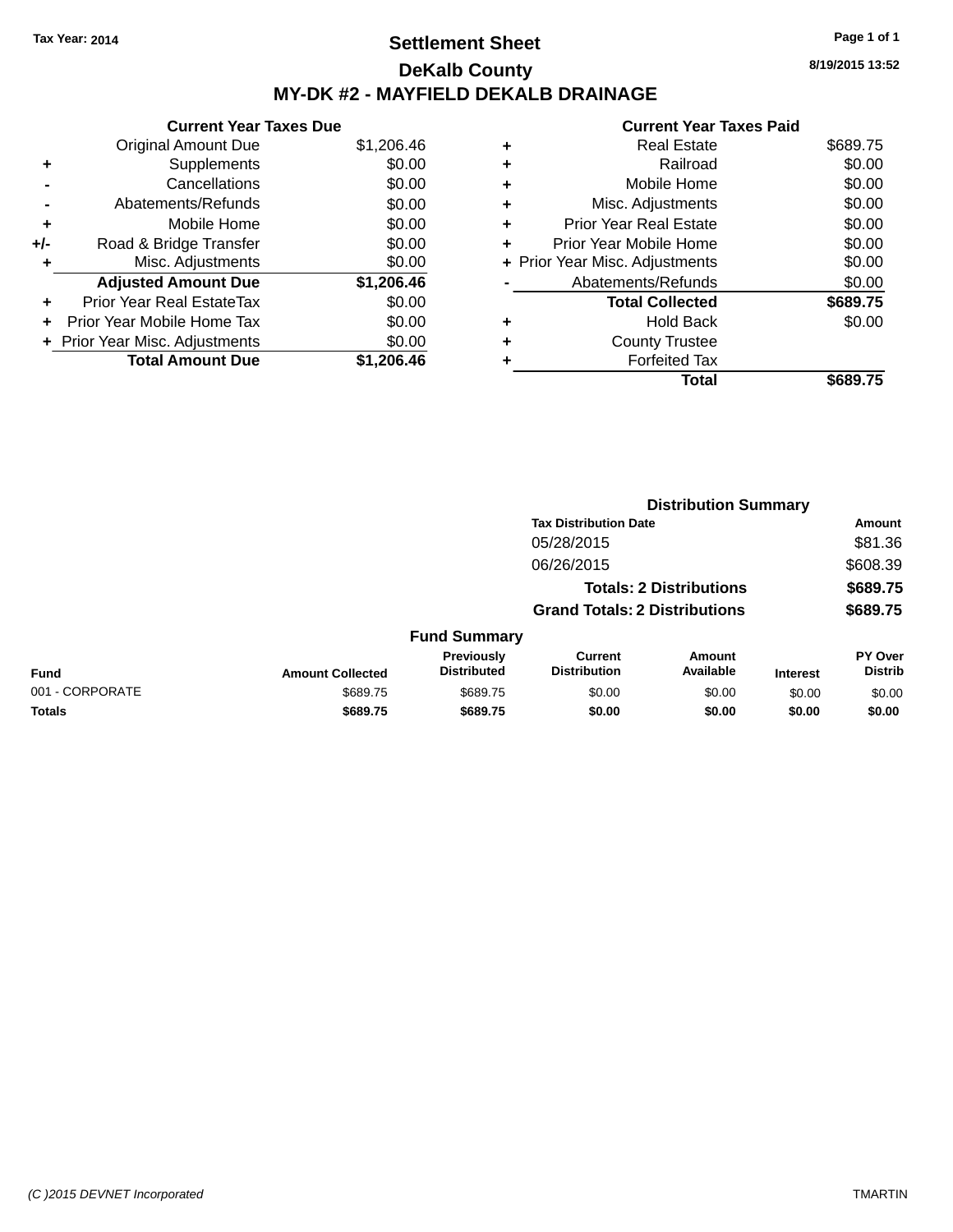### **Settlement Sheet Tax Year: 2014 Page 1 of 1 DeKalb County NO-LR-SA # - NO-LR-SA DRAINAGE #10**

**8/19/2015 13:52**

### **Current Year Taxes Paid**

| <b>Current Year Taxes Due</b>  |                         |  |  |  |  |
|--------------------------------|-------------------------|--|--|--|--|
| <b>Original Amount Due</b>     | \$50,477.34             |  |  |  |  |
| Supplements                    | \$361.98                |  |  |  |  |
| Cancellations                  | \$391.68                |  |  |  |  |
| Abatements/Refunds             | \$0.00                  |  |  |  |  |
| Mobile Home                    | \$0.00                  |  |  |  |  |
| Road & Bridge Transfer         | \$0.00                  |  |  |  |  |
| Misc. Adjustments              | \$37.20                 |  |  |  |  |
| <b>Adjusted Amount Due</b>     | \$50,484.84             |  |  |  |  |
| Prior Year Real EstateTax      | \$0.00                  |  |  |  |  |
| Prior Year Mobile Home Tax     | \$0.00                  |  |  |  |  |
| + Prior Year Misc. Adjustments | \$0.00                  |  |  |  |  |
|                                | \$50,484.84             |  |  |  |  |
|                                | <b>Total Amount Due</b> |  |  |  |  |

|   | <b>Real Estate</b>             | \$32,591.17 |
|---|--------------------------------|-------------|
| ٠ | Railroad                       | \$0.00      |
| ٠ | Mobile Home                    | \$0.00      |
| ٠ | Misc. Adjustments              | \$37.20     |
| ٠ | <b>Prior Year Real Estate</b>  | \$0.00      |
| ٠ | Prior Year Mobile Home         | \$0.00      |
|   | + Prior Year Misc. Adjustments | \$0.00      |
|   | Abatements/Refunds             | \$0.00      |
|   | <b>Total Collected</b>         | \$32,628.37 |
|   | <b>Hold Back</b>               | \$0.00      |
| ٠ | <b>County Trustee</b>          |             |
|   | <b>Forfeited Tax</b>           |             |
|   | Total                          | \$32.628.37 |
|   |                                |             |

|                 |                         |                                        | <b>Distribution Summary</b>           |                                |                 |                           |
|-----------------|-------------------------|----------------------------------------|---------------------------------------|--------------------------------|-----------------|---------------------------|
|                 |                         |                                        | <b>Tax Distribution Date</b>          |                                | <b>Amount</b>   |                           |
|                 |                         |                                        | 05/28/2015                            |                                |                 | \$7,002.22                |
|                 |                         |                                        | 06/26/2015                            |                                |                 | \$22,130.38               |
|                 |                         |                                        | 07/24/2015                            |                                |                 | \$509.07                  |
|                 |                         |                                        | 08/21/2015                            |                                |                 | \$2,986.70                |
|                 |                         |                                        |                                       | <b>Totals: 4 Distributions</b> |                 | \$32,628.37               |
|                 |                         |                                        | <b>Grand Totals: 4 Distributions</b>  |                                |                 | \$32,628.37               |
|                 |                         | <b>Fund Summary</b>                    |                                       |                                |                 |                           |
| <b>Fund</b>     | <b>Amount Collected</b> | Previously<br><b>Distributed</b>       | <b>Current</b><br><b>Distribution</b> | <b>Amount</b><br>Available     | <b>Interest</b> | PY Over<br><b>Distrib</b> |
| 001 - CORPORATE | \$32,628.37             | \$29,641.67                            | \$2,986.70                            | \$0.00                         | \$0.00          | \$0.00                    |
| Totals          | \$32,628.37             | \$29,641.67                            | \$2,986.70                            | \$0.00                         | \$0.00          | \$0.00                    |
|                 |                         | <b>Miscellaneous Adjustment Detail</b> |                                       |                                |                 |                           |

| Year Source             | <b>Account Type</b>       | Amount  |
|-------------------------|---------------------------|---------|
| 2014 DR - Drainage      | <b>Back Tax Abatement</b> | \$37.20 |
| <b>Totals 1 entries</b> |                           | \$37.20 |

**<u>Rount Adjustment Description</u>**  $7.20$  DOBSON REDEMPTION 19-26-481-012 by TBA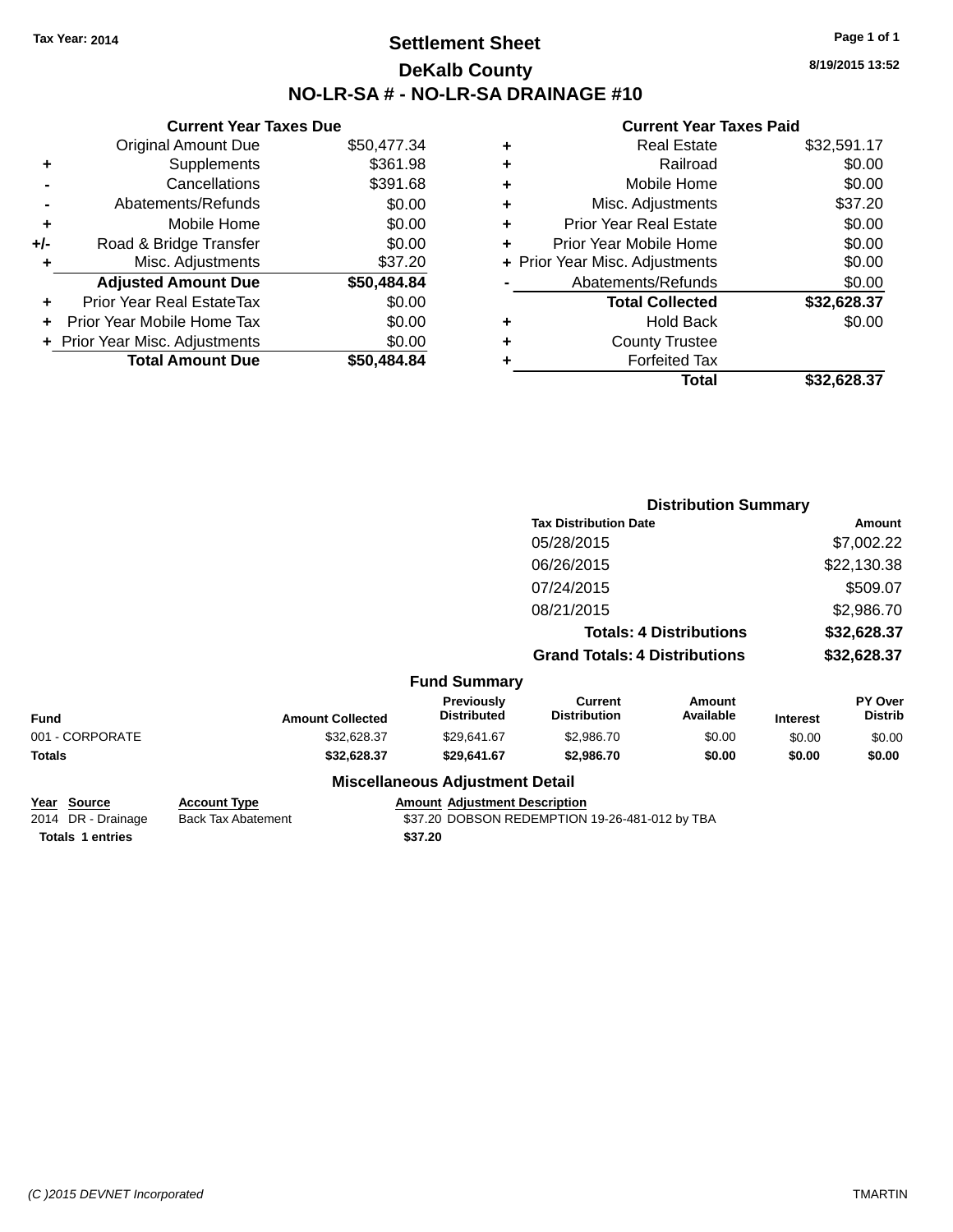### **Settlement Sheet Tax Year: 2014 Page 1 of 1 DeKalb County NORMAL #13 - NORMAL DRAINAGE DISTRICT**

**8/19/2015 13:52**

|     | <b>Current Year Taxes Due</b>    |        |  |  |  |  |  |
|-----|----------------------------------|--------|--|--|--|--|--|
|     | Original Amount Due              | \$0.00 |  |  |  |  |  |
|     | Supplements                      | \$0.00 |  |  |  |  |  |
|     | Cancellations                    | \$0.00 |  |  |  |  |  |
|     | \$0.00<br>Abatements/Refunds     |        |  |  |  |  |  |
| ٠   | \$0.00<br>Mobile Home            |        |  |  |  |  |  |
| +/- | Road & Bridge Transfer           | \$0.00 |  |  |  |  |  |
|     | Misc. Adjustments                | \$0.00 |  |  |  |  |  |
|     | <b>Adjusted Amount Due</b>       | \$0.00 |  |  |  |  |  |
|     | <b>Prior Year Real EstateTax</b> | \$0.00 |  |  |  |  |  |
|     | Prior Year Mobile Home Tax       | \$0.00 |  |  |  |  |  |
|     | + Prior Year Misc. Adjustments   | \$0.00 |  |  |  |  |  |
|     | <b>Total Amount Due</b>          | \$0.00 |  |  |  |  |  |
|     |                                  |        |  |  |  |  |  |

|   | Total                          |        |
|---|--------------------------------|--------|
|   | <b>Forfeited Tax</b>           |        |
|   | <b>County Trustee</b>          |        |
|   | Hold Back                      | \$0.00 |
|   | <b>Total Collected</b>         | \$0.00 |
|   | Abatements/Refunds             | \$0.00 |
|   | + Prior Year Misc. Adjustments | \$0.00 |
| ٠ | Prior Year Mobile Home         | \$0.00 |
| ٠ | <b>Prior Year Real Estate</b>  | \$0.00 |
| ٠ | Misc. Adjustments              | \$0.00 |
|   | Mobile Home                    | \$0.00 |
| ٠ | Railroad                       | \$0.00 |
|   | <b>Real Estate</b>             | \$0.00 |
|   |                                |        |

| <b>Fund Summary</b> |                         |                                         |                                |                     |                 |                           |
|---------------------|-------------------------|-----------------------------------------|--------------------------------|---------------------|-----------------|---------------------------|
| <b>Fund</b>         | <b>Amount Collected</b> | <b>Previously</b><br><b>Distributed</b> | Current<br><b>Distribution</b> | Amount<br>Available | <b>Interest</b> | PY Over<br><b>Distrib</b> |
| 001 - CORPORATE     | \$0.00                  | \$0.00                                  | \$0.00                         | \$0.00              | \$0.00          | \$0.00                    |
| <b>Totals</b>       | \$0.00                  | \$0.00                                  | \$0.00                         | \$0.00              | \$0.00          | \$0.00                    |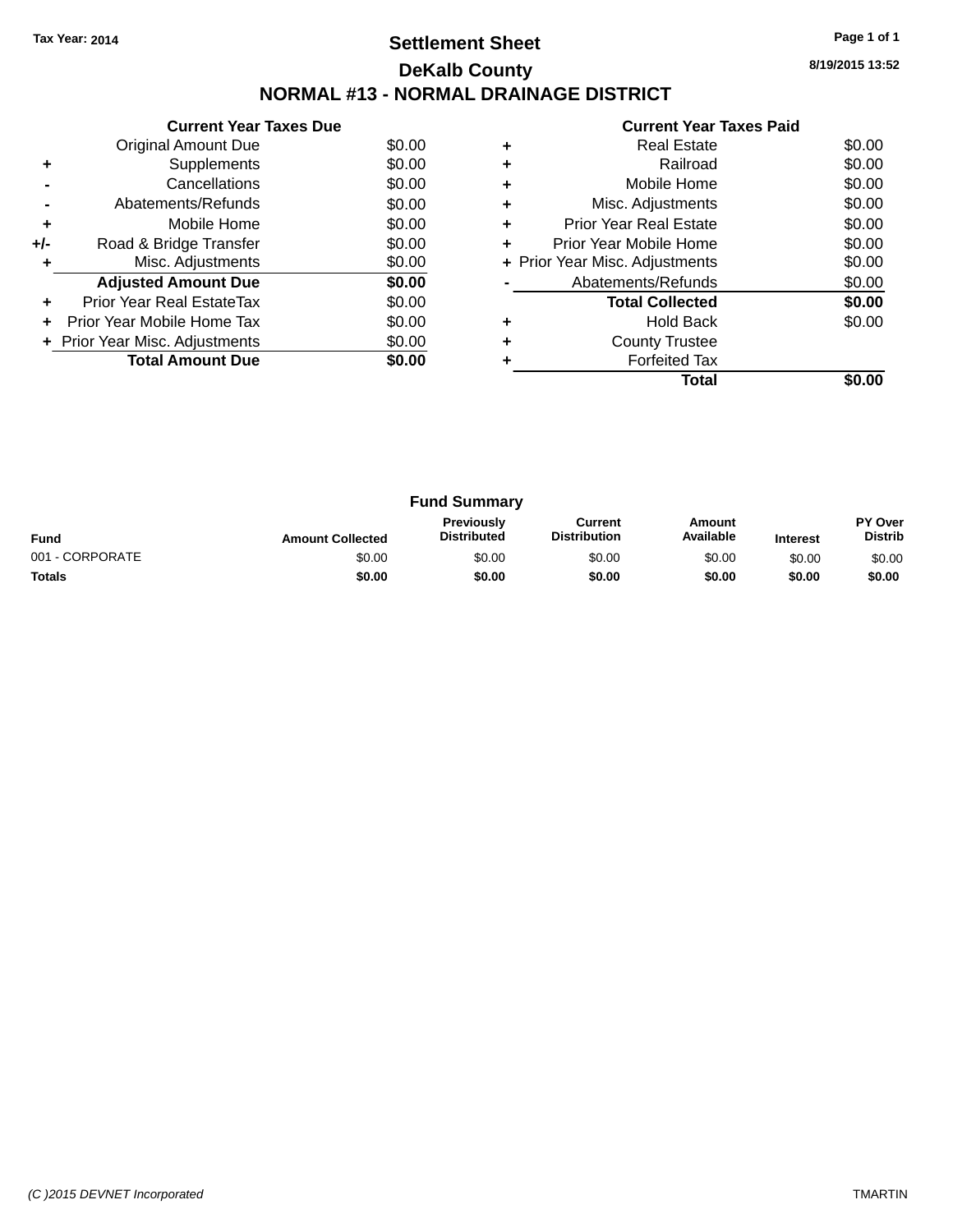### **Settlement Sheet Tax Year: 2014 Page 1 of 1 DeKalb County SH-MI #6 - SHABBONA/MILAN DRAINAGE**

**8/19/2015 13:52**

|       | <b>Current Year Taxes Due</b>  |             |
|-------|--------------------------------|-------------|
|       | <b>Original Amount Due</b>     | \$10,913.38 |
| ٠     | Supplements                    | \$0.00      |
|       | Cancellations                  | \$0.00      |
|       | Abatements/Refunds             | \$0.00      |
| ÷     | Mobile Home                    | \$0.00      |
| $+/-$ | Road & Bridge Transfer         | \$0.00      |
| ٠     | Misc. Adjustments              | \$0.00      |
|       | <b>Adjusted Amount Due</b>     | \$10,913.38 |
| ٠     | Prior Year Real EstateTax      | \$0.00      |
|       | Prior Year Mobile Home Tax     | \$0.00      |
|       | + Prior Year Misc. Adjustments | \$0.00      |
|       | <b>Total Amount Due</b>        | \$10,913.38 |
|       |                                |             |

| ٠ | <b>Real Estate</b>             | \$7,092.14 |
|---|--------------------------------|------------|
| ٠ | Railroad                       | \$0.00     |
| ٠ | Mobile Home                    | \$0.00     |
| ٠ | Misc. Adjustments              | \$0.00     |
| ٠ | <b>Prior Year Real Estate</b>  | \$0.00     |
| ÷ | Prior Year Mobile Home         | \$0.00     |
|   | + Prior Year Misc. Adjustments | \$0.00     |
|   | Abatements/Refunds             | \$0.00     |
|   | <b>Total Collected</b>         | \$7,092.14 |
| ٠ | <b>Hold Back</b>               | \$0.00     |
| ٠ | <b>County Trustee</b>          |            |
| ٠ | <b>Forfeited Tax</b>           |            |
|   | Total                          | \$7.092.14 |
|   |                                |            |

|                 | <b>Distribution Summary</b> |                                         |                                       |                                |                 |                           |  |
|-----------------|-----------------------------|-----------------------------------------|---------------------------------------|--------------------------------|-----------------|---------------------------|--|
|                 |                             |                                         | <b>Tax Distribution Date</b>          |                                |                 | <b>Amount</b>             |  |
|                 |                             |                                         | 05/28/2015                            |                                |                 | \$2,255.74                |  |
|                 |                             |                                         | 06/26/2015                            |                                |                 | \$4,785.40                |  |
|                 |                             |                                         | 08/21/2015                            |                                |                 | \$51.00                   |  |
|                 |                             |                                         |                                       | <b>Totals: 3 Distributions</b> |                 | \$7,092.14                |  |
|                 |                             |                                         | <b>Grand Totals: 3 Distributions</b>  |                                |                 | \$7,092.14                |  |
|                 |                             | <b>Fund Summary</b>                     |                                       |                                |                 |                           |  |
| <b>Fund</b>     | <b>Amount Collected</b>     | <b>Previously</b><br><b>Distributed</b> | <b>Current</b><br><b>Distribution</b> | Amount<br>Available            | <b>Interest</b> | PY Over<br><b>Distrib</b> |  |
| 001 - CORPORATE | \$7,092.14                  | \$7,041.14                              | \$51.00                               | \$0.00                         | \$0.00          | \$0.00                    |  |
| <b>Totals</b>   | \$7,092.14                  | \$7,041.14                              | \$51.00                               | \$0.00                         | \$0.00          | \$0.00                    |  |
|                 |                             |                                         |                                       |                                |                 |                           |  |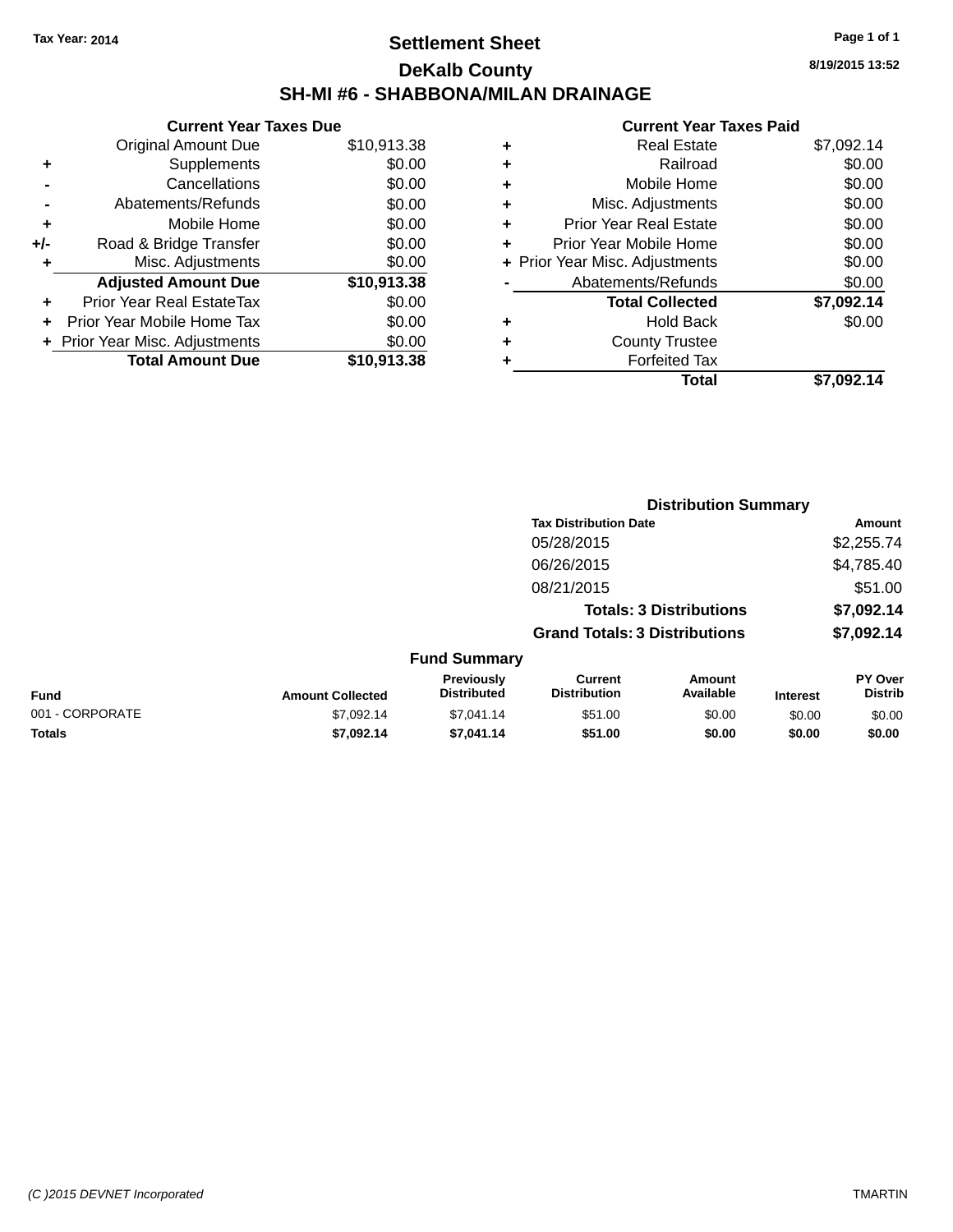### **Settlement Sheet Tax Year: 2014 Page 1 of 1 DeKalb County SQ GR #12 - SQUAW GROVE DRAINAGE**

**8/19/2015 13:52**

### **Current Year Taxes Paid**

|     | <b>Current Year Taxes Due</b>     |            |
|-----|-----------------------------------|------------|
|     | <b>Original Amount Due</b>        | \$7,028.28 |
| ٠   | Supplements                       | \$0.00     |
|     | Cancellations                     | \$0.00     |
|     | Abatements/Refunds                | \$0.00     |
| ٠   | Mobile Home                       | \$0.00     |
| +/- | Road & Bridge Transfer            | \$0.00     |
| ٠   | Misc. Adjustments                 | \$0.00     |
|     | <b>Adjusted Amount Due</b>        | \$7,028.28 |
| ÷   | Prior Year Real EstateTax         | \$0.00     |
| ÷   | <b>Prior Year Mobile Home Tax</b> | \$0.00     |
|     | + Prior Year Misc. Adjustments    | \$0.00     |
|     | <b>Total Amount Due</b>           | \$7,028.28 |

| ٠ | <b>Real Estate</b>             | \$4,091.22 |
|---|--------------------------------|------------|
| ٠ | Railroad                       | \$0.00     |
| ٠ | Mobile Home                    | \$0.00     |
| ٠ | Misc. Adjustments              | \$0.00     |
| ٠ | <b>Prior Year Real Estate</b>  | \$0.00     |
| ٠ | Prior Year Mobile Home         | \$0.00     |
|   | + Prior Year Misc. Adjustments | \$0.00     |
|   | Abatements/Refunds             | \$0.00     |
|   | <b>Total Collected</b>         | \$4,091.22 |
| ٠ | <b>Hold Back</b>               | \$0.00     |
| ٠ | <b>County Trustee</b>          |            |
| ٠ | <b>Forfeited Tax</b>           |            |
|   | Total                          | \$4,091.22 |
|   |                                |            |

|                 |                         | <b>Distribution Summary</b>      |                                       |                                |                 |                           |  |
|-----------------|-------------------------|----------------------------------|---------------------------------------|--------------------------------|-----------------|---------------------------|--|
|                 |                         |                                  | <b>Tax Distribution Date</b>          |                                |                 | Amount                    |  |
|                 |                         |                                  | 05/28/2015                            |                                |                 | \$1,320.48                |  |
|                 |                         |                                  | 06/26/2015                            |                                |                 | \$2,319.66                |  |
|                 |                         |                                  | 07/24/2015                            |                                |                 | \$100.80                  |  |
|                 |                         |                                  | 08/21/2015                            |                                |                 | \$350.28                  |  |
|                 |                         |                                  |                                       | <b>Totals: 4 Distributions</b> |                 | \$4,091.22                |  |
|                 |                         |                                  | <b>Grand Totals: 4 Distributions</b>  |                                |                 | \$4,091.22                |  |
|                 |                         | <b>Fund Summary</b>              |                                       |                                |                 |                           |  |
| <b>Fund</b>     | <b>Amount Collected</b> | Previously<br><b>Distributed</b> | <b>Current</b><br><b>Distribution</b> | Amount<br>Available            | <b>Interest</b> | PY Over<br><b>Distrib</b> |  |
| 001 - CORPORATE | \$4.091.22              | \$3.740.94                       | \$350.28                              | \$0.00                         | \$0.00          | \$0.00                    |  |

**Totals \$4,091.22 \$3,740.94 \$350.28 \$0.00 \$0.00 \$0.00**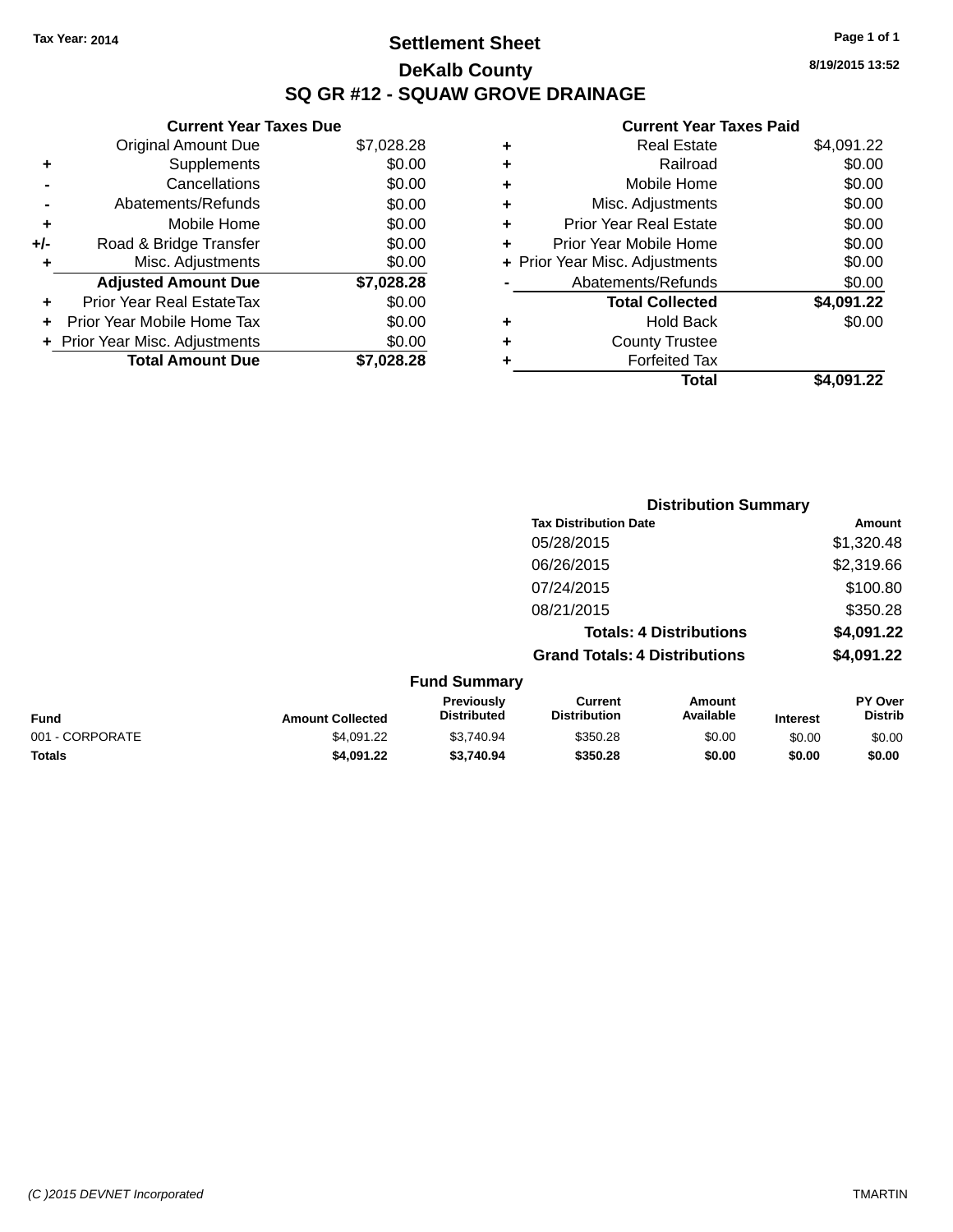### **Settlement Sheet Tax Year: 2014 Page 1 of 1 DeKalb County VG-CO #16 - VIRGIL CORTLAND DRAIN #16**

**8/19/2015 13:52**

|       | <b>Current Year Taxes Due</b>  |            |
|-------|--------------------------------|------------|
|       | <b>Original Amount Due</b>     | \$4,457.06 |
|       | Supplements                    | \$5.00     |
|       | Cancellations                  | \$8.34     |
|       | Abatements/Refunds             | \$0.00     |
| ٠     | Mobile Home                    | \$0.00     |
| $+/-$ | Road & Bridge Transfer         | \$0.00     |
| ٠     | Misc. Adjustments              | \$0.00     |
|       | <b>Adjusted Amount Due</b>     | \$4,453.72 |
| ٠     | Prior Year Real EstateTax      | \$0.00     |
|       | Prior Year Mobile Home Tax     | \$0.00     |
|       | + Prior Year Misc. Adjustments | \$0.00     |
|       | <b>Total Amount Due</b>        | \$4.453.72 |
|       |                                |            |

| ٠ | <b>Real Estate</b>             | \$2,942.93 |
|---|--------------------------------|------------|
| ٠ | Railroad                       | \$0.00     |
| ٠ | Mobile Home                    | \$0.00     |
| ٠ | Misc. Adjustments              | \$0.00     |
| ٠ | <b>Prior Year Real Estate</b>  | \$0.00     |
| ٠ | Prior Year Mobile Home         | \$0.00     |
|   | + Prior Year Misc. Adjustments | \$0.00     |
|   | Abatements/Refunds             | \$0.00     |
|   | <b>Total Collected</b>         | \$2,942.93 |
| ٠ | <b>Hold Back</b>               | \$0.00     |
| ٠ | <b>County Trustee</b>          |            |
| ٠ | <b>Forfeited Tax</b>           |            |
|   | Total                          | \$2.942.93 |
|   |                                |            |

|                 |                         |                                  | <b>Distribution Summary</b>          |                                |                 |                           |
|-----------------|-------------------------|----------------------------------|--------------------------------------|--------------------------------|-----------------|---------------------------|
|                 |                         |                                  | <b>Tax Distribution Date</b>         |                                |                 | Amount                    |
|                 |                         |                                  | 05/28/2015                           |                                |                 | \$492.25                  |
|                 |                         |                                  | 06/26/2015                           |                                |                 | \$2,133.26                |
|                 |                         |                                  | 07/24/2015                           |                                |                 | \$13.74                   |
|                 |                         |                                  | 08/21/2015                           |                                |                 | \$303.68                  |
|                 |                         |                                  |                                      | <b>Totals: 4 Distributions</b> |                 | \$2,942.93                |
|                 |                         |                                  | <b>Grand Totals: 4 Distributions</b> |                                |                 | \$2,942.93                |
|                 |                         | <b>Fund Summary</b>              |                                      |                                |                 |                           |
| <b>Fund</b>     | <b>Amount Collected</b> | Previously<br><b>Distributed</b> | Current<br><b>Distribution</b>       | Amount<br>Available            | <b>Interest</b> | PY Over<br><b>Distrib</b> |
| 001 - CORPORATE | \$2,942.93              | \$2,639.25                       | \$303.68                             | \$0.00                         | \$0.00          | \$0.00                    |
| <b>Totals</b>   | \$2,942.93              | \$2,639.25                       | \$303.68                             | \$0.00                         | \$0.00          | \$0.00                    |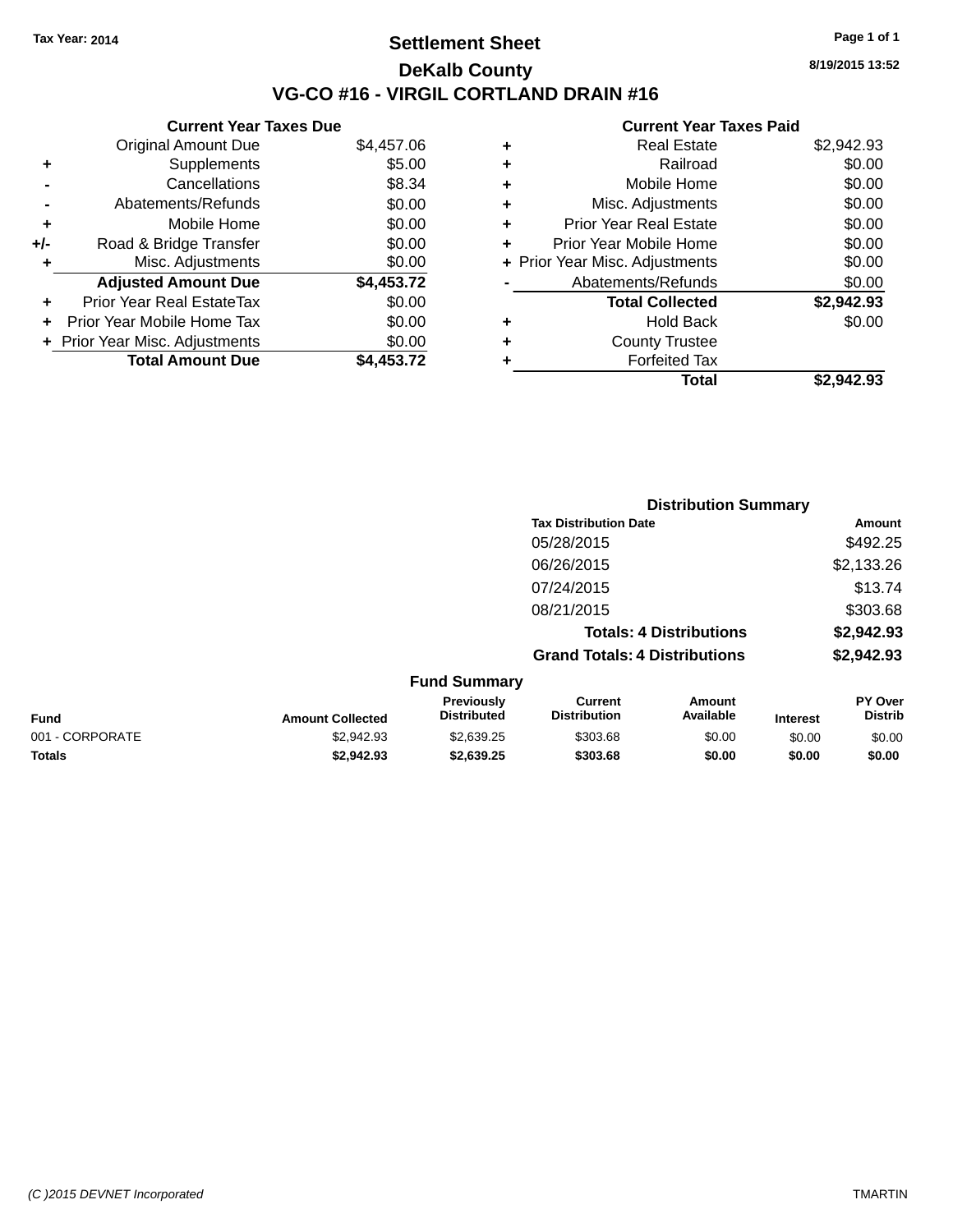# **Settlement Sheet Tax Year: 2014 Page 1 of 1 DeKalb County VI-AD #9 - VICTOR/ADAMS DRAINAGE #9**

**Current Year Taxes Due** Original Amount Due \$1,126.16 **+** Supplements \$0.00 **-** Cancellations \$0.00 **-** Abatements/Refunds \$0.00 **+** Mobile Home \$0.00 **+/-** Road & Bridge Transfer \$0.00 **+** Misc. Adjustments \$0.00 **Adjusted Amount Due \$1,126.16 +** Prior Year Real EstateTax \$0.00 **+** Prior Year Mobile Home Tax \$0.00 **+ Prior Year Misc. Adjustments**  $$0.00$ **Total Amount Due \$1,126.16**

|   | <b>Current Year Taxes Paid</b> |          |
|---|--------------------------------|----------|
| ٠ | <b>Real Estate</b>             | \$649.32 |
|   | Railroad                       | \$0.00   |
| ٠ | Mobile Home                    | \$0.00   |
| ٠ | Misc. Adjustments              | \$0.00   |
|   | Prior Year Real Estate         | \$0.00   |
| ٠ | Prior Year Mobile Home         | \$0.00   |
|   | + Prior Year Misc. Adjustments | \$0.00   |
|   | Abatements/Refunds             | \$0.00   |
|   | <b>Total Collected</b>         | \$649.32 |
| ٠ | Hold Back                      | \$0.00   |
|   | <b>County Trustee</b>          |          |
|   | <b>Forfeited Tax</b>           |          |
|   | Total                          | \$649.32 |

**Distribution Summary**

|                 |                                |                                  | <b>Tax Distribution Date</b><br>06/26/2015 |                            | . .<br>Amount   |                                  |
|-----------------|--------------------------------|----------------------------------|--------------------------------------------|----------------------------|-----------------|----------------------------------|
|                 |                                |                                  |                                            |                            |                 | \$649.32                         |
|                 | <b>Totals: 1 Distributions</b> |                                  |                                            | \$649.32                   |                 |                                  |
|                 |                                |                                  | <b>Grand Totals: 1 Distributions</b>       |                            |                 | \$649.32                         |
|                 |                                | <b>Fund Summary</b>              |                                            |                            |                 |                                  |
| <b>Fund</b>     | <b>Amount Collected</b>        | Previously<br><b>Distributed</b> | <b>Current</b><br><b>Distribution</b>      | <b>Amount</b><br>Available | <b>Interest</b> | <b>PY Over</b><br><b>Distrib</b> |
| 001 - CORPORATE | \$649.32                       | \$649.32                         | \$0.00                                     | \$0.00                     | \$0.00          | \$0.00                           |
| <b>Totals</b>   | \$649.32                       | \$649.32                         | \$0.00                                     | \$0.00                     | \$0.00          | \$0.00                           |

**8/19/2015 13:52**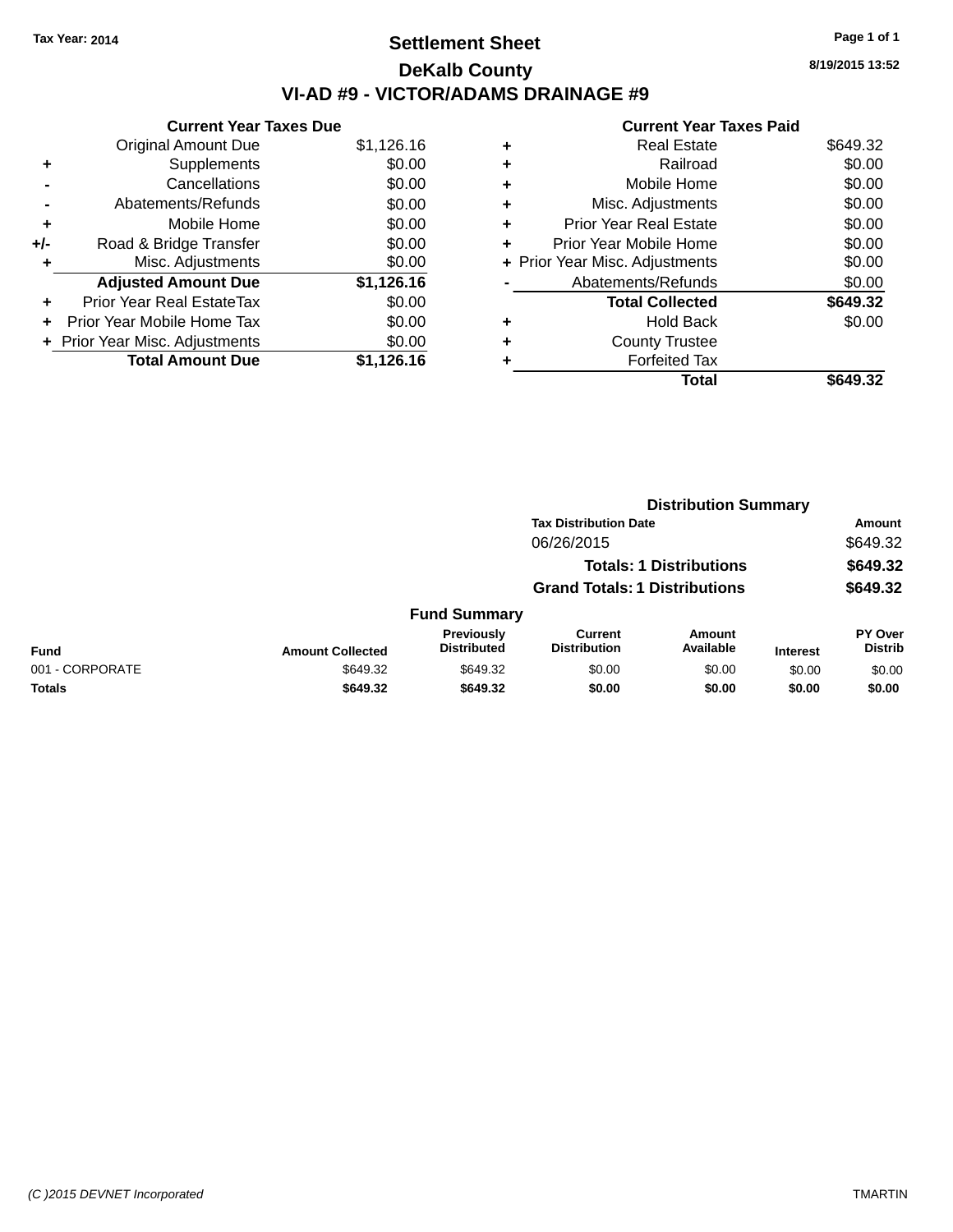# **Settlement Sheet Tax Year: 2014 Page 1 of 1 DeKalb County VI-CL #14 - VICTOR-CLINTON DRAINAGE**

**Current Year Taxes Due** Original Amount Due \$5,232.00<br>Supplements \$0.00 **+** Supplements **-** Cancellations \$0.00 **-** Abatements/Refunds \$0.00 **+** Mobile Home \$0.00 **+/-** Road & Bridge Transfer \$0.00 **+** Misc. Adjustments \$0.00 **Adjusted Amount Due \$5,232.00 +** Prior Year Real EstateTax \$0.00 **+** Prior Year Mobile Home Tax \$0.00 **+ Prior Year Misc. Adjustments**  $$0.00$ **Total Amount Due \$5,232.00**

### **Current Year Taxes Paid**

|   | <b>Real Estate</b>             | \$3,731.99 |
|---|--------------------------------|------------|
| ٠ | Railroad                       | \$0.00     |
| ٠ | Mobile Home                    | \$0.00     |
| ٠ | Misc. Adjustments              | \$0.00     |
| ٠ | <b>Prior Year Real Estate</b>  | \$0.00     |
| ٠ | Prior Year Mobile Home         | \$0.00     |
|   | + Prior Year Misc. Adjustments | \$0.00     |
|   | Abatements/Refunds             | \$0.00     |
|   | <b>Total Collected</b>         | \$3,731.99 |
| ٠ | <b>Hold Back</b>               | \$0.00     |
| ٠ | <b>County Trustee</b>          |            |
| ٠ | <b>Forfeited Tax</b>           |            |
|   | Total                          | \$3,731.99 |
|   |                                |            |

|                 |                         |                                  |                                       | <b>Distribution Summary</b>    |                 |                                  |
|-----------------|-------------------------|----------------------------------|---------------------------------------|--------------------------------|-----------------|----------------------------------|
|                 |                         |                                  | <b>Tax Distribution Date</b>          |                                |                 | Amount                           |
|                 |                         |                                  | 05/28/2015                            |                                |                 | \$1,745.35                       |
|                 |                         |                                  | 06/26/2015                            |                                |                 | \$1,406.19                       |
|                 |                         |                                  | 07/24/2015                            |                                |                 | \$486.64                         |
|                 |                         |                                  | 08/21/2015                            |                                |                 | \$93.81                          |
|                 |                         |                                  |                                       | <b>Totals: 4 Distributions</b> |                 | \$3,731.99                       |
|                 |                         |                                  | <b>Grand Totals: 4 Distributions</b>  |                                |                 | \$3,731.99                       |
|                 |                         | <b>Fund Summary</b>              |                                       |                                |                 |                                  |
| <b>Fund</b>     | <b>Amount Collected</b> | Previously<br><b>Distributed</b> | <b>Current</b><br><b>Distribution</b> | Amount<br>Available            | <b>Interest</b> | <b>PY Over</b><br><b>Distrib</b> |
| 001 - CORPORATE | \$3,731.99              | \$3,638.18                       | \$93.81                               | \$0.00                         | \$0.00          | \$0.00                           |
| <b>Totals</b>   | \$3,731.99              | \$3,638.18                       | \$93.81                               | \$0.00                         | \$0.00          | \$0.00                           |